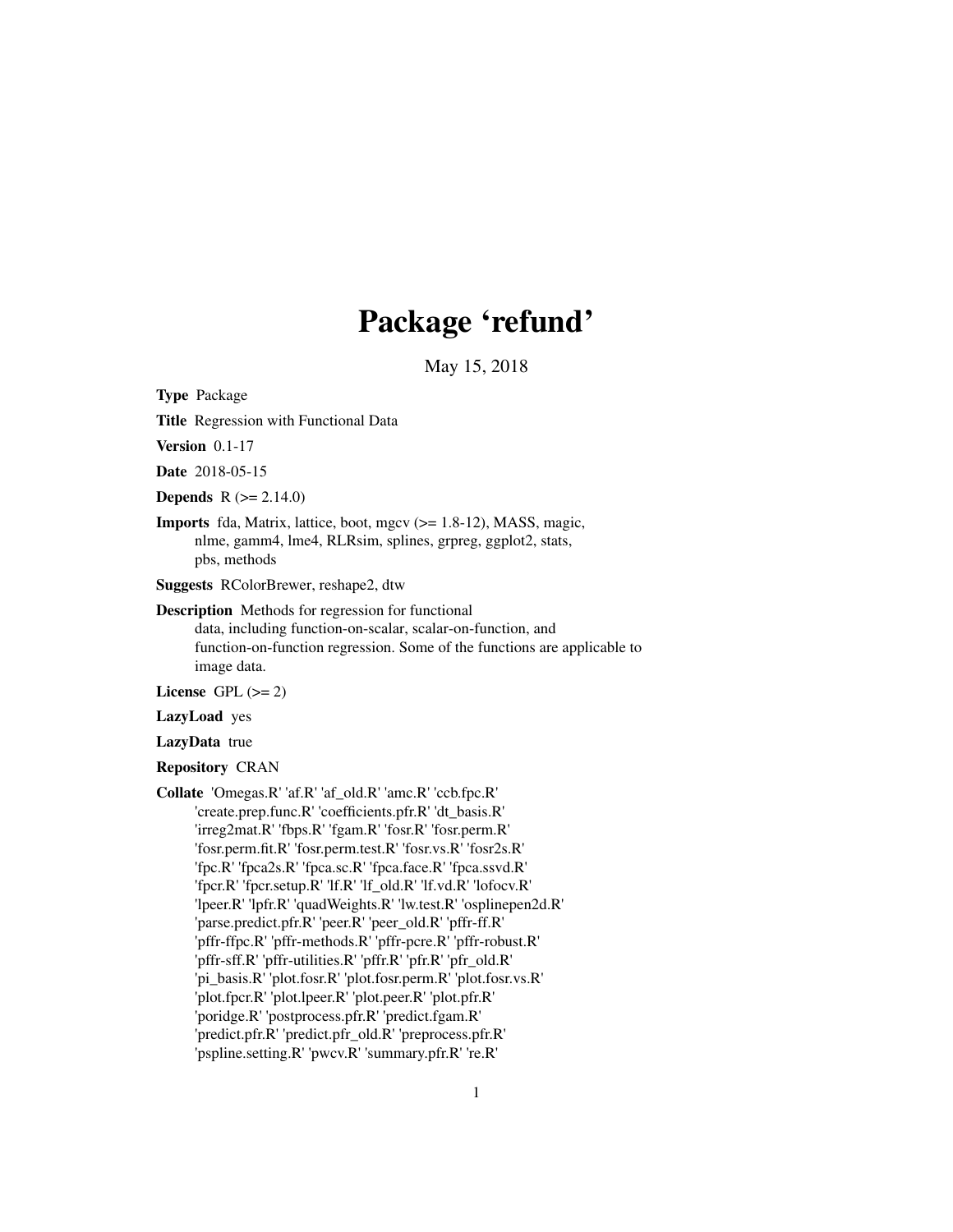'rlrt.pfr.R' 'vis.fgam.R' 'predict.fosr.vs.R' 'CD4-data.R' 'DTI-data.R' 'DTI2-data.R' 'PEER.Sim-data.R' 'gasoline-data.R' 'vis.pfr.R' 'GLS\_CS.R' 'Gibbs\_CS\_FPCA.R' 'Gibbs\_CS\_Wish.R' 'Gibbs\_Mult\_FPCA.R' 'Gibbs\_Mult\_Wish.R' 'OLS\_CS.R' 'VB\_CS\_FPCA.R' 'VB\_CS\_Wish.R' 'VB\_Mult\_FPCA.R' 'VB\_Mult\_Wish.R' 'XtSiginvX.R' 'bayes\_fosr.R' 'f\_sum.R' 'f\_sum2.R' 'f\_sum4.R' 'f\_trace.R' 'mfpca.sc.R' 'fpca.lfda.R' 'predict.fbps.R' 'select\_knots.R'

#### RoxygenNote 6.0.1

Author Jeff Goldsmith [aut], Fabian Scheipl [aut], Lei Huang [aut], Julia Wrobel [aut, cre], Jonathan Gellar [aut], Jaroslaw Harezlak [aut], Mathew W. McLean [aut], Bruce Swihart [aut], Luo Xiao [aut], Ciprian Crainiceanu [aut], Philip T. Reiss [aut], Yakuan Chen [ctb], Sonja Greven [ctb], Lan Huo [ctb], Madan Gopal Kundu [ctb], So Young Park [ctb], David L. Miller [ctb], Ana-Maria Staicu [ctb]

## NeedsCompilation no

Maintainer Julia Wrobel <jw3134@cumc.columbia.edu>

Date/Publication 2018-05-15 16:39:40 UTC

## R topics documented: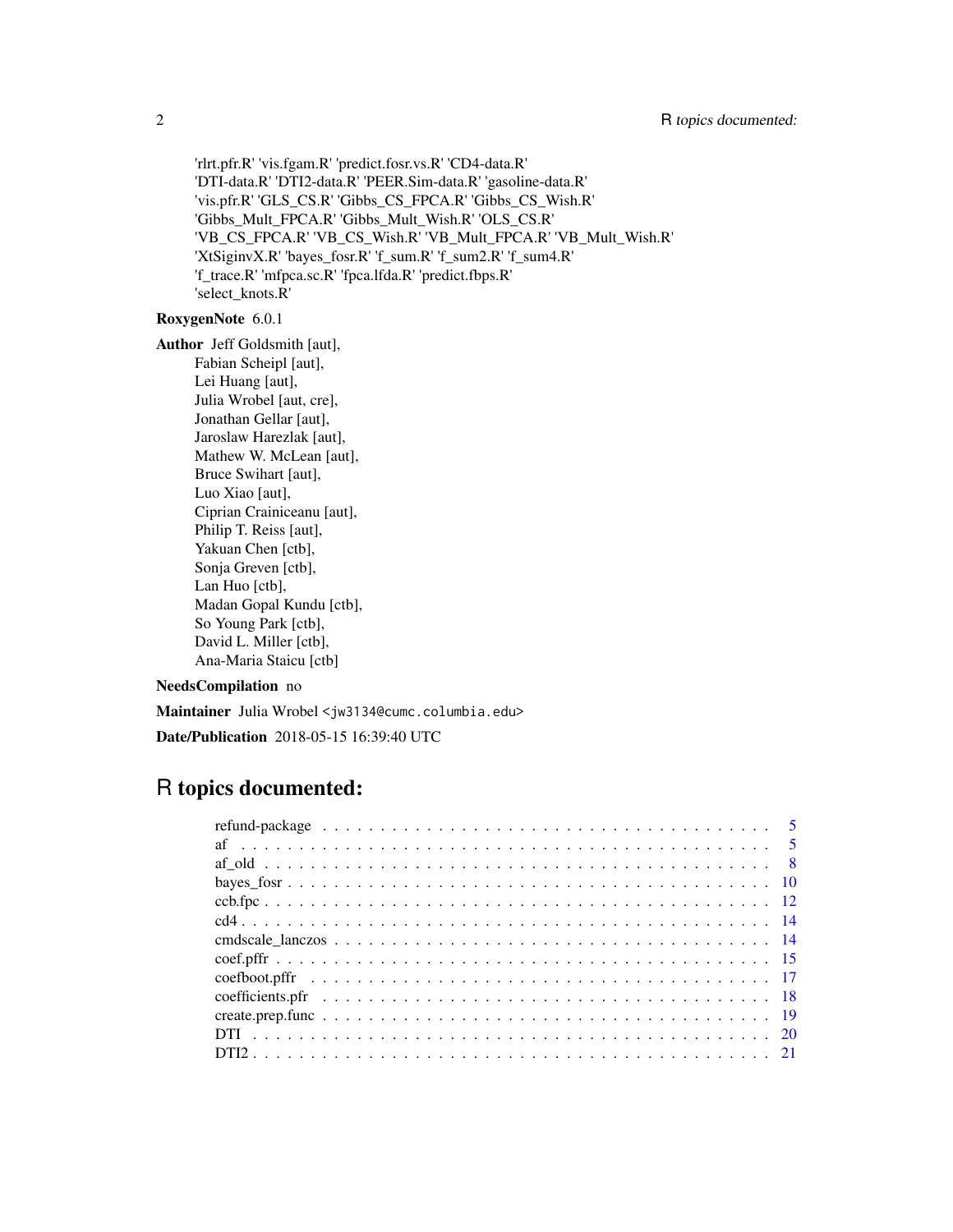|         | 22 |
|---------|----|
| fbps    | 23 |
|         | 25 |
| ffpc    | 27 |
|         | 29 |
|         | 30 |
| fosr    | 32 |
|         | 36 |
|         | 38 |
|         | 40 |
|         | 42 |
|         | 45 |
|         | 48 |
|         | 54 |
|         | 57 |
|         | 60 |
|         | 62 |
|         | 65 |
|         | 66 |
|         | 67 |
|         |    |
|         | 67 |
|         | 68 |
|         | 68 |
|         | 69 |
|         | 71 |
|         | 72 |
|         | 73 |
|         | 74 |
|         | 76 |
|         | 79 |
|         | 80 |
|         | 85 |
|         | 87 |
|         | 89 |
|         | 90 |
|         | 90 |
| pcre    | 92 |
|         | 93 |
|         | 95 |
|         | 96 |
| pffr    | 99 |
|         |    |
| pffrGLS |    |
| pffrSim |    |
| pfr     |    |
|         |    |
|         |    |
|         |    |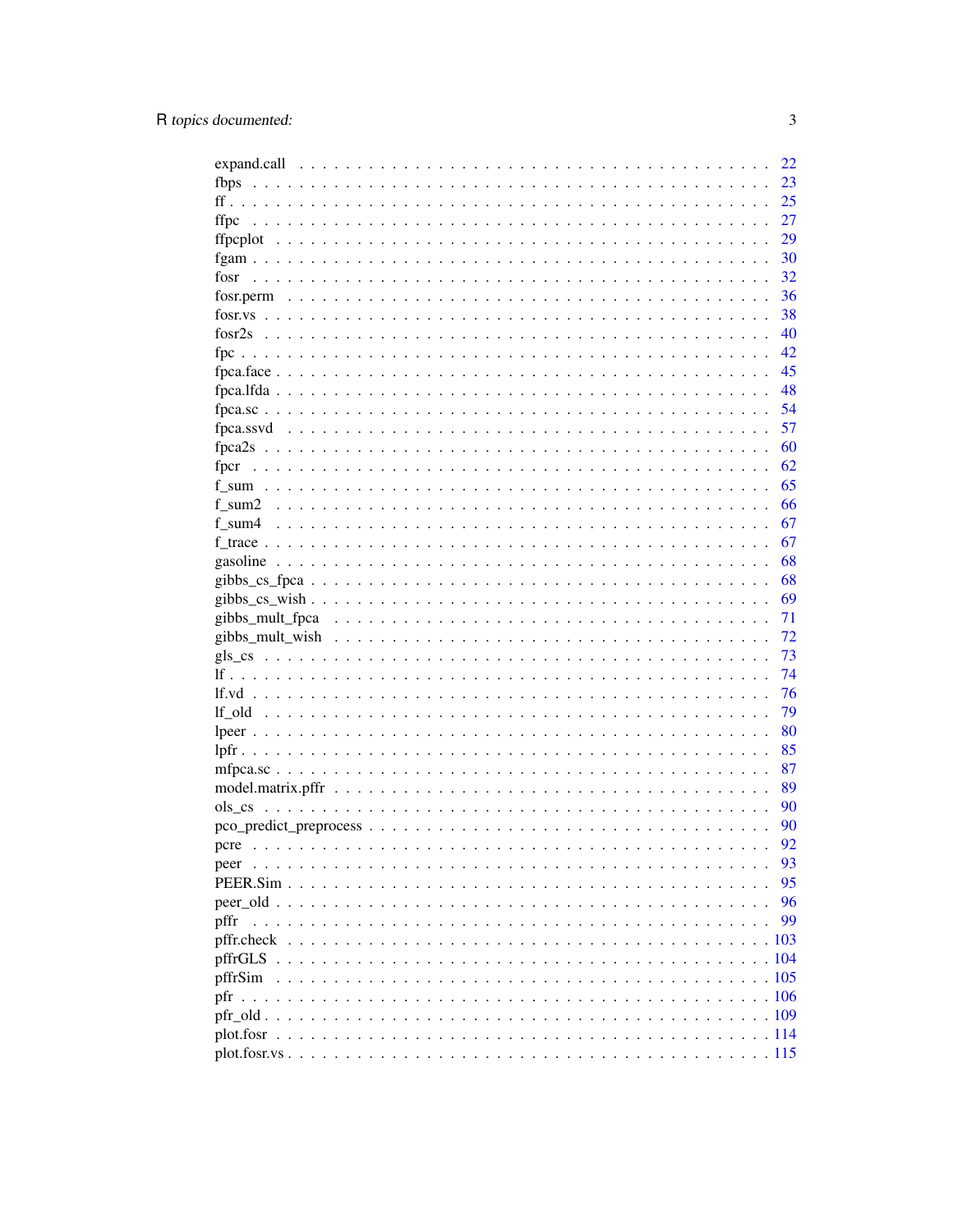$\blacksquare$  Index  $\blacksquare$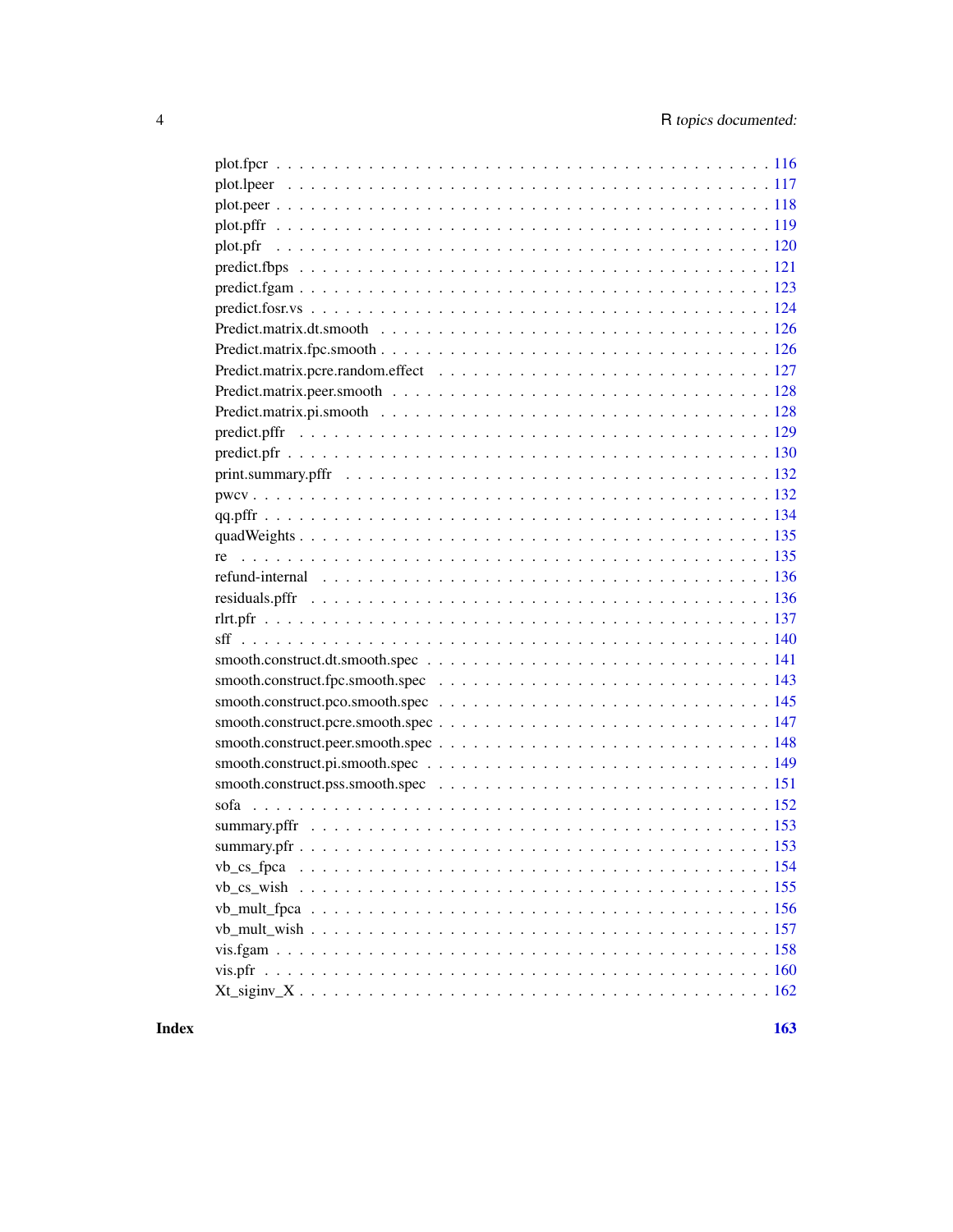<span id="page-4-0"></span>

#### Description

Methods for regression with functional data. Various approaches to regression with scalar responses and functional predictors are implemented by [pfr](#page-105-1), [peer](#page-92-1), [lpeer](#page-79-1) and [fpcr](#page-61-1). For regression with functional responses, see [pffr](#page-98-1), [fosr](#page-31-1), and [fosr2s](#page-39-1).

#### Details

For a complete list of functions type library(help=refund).

#### Author(s)

Authors: Jeff Goldsmith <jeff.goldsmith@columbia.edu>, Fabian Scheipl <fabian.scheipl@stat.uni-muenchen.de>, Lei Huang <huangracer@gmail.com>, Julia Wrobel <jw3134@cumc.columbia.edu>, Jonathan Gellar <jgellar1@jhu.edu>, Jaroslaw Harezlak, Mathew W. McLean <mathew.w.mclean@gmail.com>, Bruce Swihart <bswihart@jhsph.edu>, Luo Xiao <lxiao@jhsph.edu>, Ciprian Crainiceanu <ccrainic@jhsph.edu>, Philip Reiss <phil.reiss@nyumc.org>.

*Contributors:* Yakuan Chen, Sonja Greven, Lan Huo, Madan Gopal Kundu, Ana-Maria Staicu, David L. Miller, So Young Park

*Maintainer:* Lei Huang <huangracer@gmail.com>

<span id="page-4-1"></span>

af *Construct an FGAM regression term*

#### Description

Defines a term  $\int_T F(X_i(t), t)dt$  for inclusion in an mgcv::gam-formula (or [bam](#page-0-0) or [gamm](#page-0-0) or gamm4:::gamm) as constructed by [pfr](#page-105-1), where  $F(x, t)$  is an unknown smooth bivariate function and  $X_i(t)$  is a functional predictor on the closed interval  $T$ . See smooth. terms for a list of bivariate basis and penalty options; the default is a tensor product basis with marginal cubic regression splines for estimating  $F(x, t)$ .

#### Usage

```
af(X, argvals = NULL, xind = NULL, basistype = c("te", "t2", "s"),integration = c("simpson", "trapezoidal", "riemann"), L = NULL,
  presmooth = NULL, presmooth.opts = NULL, Xrange = range(X, na.rm = T),
  Qtransform = FALSE, \ldots)
```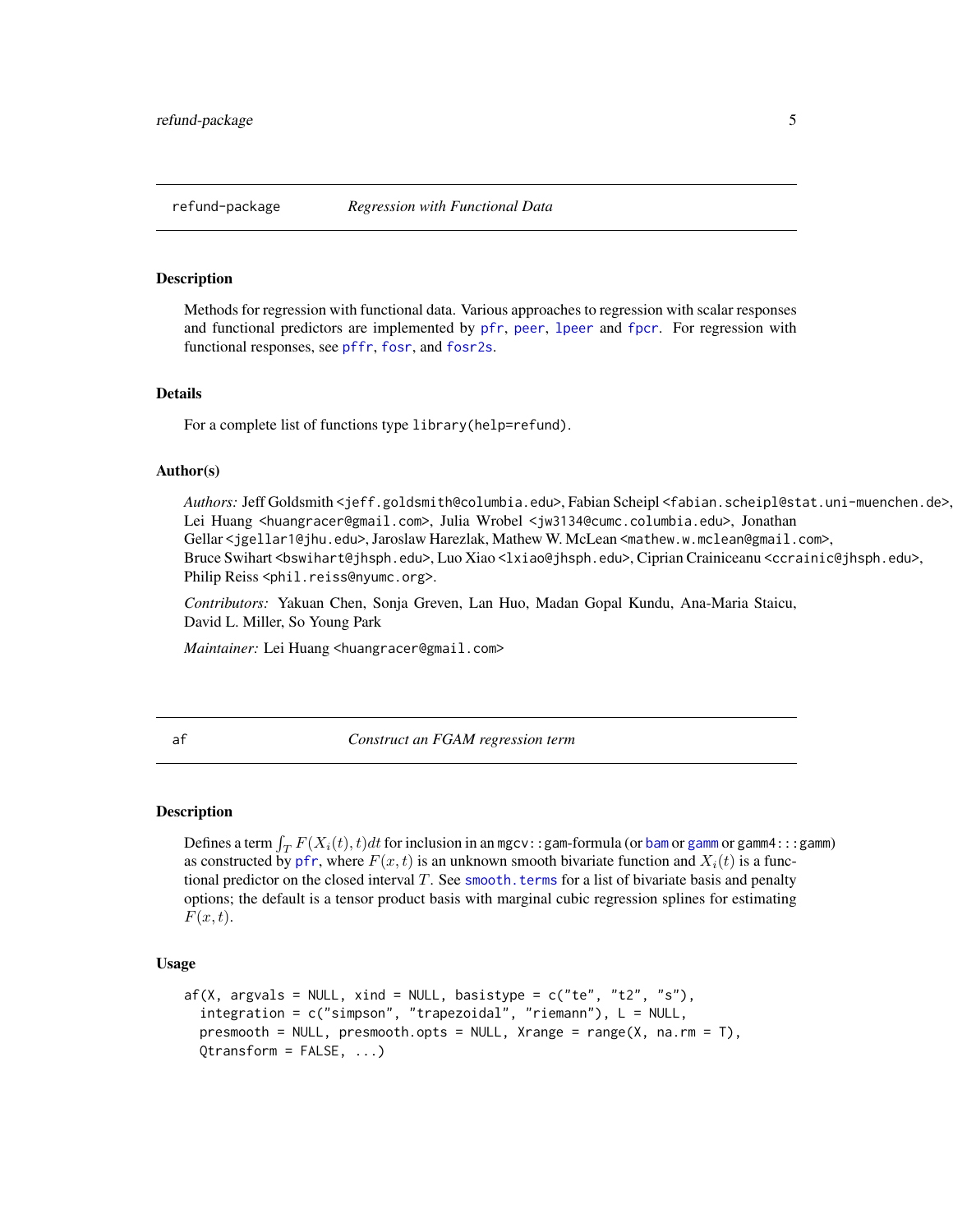## Arguments

| X              | functional predictors, typically expressed as an N by J matrix, where N is the<br>number of columns and J is the number of evaluation points. May include miss-<br>ing/sparse functions, which are indicated by NA values. Alternatively, can be an<br>object of class "fd"; see fd.                                                                                                        |
|----------------|---------------------------------------------------------------------------------------------------------------------------------------------------------------------------------------------------------------------------------------------------------------------------------------------------------------------------------------------------------------------------------------------|
| argvals        | indices of evaluation of X, i.e. $(t_{i1}, \ldots, t_{iJ})$ for subject i. May be entered as either a<br>length-J vector, or as an N by J matrix. Indices may be unequally spaced. Enter-<br>ing as a matrix allows for different observations times for each subject. If NULL,<br>defaults to an equally-spaced grid between 0 or 1 (or within X\$basis\$rangeval<br>if X is a fd object.) |
| xind           | same as argvals. It will not be supported in the next version of refund.                                                                                                                                                                                                                                                                                                                    |
| basistype      | defaults to "te", i.e. a tensor product spline to represent $F(x, t)$ Alternatively,<br>use "s" for bivariate basis functions (see s) or " $t2$ " for an alternative parame-<br>terization of tensor product splines (see t2)                                                                                                                                                               |
| integration    | method used for numerical integration. Defaults to "simpson"'s rule for calcu-<br>lating entries in L. Alternatively and for non-equidistant grids, "trapezoidal"<br>or "riemann".                                                                                                                                                                                                          |
| L              | an optional N by ncol (argvals) matrix giving the weights for the numerical<br>integration over t. If present, overrides integration.                                                                                                                                                                                                                                                       |
| presmooth      | string indicating the method to be used for preprocessing functional predictor<br>prior to fitting. Options are fpca.sc, fpca.face, fpca.ssvd, fpca.bspline,<br>and fpca. interpolate. Defaults to NULL indicateing no preprocessing. See<br>create.prep.func.                                                                                                                              |
| presmooth.opts | list including options passed to preprocessing method create.prep.func.                                                                                                                                                                                                                                                                                                                     |
| Xrange         | numeric; range to use when specifying the marginal basis for the $x$ -axis. It may<br>be desired to increase this slightly over the default of $range(X)$ if concerned<br>about predicting for future observed curves that take values outside of range (X)                                                                                                                                 |
| Qtransform     | logical; should the functional be transformed using the empirical cdf and apply-<br>ing a quantile transformation on each column of X prior to fitting?                                                                                                                                                                                                                                     |
| $\cdots$       | optional arguments for basis and penalization to be passed to the function in-<br>dicated by basistype. These could include, for example, "bs", "k", "m", etc.<br>See te or s for details.                                                                                                                                                                                                  |

## Value

A list with the following entries:

| call     | a "call" to te (or s, t2) using the appropriately constructed covariate and<br>weight matrices. |
|----------|-------------------------------------------------------------------------------------------------|
| argvals  | the argvals argument supplied to af                                                             |
| L.       | the matrix of weights used for the integration                                                  |
| xindname | the name used for the functional predictor variable in the formula used by mgcv                 |
| tindname | the name used for argvals variable in the formula used by mgcv                                  |
| Lname    | the name used for the L variable in the formula used by mgcv                                    |
|          |                                                                                                 |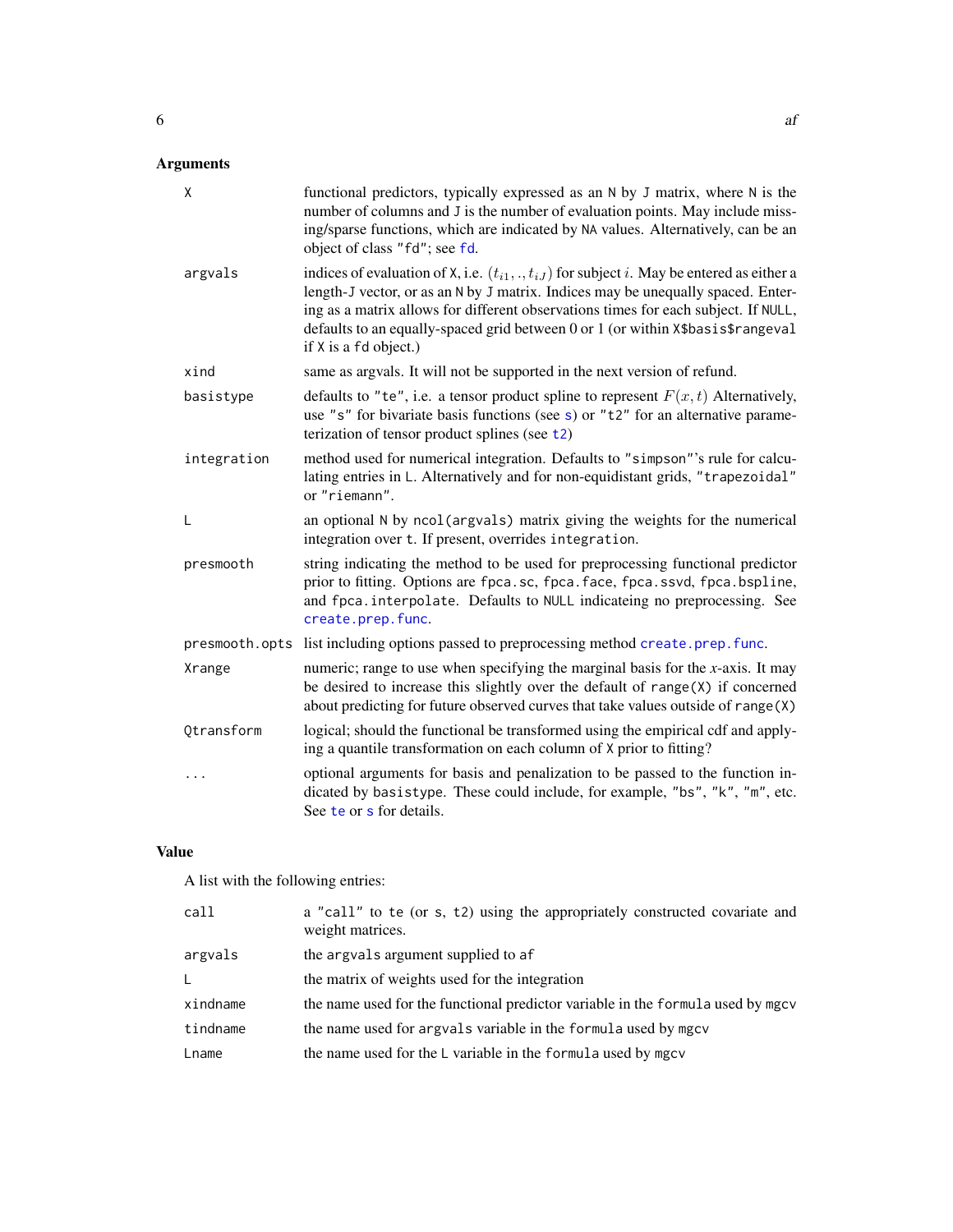| presmooth | the presmooth argument supplied to af                                                                               |
|-----------|---------------------------------------------------------------------------------------------------------------------|
| Xrange    | the Xrange argument supplied to af                                                                                  |
| prep.func | a function that preprocesses data based on the preprocessing method specified<br>in presmooth. See create.prep.func |

#### Author(s)

Mathew W. McLean <mathew.w.mclean@gmail.com>, Fabian Scheipl, and Jonathan Gellar

#### References

McLean, M. W., Hooker, G., Staicu, A.-M., Scheipl, F., and Ruppert, D. (2014). Functional generalized additive models. *Journal of Computational and Graphical Statistics*, 23 (1), pp. 249-269. Available at <http://www.ncbi.nlm.nih.gov/pmc/articles/PMC3982924>.

#### See Also

[pfr](#page-105-1), [lf](#page-73-1), mgcv's [linear.functional.terms](#page-0-0), [pfr](#page-105-1) for examples

## Examples

```
## Not run:
data(DTI)
## only consider first visit and cases (no PASAT scores for controls)
DTI1 <- DTI[DTI$visit==1 & DTI$case==1,]
DTI2 <- DTI1[complete.cases(DTI1),]
## fit FGAM using FA measurements along corpus callosum
## as functional predictor with PASAT as response
## using 8 cubic B-splines for marginal bases with third
## order marginal difference penalties
## specifying gamma > 1 enforces more smoothing when using
## GCV to choose smoothing parameters
fit1 <- pfr(pasat \sim af(cca, k=c(8,8), m=list(c(2,3), c(2,3)),
                       presmooth="bspline", bs="ps"),
            method="GCV.Cp", gamma=1.2, data=DTI2)
plot(fit1, scheme=2)
vis.pfr(fit1)
## af term for the cca measurements plus an lf term for the rcst measurements
## leave out 10 samples for prediction
test <- sample(nrow(DTI2), 10)
fit2 <- pfr(pasat \sim af(cca, k=c(7,7), m=list(c(2,2), c(2,2)), bs="ps",
                       presmooth="fpca.face") +
                    lf(rcst, k=7, m=c(2,2), bs="ps"),
            method="GCV.Cp", gamma=1.2, data=DTI2[-test,])
par(mfrow=c(1,2))
plot(fit2, scheme=2, rug=FALSE)
vis.pfr(fit2, select=1, xval=.6)
pred <- predict(fit2, newdata = DTI2[test,], type='response', PredOutOfRange = TRUE)
sqrt(mean((DTI2$pasat[test] - pred)^2))
```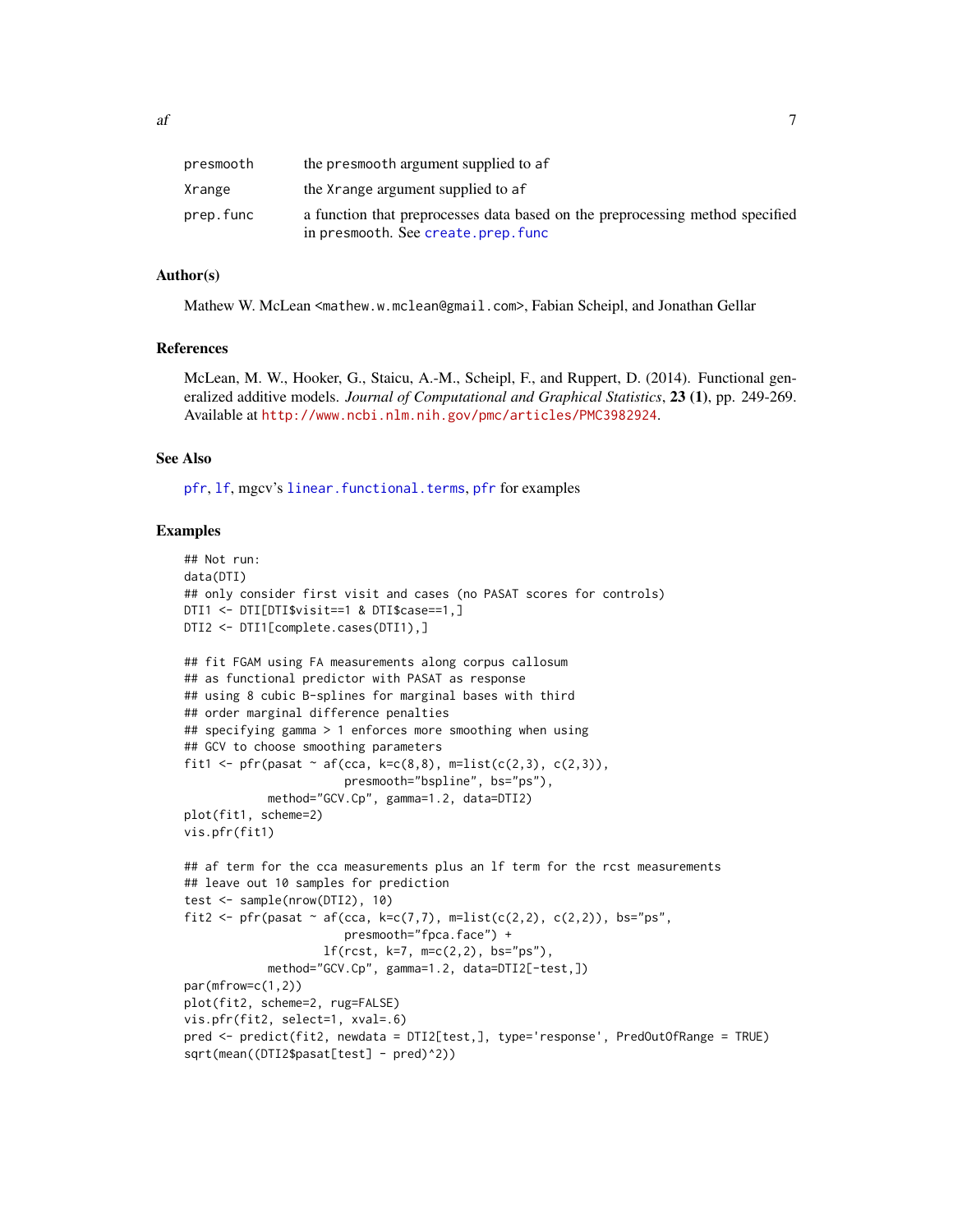```
## Try to predict the binary response disease status (case or control)
## using the quantile transformed measurements from the rcst tract
## with a smooth component for a scalar covariate that is pure noise
DTI3 <- DTI[DTI$visit==1,]
DTI3 <- DTI3[complete.cases(DTI3$rcst),]
z1 <- rnorm(nrow(DTI3))
fit3 <- pfr(case \sim af(rcst, k=c(7,7), m = list(c(2, 1), c(2, 1)), bs="ps",
                      presmooth="fpca.face", Qtransform=TRUE) +
                    s(z1, k = 10), family="binomial", select=TRUE, data=DTI3)
par(mfrow=c(1,2))
plot(fit3, scheme=2, rug=FALSE)
abline(h=0, col="green")
# 4 versions: fit with/without Qtransform, plotted with/without Qtransform
fit4 <- pfr(case \sim af(rcst, k=c(7,7), m = list(c(2, 1), c(2, 1)), bs="ps",
                      presmooth="fpca.face", Qtransform=FALSE) +
                    s(z1, k = 10), family="binomial", select=TRUE, data=DTI3)
par(mfrow=c(2,2))
zlms < -c(-7.2, 4.3)plot(fit4, select=1, scheme=2, main="QT=FALSE", zlim=zlms, xlab="t", ylab="rcst")
plot(fit4, select=1, scheme=2, Qtransform=TRUE, main="QT=FALSE", rug=FALSE,
     zlim=zlms, xlab="t", ylab="p(rcst)")
plot(fit3, select=1, scheme=2, main="QT=TRUE", zlim=zlms, xlab="t", ylab="rcst")
plot(fit3, select=1, scheme=2, Qtransform=TRUE, main="QT=TRUE", rug=FALSE,
     zlim=zlms, xlab="t", ylab="p(rcst)")
vis.pfr(fit3, select=1, plot.type="contour")
## End(Not run)
```
af\_old *Construct an FGAM regression term*

#### Description

Defines a term  $\int_T F(X_i(t), t)dt$  for inclusion in an mgcv::gam-formula (or [bam](#page-0-0) or [gamm](#page-0-0) or gamm4:::gamm) as constructed by [fgam](#page-29-1), where  $F(x, t)$  is an unknown smooth bivariate function and  $X_i(t)$  is a functional predictor on the closed interval  $T$ . Defaults to a cubic tensor product B-spline with marginal second-order difference penalties for estimating  $F(x, t)$ . The functional predictor must be fully observed on a regular grid

#### Usage

```
af\_old(X, argvals = seq(0, 1, 1 = ncol(X)), xind = NULL,basistype = c("te", "t2", "s"), integration = c("simpson", "trapezoidal","riemann"), L = NULL, splinepars = list(bs = "ps", k =c(min(ceiling(nrow(X)/5), 20), min(ceiling(ncol(X)/5), 20)), m = list(c(2, 2),c(2, 2)), presmooth = TRUE, Xrange = range(X), Qtransform = FALSE)
```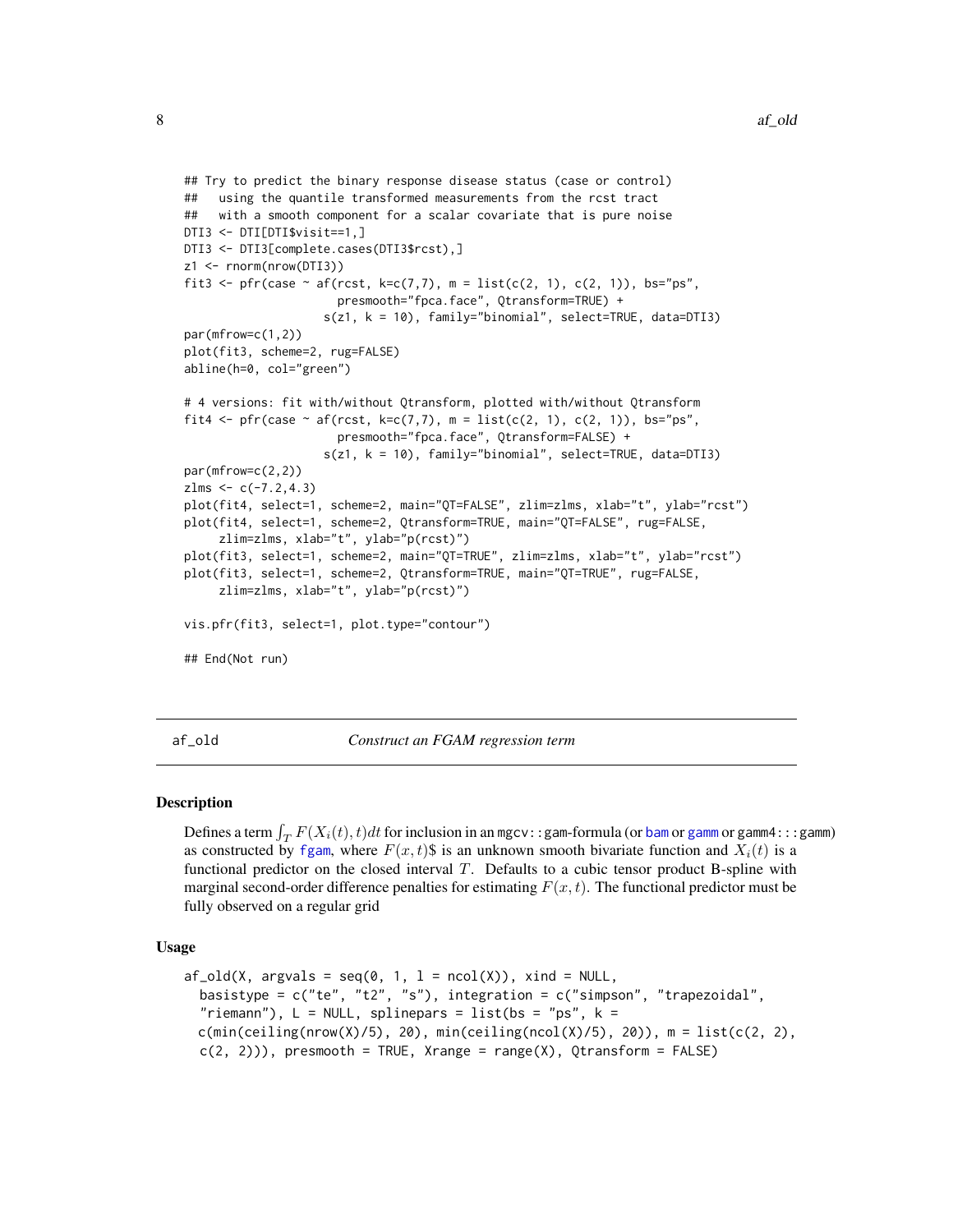#### af\_old 9

## Arguments

| X           | an N by J=ncol (argvals) matrix of function evaluations $X_i(t_{i1}),,X_i(t_{iJ}); i =$<br>1,.,N.                                                                                                                                                                                                    |
|-------------|------------------------------------------------------------------------------------------------------------------------------------------------------------------------------------------------------------------------------------------------------------------------------------------------------|
| argvals     | matrix (or vector) of indices of evaluations of $X_i(t)$ ; i.e. a matrix with <i>i</i> th row<br>$(t_{i1},.,t_{iJ})$                                                                                                                                                                                 |
| xind        | Same as argvals. It will discard this argument in the next version of refund.                                                                                                                                                                                                                        |
| basistype   | defaults to "te", i.e. a tensor product spline to represent $F(x, t)$ Alternatively,<br>use "s" for bivariate basis functions (see s) or " $t2$ " for an alternative parame-<br>terization of tensor product splines (see t2)                                                                        |
| integration | method used for numerical integration. Defaults to "simpson"'s rule for calcu-<br>lating entries in L. Alternatively and for non-equidistant grids, "trapezoidal"<br>or "riemann". "riemann" integration is always used if L is specified                                                            |
| L           | optional weight matrix for the linear functional                                                                                                                                                                                                                                                     |
| splinepars  | optional arguments specifying options for representing and penalizing the func-<br>tion $F(x, t)$ . Defaults to a cubic tensor product B-spline with marginal second-<br>order difference penalties, i.e. list(bs="ps", $m=list(c(2, 2), c(2, 2)),$<br>see te or s for details                       |
| presmooth   | logical; if true, the functional predictor is pre-smoothed prior to fitting; see<br>smooth.basisPar                                                                                                                                                                                                  |
| Xrange      | numeric; range to use when specifying the marginal basis for the $x$ -axis. It may<br>be desired to increase this slightly over the default of $range(X)$ if concerned<br>about predicting for future observed curves that take values outside of range(X)                                           |
| Qtransform  | logical; should the functional be transformed using the empirical cdf and apply-<br>ing a quantile transformation on each column of X prior to fitting? This ensures<br>Xrange=c(0,1). If Qtransform=TRUE and presmooth=TRUE, presmoothing is<br>done prior to transforming the functional predictor |

## Value

A list with the following entries:

- 1. call a "call" to te (or s, t2) using the appropriately constructed covariate and weight matrices.
- 2. argvals the argvals argument supplied to af
- 3. L the matrix of weights used for the integration xindname the name used for the functional predictor variable in the formula used by mgcv. tindname - the name used for argvals variable in the formula used by mgcv Lname - the name used for the L variable in the formula used by mgcv presmooth - the presmooth argument supplied to af Qtranform - the Qtransform argument supplied to af Xrange - the Xrange argument supplied to af ecdflist - a list containing one empirical cdf function from applying [ecdf](#page-0-0) to each (possibly presmoothed) column of X. Only present if Qtransform=TRUE Xfd - an fd object from presmoothing the functional predictors using [smooth.basisPar](#page-0-0). Only present if presmooth=TRUE. See [fd](#page-0-0).

## Author(s)

Mathew W. McLean <mathew.w.mclean@gmail.com> and Fabian Scheipl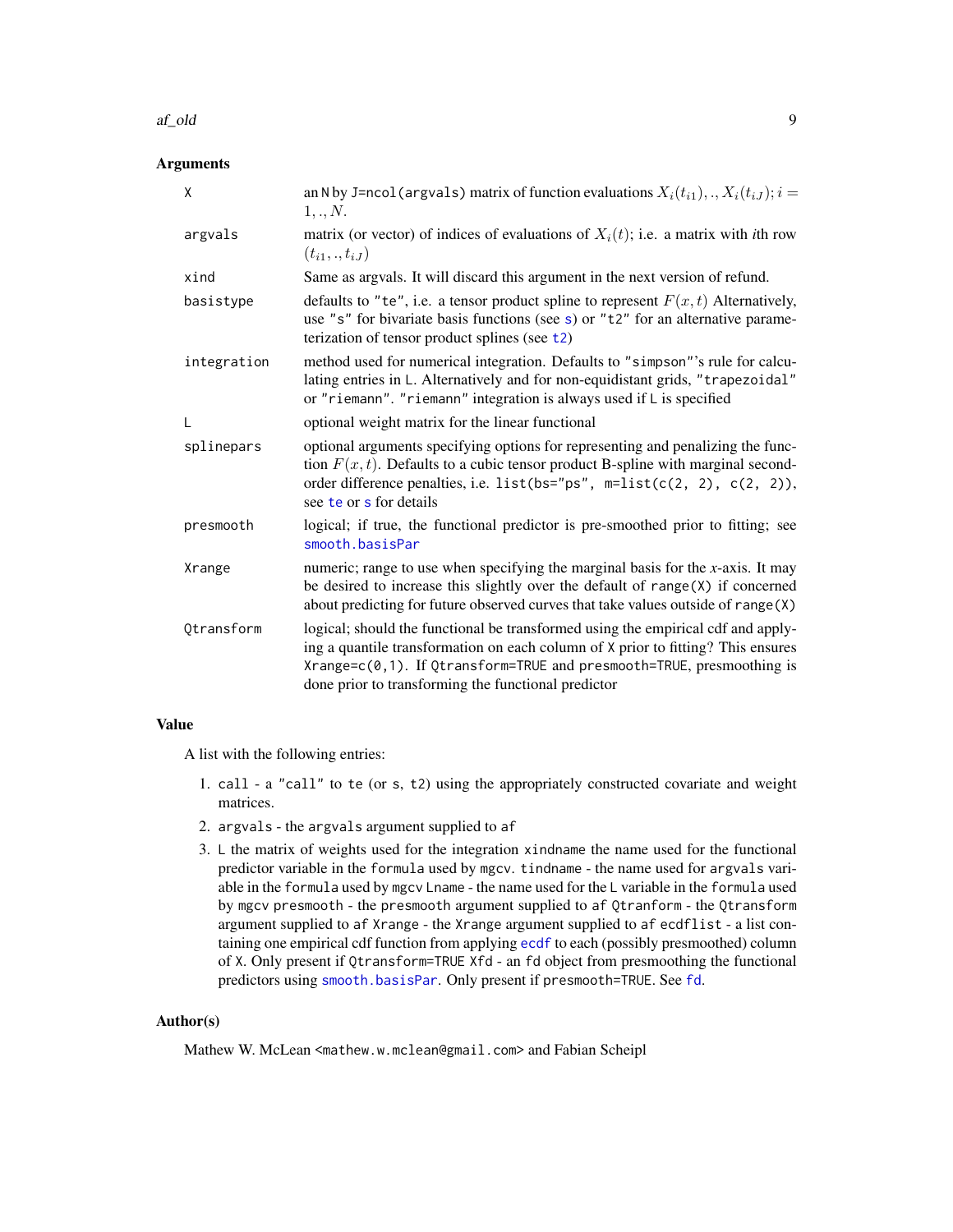## <span id="page-9-0"></span>References

McLean, M. W., Hooker, G., Staicu, A.-M., Scheipl, F., and Ruppert, D. (2014). Functional generalized additive models. *Journal of Computational and Graphical Statistics*, 23 (1), pp. 249-269. Available at <http://www.ncbi.nlm.nih.gov/pmc/articles/PMC3982924>.

#### See Also

[fgam](#page-29-1), 1f, mgcv's [linear.functional.terms](#page-0-0), fgam for examples

bayes\_fosr *Bayesian Function-on-scalar regression*

#### Description

Wrapper function that implements several approaches to Bayesian function- on-scalar regression. Currently handles real-valued response curves; models can include subject-level random effects in a multilevel framework. The residual curve error structure can be estimated using Bayesian FPCA or a Wishart prior. Model parameters can be estimated using a Gibbs sampler or variational Bayes.

#### Usage

```
bayes_fosr(formula, data = NULL, est.method = "VB", cov.method = "FPCA",
  ...)
```
#### Arguments

| formula    | a formula indicating the structure of the proposed model. Random intercepts are<br>designated using $re()$ .                                                                                                                                                                                                                                                        |
|------------|---------------------------------------------------------------------------------------------------------------------------------------------------------------------------------------------------------------------------------------------------------------------------------------------------------------------------------------------------------------------|
| data       | an optional data frame, list or environment containing the variables in the model.<br>If not found in data, the variables are taken from environment (formula), typi-<br>cally the environment from which the function is called.                                                                                                                                   |
| est.method | method used to estimate model parameters. Options are "VB", "Gibbs", and<br>"GLS" with "VB" as default. Variational Bayes is a fast approximation to the<br>full posterior and often provides good point estimates, but may be unreliable for<br>inference. "GLS" doesn't do anything Bayesian – just fits an unpenalized GLS<br>estimator for the specified model. |
| cov.method | method used to estimate the residual covariance structure. Options are "FPCA"<br>and "Wishart", with default "FPCA"                                                                                                                                                                                                                                                 |
|            | additional arguments that are passed to individual fitting functions.                                                                                                                                                                                                                                                                                               |

## Author(s)

Jeff Goldsmith <ajg2202@cumc.columbia.edu>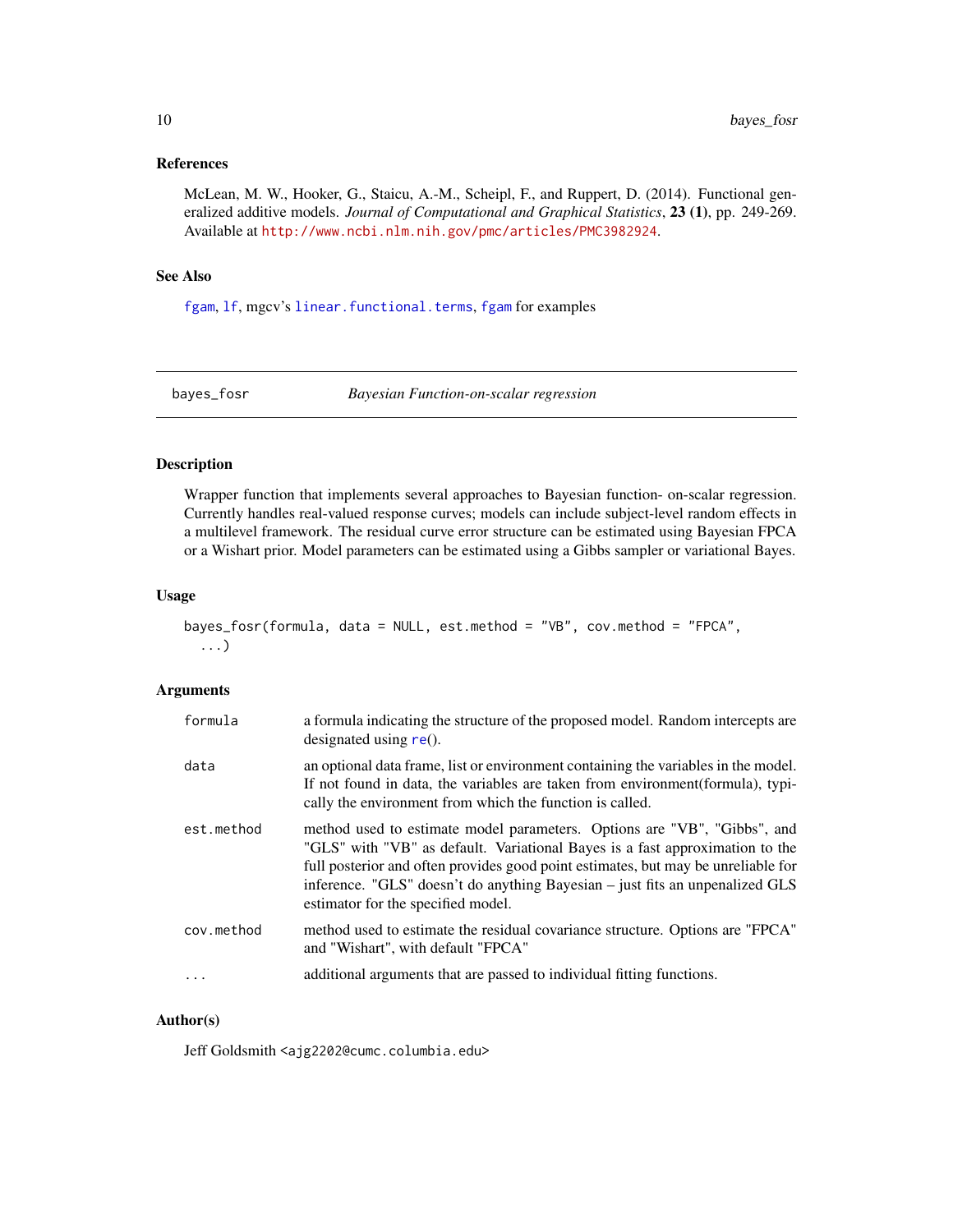bayes\_fosr 11

#### References

Goldsmith, J., Kitago, T. (2016). Assessing Systematic Effects of Stroke on Motor Control using Hierarchical Function-on-Scalar Regression. *Journal of the Royal Statistical Society: Series C*, 65 215-236.

#### Examples

```
## Not run:
library(reshape2)
library(dplyr)
library(ggplot2)
##### Cross-sectional real-data examples #####
## organize data
data(DTI)
DTI = subset(DTI, select = c(cca, case, pass))DTI = DTI[complete.cases(DTI),]
DTI$gender = factor(sample(c("male","female"), dim(DTI)[1], replace = TRUE))
DTI$status = factor(sample(c("RRMS", "SPMS", "PPMS"), dim(DTI)[1], replace = TRUE))
## fit models
default = bayes_fosr(cca ~ x pasat, data = DTI)VB = bayes_fosr(cca \sim pasat, data = DTI, Kp = 4, Kt = 10)Gibbs = bayes_fosr(cca \sim pasat, data = DTI, Kt = 10, est.method = "Gibbs", cov.method = "Wishart",
                   N.iter = 500, N.burn = 200)
OLS = bayes_fosr(cca \sim pasat, data = DTI, Kt = 10, est.method = "OLS")
GLS = bayes_fosr(cca \sim pasat, data = DTI, Kt = 10, est.method = "GLS")
## plot results
models = c("default", "VB", "Gibbs", "OLS", "GLS")
intercepts = sapply(models, function(u) get(u) $beta.hat[1,])slopes = sapply(models, function(u) get(u)$beta.hat[2,])
plot.dat = melt(intercepts); colnames(plot.dat) = c("grid", "method", "value")
ggplot(plot.dat, aes(x = grid, y = value, group = method, color = method)) +geom_path() + theme_bw()
plot.dat = melt(slopes); colnames(plot.dat) = c("grid", "method", "value")
ggplot(plot.data, aes(x = grid, y = value, group = method, color = method)) +geom_path() + theme_bw()
## fit a model with an interaction
fosr.dti.interaction = bayes_fosr(cca \sim pasat*gender, data = DTI, Kp = 4, Kt = 10)
##### Longitudinal real-data examples #####
data(DTI2)
class(DTI2$cca) = class(DTI2$cca)[-1]
```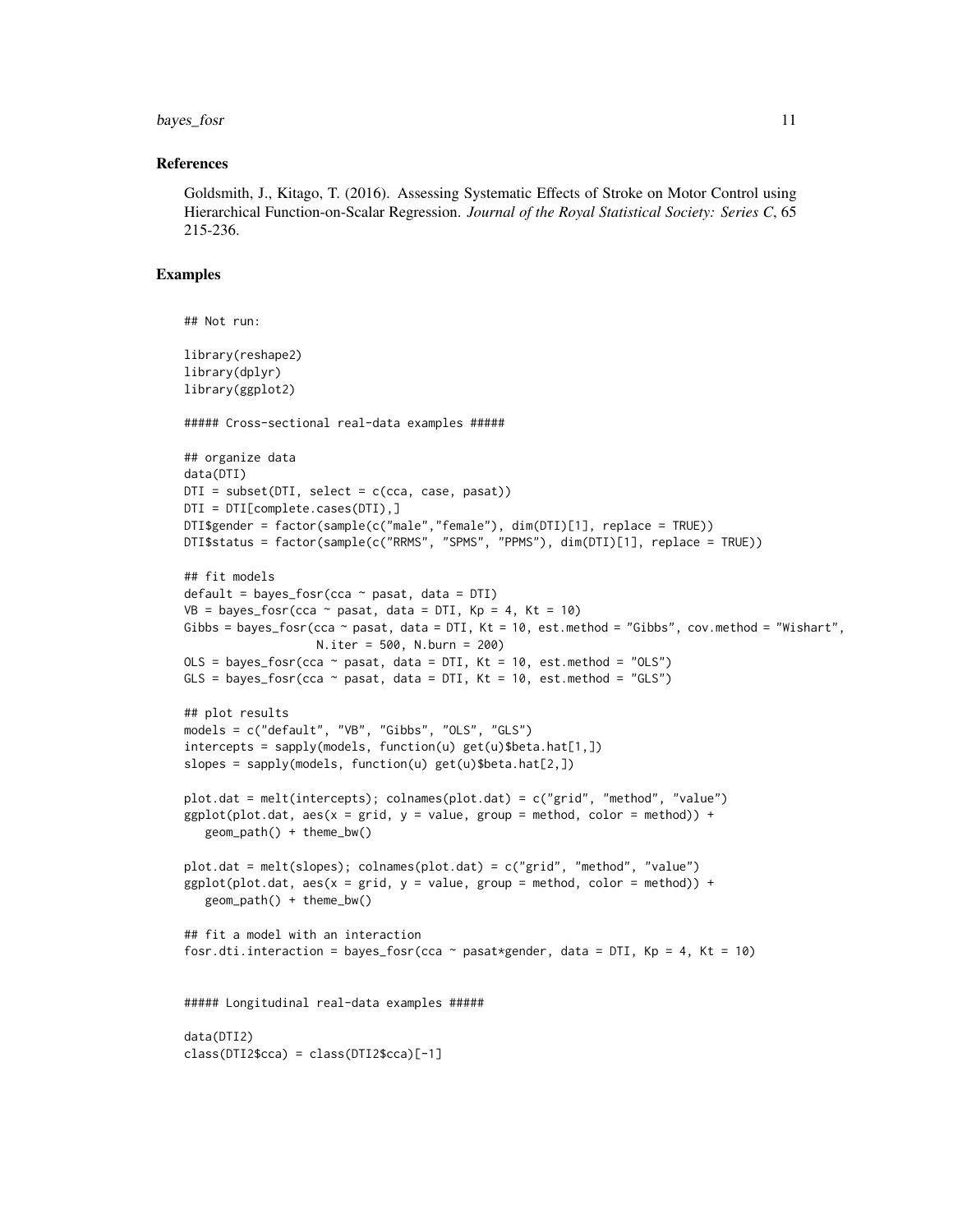```
DTI2 = subset(DTI2, select = c(cca, id, pass))DTI2 = DTI2[complete.cases(DTI2),]
default = bayes_fosr(cca \sim pasat + re(id), data = DTI2)
VB = bayes_fosr(cca \sim pasat + re(id), data = DTI2, Kt = 10, cov.method = "Wishart")
```
## End(Not run)

ccb.fpc *Corrected confidence bands using functional principal components*

## Description

Uses iterated expectation and variances to obtain corrected estimates and inference for functional expansions.

#### Usage

```
ccb.fpc(Y, argvals = NULL, nbasis = 10, pve = 0.99, n.boot = 100,
  simul = FALSE, sim.alpha = 0.95)
```
#### Arguments

| Y         | matrix of observed functions for which estimates and covariance matrices are<br>desired.                                 |
|-----------|--------------------------------------------------------------------------------------------------------------------------|
| argvals   | numeric; function argument.                                                                                              |
| nbasis    | number of splines used in the estimation of the mean function and the bivariate<br>smoothing of the covariance matrix    |
| pve       | proportion of variance explained used to choose the number of principal com-<br>ponents to be included in the expansion. |
| n.boot    | number of bootstrap iterations used to estimate the distribution of FPC decom-<br>position objects.                      |
| simul     | TRUE or FALSE, indicating whether critical values for simultaneous confidence<br>intervals should be estimated           |
| sim.alpha | alpha level of the simultaneous intervals.                                                                               |

## Details

To obtain corrected curve estimates and variances, this function accounts for uncertainty in FPC decomposition objects. Observed curves are resampled, and a FPC decomposition for each sample is constructed. A mixed-model framework is used to estimate curves and variances conditional on each decomposition, and iterated expectation and variances combines both model-based and decomposition-based uncertainty.

<span id="page-11-0"></span>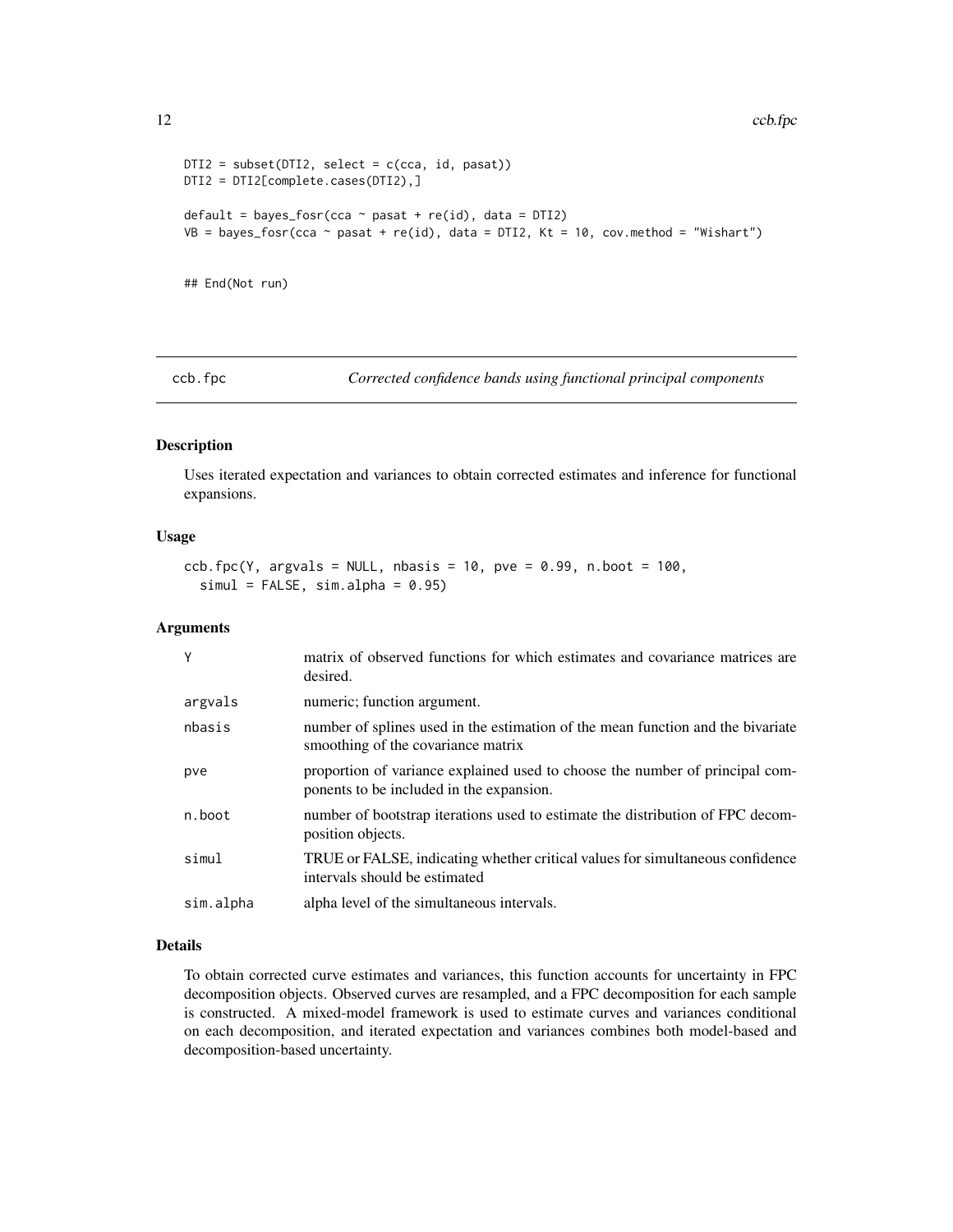#### $\cosh fpc$  13

#### Value

| Yhat      | a matrix whose rows are the estimates of the curves in Y.                     |
|-----------|-------------------------------------------------------------------------------|
| Yhat.boot | a list containing the estimated curves within each bootstrap iteration.       |
| diag.var  | diagonal elements of the covariance matrices for each estimated curve.        |
| VarMats   | a list containing the estimated covariance matrices for each curve in Y.      |
| crit.val  | estimated critical values for constructing simultaneous confidence intervals. |

#### Author(s)

Jeff Goldsmith <jeff.goldsmith@columbia.edu>

#### References

Goldsmith, J., Greven, S., and Crainiceanu, C. (2013). Corrected confidence bands for functional data using principal components. *Biometrics*, 69(1), 41–51.

#### Examples

```
## Not run:
data(cd4)
# obtain a subsample of the data with 25 subjects
set.seed(1236)
sample = sample(1:dim(cd4)[1], 25)Y.sub = cd4[sample.]# obtain a mixed-model based FPCA decomposition
Fit.MM = fpca.sc(Y.sub, var = TRUE, simul = TRUE)# use iterated variance to obtain curve estimates and variances
Fit.IV = ccb.fpc(Y.sub, n.boot = 25, simul = TRUE)# for one subject, examine curve estimates, pointwise and simultaneous itervals
EX = 2EX.IV = cbind(Fit.IV$Yhat[EX,],
      Fit.IV$Yhat[EX,] + 1.96 * sqrt(Fit.IV$diag.var[EX,]),
      Fit.IV$Yhat[EX,] - 1.96 * sqrt(Fit.IV$diag.var[EX,]),
      Fit.IV$Yhat[EX,] + Fit.IV$crit.val[EX] * sqrt(Fit.IV$diag.var[EX,]),
      Fit.IV$Yhat[EX,] - Fit.IV$crit.val[EX] * sqrt(Fit.IV$diag.var[EX,]))
EX.MM = cbind(Fit.MM$Yhat[EX,],
      Fit.MM$Yhat[EX,] + 1.96 * sqrt(Fit.MM$diag.var[EX,]),
      Fit.MM$Yhat[EX,] - 1.96 * sqrt(Fit.MM$diag.var[EX,]),
      Fit.MM$Yhat[EX,] + Fit.MM$crit.val[EX] * sqrt(Fit.MM$diag.var[EX,]),
      Fit.MM$Yhat[EX,] - Fit.MM$crit.val[EX] * sqrt(Fit.MM$diag.var[EX,]))
# plot data for one subject, with curve and interval estimates
d = as.numeric(colnames(cd4))
plot(d[which(!is.na(Y.sub[EX,]))], Y.sub[EX,which(!is.na(Y.sub[EX,]))], type = 'o',
```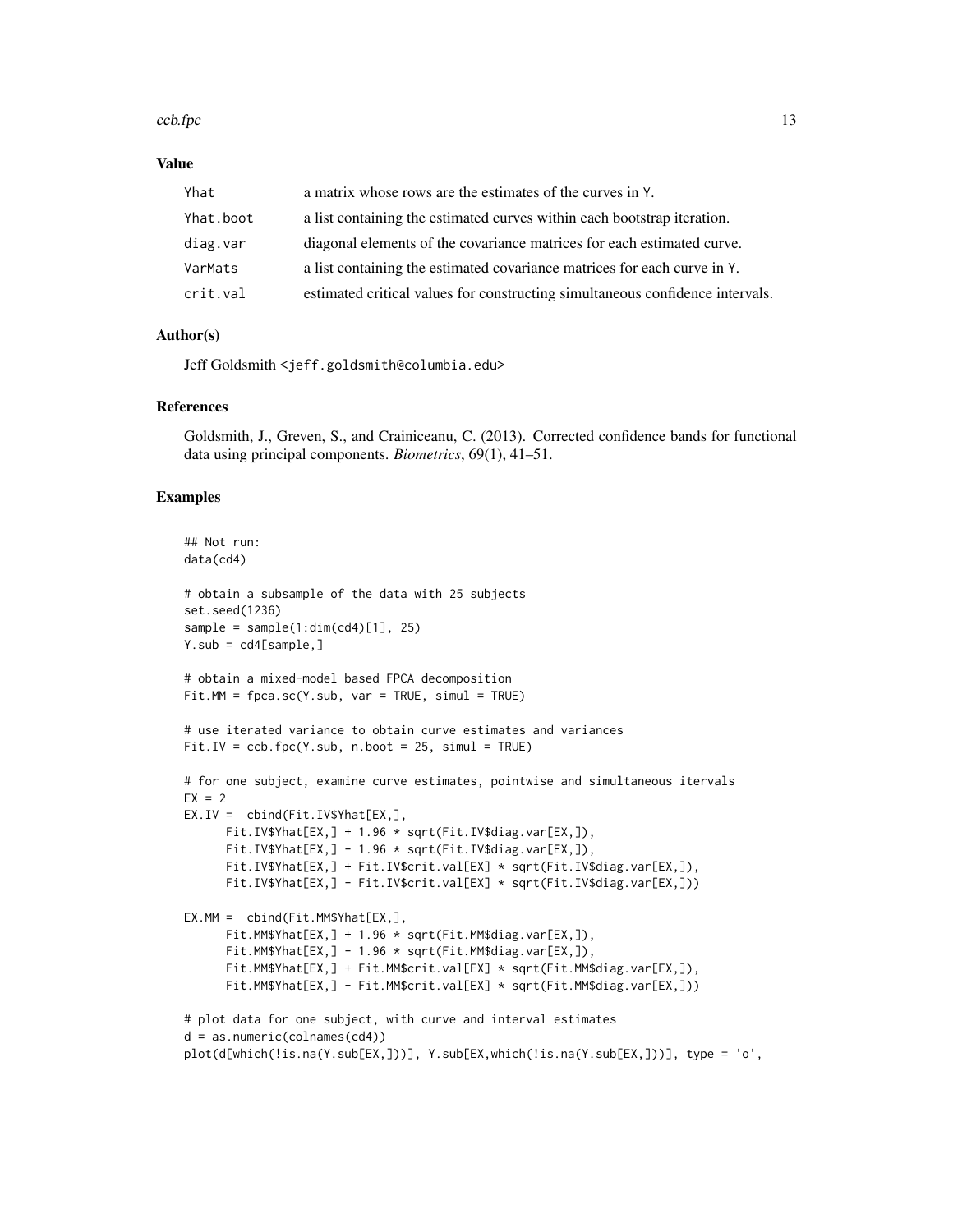```
pch = 19, cex=.75, ylim = range(0, 3400), xlim = range(d),
   xlab = "Months since seroconversion", lwd = 1.2, ylab = "Total CD4 Cell Count",
     main = "Est. & CI - Sampled Data")
matpoints(d, EX.IV, col = 2, type = '1', lwd = c(2, 1, 1, 1, 1), lty = c(1,1,1,2,2))
matpoints(d, EX.MM, col = 4, type = 'l', lwd = c(2, 1, 1, 1, 1), lty = c(1,1,1,2,2))
legend("topright", c("IV Est", "IV PW Int", "IV Simul Int",
    expression(paste("MM - ", hat(theta), " Est", sep = "")),
   expression(paste("MM - ", hat(theta), "PW Int", sep = "")),expression(paste("MM - ", hat(theta), " Simul Int", sep = ""))),
   lty=c(1,1,2,1,1,2), lwd = c(2.5,.75,.75,2.5,.75,.75),
    col = c("red", "red", "red", "blue", "blue", "blue")## End(Not run)
```
cd4 *Observed CD4 cell counts*

#### Description

CD4 cell counts for 366 subjects between months -18 and 42 since seroconversion. Each subject's observations are contained in a single row.

#### Format

A data frame made up of

list("cd4") A 366 x 61 matrix of CD4 cell counts.

A 366 x 61 matrix of CD4 cell counts.

#### References

Goldsmith, J., Greven, S., and Crainiceanu, C. (2013). Corrected confidence bands for functional data using principal components. *Biometrics*, 69(1), 41–51.

cmdscale\_lanczos *Faster multi-dimensional scaling*

#### Description

This is a modified version of [cmdscale](#page-0-0) that uses the Lanczos procedure ([slanczos](#page-0-0)) instead of eigen. Called by [smooth.construct.pco.smooth.spec](#page-144-1).

#### Usage

```
cmdscale_lanczos(d, k = 2, eig = FALSE, add = FALSE, x.ret = FALSE)
```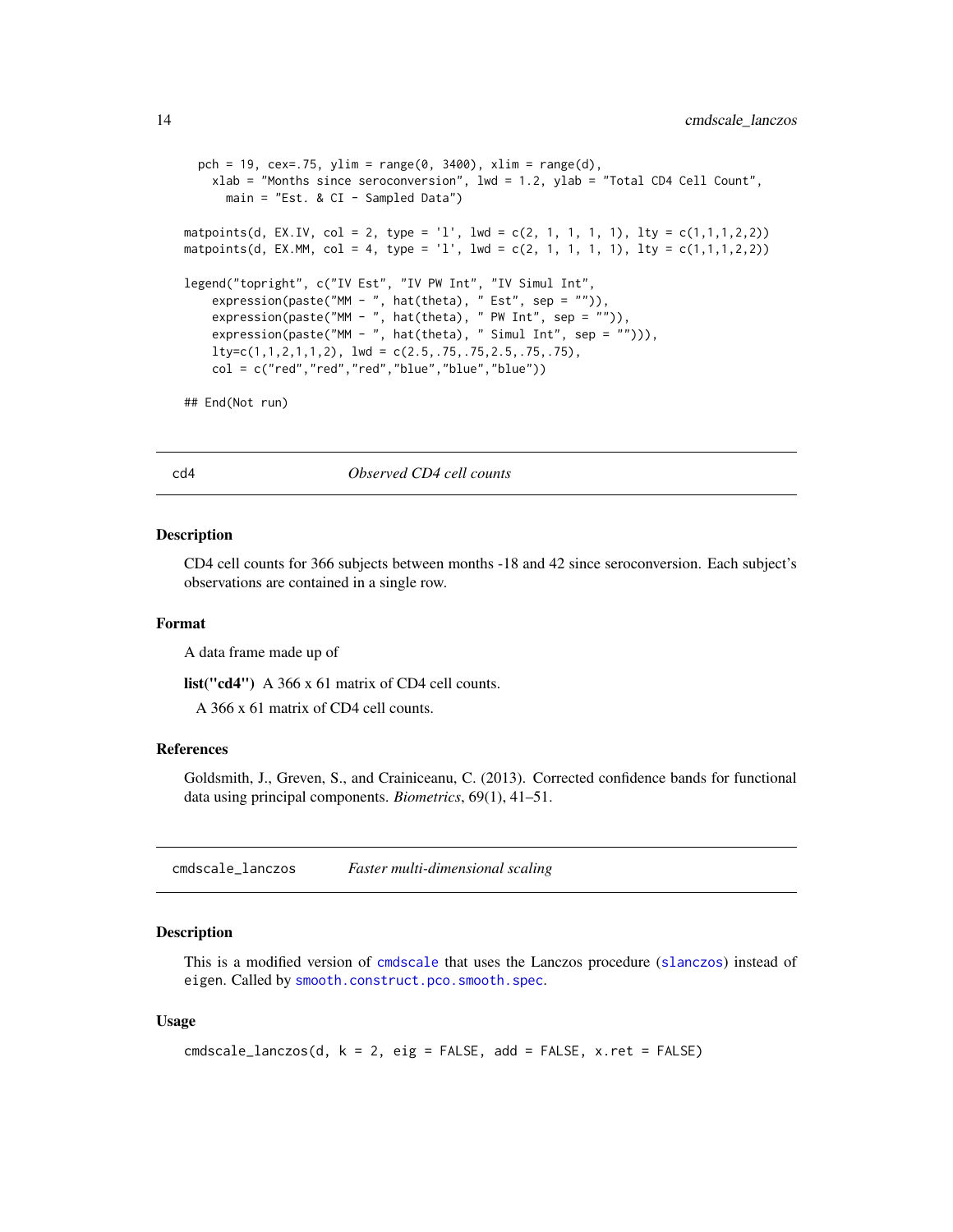#### <span id="page-14-0"></span>coef.pffr 15

## Arguments

| d     | a distance structure as returned by dist, or a full symmetric matrix of distances<br>or dissimilarities.                                                                                       |
|-------|------------------------------------------------------------------------------------------------------------------------------------------------------------------------------------------------|
| k     | the maximum dimension of the space which the data are to be represented in;<br>must be in $\{1, 2, \ldots, n-1\}$ .                                                                            |
| eig   | logical indicating whether eigenvalues should be returned.                                                                                                                                     |
| add   | logical indicating if the additive constant of Cailliez (1983) should be computed,<br>and added to the non-diagonal dissimilarities such that the modified dissimilari-<br>ties are Euclidean. |
| x.ret | indicates whether the doubly centred symmetric distance matrix should be re-<br>turned.                                                                                                        |

## Value

as [cmdscale](#page-0-0)

## Author(s)

David L Miller, based on code by R Core.

### References

Cailliez, F. (1983). The analytical solution of the additive constant problem. *Psychometrika*, 48, 343-349.

#### See Also

[smooth.construct.pco.smooth.spec](#page-144-1)

<span id="page-14-1"></span>

coef.pffr *Get estimated coefficients from a pffr fit*

#### Description

Returns estimated coefficient functions/surfaces  $\beta(t)$ ,  $\beta(s, t)$  and estimated smooth effects  $f(z)$ ,  $f(x, z)$ or  $f(x, z, t)$  and their point-wise estimated standard errors. Not implemented for smooths in more than 3 dimensions.

#### Usage

```
## S3 method for class 'pffr'
coef(object, raw = FALSE, se = TRUE, freq = FALSE,
  sandwich = FALSE, seWithMean = TRUE, n1 = 100, n2 = 40, n3 = 20,
 Ktt = NULL, ...
```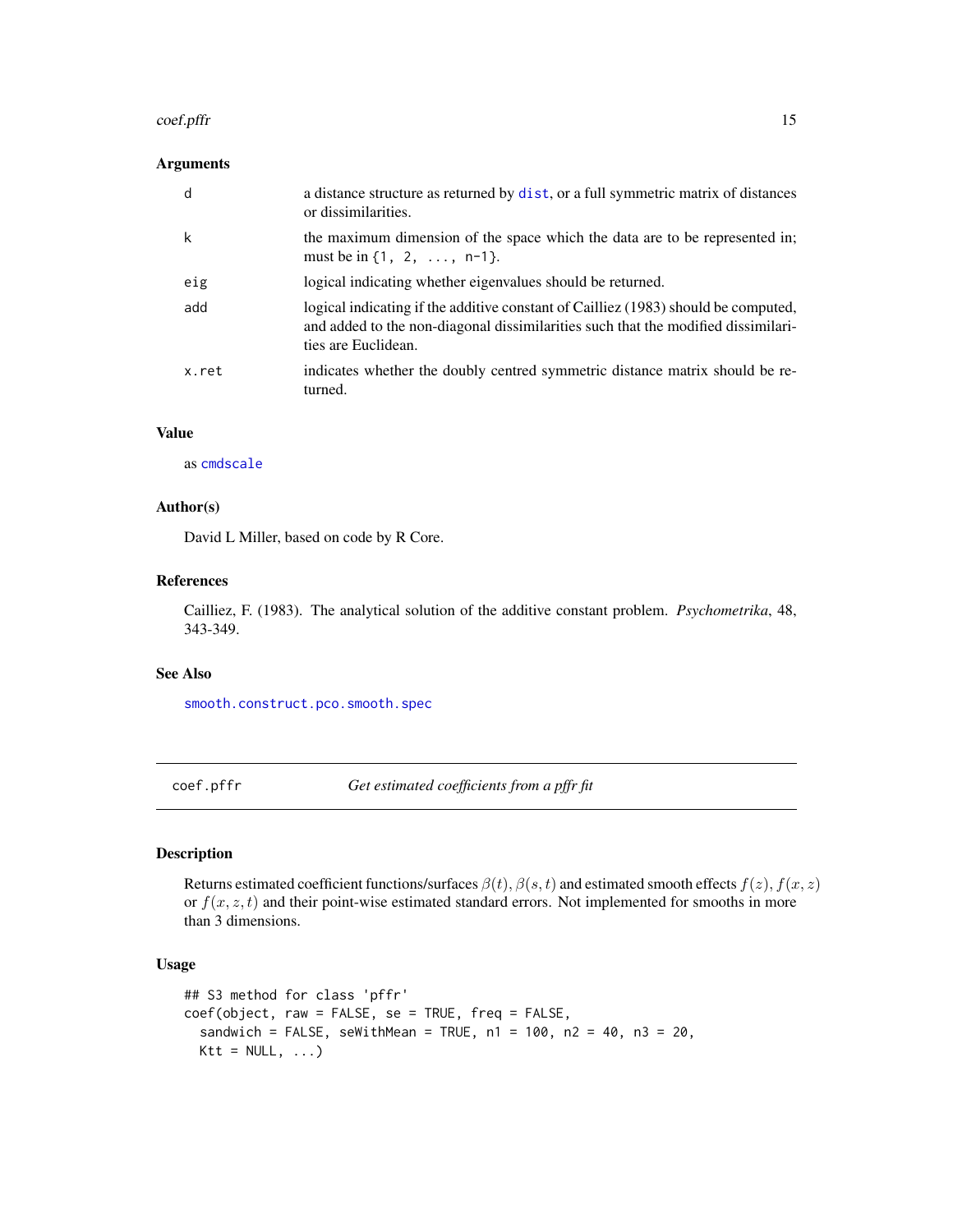#### **Arguments**

| object     | a fitted pffr-object                                                                                                                                                                                                                                                                     |
|------------|------------------------------------------------------------------------------------------------------------------------------------------------------------------------------------------------------------------------------------------------------------------------------------------|
| raw        | logical, defaults to FALSE. If TRUE, the function simply returns object \$coefficients                                                                                                                                                                                                   |
| se         | logical, defaults to TRUE. Return estimated standard error of the estimates?                                                                                                                                                                                                             |
| freq       | logical, defaults to FALSE. If FALSE, use posterior variance object \$Vp for<br>variability estimates, else use object \$Ve. See gamObject                                                                                                                                               |
| sandwich   | logical, defaults to FALSE. Use a Sandwich-estimator for approximate vari-<br>ances? See Details. THIS IS AN EXPERIMENTAL FEATURE, USE A YOUR<br>OWN RISK.                                                                                                                               |
| seWithMean | logical, defaults to TRUE. Include uncertainty about the intercept/overall mean<br>in standard errors returned for smooth components?                                                                                                                                                    |
| n1         | see below                                                                                                                                                                                                                                                                                |
| n2         | see below                                                                                                                                                                                                                                                                                |
| n3         | n1, n2, n3 give the number of gridpoints for 1-/2-/3-dimensional smooth terms<br>used in the marginal equidistant grids over the range of the covariates at which<br>the estimated effects are evaluated.                                                                                |
| Ktt        | (optional) an estimate of the covariance operator of the residual process $\epsilon_i(t)$ ~<br>$N(0, K(t, t'))$ , evaluated on yind of object. If not supplied, this is estimated<br>from the crossproduct matrices of the observed residual vectors. Only relevant<br>for sandwich CIs. |
|            | other arguments, not used.                                                                                                                                                                                                                                                               |
|            |                                                                                                                                                                                                                                                                                          |

#### Details

The seWithMean-option corresponds to the "iterms"-option in [predict.gam](#page-0-0). The sandwichoptions works as follows: Assuming that the residual vectors  $\epsilon_i(t), i = 1, \ldots, n$  are i.i.d. realizations of a mean zero Gaussian process with covariance  $K(t, t')$ , we can construct an estimator for  $K(t, t')$  from the n replicates of the observed residual vectors. The covariance matrix of the stacked observations vec $(Y_i(t))$  is then given by a block-diagonal matrix with n copies of the estimated  $K(t, t')$  on the diagonal. This block-diagonal matrix is used to construct the "meat" of a sandwich covariance estimator, similar to Chen et al. (2012), see reference below.

#### Value

If raw==FALSE, a list containing

- pterms a matrix containing the parametric / non-functional coefficients (and, optionally, their se's)
- smterms a named list with one entry for each smooth term in the model. Each entry contains
	- coef a matrix giving the grid values over the covariates, the estimated effect (and, optionally, the se's). The first covariate varies the fastest.
	- x, y, z the unique gridpoints used to evaluate the smooth/coefficient function/coefficient surface
	- xlim, ylim, zlim the extent of the x/y/z-axes
	- xlab, ylab, zlab the names of the covariates for the x/y/z-axes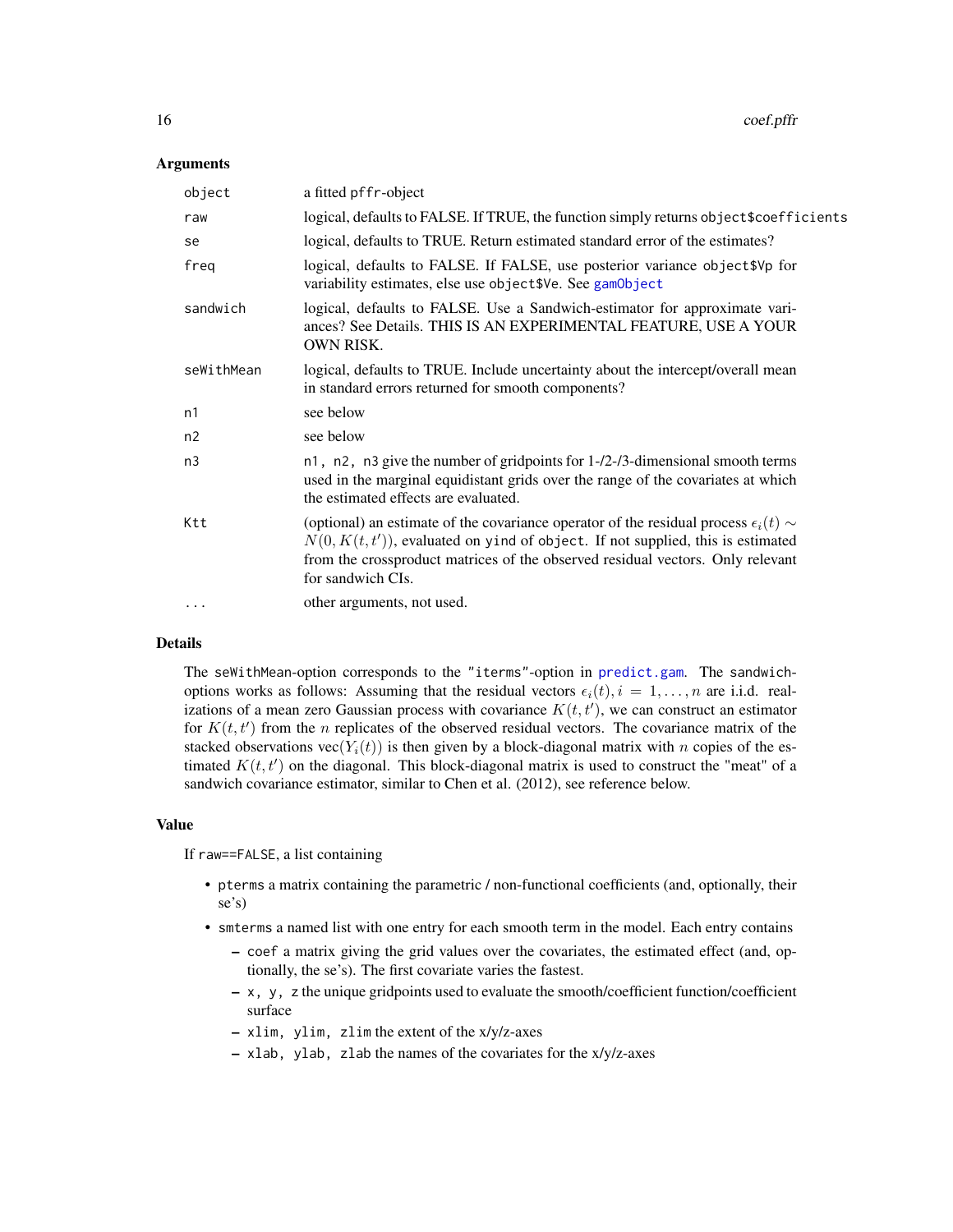## <span id="page-16-0"></span>coefboot.pffr 17

- dim the dimensionality of the effect
- main the label of the smooth term (a short label, same as the one used in summary.pffr)

#### Author(s)

Fabian Scheipl

## References

Chen, H., Wang, Y., Paik, M.C., and Choi, A. (2013). A marginal approach to reduced-rank penalized spline smoothing with application to multilevel functional data. *Journal of the American Statistical Association*, 101, 1216–1229.

## See Also

[plot.gam](#page-0-0), [predict.gam](#page-0-0) which this routine is based on.

coefboot.pffr *Simple bootstrap CIs for pffr*

#### Description

This function resamples observations in the data set to obtain approximate CIs for different terms and coefficient functions that correct for the effects of dependency and heteroskedasticity of the residuals along the index of the functional response, i.e., it aims for correct inference if the residuals along the index of the functional response are not i.i.d.

## Usage

```
coefboot.pffr(object, n1 = 100, n2 = 40, n3 = 20, B = 100,
  nopus = getOption("boot.ncpus", 1), parallel = c("no", "multicore","snow"), cl = NULL, conf = c(0.9, 0.95), type = "percent",
  method = c("resample", "residual", "residual.c"), showProgress = TRUE,
  ...)
```
## Arguments

| object         | a fitted pffr-model                                            |
|----------------|----------------------------------------------------------------|
| n <sub>1</sub> | see coef.pffr                                                  |
| n2             | see coef.pffr                                                  |
| n <sub>3</sub> | see coef.pffr                                                  |
| B              | number of bootstrap replicates, defaults to (a measly) 100     |
| ncpus          | see boot. Defaults to getOption("boot.ncpus", 1L) (like boot). |
| parallel       | see boot                                                       |
| c1             | see boot                                                       |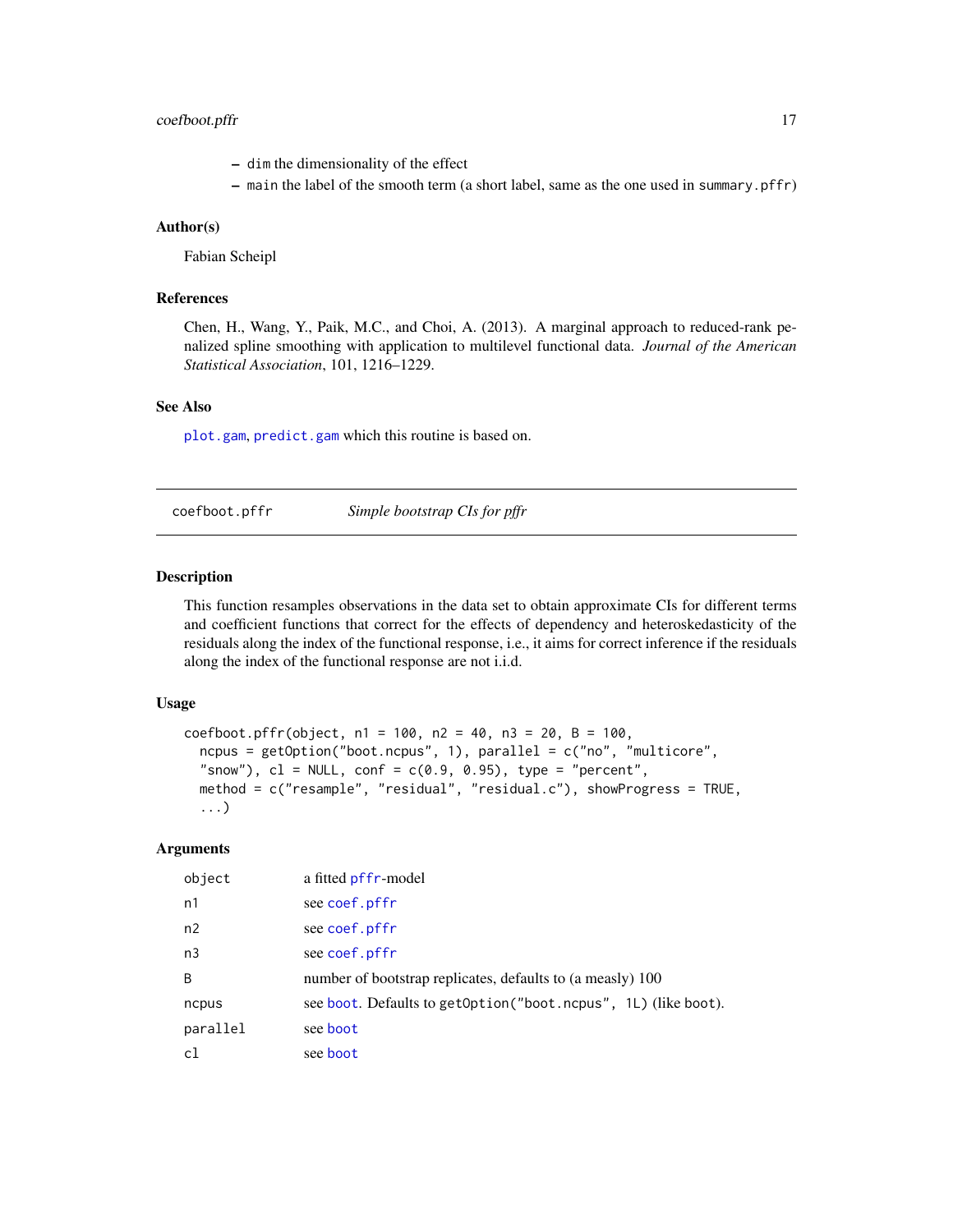<span id="page-17-0"></span>

| conf         | desired levels of bootstrap CIs, defaults to 0.90 and 0.95                                                                                                                                                                                                                              |
|--------------|-----------------------------------------------------------------------------------------------------------------------------------------------------------------------------------------------------------------------------------------------------------------------------------------|
| type         | type of bootstrap interval, see boot.ci. Defaults to "percent" for percentile-<br>based CIs.                                                                                                                                                                                            |
| method       | either "resample" (default) to resample response trajectories, or "residual" to<br>resample responses as fitted values plus residual trajectories or "residual.c" to<br>resample responses as fitted values plus residual trajectories that are centered at<br>zero for each gridpoint. |
| showProgress | <b>TRUE/FALSE</b>                                                                                                                                                                                                                                                                       |
|              | not used                                                                                                                                                                                                                                                                                |

### Value

a list with similar structure as the return value of [coef.pffr](#page-14-1), containing the original point estimates of the various terms along with their bootstrap CIs.

#### Author(s)

Fabian Scheipl

coefficients.pfr *Extract coefficient functions from a fitted pfr-object*

#### Description

This function is used to extract a coefficient from a fitted 'pfr' model, in particular smooth functions resulting from including functional terms specified with lf, af, etc. It can also be used to extract smooths genereated using mgcv's s, te, or t2.

#### Usage

```
## S3 method for class 'pfr'
coefficients(object, select = 1, coords = NULL, n = NULL,
  se = ifelse(length(object$smooth) & select, TRUE, FALSE),
  seWithMean = FALSE, useVc = TRUE, Qtransform = FALSE, ...)
## S3 method for class 'pfr'
coef(object, select = 1, coords = NULL, n = NULL,se = ifelse(length(object$smooth) & select, TRUE, FALSE),
  seWithMean = FALSE, useVc = TRUE, Qtransform = FALSE, ...)
```
#### Arguments

| object | return object from pfr                                                                                                                                                                                         |
|--------|----------------------------------------------------------------------------------------------------------------------------------------------------------------------------------------------------------------|
| select | integer indicating the index of the desired smooth term in object \$ smooth. En-<br>ter 0 to request the raw coefficients ( <i>i.e.</i> , object\$coefficients) and standard<br>errors (if $se=\text{TRUE}$ ). |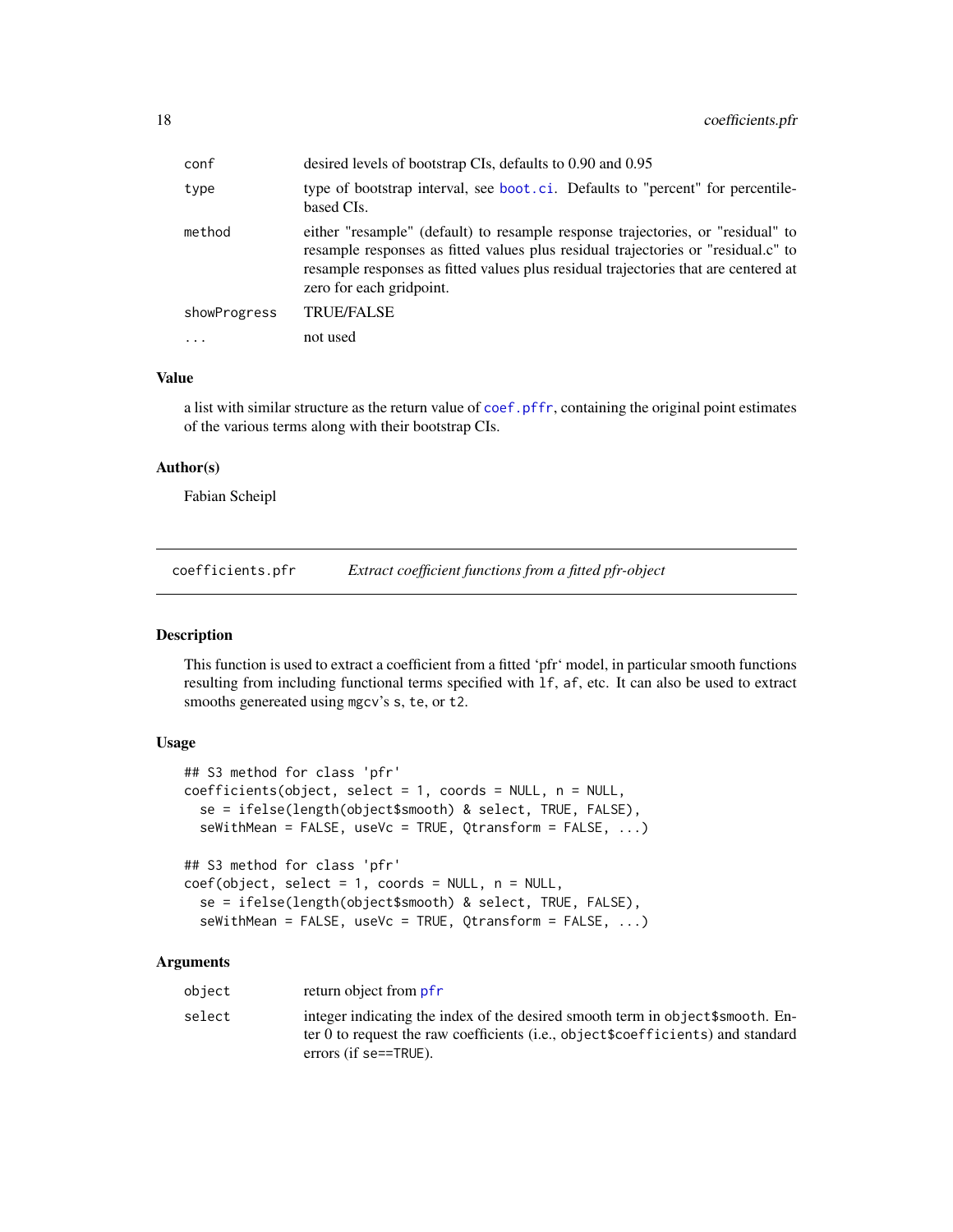<span id="page-18-0"></span>

| coords     | named list indicating the desired coordinates where the coefficient function is to<br>be evaluated. Names must match the argument names in object\$smooth[[select]]\$term.<br>If NULL, uses n to generate equally-spaced coordinates.                                                                  |
|------------|--------------------------------------------------------------------------------------------------------------------------------------------------------------------------------------------------------------------------------------------------------------------------------------------------------|
| n          | integer vector indicating the number of equally spaced coordinates for each ar-<br>gument. If length 1, the same number is used for each argument. Otherwise, the<br>length must match object\$smooth[[select]]\$dim.                                                                                  |
| se         | if TRUE, returns pointwise standard error estimates. Defaults to FALSE if raw<br>coefficients are being returned; otherwise TRUE.                                                                                                                                                                      |
| seWithMean | if TRUE the standard errors include uncertainty about the overall mean; if FALSE,<br>they relate purely to the centered smooth itself. Marra and Wood (2012) suggests<br>that TRUE results in better coverage performance for GAMs.                                                                    |
| useVc      | if TRUE, standard errors are calculated using a covariance matrix that has been<br>corrected for smoothing parameter uncertainty. This matrix will only be avail-<br>able under ML or REML smoothing.                                                                                                  |
| Qtransform | For additive functional terms, TRUE indicates the coefficient should be extracted<br>on the quantile-transformed scale, whereas FALSE indicates the scale of the orig-<br>inal data. Note this is different from the Qtransform arguemnt of af, which<br>specifies the scale on which the term is fit. |
| .          | these arguments are ignored                                                                                                                                                                                                                                                                            |

#### Value

a data frame containing the evaluation points, coefficient function values and optionally the SE's for the term indicated by select.

#### Author(s)

Jonathan Gellar and Fabian Scheipl

#### References

Marra, G and S.N. Wood (2012) Coverage Properties of Confidence Intervals for Generalized Additive Model Components. Scandinavian Journal of Statistics.

<span id="page-18-1"></span>create.prep.func *Construct a function for preprocessing functional predictors*

#### Description

Prior to using functions X as predictors in a scalar-on-function regression, it is often necessary to presmooth curves to remove measurement error or interpolate to a common grid. This function creates a function to do this preprocessing depending on the method specified.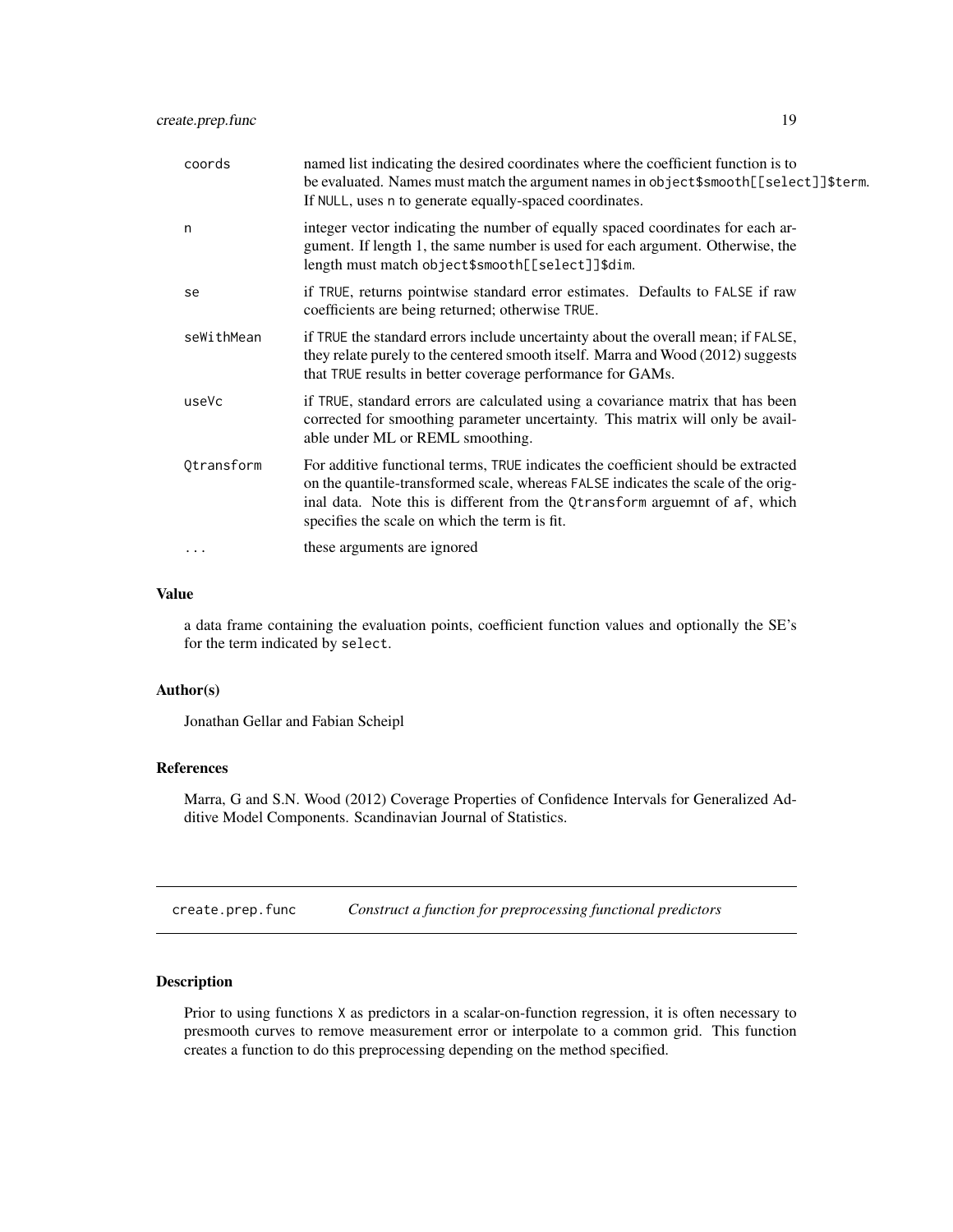## <span id="page-19-0"></span>Usage

```
create.prep.func(X, argvals = seq(0, 1, length = ncol(X)),method = c("fpca.sc", "fpca.face", "fpca.ssvd", "bspline", "interpolate"),
 options = NULL)
```
## Arguments

| χ       | an N by J=ncol (argvals) matrix of function evaluations $X_i(t_{i1}),,X_i(t_{iJ}); i =$<br>$1, \ldots, N$ . For FPCA-based processing methods, these functions are used to define<br>the eigen decomposition used to preprocess current and future data (for example,<br>in predict.pfr)                                                 |
|---------|------------------------------------------------------------------------------------------------------------------------------------------------------------------------------------------------------------------------------------------------------------------------------------------------------------------------------------------|
| argvals | matrix (or vector) of indices of evaluations of $X_i(t)$ ; i.e. a matrix with <i>i</i> th row<br>$(t_{i1},.,t_{iJ})$                                                                                                                                                                                                                     |
| method  | character string indicating the preprocessing method. Options are "fpca.sc",<br>"fpca.face", "fpca.ssvd", "bspline", and "interpolate". The first three<br>use the corresponding existing function; "bspline" uses an (unpenalized) cu-<br>bic bspline smoother with nbasis basis functions; "interpolate" uses linear<br>interpolation. |
| options | list of options passed to the preprocessing method; as an example, options for<br>fpca.sc include pve, nbasis, and npc.                                                                                                                                                                                                                  |

#### Value

a function that returns the preprocessed functional predictors, with arguments

| newX     | The functional predictors to process                     |
|----------|----------------------------------------------------------|
| argvals. | Indices of evaluation of new X                           |
| options. | Any options needed to preprocess the predictor functions |

## Author(s)

Jeff Goldsmith <ajg2202@cumc.columbia.edu>

## See Also

[pfr](#page-105-1), [fpca.sc](#page-53-1), [fpca.face](#page-44-1), [fpca.ssvd](#page-56-1)

DTI *Diffusion Tensor Imaging: tract profiles and outcomes*

## Description

Fractional anisotropy (FA) tract profiles for the corpus callosum (cca) and the right corticospinal tract (rcst). Accompanying the tract profiles are the subject ID numbers, visit number, total number of scans, multiple sclerosis case status and Paced Auditory Serial Addition Test (pasat) score.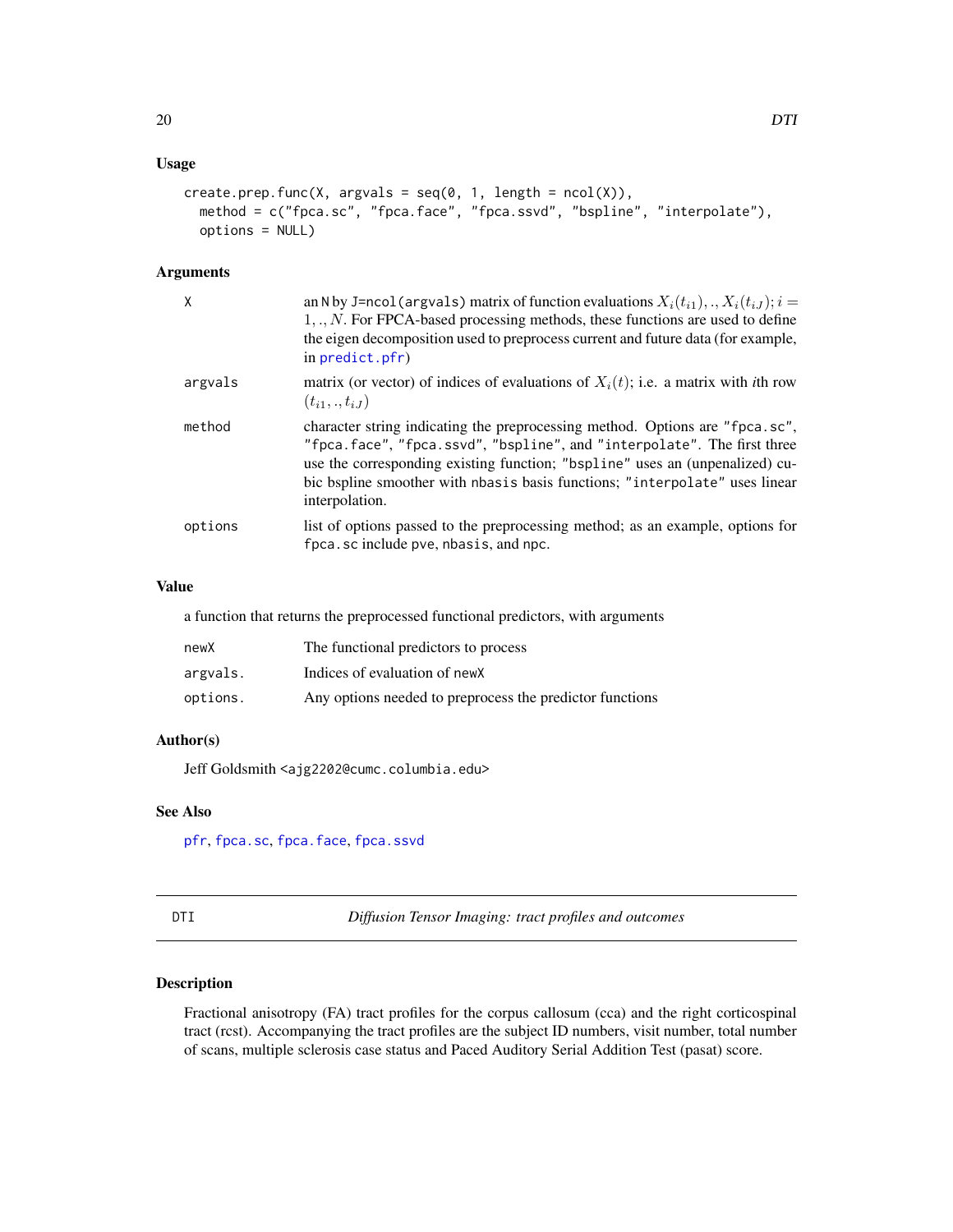## <span id="page-20-0"></span>Format

A data frame made up of

cca A 382 x 93 matrix of fractional anisotropy tract profiles from the corpus callosum;

rcst A 382 x 55 matrix of fractional anisotropy tract profiles from the right corticospinal tract;

ID Numeric vector of subject ID numbers;

visit Numeric vector of the subject-specific visit numbers;

**visit.time** Numeric vector of the subject-specific visit time, measured in days since first visit;

Nscans Numeric vector indicating the total number of visits for each subject;

case Numeric vector of multiple sclerosis case status: 0 - healthy control, 1 - MS case;

sex factor variable indicated subject's sex;

pasat Numeric vector containing the PASAT score at each visit.

## Details

If you use this data as an example in written work, please include the following acknowledgment: "The MRI/DTI data were collected at Johns Hopkins University and the Kennedy-Krieger Institute"

DTI2 uses mean diffusivity of the the corpus callosum rather than FA, and parallel diffusivity of the rcst rather than FA. Please see the documentation for DTI2.

#### References

Goldsmith, J., Bobb, J., Crainiceanu, C., Caffo, B., and Reich, D. (2011). Penalized Functional Regression. *Journal of Computational and Graphical Statistics*, 20, 830 - 851.

Goldsmith, J., Crainiceanu, C., Caffo, B., and Reich, D. (2010). Longitudinal Penalized Functional Regression for Cognitive Outcomes on Neuronal Tract Measurements. *Journal of the Royal Statistical Society: Series C*, 61, 453 - 469.

DTI2 *Diffusion Tensor Imaging: more fractional anisotropy profiles and outcomes*

## **Description**

A diffusion tensor imaging dataset used in Swihart et al. (2012). Mean diffusivity profiles for the corpus callosum (cca) and parallel diffusivity for the right corticospinal tract (rcst). Accompanying the profiles are the subject ID numbers, visit number, and Paced Auditory Serial Addition Test (pasat) score. We thank Dr. Daniel Reich for making this dataset available.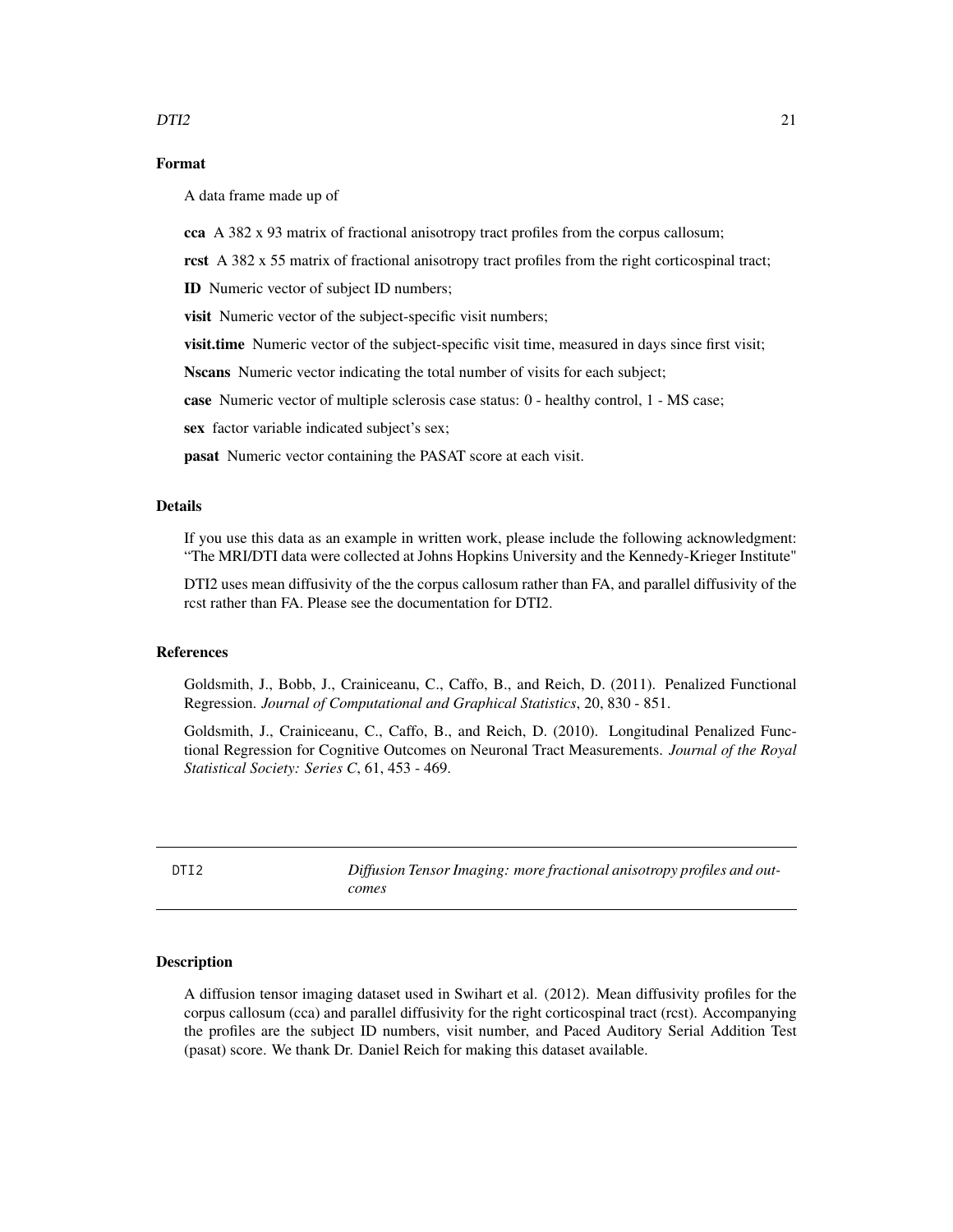## Format

A data frame made up of

cca a 340 x 93 matrix of fractional anisotropy profiles from the corpus callosum;

rcst a 340 x 55 matrix of fractional anisotropy profiles from the right corticospinal tract;

id numeric vector of subject ID numbers;

visit numeric vector of the subject-specific visit numbers;

pasat numeric vector containing the PASAT score at each visit.

#### Details

If you use this data as an example in written work, please include the following acknowledgment: "The MRI/DTI data were collected at Johns Hopkins University and the Kennedy-Krieger Institute"

Note: DTI2 uses mean diffusivity of the the corpus callosum rather than fractional anisotropy (FA), and parallel diffusivity of the rcst rather than FA. Please see the documentation for DTI for more about the DTI dataset.

## References

Goldsmith, J., Bobb, J., Crainiceanu, C., Caffo, B., and Reich, D. (2011). Penalized functional regression. *Journal of Computational and Graphical Statistics*, 20(4), 830–851.

Goldsmith, J., Crainiceanu, C., Caffo, B., and Reich, D. (2012). Longitudinal penalized functional regression for cognitive outcomes on neuronal tract measurements. *Journal of the Royal Statistical Society: Series C*, 61(3), 453–469.

Swihart, B. J., Goldsmith, J., and Crainiceanu, C. M. (2014). Restricted Likelihood Ratio Tests for Functional Effects in the Functional Linear Model. *Technometrics*, 56, 483–493.

expand.call *Return call with all possible arguments*

#### Description

Return a call in which all of the arguments which were supplied or have presets are specified by their full names and their supplied or default values.

#### Usage

```
expand.call(definition = NULL, call = sys.call(sys.parent(1)),
  expand.dots = TRUE)
```
#### Arguments

| definition  | a function. See match.call.                                                                           |
|-------------|-------------------------------------------------------------------------------------------------------|
| call        | an unevaluated call to the function specified by definition. See match.call.                          |
| expand.dots | logical. Should arguments matching  in the call be included or left as a<br>argument? See match.call. |

<span id="page-21-0"></span>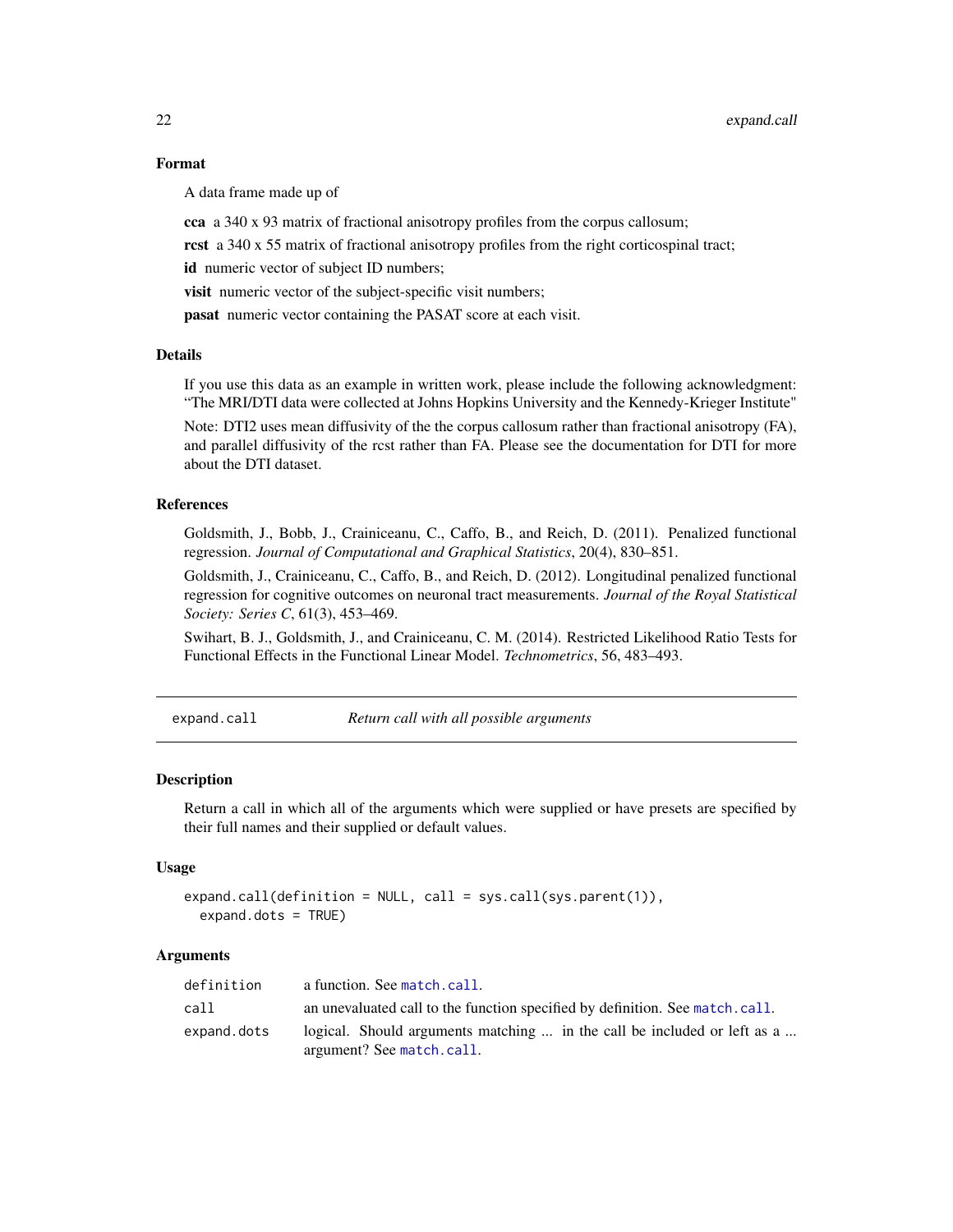#### <span id="page-22-0"></span> $fbps$  23

## Value

An object of mode "[call](#page-0-0)".

## Author(s)

Fabian Scheipl

## See Also

[match.call](#page-0-0)

fbps *Sandwich smoother for matrix data*

## Description

A fast bivariate *P*-spline method for smoothing matrix data.

## Usage

```
fbps(data, subj = NULL, covariates = NULL, knots = 35,
 knots.option = "equally-spaced", periodicity = c(FALSE, FALSE), p = 3,
 m = 2, lambda = NULL, selection = "GCV", search.grid = T,
  search.length = 100, method = "L-BFGS-B", lower = -20, upper = 20,
  control = NULL)
```
#### Arguments

| data          | n1 by n2 data matrix without missing data                                                                        |
|---------------|------------------------------------------------------------------------------------------------------------------|
| subj          | vector of subject id (corresponding to the columns of data); defaults to NULL                                    |
| covariates    | list of two vectors of covariates of lengthes n1 and n2; if NULL, then generates<br>equidistant covariates       |
| knots         | list of two vectors of knots or number of equidistant knots for all dimensions;<br>defaults to 35                |
| knots.option  | knot selection method; defaults to "equally-spaced"                                                              |
| periodicity   | vector of two logical, indicating periodicity in the direction of row and column;<br>defaults to c(FALSE, FALSE) |
| p             | degrees of B-splines; defaults to 3                                                                              |
| m             | order of differencing penalty; defaults to 2                                                                     |
| lambda        | user-specified smoothing parameters; defaults to NULL                                                            |
| selection     | selection of smoothing paramter; defaults to "GCV"                                                               |
| search.grid   | logical; defaults to TRUE, if FALSE, uses optim                                                                  |
| search.length | number of equidistant (log scale) smoothing parameter; defaults to 100                                           |
| method        | see optim; defaults to L-BFGS-B                                                                                  |
| lower, upper  | bounds for log smoothing parameter, passed to optim; defaults are -20 and 20.                                    |
| control       | see optim                                                                                                        |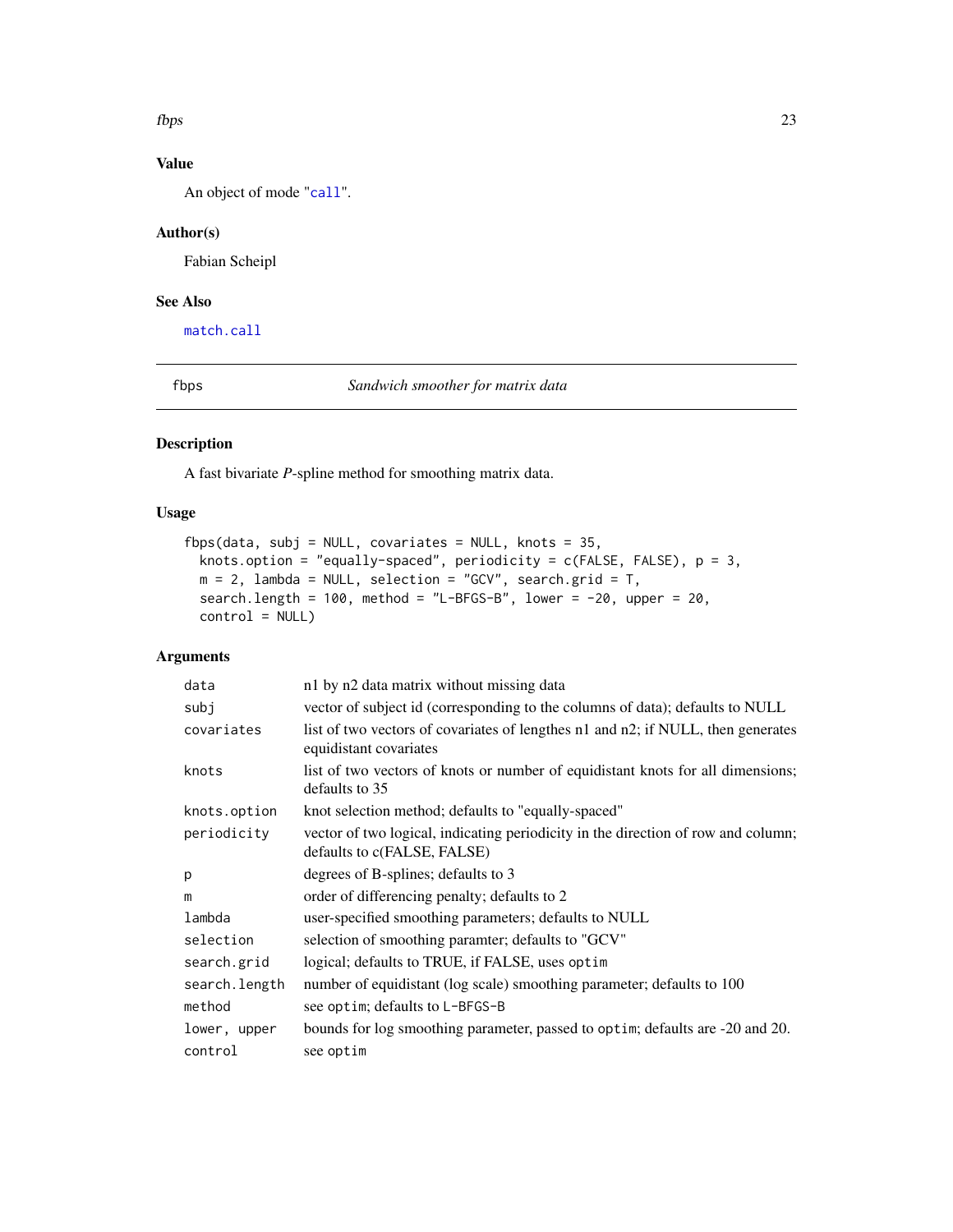## Details

The smoothing parameter can be user-specified; otherwise, the function uses grid searching method or optim for selecting the smoothing parameter.

#### Value

A list with components

| lambda | vector of length 2 of selected smoothing parameters |
|--------|-----------------------------------------------------|
| Yhat   | fitted data                                         |
| trace  | trace of the overall smoothing matrix               |
| gcv    | value of generalized cross validation               |
| Theta  | matrix of estimated coefficients                    |

### Author(s)

Luo Xiao <lxiao@jhsph.edu>

## References

Xiao, L., Li, Y., and Ruppert, D. (2013). Fast bivariate *P*-splines: the sandwich smoother. *Journal of the Royal Statistical Society: Series B*, 75(3), 577–599.

#### Examples

```
##########################
#### True function #####
##########################
n1 < -60n2 <- 80
x \le -(1:n1)/n1-1/2/n1z \leftarrow (1:n2)/n2-1/2/n2MY <- array(0,c(length(x),length(z)))
sigx \leq .3
sigz \leftarrow .4for(i in 1: length(x))
for(j in 1:length(z))
{
#MY[i,j] <- .75/(pi*sigx*sigz) *exp(-(x[i]-.2)^2/sigx^2-(z[j]-.3)^2/sigz^2)
#MY[i,j] <- MY[i,j] + .45/(pi*sigx*sigz) *exp(-(x[i]-.7)^2/sigx^2-(z[j]-.8)^2/sigz^2)
MY[i,j] = sin(2*pi*(x[i]-.5)^3)*cos(4*pi*z[j])}
##########################
#### Observed data #####
##########################
sigma <- 1
Y \leftarrow MY + sigma*rnorm(n1*n2,0,1)##########################
```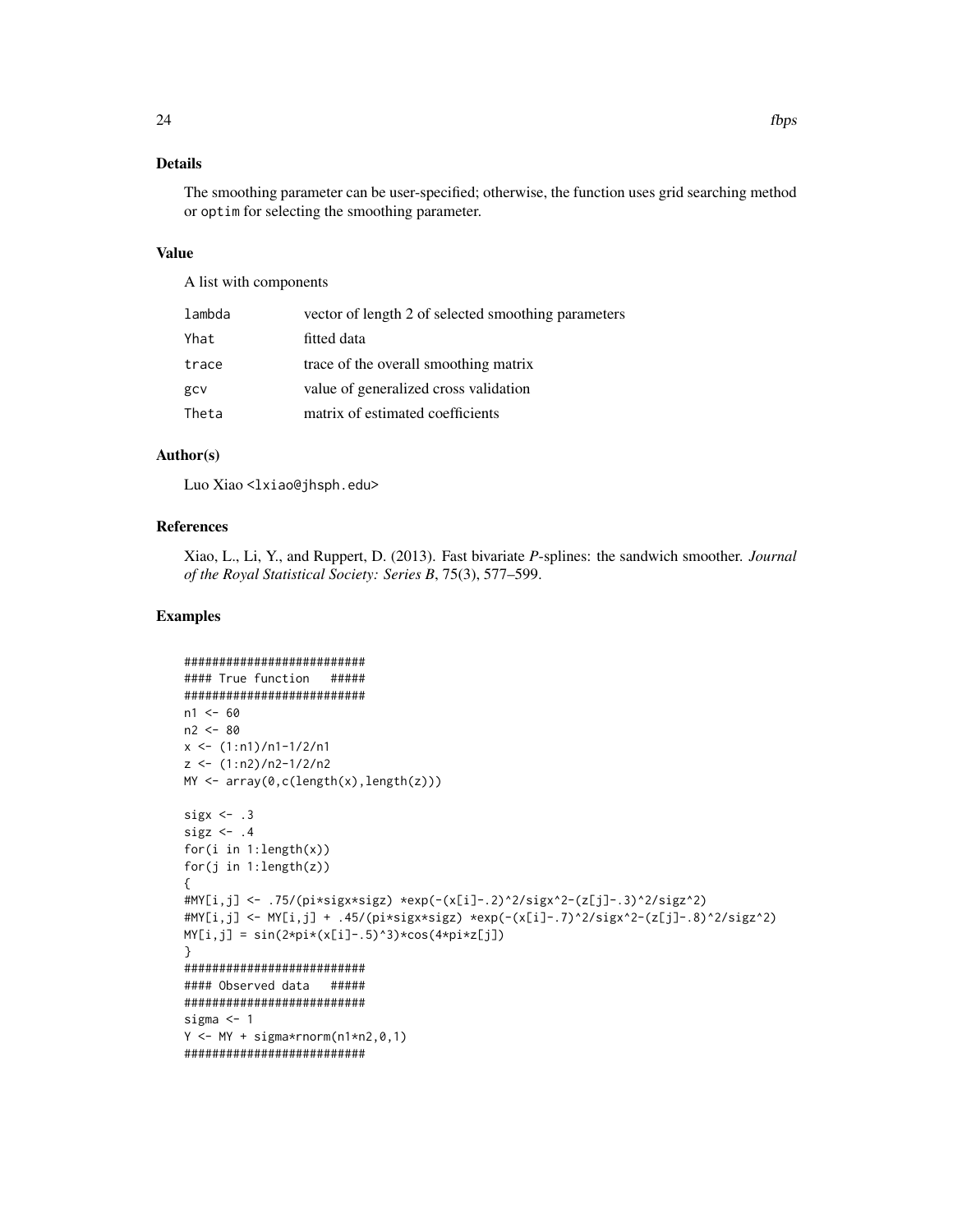```
f f f 25
```

```
#### Estimation #####
##########################
est <- fbps(Y,list(x=x,z=z))
mse <- mean((est$Yhat-MY)^2)
cat("mse of fbps is",mse,"\n")
cat("The smoothing parameters are:",est$lambda,"\n")
########################################################################
########## Compare the estimated surface with the true surface #########
########################################################################
par(mfrow=c(1,2))
persp(x,z,MY,zlab="f(x,z)",zlim=c(-1,2.5), phi=30,theta=45,expand=0.8,r=4,
      col="blue",main="True surface")
persp(x,z,est$Yhat,zlab="f(x,z)",zlim=c(-1,2.5),phi=30,theta=45,
      expand=0.8,r=4,col="red",main="Estimated surface")
```
ff *Construct a function-on-function regression term*

## Description

Defines a term  $\int_{s_{lo,i}}^{s_{hi,i}} X_i(s)\beta(t,s)ds$  for inclusion in an mgcv::gam-formula (or bam or gamm or gamm4:::gamm4) as constructed by [pffr](#page-98-1).

Defaults to a cubic tensor product B-spline with marginal first order differences penalties for  $\beta(t, s)$ and numerical integration over the entire range  $[s_{lo,i}, s_{hi,i}] = [\min(s_i), \max(s_i)]$  by using Simpson weights. Can't deal with any missing  $X(s)$ , unequal lengths of  $X_i(s)$  not (yet?) possible. Unequal integration ranges for different  $X_i(s)$  should work.  $X_i(s)$  is assumed to be numeric (duh...).

#### Usage

```
ff(X, yind = NULL, xind = seq(0, 1, l = \text{ncol}(X)), basistype = c("te",
  "t2", "ti", "s", "tes"), integration = c("simpson", "trapezoidal",
  "riemann"), L = NULL, limits = NULL, splinepars = if (basistype != "s")
  { list(bs = "ps", m = list(c(2, 1), c(2, 1)), k = c(5, 5)) } else {
  list(bs = "tp", m = NA) }, check.ident = TRUE)
```
#### Arguments

| X.        | an n by ncol(xind) matrix of function evaluations $X_i(s_{i1}), \ldots, X_i(s_{iS}); i =$<br>$1,\ldots,n.$                                                                                                                                   |
|-----------|----------------------------------------------------------------------------------------------------------------------------------------------------------------------------------------------------------------------------------------------|
| vind      | <i>DEPRECATED</i> used to supply matrix (or vector) of indices of evaluations of<br>$Y_i(t)$ , no longer used.                                                                                                                               |
| xind      | vector of indices of evaluations of $X_i(s)$ , i.e., $(s_1, \ldots, s_S)$                                                                                                                                                                    |
| basistype | defaults to "te", i.e. a tensor product spline to represent $\beta(t, s)$ . Alternatively,<br>use "s" for bivariate basis functions (see mgcv's s) or "t2" for an alternative<br>parameterization of tensor product splines (see mgcv's t2). |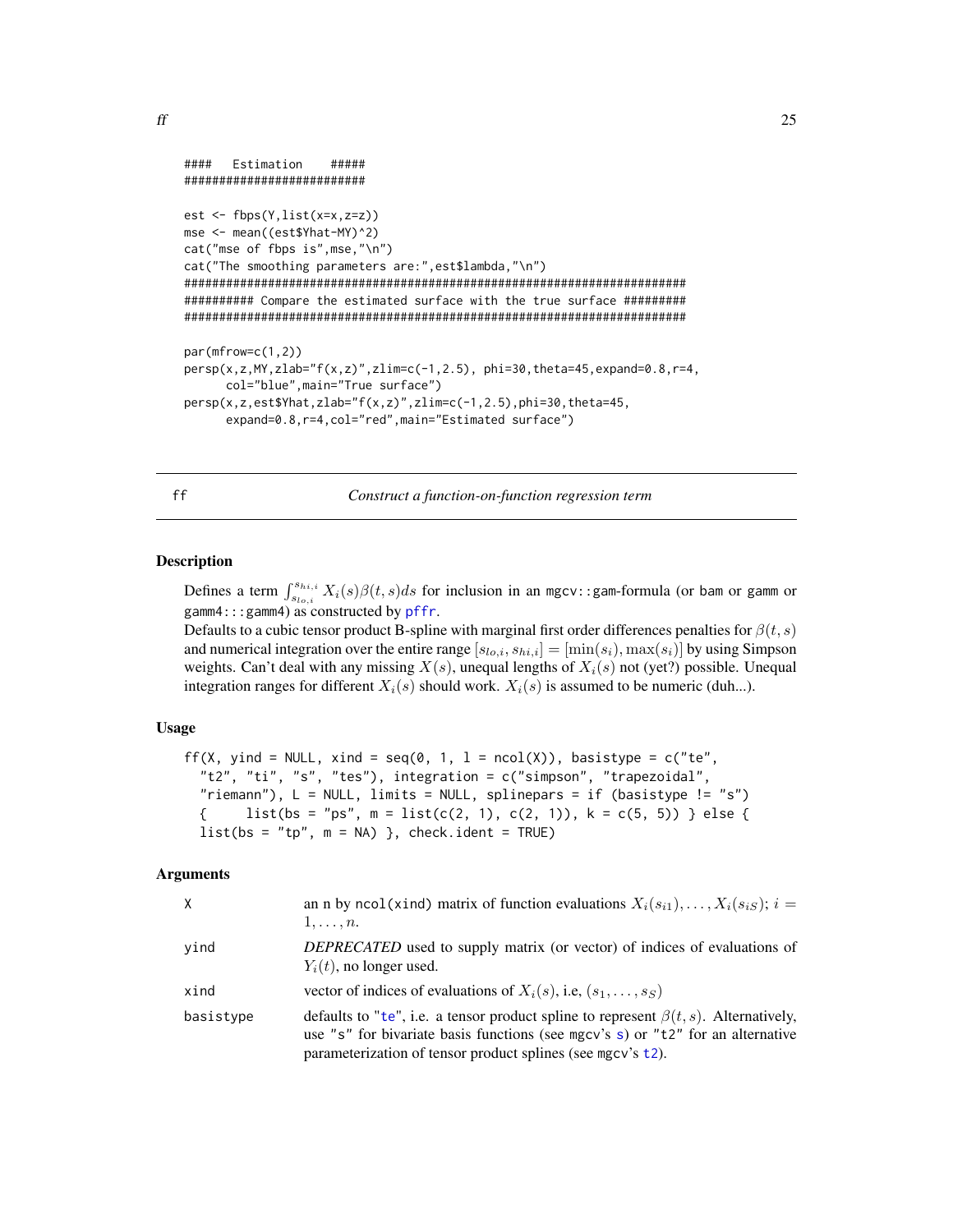| integration | method used for numerical integration. Defaults to "simpson"'s rule for calcu-<br>lating entries in L. Alternatively and for non-equidistant grids, "trapezoidal"<br>or "riemann". "riemann" integration is always used if limits is specified                                                                                                                                                                                                                                                                                                                 |
|-------------|----------------------------------------------------------------------------------------------------------------------------------------------------------------------------------------------------------------------------------------------------------------------------------------------------------------------------------------------------------------------------------------------------------------------------------------------------------------------------------------------------------------------------------------------------------------|
| L           | optional: an n by ncol(xind) matrix giving the weights for the numerical inte-<br>gration over s.                                                                                                                                                                                                                                                                                                                                                                                                                                                              |
| limits      | defaults to NULL for integration across the entire range of $X(s)$ , otherwise<br>specifies the integration limits $s_{hi}(t)$ , $s_{lo}(t)$ : either one of "s <t" "s<='t"' for<br="" or=""><math>(s_{hi}(t), s_{lo}(t)) = (t, 0]</math> or [t, 0], respectively, or a function that takes s as the<br/>first and t as the second argument and returns TRUE for combinations of values<br/><math>(s, t)</math> if s falls into the integration range for the given t. This is an experimental<br/>feature and not well tested yet; use at your own risk.</t"> |
| splinepars  | optional arguments supplied to the basistype-term. Defaults to a cubic tensor<br>product B-spline with marginal first difference penalties, i.e. list (bs="ps", $m=list(c(2, 1), c(2,1))$<br>See te or s in mgcv for details                                                                                                                                                                                                                                                                                                                                   |
| check.ident | check identifiability of the model spec. See Details and References. Defaults to<br>TRUE.                                                                                                                                                                                                                                                                                                                                                                                                                                                                      |

#### Details

If check.ident==TRUE and basistype!="s" (the default), the routine checks conditions for nonidentifiability of the effect. This occurs if a) the marginal basis for the functional covariate is rank-deficient (typically because the functional covariate has lower rank than the spline basis along its index) and simultaneously b) the kernel of  $Cov(X(s))$  is not disjunct from the kernel of the marginal penalty over s. In practice, a) occurs quite frequently, and b) occurs usually because curve-wise mean centering has removed all constant components from the functional covariate. If there is kernel overlap,  $\beta(t, s)$  is constrained to be orthogonal to functions in that overlap space

(e.g., if the overlap contains constant functions, constraints " $\int \beta(t, s)ds = 0$  for all t" are enforced). See reference for details.

A warning is always given if the effective rank of  $Cov(X(s))$  (defined as the number of eigenvalues accounting for at least 0.995 of the total variance in  $X_i(s)$ ) is lower than 4. If  $X_i(s)$  is of very low rank, [ffpc](#page-26-1)-term may be preferable.

## Value

A list containing

| call | a "call" to te (or s or $t2$ ) using the appropriately constructed covariate and<br>weight matrices |
|------|-----------------------------------------------------------------------------------------------------|
| data | a list containing the necessary covariate and weight matrices                                       |

## Author(s)

Fabian Scheipl, Sonja Greven

#### References

For background on check.ident: Scheipl, F., Greven, S. (2016). Identifiability in penalized function-on-function regression mod-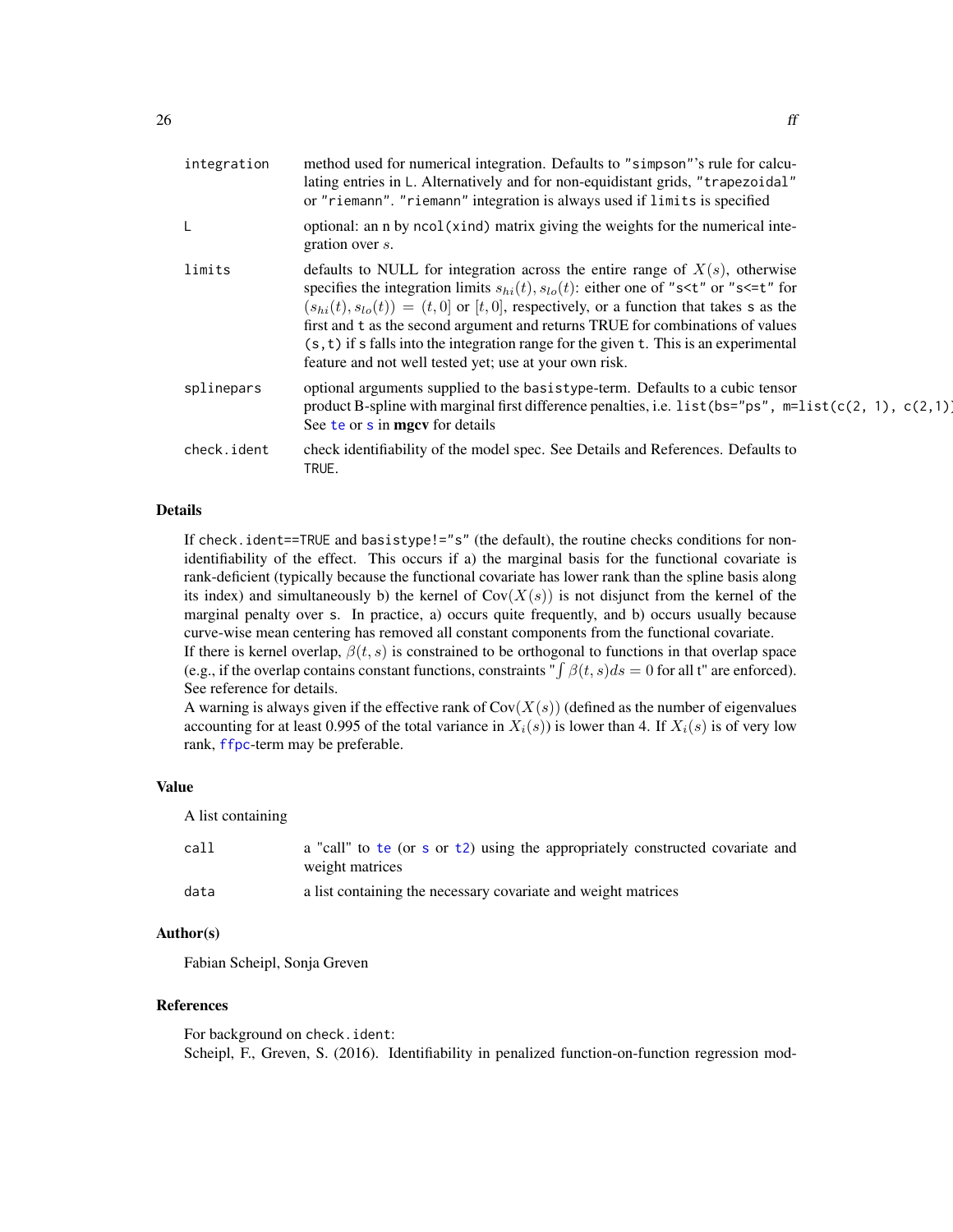#### <span id="page-26-0"></span> $f\text{fpc}$  27

els. Electronic Journal of Statistics, 10(1), 495–526. [https://projecteuclid.org/euclid.ejs/](https://projecteuclid.org/euclid.ejs/1457123504) [1457123504](https://projecteuclid.org/euclid.ejs/1457123504)

## See Also

mgcv's [linear.functional.terms](#page-0-0)

<span id="page-26-1"></span>

Construct a PC-based function-on-function regression term

#### Description

Defines a term  $\int X_i(s)\beta(t,s)ds$  for inclusion in an mgcv::gam-formula (or bam or gamm or gamm4:::gamm4) as constructed by [pffr](#page-98-1).

#### Usage

```
ffc(X, yind = NULL, xind = seq(0, 1, length = ncol(X)),splinepars = list(bs = "ps", m = c(2, 1), k = 8), decomppars = list(pve =
  0.99, useSymm = TRUE), npc.max = 15)
```
#### Arguments

| $\times$   | an n by ncol(xind) matrix of function evaluations $X_i(s_{i1}), \ldots, X_i(s_{iS}); i =$<br>$1,\ldots,n.$                                                                |
|------------|---------------------------------------------------------------------------------------------------------------------------------------------------------------------------|
| yind       | DEPRECATED used to supply matrix (or vector) of indices of evaluations of<br>$Y_i(t)$ , no longer used.                                                                   |
| xind       | matrix (or vector) of indices of evaluations of $X_i(t)$ , defaults to seq(0, 1, length=ncol(X)).                                                                         |
| splinepars | optional arguments supplied to the basistype-term. Defaults to a cubic B-<br>spline with first difference penalties and 8 basis functions for each $\tilde{\beta}_k(t)$ . |
| decomppars | parameters for the FPCA performed with fpca.sc.                                                                                                                           |
| npc.max    | maximal number $K$ of FPCs to use, regardless of decomppars; defaults to 15                                                                                               |

### Details

In contrast to [ff](#page-24-1), ffpc does an FPCA decomposition  $X(s) \approx \sum_{k=1}^{K} \xi_{ik} \Phi_k(s)$  using [fpca.sc](#page-53-1) and represents  $\beta(t, s)$  in the function space spanned by these  $\Phi_k(s)$ . That is, since

$$
\int X_i(s)\beta(t,s)ds = \sum_{k=1}^K \xi_{ik} \int \Phi_k(s)\beta(s,t)ds = \sum_{k=1}^K \xi_{ik}\tilde{\beta}_k(t),
$$

the function-on-function term can be represented as a sum of K univariate functions  $\tilde{\beta}_k(t)$  in t each multiplied by the FPC scores  $\xi_{ik}$ . The truncation parameter K is chosen as described in [fpca.sc](#page-53-1). Using this instead of ff() can be beneficial if the covariance operator of the  $X_i(s)$  has low effective rank (i.e., if K is small). If the covariance operator of the  $X_i(s)$  is of (very) high rank, i.e., if K is large, ffpc() will not be very efficient.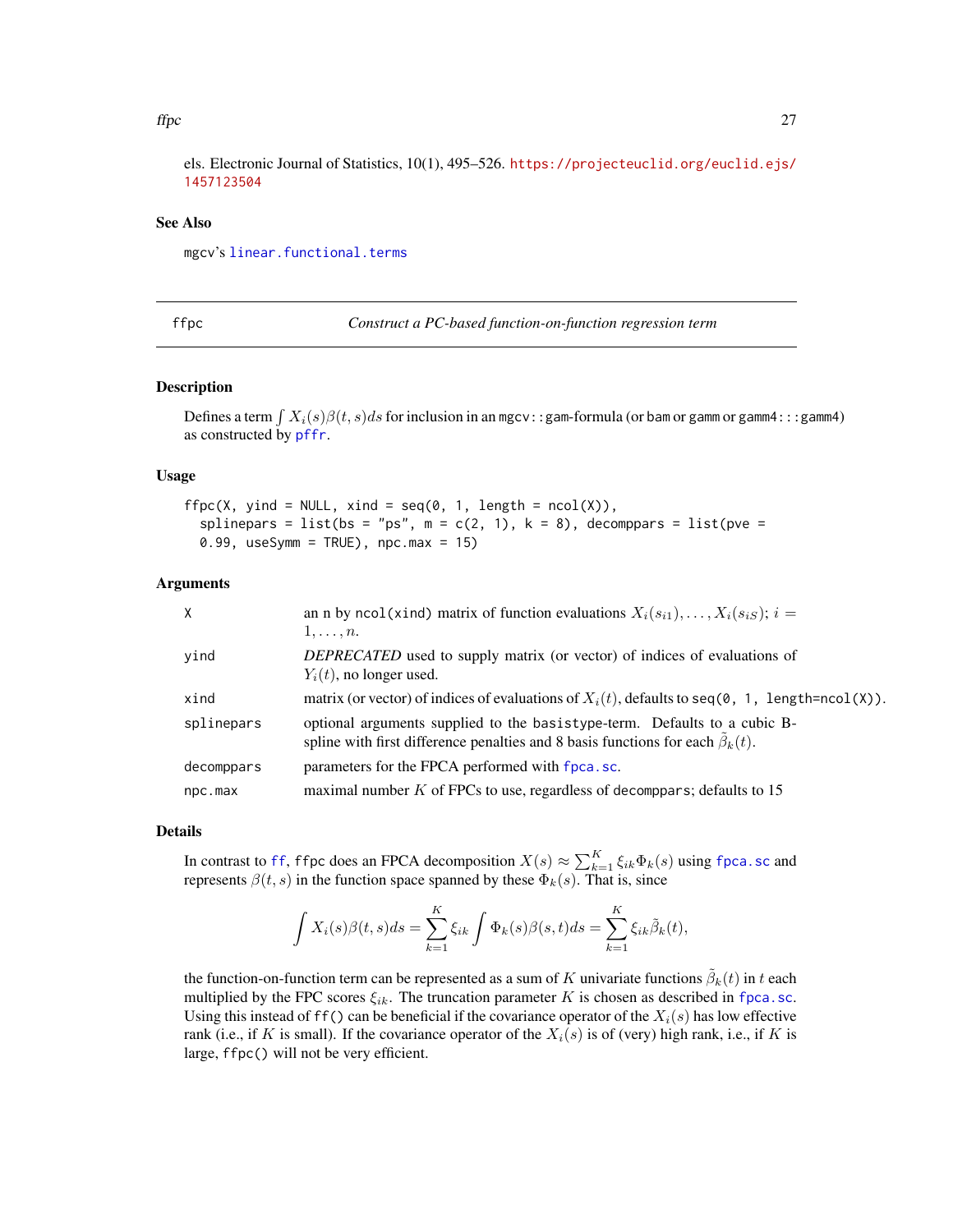To reduce model complexity, the  $\tilde{\beta}_k(t)$  all have a single joint smoothing parameter (in mgcv, they get the same id, see [s](#page-0-0)).

Please see [pffr](#page-98-1) for details on model specification and implementation.

## Value

A list containing the necessary information to construct a term to be included in a mgcv::gamformula.

## Author(s)

Fabian Scheipl

#### Examples

```
## Not run:
set.seed(1122)
n <- 55
S < - 60T < -50s \leq seq(0,1, 1 = S)t \leq -\text{seq}(0,1, 1=T)#generate X from a polynomial FPC-basis:
rankX \le -5Phi <- cbind(1/sqrt(S), poly(s, degree=rankX-1))
lambda <- rankX:1
Xi <- sapply(lambda, function(l)
            scale(rnorm(n, sd=sqrt(l)), scale=FALSE))
X <- Xi %*% t(Phi)
beta.st <- outer(s, t, function(s, t) cos(2 * pi * s * t))
y \leftarrow (1/S*X) %*% beta.st + 0.1 * matrix(rnorm(n * T), nrow=n, ncol=T)
data <- list(y=y, X=X)
# set number of FPCs to true rank of process for this example:
m.pc <- pffr(y \sim c(1) + 0 + ffpc(X, yind = t, decomppars = list(npc = rankX)),data=data, yind=t)
summary(m.pc)
m.ff \leq pffr(y \sim c(1) + 0 + ff(X, yind=t), data=data, yind=t)
summary(m.ff)
# fits are very similar:
all.equal(fitted(m.pc), fitted(m.ff))
# plot implied coefficient surfaces:
layout(t(1:3))persp(t, s, t(beta.st), theta=50, phi=40, main="Truth",
    ticktype="detailed")
plot(m.ff, select=1, pers=TRUE, zlim=range(beta.st), theta=50, phi=40,
```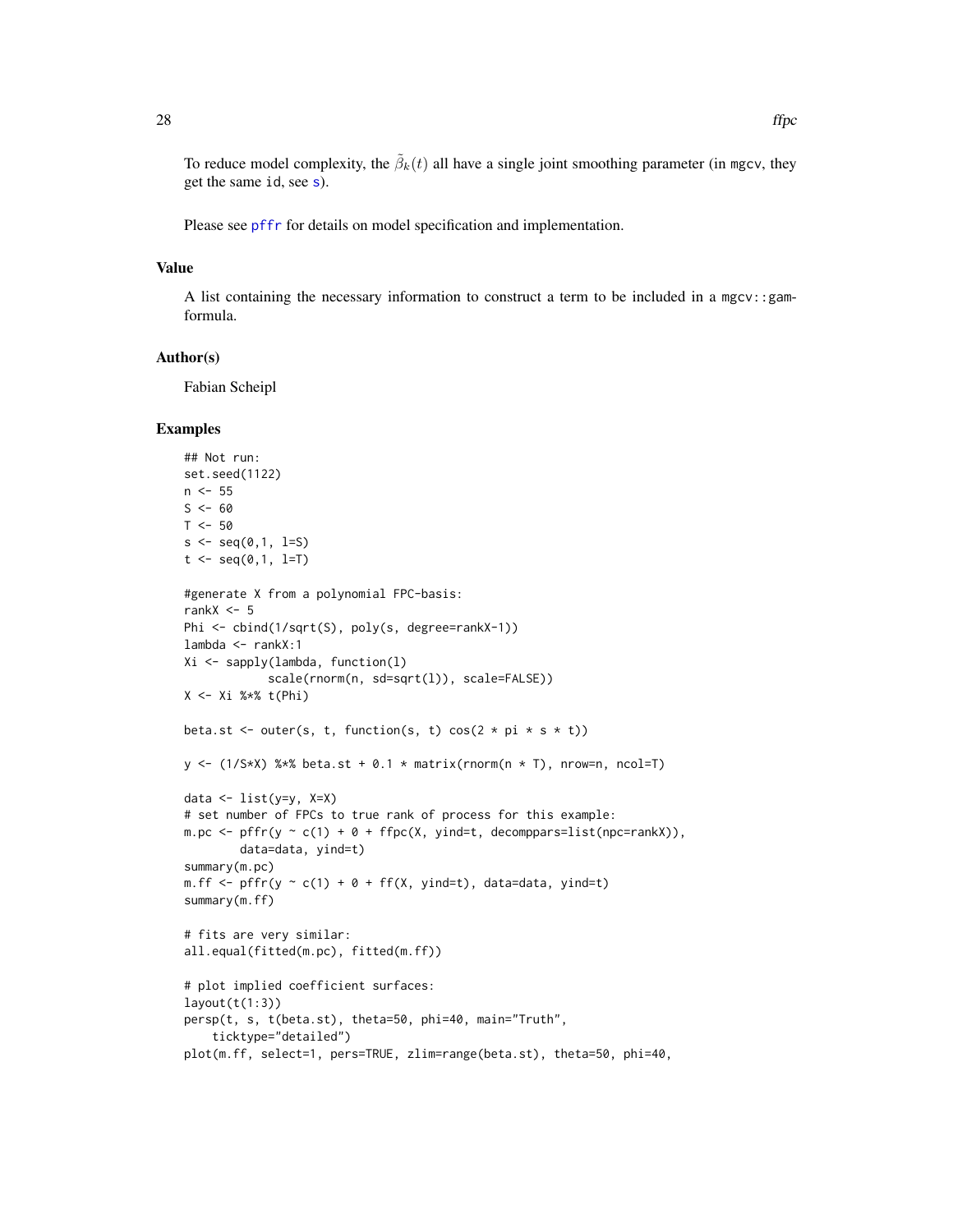#### <span id="page-28-0"></span>ffpcplot 29

```
ticktype="detailed")
title(main="ff()")
ffpcplot(m.pc, type="surf", auto.layout=FALSE, theta = 50, phi = 40)
title(main="ffpc()")
# show default ffpcplot:
ffpcplot(m.pc)
## End(Not run)
```
ffpcplot *Plot PC-based function-on-function regression terms*

## Description

Convenience function for graphical summaries of ffpc-terms from a pffr fit.

## Usage

```
ffpcplot(object, type = c("fpc+surf", "surf", "fpc"), pages = 1,
  se.mult = 2, ticktype = "detailed", theta = 30, phi = 30,
 plot = TRUE, auto.layout = TRUE)
```
#### Arguments

| object      | a fitted pffr-model                                                                                                                                                                                                                                                                                                                                                                                                       |
|-------------|---------------------------------------------------------------------------------------------------------------------------------------------------------------------------------------------------------------------------------------------------------------------------------------------------------------------------------------------------------------------------------------------------------------------------|
| type        | one of "fpc+surf", "surf" or "fpc": "surf" shows a perspective plot of the coeffi-<br>cient surface implied by the estimated effect functions of the FPC scores, "fpc"<br>shows three plots: 1) a scree-type plot of the estimated eigenvalues of the func-<br>tional covariate, 2) the estimated eigenfunctions, and 3) the estimated coefficient<br>functions associated with the FPC scores. Defaults to showing both. |
| pages       | the number of pages over which to spread the output. Defaults to 1. (Irrelevant<br>if auto. layout=FALSE.)                                                                                                                                                                                                                                                                                                                |
| se.mult     | display estimated coefficient functions associated with the FPC scores with plus/minus<br>this number time the estimated standard error. Defaults to 2.                                                                                                                                                                                                                                                                   |
| ticktype    | see persp.                                                                                                                                                                                                                                                                                                                                                                                                                |
| theta       | see persp.                                                                                                                                                                                                                                                                                                                                                                                                                |
| phi         | see persp.                                                                                                                                                                                                                                                                                                                                                                                                                |
| plot        | produce plots or only return plotting data? Defaults to TRUE.                                                                                                                                                                                                                                                                                                                                                             |
| auto.layout | should the the function set a suitable layout automatically? Defaults to TRUE                                                                                                                                                                                                                                                                                                                                             |

## Value

primarily produces plots, invisibly returns a list containing the data used for the plots.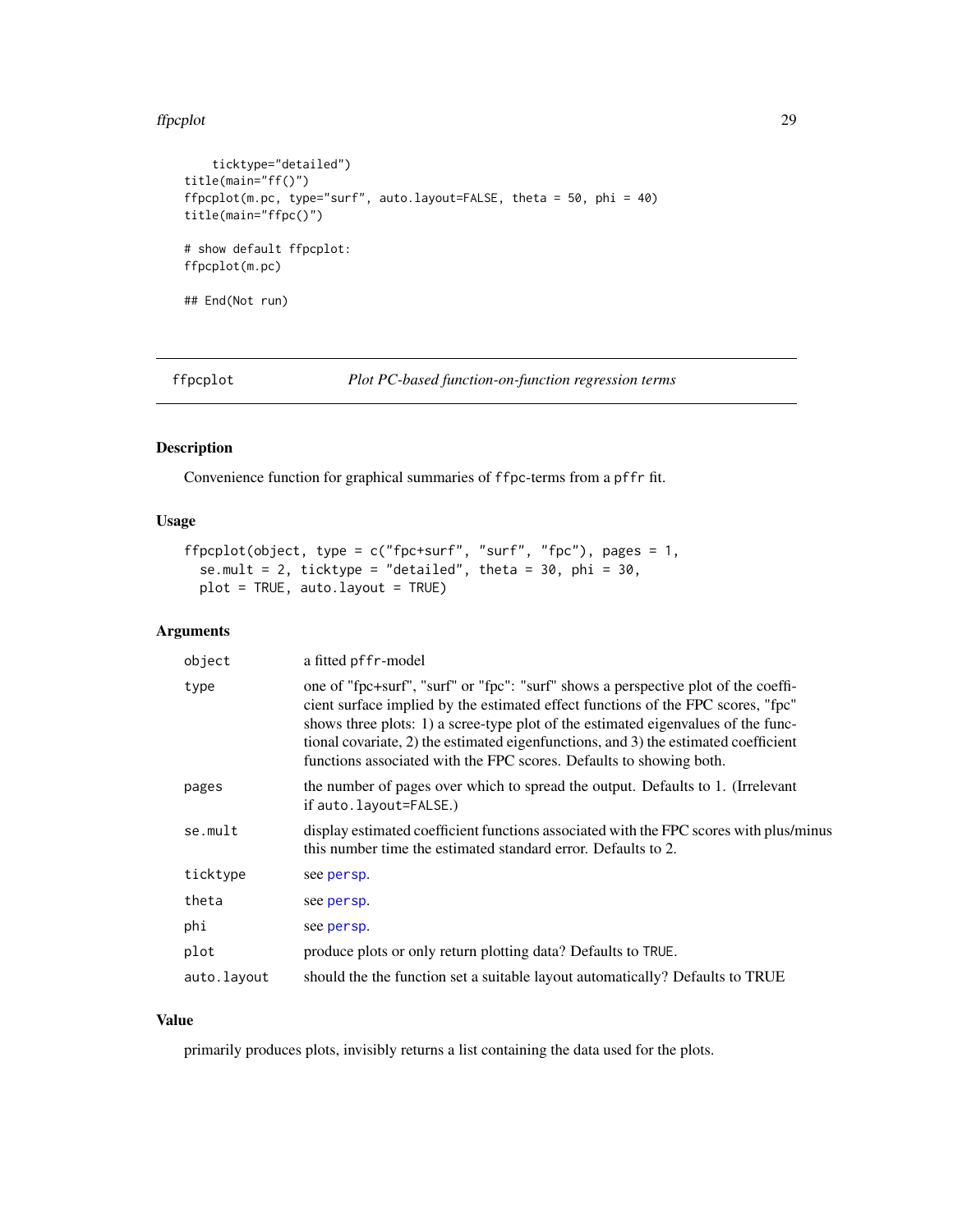30 fgam

#### Author(s)

Fabian Scheipl

#### Examples

## Not run: #see ?ffpc

## End(Not run)

<span id="page-29-1"></span>fgam *Functional Generalized Additive Models*

#### Description

Implements functional generalized additive models for functional and scalar covariates and scalar responses. Additionally implements functional linear models. This function is a wrapper for mgcv's [gam](#page-0-0) and its siblings to fit models of the general form

$$
g(E(Y_i)) = \beta_0 + \int_{T_1} F(X_{i1}, t) dt + \int_{T_2} \beta(t) X_{i2} dt + f(z_{i1}) + f(z_{i2}, z_{i3}) + \dots
$$

with a scalar (but not necessarily continuous) response Y, and link function g

#### Usage

fgam(formula, fitter = NA, tensortype =  $c("te", "t2"), ...$ )

#### Arguments

| formula    | a formula with special terms as for gam, with additional special terms $af()$ , $If()$ ,<br>$re()$ .                                                                                                                                                                    |
|------------|-------------------------------------------------------------------------------------------------------------------------------------------------------------------------------------------------------------------------------------------------------------------------|
| fitter     | the name of the function used to estimate the model. Defaults to gam if the<br>matrix of functional responses has less than 2e5 data points and to bam if not.<br>"gamm" (see gamm) and "gamm4" (see gamm4) are valid options as well.                                  |
| tensortype | defaults to the, other valid option is $t^2$                                                                                                                                                                                                                            |
| $\ddots$   | additional arguments that are valid for gam or bam; for example, specify a gamma<br>> 1 to increase amount of smoothing when using GCV to choose smoothing<br>parameters or method="REML" to change to REML for estimation of smoothing<br>parameters (default is GCV). |

## Value

a fitted fgam-object, which is a [gam](#page-0-0)-object with some additional information in a fgam-entry. If fitter is "gamm" or "gamm4", only the \$gam part of the returned list is modified in this way.

<span id="page-29-0"></span>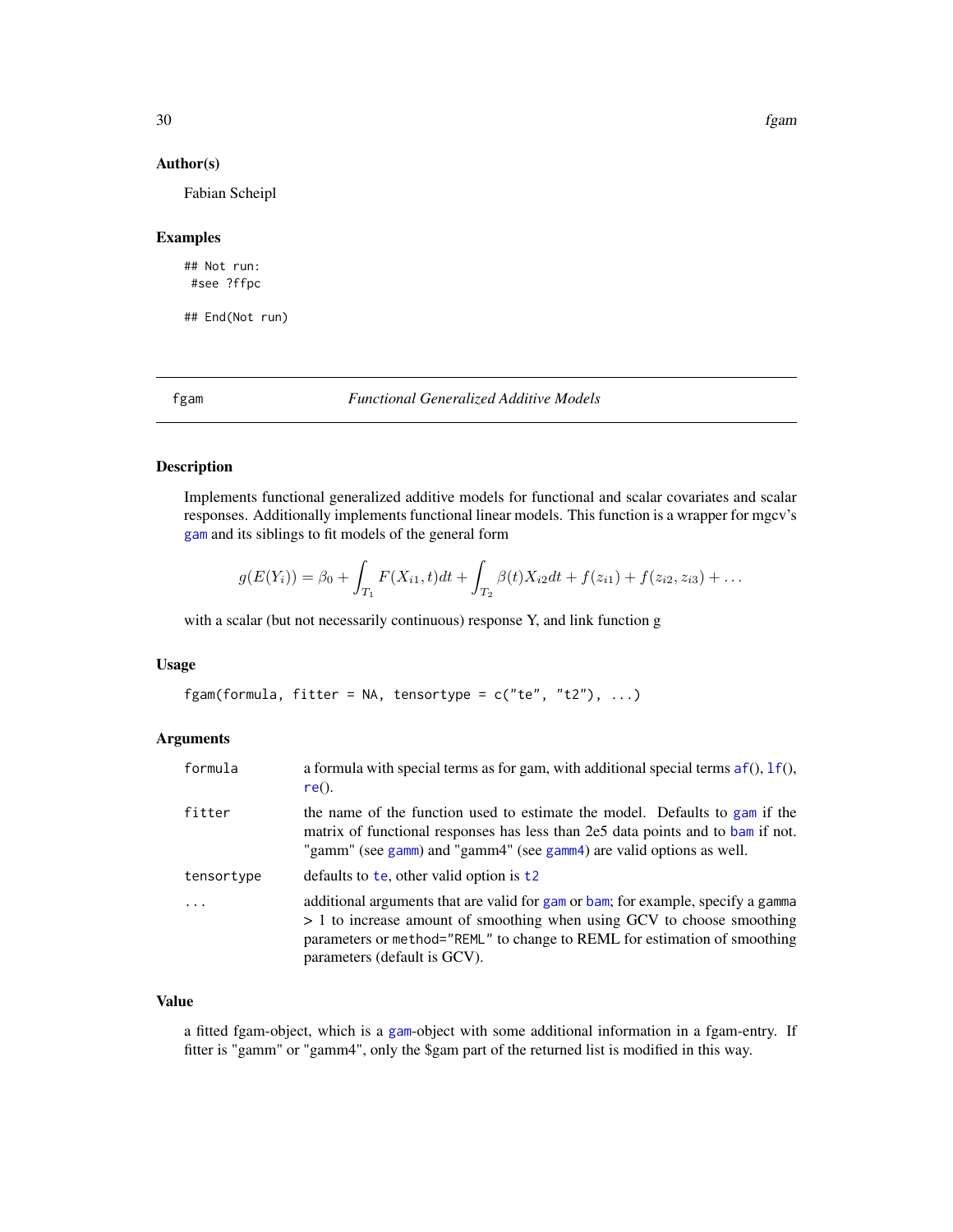fgam 31

#### Warning

Binomial responses should be specified as a numeric vector rather than as a matrix or a factor.

#### Author(s)

Mathew W. McLean <mathew.w.mclean@gmail.com> and Fabian Scheipl

#### References

McLean, M. W., Hooker, G., Staicu, A.-M., Scheipl, F., and Ruppert, D. (2014). Functional generalized additive models. *Journal of Computational and Graphical Statistics*, 23 (1), pp. 249-269. Available at <http://www.ncbi.nlm.nih.gov/pmc/articles/PMC3982924>.

#### See Also

[af](#page-4-1), [lf](#page-73-1), [predict.fgam](#page-122-1), [vis.fgam](#page-157-1)

#### Examples

```
data(DTI)
## only consider first visit and cases (no PASAT scores for controls)
y <- DTI$pasat[DTI$visit==1 & DTI$case==1]
X <- DTI$cca[DTI$visit==1 & DTI$case==1, ]
X_2 <- DTI$rcst[DTI$visit==1 & DTI$case==1, ]
## remove samples containing missing data
ind \leq rowSums(is.na(X)) > 0
ind2 \leq rowSums(is.na(X_2)) > 0
y <- y[!(ind | ind2)]
X \le -X[!(ind | ind2), ]X_2 <- X_2[!(ind | ind2), ]
N \leftarrow length(y)
## fit fgam using FA measurements along corpus callosum
## as functional predictor with PASAT as response
## using 8 cubic B-splines for marginal bases with third
## order marginal difference penalties
## specifying gamma > 1 enforces more smoothing when using
## GCV to choose smoothing parameters
fit \le fgam(y \sim af(X, splinepars = list(k = c(8, 8), m = list(c(2, 3), c(2, 3)))), gamma = 1.2)
vis.fgam(fit)
## fgam term for the cca measurements plus an flm term for the rcst measurements
## leave out 10 samples for prediction
test \leq sample(N, 10)
fit \leq fgam(y \sim af(X, splinepars = list(k = c(7, 7), m = list(c(2, 2), c(2, 2)))) +
  lf(X_2, splinepars = list(k=7, m = c(2, 2))), subset=(1:N)[-test])
## plot the fits
plot(fit)
```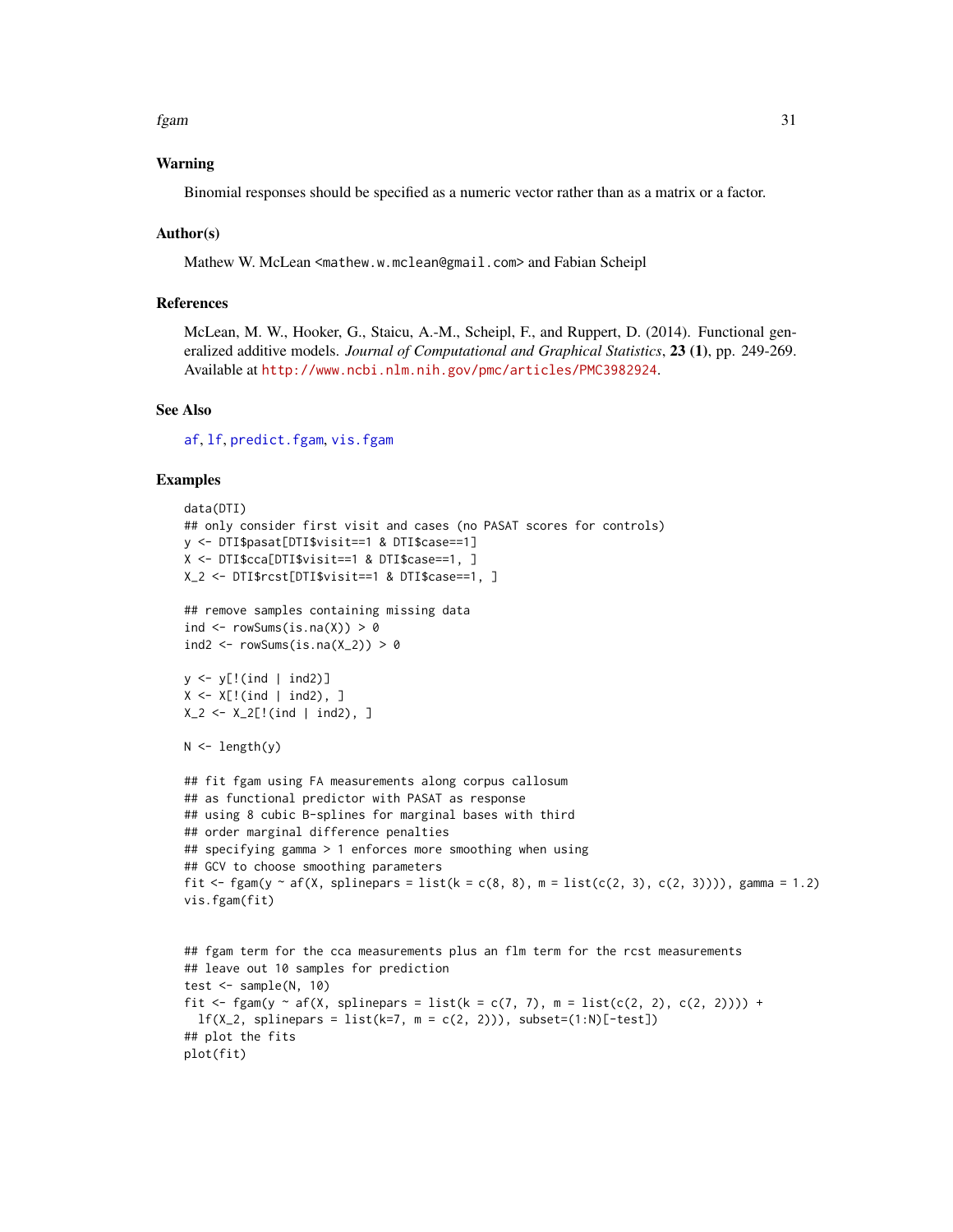```
## vis.fgam(fit, af.term = "X")
vis.fgam(fit, af.term="X", xval=.6)
## predict the ten left outs samples
pred <- predict(fit, newdata = list(X=X[test, ], X_2 = X_2[test, ]), type='response',
                PredOutOfRange = TRUE)
sqrt(mean((y[test] - pred)^2))
## Try to predict the binary response disease status (case or control)
## using the quantile transformed measurements from the rcst tract
## with a smooth component for a scalar covariate that is pure noise
y <- DTI$case[DTI$visit==1]
X <- DTI$cca[DTI$visit==1, ]
X_2 <- DTI$rcst[DTI$visit==1, ]
ind \leq rowSums(is.na(X)) > 0
ind2 \leq rowSums(is.na(X_2)) > 0
y <- y[!(ind | ind2)]
X \le -X[!(ind | ind2), ]X_2 < - X_2[!(ind | ind2), ]z1 <- rnorm(length(y))
## select=TRUE allows terms to be zeroed out of model completely
fit <- fgam(y ~ s(z1, k = 10) + af(X_2, splinepars = list(k=c(7,7), m = list(c(2, 1), c(2, 1))),
            Qtransform=TRUE), family=binomial(), select=TRUE)
plot(fit)
vis.fgam(fit,af.term='X_2',plot.type='contour')
```
<span id="page-31-1"></span>

#### fosr *Function-on-scalar regression*

#### Description

Fit linear regression with functional responses and scalar predictors, with efficient selection of optimal smoothing parameters.

#### Usage

```
fosr(formula = NULL, Y = NULL, fdobj = NULL, data = NULL, X,
  con = NULL, argsals = NULL, method = c("OLS", "GLS", "mix"),
  gam.method = c("REML", "ML", "GCV.Cp", "GACV.Cp", "P-REML", "P-ML"),
  cov.method = c("naive", "mod.chol"), lambda = NULL, nbasis = 15,
  norder = 4, pen.order = 2, multi.sp = ifelse(method == "OLS", FALSE,
 TRUE), pve = 0.99, max.iter = 1, maxlam = NULL, cv1 = FALSE,
  scale = FALSE)
```
### Arguments

formula Formula for fitting fosr. If used, data argument must not be null.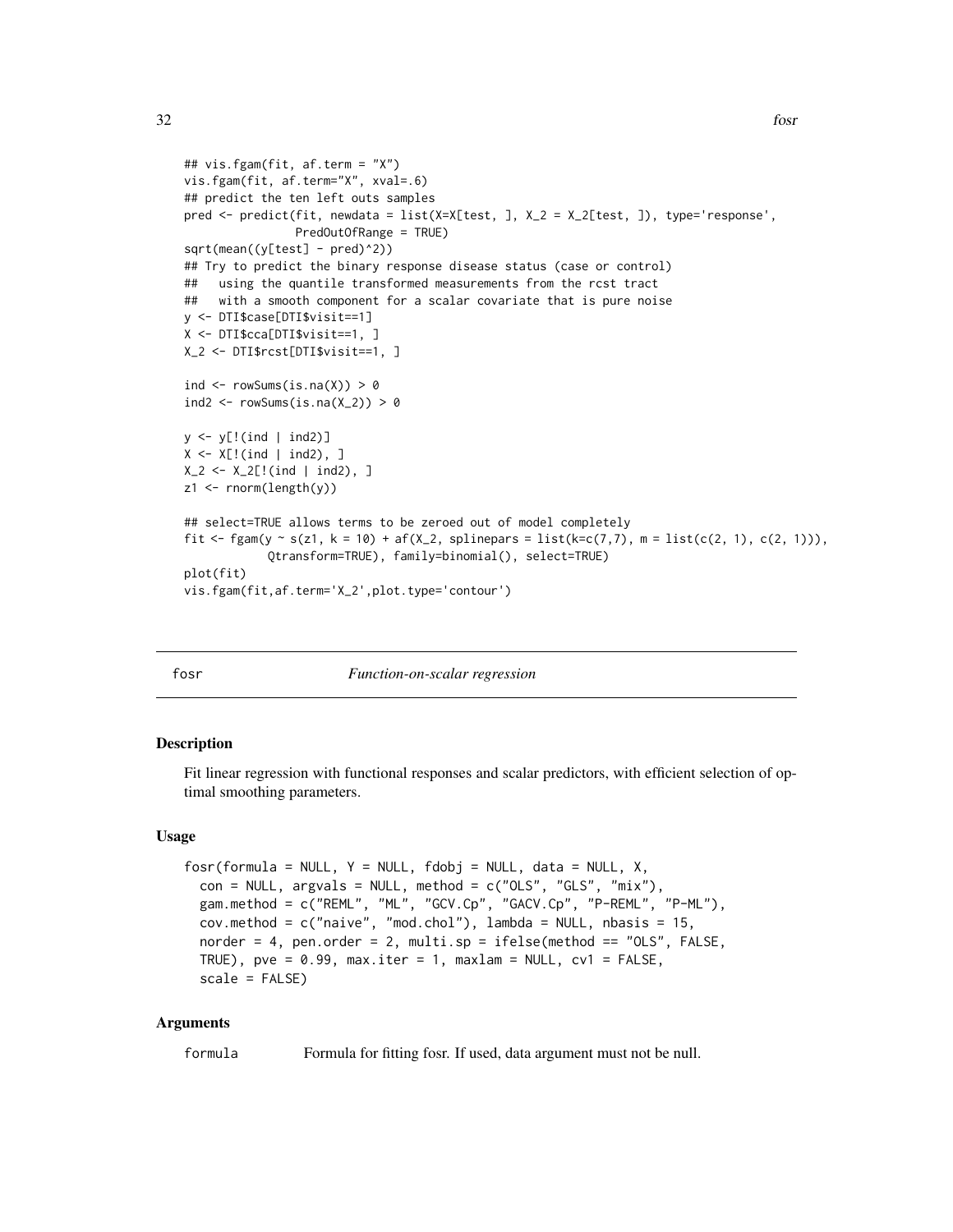| Y, fdobj       | the functional responses, given as either an $n \times d$ matrix Y or a functional data<br>object (class "fd") as in the fda package.                                                                                                                                                                             |
|----------------|-------------------------------------------------------------------------------------------------------------------------------------------------------------------------------------------------------------------------------------------------------------------------------------------------------------------|
| data           | data frame containing the predictors and responses.                                                                                                                                                                                                                                                               |
| χ              | the model matrix, whose columns represent scalar predictors. Should ordinarily<br>include a column of 1s.                                                                                                                                                                                                         |
| con            | a row vector or matrix of linear contrasts of the coefficient functions, to be con-<br>strained to equal zero.                                                                                                                                                                                                    |
| argvals        | the $d$ argument values at which the coefficient functions will be evaluated.                                                                                                                                                                                                                                     |
| method         | estimation method: "OLS" for penalized ordinary least squares, "GLS" for pe-<br>nalized generalized least squares, "mix" for mixed effect models.                                                                                                                                                                 |
| gam.method     | smoothing parameter selection method, to be passed to gam: "REML" for re-<br>stricted maximum likelihood, "GCV.Cp" for generalized cross-validation.                                                                                                                                                              |
| cov.method     | covariance estimation method: the current options are naive or modified Cholesky.<br>See Details.                                                                                                                                                                                                                 |
| lambda         | smoothing parameter value. If NULL, the smoothing parameter(s) will be esti-<br>mated. See Details.                                                                                                                                                                                                               |
| nbasis, norder | number of basis functions, and order of splines (the default, 4, gives cubic<br>splines), for the B-spline basis used to represent the coefficient functions. When<br>the functional responses are supplied using fdobj, these arguments are ignored<br>in favor of the values pertaining to the supplied object. |
| pen.order      | order of derivative penalty.                                                                                                                                                                                                                                                                                      |
| multi.sp       | a logical value indicating whether separate smoothing parameters should be esti-<br>mated for each coefficient function. Currently must be FALSE if method = "OLS".                                                                                                                                               |
| pve            | if method $=$ 'mix', the percentage of variance explained by the principal com-<br>ponents; defaults to 0.99.                                                                                                                                                                                                     |
| max.iter       | maximum number of iterations if method $=$ "GLS".                                                                                                                                                                                                                                                                 |
| maxlam         | maximum smoothing parameter value to consider (when lamvec=NULL; see lofocv).                                                                                                                                                                                                                                     |
| cv1            | logical value indicating whether a cross-validation score should be computed<br>even if a single fixed lambda is specified (when method = "OLS").                                                                                                                                                                 |
| scale          | logical value or vector determining scaling of the matrix X (see scale, to which<br>the value of this argument is passed).                                                                                                                                                                                        |

## Details

The GLS method requires estimating the residual covariance matrix, which has dimension  $d \times d$ when the responses are given by Y, or  $nbasis \times nbasis$  when they are given by fdobj. When cov.method = "naive", the ordinary sample covariance is used. But this will be singular, or nonsingular but unstable, in high-dimensional settings, which are typical. cov.method = "mod.chol" implements the modified Cholesky method of Pourahmadi (1999) for estimation of covariance matrices whose inverse is banded. The number of bands is chosen to maximize the p-value for a sphericity test (Ledoit and Wolf, 2002) applied to the "prewhitened" residuals. Note, however, that the banded inverse covariance assumption is sometimes inappropriate, e.g., for periodic functional responses.

There are three types of values for argument lambda: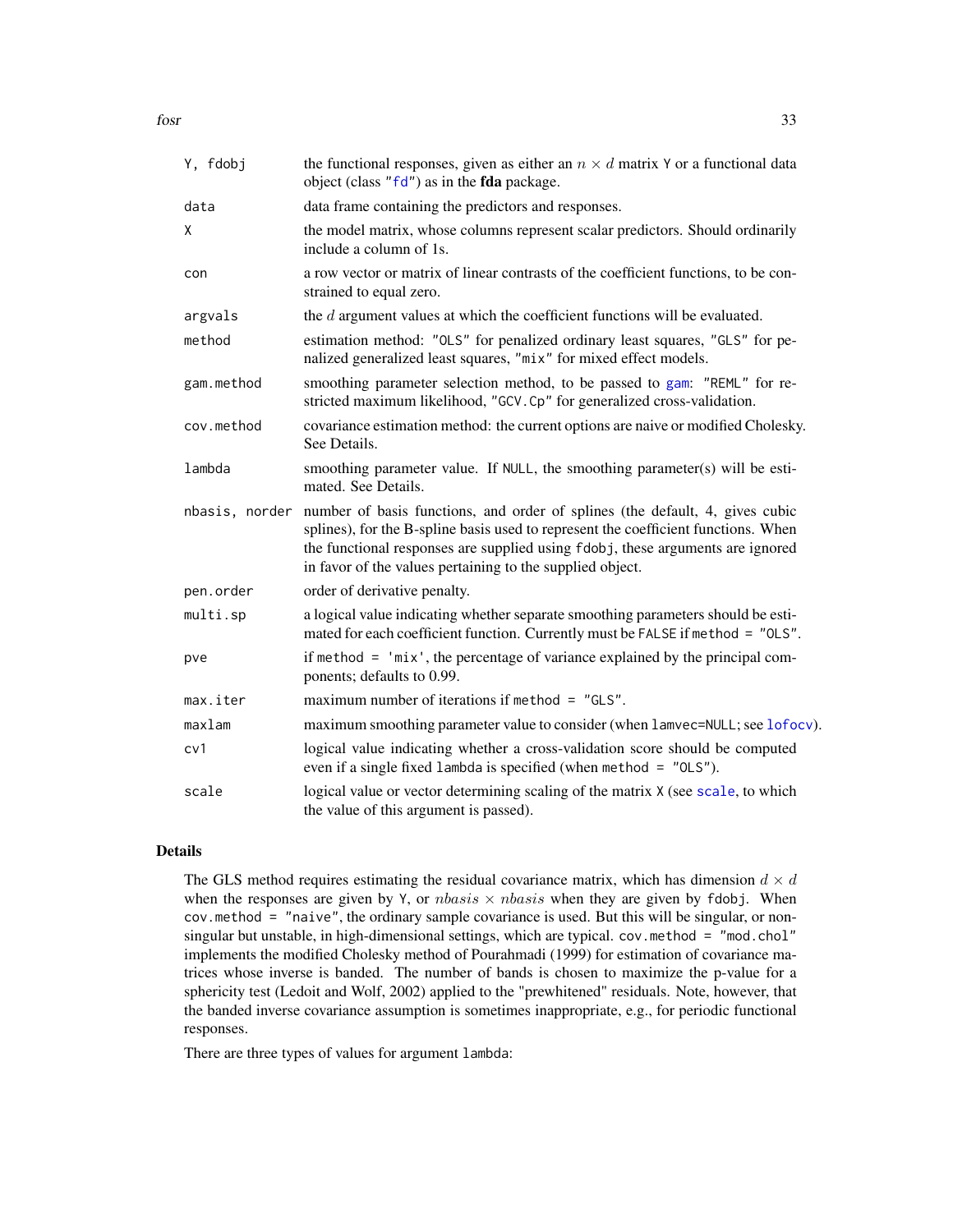- 1. if NULL, the smoothing parameter is estimated by [gam](#page-0-0) (package  $mgcv$ ) if method = "GLS", or by optimize if method = "OLS";
- 2. if a scalar, this value is used as the smoothing parameter (but only for the initial model, if  $method = "GLS");$
- 3. if a vector, this is used as a grid of values for optimizing the cross-validation score (provided method = "OLS"; otherwise an error message is issued).

Please note that currently, if  $multi$ .sp = TRUE, then lambda must be NULL and method must be "GLS".

## Value

An object of class fosr, which is a list with the following elements:

| fd          | object of class "fd" representing the estimated coefficient functions. Its main<br>components are a basis and a matrix of coefficients with respect to that basis.                                                                     |
|-------------|----------------------------------------------------------------------------------------------------------------------------------------------------------------------------------------------------------------------------------------|
| pca.resid   | if method $=$ "mix", an object representing a functional PCA of the residu-<br>als, performed by fpca.sc if the responses are in raw form or by pca.fd if in<br>functional-data-object form.                                           |
| U           | if method = "mix", an $n \times m$ matrix of random effects, where m is the number<br>of functional PC's needed to explain proportion pve of the residual variance.<br>These random effects can be interpreted as shrunken FPC scores. |
| yhat, resid | objects of the same form as the functional responses (see arguments Y and<br>fdobj), giving the fitted values and residuals.                                                                                                           |
| est.func    | matrix of values of the coefficient function estimates at the points given by<br>argvals.                                                                                                                                              |
| se.func     | matrix of values of the standard error estimates for the coefficient functions, at<br>the points given by argvals.                                                                                                                     |
| argvals     | points at which the coefficient functions are evaluated.                                                                                                                                                                               |
| fit         | fit object outputted by amc.                                                                                                                                                                                                           |
| edf         | effective degrees of freedom of the fit.                                                                                                                                                                                               |
| lambda      | smoothing parameter, or vector of smoothing parameters.                                                                                                                                                                                |
| <b>CV</b>   | cross-validated integrated squared error if method="0LS", otherwise NULL.                                                                                                                                                              |
| roughness   | value of the roughness penalty.                                                                                                                                                                                                        |
| resp.type   | "raw" or "fd", indicating whether the responses were supplied in raw or functional-<br>data-object form.                                                                                                                               |

## Author(s)

Philip Reiss <phil.reiss@nyumc.org>, Lan Huo, and Fabian Scheipl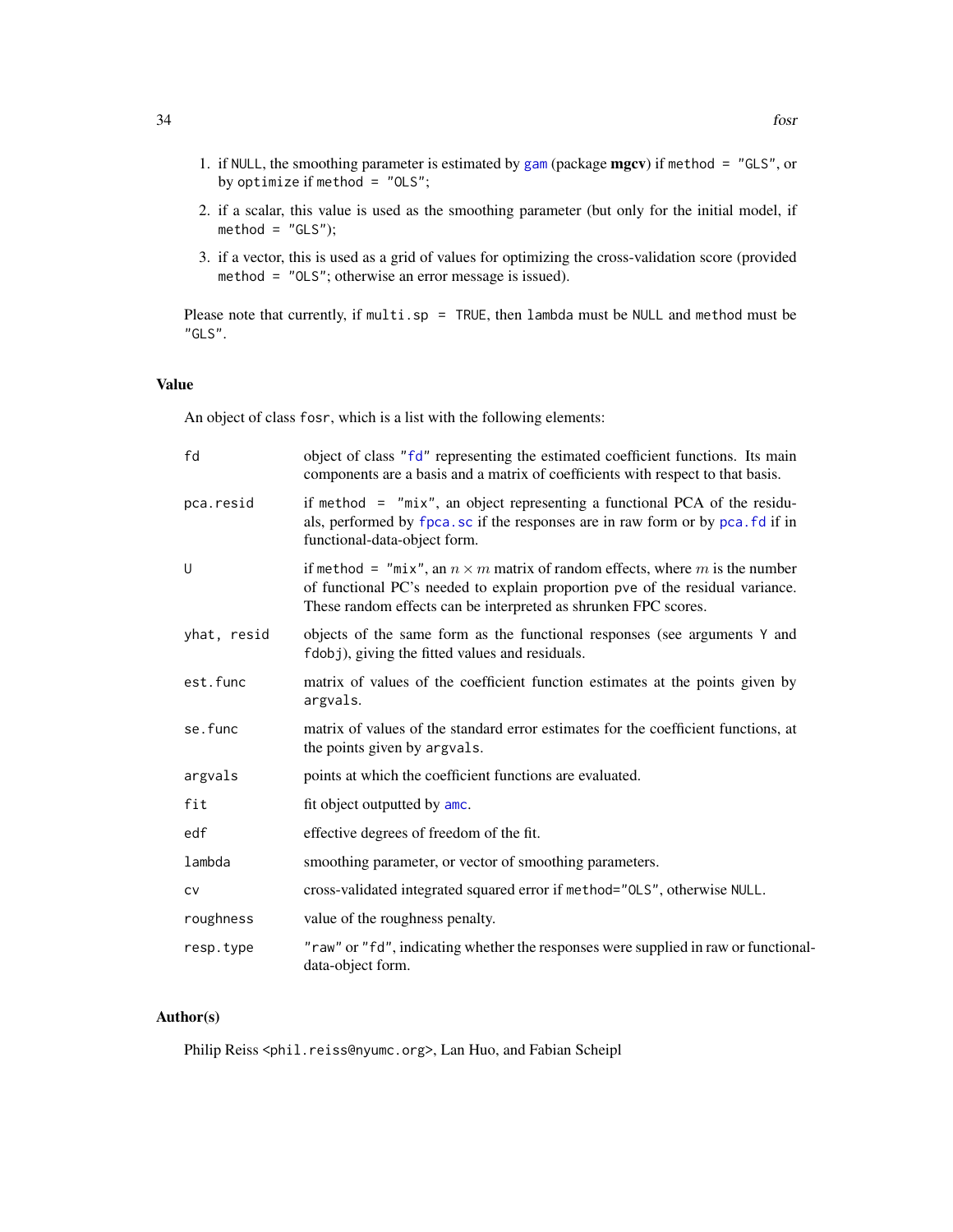#### References

Ledoit, O., and Wolf, M. (2002). Some hypothesis tests for the covariance matrix when the dimension is large compared to the sample size. *Annals of Statistics*, 30(4), 1081–1102.

Pourahmadi, M. (1999). Joint mean-covariance models with applications to longitudinal data: unconstrained parameterisation. *Biometrika*, 86(3), 677–690.

Ramsay, J. O., and Silverman, B. W. (2005). *Functional Data Analysis*, 2nd ed., Chapter 13. New York: Springer.

Reiss, P. T., Huang, L., and Mennes, M. (2010). Fast function-on-scalar regression with penalized basis expansions. *International Journal of Biostatistics*, 6(1), article 28. Available at [http://](http://works.bepress.com/phil_reiss/16/) [works.bepress.com/phil\\_reiss/16/](http://works.bepress.com/phil_reiss/16/)

#### See Also

[plot.fosr](#page-113-1)

#### Examples

```
## Not run:
require(fda)
# The first two lines, adapted from help(fRegress) in package fda,
# set up a functional data object representing daily average
# temperatures at 35 sites in Canada
daybasis25 <- create.fourier.basis(rangeval=c(0, 365), nbasis=25,
                  axes=list('axesIntervals'))
Temp.fd <- with(CanadianWeather, smooth.basisPar(day.5,
                dailyAv[,,'Temperature.C'], daybasis25)$fd)
modmat = cbind(1, model.matrix(~ factor(CanadianWeather$region) - 1))constraints = matrix(c(0,1,1,1,1), 1)# Penalized OLS with smoothing parameter chosen by grid search
olsmod = fosr(fdobj = Temp.fd, X = modmat, con = constraints, method="OLS", lambda=100*10:30)
plot(olsmod, 1)
# Test use formula to fit fosr
set.seed(2121)
data1 <- pffrSim(scenario="ff", n=40)
formod = fosr(Y~xlin+xsmoo, data=data1)
plot(formod, 1)
# Penalized GLS
glsmod = fosr(fdobj = Temp.fd, X = modmat, con = constraints, method="GLS")plot(glsmod, 1)
## End(Not run)
```
fosr 35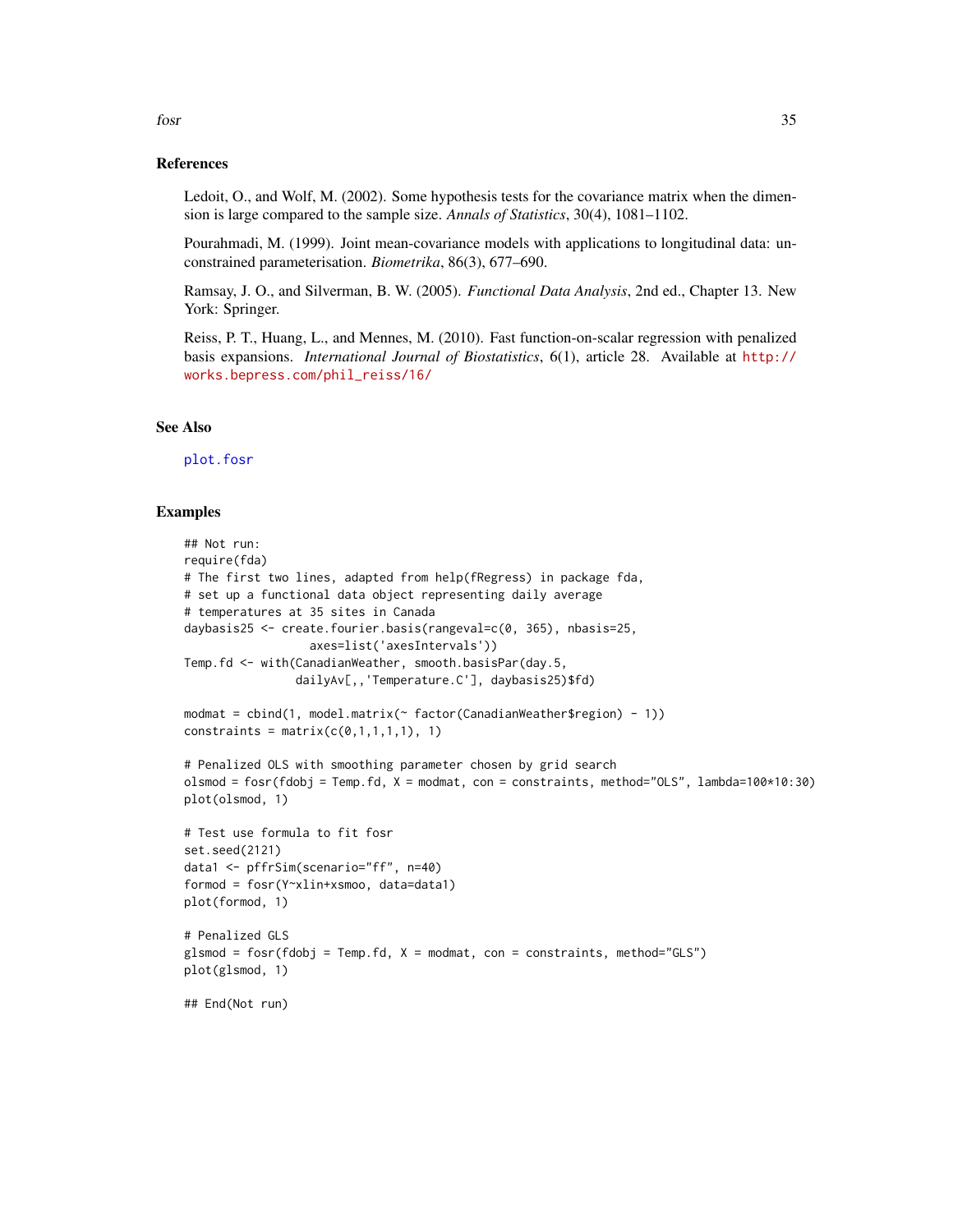#### Description

fosr.perm() is a wrapper function calling fosr.perm.fit(), which fits models to permuted data, followed by fosr.perm.test(), which performs the actual simultaneous hypothesis test. Calling the latter two functions separately may be useful for performing tests at different significance levels. By default, fosr.perm() produces a plot using the plot function for class fosr.perm.

#### Usage

```
fosr.perm(Y = NULL, fdobj = NULL, X, con = NULL, X0 = NULL,con0 = NULL, argvals = NULL, lambda = NULL, lambda0 = NULL,
 multi.sp = FALSE, nperm, level = 0.05, plot = TRUE, xlabel = "",
  title = NULL, prelim = if (multi(sp) 0 else 15, ...)fosr.perm.fit(Y = NULL, fdobj = NULL, X, con = NULL, X0 = NULL,
  \text{con0} = \text{NULL}, argvals = NULL, lambda = NULL, lambda0 = NULL,
 multi.sp = FALSE, nperm, prelim, ...)
fosr.perm.test(x, level = 0.05)
## S3 method for class 'fosr.perm'
plot(x, level = 0.05, xlabel = "", title = NULL, ...)
```
#### Arguments

| Y, fdobi | the functional responses, given as either an $n \times d$ matrix Y or a functional data<br>object (class "fd") as in the fda package.                               |
|----------|---------------------------------------------------------------------------------------------------------------------------------------------------------------------|
| Χ        | the design matrix, whose columns represent scalar predictors.                                                                                                       |
| con      | a row vector or matrix of linear contrasts of the coefficient functions, to be re-<br>stricted to equal zero.                                                       |
| Х0       | design matrix for the null-hypothesis model. If NULL, the null hypothesis is the<br>intercept-only model.                                                           |
| con0     | linear constraints for the null-hypothesis model.                                                                                                                   |
| argvals  | the $d$ argument values at which the coefficient functions will be evaluated.                                                                                       |
| lambda   | smoothing parameter value. If NULL, the smoothing parameter(s) will be esti-<br>mated. See fost for details.                                                        |
| lambda0  | smoothing parameter for null-hypothesis model.                                                                                                                      |
| multi.sp | a logical value indicating whether separate smoothing parameters should be esti-<br>mated for each coefficient function. Currently must be FALSE if method = "OLS". |
| nperm    | number of permutations.                                                                                                                                             |
| level    | significance level for the simultaneous test.                                                                                                                       |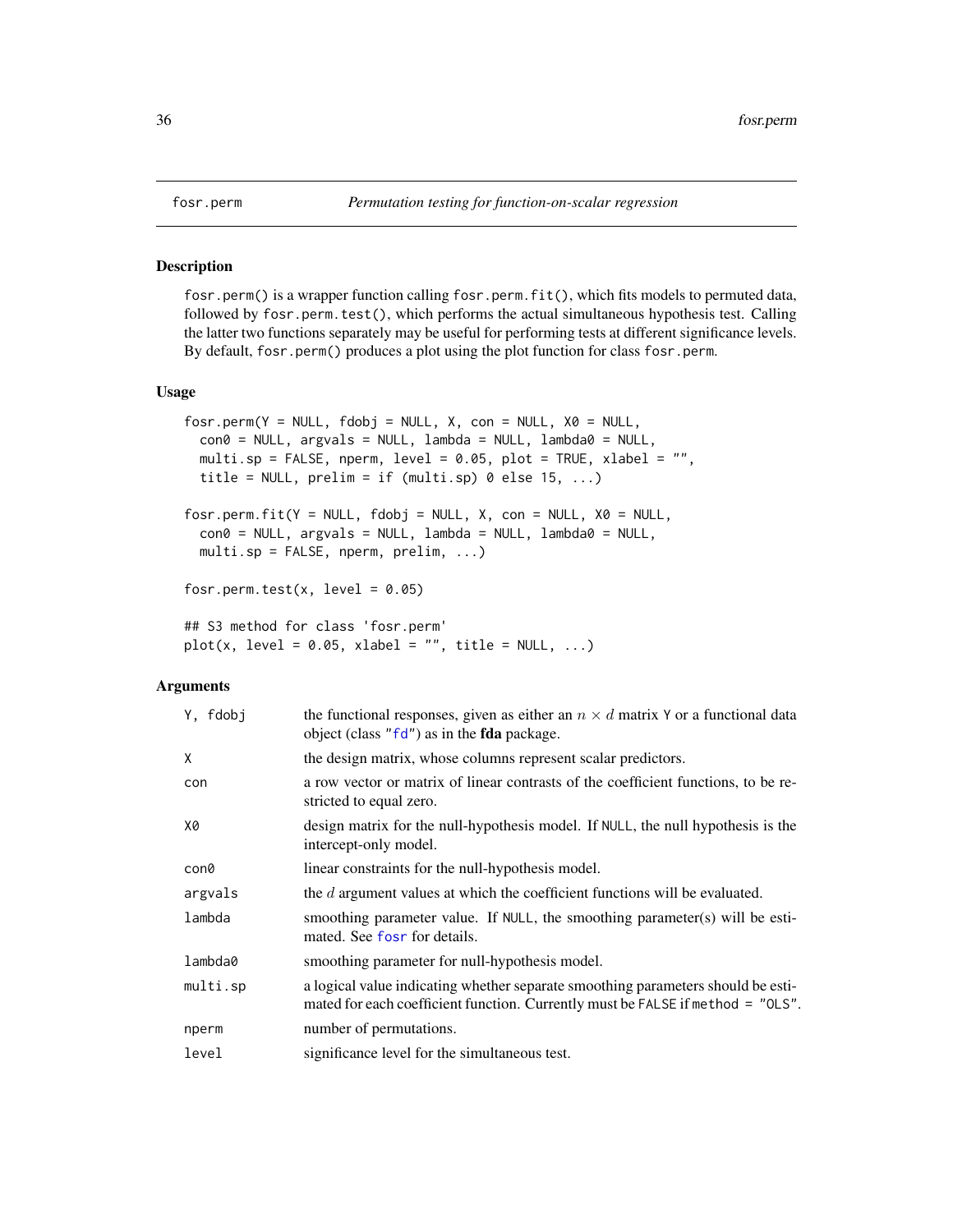#### fosr.perm 37

| plot         | logical value indicating whether to plot the real- and permuted-data pointwise<br>F-type statistics.                                                                                                                                                                                                       |
|--------------|------------------------------------------------------------------------------------------------------------------------------------------------------------------------------------------------------------------------------------------------------------------------------------------------------------|
| xlabel       | x-axis label for plots.                                                                                                                                                                                                                                                                                    |
| title        | title for plot.                                                                                                                                                                                                                                                                                            |
| prelim       | number of preliminary permutations. The smoothing parameter in the main per-<br>mutations will be fixed to the median value from these preliminary permutations.<br>If prelim=0, this is not done. Preliminary permutations are not available when<br>$multi$ . sp = TRUE (hence the complicated default). |
| .            | for fosr, perm and fosr, perm, fit, additional arguments passed to fosr. These<br>arguments may include max.iter, method, gam.method, and scale. For plot.fosr.perm,<br>graphical parameters (see par) for the plot.                                                                                       |
| $\mathsf{x}$ | object of class fosr.perm, outputted by fosr.perm, fosr.perm.fit, or fosr.perm.test.                                                                                                                                                                                                                       |
|              |                                                                                                                                                                                                                                                                                                            |

## Value

fosr.perm or fosr.perm.test produces an object of class fosr.perm, which is a list with the elements below. fosr.perm.fit also outputs an object of this class, but without the last five elements.

| F             | pointwise F-type statistics at each of the points given by argvals.                                                                           |  |
|---------------|-----------------------------------------------------------------------------------------------------------------------------------------------|--|
| F.perm        | a matrix, each of whose rows gives the pointwise F-type statistics for a permuted<br>data set.                                                |  |
| argvals       | points at which F-type statistics are computed.                                                                                               |  |
| lambda.real   | smoothing parameter(s) for the real-data fit.                                                                                                 |  |
| lambda.prelim | smoothing parameter(s) for preliminary permuted-data fits.                                                                                    |  |
| lambda.perm   | smoothing parameter(s) for main permuted-data fits.                                                                                           |  |
|               | lambda0.real, lambda0.prelim, lambda0.perm                                                                                                    |  |
|               | as above, but for null hypothesis models.                                                                                                     |  |
| level         | significance level of the test.                                                                                                               |  |
| critval       | critical value for the test.                                                                                                                  |  |
| signif        | vector of logical values indicating whether significance is attained at each of the<br>points argvals.                                        |  |
| n2s           | subset of $1, \ldots$ , length (argvals) identifying the points at which the test statis-<br>tic changes from non-significant to significant. |  |
| s2n           | points at which the test statistic changes from significant to non-significant.                                                               |  |

# Author(s)

Philip Reiss <phil.reiss@nyumc.org> and Lan Huo

# References

Reiss, P. T., Huang, L., and Mennes, M. (2010). Fast function-on-scalar regression with penalized basis expansions. *International Journal of Biostatistics*, 6(1), article 28. Available at [http://](http://works.bepress.com/phil_reiss/16/) [works.bepress.com/phil\\_reiss/16/](http://works.bepress.com/phil_reiss/16/)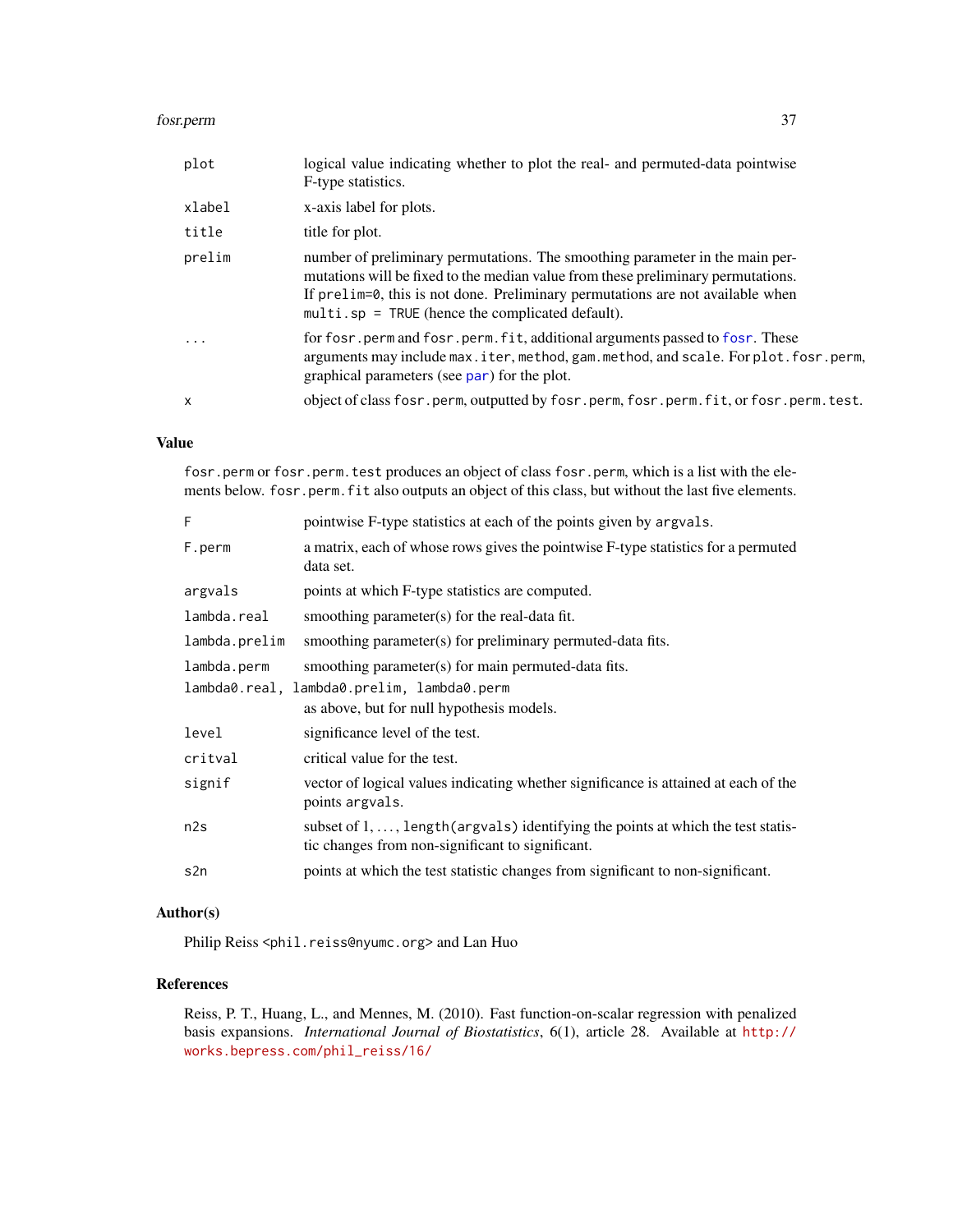38 fost.vs and the state of the state of the state of the state of the state of the state of the state of the state of the state of the state of the state of the state of the state of the state of the state of the state of

#### See Also

[fosr](#page-31-0)

#### Examples

```
## Not run:
# Test effect of region on mean temperature in the Canadian weather data
# The next two lines are taken from the fRegress.CV help file (package fda)
smallbasis <- create.fourier.basis(c(0, 365), 25)
tempfd <- smooth.basis(day.5,
          CanadianWeather$dailyAv[,,"Temperature.C"], smallbasis)$fd
Xreg = cbind(1, model.matrix(~factor(CanadianWeather$region)-1))
conreg = matrix(c(0,1,1,1,1), 1) # constrain region effects to sum to 0
# This is for illustration only; for a real test, must increase nperm
# (and probably prelim as well)
regionperm = fosr.perm(fdobj=tempfd, X=Xreg, con=conreg, method="OLS", nperm=10, prelim=3)
# Redo the plot, using axisIntervals() from the fda package
plot(regionperm, axes=FALSE, xlab="")
box()
axis(2)
axisIntervals(1)
## End(Not run)
```
fosr.vs *Function-on Scalar Regression with variable selection*

#### Description

Implements an iterative algorithm for function-on-scalar regression with variable selection by alternatively updating the coefficients and covariance structure.

#### Usage

```
fosr.vs(formula, data, nbasis = 10, method = c("ls", "grLasso", "grMCP",
  "grSCAD"), epsilon = 1e-05, max.iter_num = 100)
```
#### Arguments

| formula | an object of class "formula": an expression of the model to be fitted. |
|---------|------------------------------------------------------------------------|
| data    | a data frame that contains the variables in the model.                 |
| nbasis  | number of B-spline basis functions used.                               |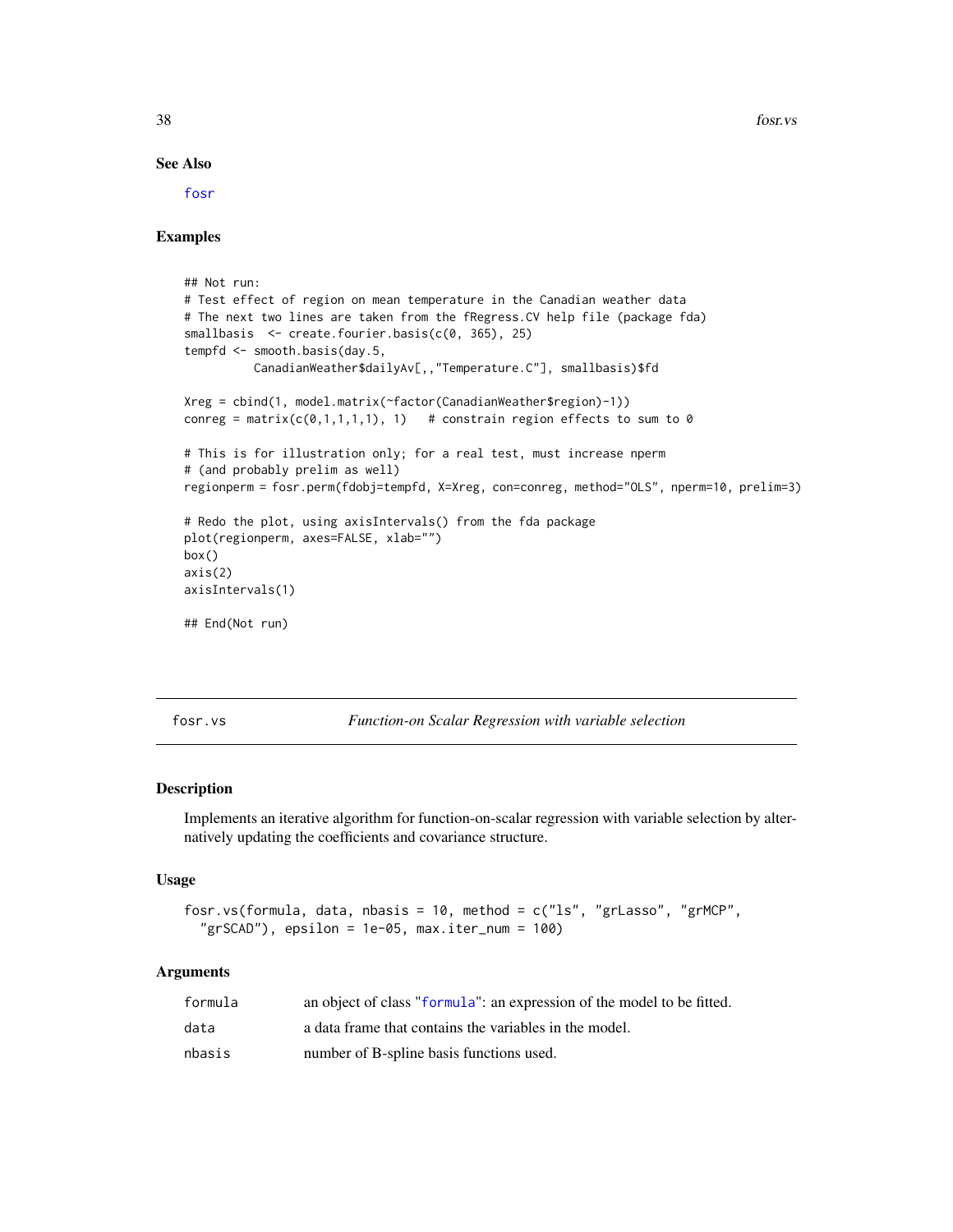#### fosr. vs 39

| method       | group variable selection method to be used ("grLasso", "grMCP", "grSCAD"<br>refer to group Lasso, group MCP and group SCAD, respectively) or "1s" for<br>least squares estimation. |
|--------------|------------------------------------------------------------------------------------------------------------------------------------------------------------------------------------|
| epsilon      | the convergence criterion.                                                                                                                                                         |
| max.iter_num | maximum number of iterations.                                                                                                                                                      |

## Value

A fitted fosr.vs-object, which is a list with the following elements:

| formula       | an object of class "formula": an expression of the model to be fitted.           |  |
|---------------|----------------------------------------------------------------------------------|--|
| coefficients  | the estimated coefficient functions.                                             |  |
| fitted.values | the fitted curves.                                                               |  |
| residuals     | the residual curves.                                                             |  |
| <b>VCOV</b>   | the estimated variance-covariance matrix when convergence is achieved.           |  |
| method        | group variable selection method to be used or "1s" for least squares estimation. |  |

## Author(s)

Yakuan Chen <yc2641@cumc.columbia.edu>

## References

Chen, Y., Goldsmith, J., and Ogden, T. (2016). Variable selection in function-on-scalar regression. *Stat* 5 88-101

#### See Also

# [grpreg](#page-0-0)

# Examples

```
## Not run:
set.seed(100)
I = 100p = 20D = 50grid = seq(0, 1, length = D)beta.true = matrix(0, p, D)beta.true[1,] = sin(2*grid*pi)beta.true[2,] = cos(2*grid*pi)beta.true[3,] = 2psi.true = matrix(NA, 2, D)
psi(x, ] = sin(4*grid*pi)psi.true[2,] = cos(4*grid*pi)
lambda = c(3,1)
```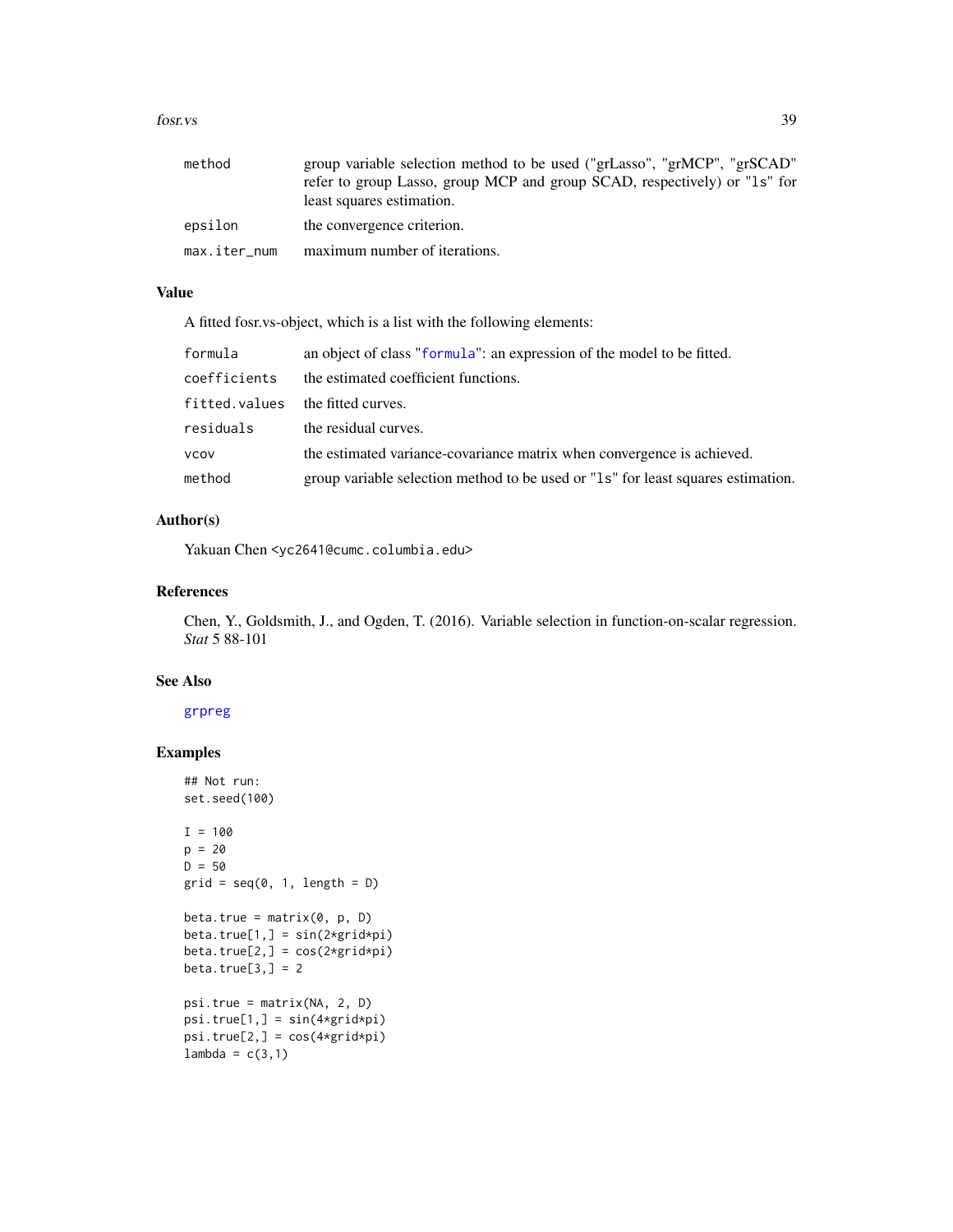```
set.seed(100)
```

```
X = matrix(rnorm(I*p), I, p)C = \text{cbind}(rnorm(I, mean = 0, sd = lambda[1]), rnorm(I, mean = 0, sd = lambda[2]))fixef = X%*%beta.true
pcaef = C %*% psi.true
error = matrix(rnorm(I*D), I, D)
Yi.true = fixef
Yi.pca = fixef + pcaef
Yi.obs = fixef + pcaef + error
data = as.data.frame(X)data$Y = Yi.obs
fit.fosr.vs = fosr.vs(Y~., data = data, method="grMCP")
plot(fit.fosr.vs)
## End(Not run)
```
fosr2s *Two-step function-on-scalar regression*

This function performs linear regression with functional responses and scalar predictors by (1) fitting a separate linear model at each point along the function, and then (2) smoothing the resulting coefficients to obtain coefficient functions.

#### Usage

```
fosr2s(Y, X, argvals = seq(0, 1, , ncol(Y)), nbasis = 15, norder = 4,
 pen.order = norder - 2, basistype = "bspline")
```
#### Arguments

| Y       | the functional responses, given as an $n \times d$ matrix.                                                                          |  |
|---------|-------------------------------------------------------------------------------------------------------------------------------------|--|
| X       | $n \times p$ model matrix, whose columns represent scalar predictors. Should ordi-<br>narily include a column of 1s.                |  |
| argvals | the d argument values at which the functional responses are evaluated, and at<br>which the coefficient functions will be evaluated. |  |
| nbasis  | number of basis functions used to represent the coefficient functions.                                                              |  |
| norder  | norder of the spline basis, when basistype="bspline" (the default, 4, gives<br>cubic splines).                                      |  |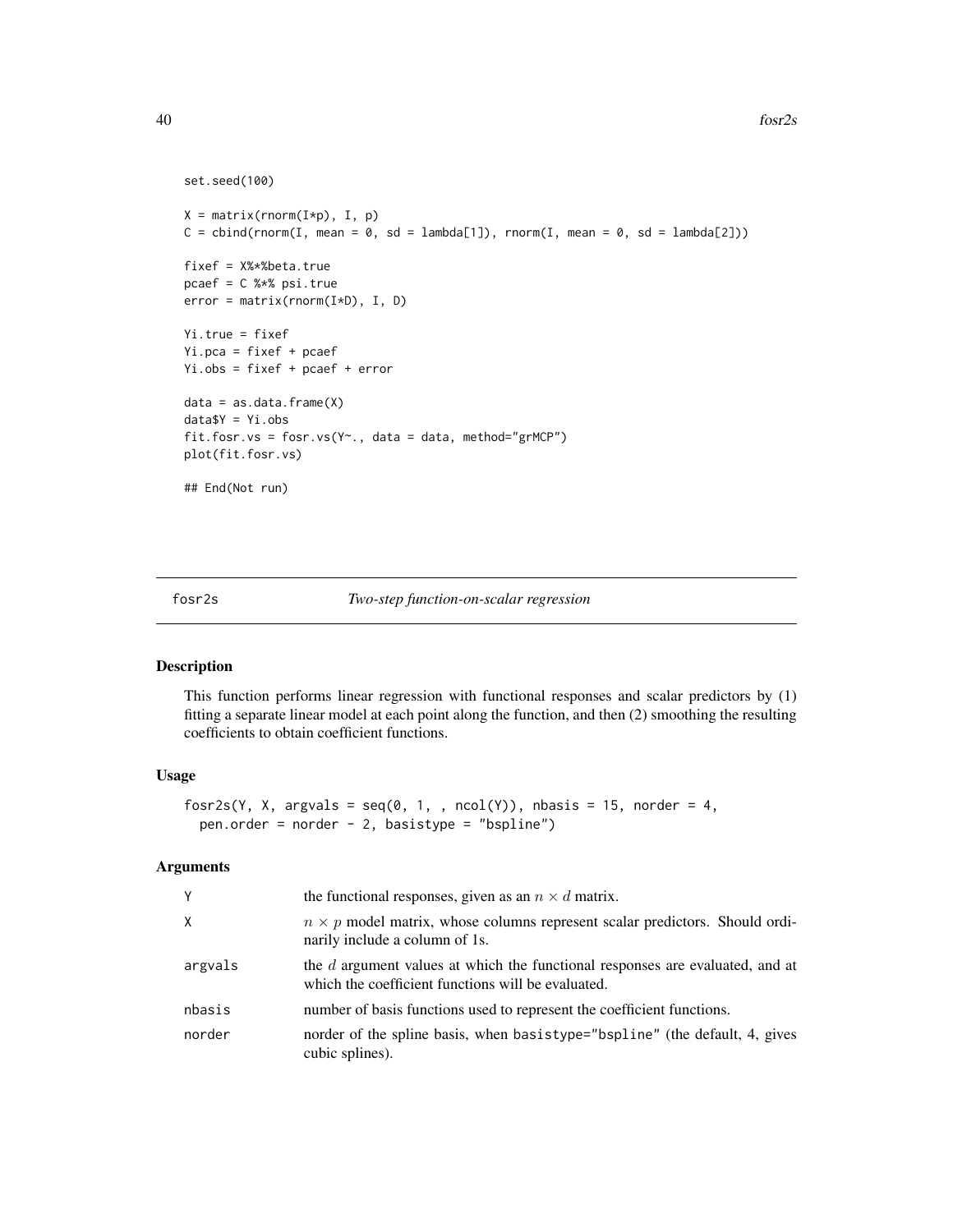| pen.order | order of derivative penalty.                                                                                                                                                  |
|-----------|-------------------------------------------------------------------------------------------------------------------------------------------------------------------------------|
| basistype | type of basis used. The basis is created by an appropriate constructor function<br>from the <b>fda</b> package; see basisfd. Only "bspline" and "fourier" are sup-<br>ported. |

# Details

Unlike [fosr](#page-31-0) and [pffr](#page-98-0), which obtain smooth coefficient functions by minimizing a penalized criterion, this function introduces smoothing only as a second step. The idea was proposed by Fan and Zhang (2000), who employed local polynomials rather than roughness penalization for the smoothing step.

## Value

An object of class fosr, which is a list with the following elements:

| fd       | object of class "fd" representing the estimated coefficient functions. Its main<br>components are a basis and a matrix of coefficients with respect to that basis. |  |
|----------|--------------------------------------------------------------------------------------------------------------------------------------------------------------------|--|
| raw.coef | $d \times p$ matrix of coefficient estimates from regressing on X separately at each<br>point along the function.                                                  |  |
| raw.se   | $d \times p$ matrix of standard errors of the raw coefficient estimates.                                                                                           |  |
| yhat     | $n \times d$ matrix of fitted values.                                                                                                                              |  |
| est.func | $d \times p$ matrix of coefficient function estimates, obtained by smoothing the columns<br>of raw.coef.                                                           |  |
| se.func  | $d \times p$ matrix of coefficient function standard errors.                                                                                                       |  |
| argvals  | points at which the coefficient functions are evaluated.                                                                                                           |  |
| lambda   | smoothing parameters (chosen by REML) used to smooth the $p$ coefficient func-<br>tions with respect to the supplied basis.                                        |  |

# Author(s)

Philip Reiss <phil.reiss@nyumc.org> and Lan Huo

# References

Fan, J., and Zhang, J.-T. (2000). Two-step estimation of functional linear models with applications to longitudinal data. *Journal of the Royal Statistical Society, Series B*, 62(2), 303–322.

# See Also

[fosr](#page-31-0), [pffr](#page-98-0)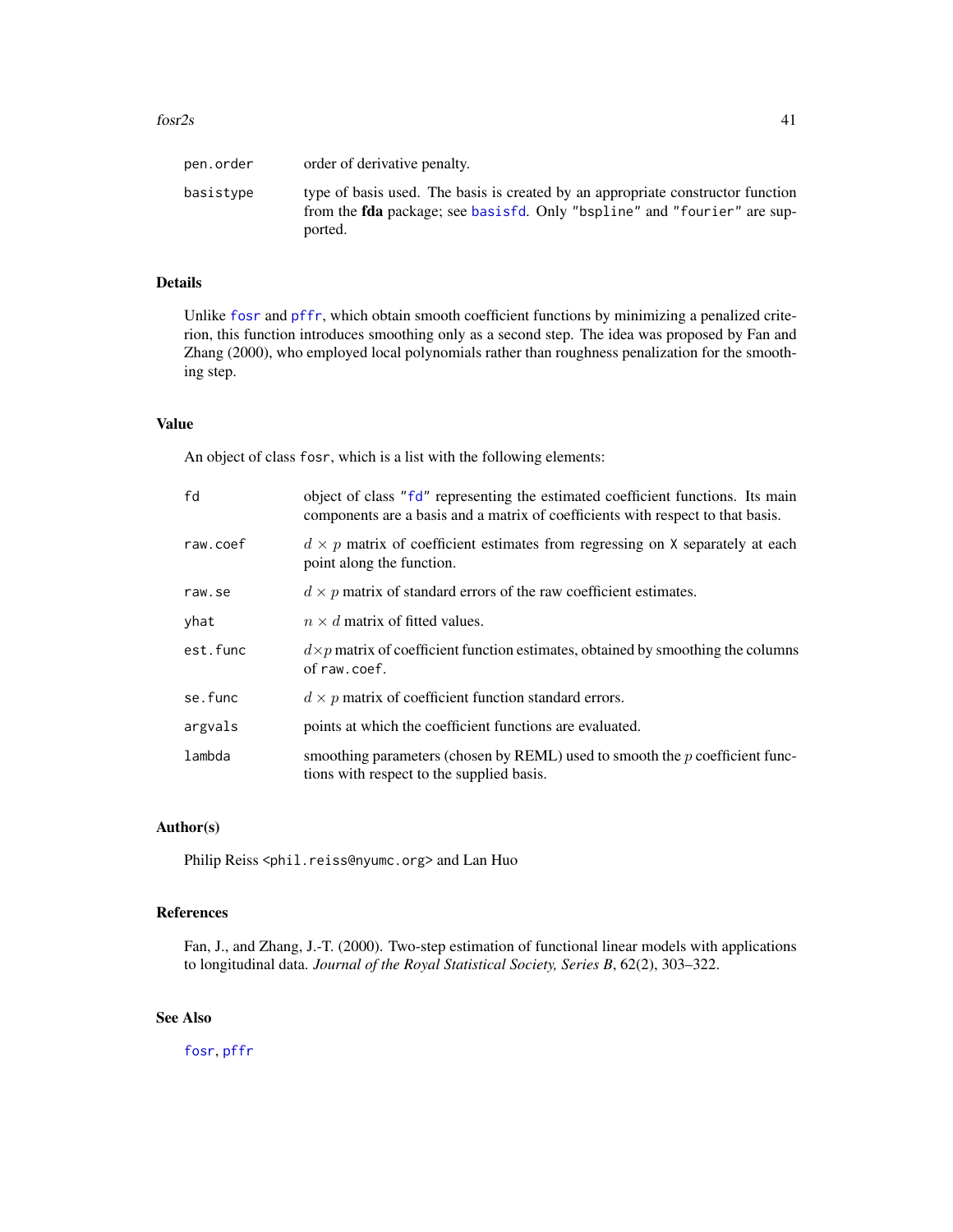## Examples

require(fda)

```
# Effect of latitude on daily mean temperatures
tempmat = t(CanadianWeather$dailyAv[,,1])
latmat = cbind(1, scale(CanadianWeather$coord[ , 1], TRUE, FALSE)) # centred!
fzmod <- fosr2s(tempmat, latmat, argvals=day.5, basistype="fourier", nbasis=25)
par(mfrow=1:2)
ylabs = c("Intercept", "Latitude effect")
for (k in 1:2) {
with(fzmod,matplot(day.5, cbind(raw.coef[,k],raw.coef[,k]-2*raw.se[,k],
     raw.coef[,k]+2*raw.se[,k],est.func[,k],est.func[,k]-2*se.func[,k],
     est.func[,k]+2*se.func[,k]), type=c("p","l","l","l","l","l"),pch=16,
    lty=c(1,2,2,1,2,2),col=c(1,1,1,2,2,2), cex=.5,axes=FALSE,xlab="",ylab=ylabs[k]))
    axesIntervals()
   box()
    if (k==1) legend("topleft", legend=c("Raw","Smoothed"), col=1:2, lty=2)
}
```
## fpc *Construct a FPC regression term*

#### Description

Constructs a functional principal component regression (Reiss and Ogden, 2007, 2010) term for inclusion in an mgcv::gam-formula (or [bam](#page-0-0) or [gamm](#page-0-0) or gamm4:::gamm) as constructed by [pfr](#page-105-0). Currently only one-dimensional functions are allowed.

#### Usage

```
fpc(X, argvals = NULL, method = c("svd", "fpca.sc", "fpca.face","fpca.ssvd"), ncomp = NULL, pve = 0.99, penalize = (method == "svd"),bs = "ps", k = 40, ...)
```
## **Arguments**

|         | functional predictors, typically expressed as an N by J matrix, where N is the<br>number of columns and J is the number of evaluation points. May include miss-<br>ing/sparse functions, which are indicated by NA values. Alternatively, can be an<br>object of class "fd"; see fd.                                                                                                           |
|---------|------------------------------------------------------------------------------------------------------------------------------------------------------------------------------------------------------------------------------------------------------------------------------------------------------------------------------------------------------------------------------------------------|
| argvals | indices of evaluation of X, i.e. $(t_{i1},\ldots,t_{iJ})$ for subject i. May be entered as either a<br>length-J vector, or as an N by J matrix. Indices may be unequally spaced. Enter-<br>ing as a matrix allows for different observations times for each subject. If NULL,<br>defaults to an equally-spaced grid between 0 or 1 (or within $x$ \$basis\$rangeval<br>if $X$ is a fd object.) |

42 fpc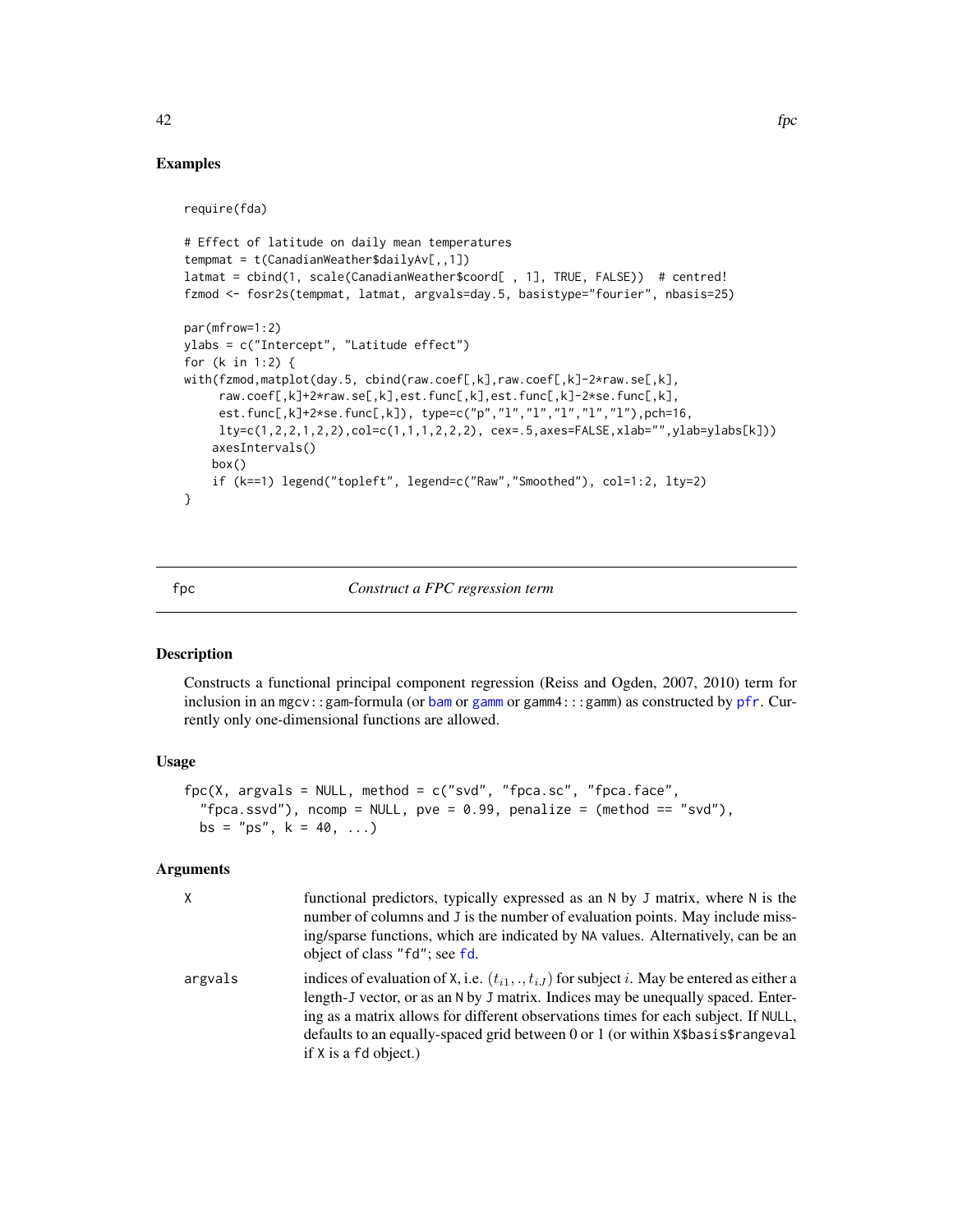| method   | the method used for finding principal components. The default is an uncon-<br>strained SVD of the $XB$ matrix. Alternatives include constrained (functional)<br>principal components approaches                                   |  |
|----------|-----------------------------------------------------------------------------------------------------------------------------------------------------------------------------------------------------------------------------------|--|
| ncomp    | number of principal components. if NULL, chosen by pve                                                                                                                                                                            |  |
| pve      | proportion of variance explained; used to choose the number of principal com-<br>ponents                                                                                                                                          |  |
| penalize | if TRUE, a roughness penalty is applied to the functional estimate. Deafults to<br>TRUE if method=="svd" (corresponding to the FPCR_R method of Reiss and<br>Ogden (2007)), and FALSE if method!="svd" (corresponding to FPCR_C). |  |
| bs       | two letter character string indicating the mgcv-style basis to use for pre-smoothing<br>X                                                                                                                                         |  |
| k        | the dimension of the pre-smoothing basis                                                                                                                                                                                          |  |
|          | additional options to be passed to 1f. These include argvals, integration,<br>and any additional options for the pre-smoothing basis (as constructed by $mgcv$ : : s),<br>such as m.                                              |  |

## Details

fpc is a wrapper for [lf](#page-73-0), which defines linear functional predictors for any type of basis for inclusion in a pfr formula. fpc simply calls lf with the appropriate options for the fpc basis and penalty construction.

This function implements both the FPCR-R and FPCR-C methods of Reiss and Ogden (2007). Both methods consist of the following steps:

- 1. project  $X$  onto a spline basis  $B$
- 2. perform a principal components decomposition of  $XB$
- 3. use those PC's as the basis in fitting a (generalized) functional linear model

This implementation provides options for each of these steps. The basis for in step 1 can be specified using the arguemnts bs and k, as well as other options via ...; see [s](#page-0-0) for these options. The type of PC-decomposition is specified with method. And the FLM can be fit either penalized or unpenalized via penalize.

The default is FPCR-R, which uses a b-spline basis, an unconstrained principal components decomposition using [svd](#page-0-0), and the FLM fit with a second-order difference penalty. FPCR-C can be selected by using a different option for method, indicating a constrained ("functional") PC decomposition, and by default an unpeanlized fit of the FLM.

FPCR-R is also implemented in [fpcr](#page-61-0); here we implement the method for inclusion in a pfr formula.

# Value

The result of a call to **1f**.

### **NOTE**

Unlike [fpcr](#page-61-0), fpc within a pfr formula does not automatically decorrelate the functional predictors from additional scalar covariates.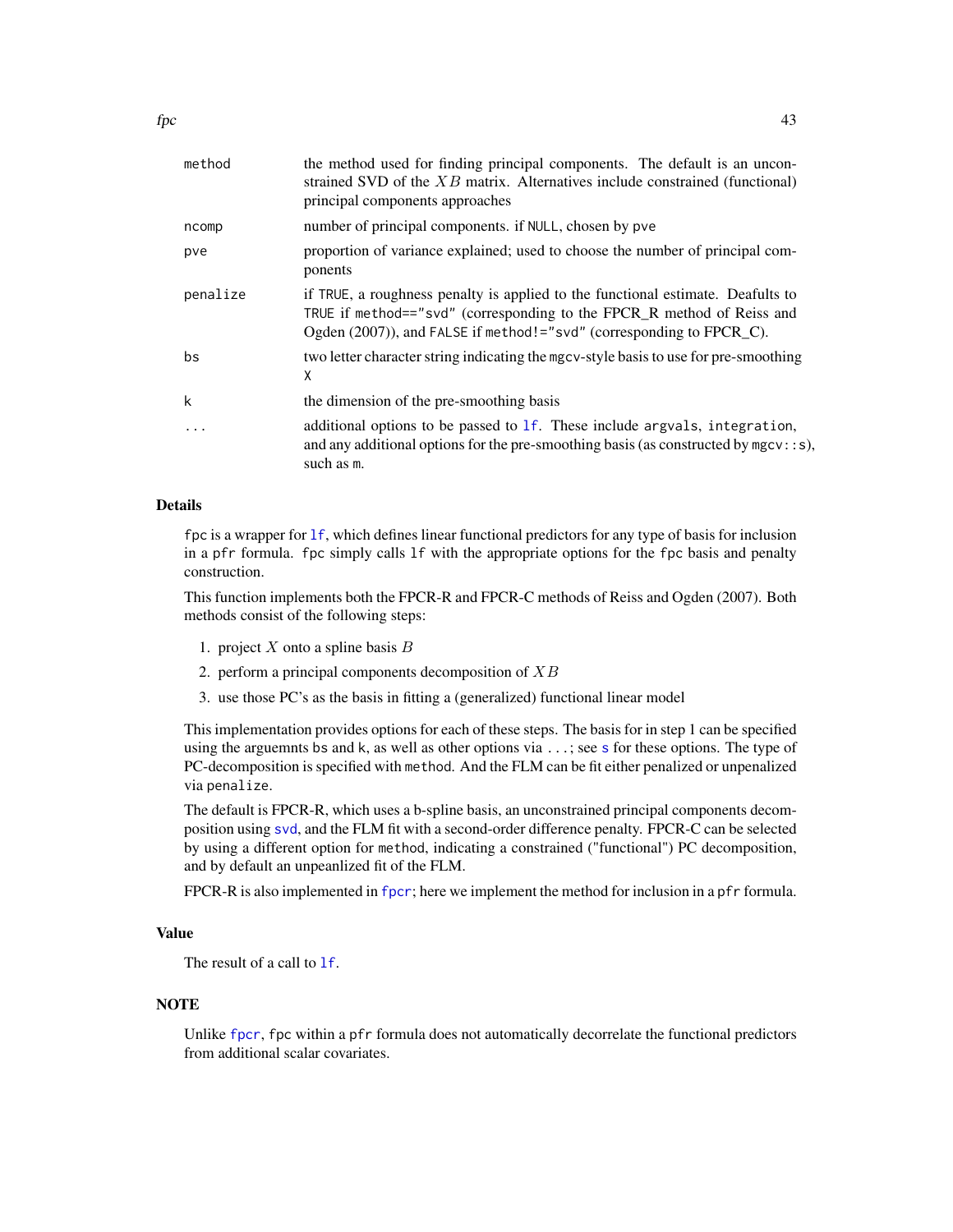## Author(s)

Jonathan Gellar <JGellar@mathematica-mpr.com>, Phil Reiss <phil.reiss@nyumc.org>, Lan Huo <lan.huo@nyumc.org>, and Lei Huang <huangracer@gmail.com>

# References

Reiss, P. T. (2006). Regression with signals and images as predictors. Ph.D. dissertation, Department of Biostatistics, Columbia University. Available at http://works.bepress.com/phil\_reiss/11/.

Reiss, P. T., and Ogden, R. T. (2007). Functional principal component regression and functional partial least squares. *Journal of the American Statistical Association*, 102, 984-996.

Reiss, P. T., and Ogden, R. T. (2010). Functional generalized linear models with images as predictors. *Biometrics*, 66, 61-69.

## See Also

[lf](#page-73-0), [smooth.construct.fpc.smooth.spec](#page-142-0)

## Examples

```
data(gasoline)
par(mfrow=c(3,1))
# Fit PFCR_R
gasmod1 <- pfr(octane ~ fpc(NIR, ncomp=30), data=gasoline)
plot(gasmod1, rug=FALSE)
est1 <- coef(gasmod1)
# Fit FPCR_C with fpca.sc
gasmod2 <- pfr(octane ~ fpc(NIR, method="fpca.sc", ncomp=6), data=gasoline)
plot(gasmod2, se=FALSE)
est2 <- coef(gasmod2)
# Fit penalized model with fpca.face
gasmod3 <- pfr(octane ~ fpc(NIR, method="fpca.face", penalize=TRUE), data=gasoline)
plot(gasmod3, rug=FALSE)
est3 <- coef(gasmod3)
par(mfrow=c(1,1))
ylm <- range(est1$value)*1.35
```

```
plot(value ~ X.argvals, type="l", data=est1, ylim=ylm)
lines(value ~ X.argvals, col=2, data=est2)
lines(value ~ X.argvals, col=3, data=est3)
```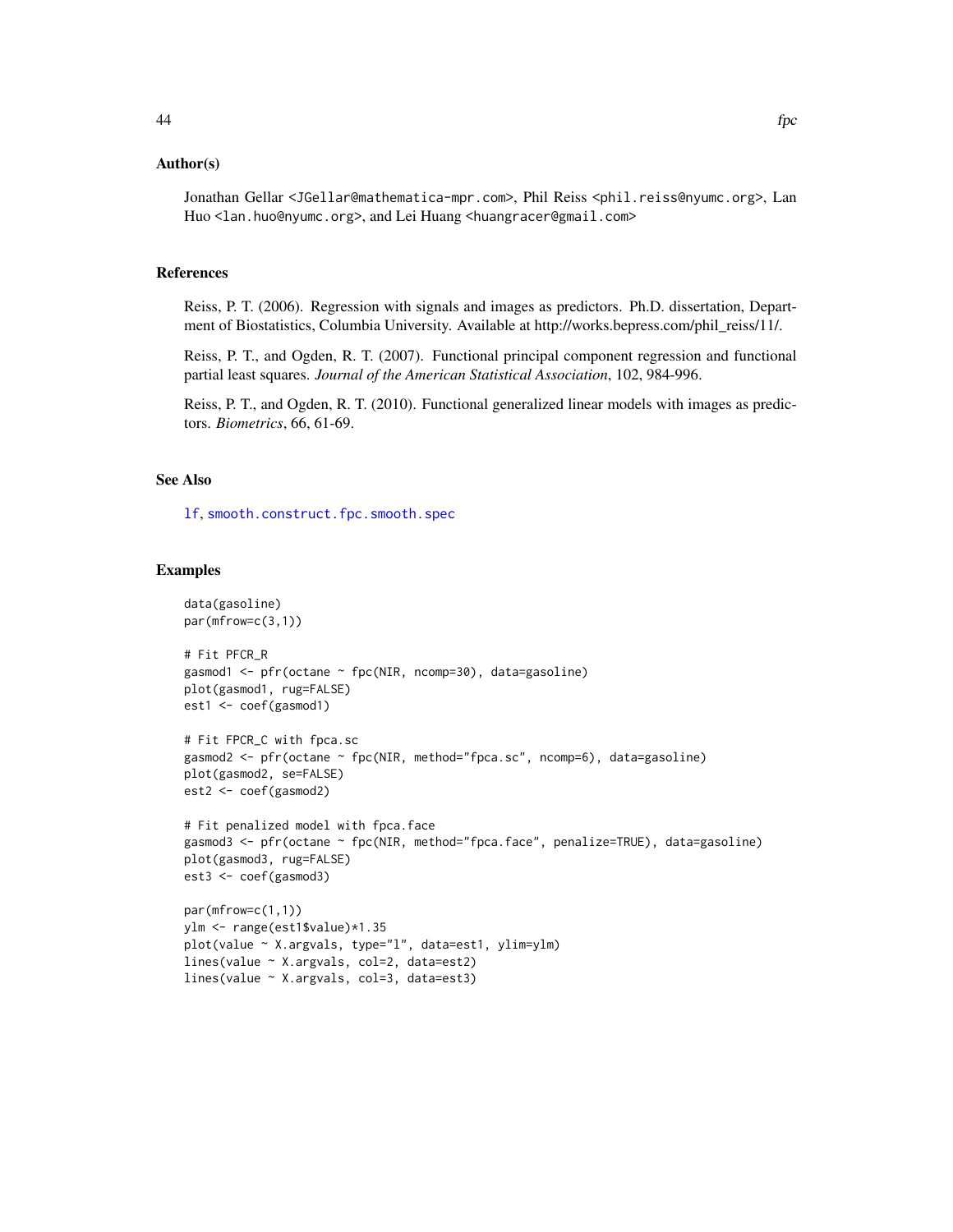<span id="page-44-0"></span>

A fast implementation of the sandwich smoother (Xiao et al., 2013) for covariance matrix smoothing. Pooled generalized cross validation at the data level is used for selecting the smoothing parameter.

## Usage

```
fpca.face(Y = NULL, ydata = NULL, Y.pred = NULL, argvals = NULL,
 pve = 0.99, npc = NULL, var = FALSE, simul = FALSE,
  sim.alpha = 0.95, center = TRUE, knots = 35, p = 3, m = 2,
 lambda = NULL, alpha = 1, search.grid = TRUE, search.length = 100,
 method = "L-BFGS-B", lower = -20, upper = 20, control = NULL)
```
## Arguments

| Y, ydata      | the user must supply either Y, a matrix of functions observed on a regular grid,<br>or a data frame ydata representing irregularly observed functions. See Details. |  |
|---------------|---------------------------------------------------------------------------------------------------------------------------------------------------------------------|--|
| Y.pred        | if desired, a matrix of functions to be approximated using the FPC decomposi-<br>tion.                                                                              |  |
| argvals       | numeric; function argument.                                                                                                                                         |  |
| pve           | proportion of variance explained: used to choose the number of principal com-<br>ponents.                                                                           |  |
| npc           | how many smooth SVs to try to extract, if NA (the default) the hard thresholding<br>rule of Gavish and Donoho (2014) is used (see Details, References).             |  |
| var           | logical; should an estimate of standard error be returned?                                                                                                          |  |
| simul         | logical; if TRUE curves will we simulated using Monte Carlo to obtain an esti-<br>mate of the sim. alpha quantile at each argval; ignored if var $==$ FALSE         |  |
| sim.alpha     | numeric; if simul==TRUE, quantile to estimate at each argval; ignored if var == FALSE                                                                               |  |
| center        | logical; center Y so that its column-means are 0? Defaults to TRUE                                                                                                  |  |
| knots         | number of knots to use or the vectors of knots; defaults to 35                                                                                                      |  |
| р             | integer; the degree of B-splines functions to use                                                                                                                   |  |
| m             | integer; the order of difference penalty to use                                                                                                                     |  |
| lambda        | smoothing parameter; if not specified smoothing parameter is chosen using<br>optim or a grid search                                                                 |  |
| alpha         | numeric; tuning parameter for GCV; see parameter gamma in gam                                                                                                       |  |
| search.grid   | logical; should a grid search be used to find lambda? Otherwise, optim is used                                                                                      |  |
| search.length | integer; length of grid to use for grid search for lambda; ignored if search.grid<br>is FALSE                                                                       |  |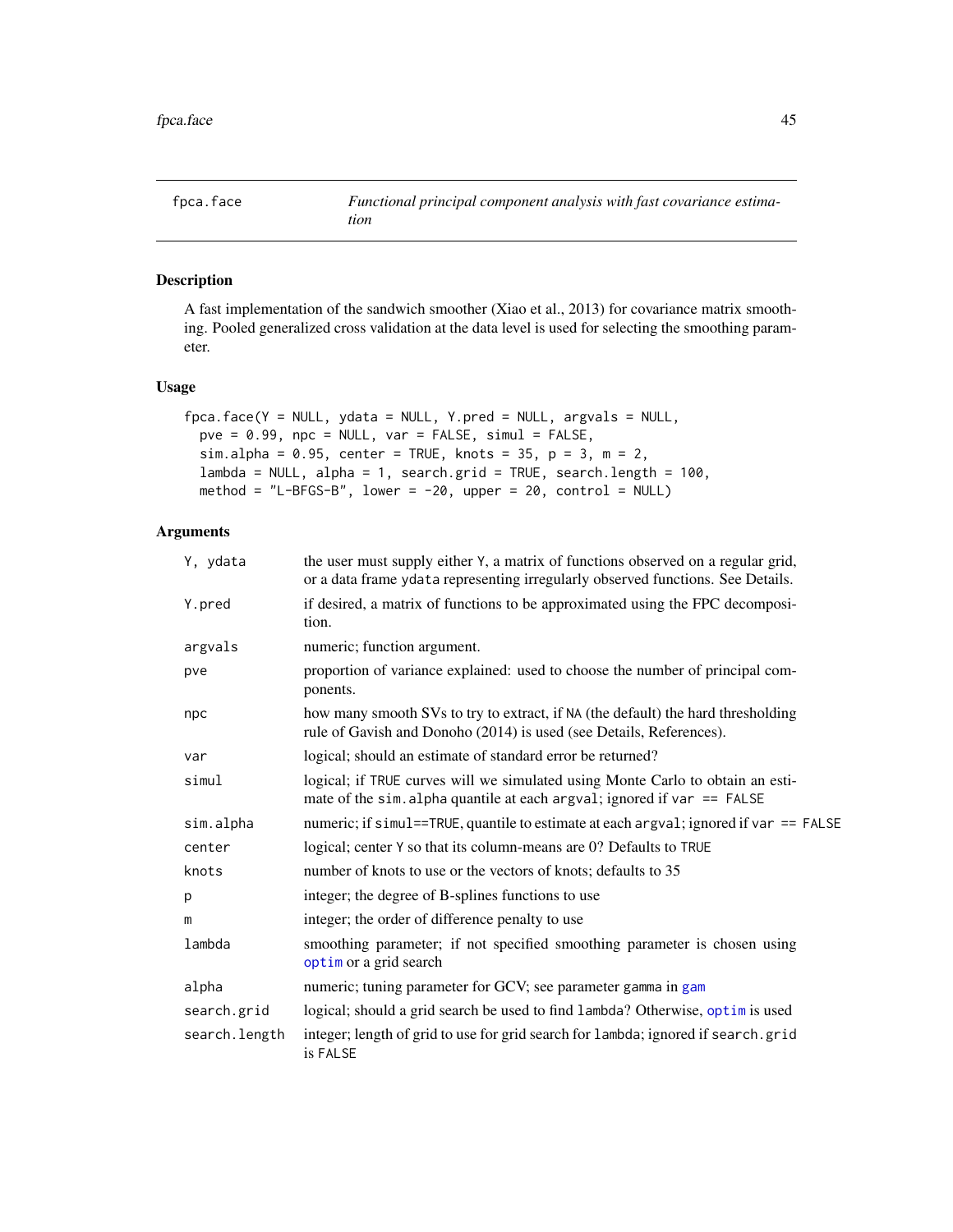#### 46 fpca.face that the state of the state of the state of the state of the state of the state of the state of the state of the state of the state of the state of the state of the state of the state of the state of the state

| method  | method to use; see optim |
|---------|--------------------------|
| lower   | see optim                |
| upper   | see optim                |
| control | see optim                |

## Value

A list with components

- 1. Yhat If Y.pred is specified, the smooth version of Y.pred. Otherwise, if Y.pred=NULL, the smooth version of Y.
- 2. scores matrix of scores
- 3. mu mean function
- 4. npc number of principal components
- 5. efunctions matrix of eigenvectors
- 6. evalues vector of eigenvalues

if var == TRUE additional components are returned

- 1. sigma2 estimate of the error variance
- 2. VarMats list of covariance function estimate for each subject
- 3. diag.var matrix containing the diagonals of each matrix in
- 4. crit.val list of estimated quantiles; only returned if simul == TRUE

## Author(s)

Luo Xiao

## References

Xiao, L., Li, Y., and Ruppert, D. (2013). Fast bivariate *P*-splines: the sandwich smoother, *Journal of the Royal Statistical Society: Series B*, 75(3), 577-599.

Xiao, L., Ruppert, D., Zipunnikov, V., and Crainiceanu, C. (2016). Fast covariance estimation for high-dimensional functional data. *Statistics and Computing*, 26, 409-421. DOI: 10.1007/s11222- 014-9485-x.

## See Also

[fpca.sc](#page-53-0) for another covariance-estimate based smoothing of Y; [fpca2s](#page-59-0) and [fpca.ssvd](#page-56-0) for two SVD-based smoothings.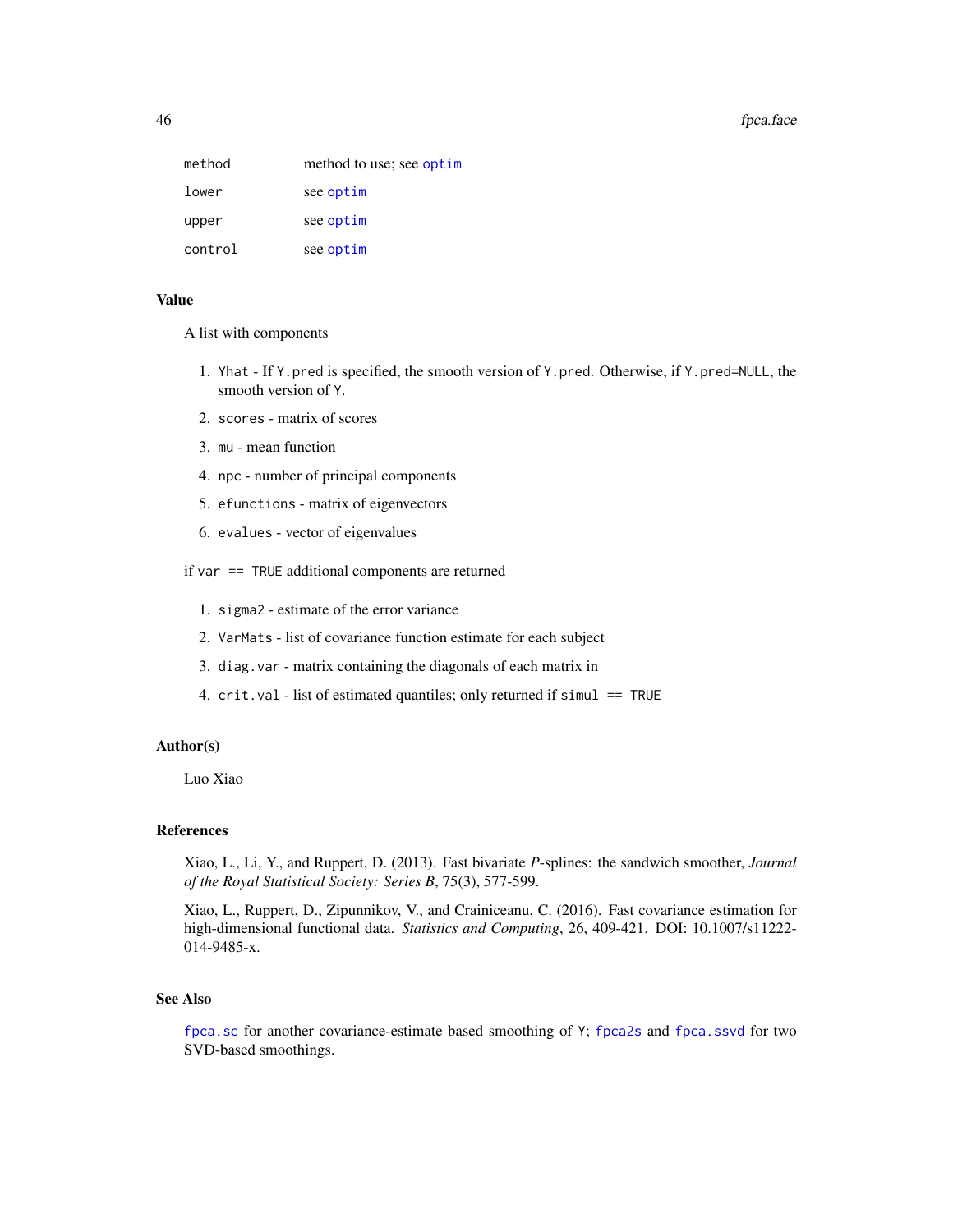#### fpca.face 47

### Examples

```
#### settings
I <- 50 # number of subjects
J <- 3000 # dimension of the data
t \leq (1:J)/J # a regular grid on [0,1]N <- 4 #number of eigenfunctions
sigma <- 2 ##standard deviation of random noises
lambdaTrue <- c(1,0.5,0.5^2,0.5^3) # True eigenvalues
case = 1### True Eigenfunctions
if(case==1) phi <- sqrt(2)*cbind(sin(2*pi*t),cos(2*pi*t),
                                sin(4*pi*t),cos(4*pi*t))
if(case==2) phi <- cbind(rep(1,J),sqrt(3)*(2*t-1),
                          sqrt(5)*(6*t^2-6*t+1),
                         sqrt(7)*(20*t^3-30*t^2+12*t-1))
###################################################
######## Generate Data #############
###################################################
xi \leftarrow matrix(rnorm(I*N), I, N);xi <- xi\%*\%diag(sqrt(lambdaTrue))
X \le -xi \frac{8x}{xt(\phi h_i)}; # of size I by J
Y <- X + sigma*matrix(rnorm(I*J),I,J)
results <- fpca.face(Y,center = TRUE, argvals=t,knots=100,pve=0.99)
###################################################
#### FACE ########
###################################################
Phi <- results$efunctions
eigenvalues <- results$evalues
for(k in 1:N){
  if(Phi[,k]\%*\%phi[,k]< 0)
   Phi.[k] <- - Phi.[k]}
### plot eigenfunctions
par(mfrow=c(N/2,2))
seq <- (1:(J/10))*10
for(k in 1:N){
  plot(t[seq], Phi[seq, k]*sqrt(J), type="1", lwd = 3,ylim = c(-2, 2), col = "red",ylab = paste("Eigenfunction ",k,sep=""),
       xlab="t",main="FACE")
  lines(t[seq], phi[seq, k], lwd = 2, col = "black")
```
}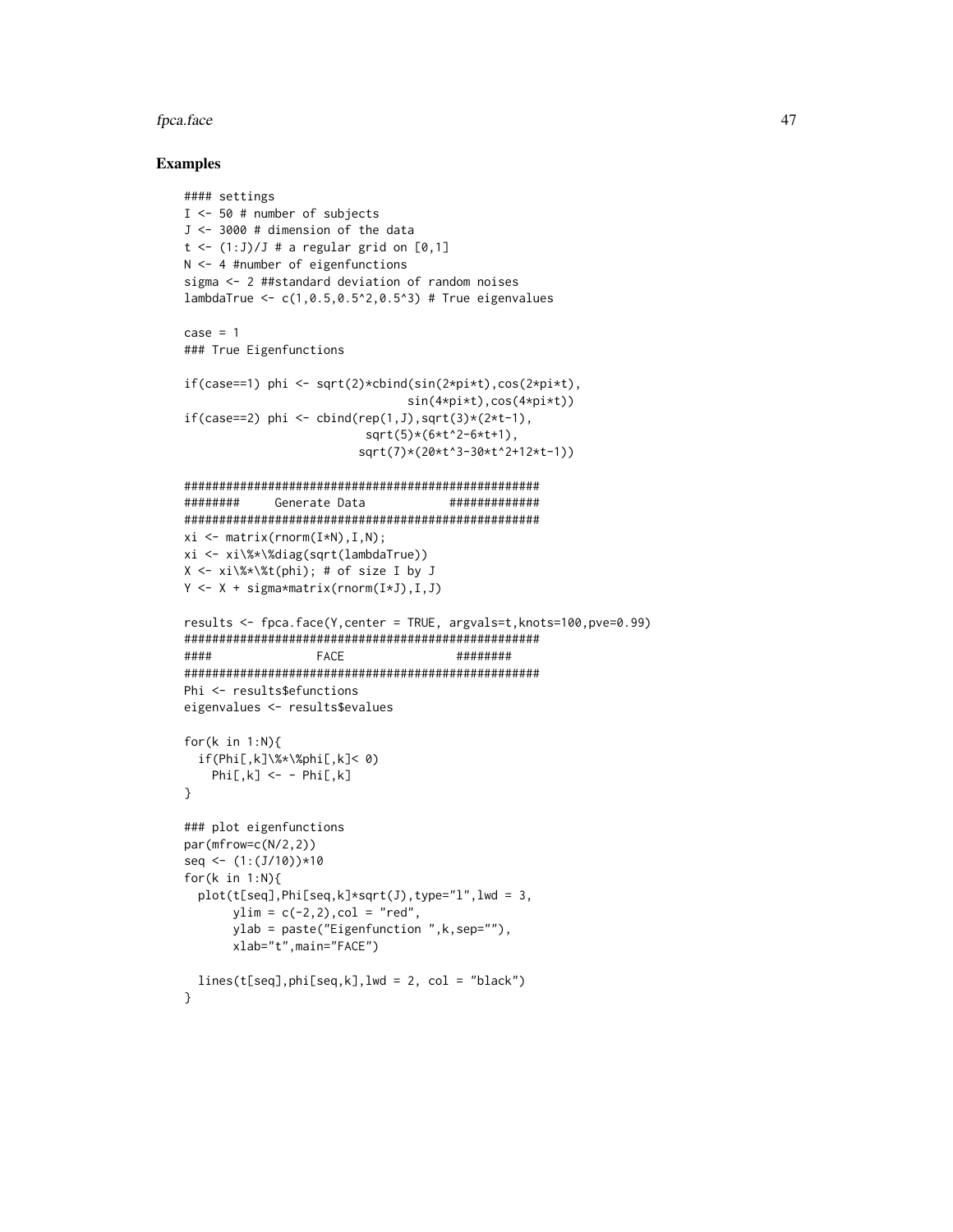Implements longitudinal functional data analysis (Park and Staicu, 2015). It decomposes longitudinallyobserved functional observations in two steps. It first applies FPCA on a properly defined marginal covariance function and obtain estimated scores (mFPCA step). Then it further models the underlying process dynamics by applying another FPCA on a covariance of the estimated scores obtained in the mFPCA step. The function also allows to use a random effects model to study the underlying process dynamics instead of a KL expansion model in the second step. Scores in mFPCA step are estimated using numerical integration. Scores in sFPCA step are estimated under a mixed model framework.

## Usage

fpca.lfda(Y, subject.index, visit.index, obsT = NULL, funcArg = NULL, numTEvalPoints = 41, newdata = NULL, fbps.knots = c(5, 10), fbps.p = 3, fbps.m = 2, mFPCA.pve =  $0.95$ , mFPCA.knots = 35,  $mFPCA.p = 3$ ,  $mFPCA.m = 2$ ,  $mFPCA.npc = NULL$ , LongiModel.method =  $c("fpca.sc", "lme"), sFPCA.pve = 0.95,$  $SFPCA.nbasis = 10$ ,  $SFPCA.npc = NULL$ ,  $gam.method = "REML", gam.KT = 10)$ 

# Arguments

| Y              | a matrix of which each row corresponds to one curve observed on a regular and<br>dense grid (dimension of N by m; $N =$ total number of observed functions; m =<br>number of grid points)                                       |
|----------------|---------------------------------------------------------------------------------------------------------------------------------------------------------------------------------------------------------------------------------|
| subject.index  | subject id; vector of length N with each element corresponding a row of Y                                                                                                                                                       |
| visit.index    | index for visits (repeated measures); vector of length N with each element cor-<br>responding a row of Y                                                                                                                        |
| obsT           | actual time of visits at which a function is observed; vector of length N with<br>each element corresponding a row of Y                                                                                                         |
| funcArg        | numeric; function argument                                                                                                                                                                                                      |
| numTEvalPoints | total number of evaluation time points for visits; used for pre-binning in sFPCA<br>step; defaults to 41                                                                                                                        |
| newdata        | an optional data frame providing predictors (i for subject id / Ltime for visit<br>time) with which prediction is desired; defaults to NULL                                                                                     |
| fbps.knots     | list of two vectors of knots or number of equidistanct knots for all dimensions for<br>a fast bivariate P-spline smoothing (fbps) method used to estimate a bivariate,<br>smooth mean function; defauls to $c(5,10)$ ; see fbps |
| fbps.p         | integer; degrees of B-spline functions to use for a fbps method; defaults to 3; see<br>fbps                                                                                                                                     |
| fbps.m         | integer; order of differencing penalty to use for a fbps method; defaults to 2; see<br>fbps                                                                                                                                     |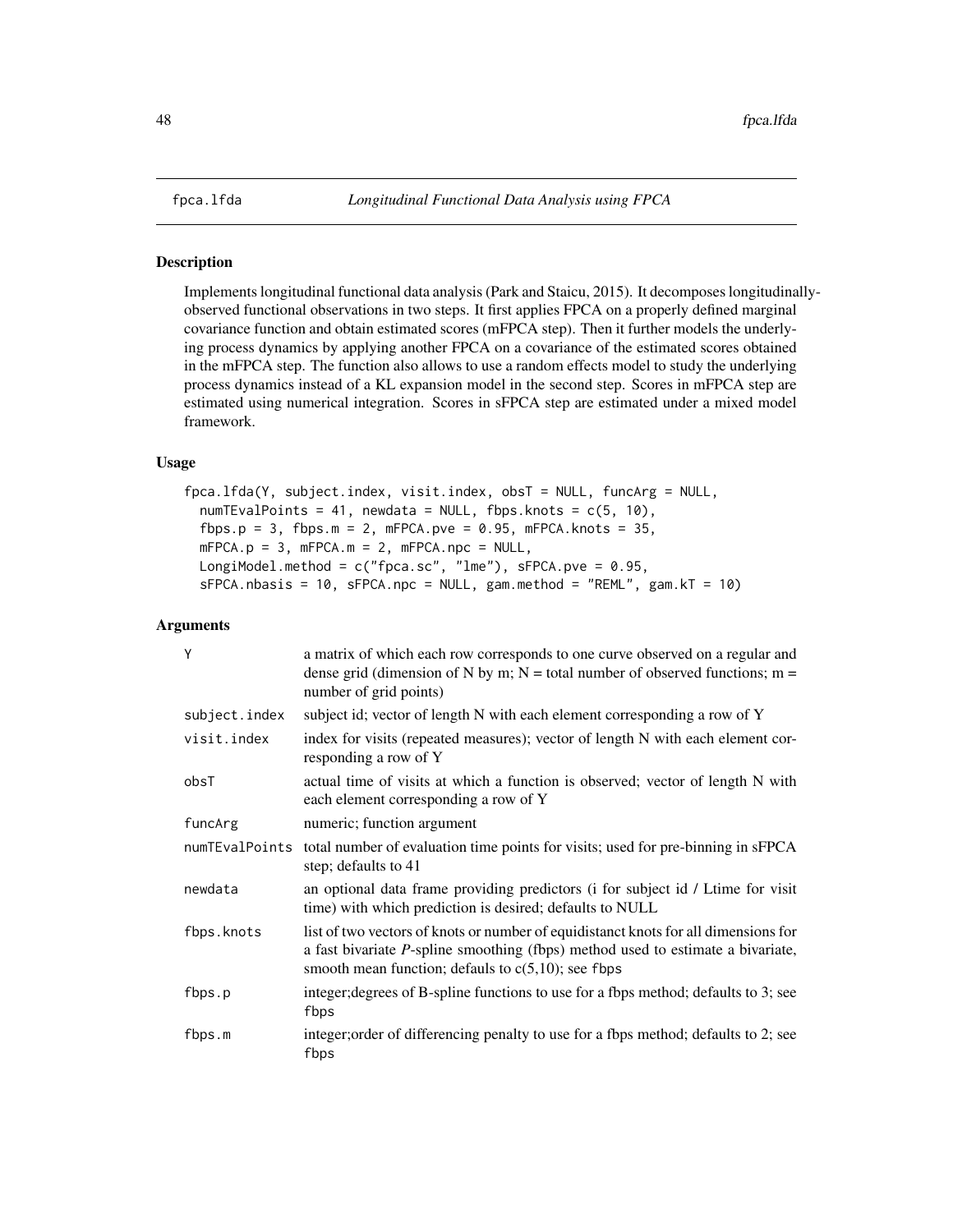fpca.lfda 49

| proportion of variance explained for a mFPCA step; used to choose the number<br>of principal components (PCs); defaults to 0.95; see fpca. face                                |
|--------------------------------------------------------------------------------------------------------------------------------------------------------------------------------|
| number of knots to use or the vectors of knots in a mFPCA step; used for obtain<br>a smooth estimate of a covarance function; defaults to 35; see fpca. face                   |
| integer; the degree of B-spline functions to use in a mFPCA step; defaults to 3;<br>see fpca.face                                                                              |
| integer; order of differencing penalty to use in a mFPCA step; defaults to 2; see<br>fpca.face                                                                                 |
| pre-specified value for the number of principal components; if given, it overrides<br>pve; defaults to NULL; see fpca. face                                                    |
| LongiModel.method                                                                                                                                                              |
| model and estimation method for estimating covariance of estimated scores from<br>a mFPCA step; either KL expansion model or random effects model; defaults to<br>fpca.sc      |
| proportion of variance explained for sFPCA step; used to choose the number of<br>principal components; defaults to 0.95; see fpca.sc                                           |
| number of B-spline basis functions used in sFPCA step for estimation of the<br>mean function and bivariate smoothing of the covariance surface; defaults to 10;<br>see fpca.sc |
| pre-specified value for the number of principal components; if given, it overrides<br>pve; defaults to NULL; see fpca.sc                                                       |
| smoothing parameter estimation method when gam is used for predicting score<br>functions at unobserved visit time, T; defaults to REML; see gam                                |
| dimension of basis functions to use; see gam                                                                                                                                   |
|                                                                                                                                                                                |

# Value

A list with components

| obsData                 | observed data (input)                                                                                               |  |
|-------------------------|---------------------------------------------------------------------------------------------------------------------|--|
| i                       | subject id                                                                                                          |  |
| funcArg                 | function argument                                                                                                   |  |
| visitTime               | visit times                                                                                                         |  |
| fitted.values           | fitted values (in-sample); of the same dimension as Y                                                               |  |
| fitted.values.all       |                                                                                                                     |  |
|                         | a list of which each component consists of a subject's fitted values at all pairs of<br>evaluation points (s and T) |  |
| predicted.values        |                                                                                                                     |  |
|                         | predicted values for variables provided in newdata                                                                  |  |
| bivariateSmoothMeanFunc |                                                                                                                     |  |
|                         | estimated bivariate smooth mean function                                                                            |  |
| mFPCA.efunctions        |                                                                                                                     |  |
|                         | estimated eigenfunction in a mFPCA step                                                                             |  |
| mFPCA.evalues           | estimated eigenvalues in a mFPCA step                                                                               |  |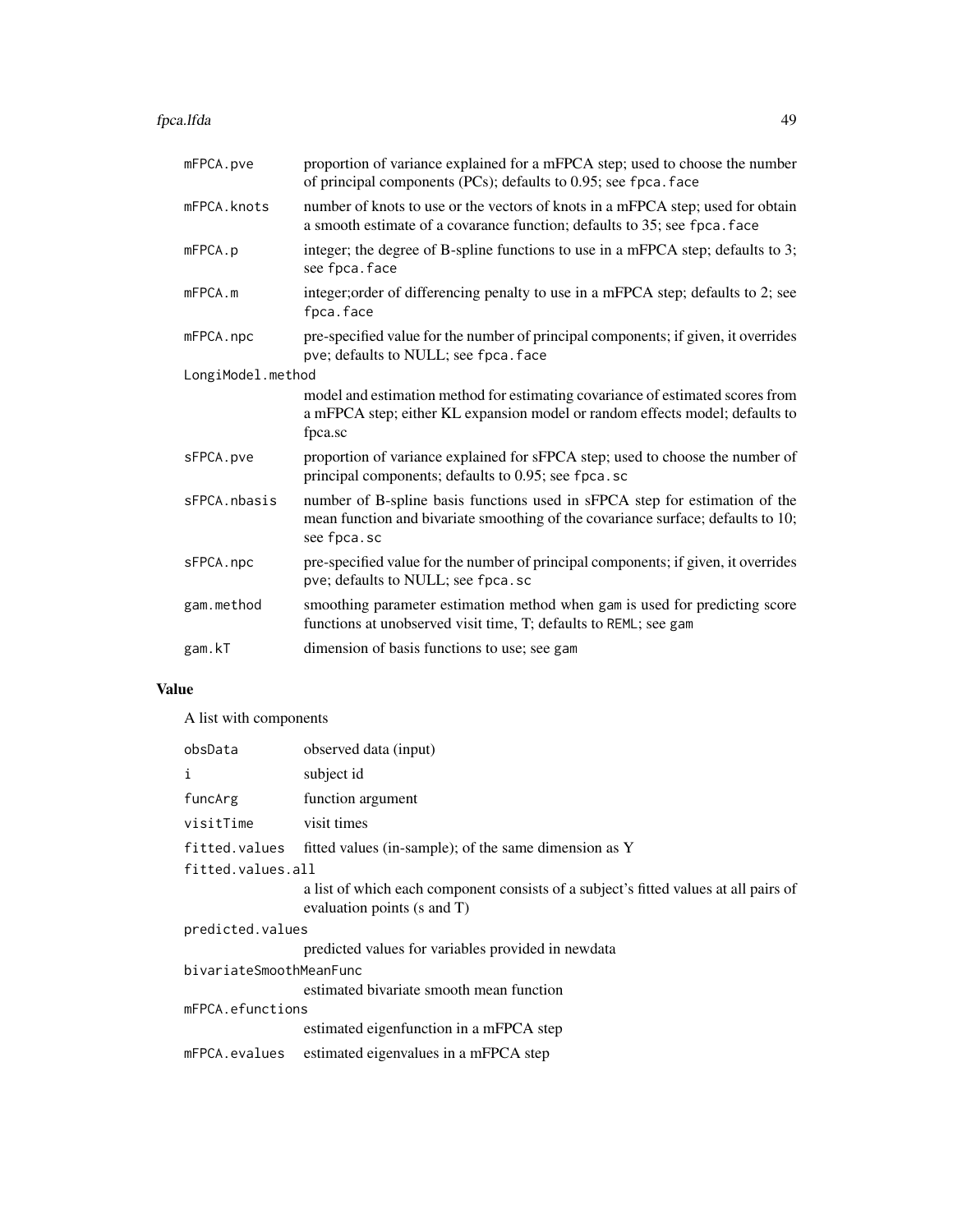| mFPCA.npc          | number of principal components selected with pre-specified pve in a mFPCA                                                                         |
|--------------------|---------------------------------------------------------------------------------------------------------------------------------------------------|
|                    | step                                                                                                                                              |
| mFPCA.scree.eval   |                                                                                                                                                   |
|                    | estianted eigenvalues obtained with pre-specified pve $= 0.9999$ ; for scree plot                                                                 |
| sFPCA.xiHat.bySubj |                                                                                                                                                   |
|                    | a list of which each component consists of a subject's predicted score functions<br>evaluated at equidistanced grid in direction of visit time, T |
| sFPCA.npc          | a vector of numbers of principal components selected in a sFPCA step with<br>pre-specified pve; length of mFPCA.npc                               |
| mFPCA.covar        | estimated marginal covariance                                                                                                                     |
| sFPCA.longDynCov.k |                                                                                                                                                   |
|                    | a list of estimated covariance of score function; length of mFPCA.npc                                                                             |

## Details

A random effects model is recommended when a set of visit times for all subjects and visits is not dense in its range.

## Author(s)

So Young Park <spark13@ncsu.edu>, Ana-Maria Staicu

#### References

Park, S.Y. and Staicu, A.M. (2015). Longitudinal functional data analysis. Stat 4 212-226.

# Examples

```
## Not run:
########################################
### Illustration with real data ###
########################################
data(DTI)
MS <- subset(DTI, case ==1) # subset data with multiple sclerosis (MS) case
index.na <- which(is.na(MS$cca))
Y <- MS$cca; Y[index.na] <- fpca.sc(Y)$Yhat[index.na]; sum(is.na(Y))
id <- MS$ID
visit.index <- MS$visit
visit.time <- MS$visit.time/max(MS$visit.time)
lfpca.dti <- fpca.lfda(Y = Y, subject.index = id,
                      visit.index = visit.index, obsT = visit.time,
                      LongiModel.method = 'lme',
                      mFPCA.pye = 0.95TT < - seq(0,1,length.out=41); ss = seq(0,1,length.out=93)
# estimated mean function
```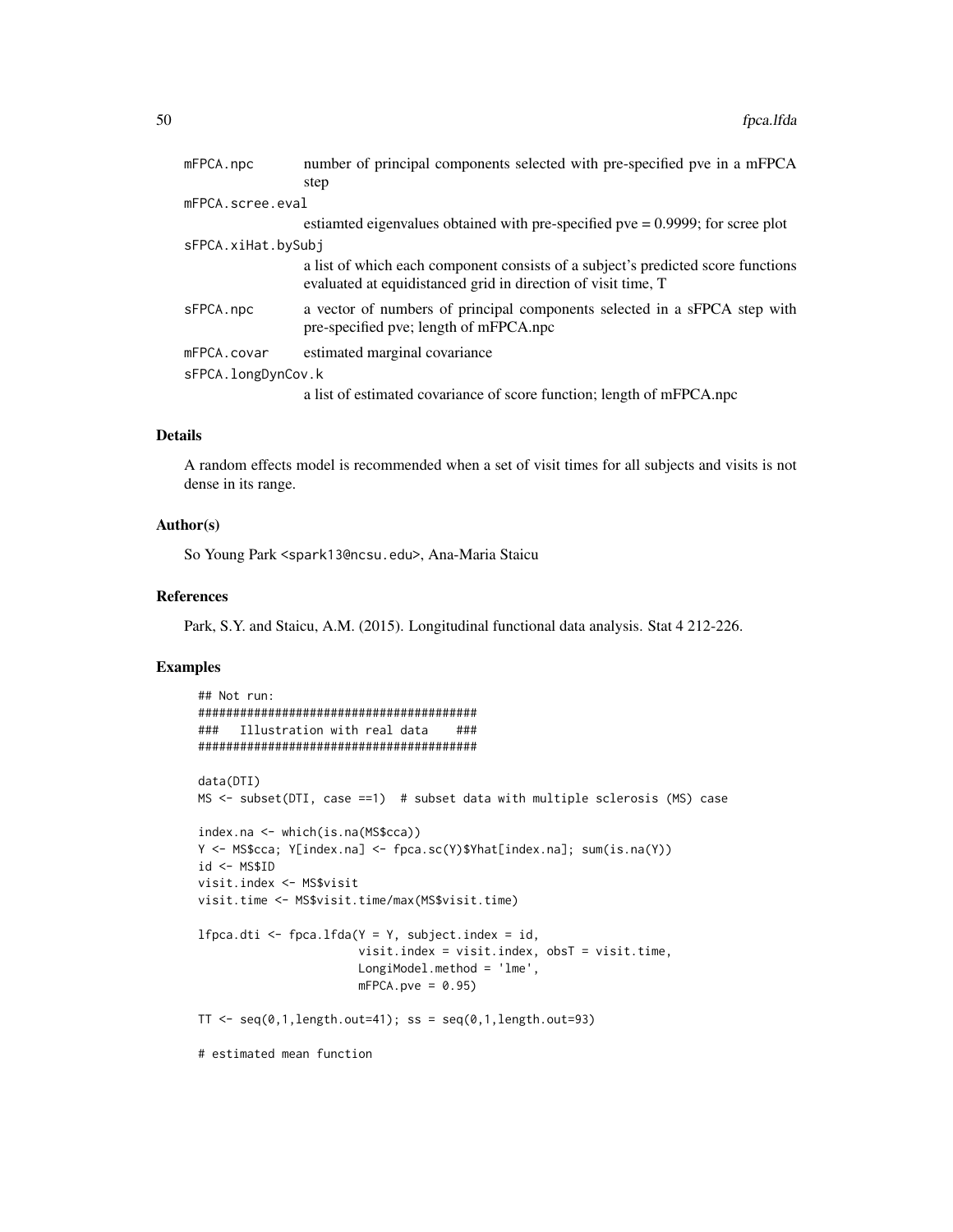#### fpca.lfda 51

```
persp(x = ss, y = TT, z = t(1fpca.dti$bivariateSmoothMeanFunc),
      xlab="s", ylab="visit times", zlab="estimated mean fn", col='light blue')
# first three estimated marginal eigenfunctions
matplot(ss, lfpca.dti$mFPCA.efunctions[,1:3], type='l', xlab='s', ylab='estimated eigen fn')
# predicted scores function corresponding to first two marginal PCs
matplot(TT, do.call(cbind, lapply(lfpca.dti$sFPCA.xiHat.bySubj, function(a) a[,1])),
        xlab="visit time (T)", ylab="xi_hat(T)", main = "k = 1", type='l')
matplot(TT, do.call(cbind, lapply(lfpca.dti$sFPCA.xiHat.bySubj, function(a) a[,2])),
        xlab="visit time (T)", ylab="xi_hat(T)", main = "k = 2", type='l')
# prediction of cca of first two subjects at T = 0, 0.5 and 1 (black, red, green)
matplot(ss, t(lfpca.dti$fitted.values.all[[1]][c(1,21,41),]),
       type='l', lty = 1, ylab="", xlab="s", main = "Subject = 1")
matplot(ss, t(lfpca.dti$fitted.values.all[[2]][c(1,21,41),]),
       type='l', lty = 1, ylab="", xlab="s", main = "Subject = 2")
########################################
### Illustration with simulated data ###
########################################
###########################################################################################
# data generation
###########################################################################################
set.seed(1)
n <- 100 # number of subjects
ss \leq seq(0,1,length.out=101)
TT < -seq(0, 1, length.out=41)mi <- runif(n, min=6, max=15)
ij <- sapply(mi, function(a) sort(sample(1:41, size=a, replace=FALSE)))
# error variances
sigma <- 0.1
sigma_wn \leq -0.2lambdaTrue \leq c(1, 0.5) # True eigenvalues
eta1True <- c(0.5, 0.5^2, 0.5^3) # True eigenvalues
eta2True <- c(0.5^2, 0.5^3) # True eigenvalues
phi <- sqrt(2)*cbind(sin(2*pi*ss),cos(2*pi*ss))
psi1 <- cbind(rep(1,length(TT)), sqrt(3)*(2*TT-1), sqrt(5)*(6*TT^2-6*TT+1))
psi2 <- sqrt(2)*cbind(sin(2*pi*TT),cos(2*pi*TT))
zeta1 <- sapply(eta1True, function(a) rnorm(n = n, mean = 0, sd = a))
zeta2 <- sapply(eta2True, function(a) rnorm(n = n, mean = 0, sd = a))
xi1 <- unlist(lapply(1:n, function(a) (zeta1 %*% t(psi1))[a,ij[[a]]] ))
xi2 <- unlist(lapply(1:n, function(a) (zeta2 %*% t(psi2))[a,ij[[a]]] ))
xi \leftarrow \text{cbind}(x_i1, x_i2)Tij <- unlist(lapply(1:n, function(i) TT[ij[[i]]] ))
i <- unlist(lapply(1:n, function(i) rep(i, length(ij[[i]]))))
```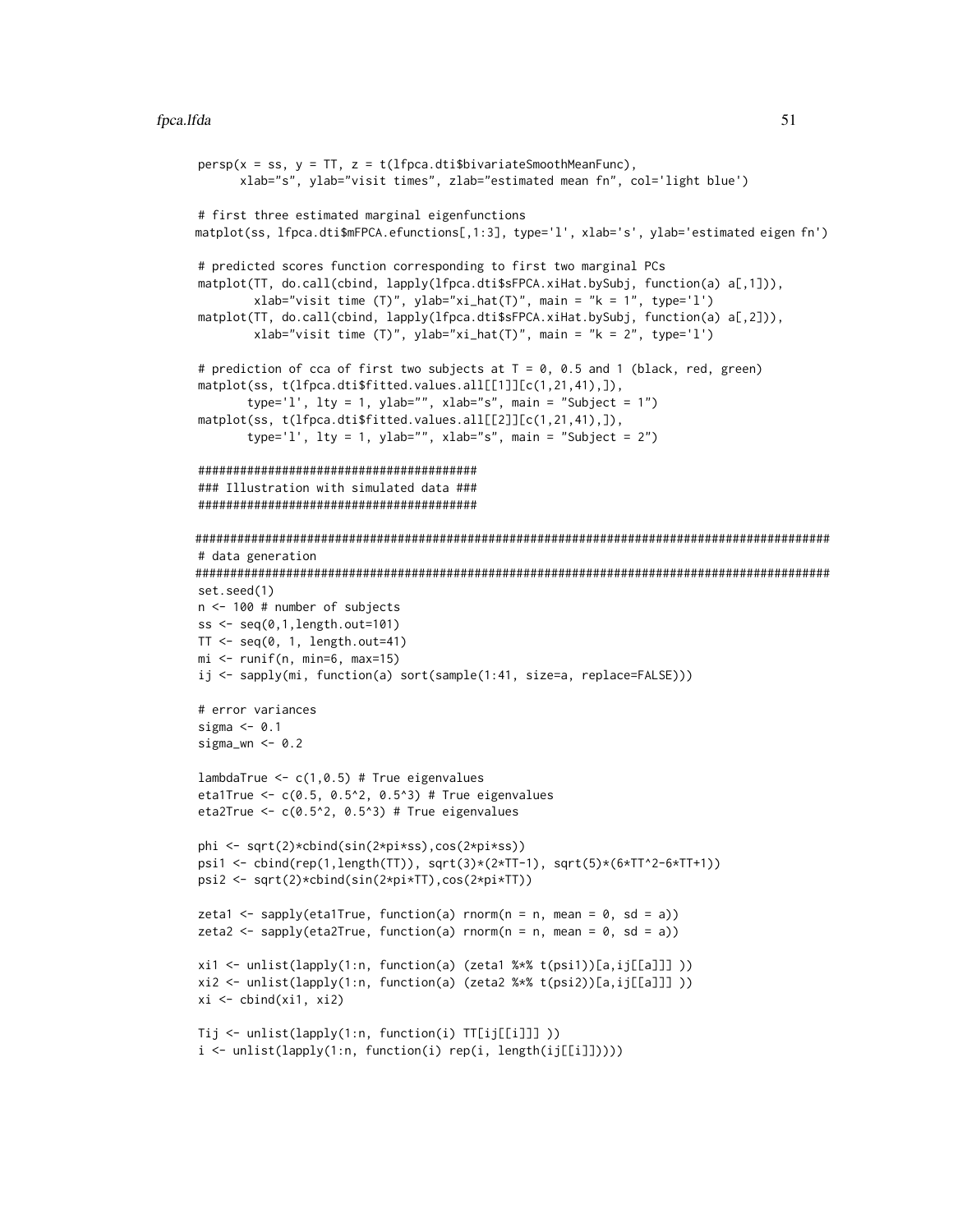```
j <- unlist(lapply(1:n, function(i) 1:length(ij[[i]])))
X \leftarrow x_i %*% t(phi)
meanFn <- function(s,t){ 0.5*t + 1.5*s + 1.3*s*t}
mu <- matrix(meanFn(s = rep(ss, each=length(Tij)), t=rep(Tij, length(ss)) ) , nrow=nrow(X))
Y \le - mu + X +matrix(rnorm(nrow(X)*ncol(phi), 0, sigma), nrow=nrow(X)) %*% t(phi) + #correlated error
   matrix(rnorm(length(X), 0, sigma_wn), nrow=nrow(X)) # white noise
matplot(ss, t(Y[which(i==2),]), type='l', ylab="", xlab="functional argument",
       main="observations from subject i = 2")
# END: data generation
###########################################################################################
# Illustration I : when covariance of scores from a mFPCA step is estimated using fpca.sc
###########################################################################################
est \leq fpca.lfda(Y = Y,
                 subject.index = i, visit.index = j, obsT = Tij,
                 funcArg = ss, numTEvalPoints = length(TT),
                 newdata = data. frame(i = c(1:3), Ltime = c(Tij[1], 0.2, 0.5)),fbps.knots = 35, fbps.p = 3, fbps.m = 2,
                 LongiModel.method='fpca.sc',
                 mFPCA.pye = 0.95, mFPCA.knots = 35, mFPCA.py = 3, mFPCA.m = 2,
                 sFPCA.pye = 0.95, sFPCA.nbasis = 10, sFPCA.npc = NULL,
                 gam.method = 'REML', gam.KT = 10)
# mean function (true vs. estimated)
par(mfrow=c(1,2))
persp(x=TT, y = ss, z= t(sapply(TT, function(a) meanFn(s=ss, t = a))),
        xlab="visit times", ylab="s", zlab="true mean fn")
persp(x = TT, y = ss, est$bivariateSmoothMeanFunc,xlab="visit times", ylab="s", zlab="estimated mean fn", col='light blue')
################ mFPCA step ################
par(mfrow=c(1,2))
# marginal covariance fn (true vs. estimated)
image(phi%*%diag(lambdaTrue)%*%t(phi))
image(est$mFPCA.covar)
# eigenfunctions (true vs. estimated)
matplot(ss, phi, type='l')
matlines(ss, cbind(est$mFPCA.efunctions[,1], est$mFPCA.efunctions[,2]), type='l', lwd=2)
# scree plot
plot(cumsum(est$mFPCA.scree.eval)/sum(est$mFPCA.scree.eval), type='l',
     ylab = "Percentage of variance explained")
points(cumsum(est$mFPCA.scree.eval)/sum(est$mFPCA.scree.eval), pch=16)
################ sFPCA step ################
par(mfrow=c(1,2))
```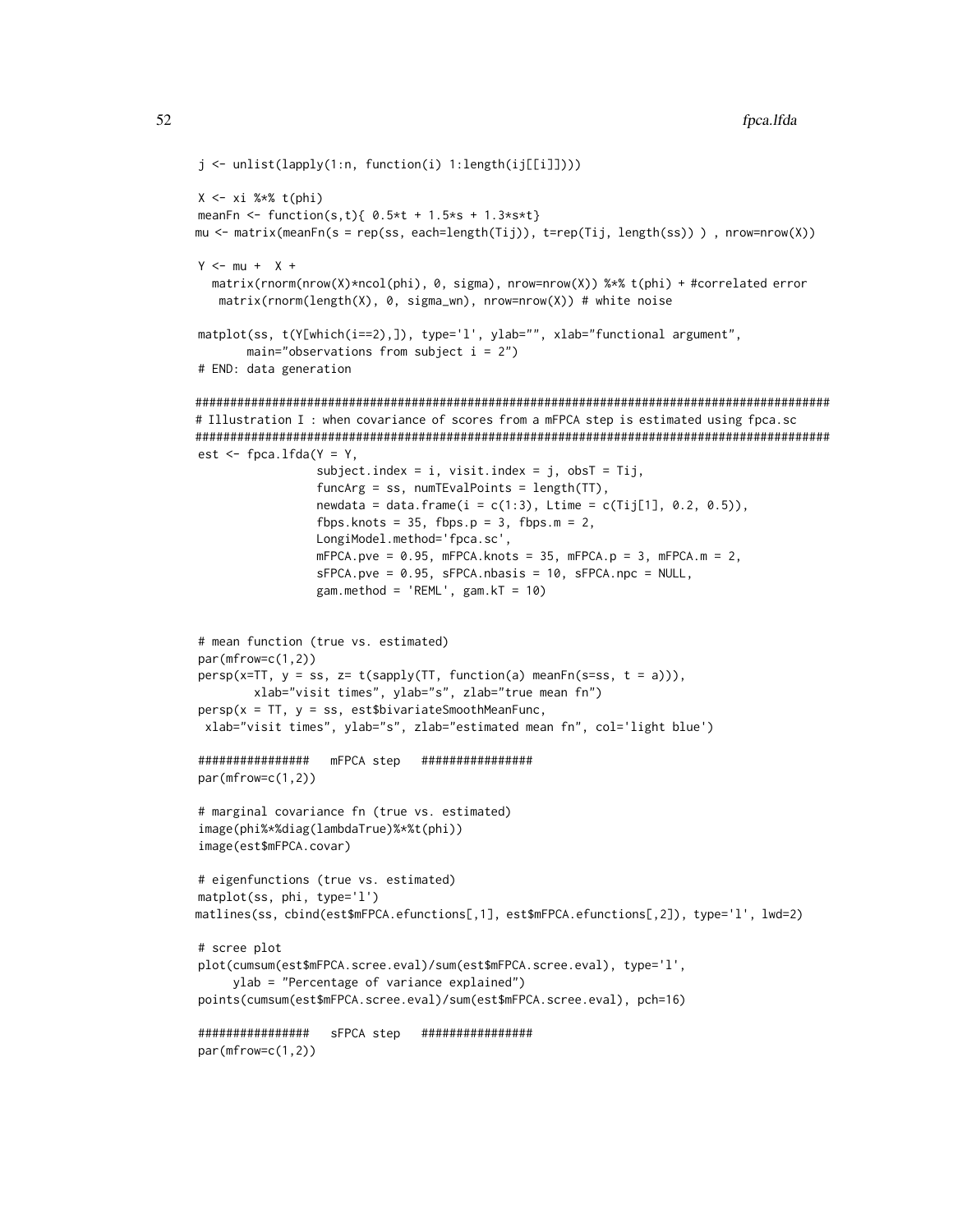```
print(est$mFPCA.npc) # k = 2# covariance of score functions for k = 1 (true vs. estimated)
 image(psi1%*%diag(eta1True)%*%t(psi1), main='TRUE')
 image(est$sFPCA.longDynCov.k[[1]], main='ESTIMATED')
 # covariance of score functions for k = 2 (true vs. estimated)
 image(psi2%*%diag(eta2True)%*%t(psi2))
 image(est$sFPCA.longDynCov.k[[2]])
 # estimated scores functions
matplot(TT, do.call(cbind,lapply(est$sFPCA.xiHat.bySubj, function(a) a[,1])),
         xlab="visit time", main="k=1", type='l', ylab="", col=rainbow(100, alpha = 1),
         lwd=1, lty=1)
matplot(TT, do.call(cbind,lapply(est$sFPCA.xiHat.bySubj, function(a) a[,2])),
        xlab="visit time", main="k=2",type='l', ylab="", col=rainbow(100, alpha = 1),
         lwd=1, lty=1)
################ In-sample and Out-of-sample Prediction ################
par(mfrow=c(1,2))
# fitted
matplot(ss, t(Y[which(i==1),]), type='l', ylab="", xlab="functional argument")
matlines(ss, t(est$fitted.values[which(i==1),]), type='l', lwd=2)
# sanity check : expect fitted and predicted (obtained using info from newdata)
# values to be the same
plot(ss, est$fitted.values[1,], type='p', xlab="", ylab="", pch = 1, cex=1)
lines(ss, est$predicted.values[1,], type='l', lwd=2, col='blue')
all.equal(est$predicted.values[1,], est$fitted.values[1,])
###########################################################################################
# Illustration II : when covariance of scores from a mFPCA step is estimated using lmer
###########################################################################################
est.lme \leq fpca.lfda(Y = Y,
                     subject.index = i, visit.index = j, obsT = Tij,
                     funcArg = ss, numTEvalPoints = length(TT),
                     newdata = data.frame(i = c(1:3), Litime = c(Tij[1], 0.2, 0.5)),fbps.knots = 35, fbps.p = 3, fbps.m = 2,
                     LongiModel.method='lme',
                     mFPCA.pye = 0.95, mFPCA.knots = 35, mFPCA.py = 3, mFPCA.m = 2,
                     gam.method = 'REML', gam.kT = 10)
par(mfrow=c(2,2))
# fpca.sc vs. lme (assumes linearity)
matplot(TT, do.call(cbind,lapply(est$sFPCA.xiHat.bySubj, function(a) a[,1])),
        xlab="visit time", main="k=1", type='l', ylab="", col=rainbow(100, alpha = 1),
        lwd=1, lty=1)
matplot(TT, do.call(cbind,lapply(est$sFPCA.xiHat.bySubj, function(a) a[,2])),
         xlab="visit time", main="k=2",type='l', ylab="", col=rainbow(100, alpha = 1),
         lwd=1, lty=1)
```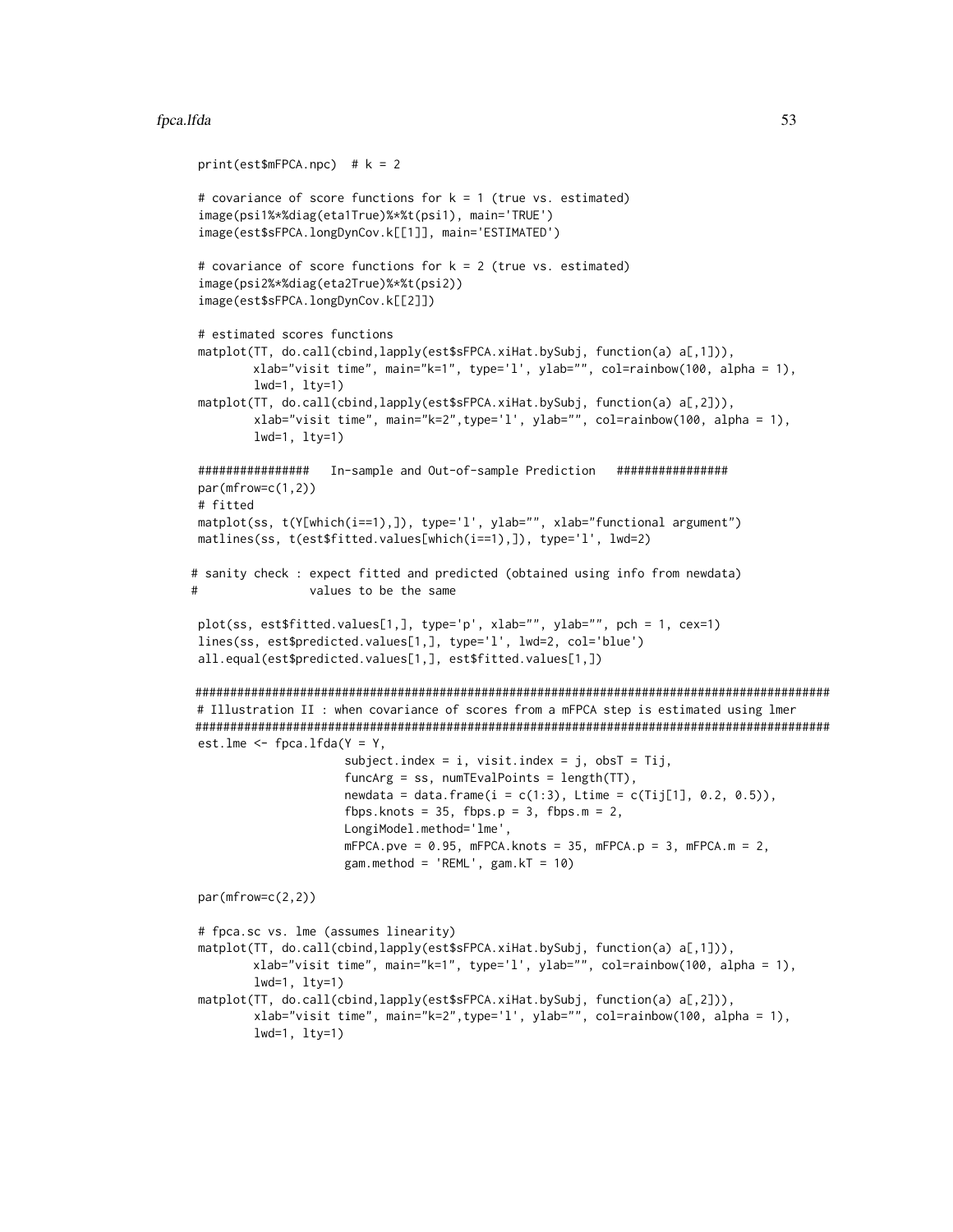```
matplot(TT, do.call(cbind,lapply(est.lme$sFPCA.xiHat.bySubj, function(a) a[,1])),
         xlab="visit time", main="k=1", type='l', ylab="", col=rainbow(100, alpha = 1),
         lwd=1, lty=1)
 matplot(TT, do.call(cbind,lapply(est.lme$sFPCA.xiHat.bySubj, function(a) a[,2])),
         xlab="visit time", main="k=2", type='l', ylab="", col=rainbow(100, alpha = 1),
         lwd=1, lty=1)
## End(Not run)
```
fpca.sc *Functional principal components analysis by smoothed covariance*

## Description

Decomposes functional observations using functional principal components analysis. A mixed model framework is used to estimate scores and obtain variance estimates.

## Usage

```
fpca.sc(Y = NULL, ydata = NULL, Y.pred = NULL, argvals = NULL,random.int = FALSE, nbasis = 10, pve = 0.99, npc = NULL,
 var = FALSE, simul = FALSE, sim.alpha = 0.95, useSymm = FALSE,
 makePD = FALSE, center = TRUE, cov.est.method = 2,
  integration = "trapezoidal")
```
# Arguments

| Y, ydata   | the user must supply either Y, a matrix of functions observed on a regular grid,<br>or a data frame ydata representing irregularly observed functions. See Details. |
|------------|---------------------------------------------------------------------------------------------------------------------------------------------------------------------|
| Y.pred     | if desired, a matrix of functions to be approximated using the FPC decomposi-<br>tion.                                                                              |
| argvals    | the argument values of the function evaluations in Y, defaults to a equidistant<br>grid from $0$ to $1$ .                                                           |
| random.int | If TRUE, the mean is estimated by gamm4 with random intercepts. If FALSE (the<br>default), the mean is estimated by gam treating all the data as independent.       |
| nbasis     | number of B-spline basis functions used for estimation of the mean function and<br>bivariate smoothing of the covariance surface.                                   |
| pve        | proportion of variance explained: used to choose the number of principal com-<br>ponents.                                                                           |
| npc        | prespecified value for the number of principal components (if given, this over-<br>rides pve).                                                                      |
| var        | TRUE or FALSE indicating whether model-based estimates for the variance of<br>FPCA expansions should be computed.                                                   |
| simul      | logical: should critical values be estimated for simultaneous confidence inter-<br>vals?                                                                            |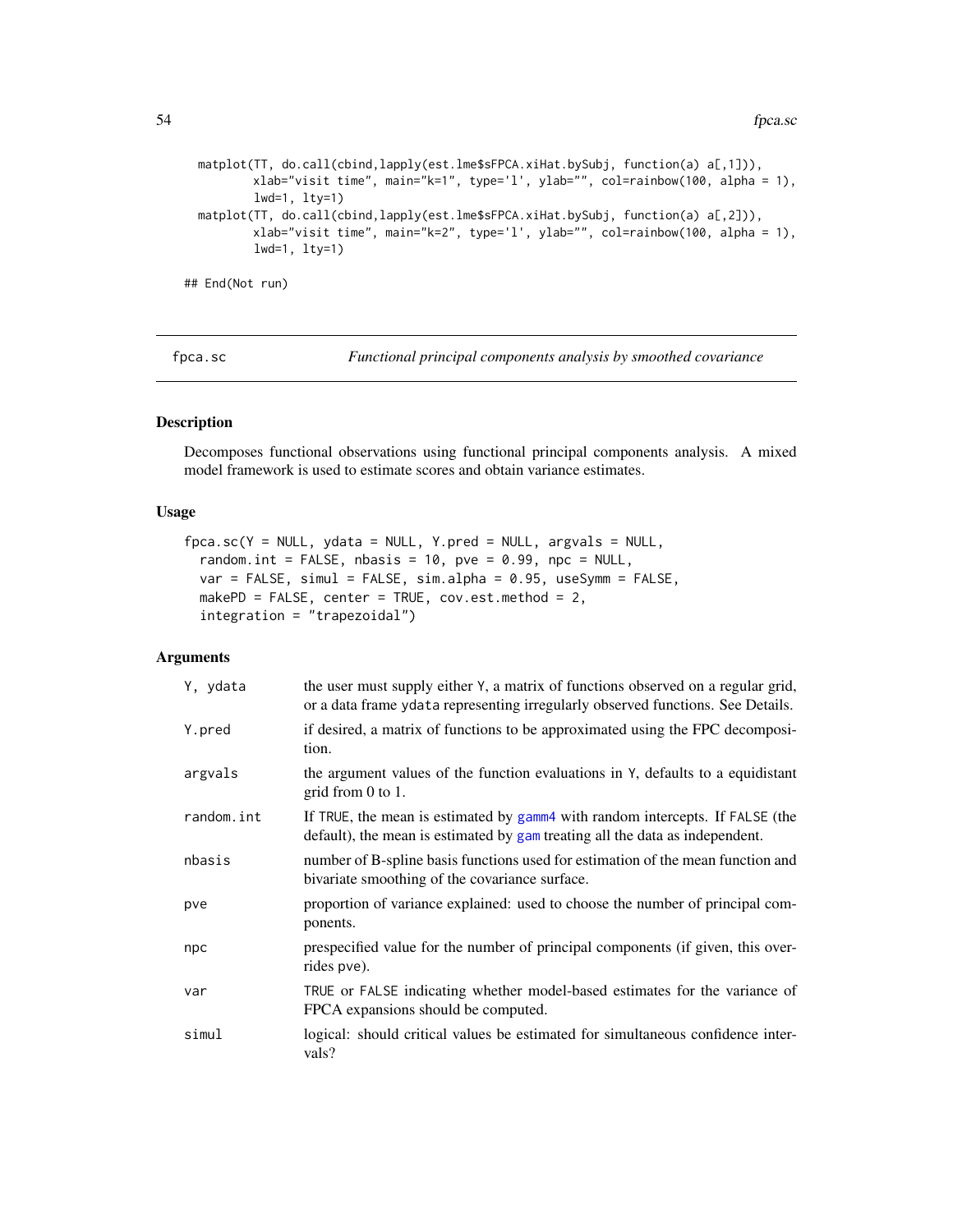#### fpca.sc 55

| sim.alpha      | 1 - coverage probability of the simultaneous intervals.                                                                                                                                                                                                                  |
|----------------|--------------------------------------------------------------------------------------------------------------------------------------------------------------------------------------------------------------------------------------------------------------------------|
| useSymm        | logical, indicating whether to smooth only the upper triangular part of the naive<br>covariance (when cov.est.method==2). This can save computation time for<br>large data sets, and allows for covariance surfaces that are very peaked on the<br>diagonal.             |
| makePD         | logical: should positive definiteness be enforced for the covariance surface esti-<br>mate?                                                                                                                                                                              |
| center         | logical: should an estimated mean function be subtracted from Y? Set to FALSE if<br>you have already demeaned the data using your favorite mean function estimate.                                                                                                       |
| cov.est.method | covariance estimation method. If set to 1, a one-step method that applies a<br>bivariate smooth to the $y(s_1)y(s_2)$ values. This can be very slow. If set to 2<br>(the default), a two-step method that obtains a naive covariance estimate which<br>is then smoothed. |
| integration    | quadrature method for numerical integration; only 'trapezoidal' is currently<br>supported.                                                                                                                                                                               |

## Details

This function computes a FPC decomposition for a set of observed curves, which may be sparsely observed and/or measured with error. A mixed model framework is used to estimate curve-specific scores and variances.

FPCA via kernel smoothing of the covariance function, with the diagonal treated separately, was proposed in Staniswalis and Lee (1998) and much extended by Yao et al. (2005), who introduced the 'PACE' method. fpca.sc uses penalized splines to smooth the covariance function, as developed by Di et al. (2009) and Goldsmith et al. (2013).

The functional data must be supplied as either

- an  $n \times d$  matrix Y, each row of which is one functional observation, with missing values allowed; or
- a data frame ydata, with columns '.id' (which curve the point belongs to, say  $i$ ), '.index' (function argument such as time point t), and '.value' (observed function value  $Y_i(t)$ ).

# Value

An object of class fpca containing:

| Yhat       | FPC approximation (projection onto leading components) of Y. pred if speci-<br>fied, or else of Y.                                                              |
|------------|-----------------------------------------------------------------------------------------------------------------------------------------------------------------|
| Y          | the observed data                                                                                                                                               |
| scores     | $n \times npc$ matrix of estimated FPC scores.                                                                                                                  |
| mu         | estimated mean function (or a vector of zeroes if center==FALSE).                                                                                               |
| efunctions | $d \times npc$ matrix of estimated eigenfunctions of the functional covariance, i.e., the<br>FPC basis functions.                                               |
| evalues    | estimated eigenvalues of the covariance operator, i.e., variances of FPC scores.                                                                                |
| npc        | number of FPCs: either the supplied npc, or the minimum number of basis func-<br>tions needed to explain proportion pve of the variance in the observed curves. |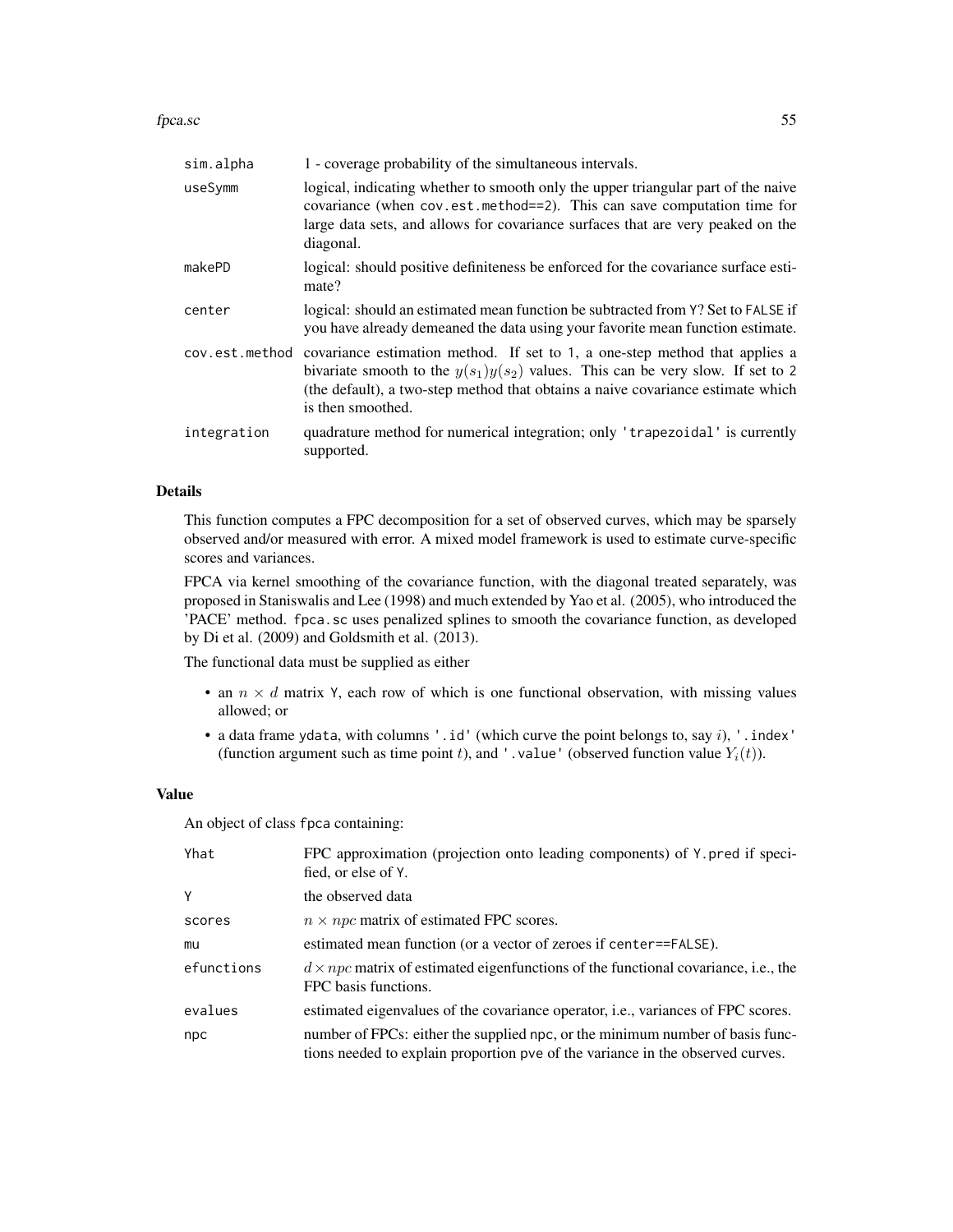| argvals  | argument values of eigenfunction evaluations                                  |
|----------|-------------------------------------------------------------------------------|
| sigma2   | estimated measurement error variance.                                         |
| diag.var | diagonal elements of the covariance matrices for each estimated curve.        |
| VarMats  | a list containing the estimated covariance matrices for each curve in Y.      |
| crit.val | estimated critical values for constructing simultaneous confidence intervals. |

## Author(s)

Jeff Goldsmith <jeff.goldsmith@columbia.edu>, Sonja Greven <sonja.greven@stat.uni-muenchen.de>, Lan Huo <Lan.Huo@nyumc.org>, Lei Huang <huangracer@gmail.com>, and Philip Reiss <phil.reiss@nyumc.org>

#### References

Di, C., Crainiceanu, C., Caffo, B., and Punjabi, N. (2009). Multilevel functional principal component analysis. *Annals of Applied Statistics*, 3, 458–488.

Goldsmith, J., Greven, S., and Crainiceanu, C. (2013). Corrected confidence bands for functional data using principal components. *Biometrics*, 69(1), 41–51.

Staniswalis, J. G., and Lee, J. J. (1998). Nonparametric regression analysis of longitudinal data. *Journal of the American Statistical Association*, 93, 1403–1418.

Yao, F., Mueller, H.-G., and Wang, J.-L. (2005). Functional data analysis for sparse longitudinal data. *Journal of the American Statistical Association*, 100, 577–590.

#### Examples

```
## Not run:
library(ggplot2)
library(reshape2)
data(cd4)
Fit.MM = fpca.sc(cd4, var = TRUE, simul = TRUE)Fit.mu = data.frame(mu = Fit.MM$mu,
                    d = as.numeric(colnames(cd4)))
Fit.basis = data.frame(phi = Fit.MM$efunctions,
                       d = as.numeric(colnames(cd4)))
## for one subject, examine curve estimate, pointwise and simultaneous itervals
EX = 1EX.MM = data.frame(fitted = Fit.MM$Yhat[EX,],ptwise.UB = Fit.MM$Yhat[EX,] + 1.96 * sqrt(Fit.MM$diag.var[EX,]),
           ptwise.LB = Fit.MM$Yhat[EX,] - 1.96 * sqrt(Fit.MM$diag.var[EX,]),
          simul.UB = Fit.MM$Yhat[EX,] + Fit.MM$crit.val[EX] * sqrt(Fit.MM$diag.var[EX,]),
          simul.LB = Fit.MM$Yhat[EX,] - Fit.MM$crit.val[EX] * sqrt(Fit.MM$diag.var[EX,]),
           d = as.numeric(colnames(cd4)))
## plot data for one subject, with curve and interval estimates
EX.MM.m = melt(EX.MM, id = 'd')ggplot(EX.MM.m, aes(x = d, y = value, group = variable, color = variable, linetype = variable)) +geom_path() +
```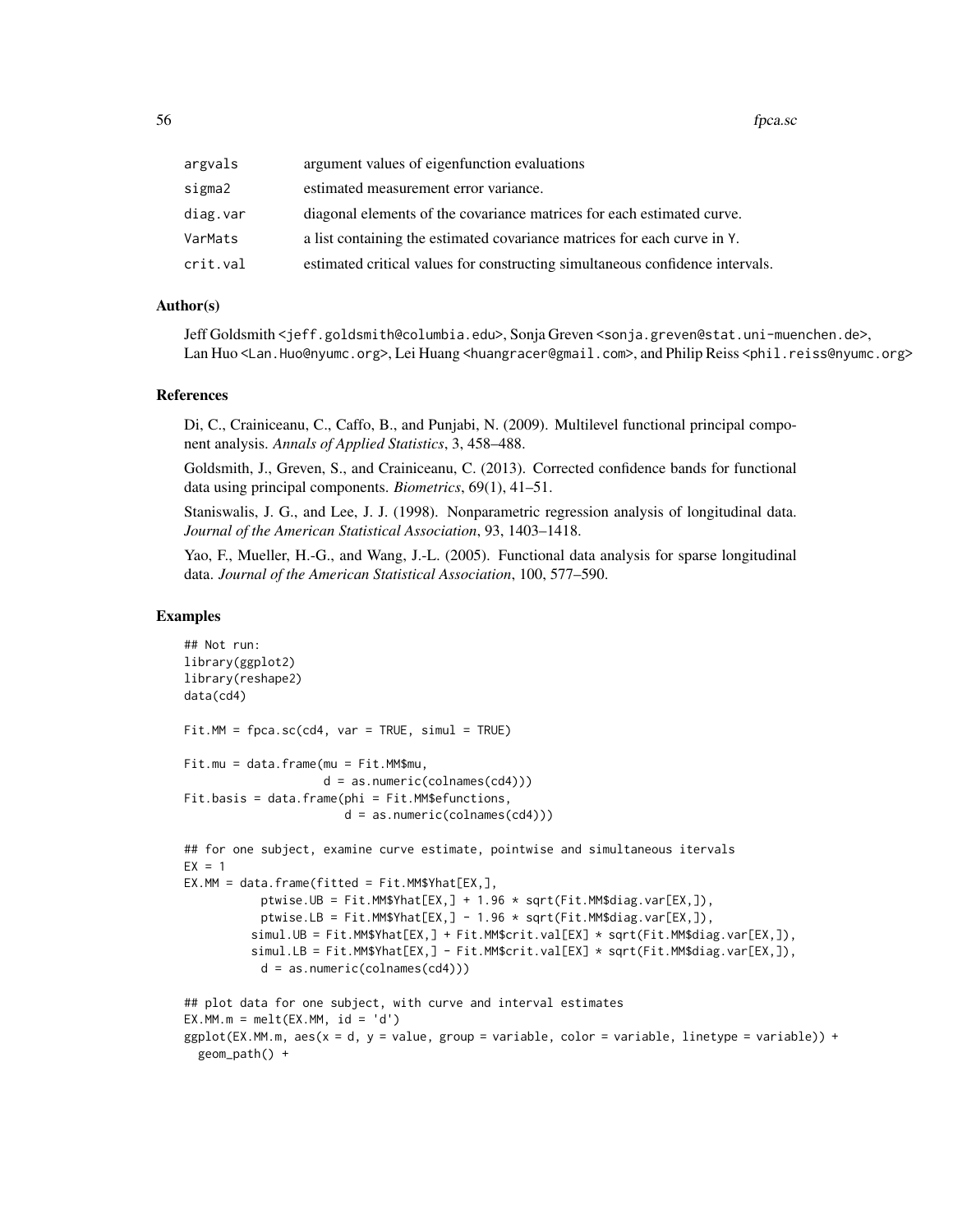#### fpca.ssvd 57

```
scale_linetype_manual(values = c(fitted = 1, ptwise.UB = 2,
                        ptwise.LB = 2, simul.UB = 3, simul.LB = 3)) +
  scale_color_manual(values = c(fitted = 1, ptwise.UB = 2,
                     ptwise.LB = 2, simul.UB = 3, simul.LB = 3)) +
  \text{labs}(x = 'Months since seroconversion', y = 'Total CD4 Cell Count')## plot estimated mean function
ggplot(Fit.mu, aes(x = d, y = mu)) + geom-path() +labs(x = 'Months since seroconversion', y = 'Total CD4 Cell Count')## plot the first two estimated basis functions
Fit.basis.m = melt(Fit.basis, id = 'd')
ggplot(subset(Fit.basis.m, variable %in% c('phi.1', 'phi.2')), aes(x = d,
y = value, group = variable, color = variable)) + geom_path()
## input a dataframe instead of a matrix
nid <- 20
nobs <- sample(10:20, nid, rep=TRUE)
ydata <- data.frame(
    .id = rep(1:nid, nobs),.index = round(runif(sum(nobs), 0, 1), 3))ydata$.value <- unlist(tapply(ydata$.index,
                              ydata$.id,
                              function(x)
                                  runit(1, -.5, .5) +dbeta(x, runif(1, 6, 8), runif(1, 3, 5))
                              )
                       )
Fit.MM = fpca.sc(ydata=ydata, var = TRUE, simul = FALSE)
## End(Not run)
```
<span id="page-56-0"></span>

fpca.ssvd *Smoothed FPCA via iterative penalized rank one SVDs.*

#### Description

Implements the algorithm of Huang, Shen, Buja (2008) for finding smooth right singular vectors of a matrix X containing (contaminated) evaluations of functional random variables on a regular, equidistant grid. If the number of smooth SVs to extract is not specified, the function hazards a guess for the appropriate number based on the asymptotically optimal truncation threshold under the assumption of a low rank matrix contaminated with i.i.d. Gaussian noise with unknown variance derived in Donoho, Gavish (2013). Please note that Donoho, Gavish (2013) should be regarded as experimental for functional PCA, and will typically not work well if you have more observations than grid points.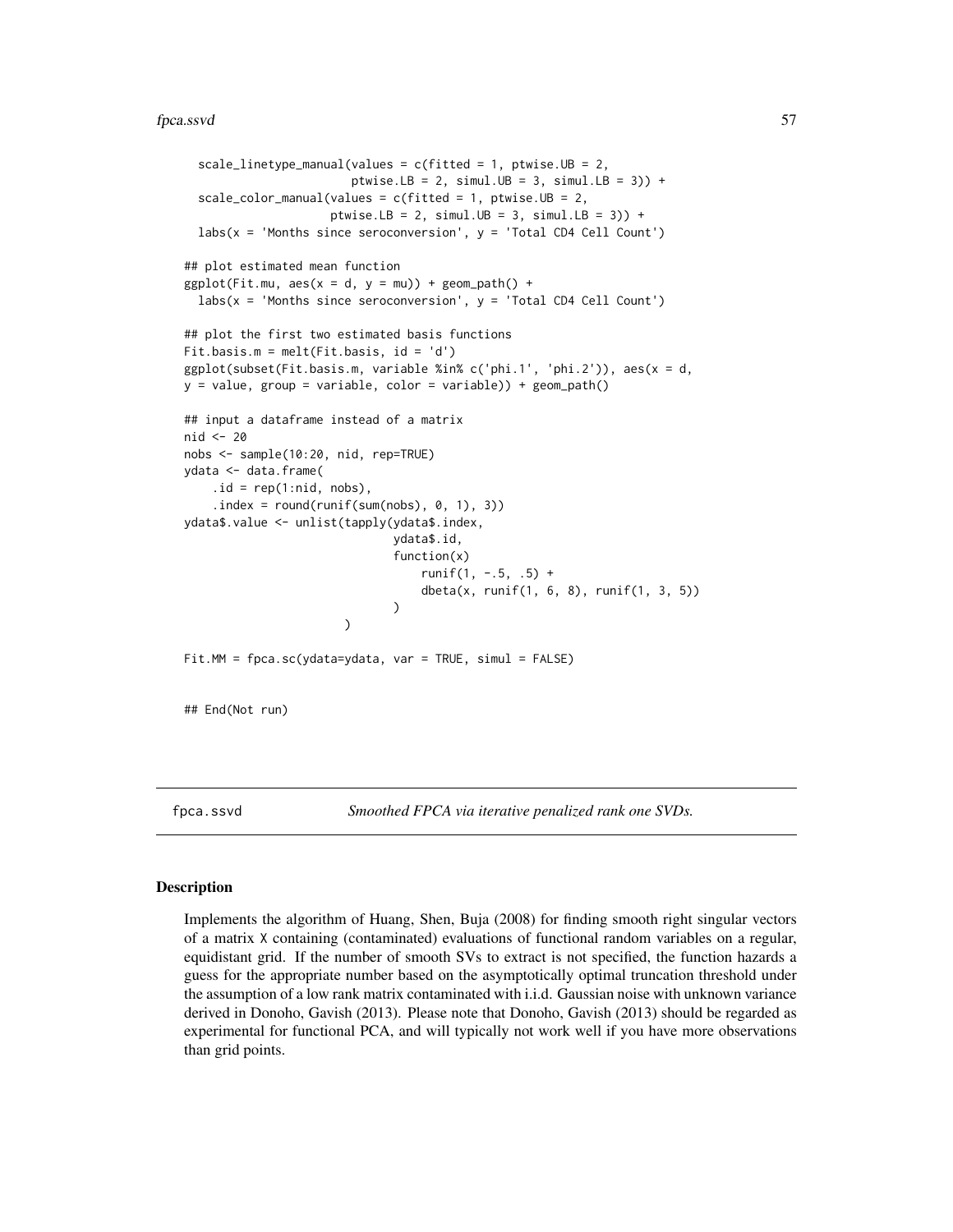## Usage

```
fpca.ssvd(Y = NULL, ydata = NULL, argvals = NULL, npc = NA,center = TRUE, maxiter = 15, tol = 1e-04, diffpen = 3,
  gridsearch = TRUE, alphagrid = 1.5^{\circ}(-20:40), lower.alpha = 1e-05,
  upper.alpha = 1e+07, verbose = FALSE, integration = "trapezoidal")
```
## Arguments

| Υ           | data matrix (rows: observations; columns: grid of eval. points)                                                                                                  |
|-------------|------------------------------------------------------------------------------------------------------------------------------------------------------------------|
| ydata       | a data frame ydata representing irregularly observed functions. NOT IMPLE-<br>MENTED for this method.                                                            |
| argvals     | the argument values of the function evaluations in Y, defaults to a equidistant<br>grid from 0 to 1. See Details.                                                |
| npc         | how many smooth SVs to try to extract, if NA (the default) the hard thresholding<br>rule of Donoho, Gavish (2013) is used (see Details, References).             |
| center      | center Y so that its column-means are 0? Defaults to TRUE                                                                                                        |
| maxiter     | how many iterations of the power algorithm to perform at most (defaults to 15)                                                                                   |
| tol         | convergence tolerance for power algorithm (defaults to 1e-4)                                                                                                     |
| diffpen     | difference penalty order controlling the desired smoothness of the right singular<br>vectors, defaults to 3 (i.e., deviations from local quadratic polynomials). |
| gridsearch  | use optimize or a grid search to find GCV-optimal smoothing parameters? de-<br>faults to TRUE.                                                                   |
| alphagrid   | grid of smoothing parameter values for grid search                                                                                                               |
| lower.alpha | lower limit for for smoothing parameter if !gridsearch                                                                                                           |
| upper.alpha | upper limit for smoothing parameter if !gridsearch                                                                                                               |
| verbose     | generate graphical summary of progress and diagnostic messages? defaults to<br><b>FALSE</b>                                                                      |
| integration | ignored, see Details.                                                                                                                                            |

#### Details

Note that fpca.ssvd computes smoothed orthonormal eigenvectors of the supplied function evaluations (and associated scores), not (!) evaluations of the smoothed orthormal eigenfunctions. The smoothed orthonormal eigenvectors are then rescaled by the length of the domain defined by argvals to have a quadratic integral approximately equal to one (instead of crossproduct equal to one), so they approximate the behavior of smooth eigenfunctions. If argvals is not equidistant, fpca.ssvd will simply return the smoothed eigenvectors without rescaling, with a warning.

#### Value

an fpca object like that returned from [fpca.sc](#page-53-0), with entries Yhat, the smoothed trajectories, Y, the observed data, scores, the estimated FPC loadings, mu, the column means of Y (or a vector of zeroes if !center), efunctions, the estimated smooth FPCs (note that these are orthonormal vectors, not evaluations of orthonormal functions if argvals is not equidistant), evalues, their associated eigenvalues, and npc, the number of smooth components that were extracted.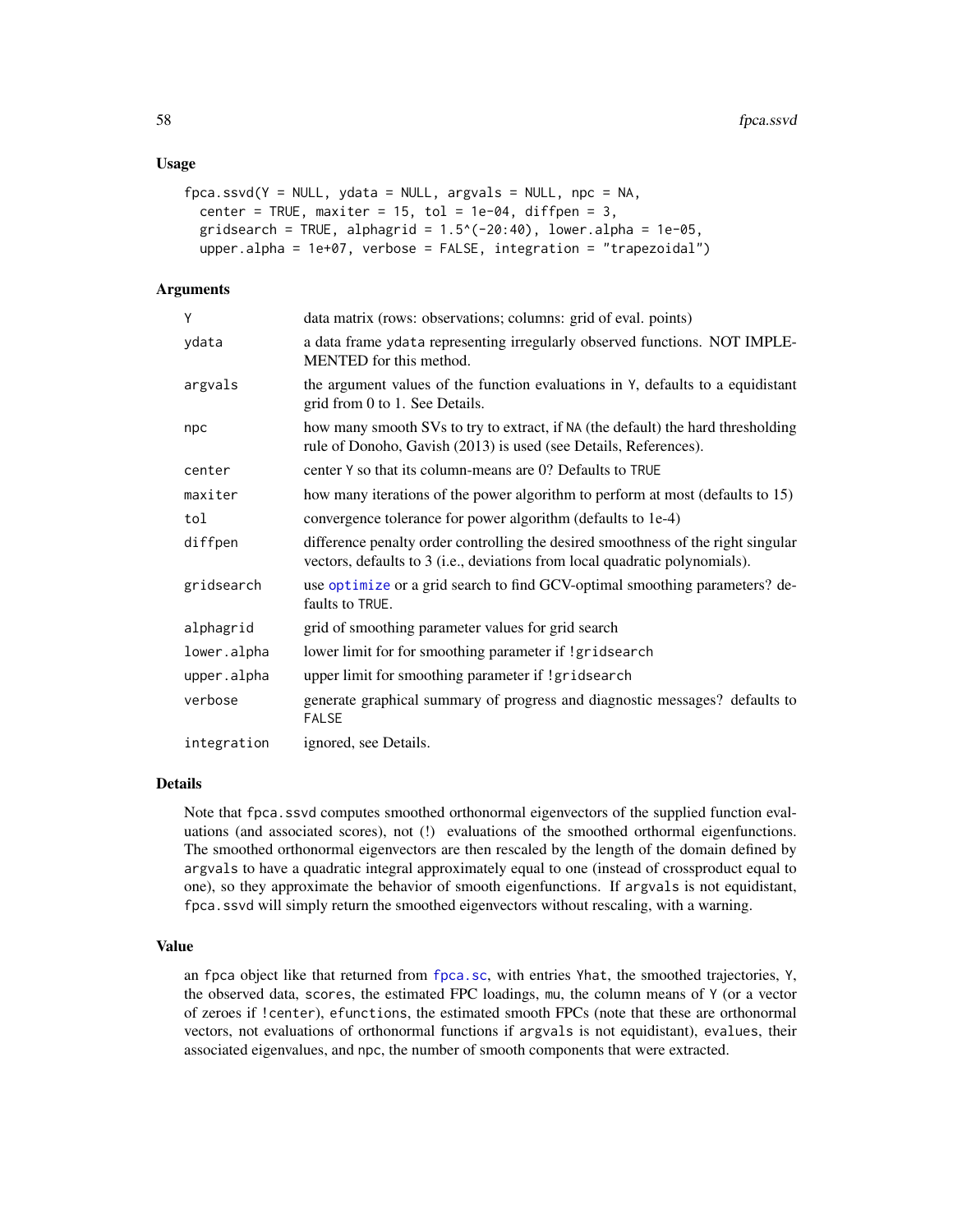#### fpca.ssvd 59

#### Author(s)

Fabian Scheipl

## References

Huang, J. Z., Shen, H., and Buja, A. (2008). Functional principal components analysis via penalized rank one approximation. *Electronic Journal of Statistics*, 2, 678-695

Donoho, D.L., and Gavish, M. (2013). The Optimal Hard Threshold for Singular Values is 4/sqrt(3). eprint arXiv:1305.5870. Available from <http://arxiv.org/abs/1305.5870>.

## See Also

[fpca.sc](#page-53-0) and [fpca.face](#page-44-0) for FPCA based on smoothing a covariance estimate; [fpca2s](#page-59-0) for a faster SVD-based approach.

#### Examples

```
## as in Sec. 6.2 of Huang, Shen, Buja (2008):
set.seed(2678695)
n < -101m < -101s1 < -20s2 < -10s < -4t \leq -\text{seq}(-1, 1, 1=m)v1 \leftarrow t + \sin(pix)v2 <- cos(3*pi*t)
V <- cbind(v1/sqrt(sum(v1^2)), v2/sqrt(sum(v2^2)))
U <- matrix(rnorm(n*2), n, 2)
D \leftarrow diag(c(s1^2, s2^2))eps <- matrix(rnorm(m*n, sd=s), n, m)
Y <- U%*%D%*%t(V) + eps
smoothSV <- fpca.ssvd(Y, verbose=TRUE)
layout(t(matrix(1:4, nr=2)))
clrs <- sapply(rainbow(n), function(c)
           do.call(rgb, as.list(c(col2rgb(c)/255, .1))))
matplot(V, type="l", lty=1, col=1:2, xlab="",
        main="FPCs: true", bty="n")
matplot(smoothSV$efunctions, type="l", lty=1, col=1:5, xlab="",
        main="FPCs: estimate", bty="n")
matplot(1:m, t(U%*%D%*%t(V)), type="l", lty=1, col=clrs, xlab="", ylab="",
        main="true smooth Y", bty="n")
matplot(1:m, t(smoothSV$Yhat), xlab="", ylab="",
         type="l", lty=1,col=clrs, main="estimated smooth Y", bty="n")
```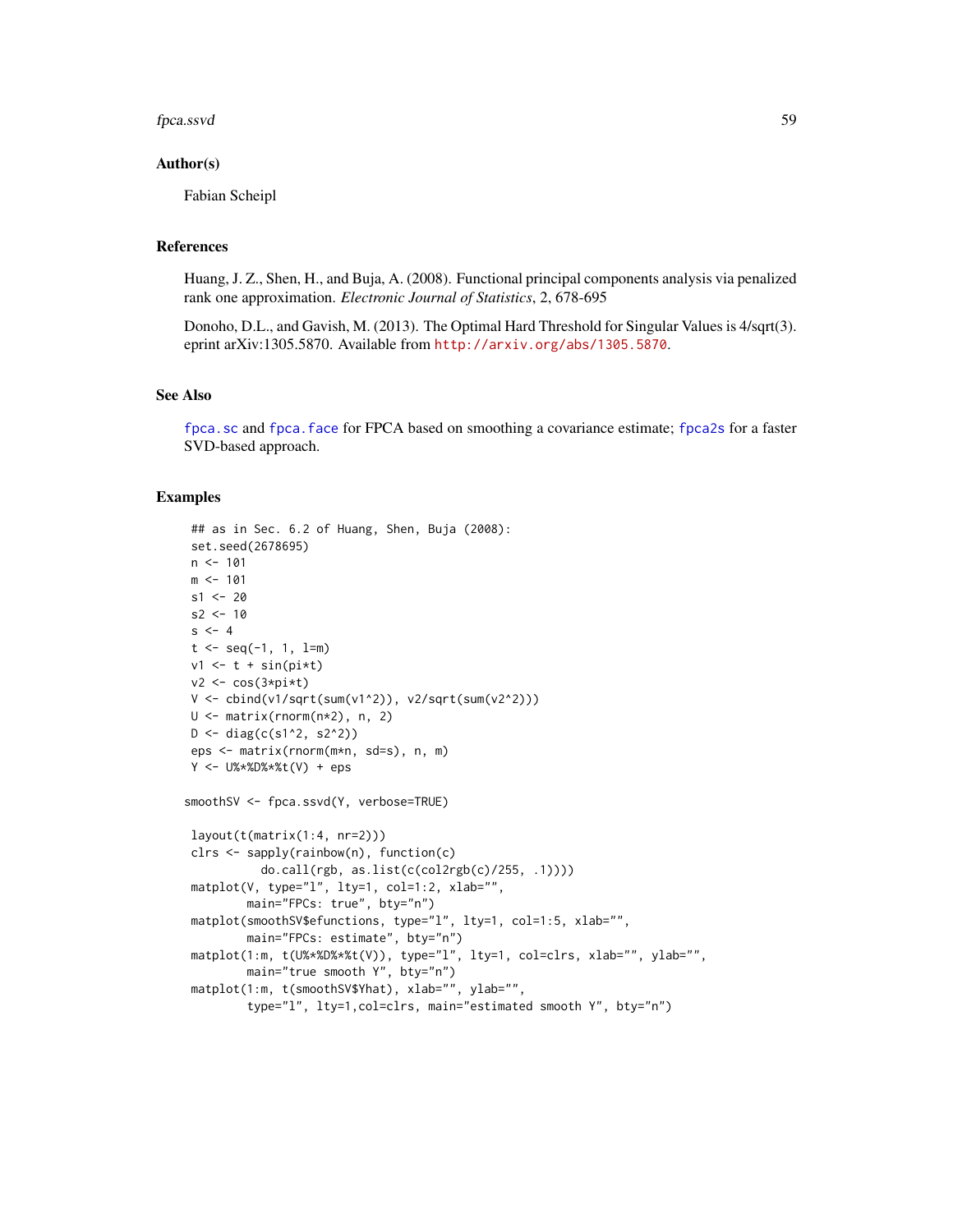<span id="page-59-0"></span>

This function performs functional PCA by performing an ordinary singular value decomposition on the functional data matrix, then smoothing the right singular vectors by smoothing splines.

## Usage

```
fpca2s(Y = NULL, ydata = NULL, argvals = NULL, npc = NA,center = TRUE, smooth = TRUE)
```
## Arguments

| Y       | data matrix (rows: observations; columns: grid of eval. points)                                                                                      |
|---------|------------------------------------------------------------------------------------------------------------------------------------------------------|
| ydata   | a data frame y data representing irregularly observed functions. NOT IMPLE-<br>MENTED for this method.                                               |
| argvals | the argument values of the function evaluations in Y, defaults to a equidistant<br>grid from 0 to 1. See Details.                                    |
| npc     | how many smooth SVs to try to extract, if NA (the default) the hard thresholding<br>rule of Donoho, Gavish (2013) is used (see Details, References). |
| center  | center Y so that its column-means are 0? Defaults to TRUE                                                                                            |
| smooth  | logical; defaults to TRUE, if NULL, no smoothing of eigenvectors.                                                                                    |

#### Details

Note that fpca2s computes smoothed orthonormal eigenvectors of the supplied function evaluations (and associated scores), not (!) evaluations of the smoothed orthormal eigenfunctions. The smoothed orthonormal eigenvectors are then rescaled by the length of the domain defined by argvals to have a quadratic integral approximately equal to one (instead of crossproduct equal to one), so they approximate the behavior of smooth eigenfunctions. If argvals is not equidistant, fpca2s will simply return the smoothed eigenvectors without rescaling, with a warning.

#### Value

an fpca object like that returned from [fpca.sc](#page-53-0), with entries Yhat, the smoothed trajectories, Y, the observed data, scores, the estimated FPC loadings, mu, the column means of Y (or a vector of zeroes if !center), efunctions, the estimated smooth FPCs (note that these are orthonormal vectors, not evaluations of orthonormal functions if argvals is not equidistant), evalues, their associated eigenvalues, and npc, the number of smooth components that were extracted.

## Author(s)

Luo Xiao <lxiao@jhsph.edu>, Fabian Scheipl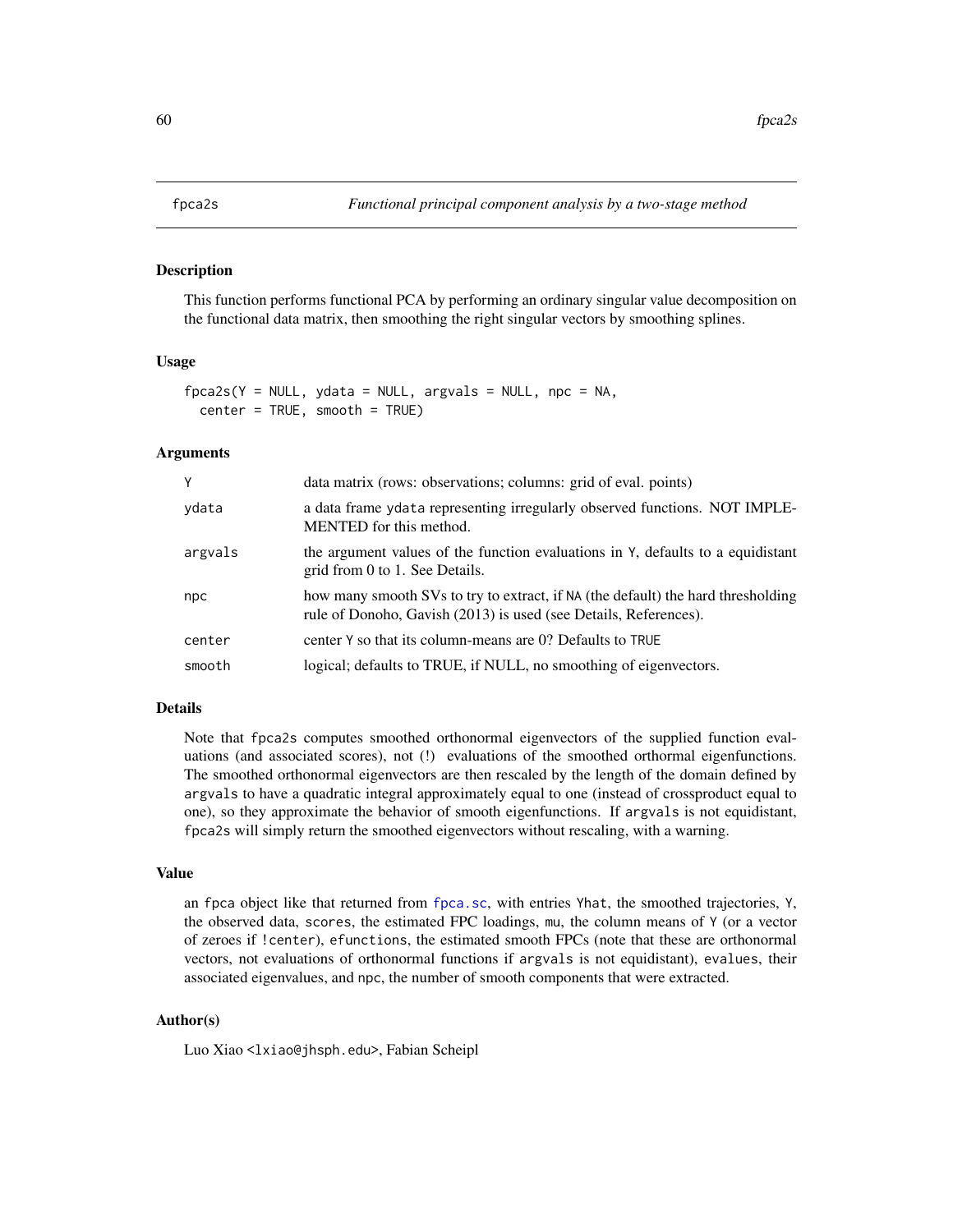#### $fpca2s$  61

## References

Xiao, L., Ruppert, D., Zipunnikov, V., and Crainiceanu, C., (2013), Fast covariance estimation for high-dimensional functional data. (submitted) <http://arxiv.org/abs/1306.5718>.

Gavish, M., and Donoho, D. L. (2014). The optimal hard threshold for singular values is 4/sqrt(3). *IEEE Transactions on Information Theory*, 60(8), 5040–5053.

# See Also

[fpca.sc](#page-53-0) and [fpca.face](#page-44-0) for FPCA based on smoothing a covariance estimate; [fpca.ssvd](#page-56-0) for another SVD-based approach.

## Examples

```
#### settings
I <- 50 # number of subjects
J <- 3000 # dimension of the data
t \leftarrow (1:J)/J # a regular grid on [0,1]N <- 4 #number of eigenfunctions
sigma <- 2 ##standard deviation of random noises
lambdaTrue <- c(1,0.5,0.5^2,0.5^3) # True eigenvalues
case = 1### True Eigenfunctions
if(case==1) phi <- sqrt(2)*cbind(sin(2*pi*t),cos(2*pi*t),
                                sin(4*pi*t),cos(4*pi*t))
if(case==2) phi \leftarrow child(rep(1,J),sqrt(3)*(2*t-1),sqrt(5)*(6*t^2-6*t+1),
                        sqrt(7)*(20*t^3-30*t^2+12*t-1))
###################################################
######## Generate Data #############
###################################################
xi \leftarrow matrix(rnorm(I*N), I,N);xi <- xi%*%diag(sqrt(lambdaTrue))
X \leq -xi\*%t(phi); # of size I by J
Y <- X + sigma*matrix(rnorm(I*J),I,J)
results <- fpca2s(Y,npc=4,argvals=t)
###################################################
#### SVDS ########
###################################################
Phi <- results$efunctions
eigenvalues <- results$evalues
for(k in 1:N){
 if(Phi[,k]%*%phi[,k]< 0)
   Phi[, k] <- - Phi[, k]}
```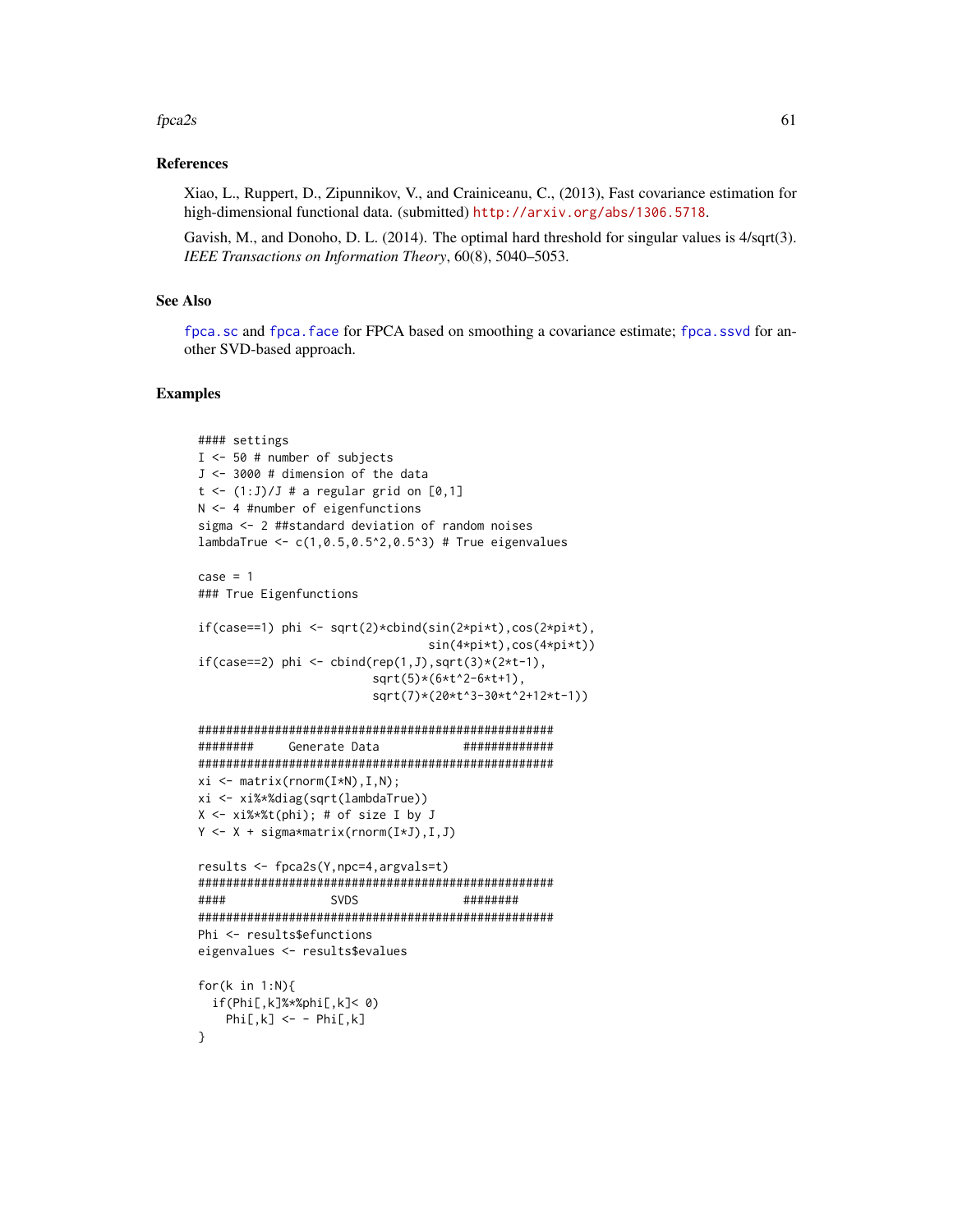```
### plot eigenfunctions
par(mfrow=c(N/2,2))
seq <- (1:(J/10))*10
for(k in 1:N){
     plot(t[seq],Phi[seq,k]*sqrt(J),type='l',lwd = 3,
          ylim = c(-2, 2), col = 'red',ylab = paste('Eigenfunction ',k,sep=''),
          xlab='t',main='SVDS')
     lines(t[seq],phi[seq,k],lwd = 2, col = 'black')
     }
```
<span id="page-61-0"></span>

fpcr *Functional principal component regression*

### Description

Implements functional principal component regression (Reiss and Ogden, 2007, 2010) for generalized linear models with scalar responses and functional predictors.

# Usage

```
fpcr(y, xfuncs = NULL, fdobj = NULL, ncomp = NULL, pve = 0.99,
  nbasis = NULL, basismat = NULL, pennat = NULL, argvals = NULL,
  covt = NULL, mean.signal.term = FALSE, spline.order = NULL,
  family = "gaussian", method = "REML", sp = NULL, pen.order = 2,
  cv1 = FALSE, nfold = 5, store.cv = FALSE, store.gam = TRUE, ...)
```
## Arguments

| V      | scalar outcome vector.                                                                                                                                                                                                                                                                                                                                                                                                                                                                                                                                                                                                                                                                               |
|--------|------------------------------------------------------------------------------------------------------------------------------------------------------------------------------------------------------------------------------------------------------------------------------------------------------------------------------------------------------------------------------------------------------------------------------------------------------------------------------------------------------------------------------------------------------------------------------------------------------------------------------------------------------------------------------------------------------|
| xfuncs | for 1D predictors, an $n \times d$ matrix of signals/functional predictors, where n is<br>the length of y and $d$ is the number of sites at which each signal is defined. For<br>2D predictors, an $n \times d1 \times d2$ array representing <i>n</i> images of dimension $d1 \times d2$ .                                                                                                                                                                                                                                                                                                                                                                                                          |
| fdobi  | functional data object (class "fd") giving the functional predictors. Allowed<br>only for 1D functional predictors.                                                                                                                                                                                                                                                                                                                                                                                                                                                                                                                                                                                  |
| ncomp  | number of principal components. If NULL, this is chosen by pve.                                                                                                                                                                                                                                                                                                                                                                                                                                                                                                                                                                                                                                      |
| pve    | proportion of variance explained: used to choose the number of principal com-<br>ponents.                                                                                                                                                                                                                                                                                                                                                                                                                                                                                                                                                                                                            |
| nbasis | number(s) of B-spline basis functions: either a scalar, or a vector of values to be<br>compared. For 2D predictors, tensor product B-splines are used, with the given<br>basis dimension(s) in each direction; alternatively, nbasis can be given in the<br>form $list(v1, v2)$ , in which case cross-validation will be performed for each<br>combination of the first-dimension basis sizes in $v_1$ and the second-dimension<br>basis sizes in $v^2$ . Ignored if fdobj is supplied. If fdobj is <i>not</i> supplied, this<br>defaults to 40 (i.e., 40 B-spline basis functions) for 1D predictors, and 15 (i.e.,<br>tensor product B-splines with 15 functions per dimension) for 2D predictors. |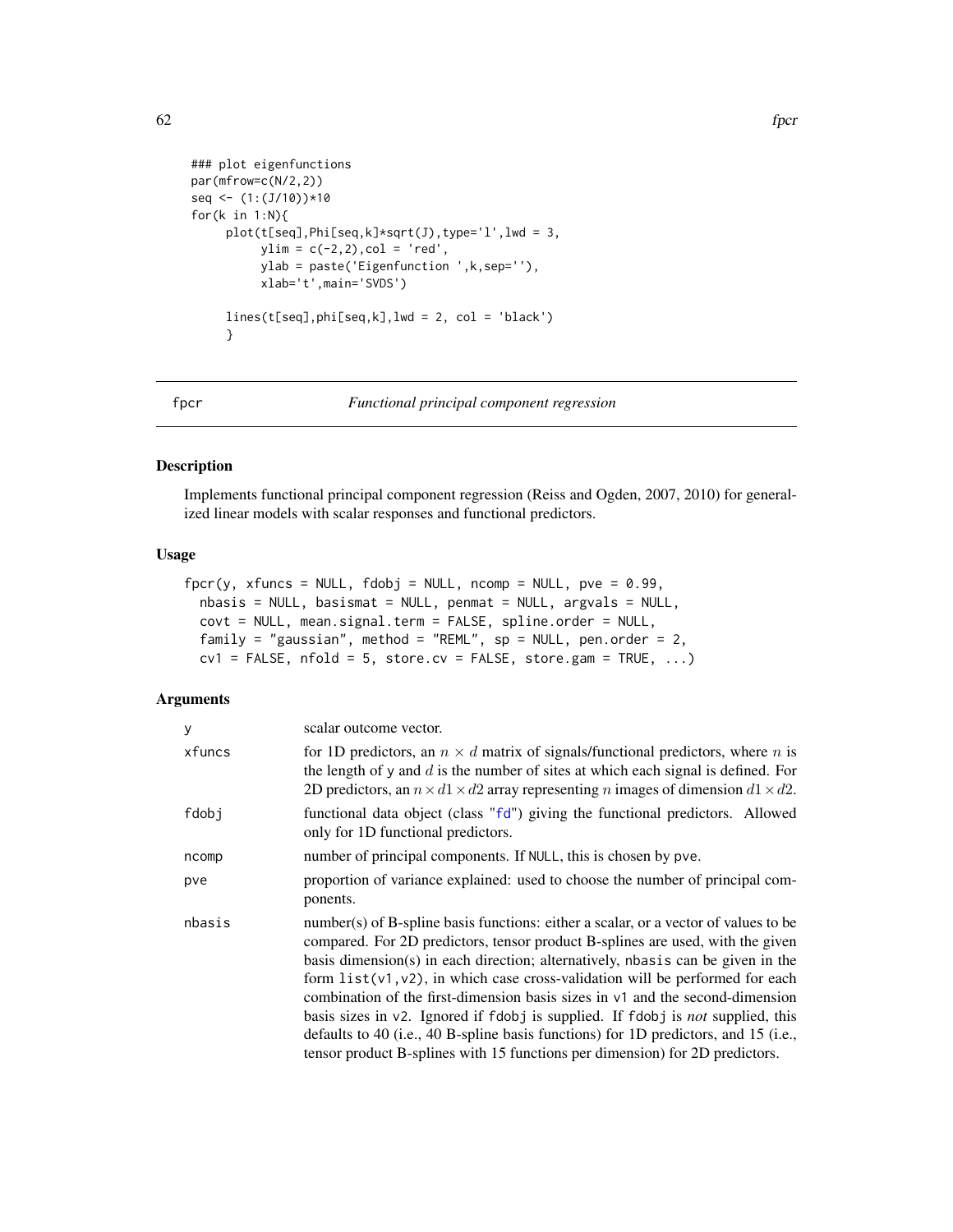| basismat         | a $d \times K$ matrix of values of K basis functions at the d sites.                                                                                                                                                                                                                                                                                                                                                                                                                                                                                                      |
|------------------|---------------------------------------------------------------------------------------------------------------------------------------------------------------------------------------------------------------------------------------------------------------------------------------------------------------------------------------------------------------------------------------------------------------------------------------------------------------------------------------------------------------------------------------------------------------------------|
| penmat           | a $K \times K$ matrix defining a penalty on the basis coefficients.                                                                                                                                                                                                                                                                                                                                                                                                                                                                                                       |
| argvals          | points at which the functional predictors and the coefficient function are eval-<br>uated. By default, if 1D functional predictors are given by the $n \times d$ matrix<br>xfuncs, argvals is set to $d$ equally spaced points from 0 to 1; if they are given<br>by fdobj, argvals is set to 401 equally spaced points spanning the domain of<br>the given functions. For 2D (image) predictors supplied as an $n \times d1 \times d2$ array,<br>argvals defaults to a list of (1) $d1$ equally spaced points from 0 to 1; (2) $d2$<br>equally spaced points from 0 to 1. |
| covt             | covariates: an $n$ -row matrix, or a vector of length $n$ .                                                                                                                                                                                                                                                                                                                                                                                                                                                                                                               |
| mean.signal.term |                                                                                                                                                                                                                                                                                                                                                                                                                                                                                                                                                                           |
|                  | logical: should the mean of each subject's signal be included as a covariate?                                                                                                                                                                                                                                                                                                                                                                                                                                                                                             |
| spline.order     | order of B-splines used, if fdobj is not supplied; defaults to 4, i.e., cubic B-<br>splines.                                                                                                                                                                                                                                                                                                                                                                                                                                                                              |
| family           | generalized linear model family. Current version supports "gaussian" (the de-<br>fault) and "binomial".                                                                                                                                                                                                                                                                                                                                                                                                                                                                   |
| method           | smoothing parameter selection method, passed to function gam; see the gam doc-<br>umentation for details.                                                                                                                                                                                                                                                                                                                                                                                                                                                                 |
| sp               | a fixed smoothing parameter; if NULL, an optimal value is chosen (see method).                                                                                                                                                                                                                                                                                                                                                                                                                                                                                            |
| pen.order        | order of derivative penalty applied when estimating the coefficient function; de-<br>faults to 2.                                                                                                                                                                                                                                                                                                                                                                                                                                                                         |
| cv1              | logical: should cross-validation be performed to select the best model if only<br>one set of tuning parameters provided? By default, FALSE. Note that, if there are<br>multiple sets of tuning parameters provided, cv is always performed.                                                                                                                                                                                                                                                                                                                               |
| nfold            | the number of validation sets ("folds") into which the data are divided; by de-<br>fault, 5.                                                                                                                                                                                                                                                                                                                                                                                                                                                                              |
| store.cv         | logical: should a CV result table be in the output? By default, FALSE.                                                                                                                                                                                                                                                                                                                                                                                                                                                                                                    |
| store.gam        | logical: should the gam object be included in the output? Defaults to TRUE.                                                                                                                                                                                                                                                                                                                                                                                                                                                                                               |
| $\cdots$         | other arguments passed to function gam.                                                                                                                                                                                                                                                                                                                                                                                                                                                                                                                                   |

## Details

One-dimensional functional predictors can be given either in functional data object form, using argument fdobj (see the fda package of Ramsay, Hooker and Graves, 2009, and Method 1 in the example below), or explicitly, using xfuncs (see Method 2 in the example). In the latter case, arguments basismat and penmat can also be used to specify the basis and/or penalty matrices (see Method 3).

For two-dimensional predictors, functional data object form is not supported. Instead of radial Bsplines as in Reiss and Ogden (2010), this implementation employs tensor product cubic B-splines, sometimes known as bivariate O-splines (Ormerod, 2008).

For purposes of interpreting the fitted coefficients, please note that the functional predictors are decorrelated from the scalar predictors before fitting the model (when there are no scalar predictors other than the intercept, this just means the columns of the functional predictor matrix are demeaned); see section 3.2 of Reiss (2006) for details.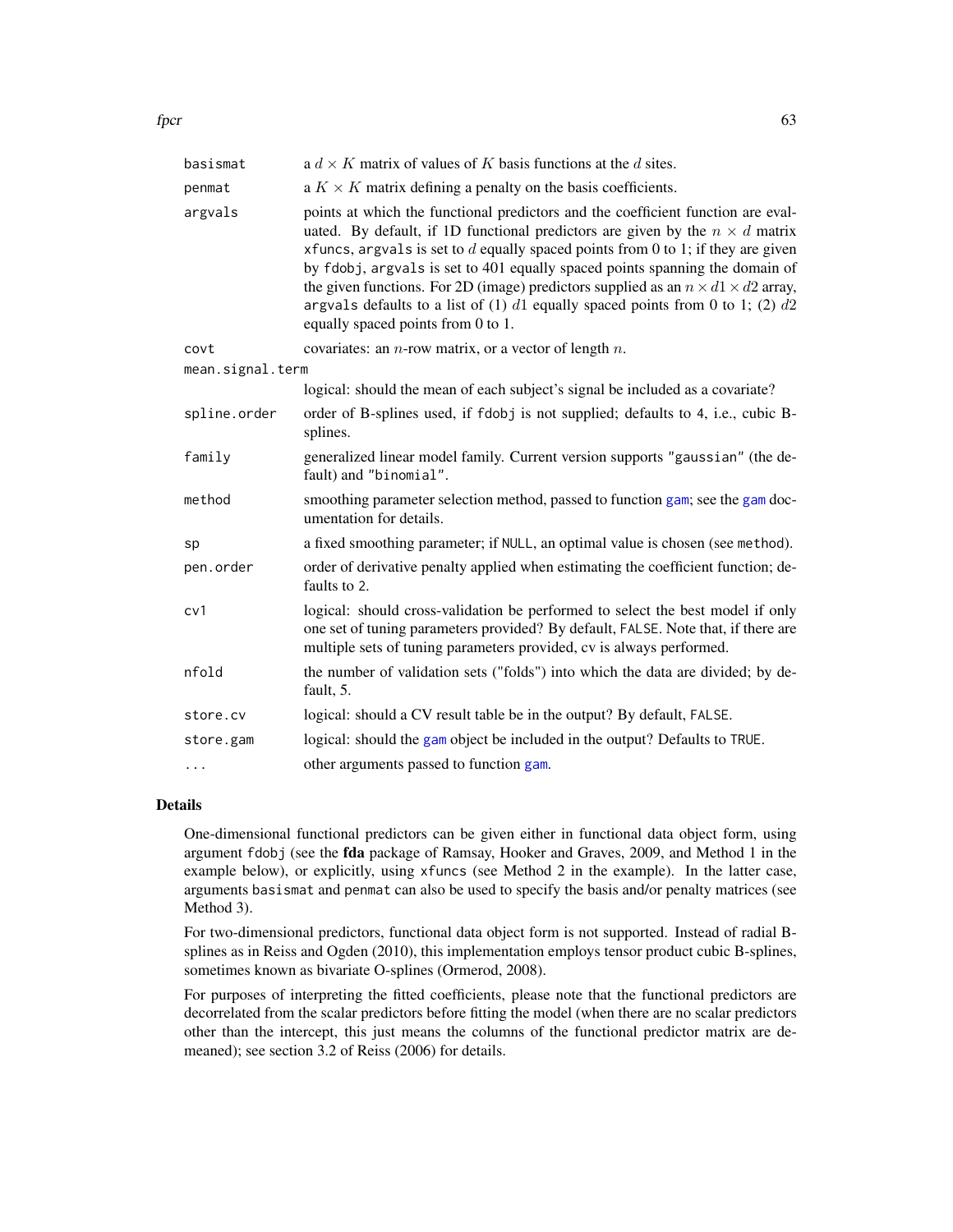# Value

A list with components

| gamObject     | if store gam = TRUE, an object of class gam (see gamObject in the mgcv<br>package documentation).                                                                                                                            |
|---------------|------------------------------------------------------------------------------------------------------------------------------------------------------------------------------------------------------------------------------|
| fhat          | coefficient function estimate.                                                                                                                                                                                               |
| se            | pointwise Bayesian standard error.                                                                                                                                                                                           |
| undecor.coef  | undecorrelated coefficient for covariates.                                                                                                                                                                                   |
| argvals       | the supplied value of argvals.                                                                                                                                                                                               |
| cv.table      | a table giving the CV criterion for each combination of nbasis and nomp, if<br>store.cv = TRUE; otherwise, the CV criterion only for the optimized combi-<br>nation of these parameters. Set to NULL if CV is not performed. |
| nbasis, ncomp | when CV is performed, the values of nbasis and comp that minimize the CV<br>criterion.                                                                                                                                       |

#### Author(s)

Philip Reiss <phil.reiss@nyumc.org>, Lan Huo <lan.huo@nyumc.org>, and Lei Huang <huangracer@gmail.com>

#### References

Ormerod, J. T. (2008). On semiparametric regression and data mining. Ph.D. dissertation, School of Mathematics and Statistics, University of New South Wales.

Ramsay, J. O., Hooker, G., and Graves, S. (2009). *Functional Data Analysis with R and MATLAB*. New York: Springer.

Reiss, P. T. (2006). Regression with signals and images as predictors. Ph.D. dissertation, Department of Biostatistics, Columbia University. Available at [http://works.bepress.com/phil\\_](http://works.bepress.com/phil_reiss/11/) [reiss/11/](http://works.bepress.com/phil_reiss/11/).

Reiss, P. T., and Ogden, R. T. (2007). Functional principal component regression and functional partial least squares. *Journal of the American Statistical Association*, 102, 984–996.

Reiss, P. T., and Ogden, R. T. (2010). Functional generalized linear models with images as predictors. *Biometrics*, 66, 61–69.

Wood, S. N. (2006). *Generalized Additive Models: An Introduction with R*. Boca Raton, FL: Chapman & Hall.

## Examples

require(fda) ### 1D functional predictor example ###

######### Octane data example ######### data(gasoline)

# Create the requisite functional data objects bbasis = create.bspline.basis(c(900, 1700), 40)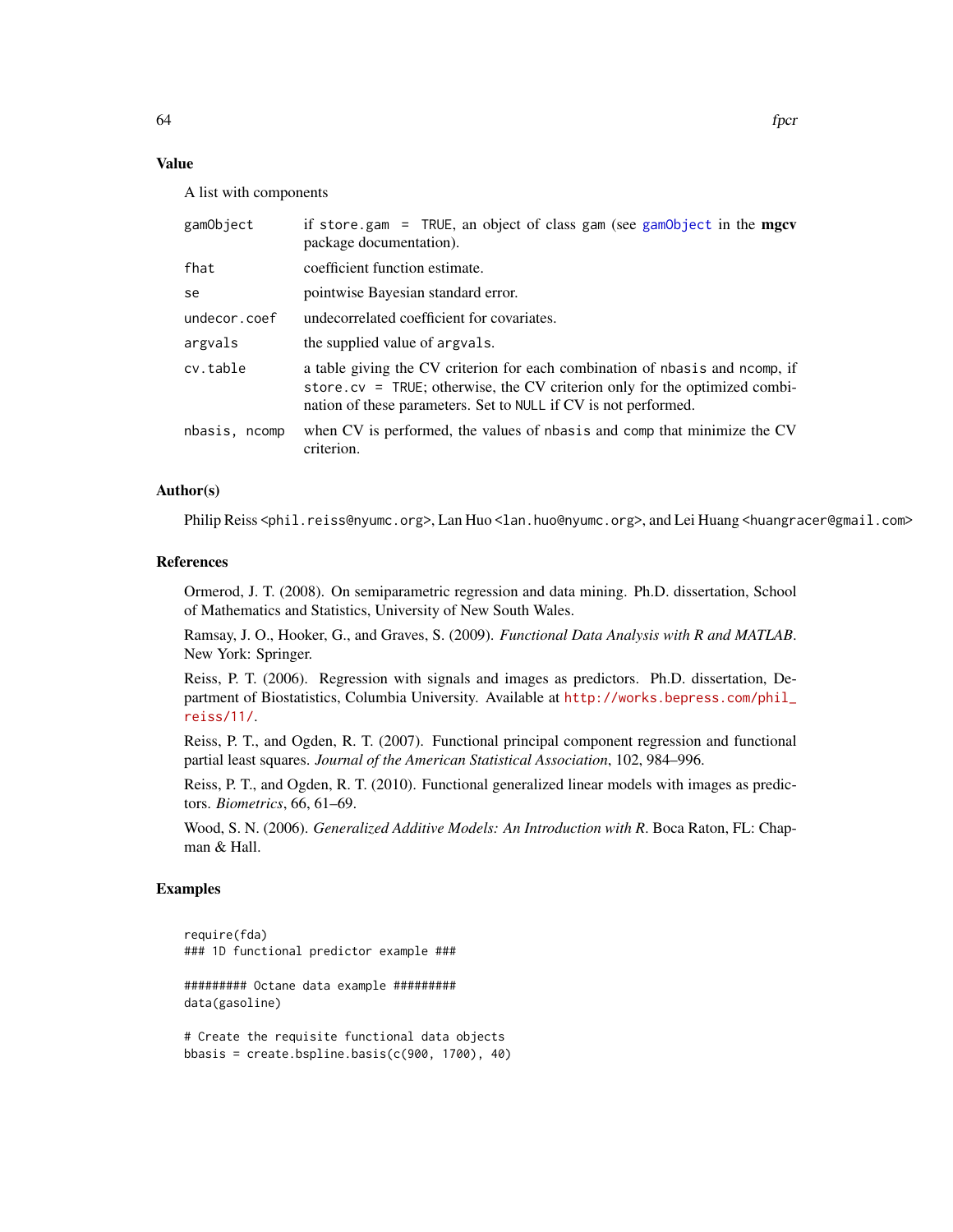#### $f_{\text{sum}}$  65

```
wavelengths = 2*450:850nir <- t(gasoline$NIR)
gas.fd = smooth.basisPar(wavelengths, nir, bbasis)$fd
# Method 1: Call fpcr with fdobj argument
gasmod1 = fpcr(gasoline$octane, fdobj = gas.fd, ncomp = 30)
plot(gasmod1, xlab="Wavelength")
## Not run:
# Method 2: Call fpcr with explicit signal matrix
gasmod2 = fpcr(gasoline$octane, xfuncs = gasoline$NIR, ncomp = 30)
# Method 3: Call fpcr with explicit signal, basis, and penalty matrices
gasmod3 = fpcr(gasoline$octane, xfuncs = gasoline$NIR,
               basismat = eval.basis(wavelengths, bbasis),
               penmat = getbasispenalty(bbasis), ncomp = 30)
# Check that all 3 calls yield essentially identical estimates
all.equal(gasmod1$fhat, gasmod2$fhat, gasmod3$fhat)
# But note that, in general, you'd have to specify argvals in Method 1
# to get the same coefficient function values as with Methods 2 & 3.
## End(Not run)
### 2D functional predictor example ###
n = 200; d = 70# Create true coefficient function
ftrue = matrix(0, d, d)ftrue[40:46,34:38] = 1
# Generate random functional predictors, and scalar responses
ii = array(rnorm(n*d^2), dim=c(n,d,d))iimat = ii; dim(iimat) = c(n,d^2)yy = iimat %*% as.vector(ftrue) + rnorm(n, sd=.3)
mm = fpcr(yy, ii, ncomp=40)
image(ftrue)
contour(mm$fhat, add=TRUE)
## Not run:
### Cross-validation ###
cv.gas = fpcr(gasoline$octane, xfuncs = gasoline$NIR,
                 nbasis=seq(20,40,5), ncomp = seq(10,20,5), store.cv = TRUE)
image(seq(20,40,5), seq(10,20,5), cv.gas$cv.table, xlab="Basis size",
      ylab="Number of PCs", xaxp=c(20,40,4), yaxp=c(10,20,2))
```
## End(Not run)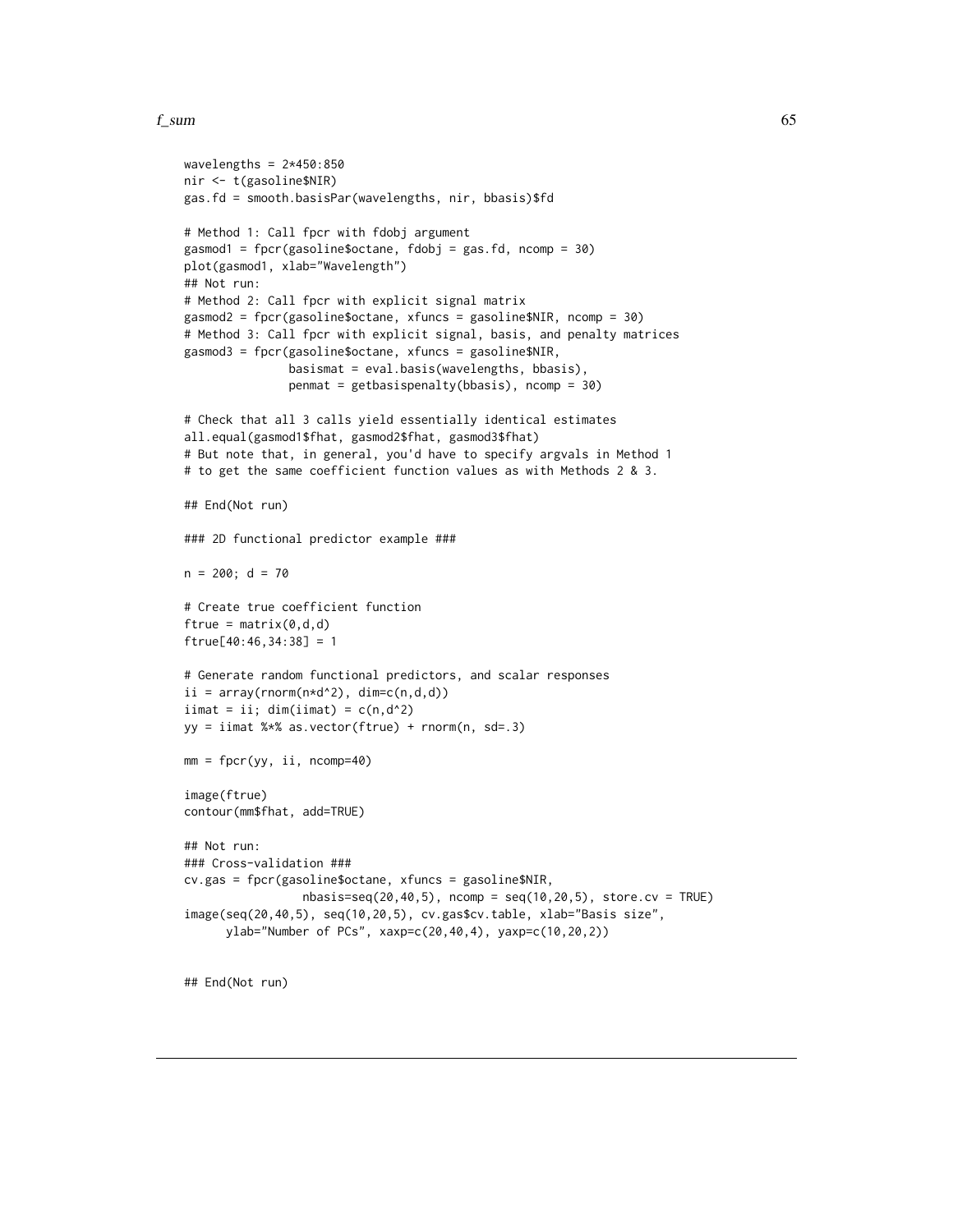Internal function used compute a sum in FPCA-based covariance updates

# Usage

f\_sum(mu.q.c, sig.q.c, theta, obspts.mat)

# Arguments

| mu.q.c     | current value of mu.q.c                                |
|------------|--------------------------------------------------------|
| sig.q.c    | current value of sig.q.c                               |
| theta      | spline basis                                           |
| obspts.mat | matrix indicating the points on which data is observed |

# Author(s)

Jeff Goldsmith <ajg2202@cumc.columbia.edu>

| f sum2 | Sum computation 2 |  |
|--------|-------------------|--|
|--------|-------------------|--|

# Description

Internal function used compute a sum in FPCA-based covariance updates

# Usage

f\_sum2(y, fixef, mu.q.c, kt, theta)

# Arguments

|        | outcome matrix                    |
|--------|-----------------------------------|
| fixef  | current estimate of fixed effects |
| mu.q.c | current value of mu.q.c           |
| kt.    | number of basis functions         |
| theta  | spline basis                      |

# Author(s)

Jeff Goldsmith <ajg2202@cumc.columbia.edu>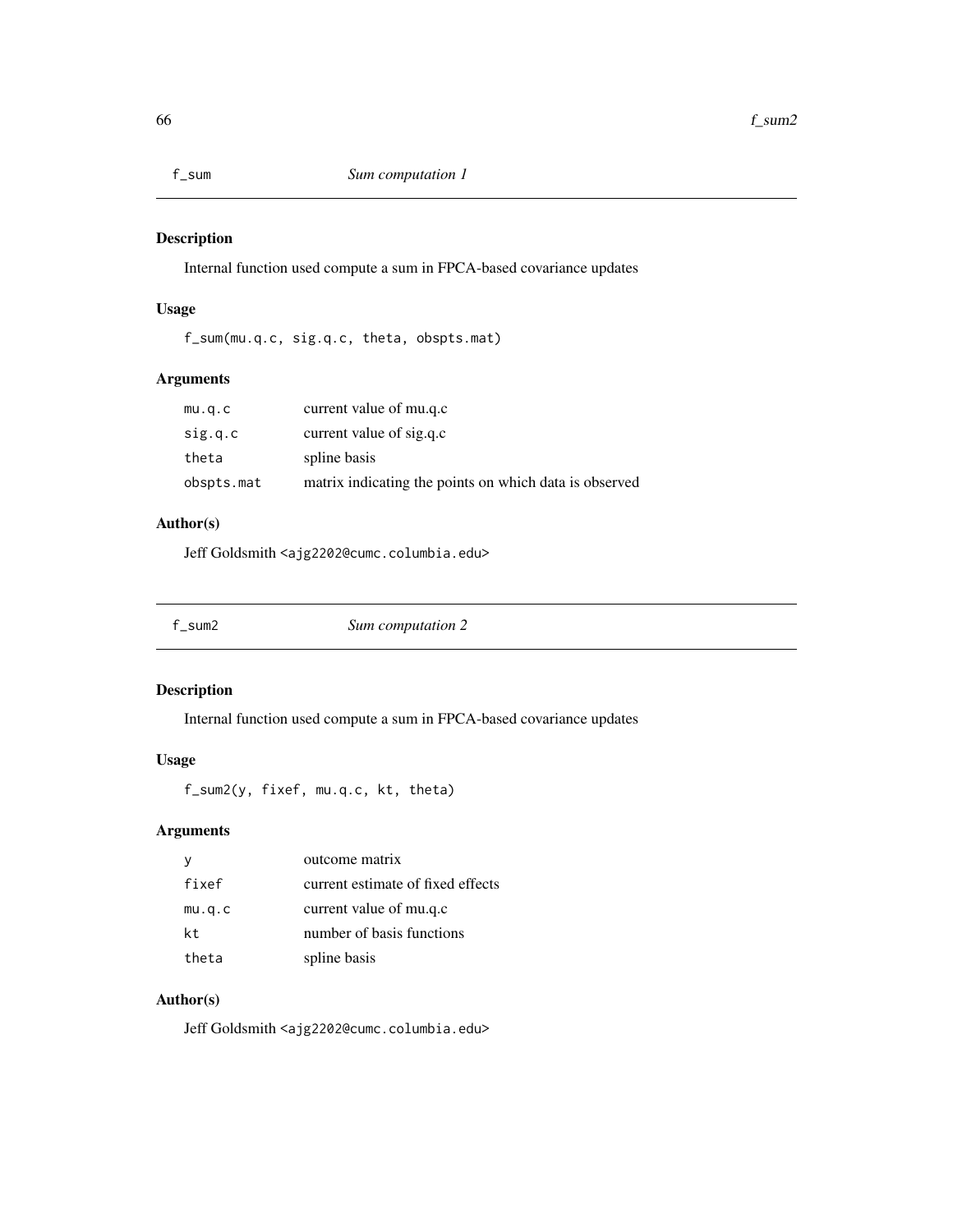Internal function used compute a sum in FPCA-based covariance updates

# Usage

f\_sum4(mu.q.c, sig.q.c, mu.q.bpsi, sig.q.bpsi, theta, obspts.mat)

# Arguments

| mu.q.c     | current value of mu.q.c                     |
|------------|---------------------------------------------|
| sig.q.c    | current value of sig.q.c                    |
| mu.q.bpsi  | current value of mu.q.bpsi                  |
| sig.q.bpsi | current value of sig.q.bpsi                 |
| theta      | current value of theta                      |
| obspts.mat | matrix indicating where curves are observed |

## Author(s)

Jeff Goldsmith <ajg2202@cumc.columbia.edu>

| f_trace | Trace computation |  |
|---------|-------------------|--|
|         |                   |  |

# Description

Internal function used compute a trace in FPCA-based covariance updates

## Usage

```
f_trace(Theta_i, Sig_q_Bpsi, Kp, Kt)
```
# Arguments

| Theta i    | basis functions on observed grid points |
|------------|-----------------------------------------|
| Sig_q_Bpsi | variance of FPC basis coefficients      |
| Кp         | number of FPCs                          |
| Кt         | number of spline basis functions        |

# Author(s)

Jeff Goldsmith <ajg2202@cumc.columbia.edu>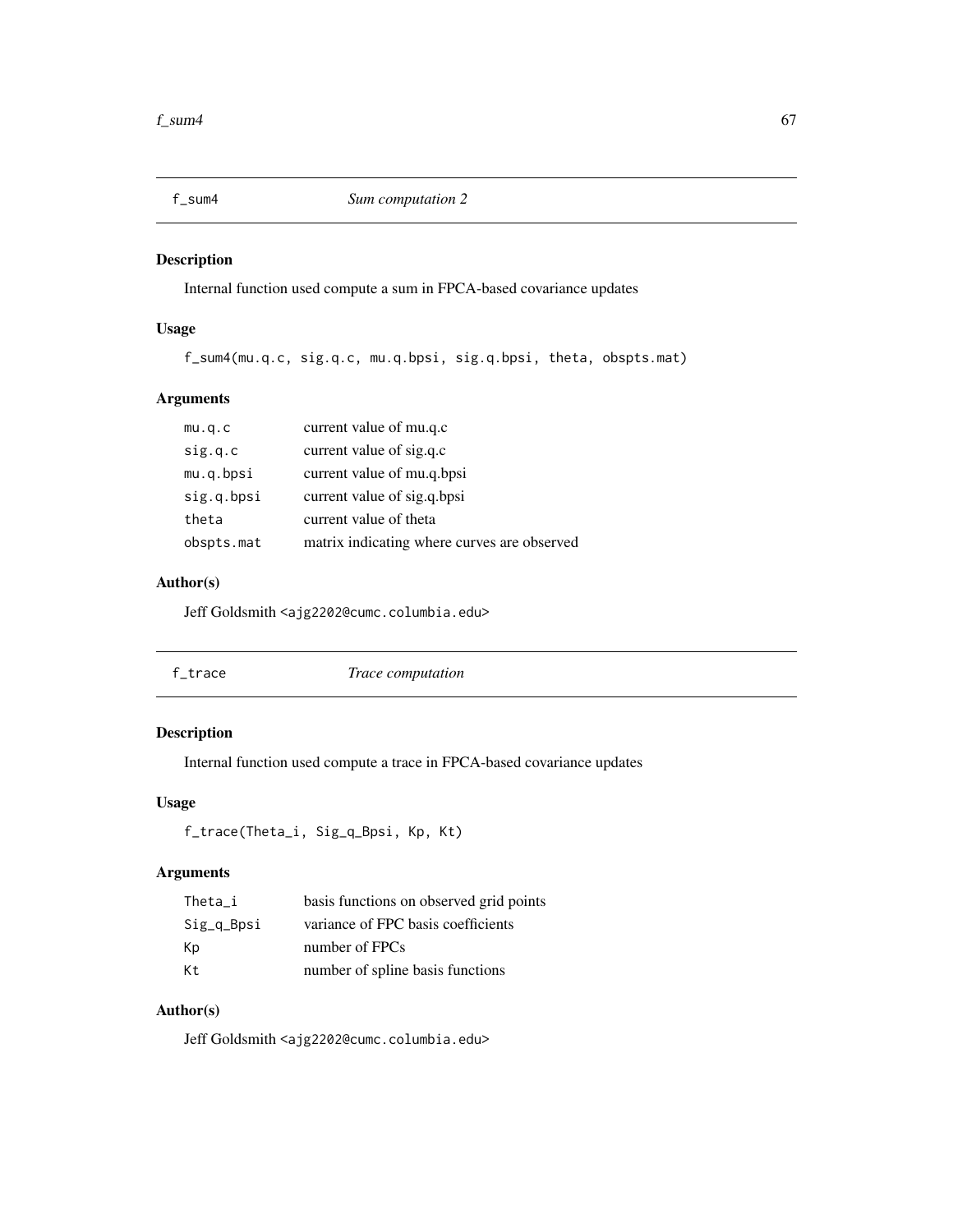Near-infrared reflectance spectra and octane numbers of 60 gasoline samples. Each NIR spectrum consists of log(1/reflectance) measurements at 401 wavelengths, in 2-nm intervals from 900 nm to 1700 nm. We thank Prof. John Kalivas for making this data set available.

#### Format

A data frame comprising

octane a numeric vector of octane numbers for the 60 samples.

NIR a  $60 \times 401$  matrix of NIR spectra.

## Source

Kalivas, John H. (1997). Two data sets of near infrared spectra. *Chemometrics and Intelligent Laboratory Systems*, 37, 255–259.

#### References

For applications of functional principal component regression to this data set:

Reiss, P. T., and Ogden, R. T. (2007). Functional principal component regression and functional partial least squares. *Journal of the American Statistical Association*, 102, 984–996.

Reiss, P. T., and Ogden, R. T. (2009). Smoothing parameter selection for a class of semiparametric linear models. *Journal of the Royal Statistical Society, Series B*, 71(2), 505–523.

#### See Also

[fpcr](#page-61-0)

gibbs\_cs\_fpca *Cross-sectional FoSR using a Gibbs sampler and FPCA*

## **Description**

Fitting function for function-on-scalar regression for cross-sectional data. This function estimates model parameters using a Gibbs sampler and estimates the residual covariance surface using FPCA.

#### Usage

```
gibbs_cs_fpca(formula, Kt = 5, Kp = 2, data = NULL, verbose = TRUE,
  N.iter = 5000, N.burn = 1000, SEED = NULL, sig2.me = 0.01,
  alpha = 0.1, Aw = NULL, Bw = NULL, Apsi = NULL, Apsi = NULL, Bpsi = NULL
```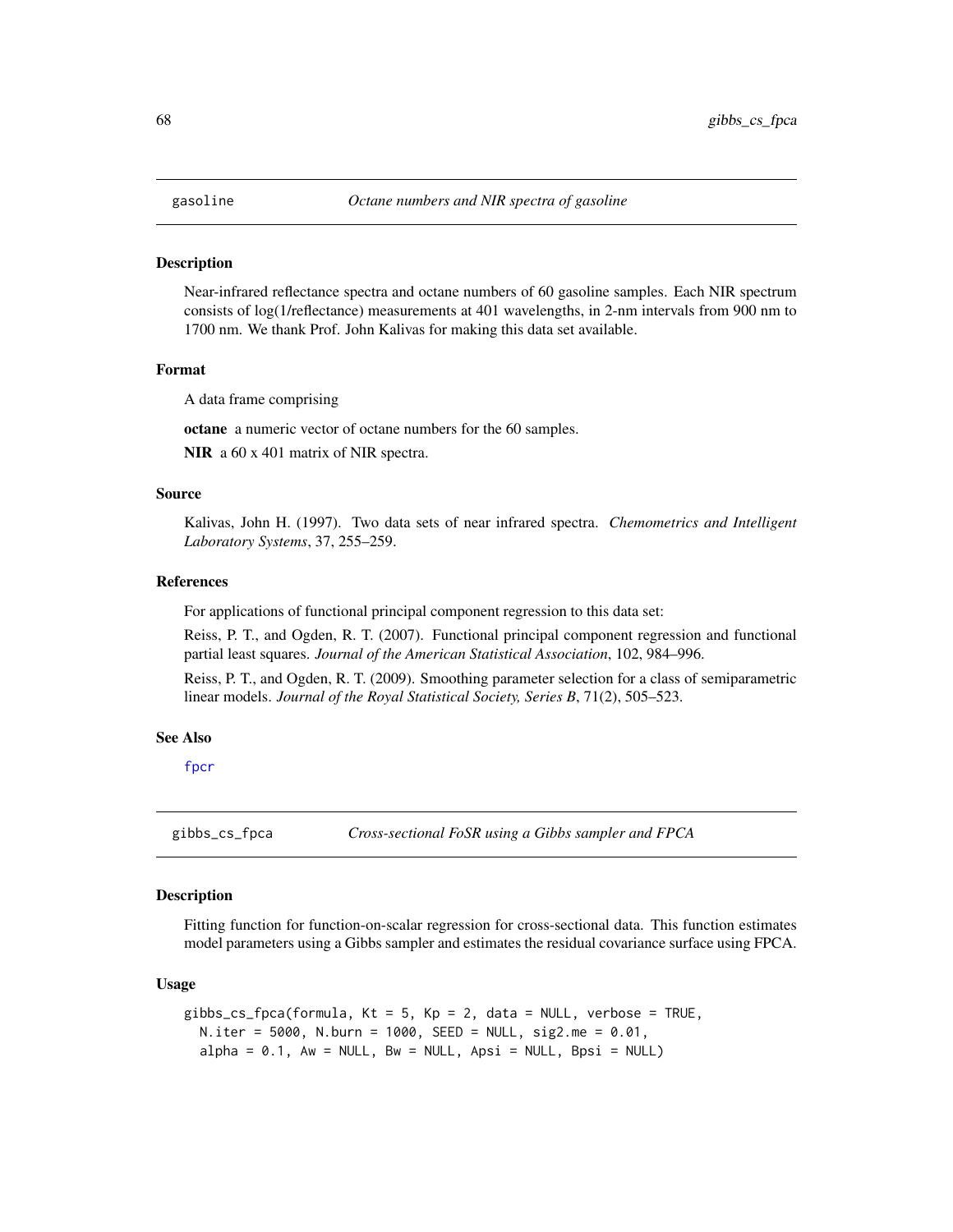## Arguments

| formula     | a formula indicating the structure of the proposed model.                                                                                                                                                                         |
|-------------|-----------------------------------------------------------------------------------------------------------------------------------------------------------------------------------------------------------------------------------|
| Kt          | number of spline basis functions used to estimate coefficient functions                                                                                                                                                           |
| Кp          | number of FPCA basis functions to be estimated                                                                                                                                                                                    |
| data        | an optional data frame, list or environment containing the variables in the model.<br>If not found in data, the variables are taken from environment (formula), typi-<br>cally the environment from which the function is called. |
| verbose     | logical defaulting to TRUE – should updates on progress be printed?                                                                                                                                                               |
| N.iter      | number of iterations used in the Gibbs sampler                                                                                                                                                                                    |
| N.burn      | number of iterations discarded as burn-in                                                                                                                                                                                         |
| <b>SEED</b> | seed value to start the sampler; ensures reproducibility                                                                                                                                                                          |
| sig2.me     | starting value for measurement error variance                                                                                                                                                                                     |
| alpha       | tuning parameter balancing second-derivative penalty and zeroth-derivative penalty<br>$\alpha$ (alpha = 0 is all second-derivative penalty)                                                                                       |
| Aw          | hyperparameter for inverse gamma controlling variance of spline terms for population-<br>level effects                                                                                                                            |
| Bw          | hyperparameter for inverse gamma controlling variance of spline terms for population-<br>level effects                                                                                                                            |
| Apsi        | hyperparameter for inverse gamma controlling variance of spline terms for FPC<br>effects                                                                                                                                          |
| Bpsi        | hyperparameter for inverse gamma controlling variance of spline terms for FPC<br>effects                                                                                                                                          |

### Author(s)

Jeff Goldsmith <ajg2202@cumc.columbia.edu>

# References

Goldsmith, J., Kitago, T. (2016). Assessing Systematic Effects of Stroke on Motor Control using Hierarchical Function-on-Scalar Regression. *Journal of the Royal Statistical Society: Series C*, 65 215-236.

gibbs\_cs\_wish *Cross-sectional FoSR using a Gibbs sampler and Wishart prior*

# Description

Fitting function for function-on-scalar regression for cross-sectional data. This function estimates model parameters using a Gibbs sampler and estimates the residual covariance surface using a Wishart prior.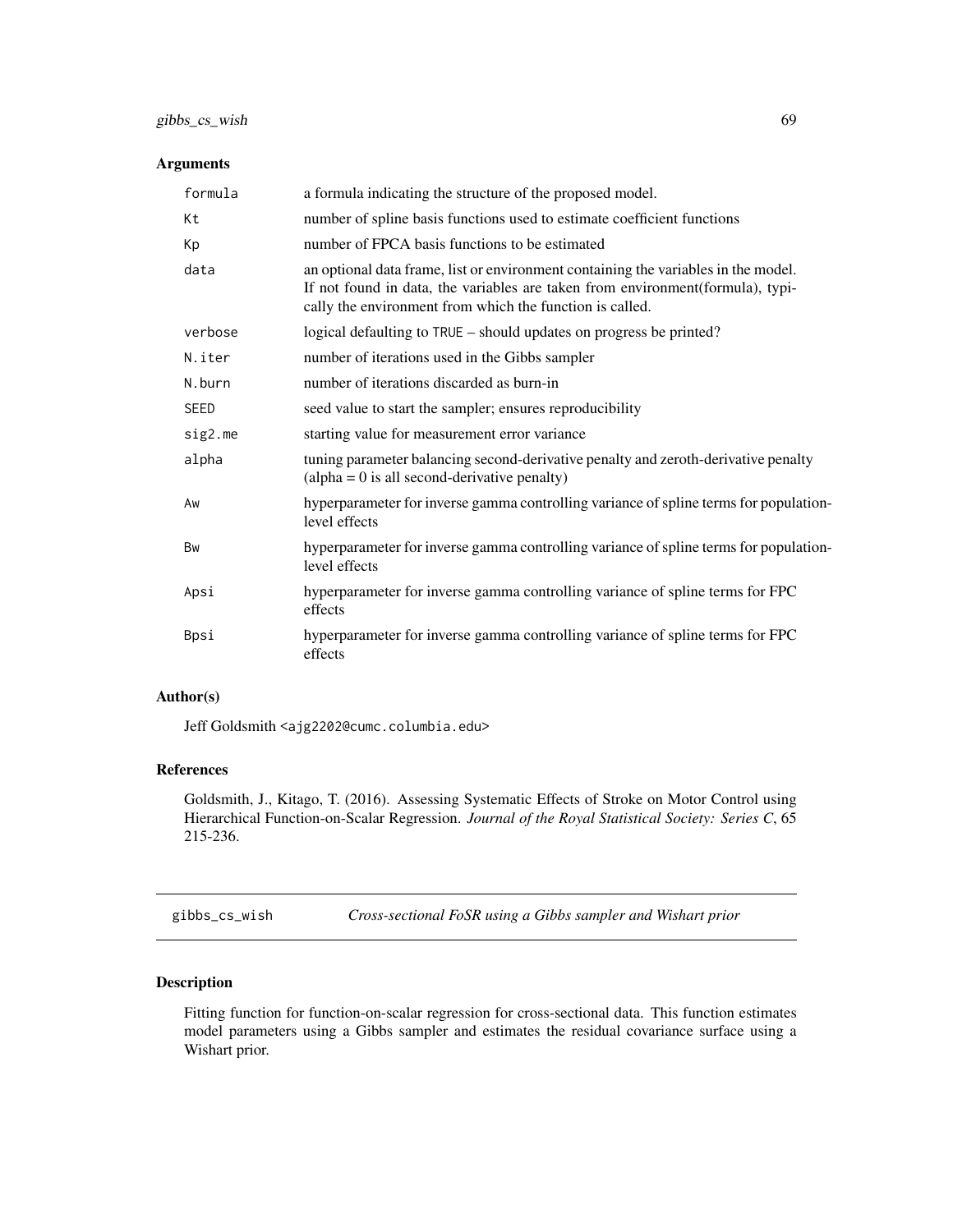## Usage

```
gibbs_cs_wish(formula, Kt = 5, data = NULL, verbose = TRUE,
 N.iter = 5000, N.burn = 1000, alpha = 0.1, min.iter = 10,
 max.iter = 50, Aw = NULL, Bw = NULL, v = NULL, SEED = NULL
```
# Arguments

| formula     | a formula indicating the structure of the proposed model.                                                                                                                                                                        |
|-------------|----------------------------------------------------------------------------------------------------------------------------------------------------------------------------------------------------------------------------------|
| Кt          | number of spline basis functions used to estimate coefficient functions                                                                                                                                                          |
| data        | an optional data frame, list or environment containing the variables in the model.<br>If not found in data, the variables are taken from environment(formula), typi-<br>cally the environment from which the function is called. |
| verbose     | logical defaulting to TRUE – should updates on progress be printed?                                                                                                                                                              |
| N.iter      | number of iterations used in the Gibbs sampler                                                                                                                                                                                   |
| N.burn      | number of iterations discarded as burn-in                                                                                                                                                                                        |
| alpha       | tuning parameter balancing second-derivative penalty and zeroth-derivative penalty<br>$\alpha$ (alpha = 0 is all second-derivative penalty)                                                                                      |
| min.iter    | minimum number of iterations                                                                                                                                                                                                     |
| max.iter    | maximum number of iterations                                                                                                                                                                                                     |
| Aw          | hyperparameter for inverse gamma controlling variance of spline terms for population-<br>level effects                                                                                                                           |
| <b>Bw</b>   | hyperparameter for inverse gamma controlling variance of spline terms for population-<br>level effects                                                                                                                           |
| $\vee$      | hyperparameter for inverse Wishart prior on residual covariance                                                                                                                                                                  |
| <b>SEED</b> | seed value to start the sampler; ensures reproducibility                                                                                                                                                                         |

# Author(s)

Jeff Goldsmith <ajg2202@cumc.columbia.edu>

# References

Goldsmith, J., Kitago, T. (2016). Assessing Systematic Effects of Stroke on Motor Control using Hierarchical Function-on-Scalar Regression. *Journal of the Royal Statistical Society: Series C*, 65 215-236.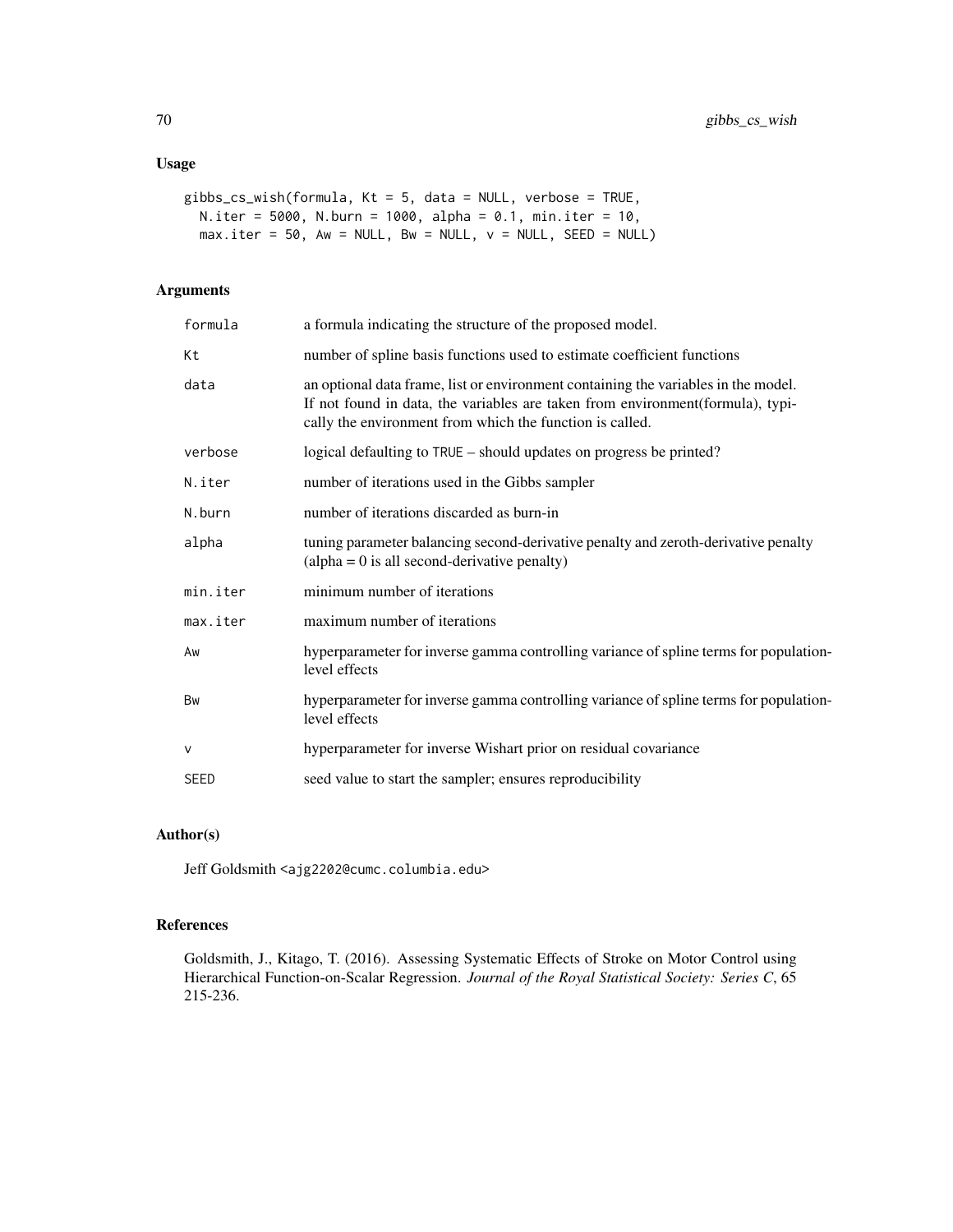Fitting function for function-on-scalar regression for longitudinal data. This function estimates model parameters using a Gibbs sampler and estimates the residual covariance surface using FPCA.

## Usage

```
gibbs_mult_fpca(formula, Kt = 5, Kp = 2, data = NULL, verbose = TRUE,
 N.iter = 5000, N.burn = 1000, sig2.me = 0.01, alpha = 0.1,
  SEED = NULL
```
## Arguments

| a formula indicating the structure of the proposed model.                                                                                                                                                                         |  |
|-----------------------------------------------------------------------------------------------------------------------------------------------------------------------------------------------------------------------------------|--|
| number of spline basis functions used to estimate coefficient functions                                                                                                                                                           |  |
| number of FPCA basis functions to be estimated                                                                                                                                                                                    |  |
| an optional data frame, list or environment containing the variables in the model.<br>If not found in data, the variables are taken from environment (formula), typi-<br>cally the environment from which the function is called. |  |
| logical defaulting to TRUE – should updates on progress be printed?                                                                                                                                                               |  |
| number of iterations used in the Gibbs sampler                                                                                                                                                                                    |  |
| number of iterations discarded as burn-in                                                                                                                                                                                         |  |
| starting value for measurement error variance                                                                                                                                                                                     |  |
| tuning parameter balancing second-derivative penalty and zeroth-derivative penalty<br>$\alpha$ (alpha = 0 is all second-derivative penalty)                                                                                       |  |
| seed value to start the sampler; ensures reproducibility                                                                                                                                                                          |  |
|                                                                                                                                                                                                                                   |  |

#### Author(s)

Jeff Goldsmith <ajg2202@cumc.columbia.edu>

## References

Goldsmith, J., Kitago, T. (2016). Assessing Systematic Effects of Stroke on Motor Control using Hierarchical Function-on-Scalar Regression. *Journal of the Royal Statistical Society: Series C*, 65 215-236.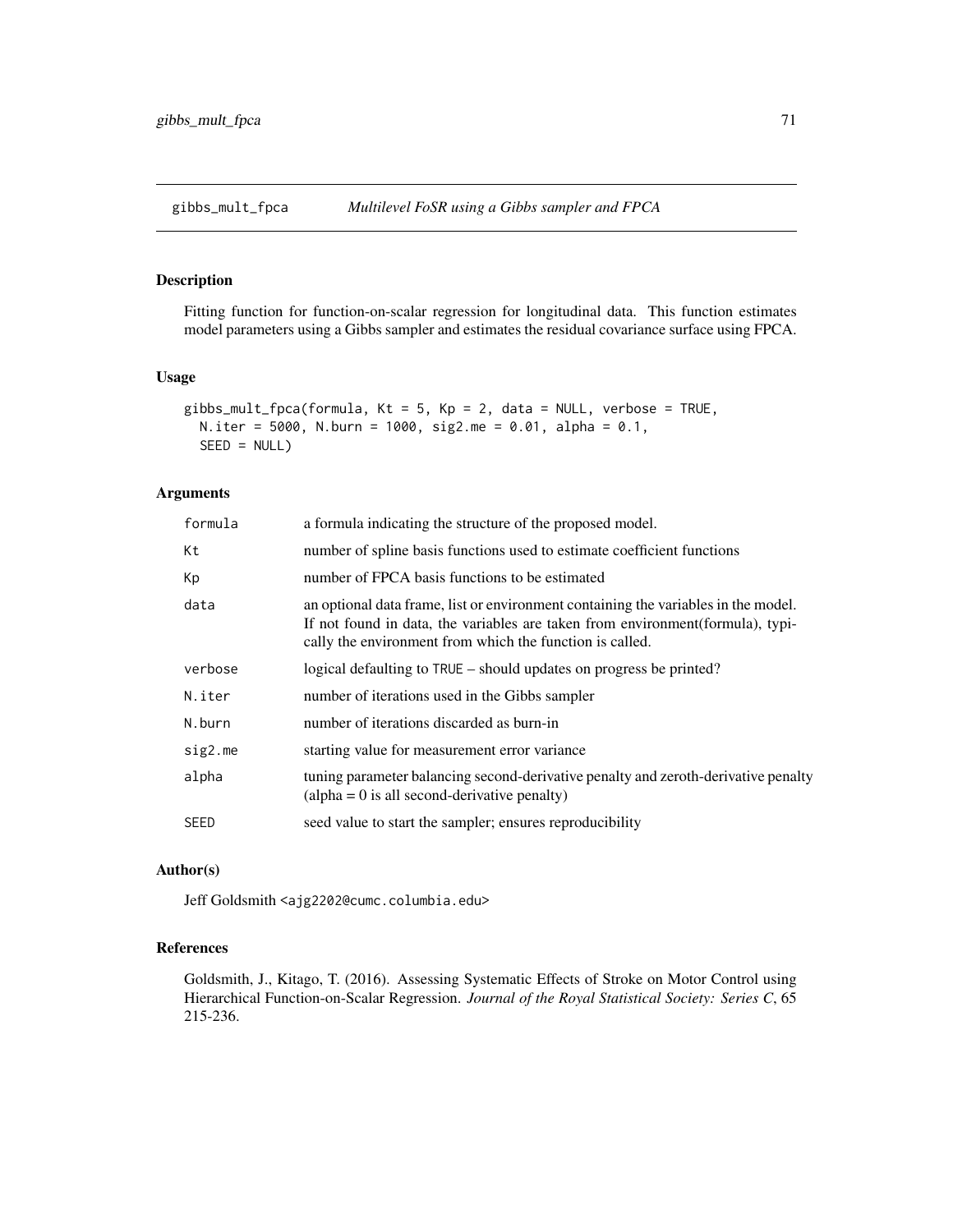Fitting function for function-on-scalar regression for multilevel data. This function estimates model parameters using a Gibbs sampler and estimates the residual covariance surface using a Wishart prior.

## Usage

```
gibbs_mult_wish(formula, Kt = 5, data = NULL, verbose = TRUE,
 N.iter = 5000, N.burn = 1000, alpha = 0.1, Az = NULL, Bz = NULL,
 Aw = NULL, Bw = NULL, v = NULL, SEED = NULL)
```
## Arguments

| a formula indicating the structure of the proposed model.                                                                                                                                                                        |
|----------------------------------------------------------------------------------------------------------------------------------------------------------------------------------------------------------------------------------|
| number of spline basis functions used to estimate coefficient functions                                                                                                                                                          |
| an optional data frame, list or environment containing the variables in the model.<br>If not found in data, the variables are taken from environment(formula), typi-<br>cally the environment from which the function is called. |
| logical defaulting to TRUE – should updates on progress be printed?                                                                                                                                                              |
| number of iterations used in the Gibbs sampler                                                                                                                                                                                   |
| number of iterations discarded as burn-in                                                                                                                                                                                        |
| tuning parameter balancing second-derivative penalty and zeroth-derivative penalty<br>$\alpha$ (alpha = 0 is all second-derivative penalty)                                                                                      |
| hyperparameter for inverse gamma controlling variance of spline terms for subject-<br>level effects                                                                                                                              |
| hyperparameter for inverse gamma controlling variance of spline terms for subject-<br>level effects                                                                                                                              |
| hyperparameter for inverse gamma controlling variance of spline terms for population-<br>level effects                                                                                                                           |
| hyperparameter for inverse gamma controlling variance of spline terms for population-<br>level effects                                                                                                                           |
| hyperparameter for inverse Wishart prior on residual covariance                                                                                                                                                                  |
| seed value to start the sampler; ensures reproducibility                                                                                                                                                                         |
|                                                                                                                                                                                                                                  |

## Author(s)

Jeff Goldsmith <ajg2202@cumc.columbia.edu>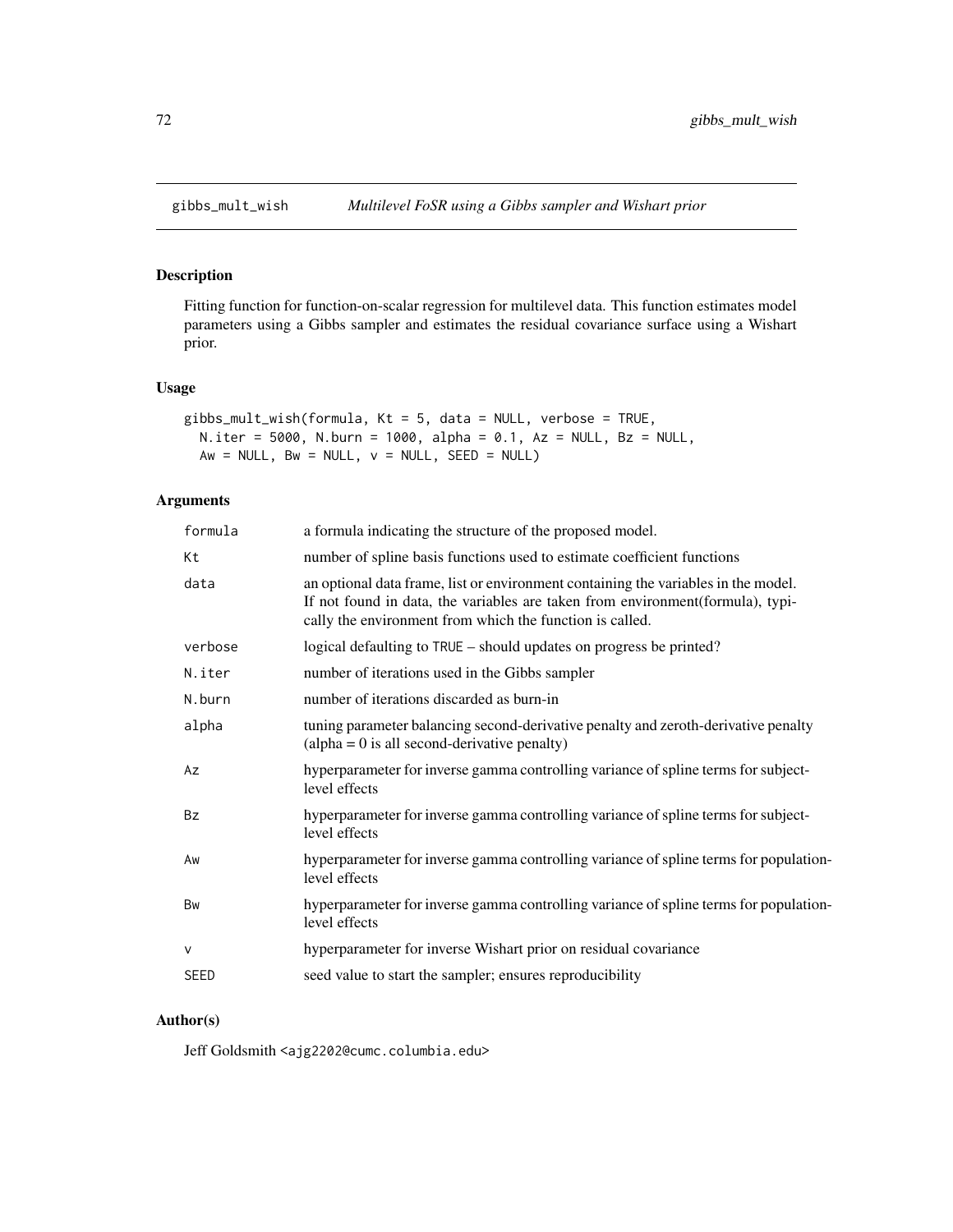#### gls\_cs  $\qquad \qquad$  73

# References

Goldsmith, J., Kitago, T. (2016). Assessing Systematic Effects of Stroke on Motor Control using Hierarchical Function-on-Scalar Regression. *Journal of the Royal Statistical Society: Series C*, 65 215-236.

#### gls\_cs *Cross-sectional FoSR using GLS*

# Description

Fitting function for function-on-scalar regression for cross-sectional data. This function estimates model parameters using GLS: first, an OLS estimate of spline coefficients is estimated; second, the residual covariance is estimated using an FPC decomposition of the OLS residual curves; finally, a GLS estimate of spline coefficients is estimated. Although this is in the 'BayesFoSR' package, there is nothing Bayesian about this FoSR.

# Usage

```
gls_cs(formula, data = NULL, Kt = 5, basis = "bs", sigma = NULL,
 verbose = TRUE, CI.type = "pointwise")
```
## Arguments

| formula | a formula indicating the structure of the proposed model.                                                                                                                                                                         |
|---------|-----------------------------------------------------------------------------------------------------------------------------------------------------------------------------------------------------------------------------------|
| data    | an optional data frame, list or environment containing the variables in the model.<br>If not found in data, the variables are taken from environment (formula), typi-<br>cally the environment from which the function is called. |
| Кt      | number of spline basis functions used to estimate coefficient functions                                                                                                                                                           |
| basis   | basis type; options are "bs" for b-splines and "pbs" for periodic b-splines                                                                                                                                                       |
| sigma   | optional covariance matrix used in GLS; if NULL, OLS will be used to estimated<br>fixed effects, and the covariance matrix will be estimated from the residuals.                                                                  |
| verbose | logical defaulting to TRUE – should updates on progress be printed?                                                                                                                                                               |
| CI.type | Indicates CI type for coefficient functions; options are "pointwise" and "simul-<br>taneous"                                                                                                                                      |

#### Author(s)

Jeff Goldsmith <ajg2202@cumc.columbia.edu>

## References

Goldsmith, J., Kitago, T. (2016). Assessing Systematic Effects of Stroke on Motor Control using Hierarchical Function-on-Scalar Regression. *Journal of the Royal Statistical Society: Series C*, 65 215-236.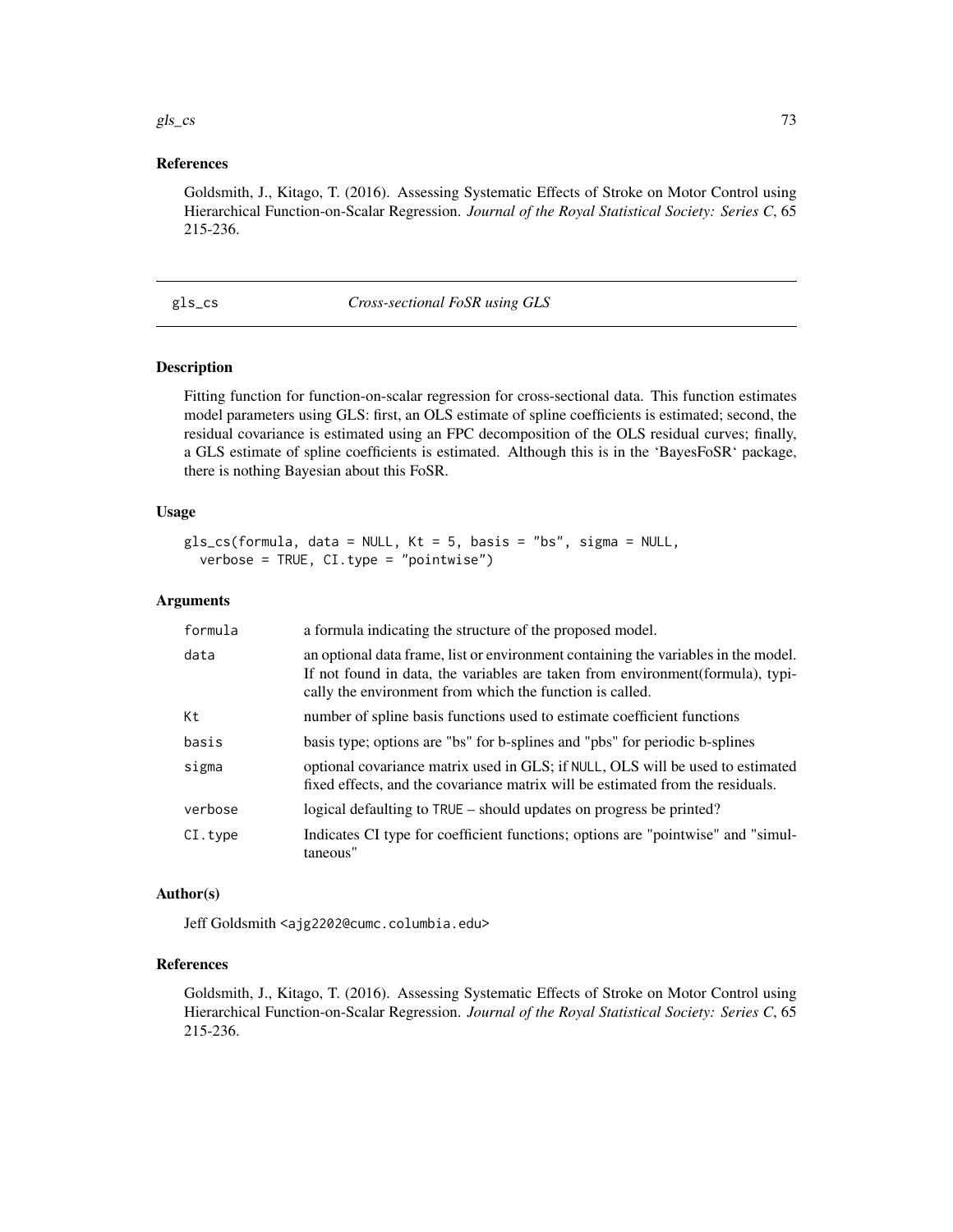# <span id="page-73-0"></span>Description

Defines a term  $\int_T \beta(t) X_i(t) dt$  for inclusion in an mgcv::gam-formula (or [bam](#page-0-0) or [gamm](#page-0-0) or gamm4:::gamm) as constructed by [pfr](#page-105-0), where  $\beta(t)$  is an unknown coefficient function and  $X_i(t)$  is a functional predictor on the closed interval  $T$ . See [smooth.terms](#page-0-0) for a list of basis and penalty options; the default is thin-plate regression splines, as this is the default option for [s](#page-0-0).

# Usage

```
lf(X, argvals = NULL, xind = NULL, integration = c("simpson","trapezoidal", "riemann"), L = NULL, presmooth = NULL,
 presmooth.opts = NULL, ...)
```

| X           | functional predictors, typically expressed as an N by J matrix, where N is the<br>number of columns and J is the number of evaluation points. May include miss-<br>ing/sparse functions, which are indicated by NA values. Alternatively, can be an<br>object of class "fd"; see fd.                                                                                                        |
|-------------|---------------------------------------------------------------------------------------------------------------------------------------------------------------------------------------------------------------------------------------------------------------------------------------------------------------------------------------------------------------------------------------------|
| argvals     | indices of evaluation of X, i.e. $(t_{i1}, \ldots, t_{iJ})$ for subject i. May be entered as either a<br>length-J vector, or as an N by J matrix. Indices may be unequally spaced. Enter-<br>ing as a matrix allows for different observations times for each subject. If NULL,<br>defaults to an equally-spaced grid between 0 or 1 (or within X\$basis\$rangeval<br>if X is a fd object.) |
| xind        | same as argvals. It will not be supported in the next version of refund.                                                                                                                                                                                                                                                                                                                    |
| integration | method used for numerical integration. Defaults to "simpson"'s rule for calcu-<br>lating entries in L. Alternatively and for non-equidistant grids, "trapezoidal"<br>or "riemann".                                                                                                                                                                                                          |
| L           | an optional N by ncol(argvals) matrix giving the weights for the numerical<br>integration over t. If present, overrides integration.                                                                                                                                                                                                                                                        |
| presmooth   | string indicating the method to be used for preprocessing functional predictor<br>prior to fitting. Options are fpca.sc, fpca.face, fpca.ssvd, fpca.bspline,<br>and fpca.interpolate. Defaults to NULL indicateing no preprocessing. See<br>create.prep.func.                                                                                                                               |
|             | presmooth.opts list including options passed to preprocessing method create.prep.func.                                                                                                                                                                                                                                                                                                      |
|             | optional arguments for basis and penalization to be passed to mgcv:: s. These<br>could include, for example, "bs", "k", "m", etc. See s for details.                                                                                                                                                                                                                                        |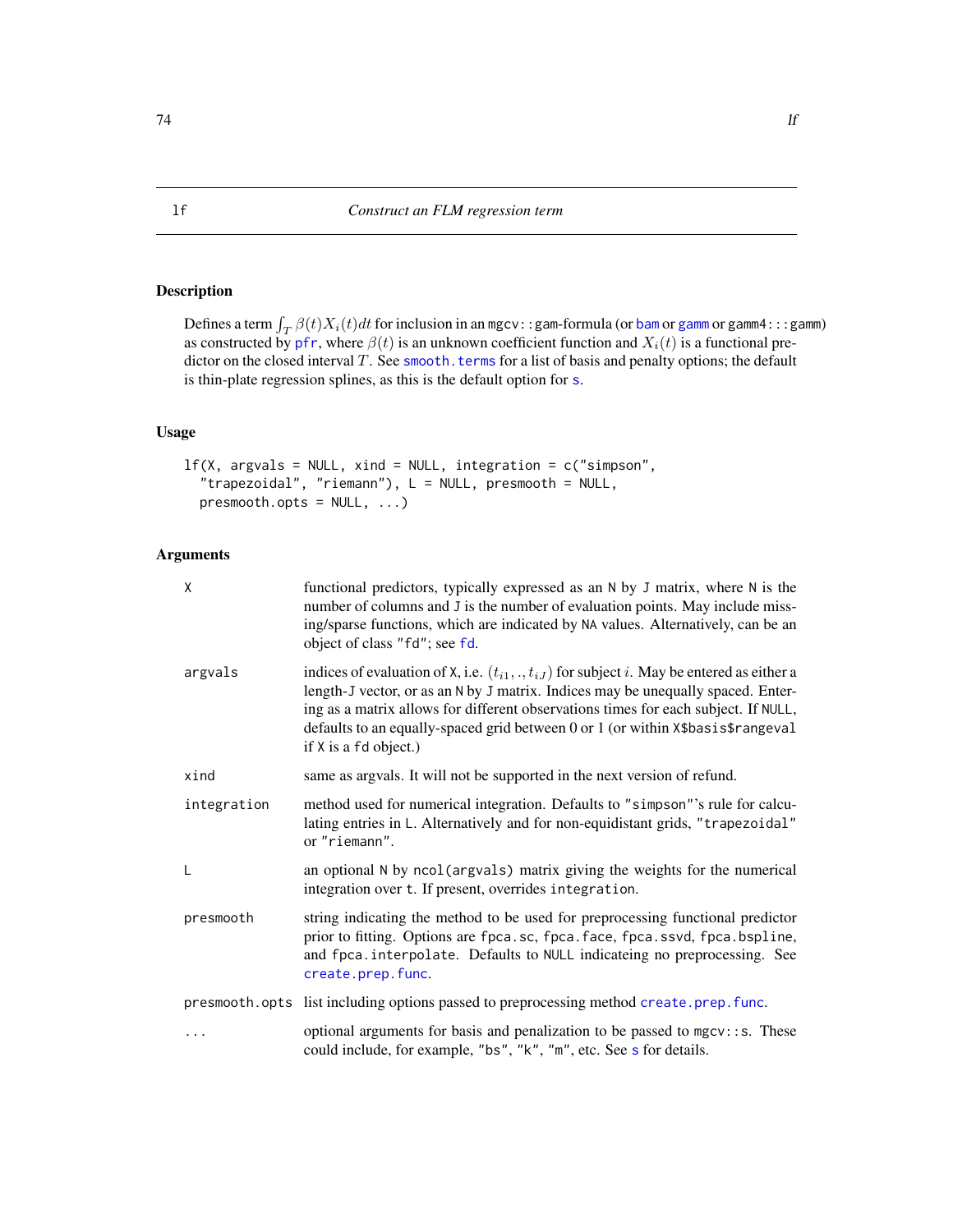# Value

a list with the following entries

| call      | a call to te (or s, t2) using the appropriately constructed covariate and weight<br>matrices                        |
|-----------|---------------------------------------------------------------------------------------------------------------------|
| argvals   | the argvals argument supplied to 1f                                                                                 |
| L         | the matrix of weights used for the integration                                                                      |
| xindname  | the name used for the functional predictor variable in the formula used by mgcv                                     |
| tindname  | the name used for argvals variable in the formula used by mgcv                                                      |
| LXname    | the name used for the L variable in the formula used by mgcv                                                        |
| presmooth | the presmooth argument supplied to 1f                                                                               |
| prep.func | a function that preprocesses data based on the preprocessing method specified<br>in presmooth. See create.prep.func |

# Author(s)

Mathew W. McLean <mathew.w.mclean@gmail.com>, Fabian Scheipl, and Jonathan Gellar

# References

Goldsmith, J., Bobb, J., Crainiceanu, C., Caffo, B., and Reich, D. (2011). Penalized functional regression. *Journal of Computational and Graphical Statistics*, 20(4), 830-851.

Goldsmith, J., Crainiceanu, C., Caffo, B., and Reich, D. (2012). Longitudinal penalized functional regression for cognitive outcomes on neuronal tract measurements. *Journal of the Royal Statistical Society: Series C*, 61(3), 453-469.

## See Also

[pfr](#page-105-0), [af](#page-4-0), mgcv's [smooth.terms](#page-0-0) and [linear.functional.terms](#page-0-0); [pfr](#page-105-0) for additonal examples

# Examples

```
data(DTI)
DTI1 <- DTI[DTI$visit==1 & complete.cases(DTI),]
# We can apply various preprocessing options to the DTI data
fit1 <- pfr(pasat \sim lf(cca, k=30), data=DTI1)
fit2 \leq pfr(pasat \sim lf(cca, k=30, presmooth="fpca.sc",
                       presmooth.opts=list(nbasis=8, pve=.975)), data=DTI1)
fit3 <- pfr(pasat ~ lf(cca, k=30, presmooth="fpca.face",
                       presmooth.opts=list(m=3, npc=9)), data=DTI1)
fit4 <- pfr(pasat ~ lf(cca, k=30, presmooth="fpca.ssvd"), data=DTI1)
fit5 <- pfr(pasat ~ lf(cca, k=30, presmooth="bspline",
                       presmooth.opts=list(nbasis=8)), data=DTI1)
fit6 <- pfr(pasat ~ lf(cca, k=30, presmooth="interpolate"), data=DTI1)
# All models should result in similar fits
fits <- as.data.frame(lapply(1:6, function(i)
```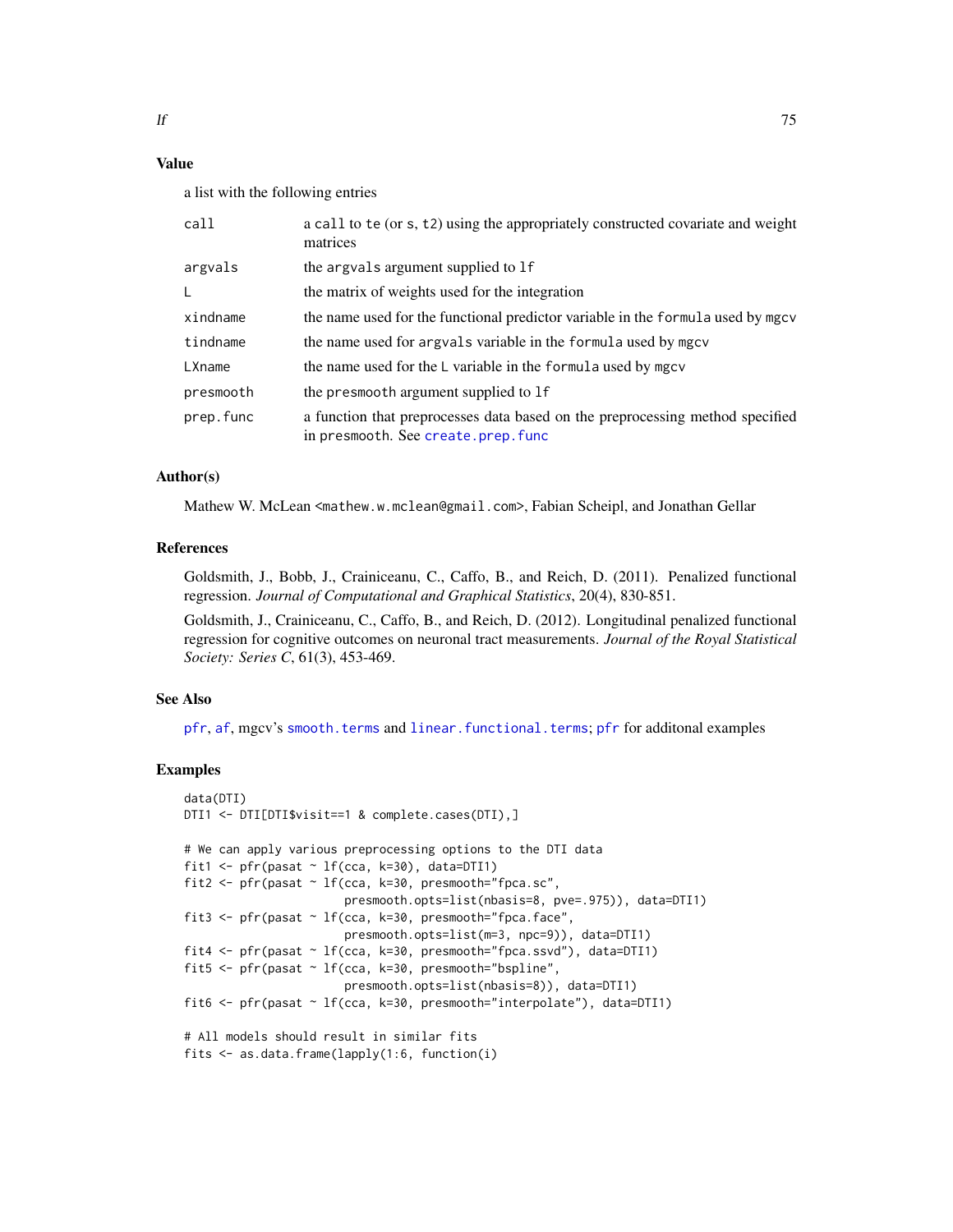```
get(paste0("fit",i))$fitted.values))
names(fits) <- c("none", "fpca.sc", "fpca.face", "fpca.ssvd", "bspline", "interpolate")
pairs(fits)
```
## <span id="page-75-0"></span>lf.vd *Construct a VDFR regression term*

# Description

This function defines the a variable-domain functional regression term for inclusion in an [gam](#page-0-0)formula (or [bam](#page-0-0) or [gamm](#page-0-0) or gamm4::gamm as constructed by [pfr](#page-105-0). These are functional predictors for which each function is observed over a domain of different width. The default is the term  $1/T_i \int_0^{T_i} X_i(t)\beta(t,T_i)dt$ , where  $X_i(t)$  is a functional predictor of length  $T_i$  and  $\beta(t,T_i)$  is an unknown bivariate coefficient function. Various domain transformations are available, such as lagging or domain-standardizing the coordinates, or parameterizing the interactions; these often result in improved model fit. Basis choice is fully custiomizable using the options of [s](#page-0-0) and [te](#page-0-0).

## Usage

```
lf.vd(X, argvals = seq(0, 1, 1 = ncol(X)), vd = NULL,integration = c("simpson", "trapezoidal", "riemann"), L = NULL,
  basistype = c("s", "te", "t2"), transform = NULL, mp = TRUE, ...)
```

| X           | matrix containing variable-domain functions. Should be $NxJ$ , where N is the<br>number of subjects and $J$ is the maximum number of time points per subject.<br>Most rows will have NA values in the right-most columns, corresponding to un-<br>observed time points. |
|-------------|-------------------------------------------------------------------------------------------------------------------------------------------------------------------------------------------------------------------------------------------------------------------------|
| argvals     | indices of evaluation of X, i.e. $(t_{i1},,t_{iJ})$ for subject i. May be entered as either<br>a length-J vector, or as an N by J matrix. Indices may be unequally spaced.<br>Entering as a matrix allows for different observations times for each subject.            |
| vd          | vector of values of containing the variable-domain width $(Ti$ above). Defaults<br>to the argvals value corresponding to the last non-NA element of $X_i(t)$ .                                                                                                          |
| integration | method used for numerical integration. Defaults to "simpson"'s rule for calcu-<br>lating entries in L. Alternatively and for non-equidistant grids, "trapezoidal"<br>or "riemann".                                                                                      |
| L           | an optional N by ncol(argvals) matrix giving the weights for the numerical<br>integration over t. If present, overrides integration.                                                                                                                                    |
| basistype   | character string indicating type of bivariate basis used. Options include "s"<br>(the default), "te", and "t2", which correspond to $mgcv$ :: s, $mgcv$ :: te, and<br>mgcv:~t2.                                                                                         |
| transform   | character string indicating an optional basis transformation; see Details for op-<br>tions.                                                                                                                                                                             |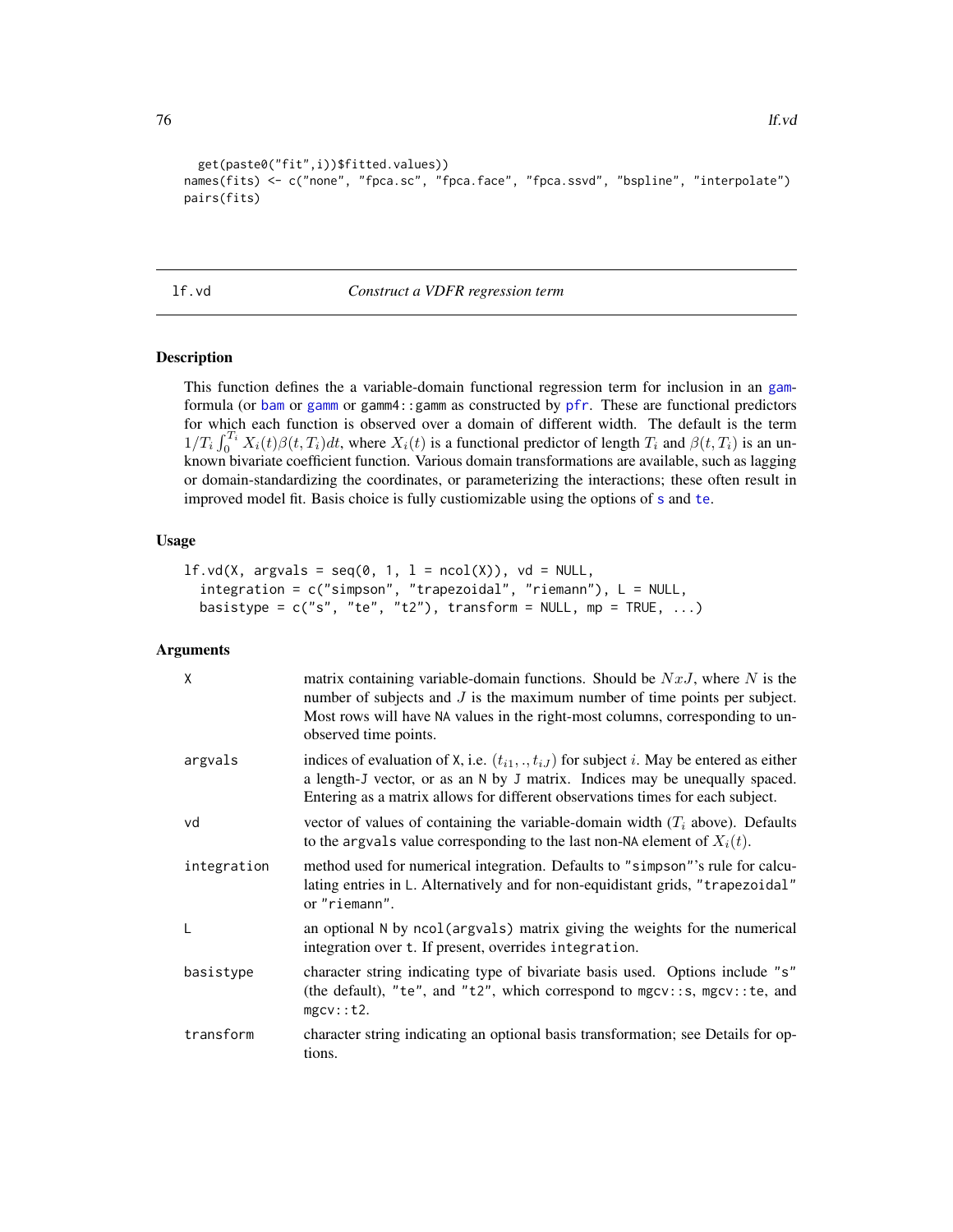| mp | for transform=="linear" or transform=="quadratic", TRUE to use multiple<br>penalties for the smooth (one for each marginal basis). If FALSE, penalties are<br>concatonated into a single block-diagonal penalty matrix (with one smoothing<br>parameter). |
|----|-----------------------------------------------------------------------------------------------------------------------------------------------------------------------------------------------------------------------------------------------------------|
| .  | optional arguments for basis and penalization to be passed to the function in-<br>dicated by basistype. These could include, for example, "bs", "k", "m", etc.<br>See te or s for details.                                                                |

# Details

The variable-domain functional regression model uses the term  $\frac{1}{T_i} \int_0^{T_i} X_i(t) \beta(t, T_i) dt$  to incorporate a functional predictor with subject-specific domain width. This term imposes a smooth (nonparametric) interaction between t and  $T_i$ . The domain of the coefficient function is the triangular (or trapezoidal) surface defined by  $t, T_i : 0 \le t \le T_i$ . The default basis uses bivariate thin-plate regression splines.

Different basis tranformations can result in different properties; see Gellar, et al. (2014) for a more complete description. We make five basis transformations easily accessable using the transform argument. This argument is a character string that can take one of the following values:

- 1. "lagged": transforms argvals to argvals vd
- 2. "standardized": transforms argvals to argvals/vd, and then rescales vd linearly so it ranges from 0 to 1
- 3. "linear": first transforms the domain as in "standardized", then parameterizes the interaction with "vd" to be linear
- 4. "quadratic": first transforms the domain as in "standardized", then parameterizes the interaction with "vd" to be quadratic
- 5. "noInteraction": first transforms the domain as in "standardized", then reduces the bivariate basis to univariate with no effect of vd. This would be equivalent to using  $1f$  on the domain-standardized predictor functions.

The practical effect of using the "lagged" basis is to increase smoothness along the right (diagonal) edge of the resultant estimate. The practical effect of using a "standardized" basis is to allow for greater smoothness at high values of  $T_i$  compared to lower values.

These basis transformations rely on the basis constructors available in the mgcvTrans package. For more specific control over the transformations, you can use  $bs="dt"$  and/or  $bs="pi"$ ; see [smooth.construct.dt.smooth.spec](#page-140-0) or [smooth.construct.pi.smooth.spec](#page-148-0) for an explanation of the options (entered through the xt argument of lf.vd/s).

Note that tensor product bases are only recommended when a standardized transformation is used. Without this transformation, just under half of the "knots" used to define the basis will fall outside the range of the data and have no data available to estimate them. The penalty allows the corresponding coefficients to be estiamted, but results may be unstable.

# Value

a list with the following entries

call a call to s or te, using the appropriately constructed weight matrices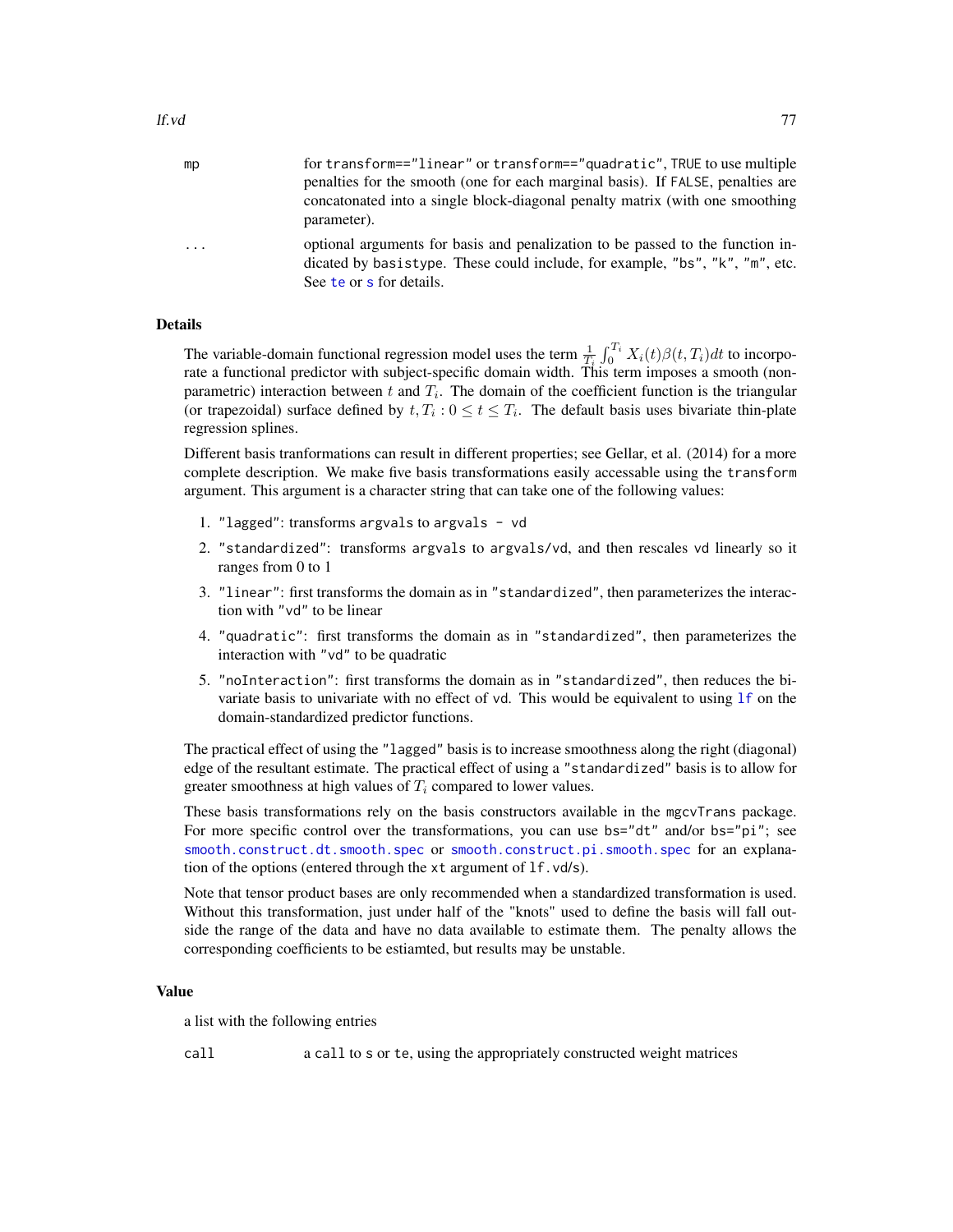| data     | data used by the call, which includes the matrices indicated by argname, Tindname,<br>and LXname |
|----------|--------------------------------------------------------------------------------------------------|
| L.       | the matrix of weights used for the integration                                                   |
| argname  | the name used for the argvals variable in the formula used by $mgcv$ : : gam                     |
| Tindname | the name used for the Tind variable in the formula used by $mgcv$ : : gam                        |
| LXname   | the name of the by variable used by s or te in the formula for mgcv: : gam                       |

# Author(s)

Jonathan E. Gellar <JGellar@mathematica-mpr.com>

#### References

Gellar, Jonathan E., Elizabeth Colantuoni, Dale M. Needham, and Ciprian M. Crainiceanu. Variable-Domain Functional Regression for Modeling ICU Data. Journal of the American Statistical Association, 109(508):1425-1439, 2014.

## See Also

[pfr](#page-105-0), [lf](#page-73-0), mgcv's [linear.functional.terms](#page-0-0).

#### Examples

```
## Not run:
 data(sofa)
 fit.vd1 <- pfr(death \sim lf.vd(SOFA) + age + los,
                 family="binomial", data=sofa)
 fit.vd2 <- pfr(death ~ lf.vd(SOFA, transform="lagged") + age + los,
                 family="binomial", data=sofa)
 fit.vd3 <- pfr(death ~ lf.vd(SOFA, transform="standardized") + age + los,
                 family="binomial", data=sofa)
 fit.vd4 <- pfr(death ~ lf.vd(SOFA, transform="standardized",
                               basistype="te") + age + \log,
                 family="binomial", data=sofa)
 fit.vd5 <- pfr(death ~ lf.vd(SOFA, transform="linear", bs="ps") + age + los,
                 family="binomial", data=sofa)
 fit.vd6 <- pfr(death ~ lf.vd(SOFA, transform="quadratic", bs="ps") + age + los,
                 family="binomial", data=sofa)
 fit.vd7 <- pfr(death \sim lf.vd(SOFA, transform="noInteraction", bs="ps") + age + los,
                 family="binomial", data=sofa)
 ests <- lapply(1:7, function(i) {
   c.i <- coef(get(paste0("fit.vd", i)), n=173, n2=173)
   c.i[(c.i$SOFA.arg \leq c.i$SOFA.vd),]})
 # Try plotting for each i
 i \leq 1lims < -c(-2, 8)if (requireNamespace("ggplot2", quietly = TRUE) &
```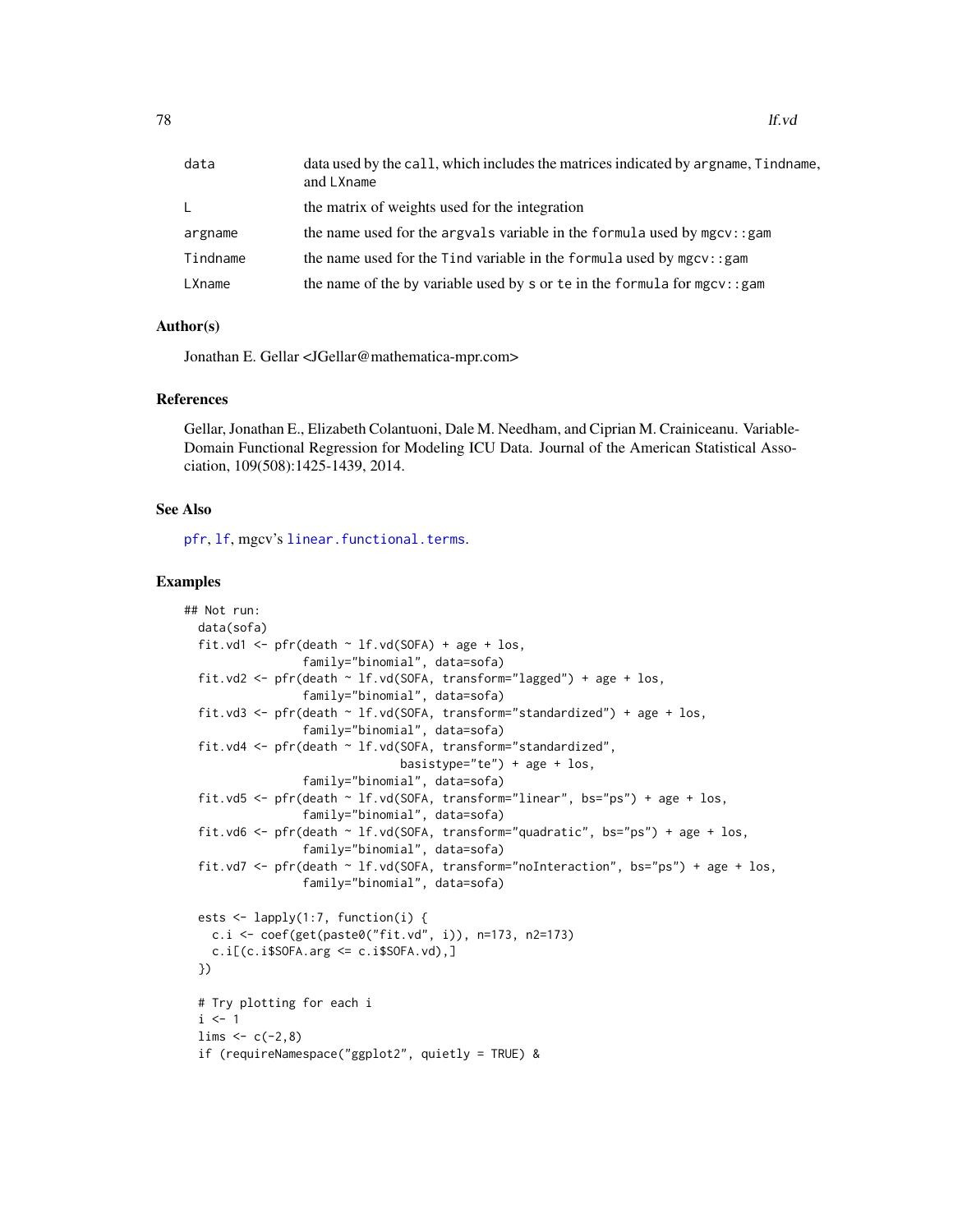```
requireNamespace("RColorBrewer", quietly = TRUE)) {
      est <- ests[[i]]
      est$value[est$value<lims[1]] <- lims[1]
      est$value[est$value>lims[2]] <- lims[2]
      ggplot2::ggplot(est, ggplot2::aes(SOFA.arg, SOFA.vd)) +
        ggplot2::geom_tile(ggplot2::aes(colour=value, fill=value)) +
        ggplot2::scale_fill_gradientn( name="", limits=lims,
                  colours=rev(RColorBrewer::brewer.pal(11,"Spectral"))) +
        ggplot2::scale_colour_gradientn(name="", limits=lims,
                  colours=rev(RColorBrewer::brewer.pal(11,"Spectral"))) +
        ggplot2::scale_y_{continuous}(expand = c(0,0)) +ggplot2::scale_x_{continuous}(expand = c(0,0)) +ggplot2::theme_bw()
}
```

```
## End(Not run)
```
lf\_old *Construct an FLM regression term*

## Description

Defines a term  $\int_T \beta(t)X_i(t)dt$  for inclusion in an [gam](#page-0-0)-formula (or [bam](#page-0-0) or [gamm](#page-0-0) or [gamm4](#page-0-0)) as constructed by [fgam](#page-29-0), where  $\beta(t)$  is an unknown coefficient function and  $X_i(t)$  is a functional predictor on the closed interval T. Defaults to a cubic B-spline with second-order difference penalties for estimating  $\beta(t)$ . The functional predictor must be fully observed on a regular grid.

# Usage

```
lf\_old(X, argvals = seq(0, 1, 1 = ncol(X)), xind = NULL,integration = c("simpson", "trapezoidal", "riemann"), L = NULL,
  splinepars = list(bs = "ps", k = min(c eiling(n/4), 40), m = c(2, 2)),
 presmooth = TRUE)
```

| X           | an N by J=ncol (argvals) matrix of function evaluations $X_i(t_{i1}),,X_i(t_{iJ}); i =$<br>1,,N.                                                                                                                                          |
|-------------|-------------------------------------------------------------------------------------------------------------------------------------------------------------------------------------------------------------------------------------------|
| argvals     | matrix (or vector) of indices of evaluations of $X_i(t)$ ; i.e. a matrix with <i>i</i> th row<br>$(t_{i1},.,t_{iJ})$                                                                                                                      |
| xind        | same as argvals. It will not be supported in the next version of refund.                                                                                                                                                                  |
| integration | method used for numerical integration. Defaults to "simpson"'s rule for calcu-<br>lating entries in L. Alternatively and for non-equidistant grids, "trapezoidal"<br>or "riemann". "riemann" integration is always used if L is specified |
| L           | an optional N by ncol (argvals) matrix giving the weights for the numerical<br>integration over t                                                                                                                                         |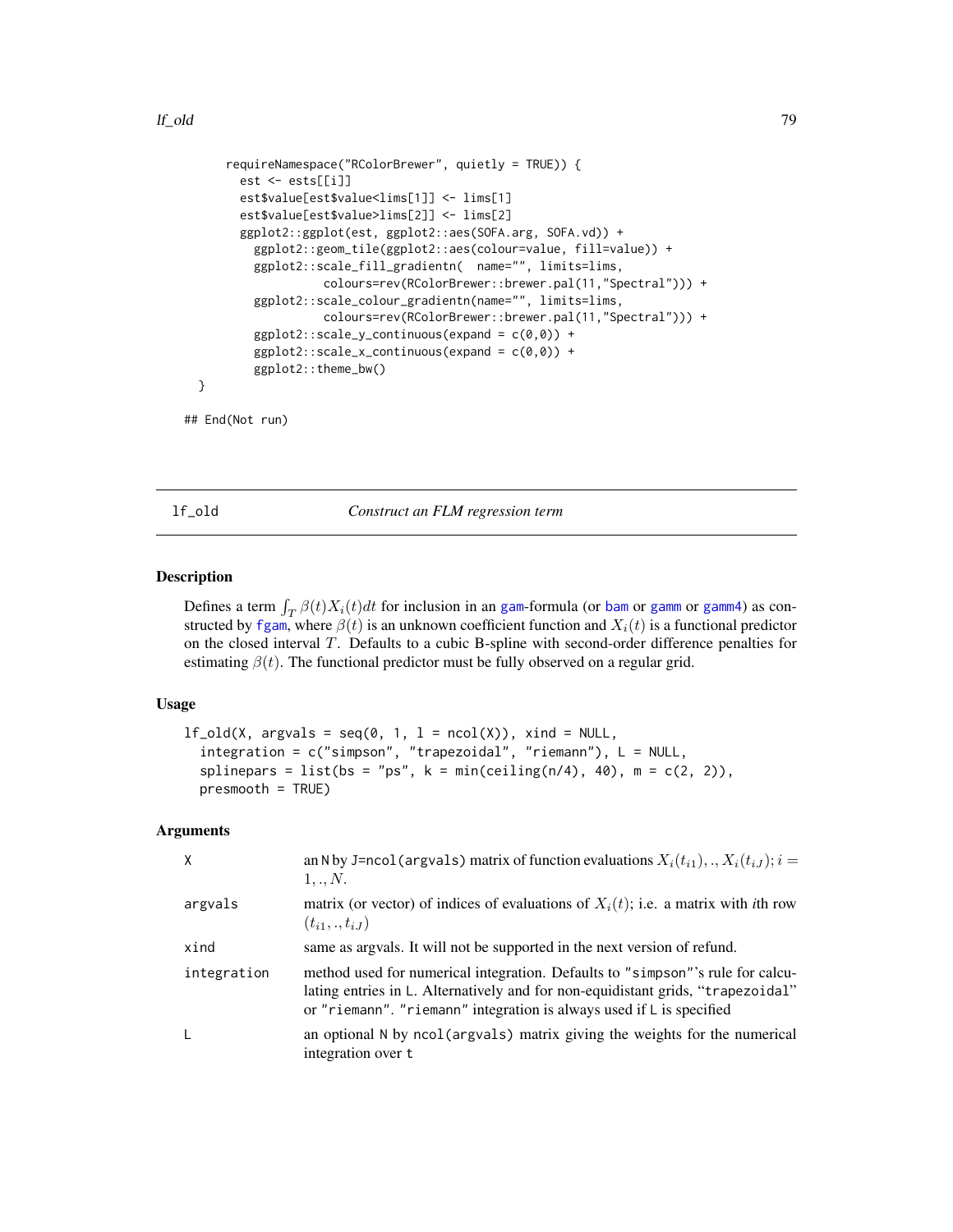| splinepars | optional arguments specifying options for representing and penalizing the func-                     |
|------------|-----------------------------------------------------------------------------------------------------|
|            | tional coefficient $\beta(t)$ . Defaults to a cubic B-spline with second-order difference           |
|            | penalties, i.e. list (bs="ps", $m=c(2, 1)$ ) See te or s for details                                |
| presmooth  | logical; if true, the functional predictor is pre-smoothed prior to fitting. See<br>smooth.basisPar |

# Value

a list with the following entries

- 1. call a call to te (or s, t2) using the appropriately constructed covariate and weight matrices
- 2. argvals the argvals argument supplied to lf
- 3. L the matrix of weights used for the integration
- 4. xindname the name used for the functional predictor variable in the formula used by mgcv
- 5. tindname the name used for argvals variable in the formula used by mgcv
- 6. LXname the name used for the L variable in the formula used by mgcv
- 7. presmooth the presmooth argument supplied to lf
- 8. Xfd an fd object from presmoothing the functional predictors using [smooth.basisPar](#page-0-0). Only present if presmooth=TRUE. See [fd](#page-0-0)

# Author(s)

Mathew W. McLean <mathew.w.mclean@gmail.com> and Fabian Scheipl

#### See Also

[fgam](#page-29-0), [af](#page-4-0), mgcv's [linear.functional.terms](#page-0-0), fgam for examples

lpeer *Longitudinal Functional Models with Structured Penalties*

# Description

Implements longitudinal functional model with structured penalties (Kundu et al., 2012) with scalar outcome, single functional predictor, one or more scalar covariates and subject-specific random intercepts through mixed model equivalence.

# Usage

```
lpeer(Y, subj, t, funcs, argvals = NULL, covariates = NULL,
 comm.pen = TRUE, pentype = "Ridge", L.user = NULL, f_t = NULL,
 Q = NULL, phia = 10^3, se = FALSE, ...)
```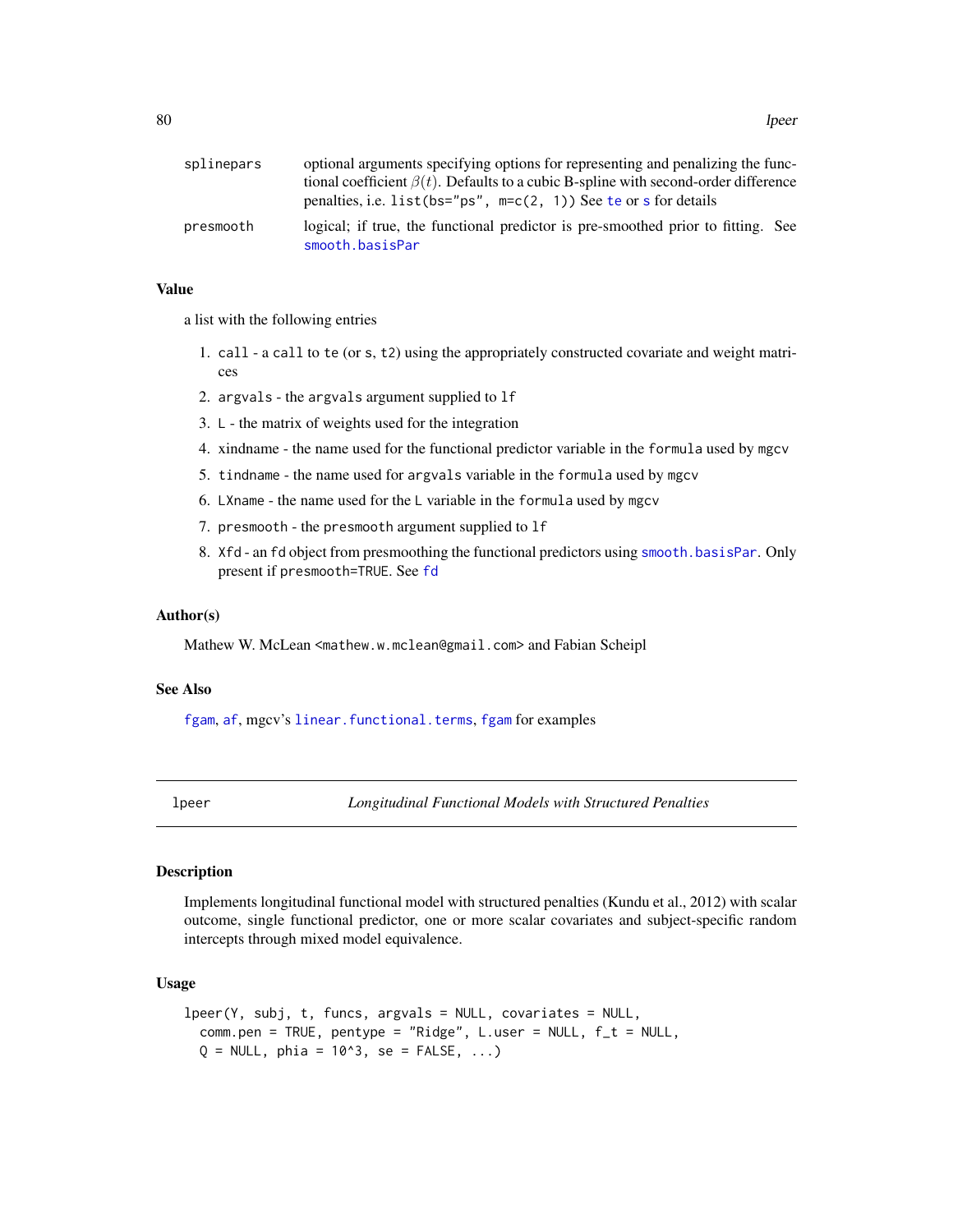#### lpeer 81

| Υ          | vector of all outcomes over all visits or timepoints                                                                                                                                                                                                                                                                                                                                                                                                                                                                                                                                |
|------------|-------------------------------------------------------------------------------------------------------------------------------------------------------------------------------------------------------------------------------------------------------------------------------------------------------------------------------------------------------------------------------------------------------------------------------------------------------------------------------------------------------------------------------------------------------------------------------------|
| subj       | vector containing the subject number for each observation                                                                                                                                                                                                                                                                                                                                                                                                                                                                                                                           |
| t          | vector containing the time information when the observation are taken                                                                                                                                                                                                                                                                                                                                                                                                                                                                                                               |
| funcs      | matrix containing observed functional predictors as rows. Rows with NA and<br>Inf values will be deleted.                                                                                                                                                                                                                                                                                                                                                                                                                                                                           |
| argvals    | matrix (or vector) of indices of evaluations of $X_i(t)$ ; i.e. a matrix with <i>i</i> th row<br>$(t_{i1},.,t_{iJ})$                                                                                                                                                                                                                                                                                                                                                                                                                                                                |
| covariates | matrix of scalar covariates.                                                                                                                                                                                                                                                                                                                                                                                                                                                                                                                                                        |
| comm.pen   | logical value indicating whether common penalty for all the components of re-<br>gression function. Default is TRUE.                                                                                                                                                                                                                                                                                                                                                                                                                                                                |
| pentype    | type of penalty: either decomposition based penalty ('DECOMP') or ridge ('RIDGE')<br>or second-order difference penalty ('D2') or any user defined penalty ('USER').<br>For decomposition based penalty user need to specify $Q$ matrix in $Q$ argument<br>(see details). For user defined penalty user need to specify L matrix in L argu-<br>ment (see details). For Ridge and second-order difference penalty, specification<br>for arguments L and Q will be ignored. Default is 'RIDGE'.                                                                                       |
| L.user     | penalty matrix. Need to be specified with pentype='USER'. When comm.pen=TRUE,<br>Number of columns need to be equal with number of columns of matrix spec-<br>ified to funcs. When comm.pen=FALSE, Number of columns need to be equal<br>with the number of columns of matrix specified to funcs times the number of<br>components of regression function. Each row represents a constraint on func-<br>tional predictor. This argument will be ignored when value of pentype is other<br>than 'USER'.                                                                              |
| $f_t$      | vector or matrix with number of rows equal to number of total observations<br>and number of columns equal to d (see details). If matrix then each column<br>pertains to single function of time and the value in the column represents the<br>realization corresponding to time vector t. The column with intercept or multiple<br>of intercept will be dropped. A NULL value refers to time-invariant regression<br>function. Default value is NULL.                                                                                                                               |
| Q          | Q matrix to derive decomposition based penalty. Need to be specified with<br>pentype='DECOMP'. When comm.pen=TRUE, number of columns must equal<br>number of columns of matrix specified to funcs. When comm.pen=FALSE, Num-<br>ber of columns need to be equal with the number of columns of matrix specified<br>to funcs times the number of components of regression function. Each row rep-<br>resents a basis function where functional predictor is expected lie according to<br>prior belief. This argument will be ignored when value of pentype is other than<br>'DECOMP'. |
| phia       | scalar value of a in decomposition based penalty. Needs to be specified with<br>pentype='DECOMP'.                                                                                                                                                                                                                                                                                                                                                                                                                                                                                   |
| se         | logical; calculate standard error when TRUE.                                                                                                                                                                                                                                                                                                                                                                                                                                                                                                                                        |
|            | additional arguments passed to lme.                                                                                                                                                                                                                                                                                                                                                                                                                                                                                                                                                 |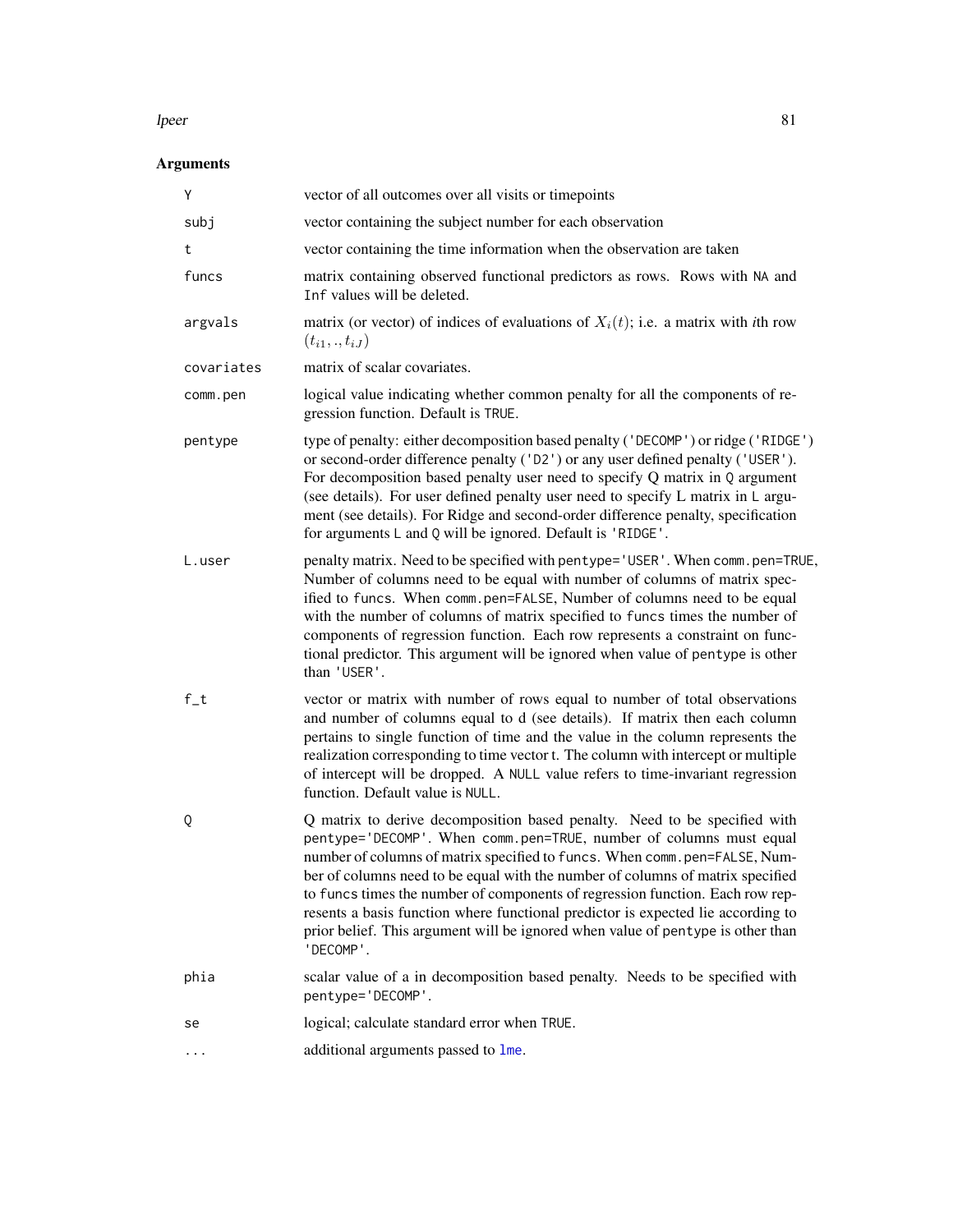#### Details

If there are any missing or infinite values in Y, subj, t, covariates, funcs and f\_t, the corresponding row (or observation) will be dropped, and infinite values are not allowed for these arguments. Neither Q nor L may contain missing or infinite values. 1 peer () fits the following model:

$$
y_{i(t)} = X_{i(t)}^T \beta + \int W_{i(t)}(s)\gamma(t,s)ds + Z_{i(t)}u_i + \epsilon_{i(t)}
$$

where  $\epsilon_{i(t)}$   $N(0, \sigma^2)$  and  $u_i$   $N(0, \sigma^2_u)$ . For all the observations, predictor function  $W_{i(t)}(s)$  is evaluated at K sampling points. Here, regression function  $\gamma(t, s)$  is represented in terms of (d+1) component functions  $\gamma_0(s),...,\gamma_d(s)$  as follows

$$
\gamma(t,s) = \gamma_0(s) + f_1(t)\gamma_1(s) + f_d(t)\gamma_d(s)
$$

Values of  $y_{i(t)}, X_{i(t)}$  and  $W_{i(t)}(s)$  are passed through argument Y, covariates and funcs, respectively. Number of elements or rows in Y, t, subj, covariates (if not NULL) and funcs need to be equal.

Values of  $f_1(t),..., f_d(t)$  are passed through f\_t argument. The matrix passed through f\_t argument should have d columns where each column represents one and only one of  $f_1(t), ..., f_d(t)$ .

The estimate of (d+1) component functions  $\gamma_0(s),...,\gamma_d(s)$  is obtained as penalized estimated. The following 3 types of penalties can be used for a component function:

i. Ridge:  $I_K$ 

ii. Second-order difference:  $[d_{i,j}]$  with  $d_{i,i} = d_{i,i+2} = 1, d_{i,i+1} = -2$ , otherwise  $d_{i,j} = 0$ 

iii. Decomposition based penalty:  $bP_Q + a(I - P_Q)$  where  $P_Q = Q^T (QQ^T)^{-1} Q$ 

For Decomposition based penalty the user must specify pentype= 'DECOMP' and the associated Q matrix must be passed through the Q argument. Alternatively, one can directly specify the penalty matrix by setting pentype= 'USER' and using the L argument to supply the associated L matrix.

If Q (or L) matrix is similar for all the component functions then argument comm.pen should have value TRUE and in that case specified matrix to argument Q (or L) should have K columns. When Q (or L) matrix is different for all the component functions then argument comm.pen should have value FALSE and in that case specified matrix to argument  $Q$  (or L) should have  $K(d+1)$  columns. Here first K columns pertains to first component function, second K columns pertains to second component functions, and so on.

Default penalty is Ridge penalty for all the component functions and user needs to specify 'RIDGE'. For second-order difference penalty, user needs to specify 'D2'. When pentype is 'RIDGE' or 'D2' the value of comm.pen is always TRUE and comm.pen=FALSE will be ignored.

## Value

A list containing:

| fit         | result of the call to lme                                                                          |
|-------------|----------------------------------------------------------------------------------------------------|
| fitted.vals | predicted outcomes                                                                                 |
| BetaHat     | parameter estimates for scalar covariates including intercept                                      |
| se.Beta     | standard error of parameter estimates for scalar covariates including intercept                    |
| Beta        | parameter estimates with standard error for scalar covariates including intercept                  |
| GammaHat    | estimates of components of regression functions. Each column represents one<br>component function. |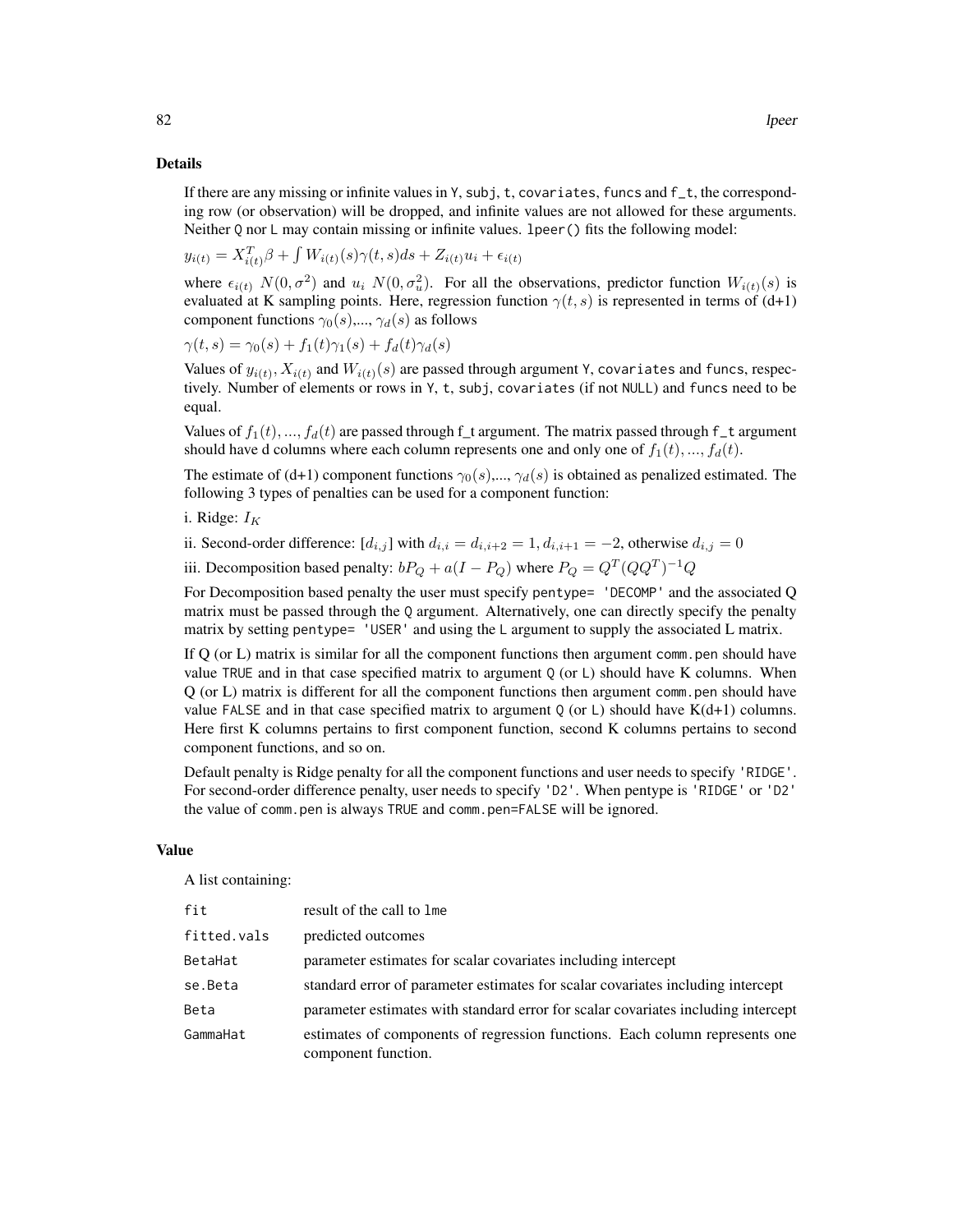lpeer 33

| Se.Gamma       | standard error associated with GammaHat                                        |
|----------------|--------------------------------------------------------------------------------|
| AIC            | AIC value of fit (smaller is better)                                           |
| BIC.           | BIC value of fit (smaller is better)                                           |
| logLik         | (restricted) log-likelihood at convergence                                     |
| lambda         | list of estimated smoothing parameters associated with each component function |
| V              | conditional variance of Y treating only random intercept as random one.        |
| V <sub>1</sub> | unconditional variance of Y                                                    |
| N              | number of subjects                                                             |
| K              | number of Sampling points in functional predictor                              |
| TotalObs       | total number of observations over all subjects                                 |
| Sigma.u        | estimated sd of random intercept.                                              |
| sigma          | estimated within-group error standard deviation.                               |

# Author(s)

Madan Gopal Kundu <mgkundu@iupui.edu>

## References

Kundu, M. G., Harezlak, J., and Randolph, T. W. (2012). Longitudinal functional models with structured penalties (arXiv:1211.4763 [stat.AP]).

Randolph, T. W., Harezlak, J, and Feng, Z. (2012). Structured penalties for functional linear models - partially empirical eigenvectors for regression. *Electronic Journal of Statistics*, 6, 323–353.

#### See Also

peer, plot.lpeer

# Examples

## Not run: #------------------------------------------------------------------------ # Example 1: Estimation with Ridge penalty #------------------------------------------------------------------------

```
##Load Data
data(DTI)
```

```
## Extract values for arguments for lpeer() from given data
cca = DTI$cca[which(DTI$case == 1),]DTI = DTI[which(DTI$case == 1),]
```

```
##1.1 Fit the model with single component function
## gamma(t,s)=gamm0(s)
t<- DTI$visit
fit.cca.lpeer1 = lpeer(Y=DTI$pasat, t=t, subj=DTI$ID, funcs = cca)
```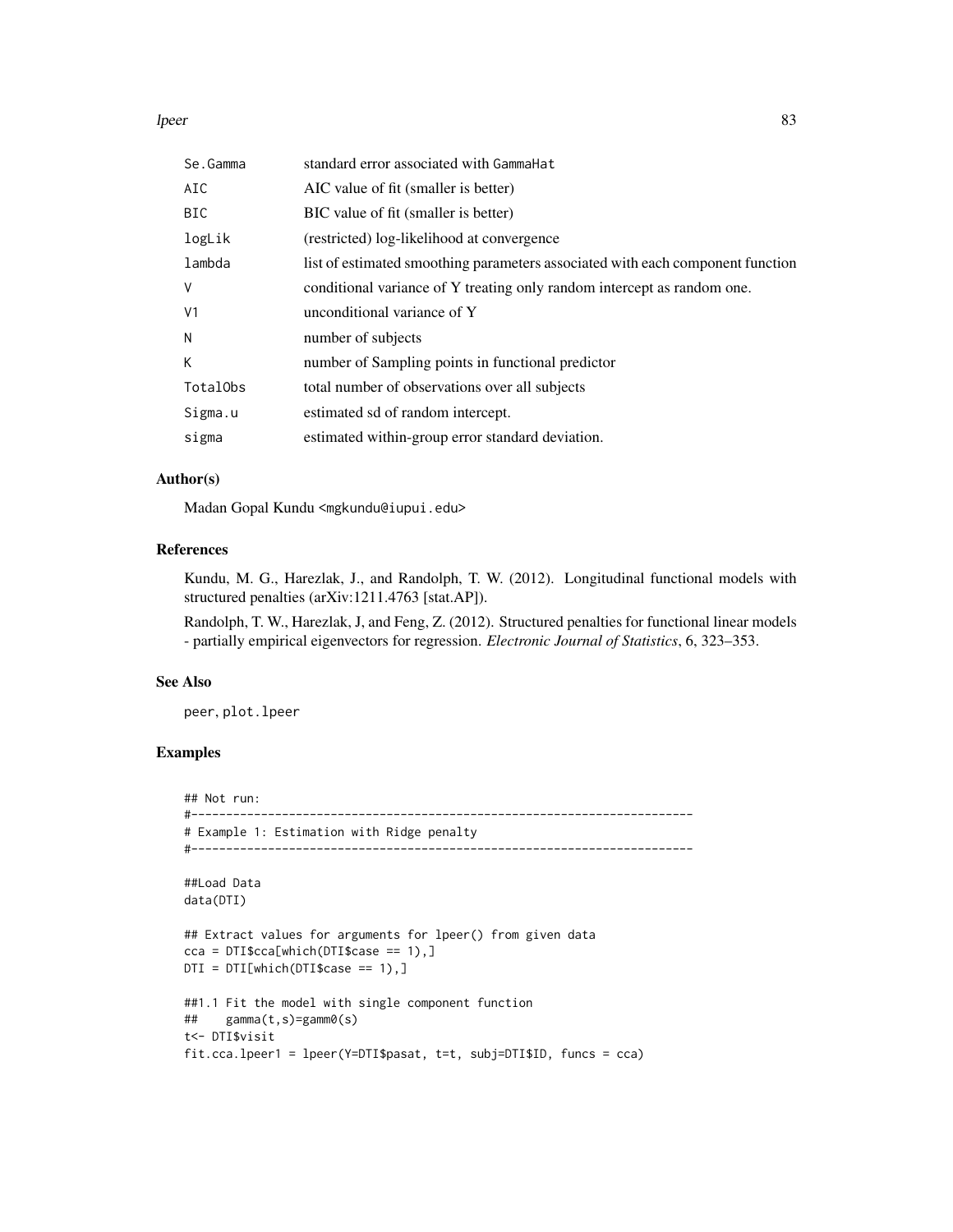84 lpeer

```
plot(fit.cca.lpeer1)
##1.2 Fit the model with two component function
## gamma(t,s)=gamm0(s) + t*gamma1(s)
fit.cca.lpeer2 = lpeer(Y=DTI$pasat, t=t, subj=DTI$ID, funcs = cca,
                     f_t=t, se=TRUE)
plot(fit.cca.lpeer2)
#------------------------------------------------------------------------
# Example 2: Estimation with structured penalty (need structural
# information about regression function or predictor function)
#------------------------------------------------------------------------
##Load Data
data(PEER.Sim)
## Extract values for arguments for lpeer() from given data
K<- 100
W<- PEER.Sim[,c(3:(K+2))]
Y<- PEER.Sim[,K+3]
t<- PEER.Sim[,2]
id<- PEER.Sim[,1]
##Load Q matrix containing structural information
data(Q)
##2.1 Fit the model with two component function
## gamma(t,s)=gamm0(s) + t*gamma1(s)
Fit1<- lpeer(Y=Y, subj=id, t=t, covariates=cbind(t), funcs=W,
   pentype='DECOMP', f_t=cbind(1,t), Q=Q, se=TRUE)
Fit1$Beta
plot(Fit1)
##2.2 Fit the model with three component function
## gamma(t,s)=gamm0(s) + t*gamma1(s) + t^2*gamma1(s)
Fit2<- lpeer(Y=Y, subj=id, t=t, covariates=cbind(t), funcs=W,
     pentype='DECOMP', f_t=cbind(1,t, t^2), Q=Q, se=TRUE)
Fit2$Beta
plot(Fit2)
##2.3 Fit the model with two component function with different penalties
## gamma(t,s)=gamm0(s) + t*gamma1(s)
Q1 \leftarrow \text{cbind}(Q, Q)Fit3<- lpeer(Y=Y, subj=id, t=t, covariates=cbind(t), comm.pen=FALSE, funcs=W,
     pentype='DECOMP', f_t=cbind(1,t), Q=Q1, se=TRUE)
##2.4 Fit the model with two component function with user defined penalties
## gamma(t,s)=gamm0(s) + t*gamma1(s)
phia <- 10^3
P_Q <- t(Q)%*%solve(Q%*%t(Q))%*% Q
L <- phi*(diag(K) - P_Q) + 1*P_Q
```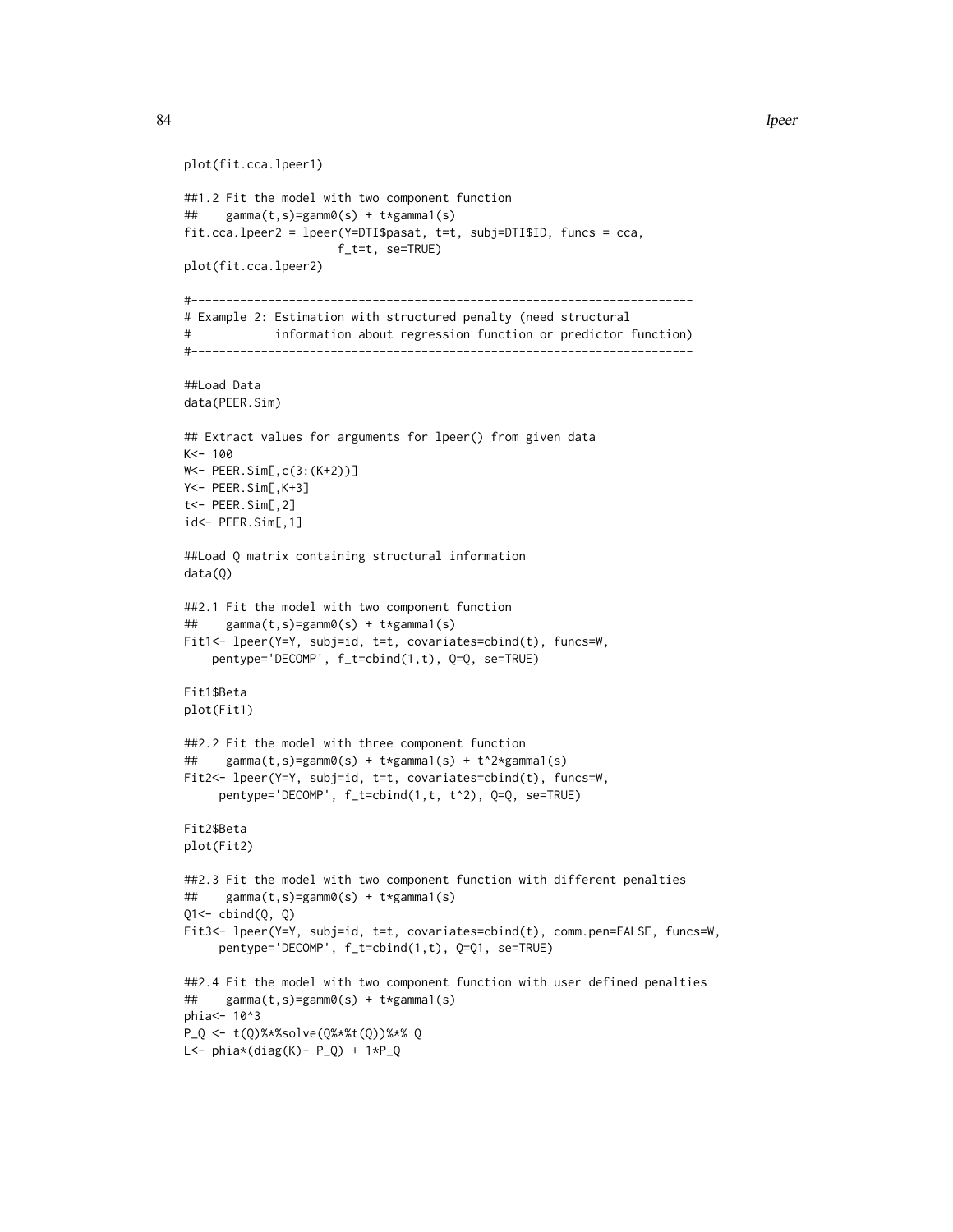```
Fit4<- lpeer(Y=Y, subj=id, t=t, covariates=cbind(t), funcs=W,
     pentype='USER', f_t=cbind(1,t), L=L, se=TRUE)
L1<- adiag(L, L)
Fit5<- lpeer(Y=Y, subj=id, t=t, covariates=cbind(t), comm.pen=FALSE, funcs=W,
     pentype='USER', f_t=cbind(1,t), L=L1, se=TRUE)
```
## End(Not run)

lpfr *Longitudinal penalized functional regression*

#### Description

Implements longitudinal penalized functional regression (Goldsmith et al., 2012) for generalized linear functional models with scalar outcomes and subject-specific random intercepts.

## Usage

```
lpfr(Y, subj, covariates = NULL, funcs, kz = 30, kb = 30,smooth.cov = FALSE, family = "gaussian", method = "REML", \dots)
```
# Arguments

| Y          | vector of all outcomes over all visits                                                                                                                |
|------------|-------------------------------------------------------------------------------------------------------------------------------------------------------|
| subj       | vector containing the subject number for each observation                                                                                             |
| covariates | matrix of scalar covariates                                                                                                                           |
| funcs      | matrix or list of matrices containing observed functional predictors as rows. NA<br>values are allowed.                                               |
| kz         | dimension of principal components basis for the observed functional predictors                                                                        |
| kb         | dimension of the truncated power series spline basis for the coefficient function                                                                     |
| smooth.cov | logical; do you wish to smooth the covariance matrix of observed functions?<br>Increases computation time, but results in smooth principal components |
| family     | generalized linear model family                                                                                                                       |
| method     | method for estimating the smoothing parameters; defaults to REML                                                                                      |
| $\ddots$ . | additional arguments passed to gam to fit the regression model.                                                                                       |

## Details

Functional predictors are entered as a matrix or, in the case of multiple functional predictors, as a list of matrices using the funcs argument. Missing values are allowed in the functional predictors, but it is assumed that they are observed over the same grid. Functional coefficients and confidence bounds are returned as lists in the same order as provided in the funcs argument, as are principal component and spline bases.

# lpfr 85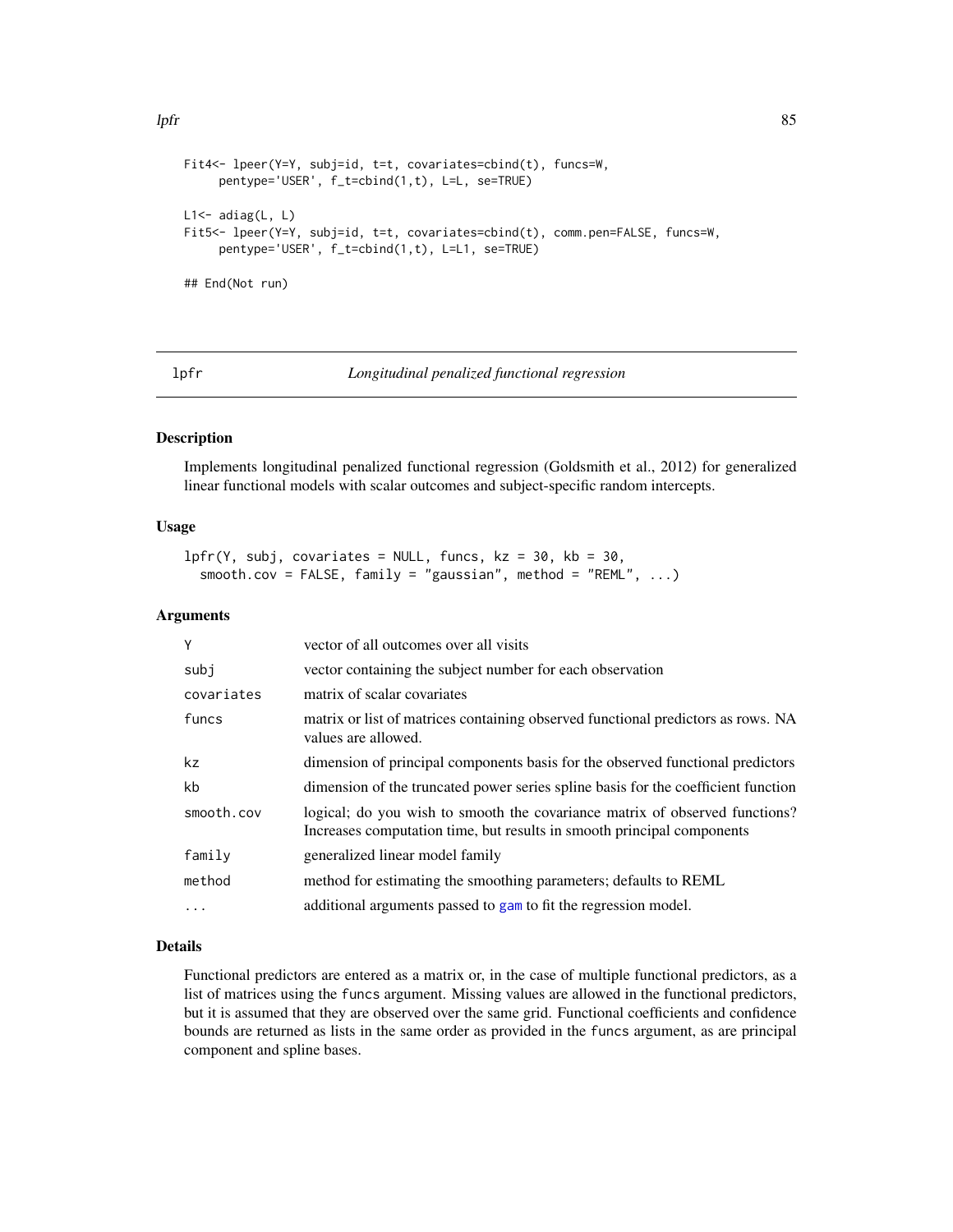# Value

| fit                        | result of the call to gam                                                                |
|----------------------------|------------------------------------------------------------------------------------------|
| fitted.vals                | predicted outcomes                                                                       |
| betaHat<br>beta.covariates | list of estimated coefficient functions                                                  |
|                            | parameter estimates for scalar covariates                                                |
| ranef                      | vector of subject-specific random intercepts                                             |
| X                          | design matrix used in the model fit                                                      |
| phi                        | list of truncated power series spline bases for the coefficient functions                |
| psi                        | list of principal components basis for the functional predictors                         |
| varBetaHat                 | list containing covariance matrices for the estimated coefficient functions              |
| <b>Bounds</b>              | list of bounds of a 95% confidence interval for the estimated coefficient func-<br>tions |

# Author(s)

Jeff Goldsmith <jeff.goldsmith@columbia.edu>

# References

Goldsmith, J., Crainiceanu, C., Caffo, B., and Reich, D. (2012). Longitudinal penalized functional regression for cognitive outcomes on neuronal tract measurements. *Journal of the Royal Statistical Society: Series C*, 61(3), 453–469.

# Examples

```
## Not run:
##################################################################
# use longitudinal data to regress continuous outcomes on
# functional predictors (continuous outcomes only recorded for
# case == 1)##################################################################
data(DTI)
# subset data as needed for this example
cca = DTI$cca[which(DTI$case == 1),]rcst = DTI$rcst[which(DTI$case == 1),]
DTI = DTI[which(DTI$case == 1),]# note there is missingness in the functional predictors
apply(is.na(cca), 2, mean)
apply(is.na(rcst), 2, mean)
```
# fit two models with single functional predictors and plot the results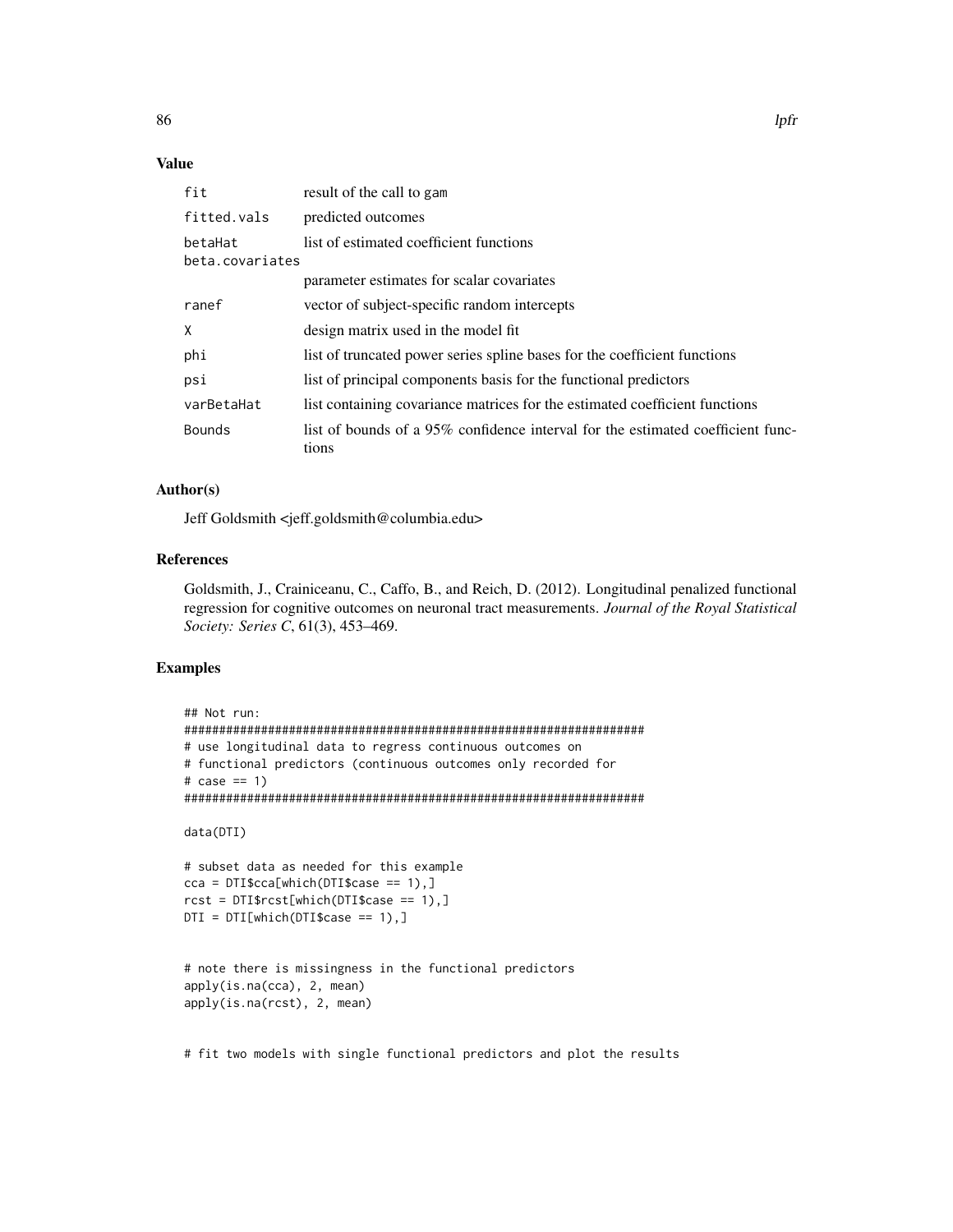#### mfpca.sc 87

```
fit.cca = lpfr(Y=DTI$pasat, subj=DTI$ID, funcs = cca, smooth.cov=FALSE)
fit.rcst = lpfr(Y=DTI$pasat, subj=DTI$ID, funcs = rcst, smooth.cov=FALSE)
par(mfrow = c(1,2))matplot(cbind(fit.cca$BetaHat[[1]], fit.cca$Bounds[[1]]),
  type = '1', lty = c(1,2,2), col = c(1,2,2), ylab = "BetaHat",
  main = "CCA")matplot(cbind(fit.rcst$BetaHat[[1]], fit.rcst$Bounds[[1]]),
  type = '1', lty = c(1,2,2), col = c(1,2,2), ylab = "BetaHat",
  main = "RCST")
# fit a model with two functional predictors and plot the results
fit.cca.rcst = lpfr(Y=DTI$pasat, subj=DTI$ID, funcs = list(cca,rcst),
  smooth.cov=FALSE)
par(mfrow = c(1,2))matplot(cbind(fit.cca.rcst$BetaHat[[1]], fit.cca.rcst$Bounds[[1]]),
  type = '1', lty = c(1,2,2), col = c(1,2,2), ylab = "BetaHat",
  main = "CCA")matplot(cbind(fit.cca.rcst$BetaHat[[2]], fit.cca.rcst$Bounds[[2]]),
  type = 'l', lty = c(1,2,2), col = c(1,2,2), ylab = "BetaHat",
  main = "RCST")
## End(Not run)
```

| $mf_{\text{DCA, SC}}$ | Multilevel functional principal components analysis by smoothed co- |
|-----------------------|---------------------------------------------------------------------|
|                       | variance                                                            |

# Description

Decomposes functional observations using functional principal components analysis. A mixed model framework is used to estimate scores and obtain variance estimates.

#### Usage

```
mfpca.sc(Y = NULL, id = NULL, visit = NULL, two, y = FALSE,argvals = NULL, nbasis = 10, pve = 0.99, npc = NULL, makePD = FALSE,
  center = TRUE, cov.est.method = 2, integration = "trapezoidal")
```

| Υ,     | The user must supply a matrix of functions on a regular grid                                                     |
|--------|------------------------------------------------------------------------------------------------------------------|
| id     | Must be supplied, a vector containing the id information used to identify clusters                               |
| visit  | A vector containing information used to identify visits. Defaults to NULL.                                       |
| twoway | logical, indicating whether to carry out twoway ANOVA and calculate visit-<br>specific means. Defaults to FALSE. |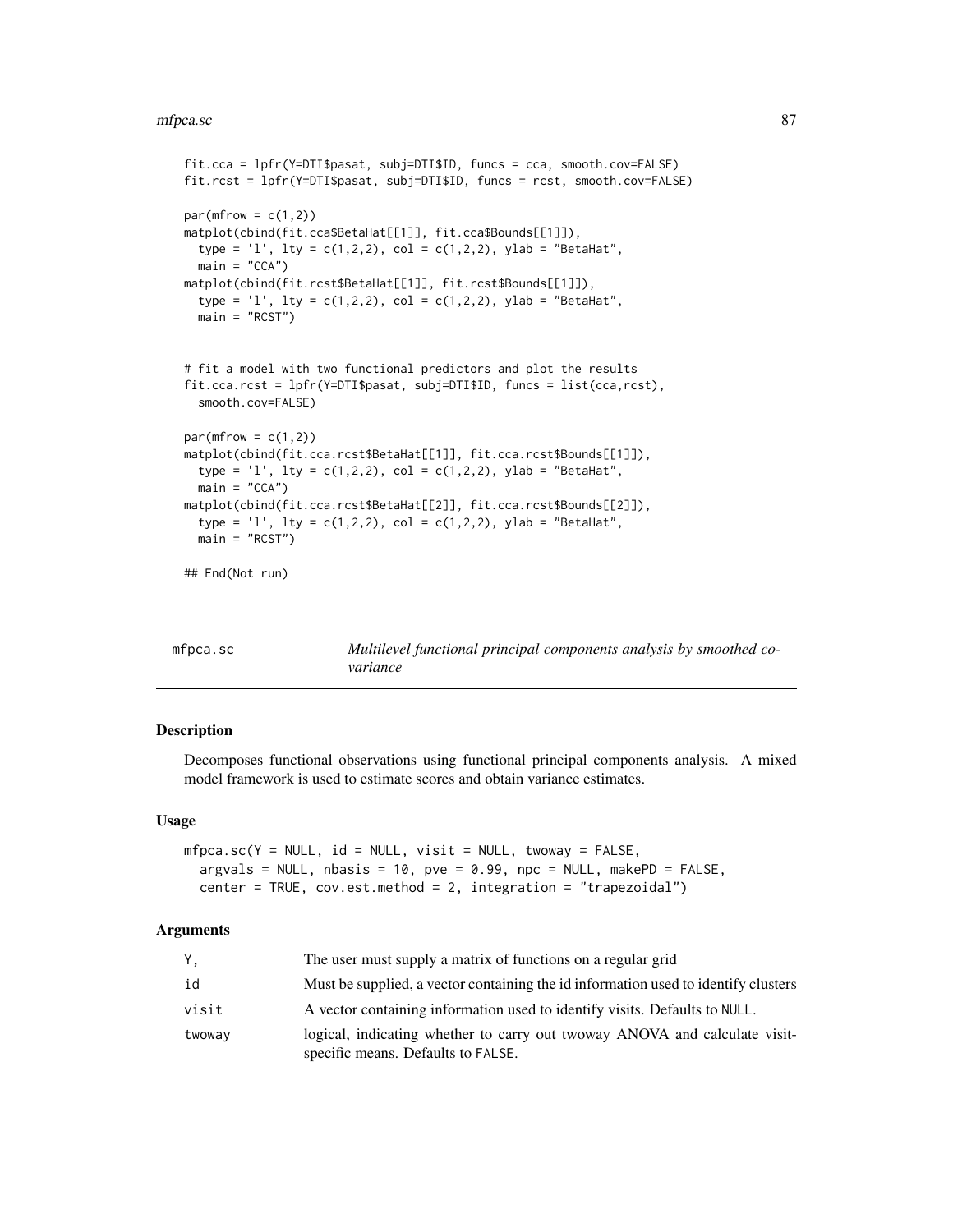| argvals     | function argument.                                                                                                                                                                                                                                                                                                |
|-------------|-------------------------------------------------------------------------------------------------------------------------------------------------------------------------------------------------------------------------------------------------------------------------------------------------------------------|
| nbasis      | number of B-spline basis functions used for estimation of the mean function and<br>bivariate smoothing of the covariance surface.                                                                                                                                                                                 |
| pve         | proportion of variance explained: used to choose the number of principal com-<br>ponents.                                                                                                                                                                                                                         |
| npc         | prespecified value for the number of principal components (if given, this over-<br>rides pve).                                                                                                                                                                                                                    |
| makePD      | logical: should positive definiteness be enforced for the covariance surface esti-<br>mate? Defaults to FALSE Only FALSE is currently supported.                                                                                                                                                                  |
| center      | logical: should an estimated mean function be subtracted from Y? Set to FALSE if<br>you have already demeaned the data using your favorite mean function estimate.                                                                                                                                                |
|             | cov.est.method covariance estimation method. If set to 1, a one-step method that applies a<br>bivariate smooth to the $y(s_1)y(s_2)$ values. This can be very slow. If set to 2<br>(the default), a two-step method that obtains a naive covariance estimate which<br>is then smoothed. 2 is currently supported. |
| integration | quadrature method for numerical integration; only "trapezoidal" is currently<br>supported.                                                                                                                                                                                                                        |

# Details

This function computes a multilevel FPC decomposition for a set of observed curves, which may be sparsely observed and/or measured with error. A mixed model framework is used to estimate level 1 and level 2 scores.

MFPCA was proposed in Di et al. (2009), with variations for MFPCA with sparse data in Di et al. (2014). mfpca.sc uses penalized splines to smooth the covariance functions, as Described in Di et al. (2009) and Goldsmith et al. (2013).

# Value

An object of class mfpca containing:

| Yhat         | FPC approximation (projection onto leading components) of Y, estimated curves<br>for all subjects and visits                                                                          |
|--------------|---------------------------------------------------------------------------------------------------------------------------------------------------------------------------------------|
| Yhat.subject | estimated subject specific curves for all subjects                                                                                                                                    |
| Y            | the observed data                                                                                                                                                                     |
| scores       | $n \times npc$ matrix of estimated FPC scores for level and level 2.                                                                                                                  |
| mu           | estimated mean function (or a vector of zeroes if center==FALSE).                                                                                                                     |
| efunctions   | $d \times npc$ matrix of estimated eigenfunctions of the functional covariance, i.e., the<br>FPC basis functions for levels 1 and 2.                                                  |
| evalues      | estimated eigenvalues of the covariance operator, <i>i.e.</i> , variances of FPC scores<br>for levels 1 and 2.                                                                        |
| npc          | number of FPCs: either the supplied npc, or the minimum number of basis func-<br>tions needed to explain proportion pve of the variance in the observed curves for<br>levels 1 and 2. |
| sigma2       | estimated measurement error variance.                                                                                                                                                 |
| eta          | the estimated visit specific shifts from overall mean.                                                                                                                                |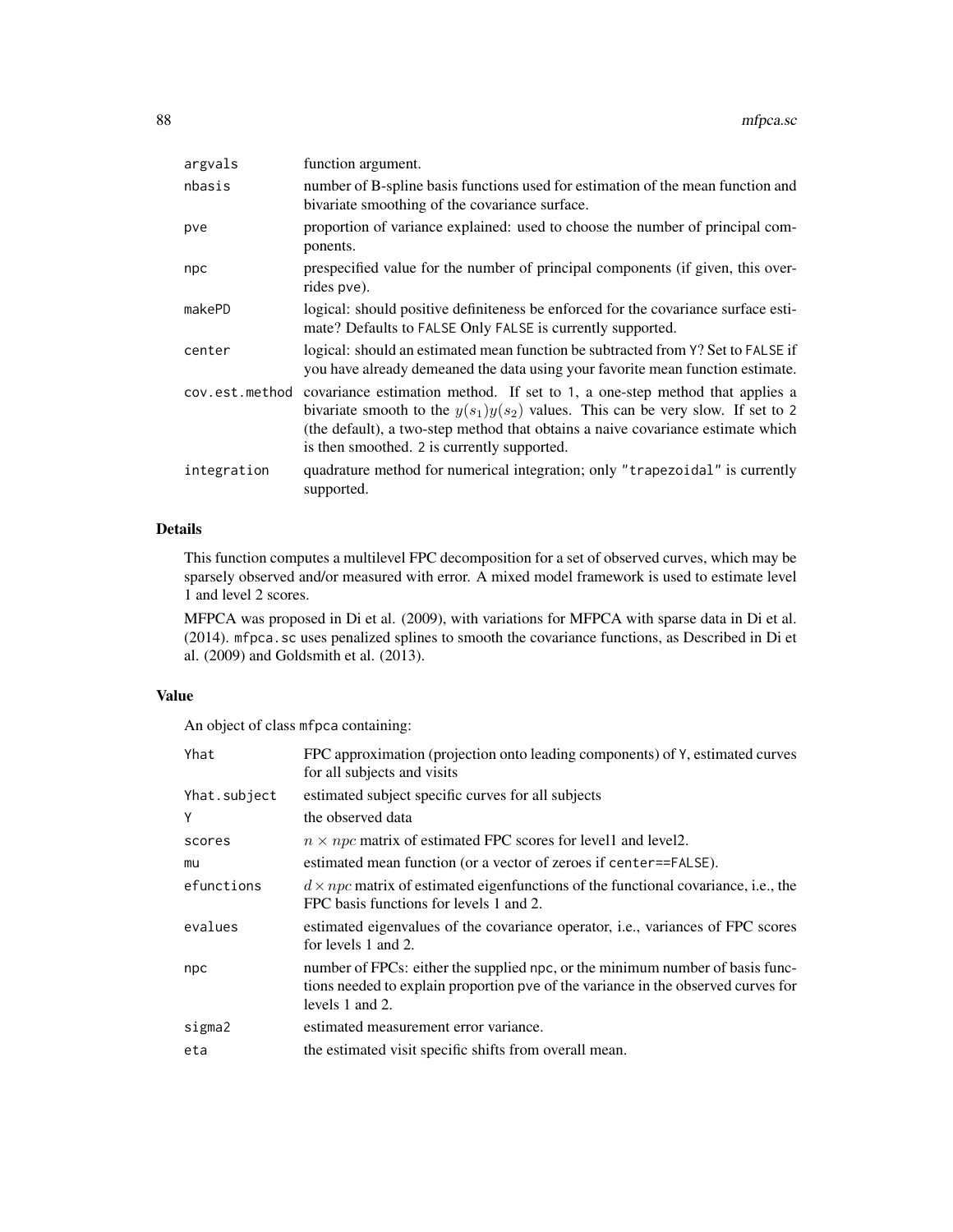## Author(s)

Julia Wrobel <jw3134@cumc.columbia.edu>, Jeff Goldsmith <jeff.goldsmith@columbia.edu>, and Chongzhi Di

### References

Di, C., Crainiceanu, C., Caffo, B., and Punjabi, N. (2009). Multilevel functional principal component analysis. *Annals of Applied Statistics*, 3, 458–488.

Di, C., Crainiceanu, C., Caffo, B., and Punjabi, N. (2014). Multilevel sparse functional principal component analysis. *Stat*, 3, 126–143.

Goldsmith, J., Greven, S., and Crainiceanu, C. (2013). Corrected confidence bands for functional data using principal components. *Biometrics*, 69(1), 41–51.

## Examples

```
## Not run:
data(DTI)
DTI = subset(DTI, Nscans < 6) ## example where all subjects have 6 or fewer visits
id = DTI$ID
Y = DTI$cca
mfpca.DTI = mfpca.sc(Y=Y, id = id, twoway = TRUE)
```
## End(Not run)

<span id="page-88-0"></span>model.matrix.pffr *Obtain model matrix for a pffr fit*

# Description

Obtain model matrix for a pffr fit

# Usage

```
## S3 method for class 'pffr'
model.matrix(object, ...)
```
## Arguments

| object   | a fitted pffr-object                    |
|----------|-----------------------------------------|
| $\cdots$ | other arguments, passed to predict.gam. |

# Value

A model matrix

#### Author(s)

Fabian Scheipl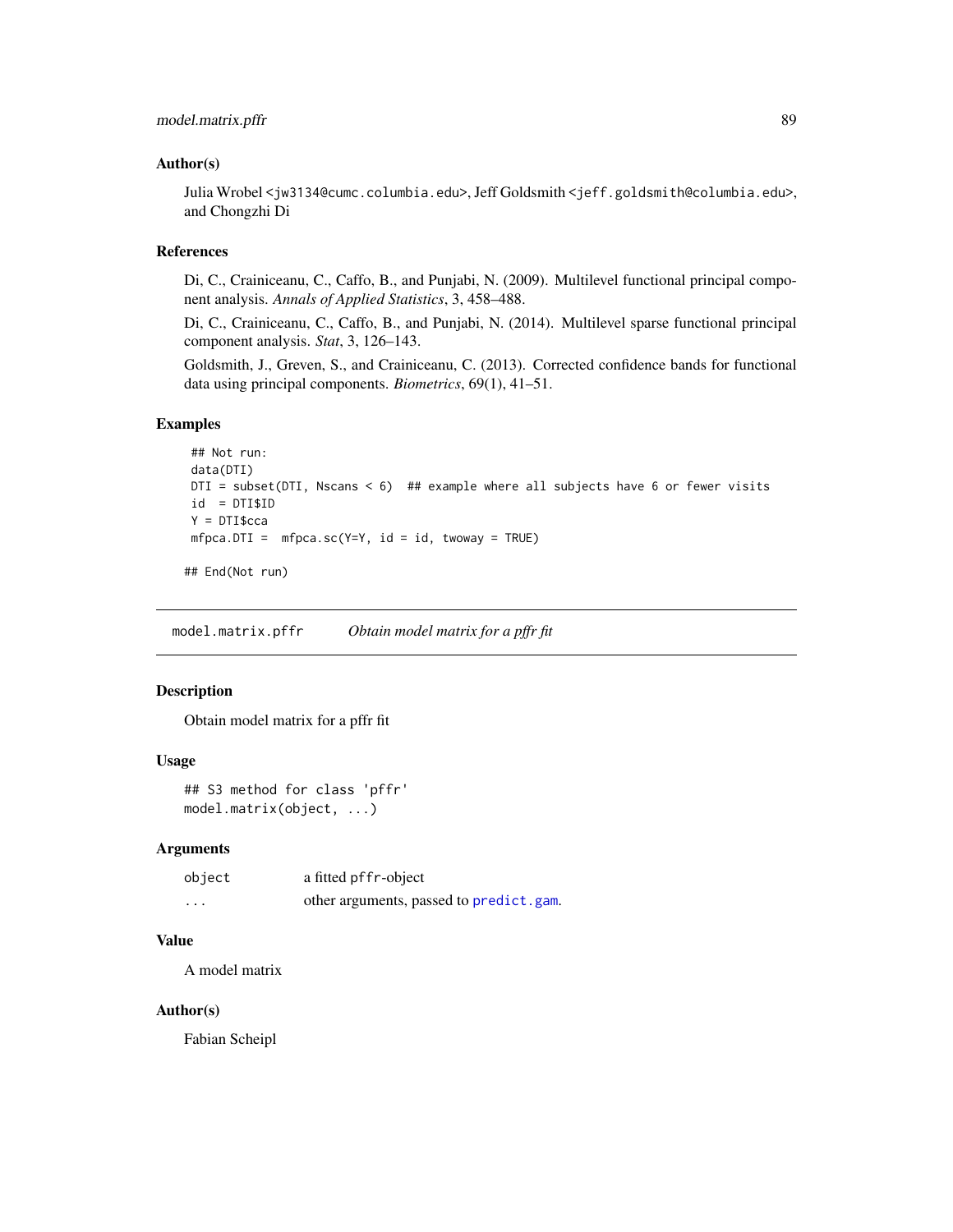#### Description

Fitting function for function-on-scalar regression for cross-sectional data. This function estimates model parameters using GLS: first, an OLS estimate of spline coefficients is estimated; second, the residual covariance is estimated using an FPC decomposition of the OLS residual curves; finally, a GLS estimate of spline coefficients is estimated. Although this is in the 'BayesFoSR' package, there is nothing Bayesian about this FoSR.

# Usage

```
ols_cs(formula, data = NULL, Kt = 5, basis = "bs", verbose = TRUE)
```
#### Arguments

| formula | a formula indicating the structure of the proposed model.                                                                                                                                                                         |
|---------|-----------------------------------------------------------------------------------------------------------------------------------------------------------------------------------------------------------------------------------|
| data    | an optional data frame, list or environment containing the variables in the model.<br>If not found in data, the variables are taken from environment (formula), typi-<br>cally the environment from which the function is called. |
| Kt      | number of spline basis functions used to estimate coefficient functions                                                                                                                                                           |
| basis   | basis type; options are "bs" for b-splines and "pbs" for periodic b-splines                                                                                                                                                       |
| verbose | logical defaulting to TRUE – should updates on progress be printed?                                                                                                                                                               |

#### Author(s)

Jeff Goldsmith <ajg2202@cumc.columbia.edu>

## References

Goldsmith, J., Kitago, T. (2016). Assessing Systematic Effects of Stroke on Motor Control using Hierarchical Function-on-Scalar Regression. *Journal of the Royal Statistical Society: Series C*, 65 215-236.

pco\_predict\_preprocess

*Make predictions using pco basis terms*

# Description

This function performs the necessary preprocessing for making predictions with [gam](#page-0-0) models that include [pco](#page-144-0) basis terms. The function pco\_predict\_preprocess builds a data.frame (or augments an existing one) to be used with the usual predict function.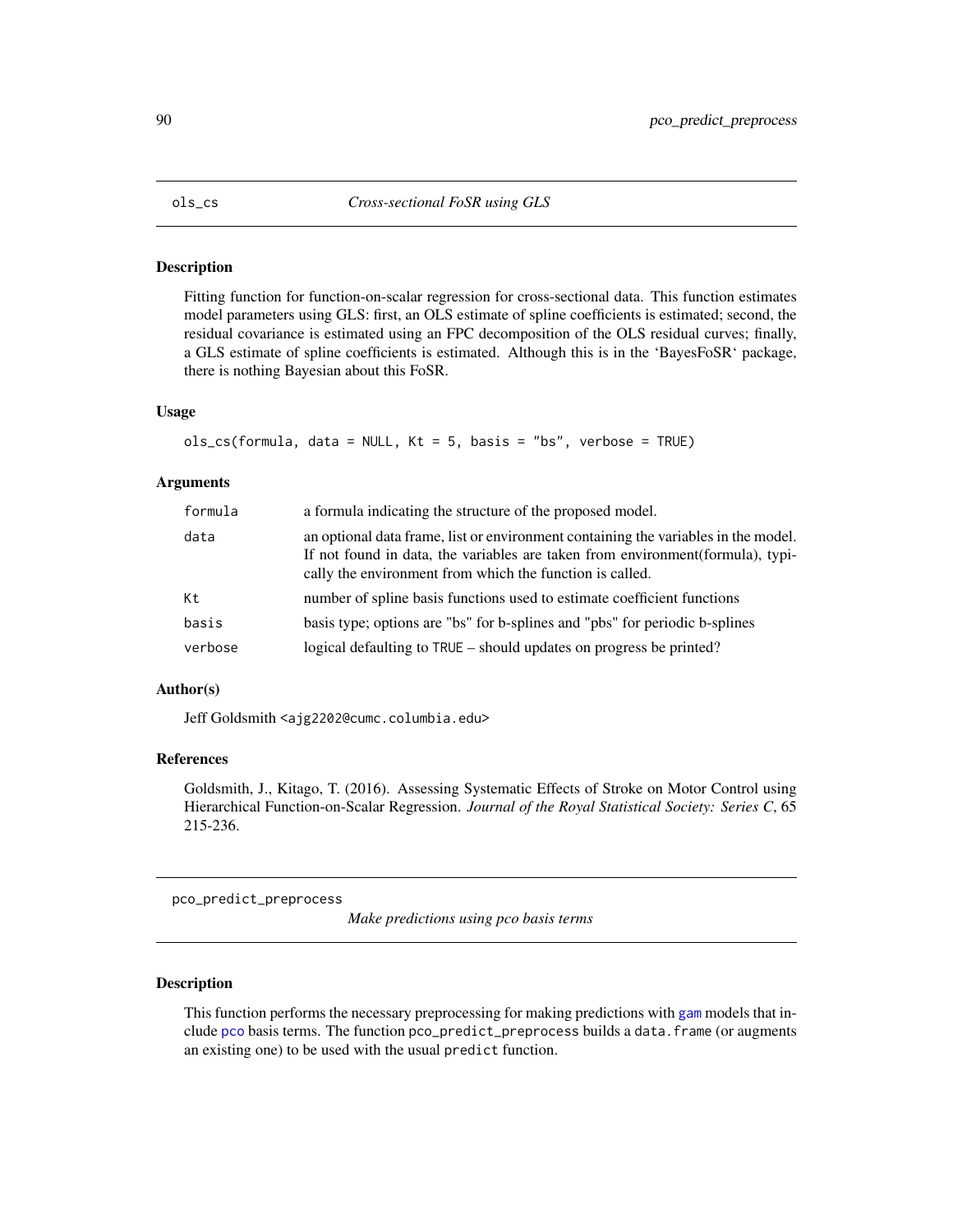# pco\_predict\_preprocess 91

#### Usage

pco\_predict\_preprocess(model, newdata = NULL, dist\_list)

## Arguments

| model     | a fitted gam model with at least one term of class "pco. smooth".                                                                                                                                                                                                                                                                                        |
|-----------|----------------------------------------------------------------------------------------------------------------------------------------------------------------------------------------------------------------------------------------------------------------------------------------------------------------------------------------------------------|
| newdata   | data frame including the new values for any non-pco terms in the original fit. If<br>there were none, this can be left as NULL.                                                                                                                                                                                                                          |
| dist_list | a list of $n \times n*$ matrices, one per pco term in the model, giving the distances<br>from the $n*$ prediction points to the n design points (original observations). List<br>entry names should correspond to the names of the terms in the model (e.g.,<br>if the model includes a $s(x)$ term, dist_list must include an element named<br>$"x"$ ). |

# Details

Models with [pco](#page-144-0) basis terms are fitted by inputting distances among the observations and then regressing (with a ridge penalty) on leading principal coordinates arising from these distances. To perform prediction, we must input the distances from the new data points to the original points, and then "insert" the former into the principal coordinate space by the interpolation method of Gower (1968) (see also Miller, 2012).

An example of how to use this function in practice is shown in [smooth.construct.pco.smooth.spec](#page-144-1).

#### Value

a [data.frame](#page-0-0) with the coordinates for the new data inserted into principal coordinate space, in addition to the supplied newdata if this was non-NULL. This can be used as the newdata argument in a call to [predict.gam](#page-0-0).

# Author(s)

David L Miller

## References

Gower, J. C. (1968). Adding a point to vector diagrams in multivariate analysis. Biometrika, 55(3), 582-585. <http://doi.org/10.2307/2334268>

Miller, D. L. (2012). On smooth models for complex domains and distances. PhD dissertation, Department of Mathematical Sciences, University of Bath. Available at [http://opus.bath.ac.](http://opus.bath.ac.uk/31800/) [uk/31800/](http://opus.bath.ac.uk/31800/)

# See Also

[smooth.construct.pco.smooth.spec](#page-144-1)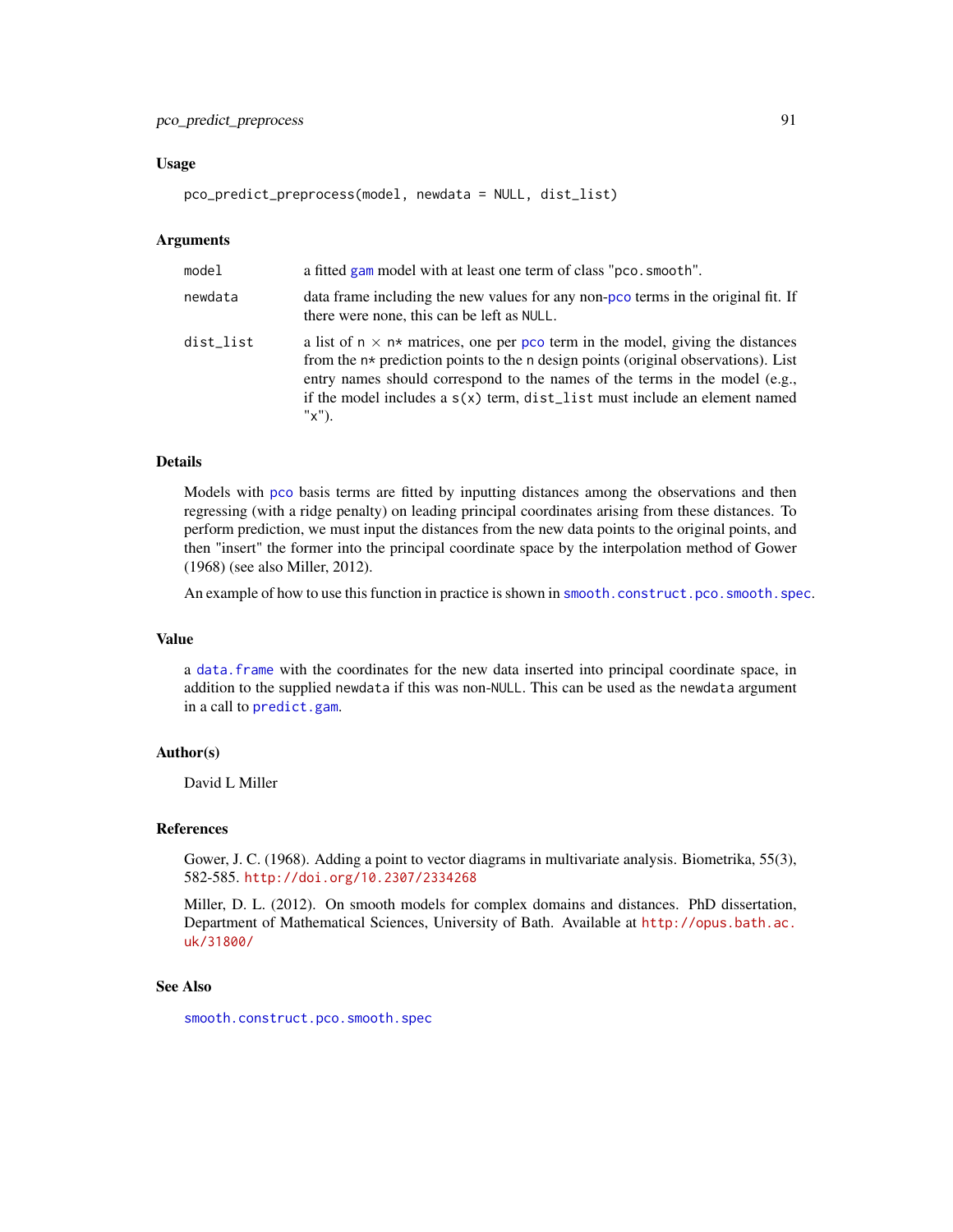<span id="page-91-0"></span>

## Description

pffr-constructor for functional principal component-based functional random intercepts.

#### Usage

```
pcre(id, efunctions, evalues, yind, ...)
```
# Arguments

| id         | grouping variable a factor                                                                                                                        |
|------------|---------------------------------------------------------------------------------------------------------------------------------------------------|
| efunctions | matrix of eigenfunction evaluations on gridpoints yind ( <length of="" yind=""><math>x</math><no.<br>of used eigenfunctions&gt;</no.<br></length> |
| evalues    | eigenvalues associated with efunctions                                                                                                            |
| vind       | vector of gridpoints on which efunctions are evaluated.                                                                                           |
| $\ddots$   | not used                                                                                                                                          |

#### Value

a list used internally for constructing an appropriate call to mgcv::gam

#### Details

Fits functional random intercepts  $B_i(t)$  for a grouping variable id using as a basis the functions  $\phi_m(t)$  in efunctions with variances  $\lambda_m$  in evalues:  $B_i(t)\approx \sum_m^M \phi_m(t) \delta_{im}$  with independent  $\delta_{im} \sim N(0, \sigma^2 \lambda_m)$ , where  $\sigma^2$  is (usually) estimated and controls the overall contribution of the  $B_i(t)$  while the relative importance of the M basisfunctions is controlled by the supplied variances lambda\_m. Can be used to model smooth residuals if id is simply an index of observations. Differing from random effects in mgcv, these effects are estimated under a "sum-to-zero-for-eacht"-constraint.

efunctions and evalues are typically eigenfunctions and eigenvalues of an estimated covariance operator for the functional process to be modeled, i.e., they are a functional principal components basis.

# Author(s)

Fabian Scheipl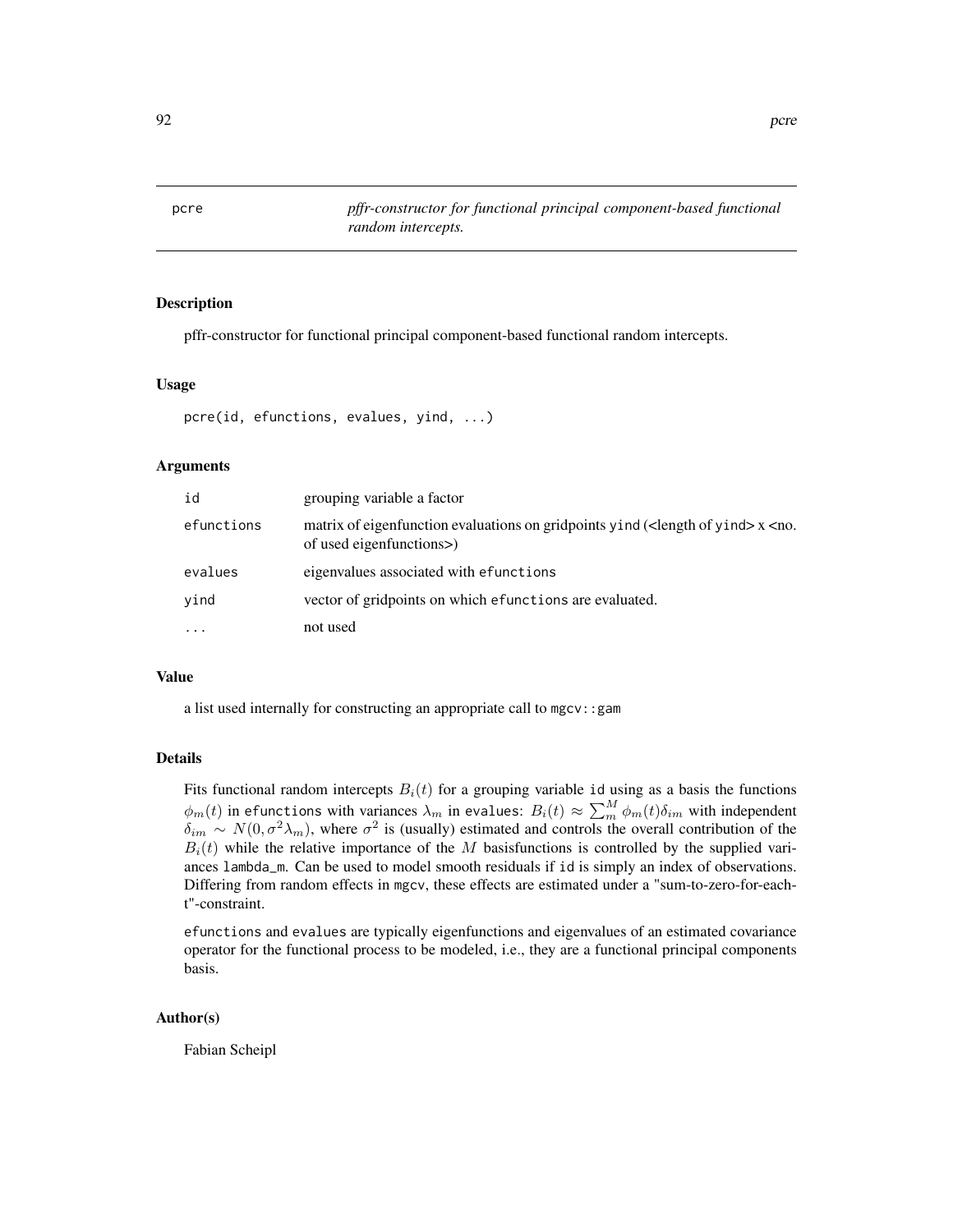#### peer 93

# Examples

```
## Not run:
residualfunction <- function(t){
#generate quintic polynomial error functions
    drop(poly(t, 5)%*%rnorm(5, sd=sqrt(2:6)))
}
# generate data Y(t) = mu(t) + E(t) + white noiseset.seed(1122)
n < -50T < -30t \leq - \text{seq}(0,1, 1=T)# E(t): smooth residual functions
E \leftarrow t(\text{replicate}(n, \text{residualfunction}(t)))int <- matrix(scale(3*dnorm(t, m=.5, sd=.5) - dbeta(t, 5, 2)), byrow=T, n, T)
Y \le - int + E + matrix(.2*rnorm(n*T), n, T)
data <- data.frame(Y=I(Y))
# fit model under independence assumption:
summary(m0 <- pffr(Y \sim 1, yind=t, data=data))
# get first 5 eigenfunctions of residual covariance
# (i.e. first 5 functional PCs of empirical residual process)
Ehat \leq resid(m0)
fpcE <- fpca.sc(Ehat, npc=5)
efunctions <- fpcE$efunctions
evalues <- fpcE$evalues
data$id <- factor(1:nrow(data))
# refit model with fpc-based residuals
m1 <- pffr(Y ~ 1 + pcre(id=id, efunctions=efunctions, evalues=evalues, yind=t), yind=t, data=data)
t1 <- predict(m1, type="terms")
summary(m1)
#compare squared errors
mean((int-fitted(m0))^2)
mean((int-t1[[1]])^2)
mean((E-t1[[2]])^2)
# compare fitted & true smooth residuals and fitted intercept functions:
layout(t(matrix(1:4,2,2)))
matplot(t(E), lty=1, type="l", ylim=range(E, t1[[2]]))
matplot(t(t1[[2]]), lty=1, type="l", ylim=range(E, t1[[2]]))
plot(m1, select=1, main="m1", ylim=range(Y))
lines(t, int[1,], col=rgb(1,0,0,.5))
plot(m0, select=1, main="m0", ylim=range(Y))
lines(t, int[1,], col=rgb(1,0,0,.5))
## End(Not run)
```
peer *Construct a PEER regression term in a* pfr *formula*

# Description

Defines a term  $\int_T \beta(t)X_i(t)dt$  for inclusion in a [pfr](#page-105-0) formula, where  $\beta(t)$  is estimated with structured penalties (Randloph et al., 2012).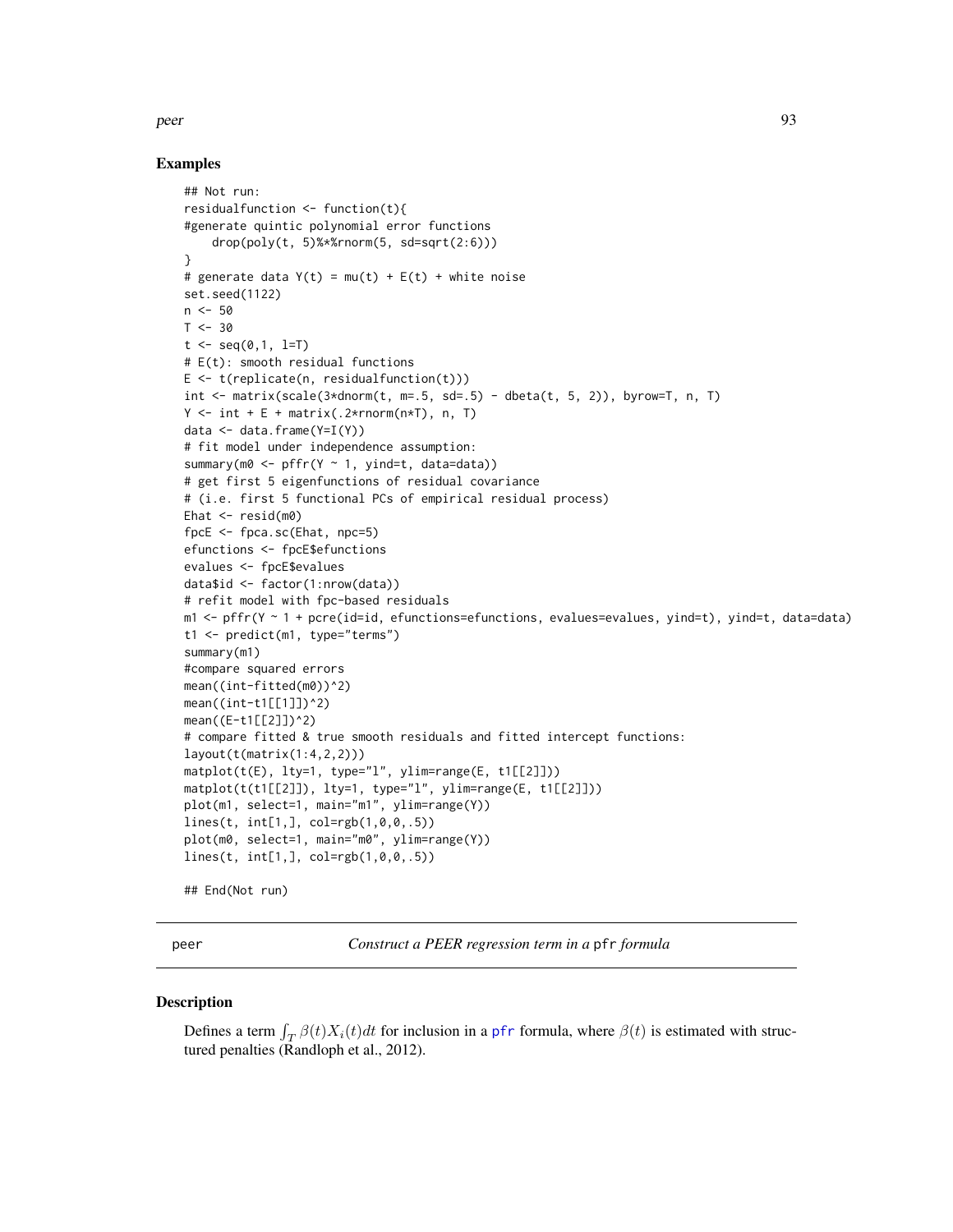#### Usage

```
peer(X, argvals = NULL, pentype = "RIDGE", Q = NULL, phia = 10^3,
 L = NULL, ...
```
#### **Arguments**

| X       | functional predictors, typically expressed as an N by J matrix, where N is the<br>number of columns and J is the number of evaluation points. May include miss-<br>ing/sparse functions, which are indicated by NA values. Alternatively, can be an<br>object of class "fd"; see fd.                                                                                                                                          |
|---------|-------------------------------------------------------------------------------------------------------------------------------------------------------------------------------------------------------------------------------------------------------------------------------------------------------------------------------------------------------------------------------------------------------------------------------|
| argvals | indices of evaluation of X, i.e. $(t_{i1}, \ldots, t_{iJ})$ for subject i. May be entered as either a<br>length-J vector, or as an N by J matrix. Indices may be unequally spaced. Enter-<br>ing as a matrix allows for different observations times for each subject. If NULL,<br>defaults to an equally-spaced grid between 0 or 1 (or within X\$basis\$rangeval<br>if X is a fd object.)                                   |
| pentype | the type of penalty to apply, one of "RIDGE", "D", "DECOMP", or "USER"; see<br>Details.                                                                                                                                                                                                                                                                                                                                       |
| Q       | matrix $Q$ used for pentype="DECOMP"; see Details.                                                                                                                                                                                                                                                                                                                                                                            |
| phia    | scalar $a$ used for pentype="DECOMP"; see Details.                                                                                                                                                                                                                                                                                                                                                                            |
|         | user-supplied penalty matrix for pentype="USER"; see Details.                                                                                                                                                                                                                                                                                                                                                                 |
|         | additional arguments to be passed to 1f (and then possibly s). Arguments pro-<br>cessed by 1f include, for example, integration for specifying the method of<br>numerical integration. Arguments processed by s include information related<br>to basis and penalization, such as m for specifying the order of the difference<br>penalty; See Details. xt-argument is not allowed for peer-terms and will cause<br>an error. |
|         |                                                                                                                                                                                                                                                                                                                                                                                                                               |

#### Details

peer is a wrapper for [lf](#page-73-0), which defines linear functional predictors for any type of basis. It simply calls lf with the appropriate options for the peer basis and penalty construction. The type of penalty is determined by the pentype argument. There are four types of penalties available:

- 1. pentype=="RIDGE" for a ridge penalty, the default
- 2. pentype=="D" for a difference penalty. The order of the difference penalty may be specified by supplying an m argument (default is 2).
- 3. pentype=="DECOMP" for a decomposition-based penalty,  $bP_Q + a(I P_Q)$ , where  $P_Q =$  $Q^t(QQ^t)^{-1}Q$ . The Q matrix must be specified by Q, and the scalar a by phia. The number of columns of Q must be equal to the length of the data. Each row represents a basis function where the functional predictor is expected to lie, according to prior belief.
- 4. pentype=="USER" for a user-specified penalty matrix, supplied by the L argument.

The original stand-alone implementation by Madan Gopal Kundu is available in [peer\\_old](#page-95-0).

## Author(s)

Jonathan Gellar <JGellar@mathematica-mpr.com> and Madan Gopal Kundu <mgkundu@iupui.edu>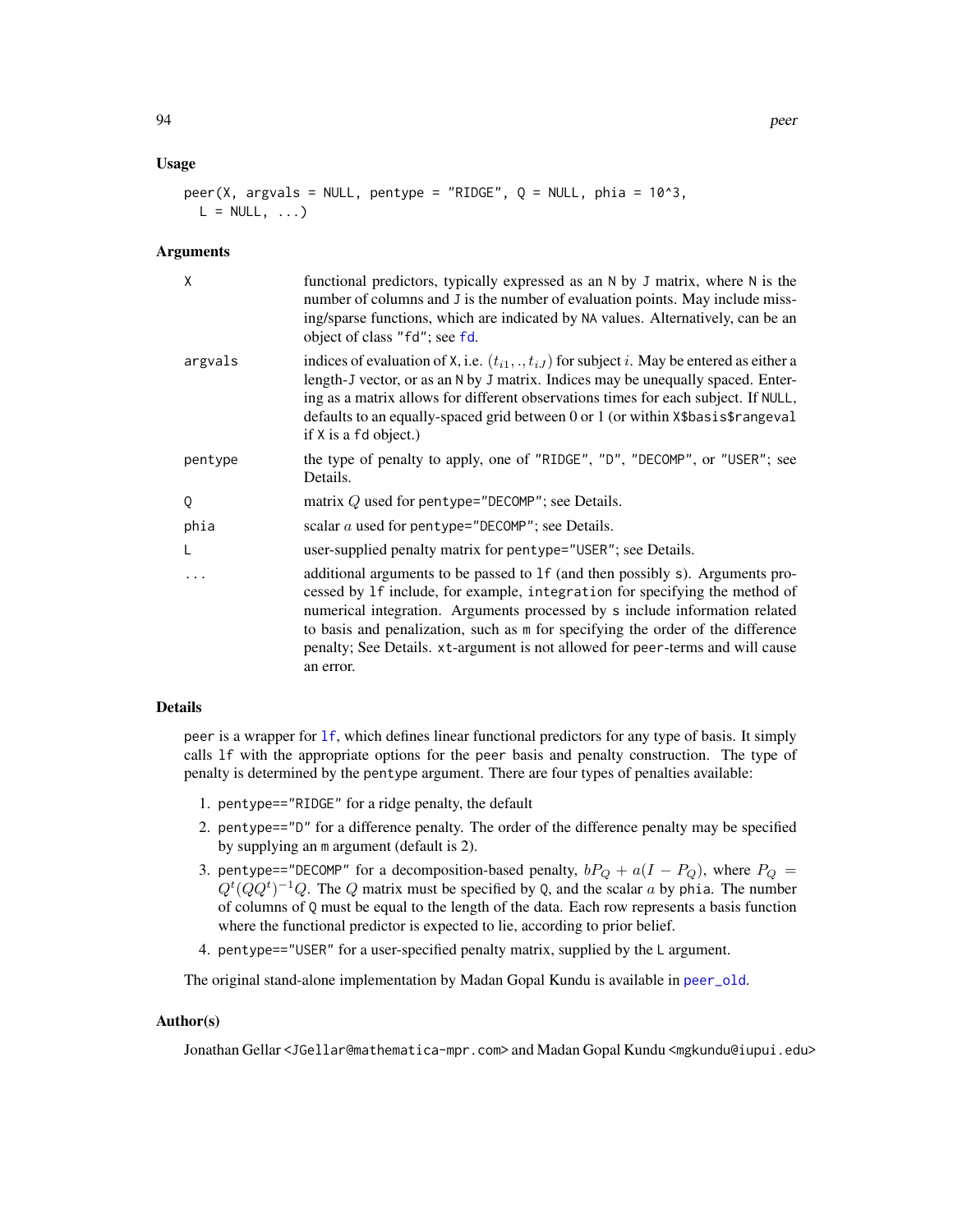#### PEER.Sim 95

## References

Randolph, T. W., Harezlak, J, and Feng, Z. (2012). Structured penalties for functional linear models - partially empirical eigenvectors for regression. *Electronic Journal of Statistics*, 6, 323-353.

Kundu, M. G., Harezlak, J., and Randolph, T. W. (2012). Longitudinal functional models with structured penalties (arXiv:1211.4763 [stat.AP]).

## See Also

[pfr](#page-105-0), [smooth.construct.peer.smooth.spec](#page-147-0)

## Examples

```
## Not run:
#------------------------------------------------------------------------
# Example 1: Estimation with D2 penalty
#------------------------------------------------------------------------
data(DTI)
DTI = DTI[which(DTI$case == 1),]fit.D2 = pfr(pasat \sim peer(cca, pentype="D"), data=DTI)
plot(fit.D2)
#------------------------------------------------------------------------
# Example 2: Estimation with structured penalty (need structural
# information about regression function or predictor function)
#------------------------------------------------------------------------
data(PEER.Sim)
data(Q)
PEER.Sim1<- subset(PEER.Sim, t==0)
# Setting k to max possible value
fit.decomp <- pfr(Y ~ peer(W, pentype="Decomp", Q=Q, k=99), data=PEER.Sim1)
plot(fit.decomp)
```
## End(Not run)

PEER.Sim *Simulated longitudinal data with functional predictor and scalar response, and structural information associated with predictor function*

## Description

PEER.Sim contains simulated observations from 100 subjects, each observed at 4 distinct timepoints. At each timepoint bumpy predictor profile is generated randomly and the scalar response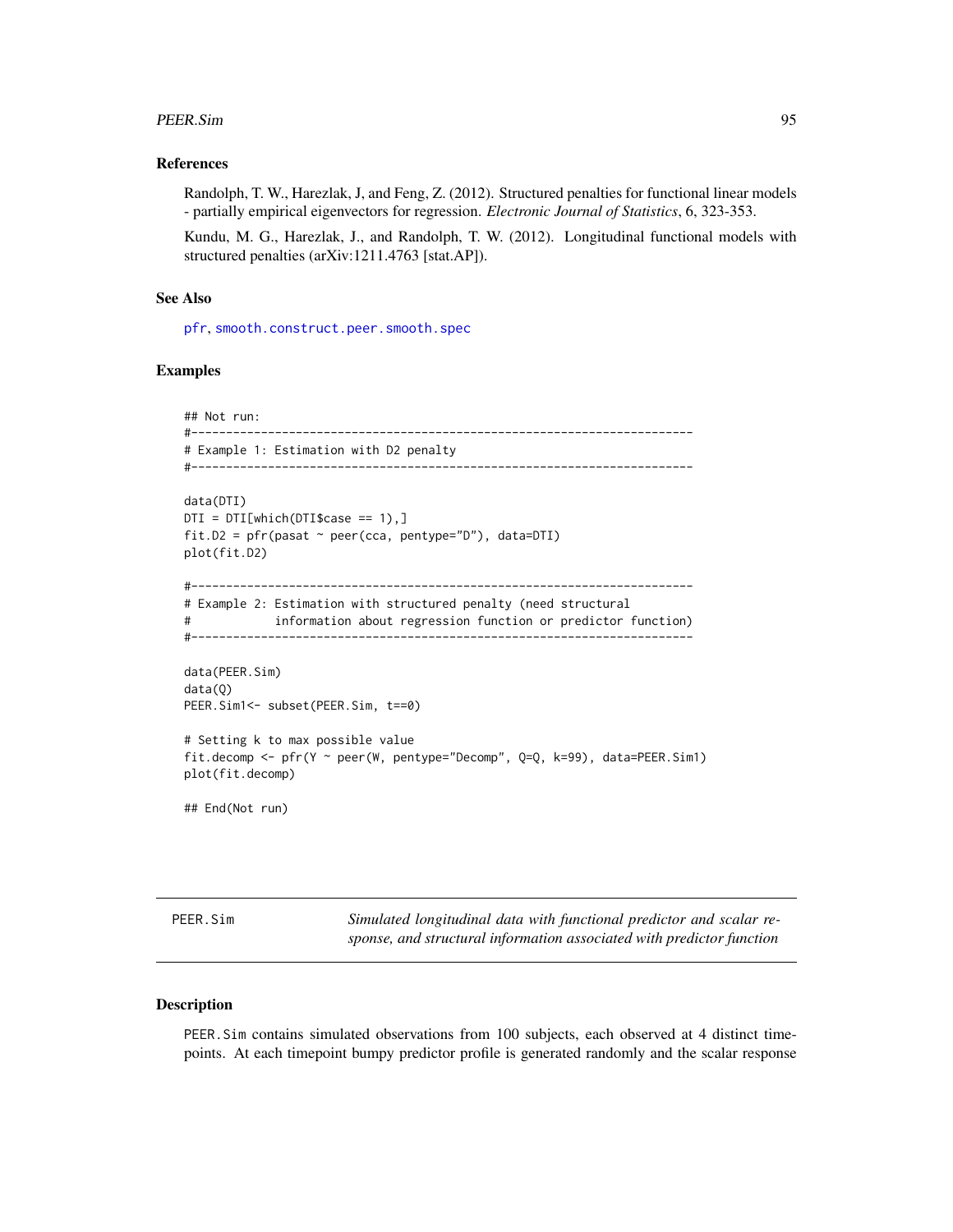variable is generated considering a time-varying regression function and subject intercept. Accompanying the functional predictor and scalar response are the subject ID numbers and time of measurements.

# Format

The data frame PEER.Sim is made up of subject ID number(id), subject-specific time of measurement (t), functional predictor profile (W.1-W.100) and scalar response (Y)

# Details

Q represents the 7 x 100 matrix where each row provides structural information about the functional predictor profile for data PEER.Sim. For specific details about the simulation and Q matrix, please refer to Kundu et. al. (2012).

# References

Kundu, M. G., Harezlak, J., and Randolph, T. W. (2012). Longitudinal functional models with structured penalties. (please contact J. Harezlak at <harezlak@iupui.edu>)

<span id="page-95-0"></span>peer\_old *Functional Models with Structured Penalties*

#### Description

Implements functional model with structured penalties (Randloph et al., 2012) with scalar outcome and single functional predictor through mixed model equivalence.

# Usage

```
peer_old(Y, funcs, argvals = NULL, pentype = "Ridge", L.user = NULL,
 Q = NULL, phia = 10^3, se = FALSE, ...)
```

| Y       | vector of all outcomes                                                                                                                                                                                                                                                                                                                                                                                                                                                                        |
|---------|-----------------------------------------------------------------------------------------------------------------------------------------------------------------------------------------------------------------------------------------------------------------------------------------------------------------------------------------------------------------------------------------------------------------------------------------------------------------------------------------------|
| funcs   | matrix containing observed functional predictors as rows. Rows with NA and<br>Inf values will be deleted.                                                                                                                                                                                                                                                                                                                                                                                     |
| argvals | matrix (or vector) of indices of evaluations of $X_i(t)$ ; i.e. a matrix with <i>i</i> th row<br>$(t_{i1},.,t_{iJ})$                                                                                                                                                                                                                                                                                                                                                                          |
| pentype | type of penalty. It can be either decomposition based penalty (DECOMP) or ridge<br>(RIDGE) or second-order difference penalty (D2) or any user defined penalty<br>(USER). For decomposition based penalty user need to specify $Q$ matrix in $Q$<br>argument (see details). For user defined penalty user need to specify L matrix in<br>L argument (see details). For Ridge and second-order difference penalty, speci-<br>fication for arguments L and Q will be ignored. Default is RIDGE. |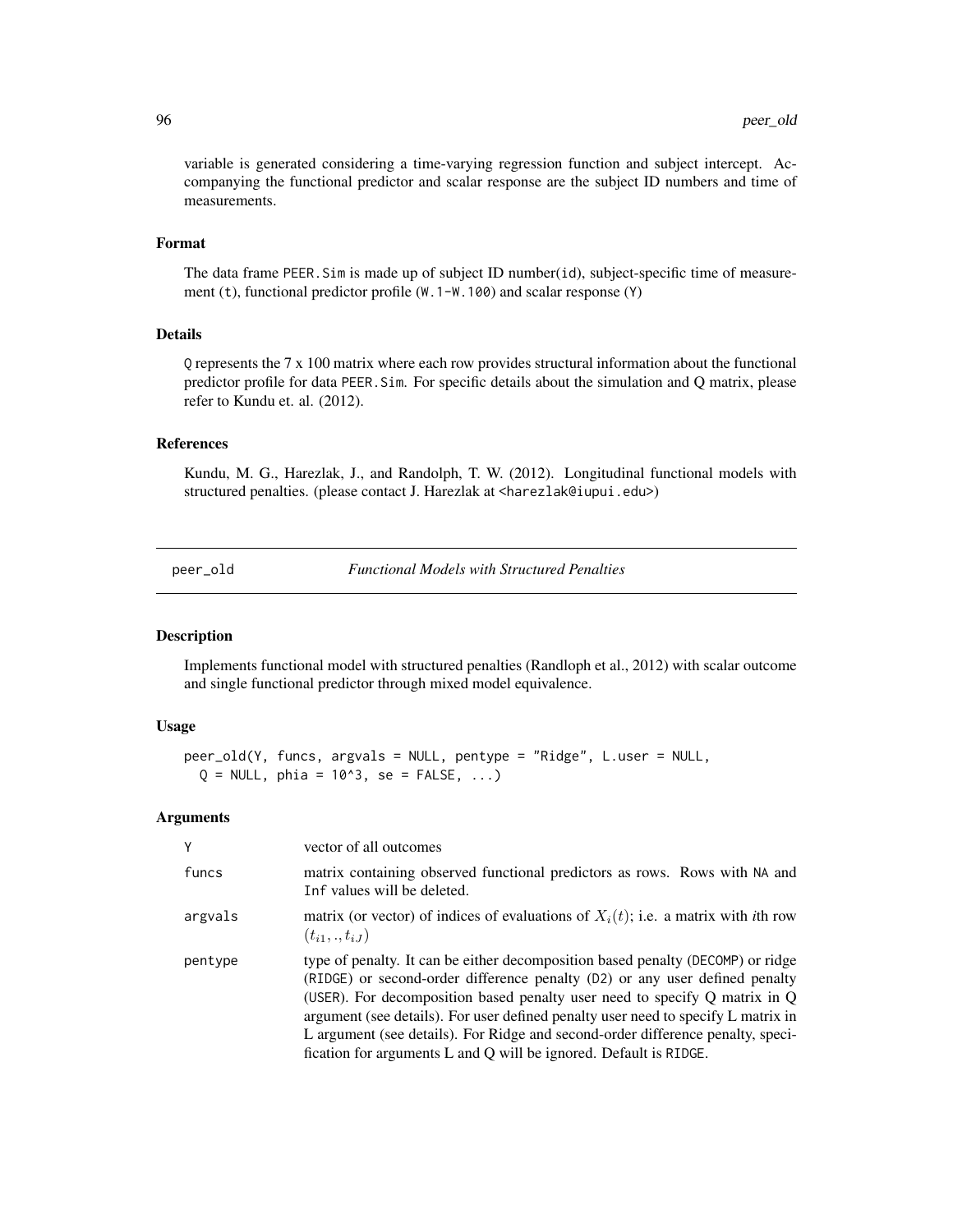#### peer\_old 97

| L.user                  | penalty matrix. Need to be specified with pentype= 'USER'. Number of columns<br>need to be equal with number of columns of matrix specified to funcs. Each row<br>represents a constraint on functional predictor. This argument will be ignored<br>when value of pentype is other than USER.                                                                                          |
|-------------------------|----------------------------------------------------------------------------------------------------------------------------------------------------------------------------------------------------------------------------------------------------------------------------------------------------------------------------------------------------------------------------------------|
| Q                       | Q matrix to derive decomposition based penalty. Need to be specified with<br>pentype='DECOMP'. Number of columns need to be equal with number of columns<br>of matrix specified to funcs. Each row represents a basis function where func-<br>tional predictor is expected lie according to prior belief. This argument will be<br>ignored when value of pentype is other than DECOMP. |
| phia                    | Scalar value of a in decomposition based penalty. Need to be specified with<br>pentype='DECOMP'.                                                                                                                                                                                                                                                                                       |
| se                      | logical; calculate standard error when TRUE.                                                                                                                                                                                                                                                                                                                                           |
| $\cdot$ $\cdot$ $\cdot$ | additional arguments passed to the lme function.                                                                                                                                                                                                                                                                                                                                       |

## Details

If there are any missing or infinite values in Y, and funcs, the corresponding row (or observation) will be dropped. Neither Q nor L may contain missing or infinite values.

peer\_old() fits the following model:

 $y_i = \int W_i(s)\gamma(s)ds + \epsilon_i$ 

where  $\epsilon_i$   $N(0, \sigma^2)$ . For all the observations, predictor function  $W_i(s)$  is evaluated at K sampling points. Here,  $\gamma(s)$  denotes the regression function.

Values of  $y_i$  and  $W_i(s)$  are passed through argument Y and funcs, respectively. Number of elements or rows in Y and funcs need to be equal.

The estimate of regression functions  $\gamma(s)$  is obtained as penalized estimated. Following 3 types of penalties can be used:

i. Ridge:  $I_K$ 

ii. Second-order difference:  $[d_{i,j}]$  with  $d_{i,i} = d_{i,i+2} = 1, d_{i,i+1} = -2$ , otherwise  $d_{i,i} = 0$ 

iii. Decomposition based penalty:  $bP_Q + a(I - P_Q)$  where  $P_Q = Q^T (QQ^T)^{-1} Q$ 

For Decomposition based penalty user need to specify pentype='DECOMP' and associated Q matrix need to be passed through Q argument.

Alternatively, user can pass directly penalty matrix through argument L. For this user need to specify pentype='USER' and associated L matrix need to be passed through L argument.

Default penalty is Ridge penalty and user needs to specify RIDGE. For second-order difference penalty, user needs to specify D2.

# Value

a list containing:

| fit         | result of the call to lme                             |
|-------------|-------------------------------------------------------|
| fitted.vals | predicted outcomes                                    |
| Gamma       | estimates with standard error for regression function |
| GammaHat    | estimates of regression function                      |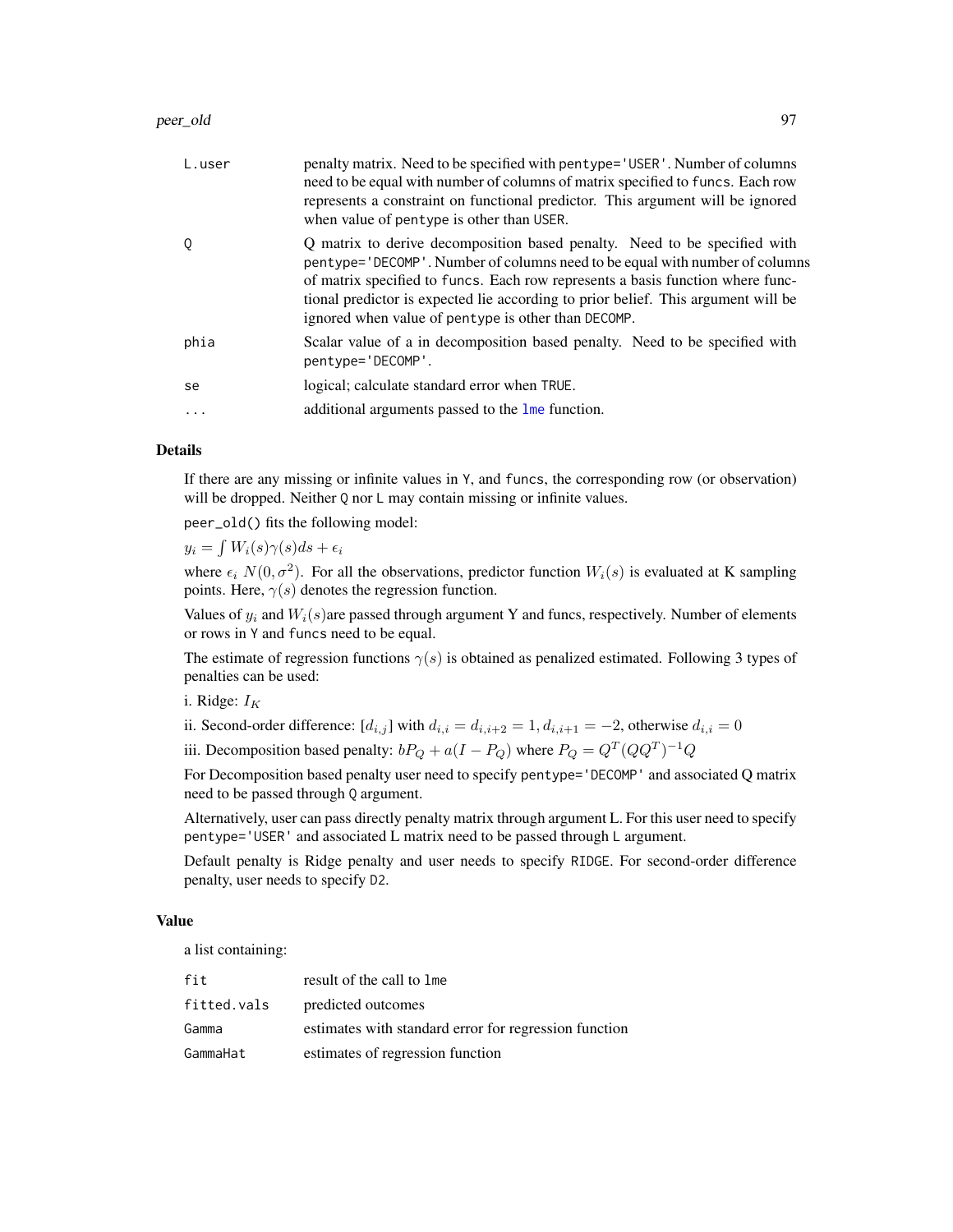98 peer\_old

| se.Gamma   | standard error associated with GammaHat           |
|------------|---------------------------------------------------|
| AIC        | AIC value of fit (smaller is better)              |
| <b>BIC</b> | BIC value of fit (smaller is better)              |
| logLik     | (restricted) log-likelihood at convergence        |
| lambda     | estimates of smoothing parameter                  |
| N          | number of subjects                                |
| К          | number of Sampling points in functional predictor |
| sigma      | estimated within-group error standard deviation.  |

# Author(s)

Madan Gopal Kundu <mgkundu@iupui.edu>

# References

Kundu, M. G., Harezlak, J., and Randolph, T. W. (2012). Longitudinal functional models with structured penalties (arXiv:1211.4763 [stat.AP]).

Randolph, T. W., Harezlak, J, and Feng, Z. (2012). Structured penalties for functional linear models - partially empirical eigenvectors for regression. *Electronic Journal of Statistics*, 6, 323–353.

# See Also

lpeer, plot.peer

# Examples

```
## Not run:
#------------------------------------------------------------------------
# Example 1: Estimation with D2 penalty
#------------------------------------------------------------------------
## Load Data
data(DTI)
## Extract values for arguments for peer() from given data
cca = DTI$cca[which(DTI$case == 1),]DTI = DTI[which(DTI$case == 1),]##1.1 Fit the model
fit.cca.peer1 = peer(Y=DTI$pasat, funcs = cca, pentype='D2', se=TRUE)
plot(fit.cca.peer1)
#------------------------------------------------------------------------
# Example 2: Estimation with structured penalty (need structural
# information about regression function or predictor function)
#------------------------------------------------------------------------
```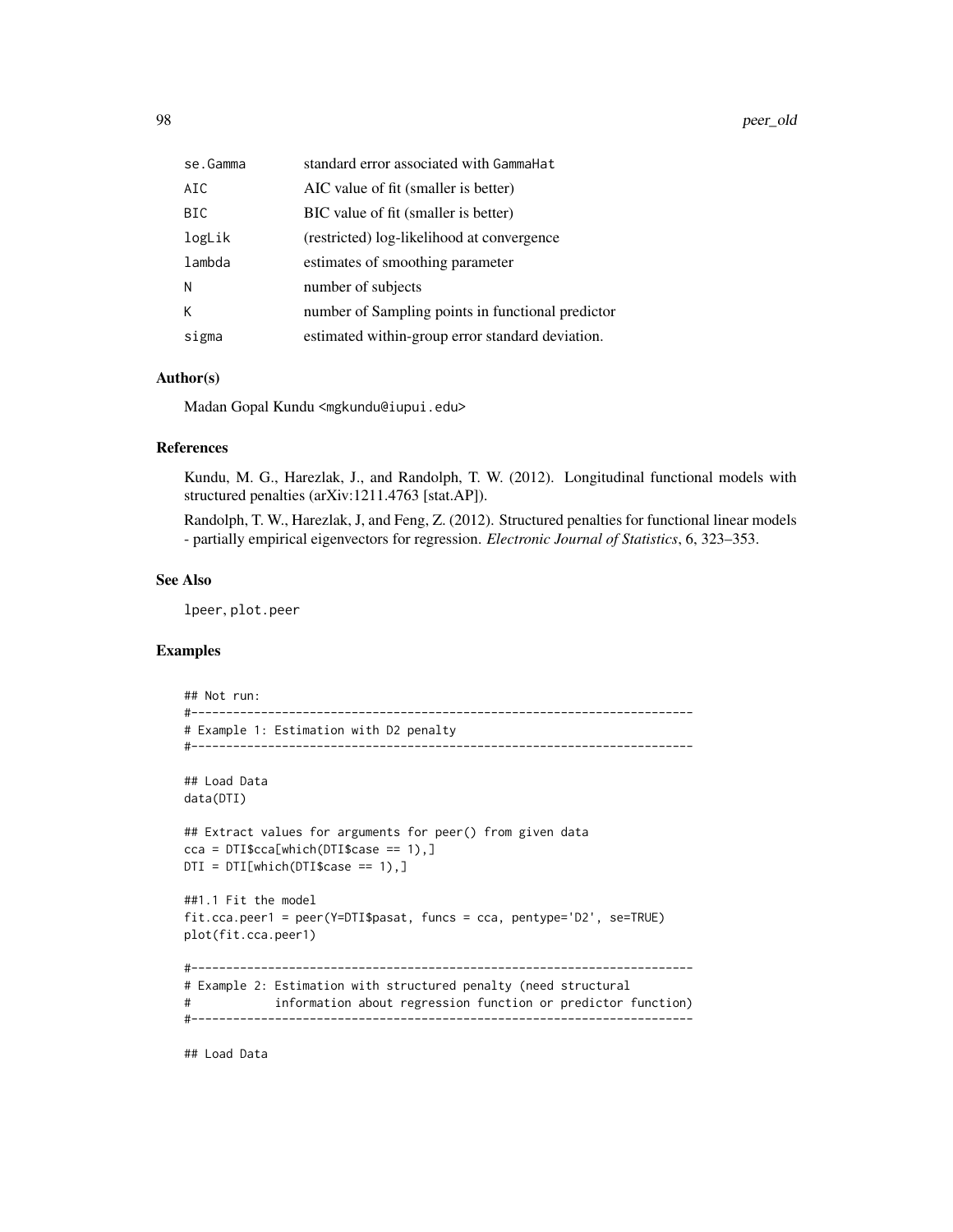pffr 99

```
data(PEER.Sim)
## Extract values for arguments for peer() from given data
PEER.Sim1<- subset(PEER.Sim, t==0)
W<- PEER.Sim1$W
Y<- PEER.Sim1$Y
##Load Q matrix containing structural information
data(Q)
##2.1 Fit the model
Fit1<- peer(Y=Y, funcs=W, pentype='Decomp', Q=Q, se=TRUE)
plot(Fit1)
## End(Not run)
```
<span id="page-98-0"></span>pffr *Penalized flexible functional regression*

# Description

Implements additive regression for functional and scalar covariates and functional responses. This function is a wrapper for mgcv's [gam](#page-0-0) and its siblings to fit models of the general form  $E(Y_i(t)) = g(\mu(t) + \int X_i(s)\beta(s,t)ds + f(z_{1i},t) + f(z_{2i}) + z_{3i}\beta_3(t) + ...)$ with a functional (but not necessarily continuous) response  $Y(t)$ , response function g, (optional) smooth intercept  $\mu(t)$ , (multiple) functional covariates  $X(t)$  and scalar covariates  $z_1, z_2$ , etc.

## Usage

```
pffr(formula, yind, data = NULL, ydata = NULL, algorithm = NA,
 method = "REML", tensortype = c("ti", "t2"), bs.yindex = list(bs = "ps",
 k = 5, m = c(2, 1), bs.int = list(bs = "ps", k = 20, m = c(2, 1)), ...
```

| formula | a formula with special terms as for gam, with additional special terms ff(), sff(), ffpc(), pcre()<br>and $c()$ .                                                                                                                                                          |
|---------|----------------------------------------------------------------------------------------------------------------------------------------------------------------------------------------------------------------------------------------------------------------------------|
| yind    | a vector with length equal to the number of columns of the matrix of functional<br>responses giving the vector of evaluation points $(t_1, \ldots, t_G)$ . If not supplied,<br>$y$ ind is set to 1:ncol( $\leq$ response $\geq$ ).                                         |
| data    | an (optional) data. frame containing the data. Can also be a named list for<br>regular data. Functional covariates have to be supplied as <no. observations="" of=""><br/>by <no. evaluations="" of=""> matrices, i.e. each row is one functional observation.</no.></no.> |
| ydata   | an (optional) data, frame supplying functional responses that are not observed<br>on a regular grid. See Details.                                                                                                                                                          |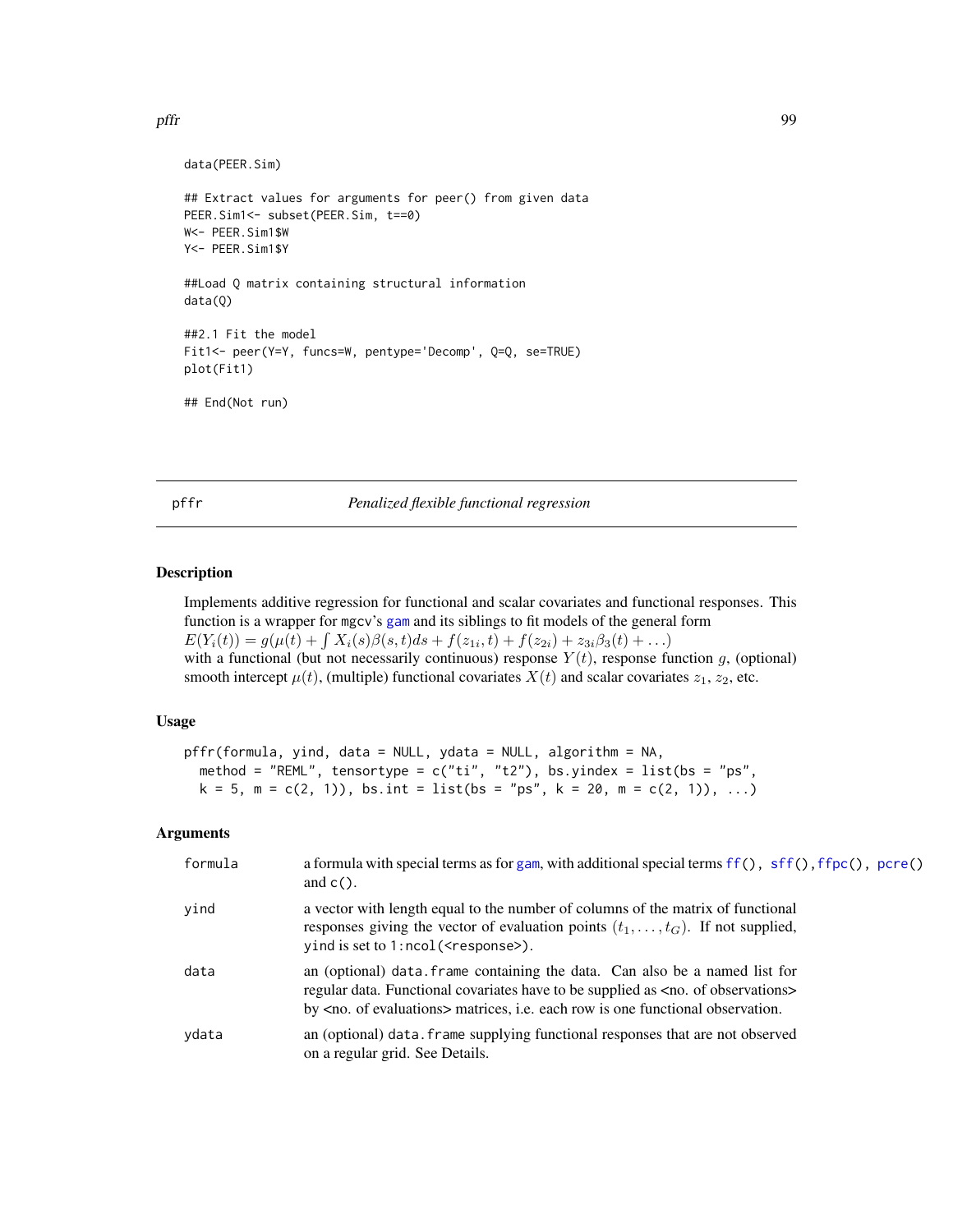| algorithm  | the name of the function used to estimate the model. Defaults to gam if the matrix<br>of functional responses has less than 2e5 data points and to bam if not. 'gamm',<br>'gamm4' and 'jagam' are valid options as well. See Details for 'gamm4' and<br>jagam. |
|------------|----------------------------------------------------------------------------------------------------------------------------------------------------------------------------------------------------------------------------------------------------------------|
| method     | Defaults to "REML"-estimation, including of unknown scale. If algorithm="bam",<br>the default is switched to "fREML". See gam and bam for details.                                                                                                             |
| tensortype | which typ of tensor product splines to use. One of "ti" or "t2", defaults to ti.<br>t2-type terms do not enforce the more suitable special constraints for functional<br>regression, see Details.                                                              |
| bs.yindex  | a named (!) list giving the parameters for spline bases on the index of the func-<br>tional response. Defaults to $list(bs="ps", k=5, m=c(2, 1)), i.e. 5 cubic$<br>B-splines bases with first order difference penalty.                                        |
| bs.int     | a named (!) list giving the parameters for the spline basis for the global func-<br>tional intercept. Defaults to $list(bs="ps", k=20, m=c(2, 1)), i.e. 20 cubic$<br>B-splines bases with first order difference penalty.                                      |
| $\cdots$   | additional arguments that are valid for gam, bam, 'gamm4' or 'jagam'. subset<br>is not implemented.                                                                                                                                                            |

# Value

A fitted pffr-object, which is a [gam](#page-0-0)-object with some additional information in an pffr-entry. If algorithm is "gamm" or "gamm4", only the \$gam part of the returned list is modified in this way. Available methods/functions to postprocess fitted models: [summary.pffr](#page-152-0), [plot.pffr](#page-118-0), [coef.pffr](#page-14-0), [fitted.pffr](#page-135-0), [residuals.pffr](#page-135-1), [predict.pffr](#page-128-0), [model.matrix.pffr](#page-88-0), [qq.pffr](#page-133-0), [pffr.check](#page-102-0). If algorithm is "jagam", only the location of the model file and the usual [jagam](#page-0-0)-object are returned, you have to run the sampler yourself.

## Details

The routine can estimate

- 1. linear functional effects of scalar (numeric or factor) covariates that vary smoothly over  $t$  (e.g.  $z_{1i}\beta_1(t)$ , specified as ~z1),
- 2. nonlinear, and possibly multivariate functional effects of (one or multiple) scalar covariates  $z$ that vary smoothly over the index t of  $Y(t)$  (e.g.  $f(z_{2i}, t)$ , specified in the formula simply as  $\sim s(z)$ )
- 3. (nonlinear) effects of scalar covariates that are constant over t (e.g.  $f(z_{3i})$ , specified as  $\sim$ c(s(z3)), or  $\beta_3 z_{3i}$ , specified as  $\sim$ c(z3)),
- 4. function-on-function regression terms (e.g.  $\int X_i(s)\beta(s,t)ds$ , specified as ~ff(X, yindex=t, xindex=s), see [ff](#page-24-0)). Terms given by [sff](#page-139-0) and [ffpc](#page-26-0) provide nonlinear and FPC-based effects of functional covariates, respectively.
- 5. concurrent effects of functional covariates X measured on the same grid as the response are specified as follows:  $\sim s(x)$  for a smooth, index-varying effect  $f(X(t), t)$ ,  $\sim x$  for a linear index-varying effect  $X(t)\beta(t)$ , ~c(s(x)) for a constant nonlinear effect  $f(X(t))$ , ~c(x) for a constant linear effect  $X(t)\beta$ .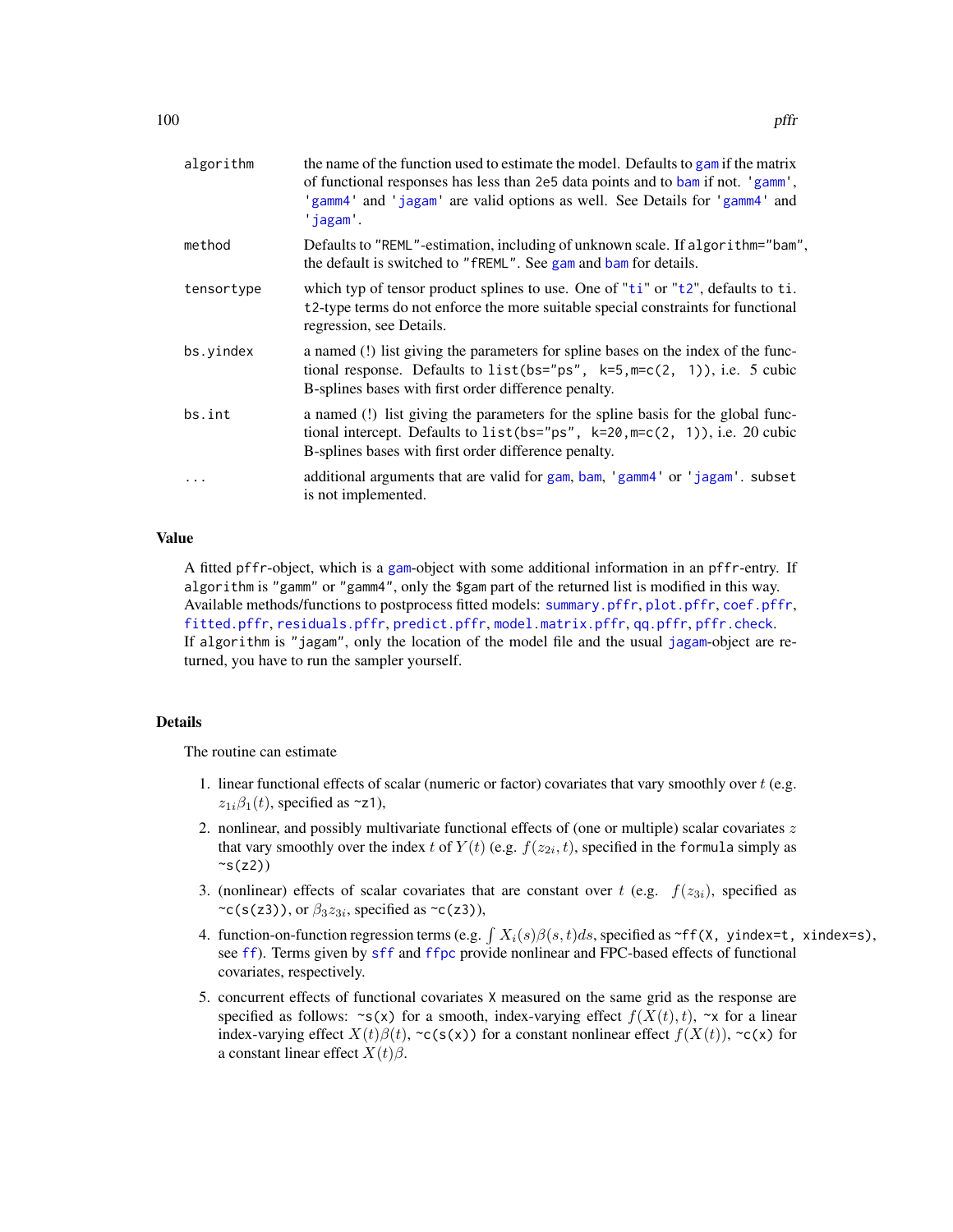6. Smooth functional random intercepts  $b_{0q(i)}(t)$  for a grouping variable g with levels  $g(i)$  can be specified via ~s(g, bs="re")), functional random slopes  $u_i b_{1g(i)}(t)$  in a numeric variable u via  $\sim s(g, u, b s = "re")$ ). Scheipl, Staicu, Greven (2013) contains code examples for modeling correlated functional random intercepts using [mrf](#page-0-0)-terms.

Use the c()-notation to denote model terms that are constant over the index of the functional response.

Internally, univariate smooth terms without a c()-wrapper are expanded into bivariate smooth terms in the original covariate and the index of the functional response. Bivariate smooth terms  $(s()$ , te() or t2()) without a c()-wrapper are expanded into trivariate smooth terms in the original covariates and the index of the functional response. Linear terms for scalar covariates or categorical covariates are expanded into varying coefficient terms, varying smoothly over the index of the functional response. For factor variables, a separate smooth function with its own smoothing parameter is estimated for each level of the factor.

The marginal spline basis used for the index of the the functional response is specified via the *global* argument bs.yindex. If necessary, this can be overriden for any specific term by supplying a bs.yindex-argument to that term in the formula, e.g. ~s(x, bs.yindex=list(bs="tp", k=7)) would yield a tensor product spline over x and the index of the response in which the marginal basis for the index of the response are 7 cubic thin-plate spline functions (overriding the global default for the basis and penalty on the index of the response given by the *global* bs.yindex-argument). Use  $\sim$ -1 + c(1) + ... to specify a model with only a constant and no functional intercept.

The functional covariates have to be supplied as a  $n$  by  $\leq$  no. of evaluations matrices, i.e. each row is one functional observation. For data on a regular grid, the functional response is supplied in the same format, i.e. as a matrix-valued entry in data, which can contain missing values.

If the functional responses are *sparse or irregular* (i.e., not evaluated on the same evaluation points across all observations), the ydata-argument can be used to specify the responses: ydata must be a data.frame with 3 columns called '.obs', '.index', '.value' which specify which curve the point belongs to ('.obs'=i), at which t it was observed ('.index'=t), and the observed value ('.value'=Y<sub>i</sub>(t)). Note that the vector of unique sorted entries in ydata\$.obs must be equal to rownames(data) to ensure the correct association of entries in ydata to the corresponding rows of data. For both regular and irregular functional responses, the model is then fitted with the data in long format, i.e., for data on a grid the rows of the matrix of the functional response evaluations  $Y_i(t)$  are stacked into one long vector and the covariates are expanded/repeated correspondingly. This means the models get quite big fairly fast, since the effective number of rows in the design matrix is number of observations times number of evaluations of  $Y(t)$  per observation.

Note that pffr does not use mgcv's default identifiability constraints (i.e.,  $\sum_{i,t} \hat{f}(z_i, x_i, t) = 0$  or  $\sum_{i,t} \hat{f}(x_i, t) = 0$ ) for tensor product terms whose marginals include the index t of the functional response. Instead,  $\sum_i \hat{f}(z_i, x_i, t) = 0$  for all t is enforced, so that effects varying over t can be interpreted as local deviations from the global functional intercept. This is achieved by using [ti](#page-0-0)terms with a suitably modified mc-argument. Note that this is not possible if algorithm='gamm4' since only t2-type terms can then be used and these modified constraints are not available for t2. We recommend using centered scalar covariates for terms like  $z\beta(t)$  (~z) and centered functional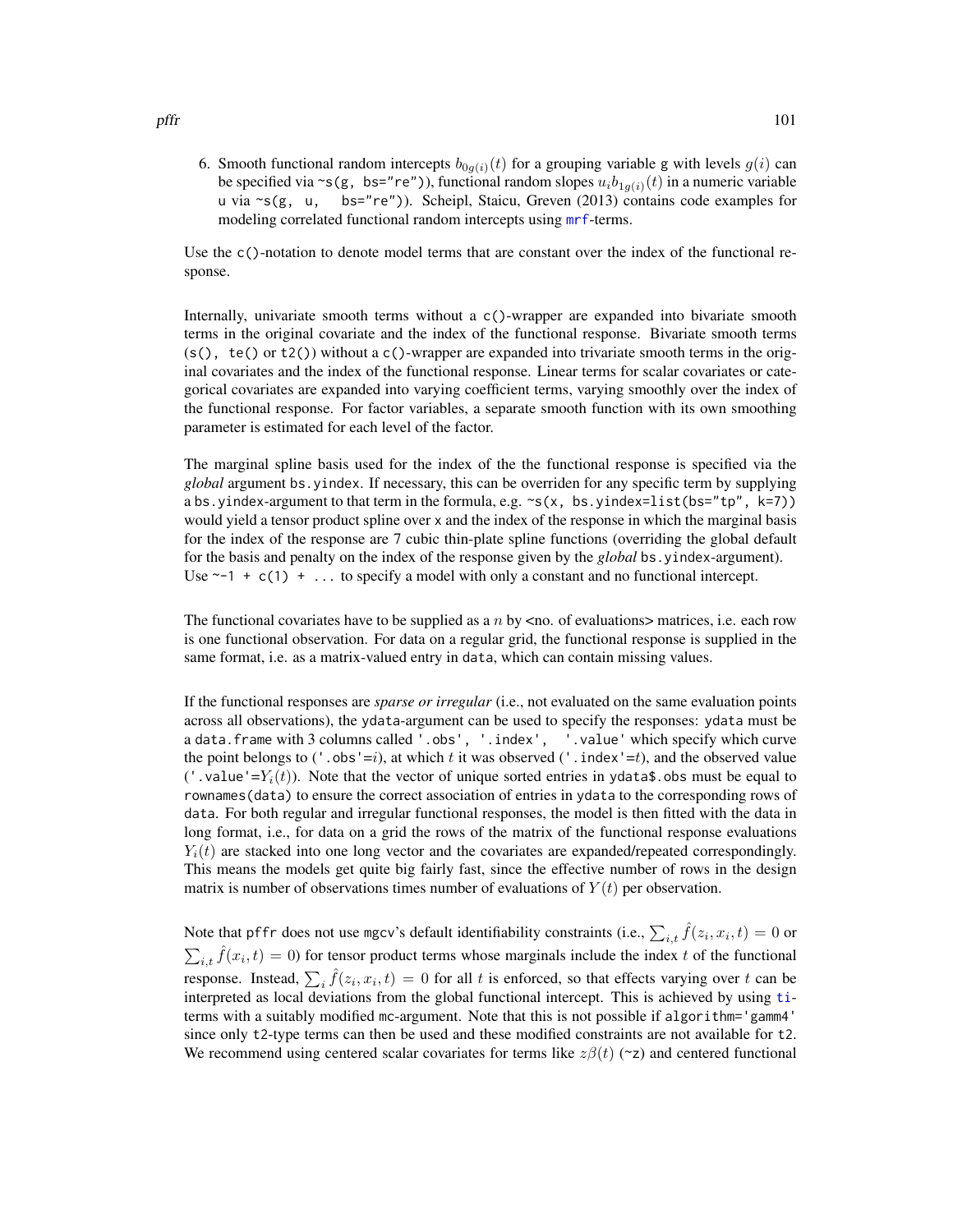covariates with  $\sum_i X_i(t) = 0$  for all t in ff-terms so that the global functional intercept can be interpreted as the global mean function.

The family-argument can be used to specify all of the response distributions and link functions described in [family.mgcv](#page-0-0). Note that family = "gaulss" is treated in a special way: Users can supply the formula for the variance by supplying a special argument varformula, but this is not modified in the way that the formula-argument is but handed over to the fitter directly, so this is for expert use only. If varformula is not given, pffr will use the parameters from argument bs.int to define a spline basis along the index of the response, i.e., a smooth variance function over \$t\$ for responses \$Y(t)\$.

#### Author(s)

Fabian Scheipl, Sonja Greven

## **References**

Ivanescu, A., Staicu, A.-M., Scheipl, F. and Greven, S. (2015). Penalized function-on-function regression. Computational Statistics, 30(2):539–568. [http://biostats.bepress.com/jhubiostat/](http://biostats.bepress.com/jhubiostat/paper254/) [paper254/](http://biostats.bepress.com/jhubiostat/paper254/)

Scheipl, F., Staicu, A.-M. and Greven, S. (2015). Functional Additive Mixed Models. Journal of Computational & Graphical Statistics, 24(2): 477–501. <http://arxiv.org/abs/1207.5947>

F. Scheipl, J. Gertheiss, S. Greven (2016): Generalized Functional Additive Mixed Models, Electronic Journal of Statistics, 10(1), 1455–1492. <https://projecteuclid.org/euclid.ejs/1464710238>

#### See Also

[smooth.terms](#page-0-0) for details of mgcv syntax and available spline bases and penalties.

# Examples

```
###############################################################################
# univariate model:
# Y(t) = f(t) + \int X1(s)\beta(s,t)ds + epsset.seed(2121)
data1 <- pffrSim(scenario="ff", n=40)
t <- attr(data1, "yindex")
s <- attr(data1, "xindex")
m1 \leq -p fr(Y \sim ff(X1, xind=s), yind=t, data=data1)
summary(m1)
plot(m1, pers=TRUE, pages=1)
## Not run:
###############################################################################
# multivariate model:
# E(Y(t)) = \beta_0(t) + \int X1(s)\beta_1(s,t)ds + xlin \beta_3(t) +# f_1(xte1, xte2) + f_2(xsmoo, t) + \beta_4 xconstdata2 <- pffrSim(scenario="all", n=200)
t <- attr(data2, "yindex")
s <- attr(data2, "xindex")
m2 \leq p fr(Y \sim ff(X1, xind=s) + #linear function-on-function
```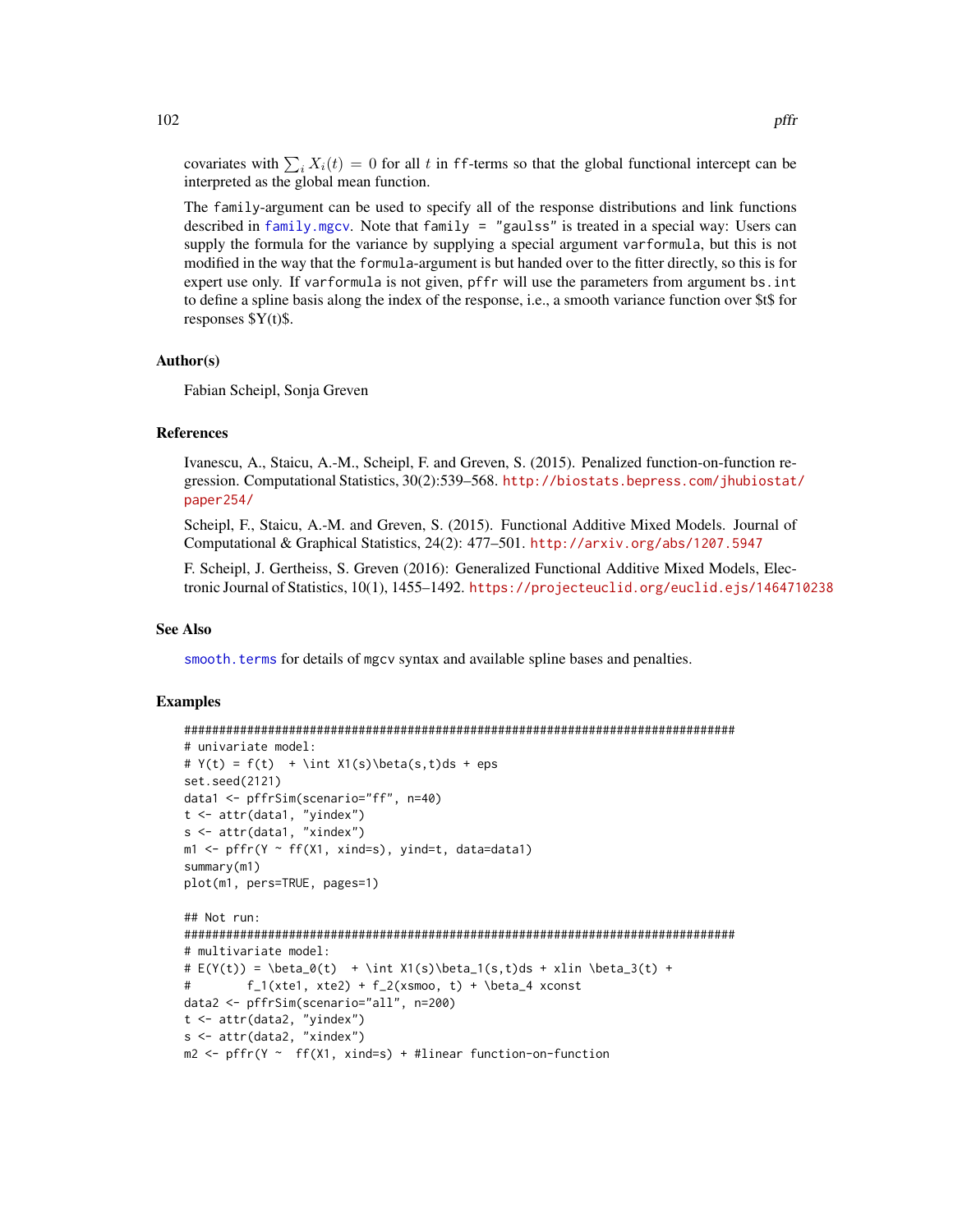#### pffr.check 103

```
xlin + #varying coefficient term
            c(te(xte1, xte2)) + #bivariate smooth term in xte1 & xte2, const. over Y-index
                s(xsmoo) + #smooth effect of xsmoo varying over Y-index
                c(xconst), # linear effect of xconst constant over Y-index
        yind=t,
        data=data2)
summary(m2)
plot(m2, pers=TRUE)
str(coef(m2))
# convenience functions:
preddata <- pffrSim(scenario="all", n=20)
str(predict(m2, newdata=preddata))
str(predict(m2, type="terms"))
cm2 < - \text{coeff}(m2)cm2$pterms
str(cm2$smterms, 2)
str(cm2$smterms[["s(xsmoo)"]]$coef)
#############################################################################
# sparse data (80% missing on a regular grid):
set.seed(88182004)
data3 <- pffrSim(scenario=c("int", "smoo"), n=100, propmissing=0.8)
t <- attr(data3, "yindex")
m3.sparse <- pffr(Y ~ s(xsmoo), data=data3$data, ydata=data3$ydata, yind=t)
summary(m3.sparse)
plot(m3.sparse, pers=TRUE, pages=1)
## End(Not run)
```
pffr.check *Some diagnostics for a fitted pffr model*

# Description

This is simply a wrapper for [gam.check\(](#page-0-0)).

#### Usage

```
pffr.check(b, old.style = FALSE, type = c("deviance", "pearson",
  "response"), k.sample = 5000, k.rep = 200, rep = 0, level = 0.9,
  r1.col = 2, rep.col = "gray80", ...
```

| b         | a fitted pffr-object                                                    |
|-----------|-------------------------------------------------------------------------|
| old.stvle | If you want old fashioned plots, exactly as in Wood, 2006, set to TRUE. |
| type      | type of residuals, see residuals. gam, used in all plots.               |
| k.sample  | Above this k testing uses a random sub-sample of data.                  |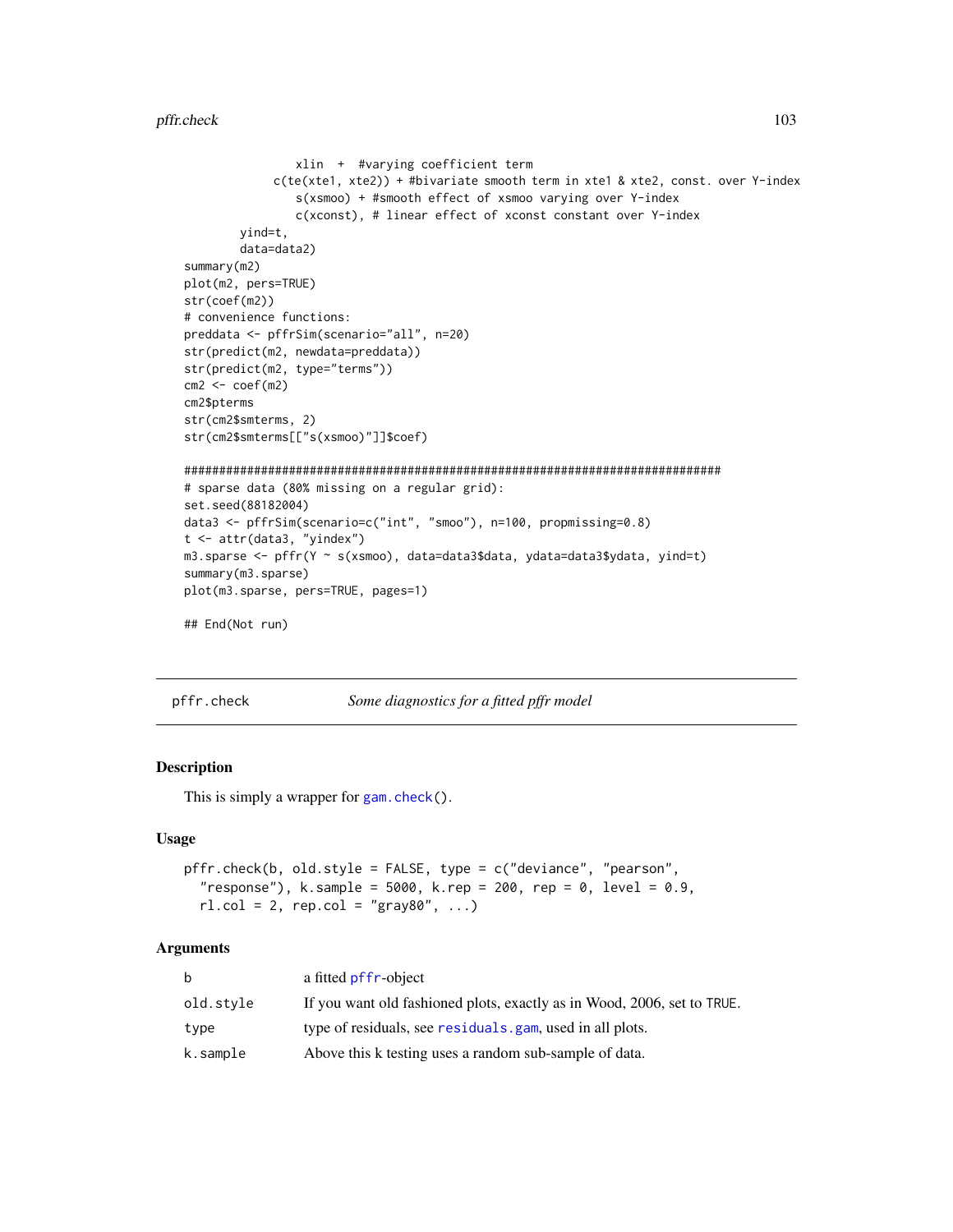| k.rep     | how many re-shuffles to do to get p-value for k testing. |
|-----------|----------------------------------------------------------|
| rep       | passed to qq.gam when old.style is FALSE.                |
| level     | passed to qq.gam when old.style is FALSE.                |
| $r1$ .col | passed to qq.gam when old.style is FALSE.                |
| rep.col   | passed to qq.gam when old.style is FALSE.                |
| .         | extra graphics parameters to pass to plotting functions. |
|           |                                                          |
|           |                                                          |

pffrGLS *Penalized function-on-function regression with non-i.i.d. residuals*

# Description

Implements additive regression for functional and scalar covariates and functional responses. This function is a wrapper for mgcv's [gam](#page-0-0) and its siblings to fit models of the general form  $Y_i(t) = \mu(t) + \int X_i(s)\beta(s,t)ds + f(z_{1i},t) + f(z_{2i}) + z_{3i}\beta_3(t) + \ldots + E_i(t)$ with a functional (but not necessarily continuous) response  $Y(t)$ , (optional) smooth intercept  $\mu(t)$ , (multiple) functional covariates  $X(t)$  and scalar covariates  $z_1$ ,  $z_2$ , etc. The residual functions  $E_i(t) \sim GP(0, K(t, t'))$  are assumed to be i.i.d. realizations of a Gaussian process. An estimate of the covariance operator  $K(t, t')$  evaluated on yind has to be supplied in the hatSigma-argument.

# Usage

```
pffrGLS(formula, yind, hatSigma, algorithm = NA, method = "REML",
  tensortype = c("te", "t2"), bs.yindex = list(bs = "ps", k = 5, m = c(2,1)), bs.int = list(bs = "ps", k = 20, m = c(2, 1)), cond.cutoff = 500,
  ...)
```

| formula     | a formula with special terms as for gam, with additional special terms ff() and<br>$c()$ . See pffr.                                                                                                                                   |
|-------------|----------------------------------------------------------------------------------------------------------------------------------------------------------------------------------------------------------------------------------------|
| yind        | a vector with length equal to the number of columns of the matrix of functional<br>responses giving the vector of evaluation points $(t_1, \ldots, t_G)$ . see pffr                                                                    |
| hatSigma    | (an estimate of) the within-observation covariance (along the responses' index),<br>evaluated at y ind. See Details.                                                                                                                   |
| algorithm   | the name of the function used to estimate the model. Defaults to gam if the<br>matrix of functional responses has less than 2e5 data points and to bam if not.<br>"gamm" (see gamm) and "gamm4" (see gamm4) are valid options as well. |
| method      | See pffr                                                                                                                                                                                                                               |
| tensortype  | See pffr                                                                                                                                                                                                                               |
| bs.yindex   | See pffr                                                                                                                                                                                                                               |
| bs.int      | See pffr                                                                                                                                                                                                                               |
| cond.cutoff | if the condition number of hat Sigma is greater than this, hat Sigma is made<br>"more" positive-definite via nearPD to ensure a condition number equal to cond.cutoff.<br>Defaults to 500.                                             |
| $\cdots$    | additional arguments that are valid for gam or bam. See pffr.                                                                                                                                                                          |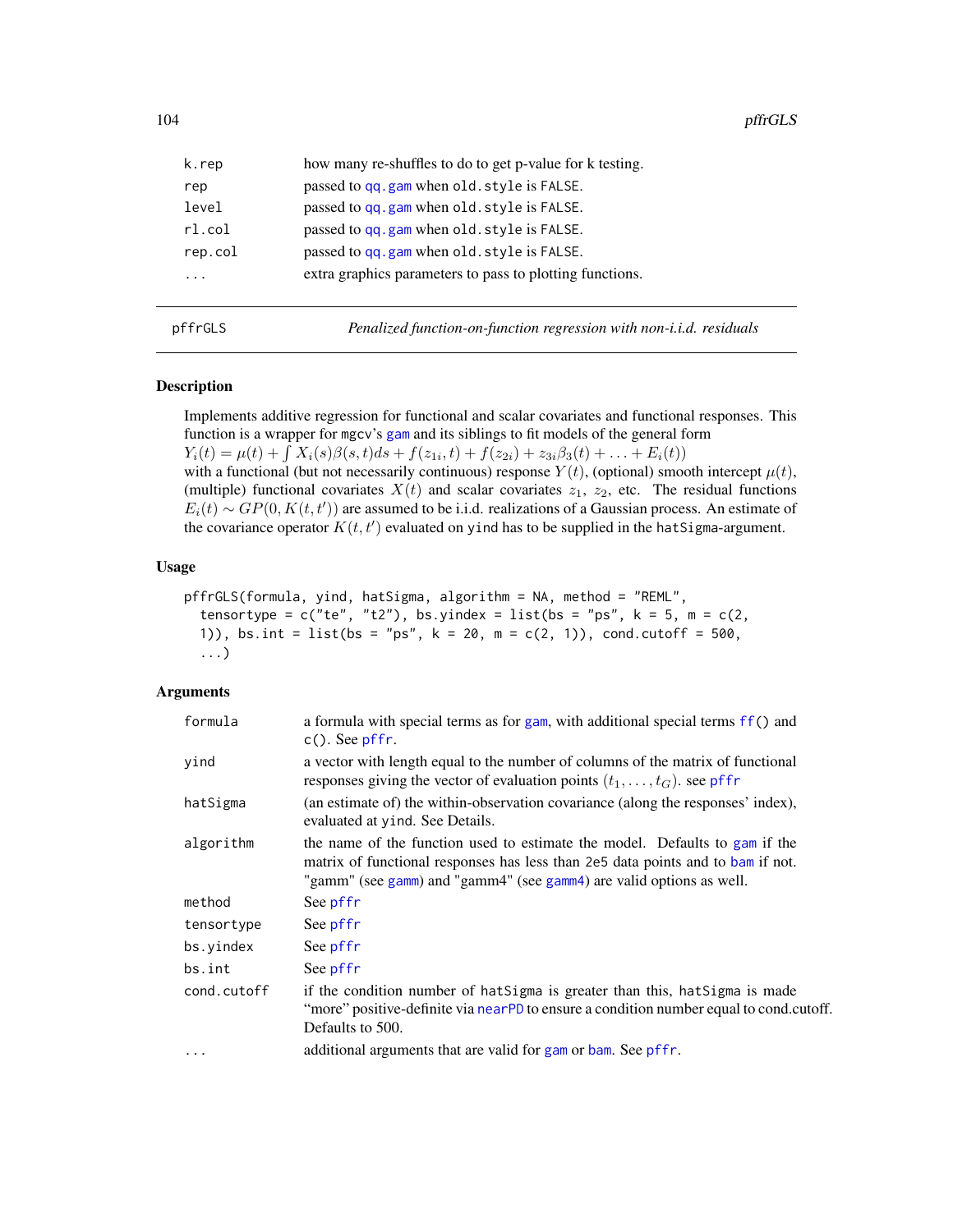#### pffrSim the contract of the contract of the contract of the contract of the contract of the contract of the contract of the contract of the contract of the contract of the contract of the contract of the contract of the co

## Value

a fitted pffr-object, see [pffr](#page-98-0).

# **Details**

Note that hatSigma has to be positive definite. If hatSigma is close to positive *semi-*definite or badly conditioned, estimated standard errors become unstable (typically much too small). pffrGLS will try to diagnose this and issue a warning. The danger is especially big if the number of functional observations is smaller than the number of gridpoints (i.e, length(yind)), since the raw covariance estimate will not have full rank.

Please see [pffr](#page-98-0) for details on model specification and implementation.

THIS IS AN EXPERIMENTAL VERSION AND NOT WELL TESTED YET – USE AT YOUR OWN RISK.

# Author(s)

Fabian Scheipl

# See Also

[pffr](#page-98-0), [fpca.sc](#page-53-0)

pffrSim *Simulate example data for pffr*

## Description

Simulates example data for [pffr](#page-98-0) from a variety of terms. Scenario "all" generates data from a complex multivariate model

$$
Y_i(t) = \mu(t) + \int X_{1i}(s)\beta_1(s,t)ds + xlin\beta_3(t) + f(xtel, xte2) + f(xsmoo, t) + \beta_4xconst + \epsilon_i(t)
$$

. Scenarios "int", "ff", "lin", "te", "smoo", "const" generate data from simpler models containing only the respective term(s) in the model equation given above. Specifiying a vector-valued scenario will generate data from a combination of the respective terms. Sparse/irregular response trajectories can be generated by setting propmissing to something greater than 0 (and smaller than 1). The return object then also includes a ydata-item with the sparsified data.

# Usage

```
pffrSim(scenario = "all", n = 100, nxgrid = 40, nygrid = 60, SNR = 10,
  propmissing = 0, limits = NULL)
```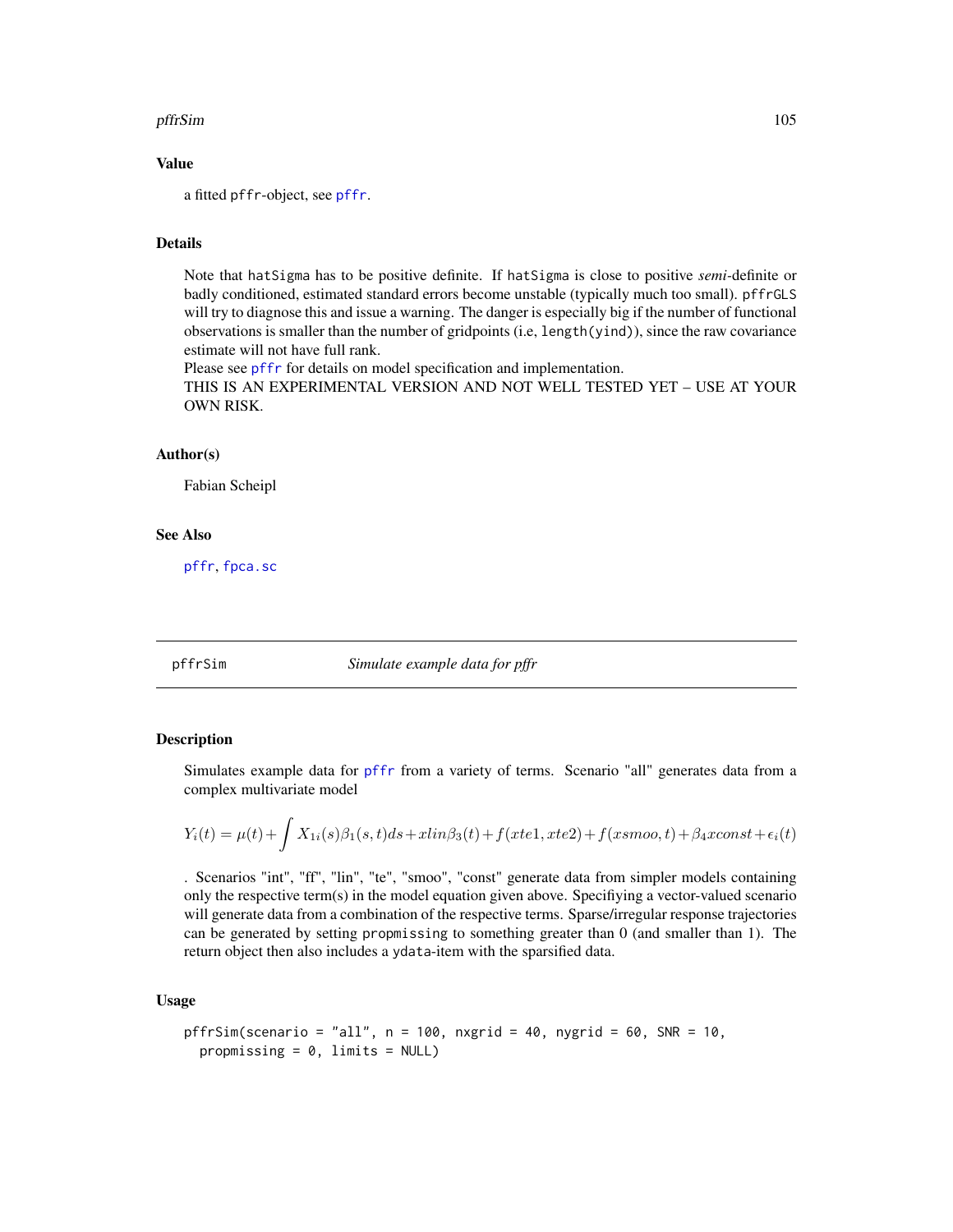#### $106$  pfr

## Arguments

| scenario    | see Description                                                                                                                      |
|-------------|--------------------------------------------------------------------------------------------------------------------------------------|
| n           | number of observations                                                                                                               |
| nxgrid      | number of evaluation points of functional covariates                                                                                 |
| nygrid      | number of evaluation points of the functional response                                                                               |
| <b>SNR</b>  | the signal-to-noise ratio for the generated data: empirical variance of the additive<br>predictor divided by variance of the errors. |
| propmissing | proportion of missing data in the response, default $= 0$ . See Details.                                                             |
| limits      | a function that defines an integration range, see ff                                                                                 |

## Details

See source code for details.

# Value

a named list with the simulated data, and the true components of the predictor etc as attributes.

<span id="page-105-0"></span>

pfr *Penalized Functional Regression*

# Description

Implements various approaches to penalized scalar-on-function regression. These techniques include Penalized Functional Regression (Goldsmith et al., 2011), Longitudinal Penalized Functional Regression (Goldsmith, et al., 2012), Functional Principal Component Regression (Reiss and Ogden, 2007), Partially Empirical Eigenvectors for Regression (Randolph et al., 2012), Functional Generalized Additive Models (McLean et al., 2013), and Variable-Domain Functional Regression (Gellar et al., 2014). This function is a wrapper for mgcv's [gam](#page-0-0) and its siblings to fit models with a scalar (but not necessarily continuous) response.

# Usage

```
pfr(formula = NULL, filter = NA, method = "REML", ...)
```

| a formula that could contain any of the following special terms: $1f()$ , $af()$ ,<br>$1f$ . vd(), peer(), $fpc($ ), or re(); also mgcv's s(), te(), or t2().                                                                          |
|----------------------------------------------------------------------------------------------------------------------------------------------------------------------------------------------------------------------------------------|
| the name of the function used to estimate the model. Defaults to gam if the<br>matrix of functional responses has less than 2e5 data points and to bam if not.<br>"gamm" (see gamm) and "gamm4" (see gamm4) are valid options as well. |
| The smoothing parameter estimation method. Default is "REML". For options,<br>see gam.                                                                                                                                                 |
|                                                                                                                                                                                                                                        |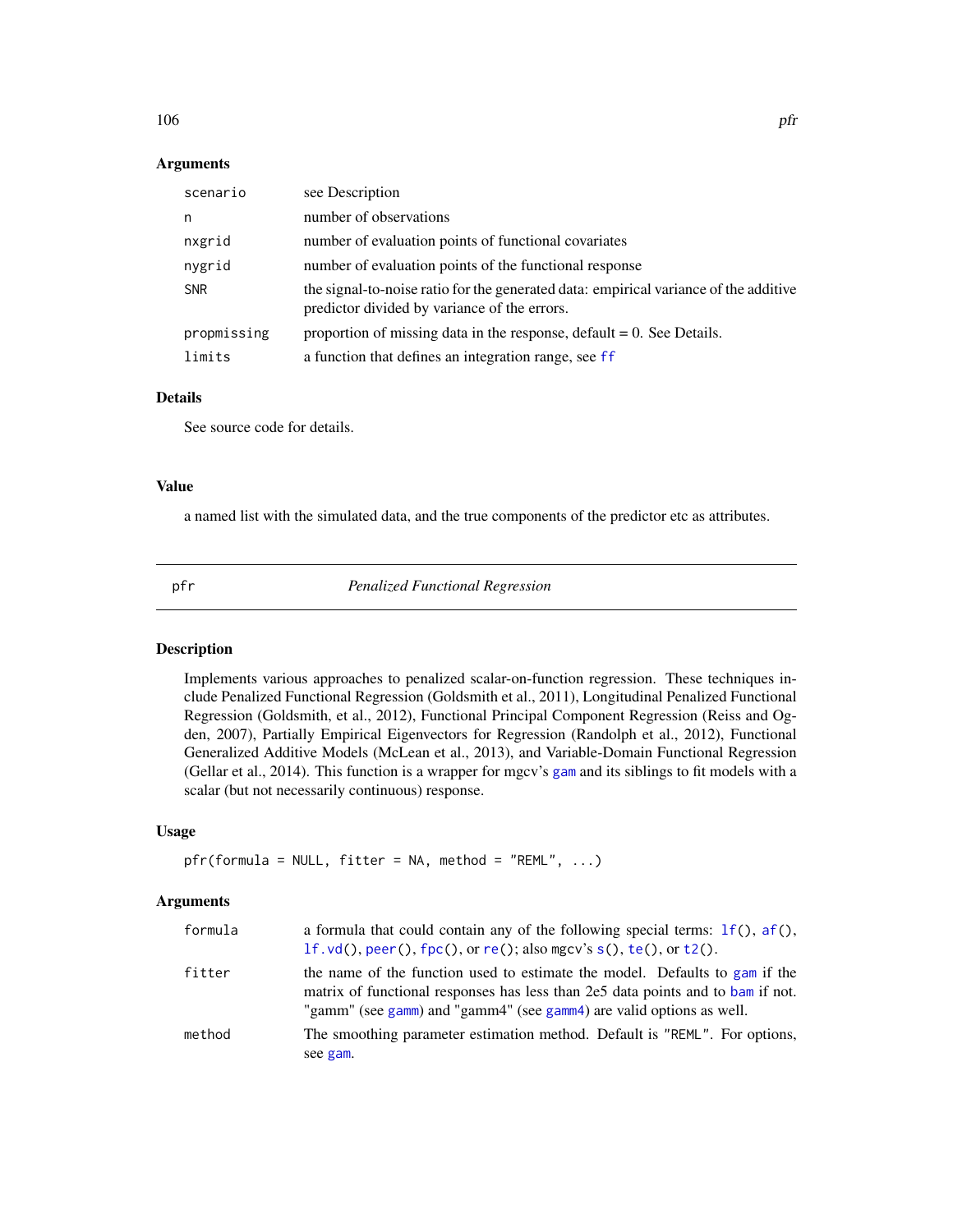... additional arguments that are valid for [gam](#page-0-0) or [bam](#page-0-0). These include data and family to specify the input data and outcome family, as well as many options to control the estimation.

#### Value

A fitted pfr-object, which is a [gam](#page-0-0)-object with some additional information in a \$pfr-element. If fitter is "gamm" or "gamm4", only the \$gam part of the returned list is modified in this way.

## Warning

Binomial responses should be specified as a numeric vector rather than as a matrix or a factor.

## Author(s)

Jonathan Gellar <JGellar@mathematica-mpr.com>, Mathew W. McLean, Jeff Goldsmith, and Fabian Scheipl

## References

Goldsmith, J., Bobb, J., Crainiceanu, C., Caffo, B., and Reich, D. (2011). Penalized functional regression. *Journal of Computational and Graphical Statistics*, 20(4), 830-851.

Goldsmith, J., Crainiceanu, C., Caffo, B., and Reich, D. (2012). Longitudinal penalized functional regression for cognitive outcomes on neuronal tract measurements. *Journal of the Royal Statistical Society: Series C*, 61(3), 453-469.

Reiss, P. T., and Ogden, R. T. (2007). Functional principal component regression and functional partial least squares. *Journal of the American Statistical Association*, 102, 984-996.

Randolph, T. W., Harezlak, J, and Feng, Z. (2012). Structured penalties for functional linear models - partially empirical eigenvectors for regression. *Electronic Journal of Statistics*, 6, 323-353.

McLean, M. W., Hooker, G., Staicu, A.-M., Scheipl, F., and Ruppert, D. (2014). Functional generalized additive models. *Journal of Computational and Graphical Statistics*, 23 (1), pp. 249-269. Available at <http://www.ncbi.nlm.nih.gov/pmc/articles/PMC3982924>.

Gellar, J. E., Colantuoni, E., Needham, D. M., and Crainiceanu, C. M. (2014). Variable-Domain Functional Regression for Modeling ICU Data. Journal of the American Statistical Association, 109(508): 1425-1439.

#### See Also

[af](#page-4-0), [lf](#page-73-0), [lf.vd](#page-75-0), [fpc](#page-41-0), [peer](#page-92-0), [re](#page-134-0).

# Examples

```
# See lf(), lf.vd(), af(), fpc(), and peer() for additional examples
data(DTI)
DTI1 <- DTI[DTI$visit==1 & complete.cases(DTI),]
par(mfrow=c(1,2))
# Fit model with linear functional term for CCA
```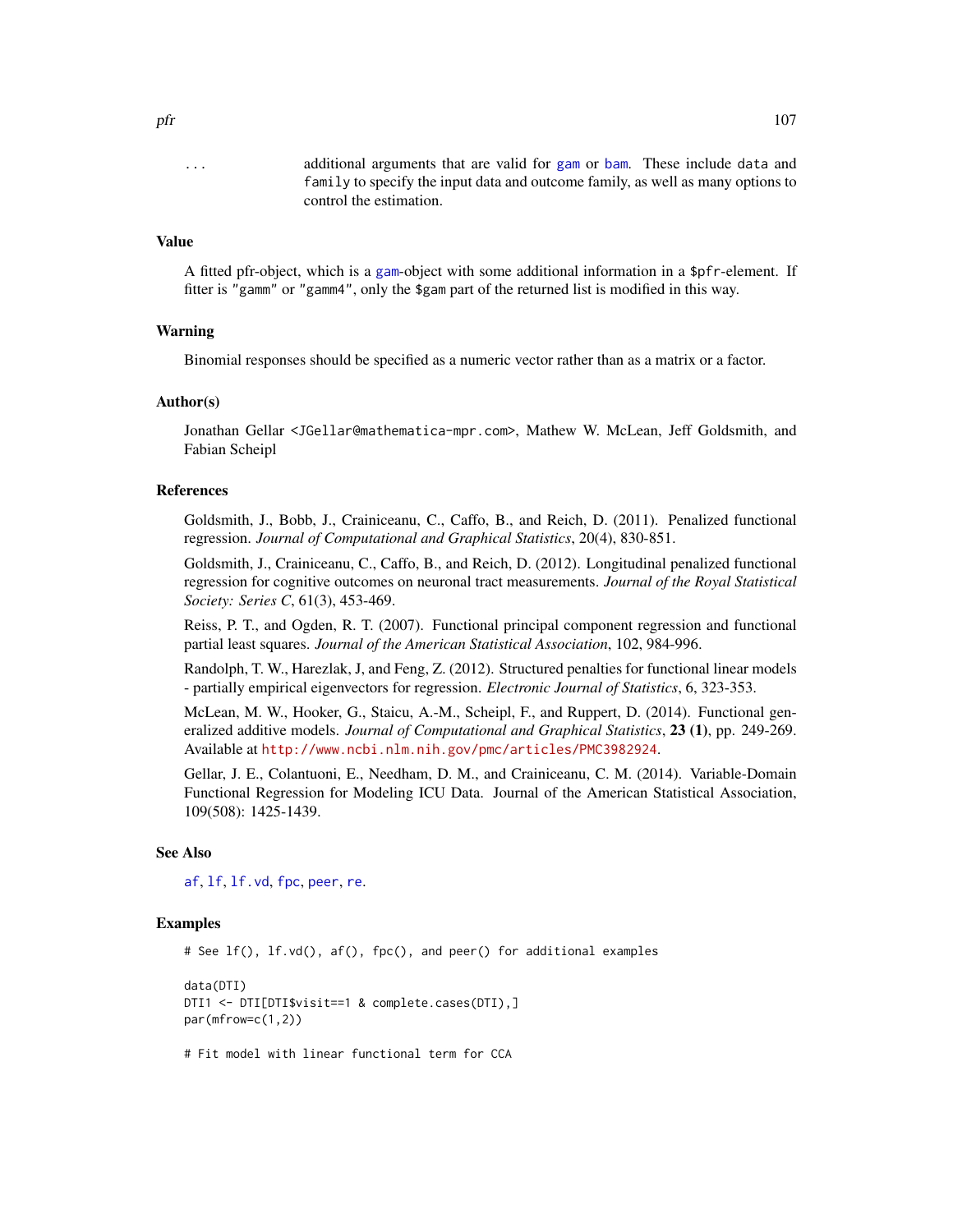```
fit.lf \leq pfr(pasat \sim lf(cca, k=30, bs="ps"), data=DTI1)
plot(fit.lf, ylab=expression(paste(beta(t))), xlab="t")
## Not run:
# Alternative way to plot
bhat.lf <- coef(fit.lf, n=101)
bhat.lf$upper <- bhat.lf$value + 1.96*bhat.lf$se
bhat.lf$lower <- bhat.lf$value - 1.96*bhat.lf$se
matplot(bhat.lf$cca.argvals, bhat.lf[,c("value", "upper", "lower")],
        type="l", lty=c(1,2,2), col=1,
        ylab=expression(paste(beta(t))), xlab="t")
# Fit model with additive functional term for CCA, using tensor product basis
fit.af \leq pfr(pasat \sim af(cca, Qtransform=TRUE, k=c(7,7)), data=DTI1)
plot(fit.af, scheme=2, xlab="t", ylab="cca(t)", main="Tensor Product")
plot(fit.af, scheme=2, Qtransform=TRUE,
     xlab="t", ylab="cca(t)", main="Tensor Product")
# Change basistype to thin-plate regression splines
fit.af.s <- pfr(pasat ~ af(cca, basistype="s", Qtransform=TRUE, k=50),
                data=DTI1)
plot(fit.af.s, scheme=2, xlab="t", ylab="cca(t)", main="TPRS", rug=FALSE)
plot(fit.af.s, scheme=2, Qtransform=TRUE,
     xlab="t", ylab="cca(t)", main="TPRS", rug=FALSE)
# Visualize bivariate function at various values of x
par(mfrow=c(2,2))
vis.pfr(fit.af, xval=.2)
vis.pfr(fit.af, xval=.4)
vis.pfr(fit.af, xval=.6)
vis.pfr(fit.af, xval=.8)
# Include random intercept for subject
DTI.re <- DTI[complete.cases(DTI$cca),]
DTI.re$ID <- factor(DTI.re$ID)
fit.re <- pfr(pasat \sim lf(cca, k=30) + re(ID), data=DTI.re)
coef.re <- coef(fit.re)
par(mfrow=c(1,2))
plot(fit.re)
# FPCR_R Model
fit.fpc <- pfr(pasat ~ fpc(cca), data=DTI.re)
plot(fit.fpc)
# PEER Model with second order difference penalty
DTI.use <- DTI[DTI$case==1,]
DTI.use <- DTI.use[complete.cases(DTI.use$cca),]
fit.peer \leq pfr(pasat \sim peer(cca, argvals=seq(0,1,length=93),
                             integration="riemann", pentype="D"), data=DTI.use)
plot(fit.peer)
## End(Not run)
```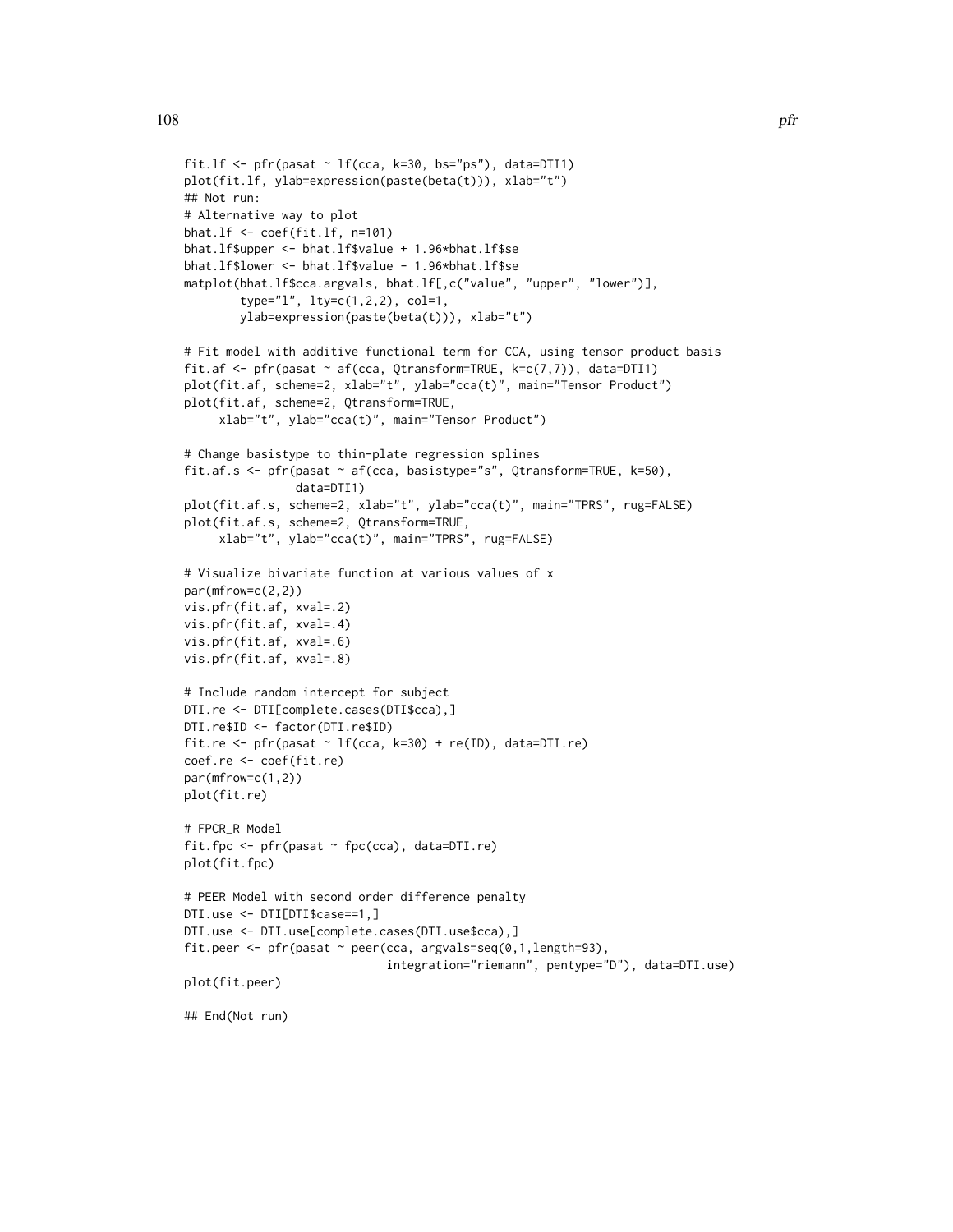## Description

This code implements the function pfr() available in refund 0.1-11. It is included to maintain backwards compatibility.

Functional predictors are entered as a matrix or, in the case of multiple functional predictors, as a list of matrices using the funcs argument. Missing values are allowed in the functional predictors, but it is assumed that they are observed over the same grid. Functional coefficients and confidence bounds are returned as lists in the same order as provided in the funcs argument, as are principal component and spline bases. Increasing values of nbasis will increase computational time and the values of nbasis, kz, and kb in relation to each other may need to be adjusted in application-specific ways.

## Usage

```
pfr_old(Y, subj = NULL, covariates = NULL, funcs, kz = 10, kb = 30,
 nbasis = 10, family = "gaussian", method = "REML",
  smooth.option = "fpca.sc", pve = 0.99, ...)
```

| Y             | vector of all outcomes over all visits                                                                                                                                                                                                                                                                                                                                                       |
|---------------|----------------------------------------------------------------------------------------------------------------------------------------------------------------------------------------------------------------------------------------------------------------------------------------------------------------------------------------------------------------------------------------------|
| subj          | vector containing the subject number for each observation                                                                                                                                                                                                                                                                                                                                    |
| covariates    | matrix of scalar covariates                                                                                                                                                                                                                                                                                                                                                                  |
| funcs         | matrix, or list of matrices, containing observed functional predictors as rows.<br>NA values are allowed.                                                                                                                                                                                                                                                                                    |
| kz            | can be NULL; can be a scalar, in which case this will be the dimension of prin-<br>cipal components basis for each and every observed functional predictors; can<br>be a vector of length equal to the number of functional predictors, in which case<br>each element will correspond to the dimension of principal components basis<br>for the corresponding observed functional predictors |
| kb            | dimension of the B-spline basis for the coefficient function (note: this is a<br>change from versions 0.1-7 and previous)                                                                                                                                                                                                                                                                    |
| nbasis        | passed to refund::fpca.sc (note: using fpca.sc is a change from versions 0.1-7)<br>and previous)                                                                                                                                                                                                                                                                                             |
| family        | generalized linear model family                                                                                                                                                                                                                                                                                                                                                              |
| method        | method for estimating the smoothing parameters; defaults to REML                                                                                                                                                                                                                                                                                                                             |
| smooth.option | method to do FPC decomposition on the predictors. Two options available –<br>"fpca.sc" or "fpca.face". If using "fpca.sc", a number less than 35 for nbasis<br>should be used while if using "fpca.face", 35 or more is recommended.                                                                                                                                                         |
| pve           | proportion of variance explained used to choose the number of principal com-<br>ponents to be included in the expansion.                                                                                                                                                                                                                                                                     |
| $\cdots$      | additional arguments passed to gam to fit the regression model.                                                                                                                                                                                                                                                                                                                              |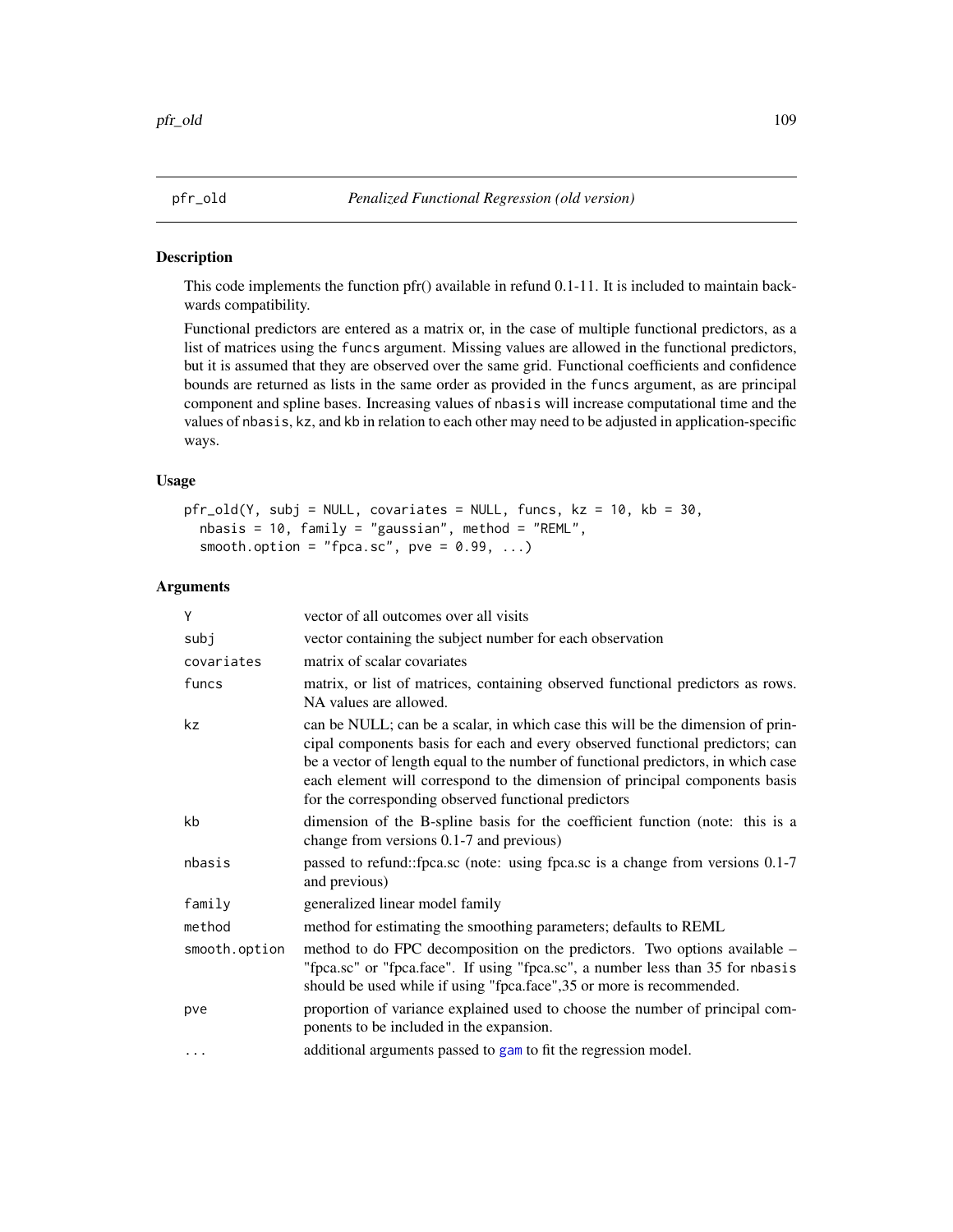110 pfr\_old

# Value

| fit                        | result of the call to gam                                                                                                                                                                                                                                                                                                                    |
|----------------------------|----------------------------------------------------------------------------------------------------------------------------------------------------------------------------------------------------------------------------------------------------------------------------------------------------------------------------------------------|
| fitted.vals                | predicted outcomes                                                                                                                                                                                                                                                                                                                           |
| fitted.vals.level.0        |                                                                                                                                                                                                                                                                                                                                              |
|                            | predicted outcomes at population level                                                                                                                                                                                                                                                                                                       |
| fitted.vals.level.1        |                                                                                                                                                                                                                                                                                                                                              |
|                            | predicted outcomes at subject-specific level (if applicable)                                                                                                                                                                                                                                                                                 |
| betaHat<br>beta.covariates | list of estimated coefficient functions                                                                                                                                                                                                                                                                                                      |
|                            | parameter estimates for scalar covariates                                                                                                                                                                                                                                                                                                    |
| varBetaHat                 | list containing covariance matrices for the estimated coefficient functions                                                                                                                                                                                                                                                                  |
| <b>Bounds</b>              | list of bounds of a pointwise 95% confidence interval for the estimated coeffi-<br>cient functions                                                                                                                                                                                                                                           |
| X                          | design matrix used in the model fit                                                                                                                                                                                                                                                                                                          |
| D                          | penalty matrix used in the model fit                                                                                                                                                                                                                                                                                                         |
| phi                        | list of B-spline bases for the coefficient functions                                                                                                                                                                                                                                                                                         |
| psi                        | list of principal components basis for the functional predictors                                                                                                                                                                                                                                                                             |
| C                          | stacked row-specific prinicipal component scores                                                                                                                                                                                                                                                                                             |
| J                          | transpose of psi matrix multiplied by phi                                                                                                                                                                                                                                                                                                    |
| СJ                         | C matrix multiplied J                                                                                                                                                                                                                                                                                                                        |
| Z1                         | design matrix of random intercepts                                                                                                                                                                                                                                                                                                           |
| subj                       | subject identifiers as specified by user                                                                                                                                                                                                                                                                                                     |
| fixed.mat                  | the fixed effects design matrix of the pfr as a mixed model                                                                                                                                                                                                                                                                                  |
| rand.mat                   | the fixed effects design matrix of the pfr as a mixed model                                                                                                                                                                                                                                                                                  |
| N_subj                     | the number of unique subjects, if subj is specified                                                                                                                                                                                                                                                                                          |
| р                          | number of scalar covariates                                                                                                                                                                                                                                                                                                                  |
| N.pred                     | number of functional covariates                                                                                                                                                                                                                                                                                                              |
| kz                         | as specified                                                                                                                                                                                                                                                                                                                                 |
| kz.adj                     | For smooth.option="fpca.sc", will be same as kz (or a vector of repeated values<br>of the specified scalar kz). For smooth.option="fpca.face", will be the corre-<br>sponding number of principal components for each functional predictor as de-<br>termined by fpca. face; will be less than or equal to kz on an elemental-wise<br>level. |
| kb                         | as specified                                                                                                                                                                                                                                                                                                                                 |
| nbasis                     | as specified                                                                                                                                                                                                                                                                                                                                 |
| totD                       | number of penalty matrices created for mgcv::gam                                                                                                                                                                                                                                                                                             |
| funcs                      | as specified                                                                                                                                                                                                                                                                                                                                 |
| covariates                 | as specified                                                                                                                                                                                                                                                                                                                                 |
| smooth.option              | as specified                                                                                                                                                                                                                                                                                                                                 |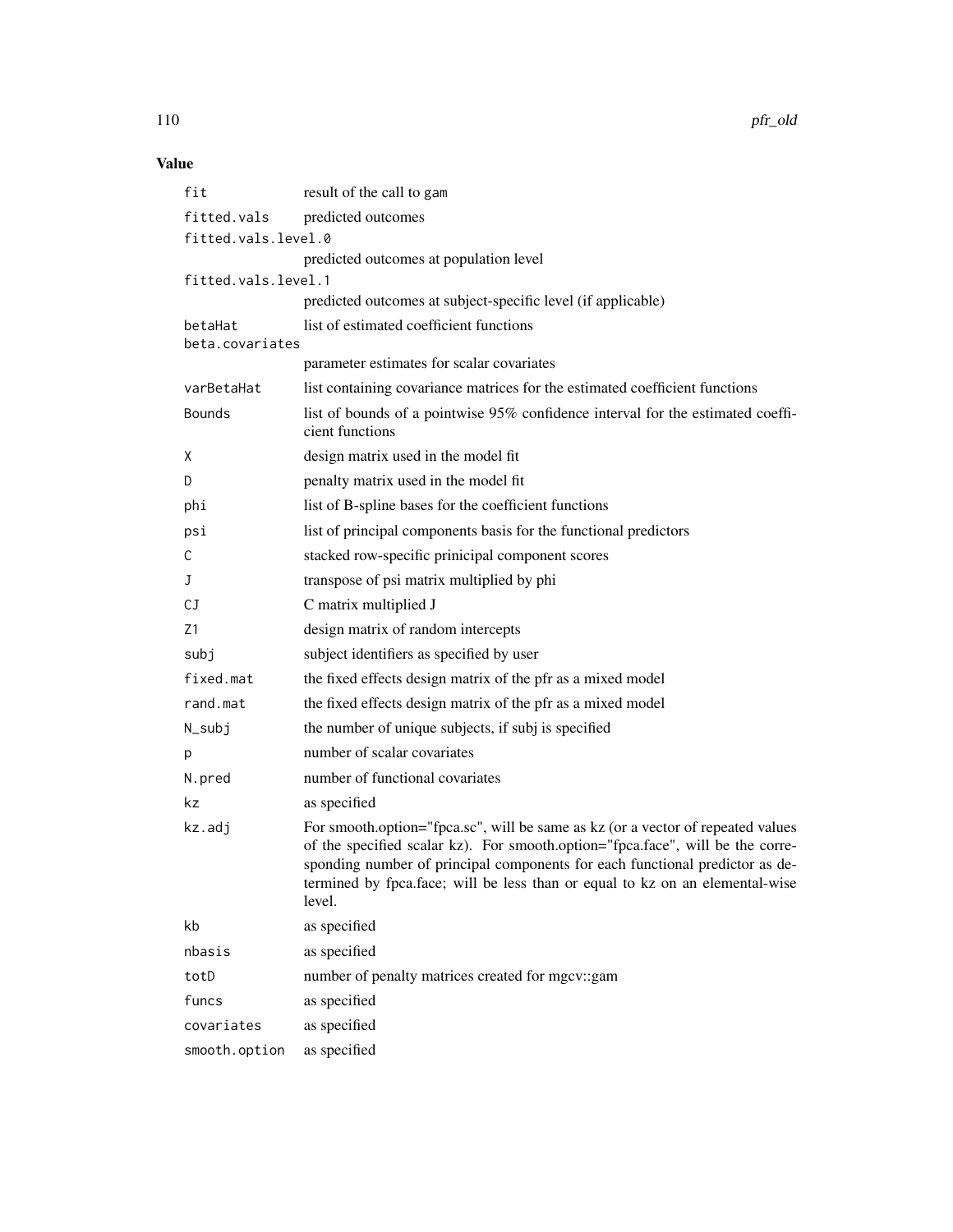pfr\_old 111

#### Warning

Binomial responses should be specified as a numeric vector rather than as a matrix or a factor.

#### Author(s)

Bruce Swihart <br />bruce.swihart@gmail.com> and Jeff Goldsmith <jeff.goldsmith@columbia.edu>

# References

Goldsmith, J., Bobb, J., Crainiceanu, C., Caffo, B., and Reich, D. (2011). Penalized functional regression. *Journal of Computational and Graphical Statistics*, 20(4), 830-851.

Goldsmith, J., Crainiceanu, C., Caffo, B., and Reich, D. (2012). Longitudinal penalized functional regression for cognitive outcomes on neuronal tract measurements. *Journal of the Royal Statistical Society: Series C*, 61(3), 453-469.

Swihart, Bruce J., Goldsmith, Jeff; and Crainiceanu, Ciprian M. (July 2012). Testing for functional effects. Johns Hopkins University Dept. of Biostatistics Working Paper 247, available at [http:](http://biostats.bepress.com/jhubiostat/paper247) [//biostats.bepress.com/jhubiostat/paper247](http://biostats.bepress.com/jhubiostat/paper247) American Statistical Association, 109(508): 1425-1439.

#### See Also

[rlrt.pfr](#page-136-0), [predict.pfr](#page-129-0).

## Examples

```
## Not run:
##################################################################
######### DTI Data Example #########
##################################################################
##################################################################
# For more about this example, see Swihart et al. 2013
##################################################################
## load and reassign the data;
data(DTI2)
Y <- DTI2$pasat ## PASAT outcome
id <- DTI2$id ## subject id
W1 <- DTI2$cca ## Corpus Callosum
W2 <- DTI2$rcst ## Right corticospinal
V <- DTI2$visit ## visit
## prep scalar covariate
visit.1.rest \leq matrix(as.numeric(V > 1), ncol=1)
covar.in <- visit.1.rest
## note there is missingness in the functional predictors
apply(is.na(W1), 2, mean)
apply(is.na(W2), 2, mean)
```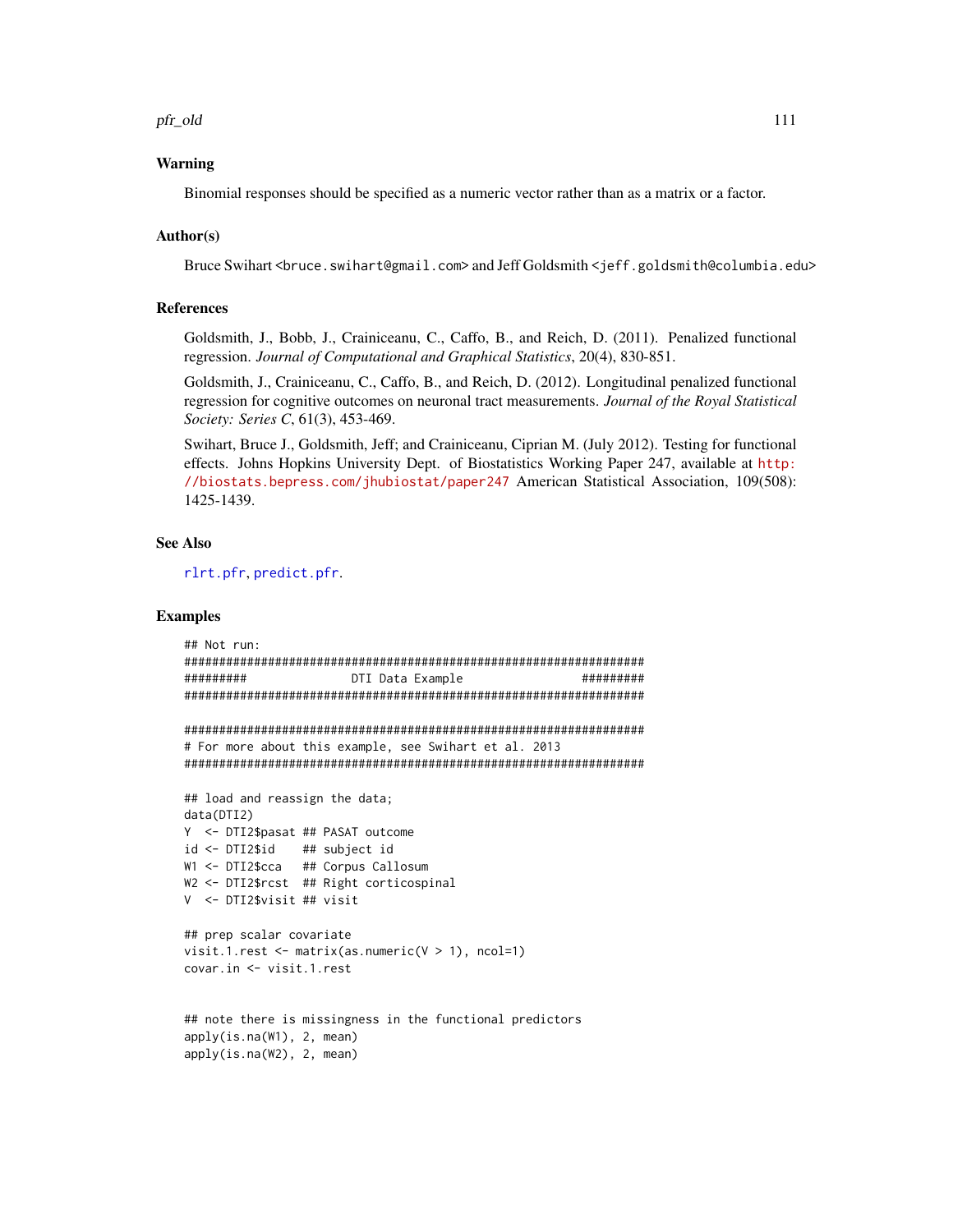```
## fit two univariate models
pfr.obj.t1 <- pfr(Y = Y, covariates=covar.in, funcs = list(W1), subj = id, kz = 10, kb = 50)
pfr.obj.t2 <- pfr(Y = Y, covariates=covar.in, funcs = list(W2), subj = id, kz = 10, kb = 50)
### one model with two functional predictors using "smooth.face"
### for smoothing predictors
pfr.obj.t3 <- pfr(Y = Y, covariates=covar.in, funcs = list(W1, W2),
                  subj = id, kz = 10, kb = 50, nbasis=35, smooth.option="fpca.face")
## plot the coefficient function and bounds
dev.new()
par(mfrow=c(2,2))
ran <-c(-2, .5)matplot(cbind(pfr.obj.t1$BetaHat[[1]], pfr.obj.t1$Bounds[[1]]),
        type = 'l', lty = c(1,2,2), col = c(1,2,2), ylab = "BetaHat",
        main = "CCA", xlab="Location", ylim=ran)
abline(h=0, col="blue")
matplot(cbind(pfr.obj.t2$BetaHat[[1]], pfr.obj.t2$Bounds[[1]]),
        type = 'l', lty = c(1,2,2), col = c(1,2,2), ylab = "BetaHat",
        main = "RCST", xlab="Location", ylim=ran)
abline(h=0, col="blue")
matplot(cbind(pfr.obj.t3$BetaHat[[1]], pfr.obj.t3$Bounds[[1]]),
        type = '1', lty = c(1,2,2), col = c(1,2,2), ylab = "BetaHat",
        main = "CCA - mult.", xlab="Location", ylim=ran)
abline(h=0, col="blue")
matplot(cbind(pfr.obj.t3$BetaHat[[2]], pfr.obj.t3$Bounds[[2]]),
        type = 'l', lty = c(1,2,2), col = c(1,2,2), ylab = "BetaHat",
        main = "RCST - mult.", xlab="Location", ylim=ran)
abline(h=0, col="blue")
##################################################################
# use baseline data to regress continuous outcomes on functional
# predictors (continuous outcomes only recorded for case == 1)
##################################################################
data(DTI)
# subset data as needed for this example
cca = DTI$cca[which(DTI$visit == 1 & DTI$case == 1),]rct = DTI$rcst[which(DTI$visit == 1 & DTI$case == 1),]DTI = DTI[which(DTI$visit == 1 8  DTI$case == 1),]# note there is missingness in the functional predictors
apply(is.na(cca), 2, mean)
apply(is.na(rcst), 2, mean)
# fit two models with single functional predictors and plot the results
fit.cca = pfr(Y=DTI$pasat, funcs = cca, kz=10, kb=50, nbasis=20)
fit.rcst = pfr(Y=DTI$pasat, funcs = rcst, kz=10, kb=50, nbasis=20)
par(mfrow = c(1,2))matplot(cbind(fit.cca$BetaHat[[1]], fit.cca$Bounds[[1]]),
```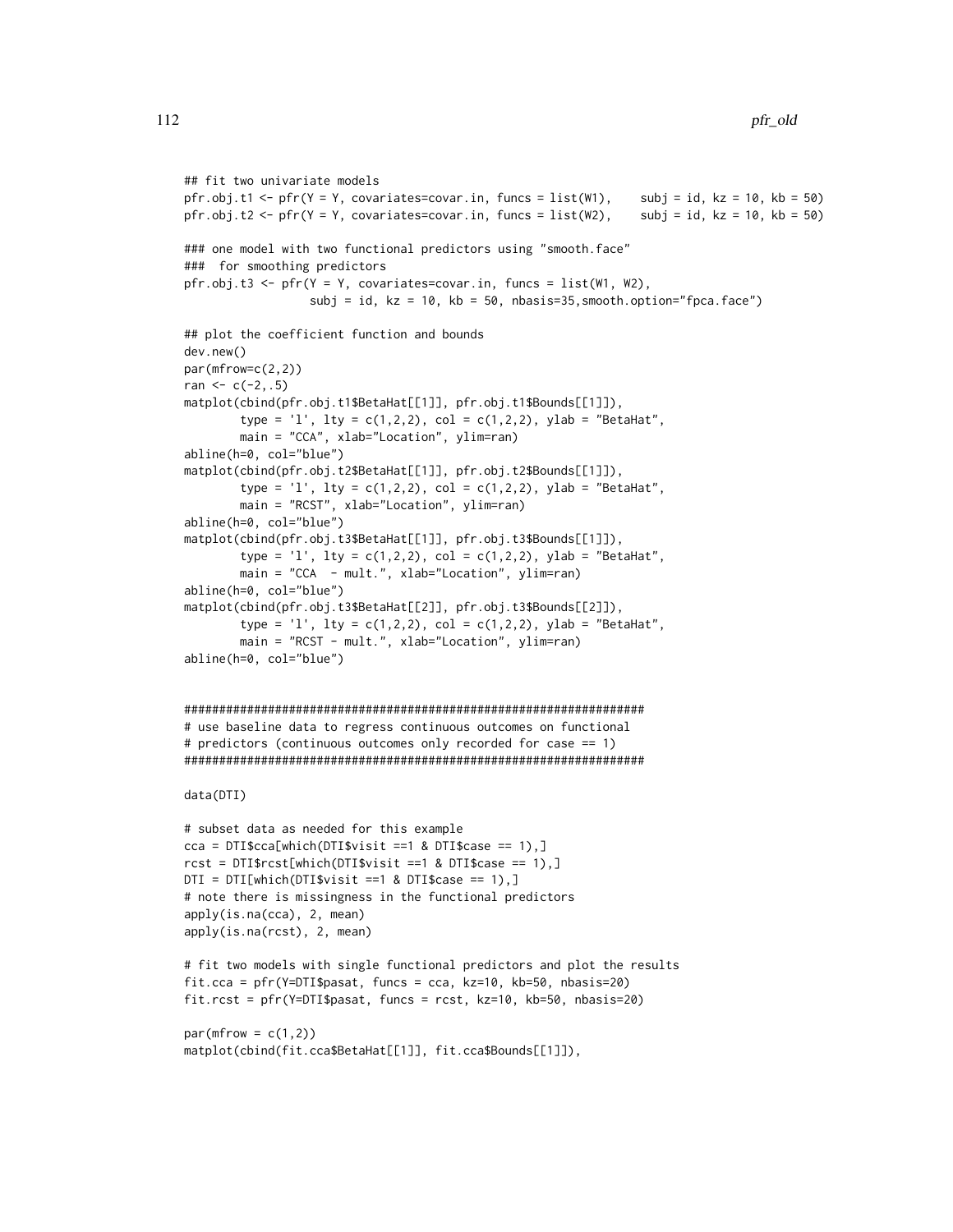```
type = 'l', lty = c(1,2,2), col = c(1,2,2), ylab = "BetaHat",
       main = "CCA")matplot(cbind(fit.rcst$BetaHat[[1]], fit.rcst$Bounds[[1]]),
       type = '1', lty = c(1,2,2), col = c(1,2,2), ylab = "BetaHat",
       main = "RCST")# fit a model with two functional predictors and plot the results
fit.cca.rcst = pfr(Y=DTI$pasat, funcs = list(cca, rcst), kz=10, kb=30, nbasis=20)
par(mfrow = c(1,2))matplot(cbind(fit.cca.rcst$BetaHat[[1]], fit.cca.rcst$Bounds[[1]]),
        type = 'l', lty = c(1,2,2), col = c(1,2,2), ylab = "BetaHat",
       main = "CCA")matplot(cbind(fit.cca.rcst$BetaHat[[2]], fit.cca.rcst$Bounds[[2]]),
       type = '1', lty = c(1,2,2), col = c(1,2,2), ylab = "BetaHat",
       main = "RCST")
##################################################################
# use baseline data to regress binary case-status outcomes on
# functional predictors
##################################################################
data(DTI)
# subset data as needed for this example
cca = DTI$cca[which(DTI$visit == 1),]rcst = DTI$rcst[which(DTI$visit == 1),]
DTI = DTI[which(DTI$visit == 1),]# fit two models with single functional predictors and plot the results
fit.cca = pfr(Y=DTI$case, funcs = cca, family = "binomial")
fit.rcst = pfr(Y=DTI$case, funcs = rcst, family = "binomial")
par(mfrow = c(1,2))matplot(cbind(fit.cca$BetaHat[[1]], fit.cca$Bounds[[1]]),
       type = 'l', lty = c(1,2,2), col = c(1,2,2), ylab = "BetaHat",
       main = "CCA")matplot(cbind(fit.rcst$BetaHat[[1]], fit.rcst$Bounds[[1]]),
        type = '1', lty = c(1,2,2), col = c(1,2,2), ylab = "BetaHat",
       main = "RCST")##################################################################
######### Octane Data Example #########
##################################################################
data(gasoline)
Y = gasoline$octane
funcs = gasoline$NIR
wavelengths = as.matrix(2*450:850)# fit the model using pfr and the smoothing option "fpca.face"
```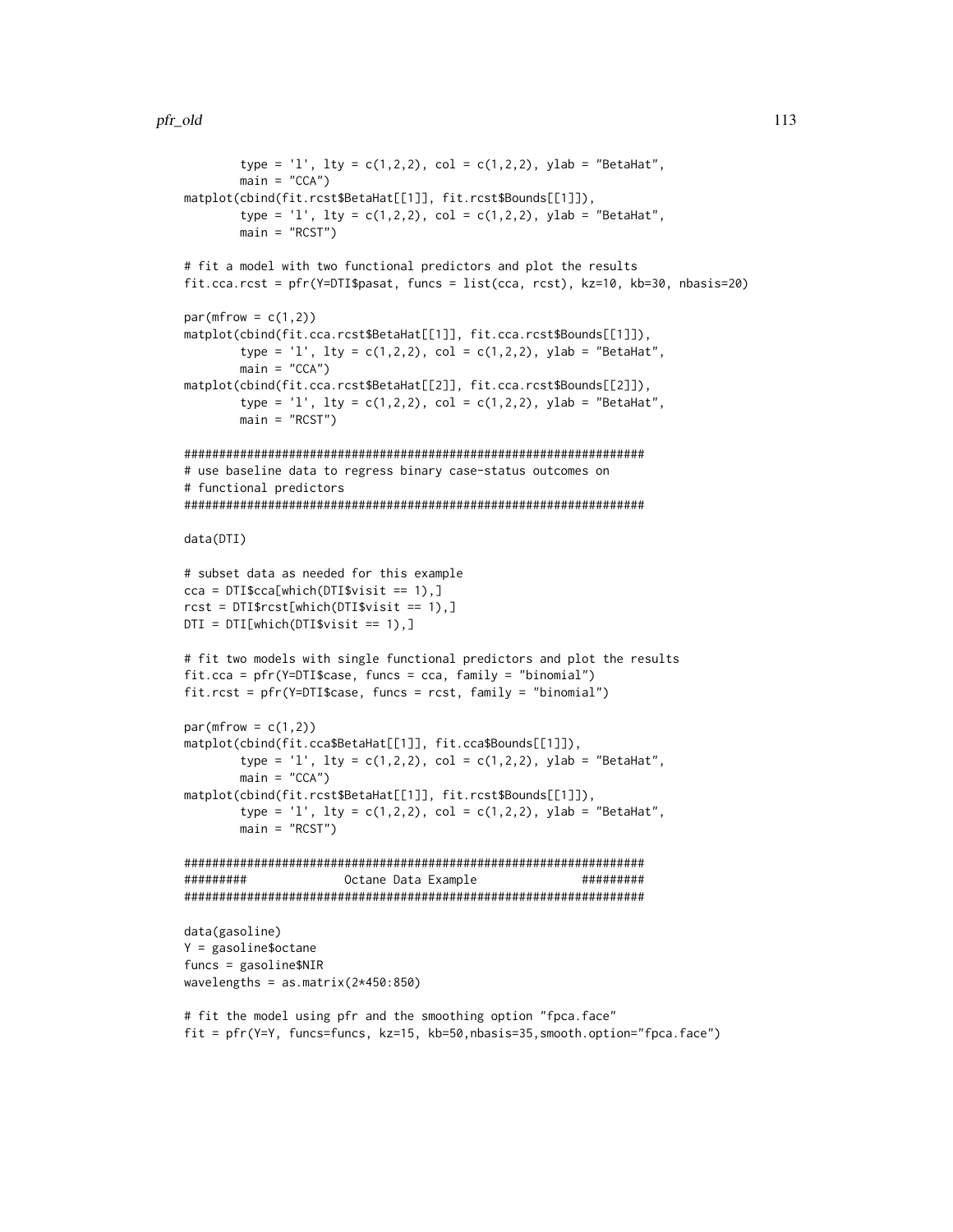114 plot.fosr

```
matplot(wavelengths, cbind(fit$BetaHat[[1]], fit$Bounds[[1]]),
       type='l', lwd=c(2,1,1), lty=c(1,2,2), xlab = "Wavelengths",ylab = "Coefficient Function", col=1)
```
## End(Not run)

plot.fosr *Default plotting of function-on-scalar regression objects*

# Description

Plots the coefficient function estimates produced by fosr().

# Usage

```
## S3 method for class 'fosr'
plot(x, split = NULL, titles = NULL, xlabel = "",ylabel = "Coefficient function", set.mfrow = TRUE, ...)
```
# Arguments

| x         | an object of class "fosr".                                                                                                                                                                                                                                                                                  |
|-----------|-------------------------------------------------------------------------------------------------------------------------------------------------------------------------------------------------------------------------------------------------------------------------------------------------------------|
| split     | value, or vector of values, at which to divide the set of coefficient functions into<br>groups, each plotted on a different scale. E.g., if set to 1, the first function is<br>plotted on one scale, and all others on a different (common) scale. If NULL, all<br>functions are plotted on the same scale. |
| titles    | character vector of titles for the plots produced, e.g., names of the corresponding<br>scalar predictors.                                                                                                                                                                                                   |
| xlabel    | label for the x-axes of the plots.                                                                                                                                                                                                                                                                          |
| ylabel    | label for the y-axes of the plots.                                                                                                                                                                                                                                                                          |
| set.mfrow | logical value: if TRUE, the function will try to set an appropriate value of the<br>mfrow parameter for the plots. Otherwise you may wish to set mfrow outside the<br>function call.                                                                                                                        |
| $\cdots$  | graphical parameters (see par) for the plot.                                                                                                                                                                                                                                                                |

## Author(s)

Philip Reiss <phil.reiss@nyumc.org>

#### See Also

[fosr](#page-31-0), which includes examples.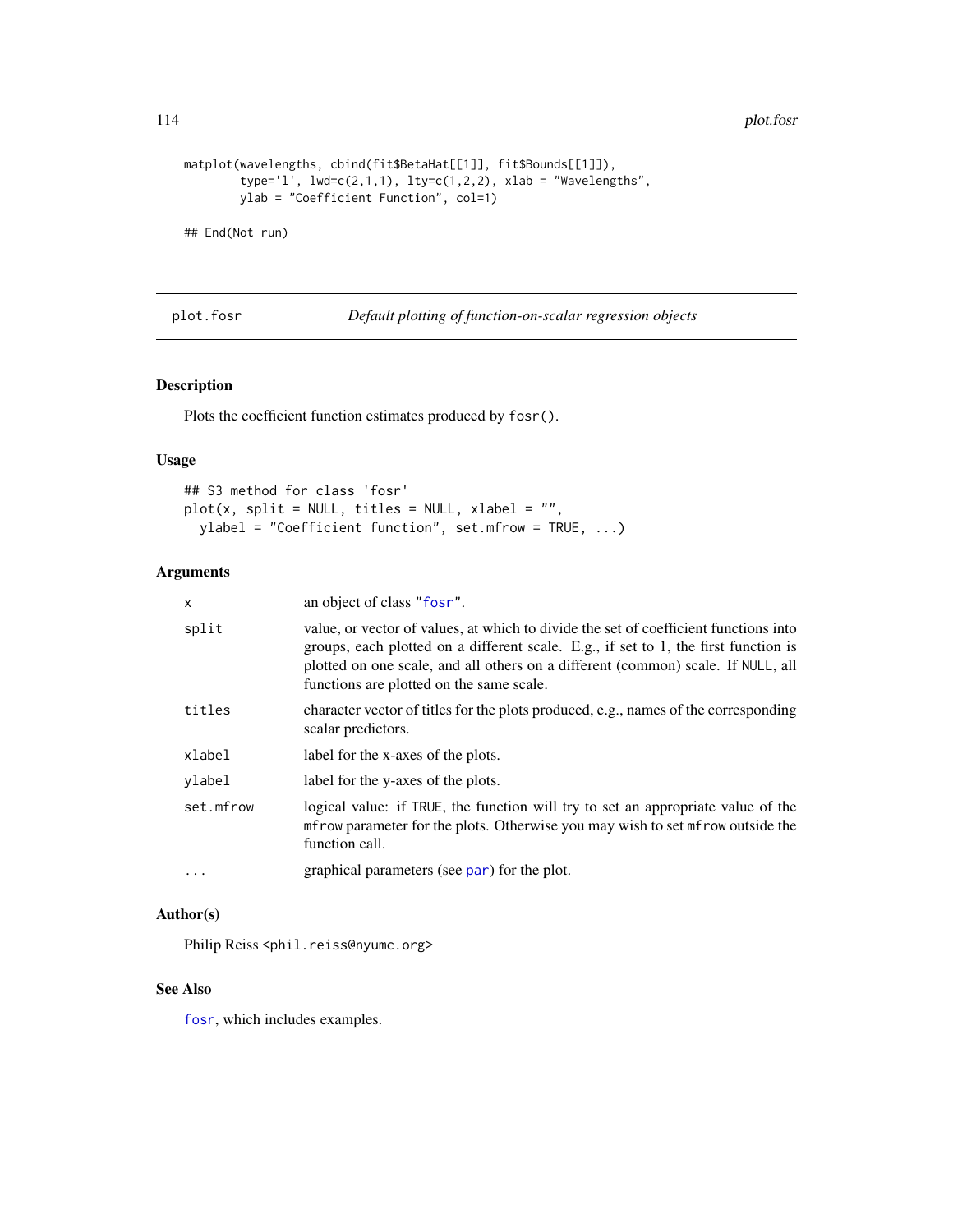# Description

Given a "[fosr.vs](#page-37-0)" object, produces a figure of estimated coefficient functions.

# Usage

```
## S3 method for class 'fosr.vs'
plot(x, \ldots)
```
# Arguments

| x        | an object of class "fosr. vs". |
|----------|--------------------------------|
| $\cdots$ | additional arguments.          |

# Value

a figure of estimated coefficient functions.

#### Author(s)

Yakuan Chen <yc2641@cumc.columbia.edu>

# See Also

[fosr.vs](#page-37-0)

# Examples

```
## Not run:
I = 100p = 20D = 50grid = seq(0, 1, length = D)beta.true = matrix(0, p, D)beta.true[1,] = sin(2*grid*pi)
beta.true[2,] = cos(2*grid*pi)
beta.true[3,] = 2psi.true = matrix(NA, 2, D)
psi.true[1,] = sin(4*grid*pi)
psi.true[2,] = cos(4*grid*pi)
lambda = c(3,1)set.seed(100)
```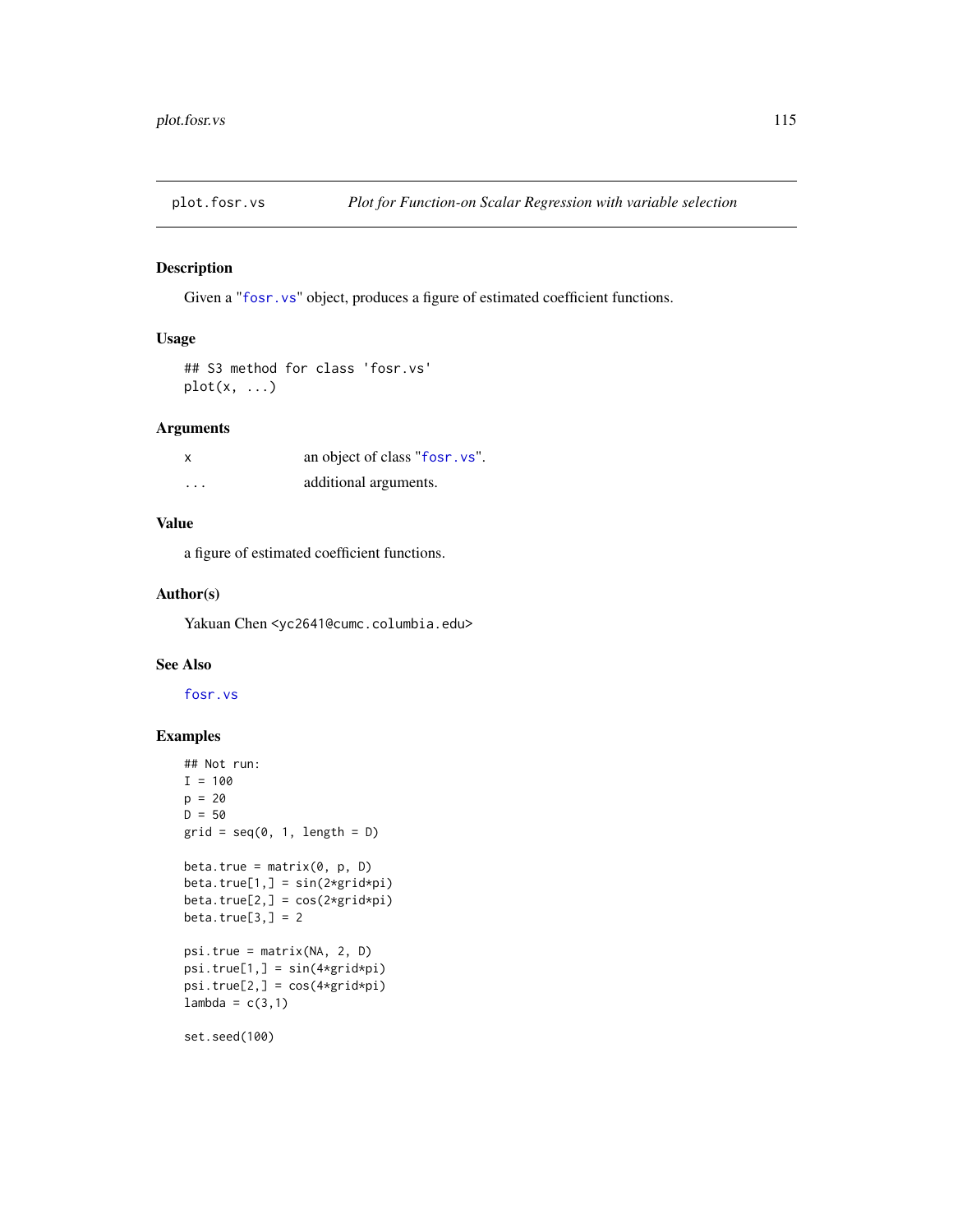#### 116 plot.fpcr

```
X = matrix(rnorm(I*p), I, p)C = \text{cbind}(rnorm(I, mean = 0, sd = lambda[1]), rnorm(I, mean = 0, sd = lambda[2]))fixef = X%*%beta.true
pcaef = C %*% psi.true
error = matrix(rnorm(I*D), I, D)
Yi.true = fixef
Yi.pca = fixef + pcaef
Yi.obs = fixef + pcaef + error
data = as.data.frame(X)
data$Y = Yi.obs
fit.mcp = fosr.vs(Y~., data = data[1:80,], method="grMCP")
plot(fit.mcp)
## End(Not run)
```
plot.fpcr *Default plotting for functional principal component regression output*

# Description

Inputs an object created by [fpcr](#page-61-0), and plots the estimated coefficient function.

## Usage

```
## S3 method for class 'fpcr'
plot(x, se = TRUE, col = 1, lty = c(1, 2, 2), xlab = "",ylab = "Coefficient function", ...)
```

| X          | an object of class "fpcr".                                                                                                                                                                                                                                                 |
|------------|----------------------------------------------------------------------------------------------------------------------------------------------------------------------------------------------------------------------------------------------------------------------------|
| se         | if TRUE (the default), upper and lower lines are added at 2 standard errors (in<br>the Bayesian sense; see Wood, 2006) above and below the coefficient function<br>estimate. If a positive number is supplied, the standard error is instead multiplied<br>by this number. |
| col        | color for the line(s). This should be either a number, or a vector of length 3 for<br>the coefficient function estimate, lower bound, and upper bound, respectively.                                                                                                       |
| $1$ ty     | line type(s) for the coefficient function estimate, lower bound, and upper bound.                                                                                                                                                                                          |
| xlab, ylab | x- and y-axis labels.                                                                                                                                                                                                                                                      |
| $\cdot$    | other arguments passed to the underlying plotting function.                                                                                                                                                                                                                |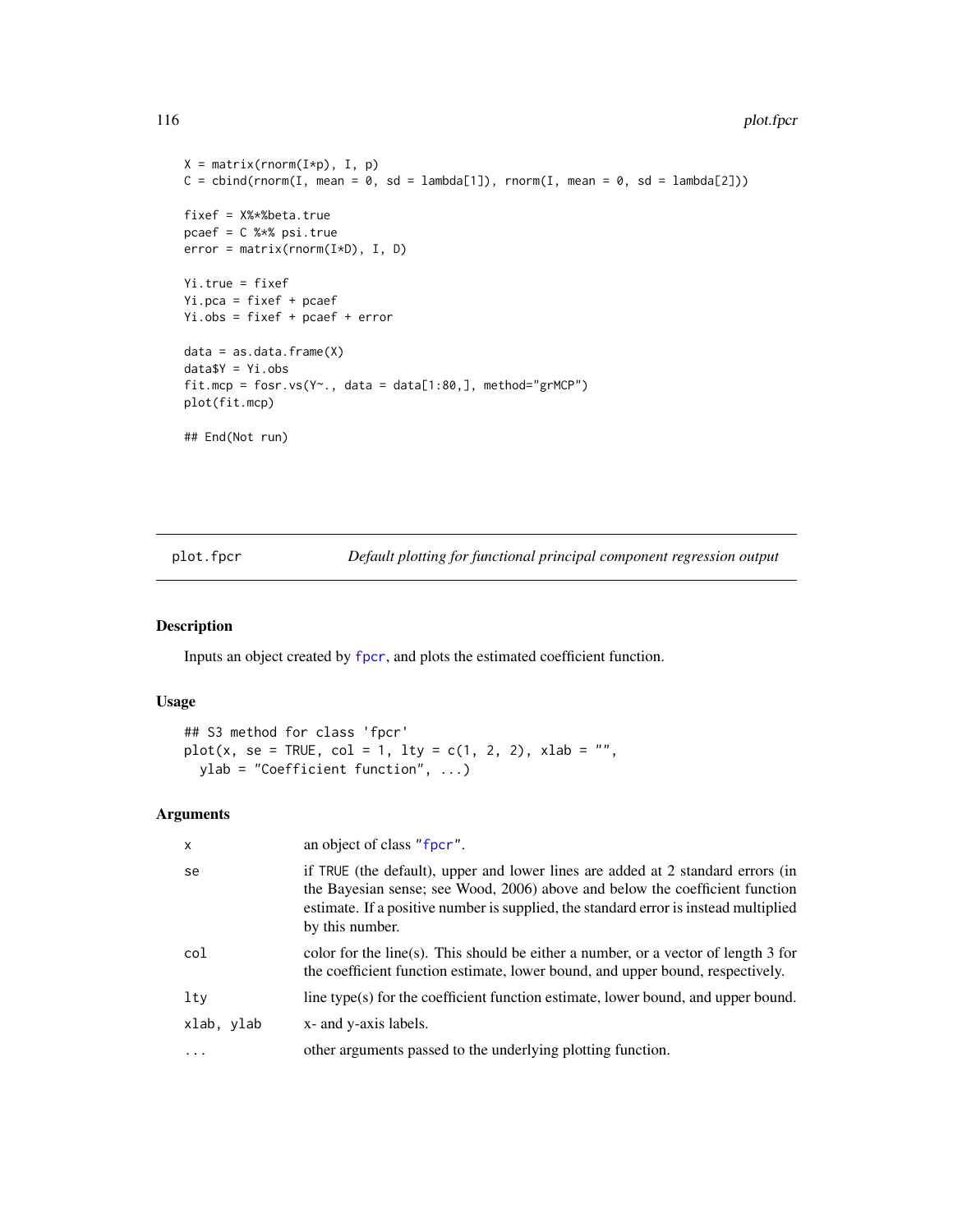#### plot.lpeer 117

# Value

None; only a plot is produced.

# Author(s)

Philip Reiss <phil.reiss@nyumc.org>

# References

Wood, S. N. (2006). *Generalized Additive Models: An Introduction with R*. Boca Raton, FL: Chapman & Hall.

## See Also

[fpcr](#page-61-0), which includes an example.

plot.lpeer *Plotting of estimated regression functions obtained through* lpeer()

## Description

Plots the estimate of components of estimated regression function obtained from an [lpeer](#page-79-0) object along with pointwise confidence bands.

#### Usage

## S3 method for class 'lpeer'  $plot(x, conf = 0.95, ...)$ 

# Arguments

| $\mathsf{x}$ | object of class "1 peer".            |
|--------------|--------------------------------------|
| conf         | pointwise confidence level.          |
| .            | additional arguments passed to plot. |

# Details

Pointwise confidence interval is displayed only if the user set se=T in the call to [lpeer](#page-79-0), and does not reflect any multiplicity correction.

## Author(s)

Madan Gopal Kundu <mgkundu@iupui.edu>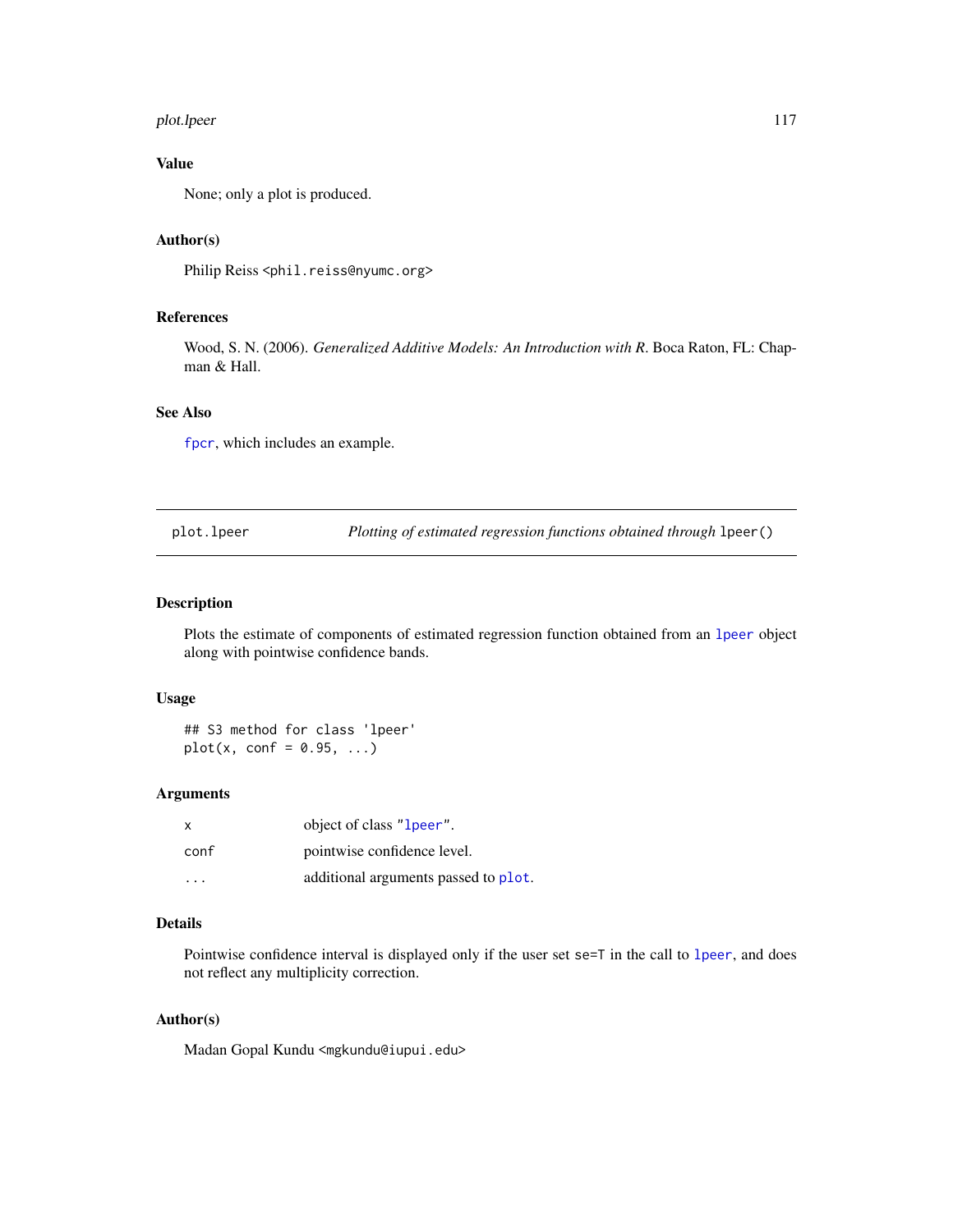## References

Kundu, M. G., Harezlak, J., and Randolph, T. W. (2012). Longitudinal functional models with structured penalties. (Please contact J. Harezlak at <harezlak@iupui.edu>.)

Randolph, T. W., Harezlak, J, and Feng, Z. (2012). Structured penalties for functional linear models - partially empirical eigenvectors for regression. *Electronic Journal of Statistics*, 6, 323–353.

#### See Also

peer, lpeer, plot.peer

#### Examples

```
## Not run:
data(DTI)
cca = DTI$cca[which(DTI$case == 1),]DTI = DTI[which(DTI$case == 1),]fit.cca.lpeer1 = lpeer(Y=DTI$pasat, t=DTI$visit, subj=DTI$ID, funcs = cca)
plot(fit.cca.lpeer1)
```
## End(Not run)

plot.peer *Plotting of estimated regression functions obtained through* peer()

## Description

Plots the estimate of components of estimated regression function obtained from a [peer](#page-92-0) object along with pointwise confidence bands.

#### Usage

```
## S3 method for class 'peer'
plot(x, conf = 0.95, ylab = "Estimated regression function",main = expression(gamma), ...
```
## Arguments

| x    | object of class "peer".              |
|------|--------------------------------------|
| conf | pointwise confidence level.          |
| vlab | y-axis label.                        |
| main | title for the plot.                  |
|      | additional arguments passed to plot. |

## Details

Pointwise confidence interval is displayed only if the user set se=T in the call to [peer](#page-92-0), and does not reflect any multiplicity correction.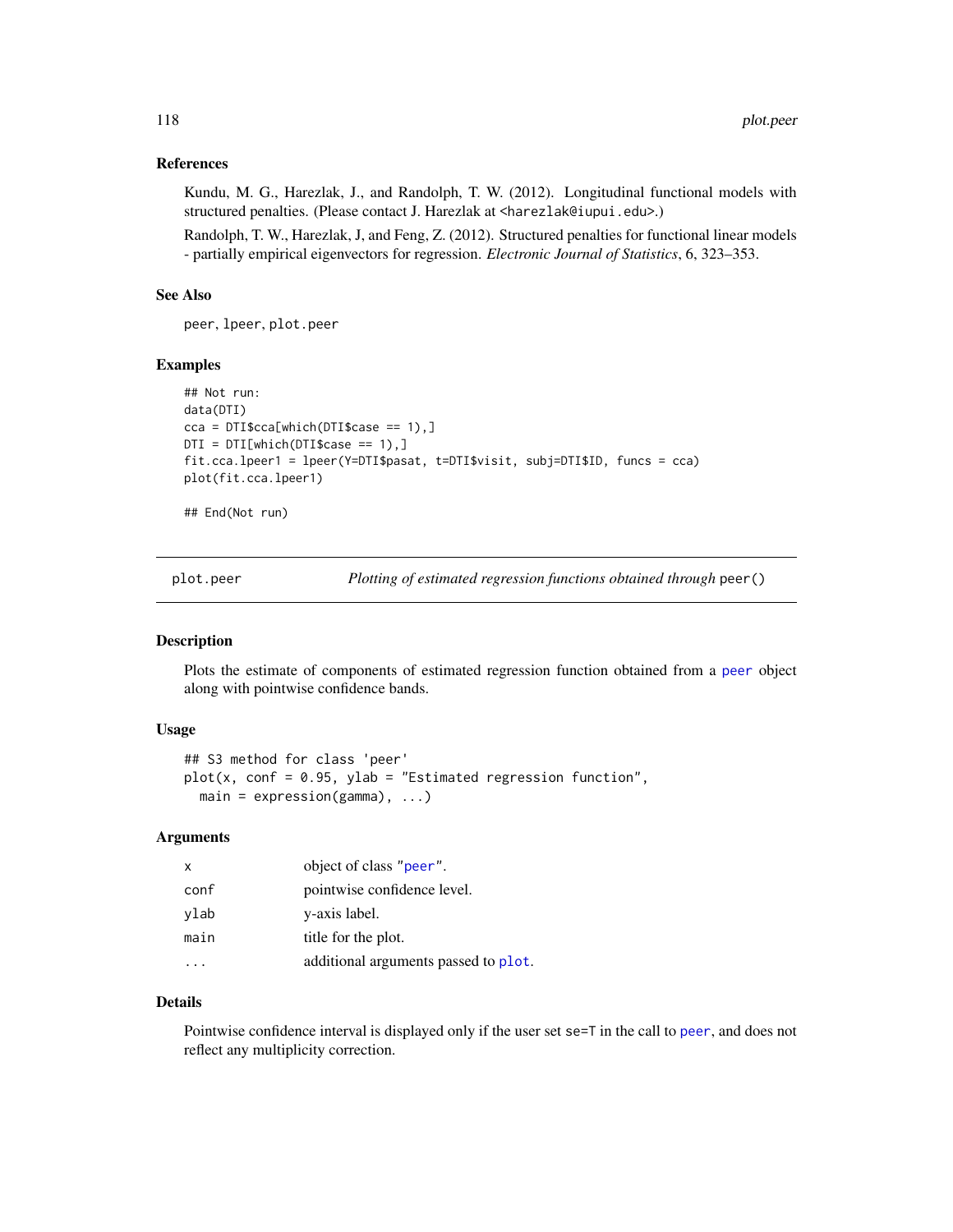#### plot.pffr the contract of the contract of the contract of the contract of the contract of the contract of the contract of the contract of the contract of the contract of the contract of the contract of the contract of the

## Author(s)

Madan Gopal Kundu <mgkundu@iupui.edu>

# References

Kundu, M. G., Harezlak, J., and Randolph, T. W. (2012). Longitudinal functional models with structured penalties. (Please contact J. Harezlak at <harezlak@iupui.edu>.)

Randolph, T. W., Harezlak, J, and Feng, Z. (2012). Structured penalties for functional linear models - partially empirical eigenvectors for regression. *Electronic Journal of Statistics*, 6, 323–353.

# See Also

peer, lpeer, plot.lpeer

## Examples

# See example in peer()

plot.pffr *Plot a pffr fit*

## Description

Plot a fitted pffr-object. Simply dispatches to [plot.gam](#page-0-0).

#### Usage

```
## S3 method for class 'pffr'
plot(x, \ldots)
```
## Arguments

| x       | a fitted pffr-object              |
|---------|-----------------------------------|
| $\cdot$ | arguments handed over to plot.gam |

#### Value

This function only generates plots.

## Author(s)

Fabian Scheipl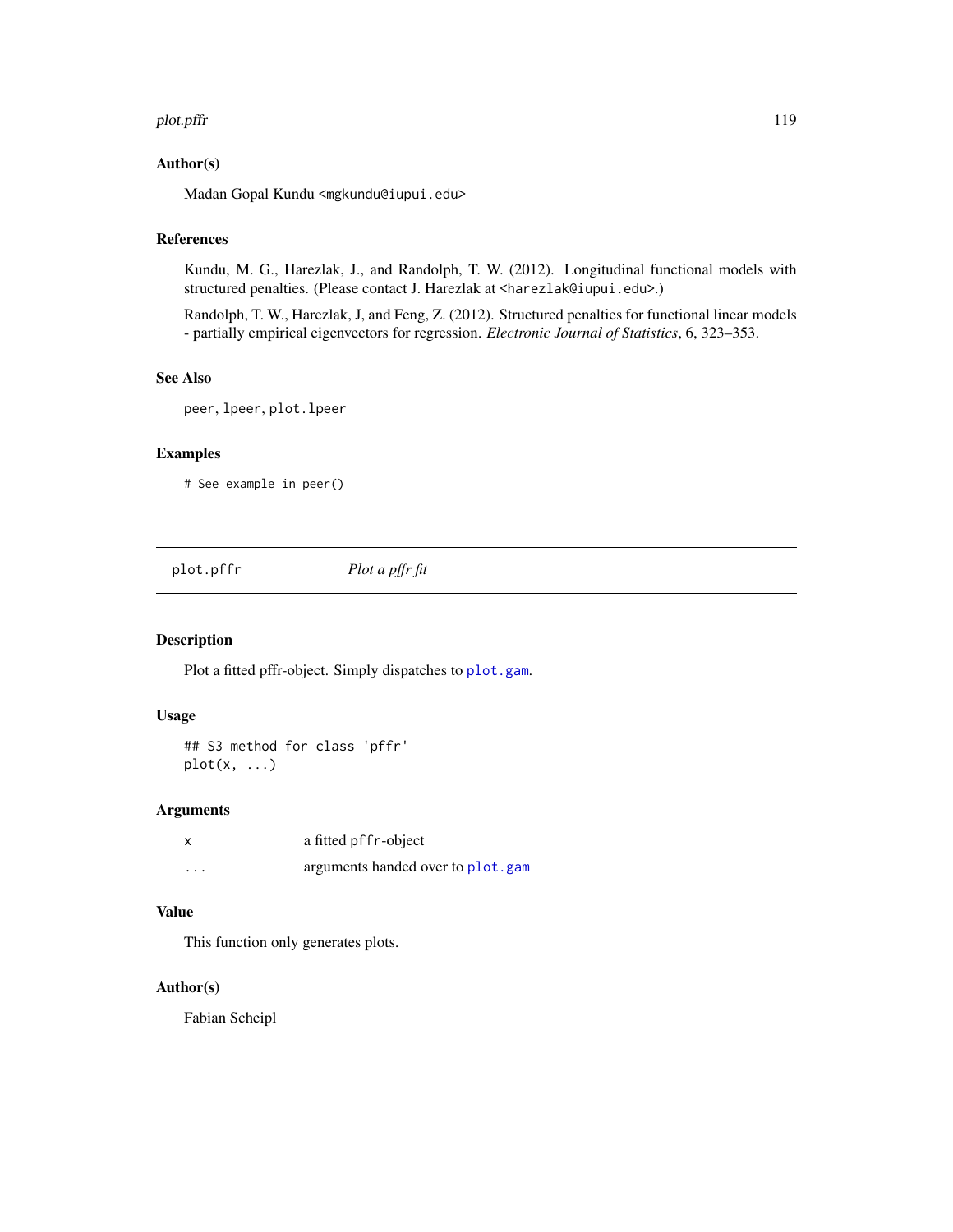# Description

This function plots the smooth coefficients of a pfr object. These include functional coefficients as well as any smooths of scalar covariates. The function dispatches to pfr\_plot.gam, which is our local copy of [plot.gam](#page-0-0) with some minor changes.

#### Usage

```
## S3 method for class 'pfr'
plot(x, Qtransform = FALSE, ...)
```
# Arguments

| $\mathsf{x}$ | a fitted pfr-object                                                                                                                                                                                                                                                                                |
|--------------|----------------------------------------------------------------------------------------------------------------------------------------------------------------------------------------------------------------------------------------------------------------------------------------------------|
| Otransform   | For additive functional terms, TRUE indicates the coefficient should be plotted on<br>the quantile-transformed scale, whereas FALSE indicates the scale of the original<br>data. Note this is different from the Otransform arguemnt of af, which specifies<br>the scale on which the term is fit. |
|              | arguments handed over to plot, gam                                                                                                                                                                                                                                                                 |

## Value

This function's main purpose is its side effect of generating plots. It also silently returns a list of the data used to produce the plots, which can be used to generate customized plots.

# Author(s)

Jonathan Gellar

#### See Also

[af](#page-4-0), [pfr](#page-105-0)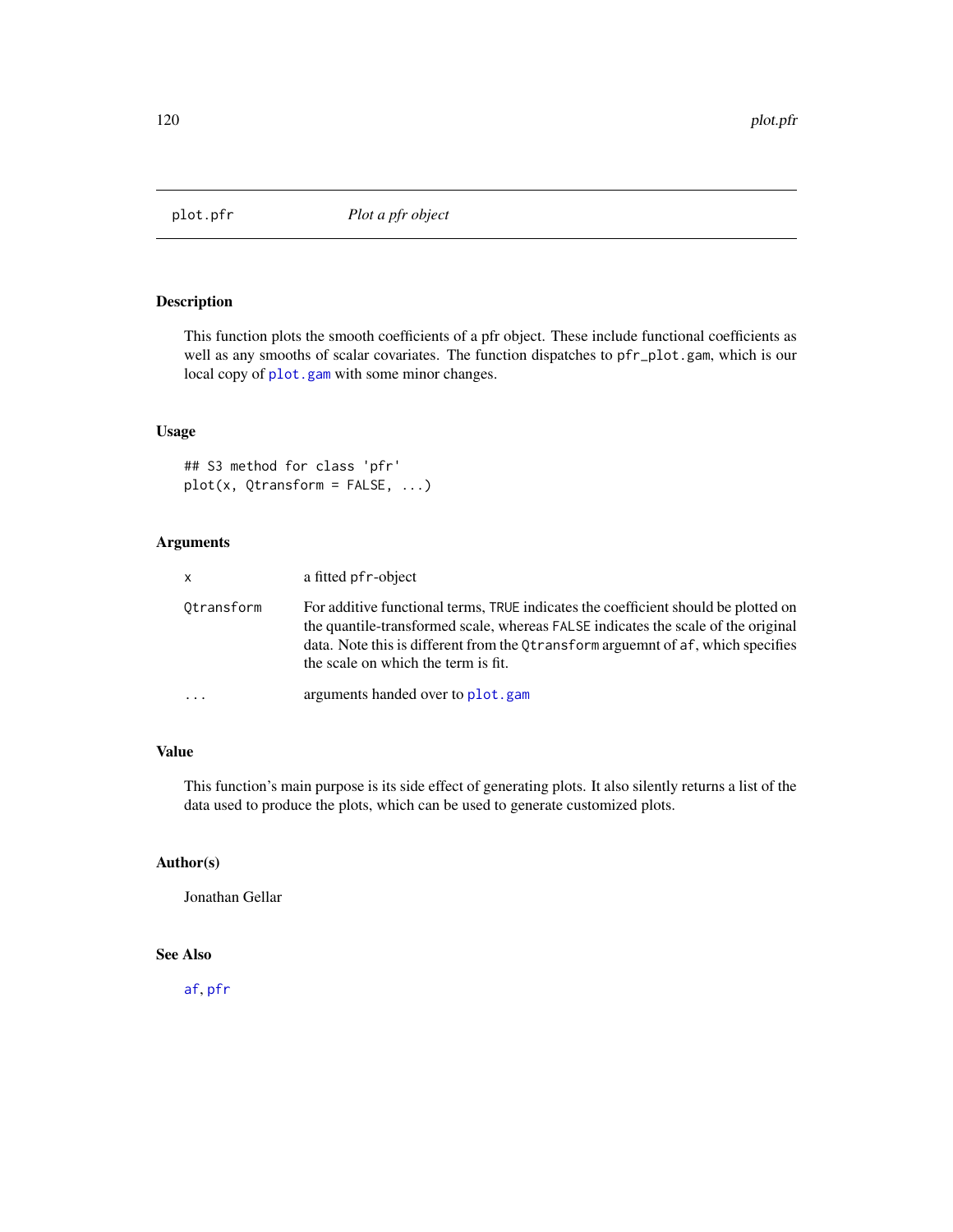## Description

Produces predictions given a [fbps](#page-22-0) object and new data

#### Usage

```
## S3 method for class 'fbps'
predict(object, newdata, ...)
```
#### Arguments

| object                  | an object returned by flops                                                                                                                    |
|-------------------------|------------------------------------------------------------------------------------------------------------------------------------------------|
| newdata                 | a data frame or list consisting of x and z values for which predicted values are<br>desired, vecotrs of x and z need to be of the same length. |
| $\cdot$ $\cdot$ $\cdot$ | additional arguments.                                                                                                                          |

# Value

A list with components

| a vector of x given in newdata                                                     |
|------------------------------------------------------------------------------------|
| a vector of z given in newdata                                                     |
| fitted. values a vector of fitted values corresponding to x and z given in newdata |

#### Author(s)

Luo Xiao <lxiao@jhsph.edu>

## References

Xiao, L., Li, Y., and Ruppert, D. (2013). Fast bivariate *P*-splines: the sandwich smoother. *Journal of the Royal Statistical Society: Series B*, 75(3), 577–599.

# Examples

```
##########################
#### True function #####
##########################
n1 < -60n2 <- 80
x \le -(1: n1)/n1-1/2/n1z \le -(1: n2)/n2-1/2/n2MY <- array(0,c(length(x),length(z)))
sigx \leftarrow .3sigz \leftarrow .4
```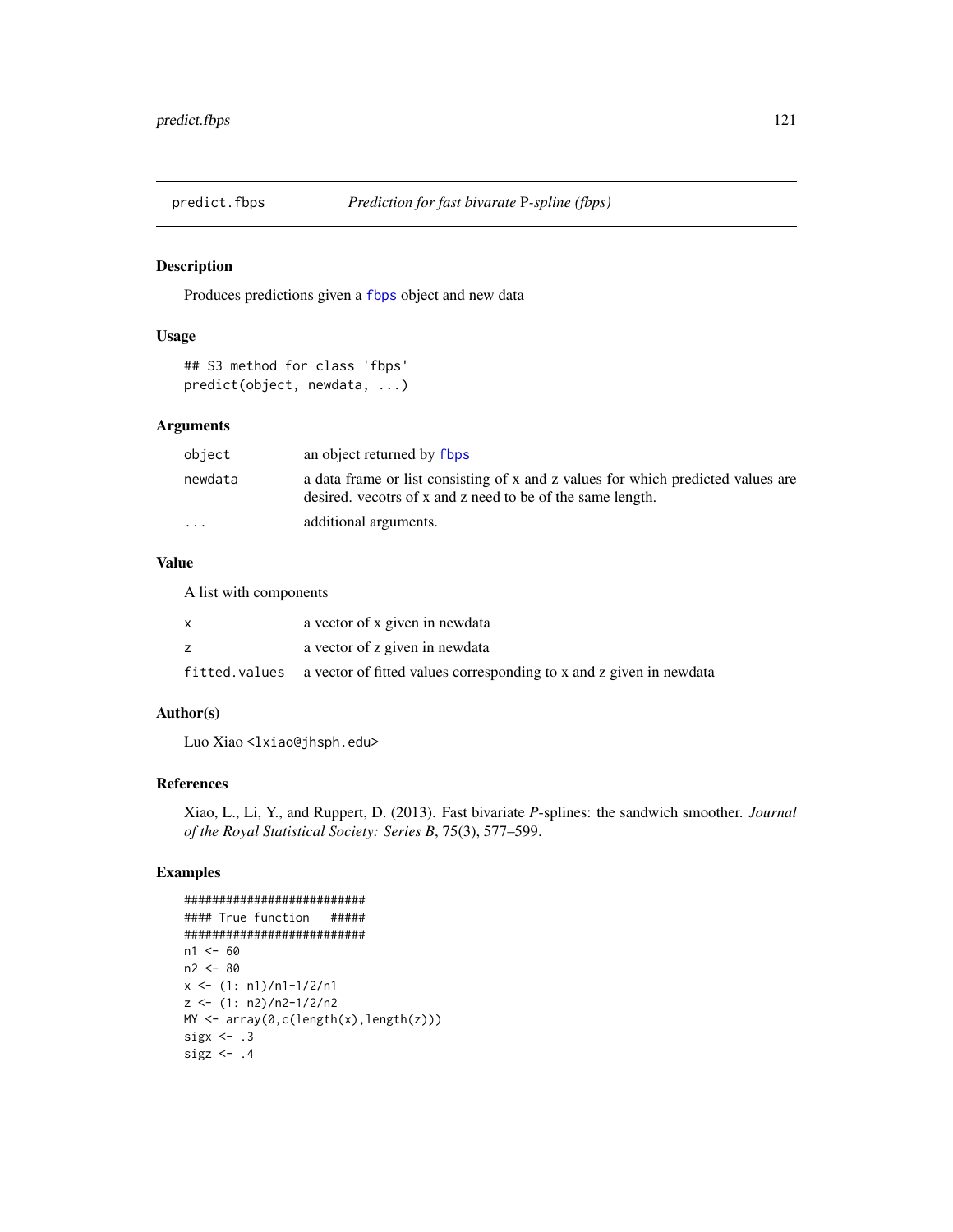```
for(i in 1: length(x))for(j in 1: length(z))
 {
   #MY[i,j] <- .75/(pi*sigx*sigz) *exp(-(x[i]-.2)^2/sigx^2-(z[j]-.3)^2/sigz^2)
   #MY[i,j] <- MY[i,j] + .45/(pi*sigx*sigz) *exp(-(x[i]-.7)^2/sigx^2-(z[j]-.8)^2/sigz^2)
   MY[i,j] = sin(2*pi*(x[i]-.5)^3) * cos(4*pi*z[j])}
##########################
#### Observed data #####
##########################
sigma <-1Y \leq -MY + sigma*rnorm(n1*n2,0,1)##########################
#### Estimation #####
##########################
est \leftarrow fbps(Y, list(x=x, z=z))
mse <- mean((est$Yhat-MY)^2)
cat("mse of fbps is",mse,"\n")
cat("The smoothing parameters are:",est$lambda,"\n")
########################################################################
########## Compare the estimated surface with the true surface #########
########################################################################
par(mfrow=c(1,2))
persp(x,z,MY,zlab="f(x,z)",zlim=c(-1,2.5), phi=30,theta=45,expand=0.8,r=4,
      col="blue",main="True surface")
persp(x,z,est$Yhat,zlab="f(x,z)",zlim=c(-1,2.5),phi=30,theta=45,
     expand=0.8,r=4,col="red",main="Estimated surface")
##########################
#### prediction #####
##########################
# 1. make prediction with predict.fbps() for all pairs of x and z given in the original data
# ( it's expected to have same results as Yhat obtianed using fbps() above )
newdata \leftarrow list(x= rep(x, length(z)), z = rep(z, each = length(x)))pred1 <- predict(est, newdata=newdata)$fitted.values
pred1.mat <- matrix(pred1, nrow=length(x))
par(mfrow=c(1,2))
image(pred1.mat); image(est$Yhat)
all.equal(as.numeric(pred1.mat), as.numeric(est$Yhat))
# 2. predict for pairs of first 10 x values and first 5 z values
newdata <- list(x= rep(x[1:10], 5), z = rep(z[1:5], each=10))
pred2 <- predict(est, newdata=newdata)$fitted.values
pred2.mat <- matrix(pred2, nrow=10)
par(mfrow=c(1,2))
image(pred2.mat); image(est$Yhat[1:10,1:5])
all.equal(as.numeric(pred2.mat), as.numeric(est$Yhat[1:10,1:5]))
# 3. predict for one pair
```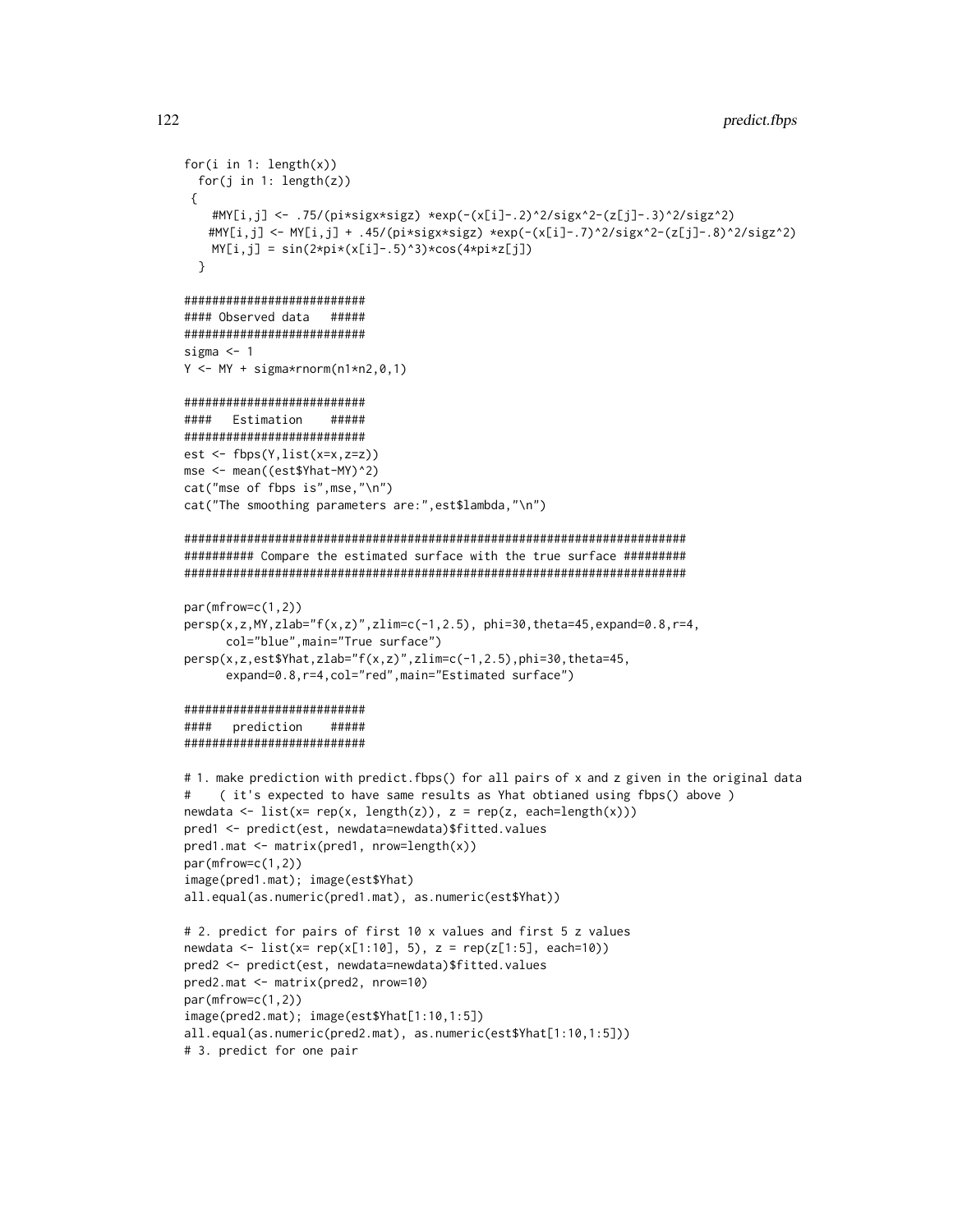```
newdata \le list(x=x[5], z=z[3])
pred3 <- predict(est, newdata=newdata)$fitted.values
all.equal(as.numeric(pred3), as.numeric(est$Yhat[5,3]))
```
predict.fgam *Prediction from a fitted FGAM model*

#### Description

Takes a fitted fgam-object produced by [fgam](#page-29-0) and produces predictions given a new set of values for the model covariates or the original values used for the model fit. Predictions can be accompanied by standard errors, based on the posterior distribution of the model coefficients. This is a wrapper function for [predict.gam](#page-0-0)()

## Usage

```
## S3 method for class 'fgam'
predict(object, newdata, type = "response", se.fit = FALSE,
  terms = NULL, PredOutOfRange = FALSE, ...)
```

| object         | a fitted fgam object as produced by fgam                                                                                                                                                                                                                                                                                                                                                                                                                                                                                                                                                                                                                                                                                              |
|----------------|---------------------------------------------------------------------------------------------------------------------------------------------------------------------------------------------------------------------------------------------------------------------------------------------------------------------------------------------------------------------------------------------------------------------------------------------------------------------------------------------------------------------------------------------------------------------------------------------------------------------------------------------------------------------------------------------------------------------------------------|
| newdata        | a named list containing the values of the model covariates at which predictions<br>are required. If this is not provided then predictions corresponding to the origi-<br>nal data are returned. All variables provided to newdata should be in the format<br>supplied to fgam, i.e., functional predictors must be supplied as matrices with<br>each row corresponding to one observed function. Index variables for the func-<br>tional covariates are reused from the fitted model object or alternatively can be<br>supplied as attributes of the matrix of functional predictor values. Any variables<br>in the model not specified in newdata are set to their average values from the<br>data supplied during fitting the model |
| type           | character; see predict.gam for details                                                                                                                                                                                                                                                                                                                                                                                                                                                                                                                                                                                                                                                                                                |
| se.fit         | logical; see predict.gam for details                                                                                                                                                                                                                                                                                                                                                                                                                                                                                                                                                                                                                                                                                                  |
| terms          | character see predict.gam for details                                                                                                                                                                                                                                                                                                                                                                                                                                                                                                                                                                                                                                                                                                 |
| PredOutOfRange | logical; if this argument is true then any functional predictor values in newdata<br>corresponding to fgam terms that are greater[less] than the maximum[minimum]<br>of the domain of the marginal basis for the rows of the tensor product smooth<br>are set to the maximum[minimum] of the domain. If this argument is false,<br>attempting to predict a value of the functional predictor outside the range of this<br>basis produces an error                                                                                                                                                                                                                                                                                     |
| $\cdots$       | additional arguments passed on to predict.gam                                                                                                                                                                                                                                                                                                                                                                                                                                                                                                                                                                                                                                                                                         |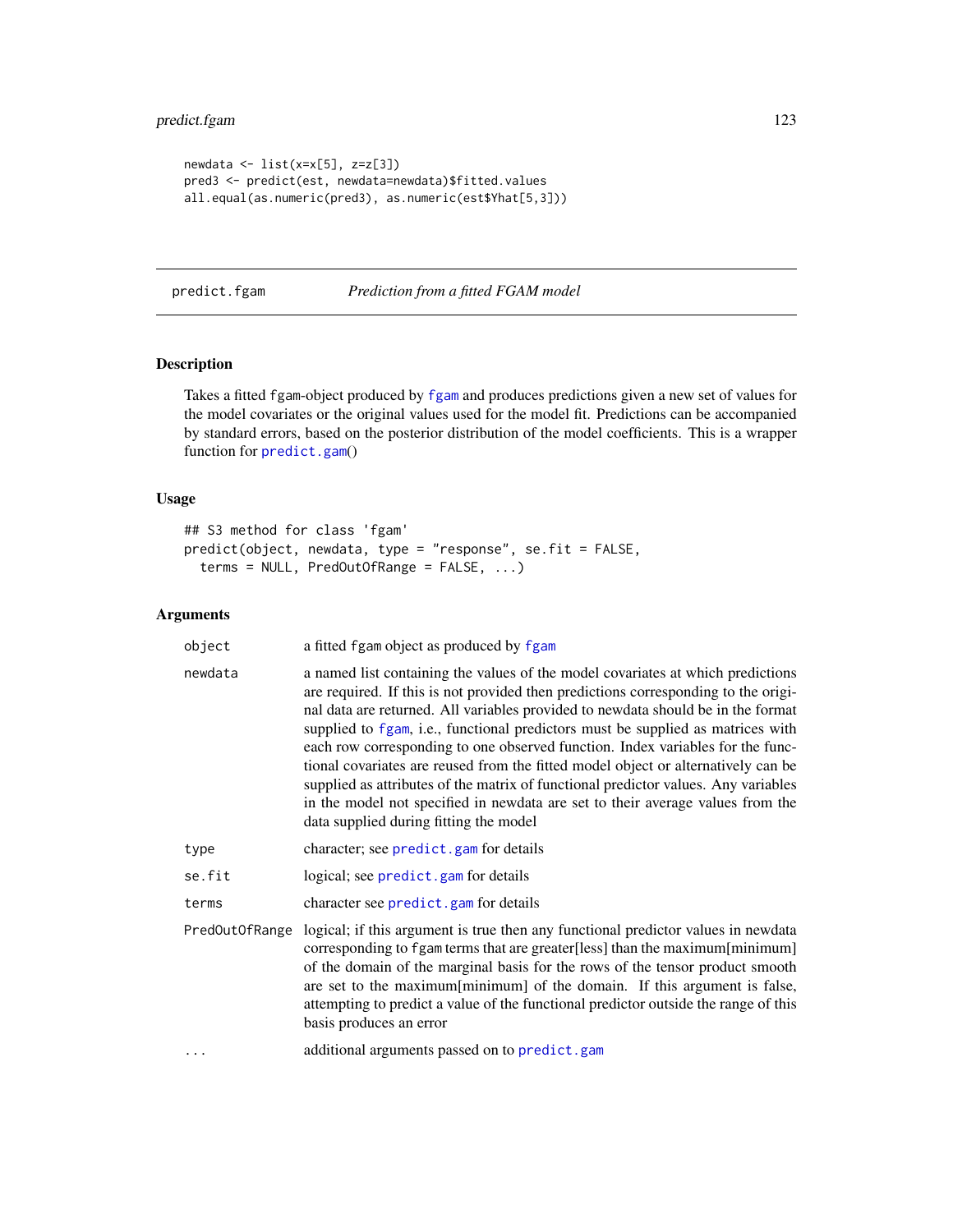## Value

If type  $==$  "lpmatrix", the design matrix for the supplied covariate values in long format. If  $se$  == TRUE, a list with entries fit and se.fit containing fits and standard errors, respectively. If type == "terms" or "iterms" each of these lists is a list of matrices of the same dimension as the response for newdata containing the linear predictor and its se for each term

## Author(s)

Mathew W. McLean <mathew.w.mclean@gmail.com> and Fabian Scheipl

## See Also

[fgam](#page-29-0), [predict.gam](#page-0-0)

## Examples

```
######### Octane data example #########
data(gasoline)
N <- length(gasoline$octane)
wavelengths = 2*450:850nir = matrix(NA, 60, 401)test \leq sample(60,20)
for (i in 1:60) nir[i,] = gasoline$NIR[i, ] # changes class from ASIs to matrixy <- gasoline$octane
fit \leq fgam(y~af(nir,xind=wavelengths,splinepars=list(k=c(6,6),m=list(c(2,2),c(2,2)))),
              subset=(1:N)[-test])
preds <- predict(fit,newdata=list(nir=nir[test,]),type='response')
plot(preds,y[test])
abline(a=0,b=1)
```
predict.fosr.vs *Prediction for Function-on Scalar Regression with variable selection*

# **Description**

Given a "[fosr.vs](#page-37-0)" object and new data, produces fitted values.

## Usage

```
## S3 method for class 'fosr.vs'
predict(object, newdata = NULL, ...)
```

| object                  | an object of class "fosr. vs".                                                                     |
|-------------------------|----------------------------------------------------------------------------------------------------|
| newdata                 | a data frame that contains the values of the model covariates at which predictors<br>are required. |
| $\cdot$ $\cdot$ $\cdot$ | additional arguments.                                                                              |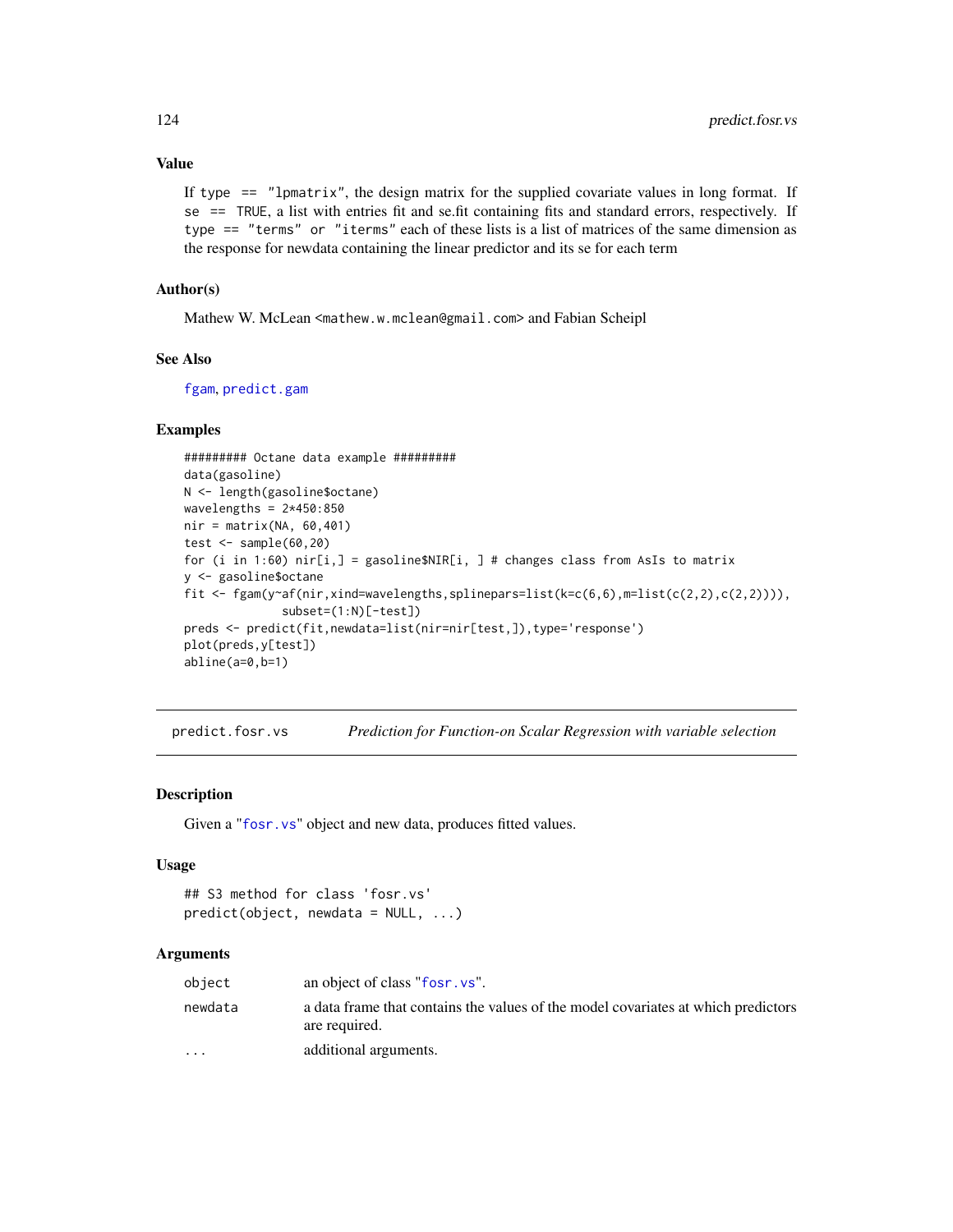# predict.fosr.vs 125

## Value

fitted values.

## Author(s)

Yakuan Chen <yc2641@cumc.columbia.edu>

## See Also

[fosr.vs](#page-37-0)

## Examples

```
## Not run:
I = 100p = 20D = 50grid = seq(0, 1, length = D)beta.true = matrix(0, p, D)beta.true[1,] = sin(2*grid*pi)beta.true[2,] = cos(2*grid*pi)beta.true[3,] = 2psi.true = matrix(NA, 2, D)
psi.true[1,] = sin(4*grid*pi)
psi.trule[2,]=cos(4*grid*pi)lambda = c(3,1)set.seed(100)
X = matrix(rnorm(I*p), I, p)C = \text{cbind}(rnorm(I, mean = 0, sd = lambda[1]), rnorm(I, mean = 0, sd = lambda[2]))fixef = X%*%beta.true
pcaef = C %*% psi.true
error = matrix(rnorm(I*D), I, D)Yi.true = fixef
Yi.pca = fixef + pcaef
Yi.obs = fixef + pcaef + error
data = as.data-frame(X)data$Y = Yi.obs
fit.mcp = fosr.vs(Y~., data = data[1:80,], method="grMCP")
predicted.value = predict(fit.mcp, data[81:100,])
```
## End(Not run)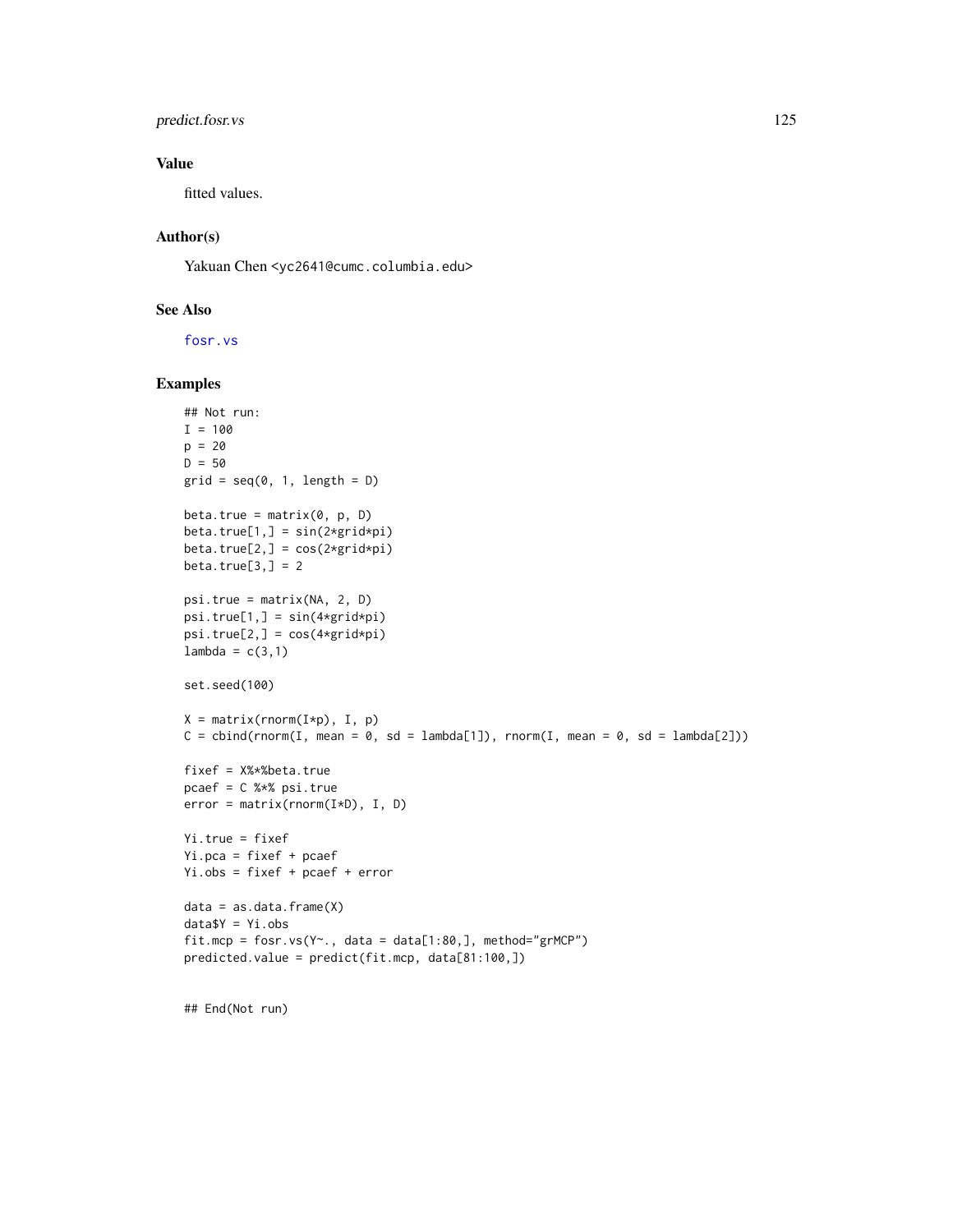Predict.matrix.dt.smooth

*Predict.matrix method for dt basis*

# Description

Predict.matrix method for dt basis

## Usage

## S3 method for class 'dt.smooth' Predict.matrix(object, data)

# Arguments

| object | a dt. smooth object created by smooth. construct. dt. smooth. spec, see smooth. construct |
|--------|-------------------------------------------------------------------------------------------|
| data   | see smooth.construct                                                                      |

## Value

design matrix for domain-transformed terms

## Author(s)

Jonathan Gellar

Predict.matrix.fpc.smooth

*mgcv-style constructor for prediction of FPC terms*

## Description

mgcv-style constructor for prediction of FPC terms

# Usage

```
## S3 method for class 'fpc.smooth'
Predict.matrix(object, data)
```

| object | a fpc.smooth object created by smooth.construct.fpc.smooth.spec.see |
|--------|---------------------------------------------------------------------|
|        | smooth.construct                                                    |
| data   | see smooth.construct                                                |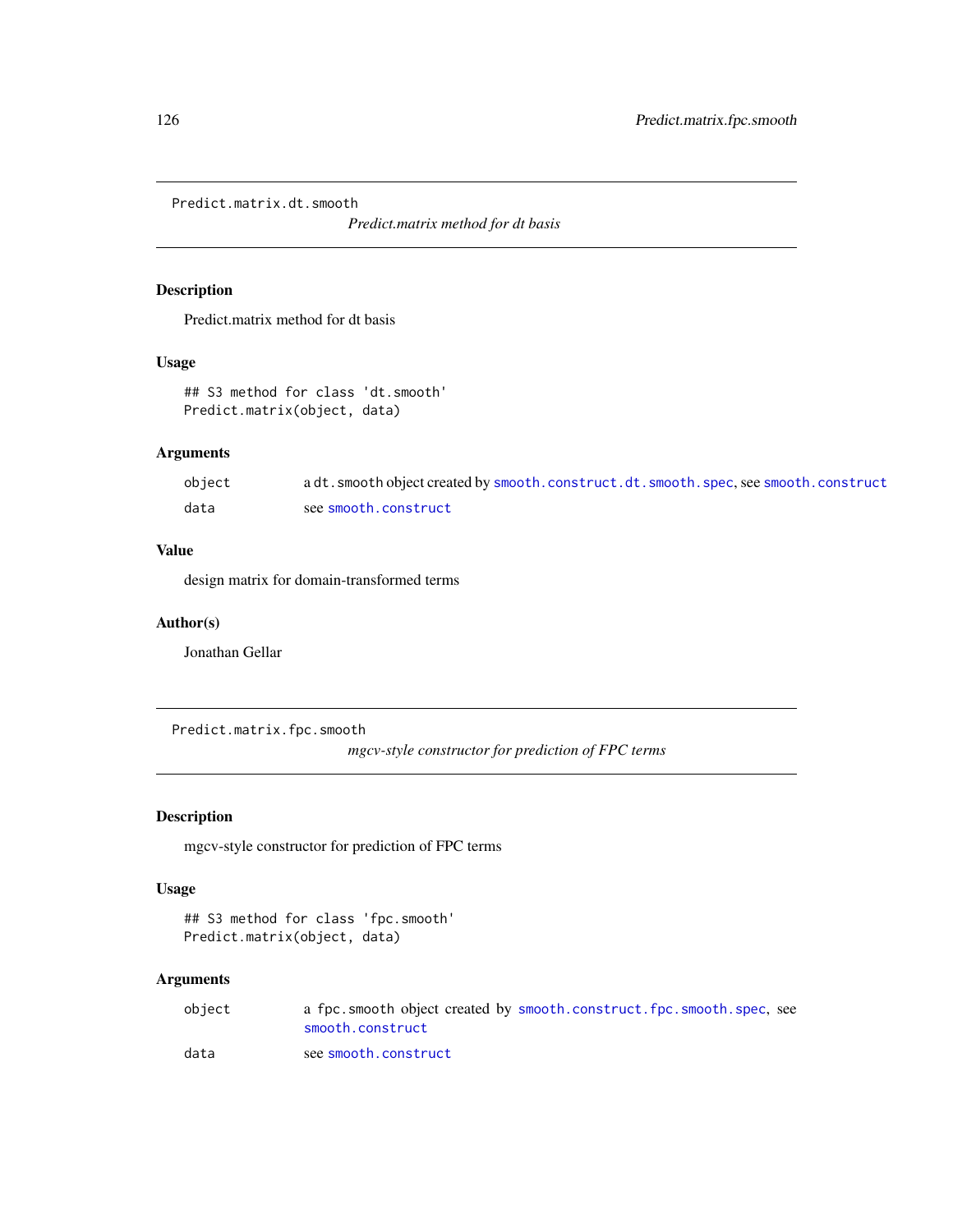Predict.matrix.pcre.random.effect 127

# Value

design matrix for FPC terms

# Author(s)

Jonathan Gellar

Predict.matrix.pcre.random.effect

*mgcv-style constructor for prediction of PC-basis functional random effects*

# Description

mgcv-style constructor for prediction of PC-basis functional random effects

## Usage

## S3 method for class 'pcre.random.effect' Predict.matrix(object, data)

#### Arguments

| object | a smooth specification object, see smooth.construct |
|--------|-----------------------------------------------------|
| data   | see smooth.construct                                |

# Value

design matrix for PC-based functional random effects

# Author(s)

Fabian Scheipl; adapted from 'Predict.matrix.random.effect' by S.N. Wood.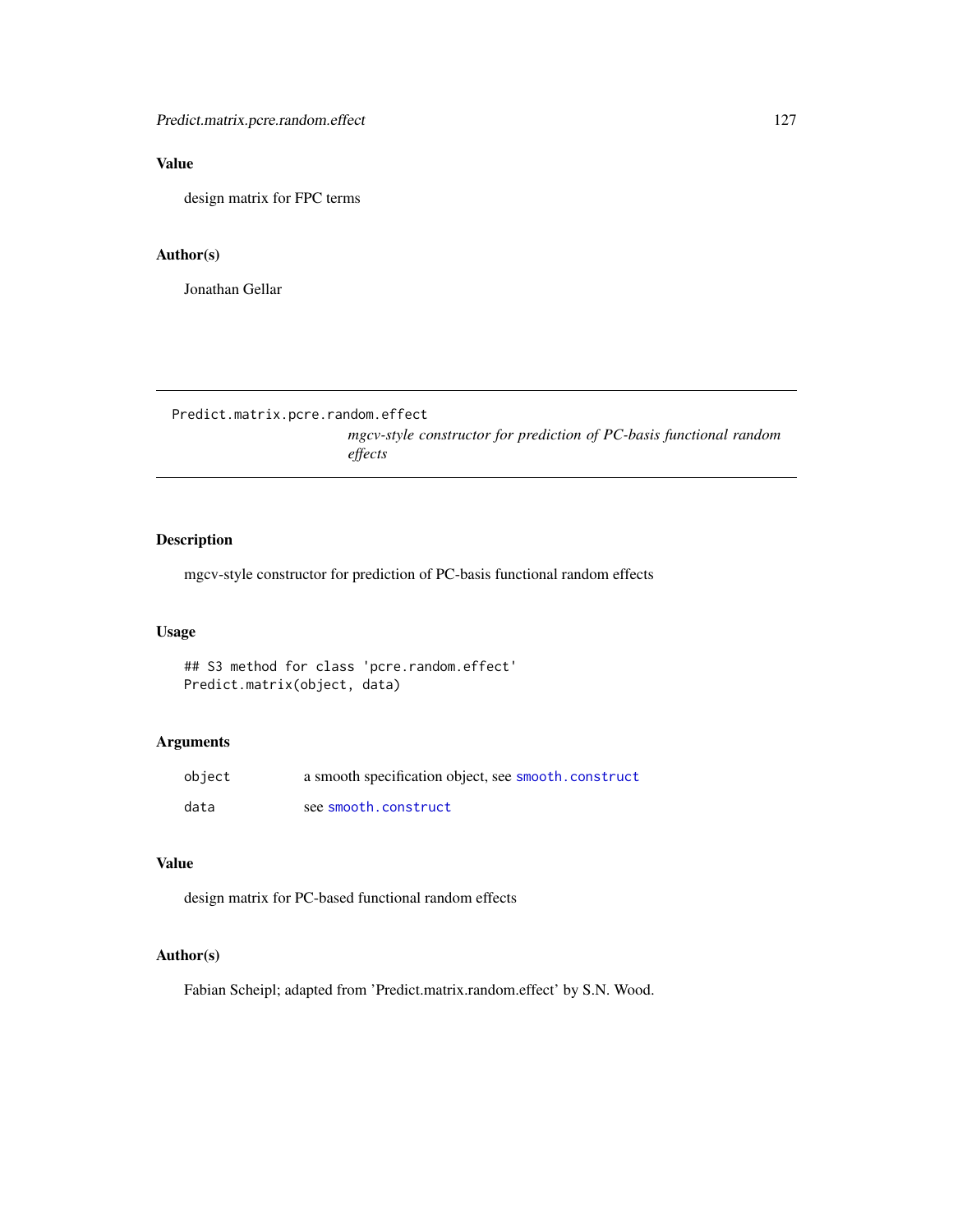```
Predict.matrix.peer.smooth
```
*mgcv-style constructor for prediction of PEER terms*

# Description

mgcv-style constructor for prediction of PEER terms

## Usage

```
## S3 method for class 'peer.smooth'
Predict.matrix(object, data)
```
# Arguments

| object | a peer, smooth object created by smooth, construct, peer, smooth, spec, see<br>smooth.construct |
|--------|-------------------------------------------------------------------------------------------------|
| data   | see smooth.construct                                                                            |

# Value

design matrix for PEER terms

# Author(s)

Jonathan Gellar

Predict.matrix.pi.smooth

*Predict.matrix method for pi basis*

# Description

Predict.matrix method for pi basis

## Usage

```
## S3 method for class 'pi.smooth'
Predict.matrix(object, data)
```

| object | api.smooth object created by smooth.construct.pi.smooth.spec.see smooth.construct |
|--------|-----------------------------------------------------------------------------------|
| data   | see smooth.construct                                                              |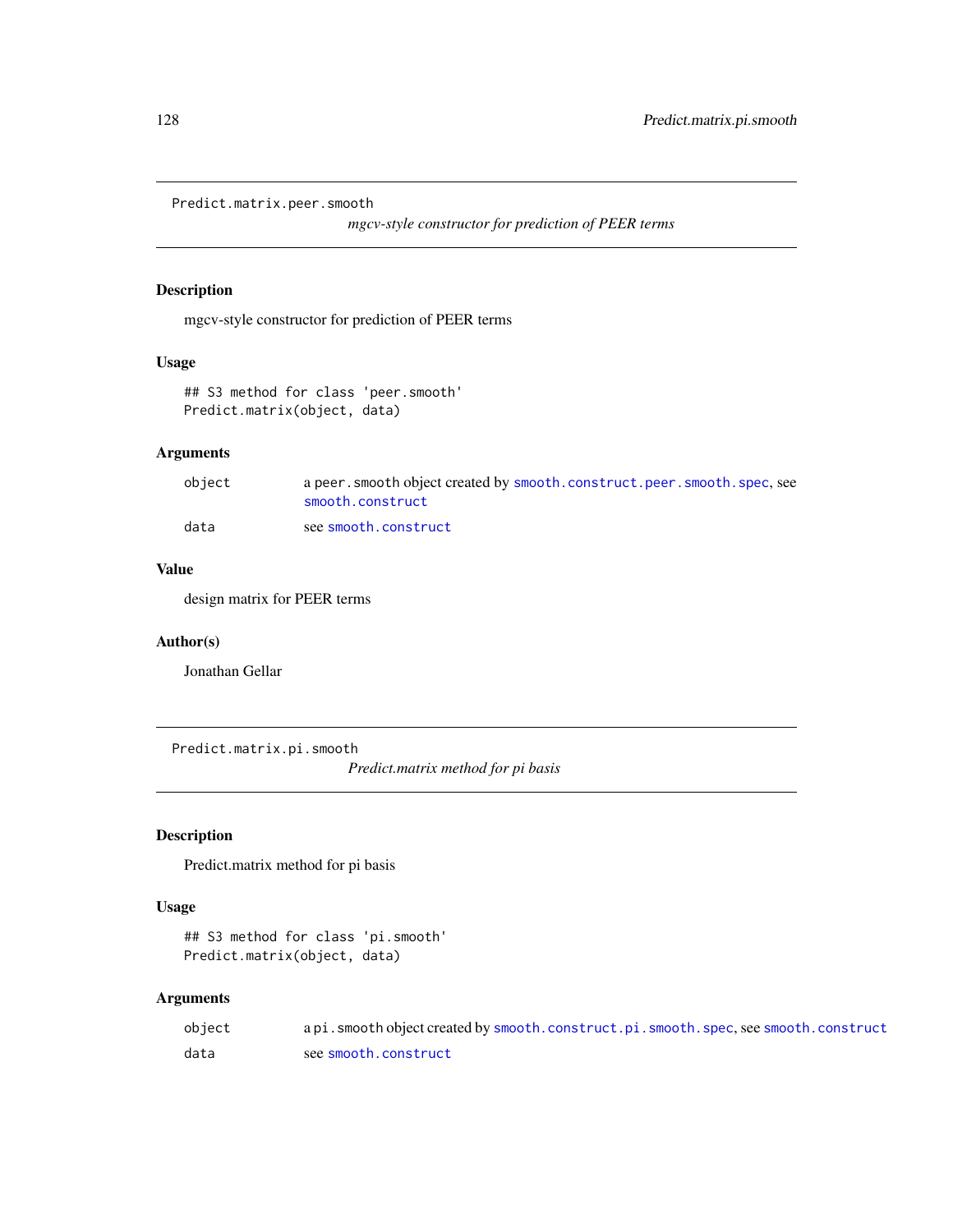# predict.pffr 129

# Value

design matrix for PEER terms

## Author(s)

Jonathan Gellar

<span id="page-128-0"></span>predict.pffr *Prediction for penalized function-on-function regression*

# Description

Takes a fitted pffr-object produced by [pffr\(](#page-98-0)) and produces predictions given a new set of values for the model covariates or the original values used for the model fit. Predictions can be accompanied by standard errors, based on the posterior distribution of the model coefficients. This is a wrapper function for [predict.gam\(](#page-0-0)).

## Usage

```
## S3 method for class 'pffr'
predict(object, newdata, reformat = TRUE, type = "link",
  se.fit = FALSE, ...)
```

| object   | a fitted pffr-object                                                                                                                                                                                                                                                                                                                                                                                                                                                                                                                                                  |
|----------|-----------------------------------------------------------------------------------------------------------------------------------------------------------------------------------------------------------------------------------------------------------------------------------------------------------------------------------------------------------------------------------------------------------------------------------------------------------------------------------------------------------------------------------------------------------------------|
| newdata  | A named list (or a data, frame) containing the values of the model covariates<br>at which predictions are required. If no newdata is provided then predictions<br>corresponding to the original data are returned. If newdata is provided then<br>it must contain all the variables needed for prediction, in the format supplied<br>to pffr, i.e., functional predictors must be supplied as matrices with each row<br>corresponding to one observed function. See Details for more on index variables<br>and prediction for models fit on irregular or sparse data. |
| reformat | logical, defaults to TRUE. Should predictions be returned in matrix form (de-<br>fault) or in the long vector shape returned by predict.gam()?                                                                                                                                                                                                                                                                                                                                                                                                                        |
| type     | see predict.gam() for details. Note that type $==$ "lpmatrix" will force<br>reformat to FALSE.                                                                                                                                                                                                                                                                                                                                                                                                                                                                        |
| se.fit   | see predict.gam()                                                                                                                                                                                                                                                                                                                                                                                                                                                                                                                                                     |
| $\ddots$ | additional arguments passed on to predict.gam()                                                                                                                                                                                                                                                                                                                                                                                                                                                                                                                       |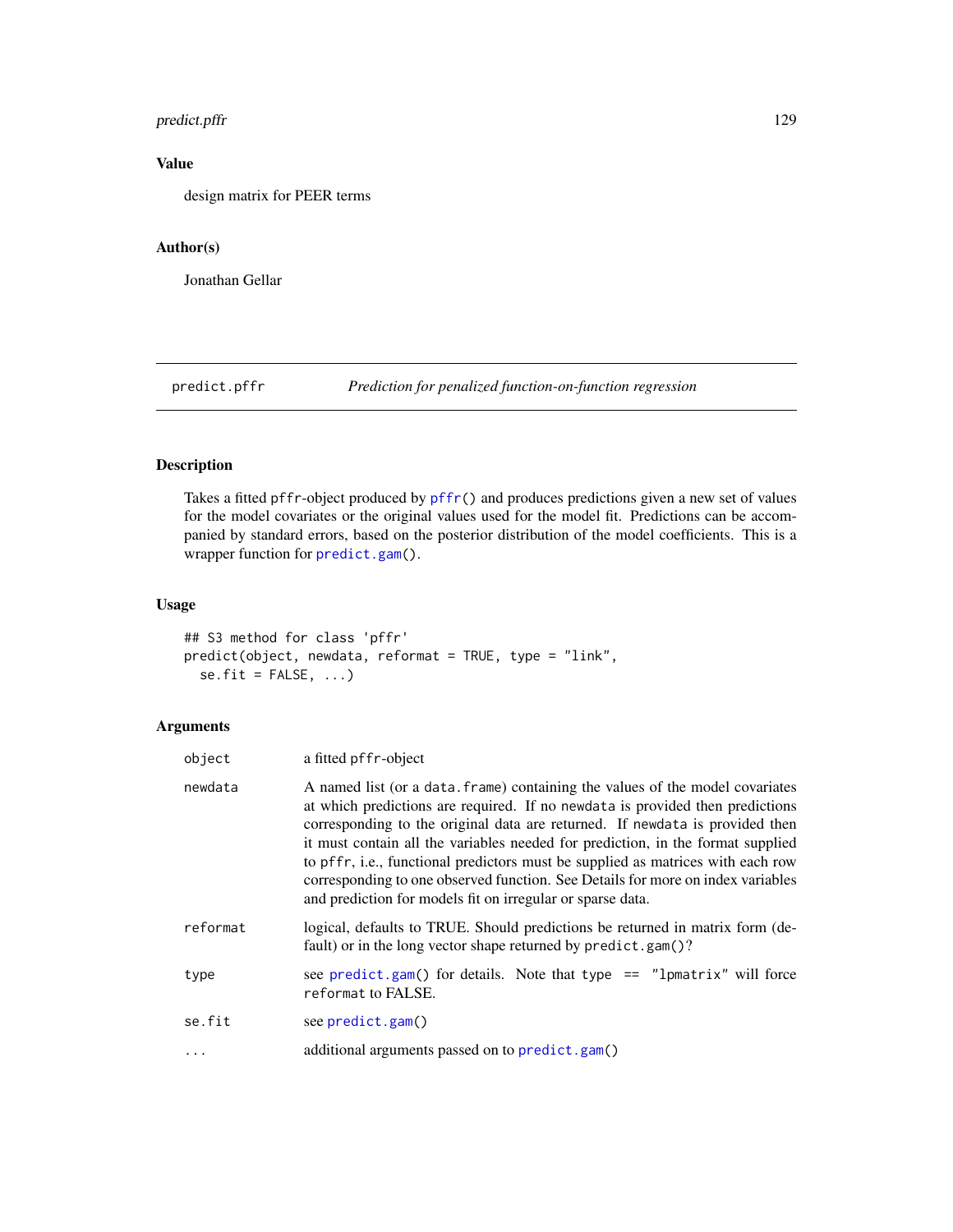Details

Index variables (i.e., evaluation points) for the functional covariates are reused from the fitted model object and cannot be supplied with newdata. Prediction is always for the entire index range of the responses as defined in the original fit. If the original fit was performed on sparse or irregular, non-gridded response data supplied via pffr's ydata-argument and no newdata was supplied, this function will simply return fitted values for the original evaluation points of the response (in list form). If the original fit was performed on sparse or irregular data and newdata *was* supplied, the function will return predictions on the grid of evaluation points given in object \$pffr\$yind.

## Value

If type  $==$  "lpmatrix", the design matrix for the supplied covariate values in long format. If se == TRUE, a list with entries fit and se.fit containing fits and standard errors, respectively. If type == "terms" or "iterms" each of these lists is a list of matrices of the same dimension as the response for newdata containing the linear predictor and its se for each term.

#### Author(s)

Fabian Scheipl

## See Also

[predict.gam\(](#page-0-0))

<span id="page-129-0"></span>predict.pfr *Prediction from a fitted pfr model*

## Description

Takes a fitted pfr-object produced by [pfr](#page-105-0) and produces predictions given a new set of values for the model covariates or the original values used for the model fit. Predictions can be accompanied by standard errors, based on the posterior distribution of the model coefficients. This is a wrapper function for [predict.gam](#page-0-0)()

## Usage

```
## S3 method for class 'pfr'
predict(object, newdata, type = "response", se.fit = FALSE,
  terms = NULL, PredOutOfRange = FALSE, ...)
```
#### Arguments

object a fitted pfr object as produced by [pfr](#page-105-0)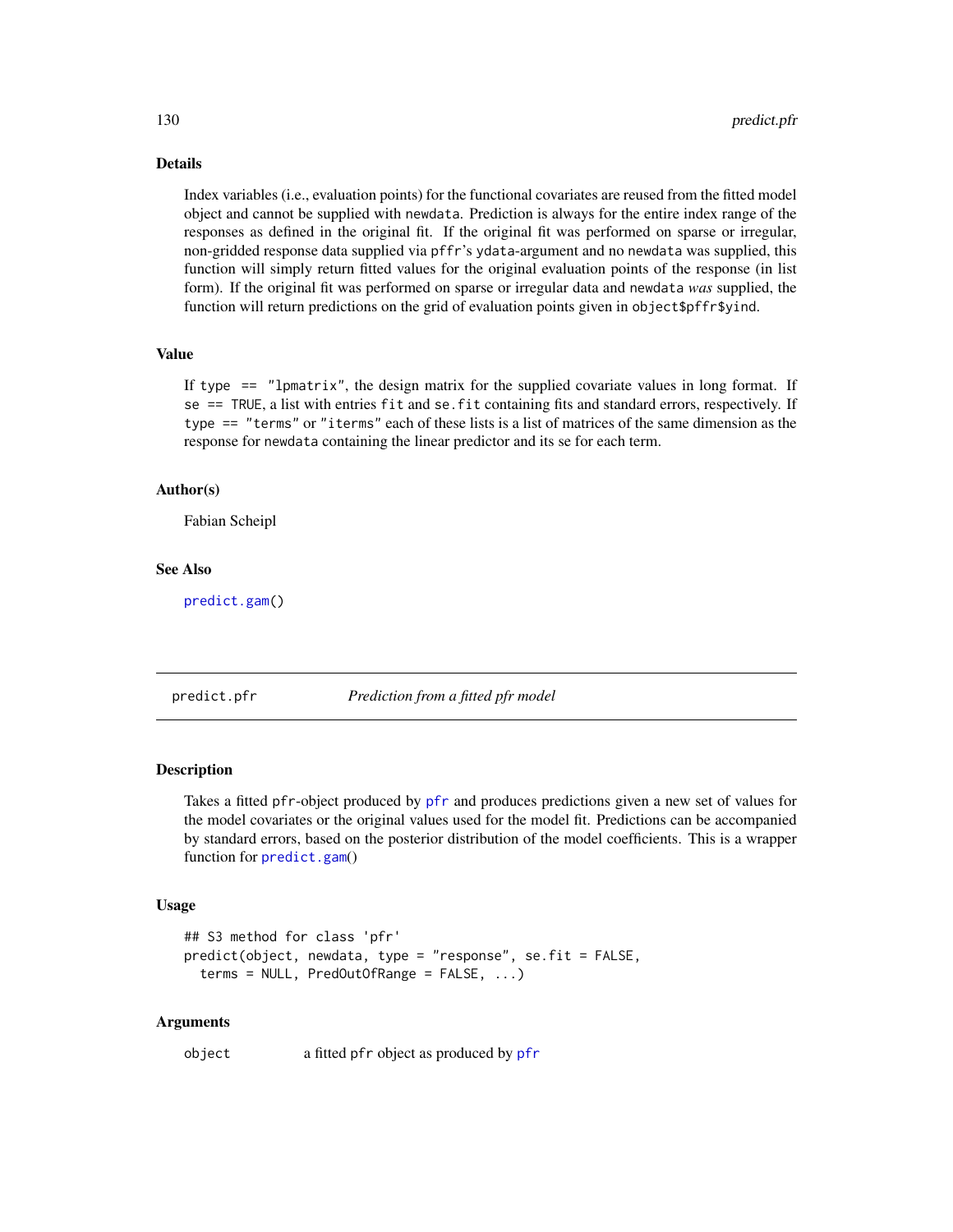# predict.pfr 131

| newdata        | a named list containing the values of the model covariates at which predictions<br>are required. If this is not provided then predictions corresponding to the origi-<br>nal data are returned. All variables provided to newdata should be in the format<br>supplied to pfr, i.e., functional predictors must be supplied as matrices with<br>each row corresponding to one observed function. Index variables for the func-<br>tional covariates are reused from the fitted model object or alternatively can be<br>supplied as attributes of the matrix of functional predictor values. Any variables<br>in the model not specified in newdata are set to their average values from the<br>data supplied during fitting the model |
|----------------|--------------------------------------------------------------------------------------------------------------------------------------------------------------------------------------------------------------------------------------------------------------------------------------------------------------------------------------------------------------------------------------------------------------------------------------------------------------------------------------------------------------------------------------------------------------------------------------------------------------------------------------------------------------------------------------------------------------------------------------|
| type           | character; see predict.gam for details                                                                                                                                                                                                                                                                                                                                                                                                                                                                                                                                                                                                                                                                                               |
| se.fit         | logical; see predict.gam for details                                                                                                                                                                                                                                                                                                                                                                                                                                                                                                                                                                                                                                                                                                 |
| terms          | character see predict.gam for details                                                                                                                                                                                                                                                                                                                                                                                                                                                                                                                                                                                                                                                                                                |
| PredOutOfRange | logical; if this argument is true then any functional predictor values in newdata<br>corresponding to pfr terms that are greater[less] than the maximum[minimum]<br>of the domain of the marginal basis for the rows of the tensor product smooth<br>are set to the maximum [minimum] of the domain. If this argument is false,<br>attempting to predict a value of the functional predictor outside the range of this<br>basis produces an error                                                                                                                                                                                                                                                                                    |
| .              | additional arguments passed on to predict.gam                                                                                                                                                                                                                                                                                                                                                                                                                                                                                                                                                                                                                                                                                        |

## Value

If type  $==$  "lpmatrix", the design matrix for the supplied covariate values in long format. If se == TRUE, a list with entries fit and se.fit containing fits and standard errors, respectively. If type == "terms" or "iterms" each of these lists is a list of matrices of the same dimension as the response for newdata containing the linear predictor and its se for each term

## Author(s)

Mathew W. McLean <mathew.w.mclean@gmail.com> and Fabian Scheipl

## See Also

[pfr](#page-105-0), [predict.gam](#page-0-0)

# Examples

```
######### Octane data example #########
data(gasoline)
N <- length(gasoline$octane)
wavelengths = 2*450:850nir = matrix(NA, 60, 401)test \leq sample(60,20)
for (i in 1:60) nir[i,] = gasoline$NIR[i, ] # changes class from AsIs to matrix
y <- gasoline$octane
fit \le pfr(y~af(nir,argvals=wavelengths, k=c(6,6), m=list(c(2,2),c(2,2))),
              subset=(1:N)[-test])
preds <- predict(fit,newdata=list(nir=nir[test,]),type='response')
plot(preds,y[test])
abline(a=0,b=1)
```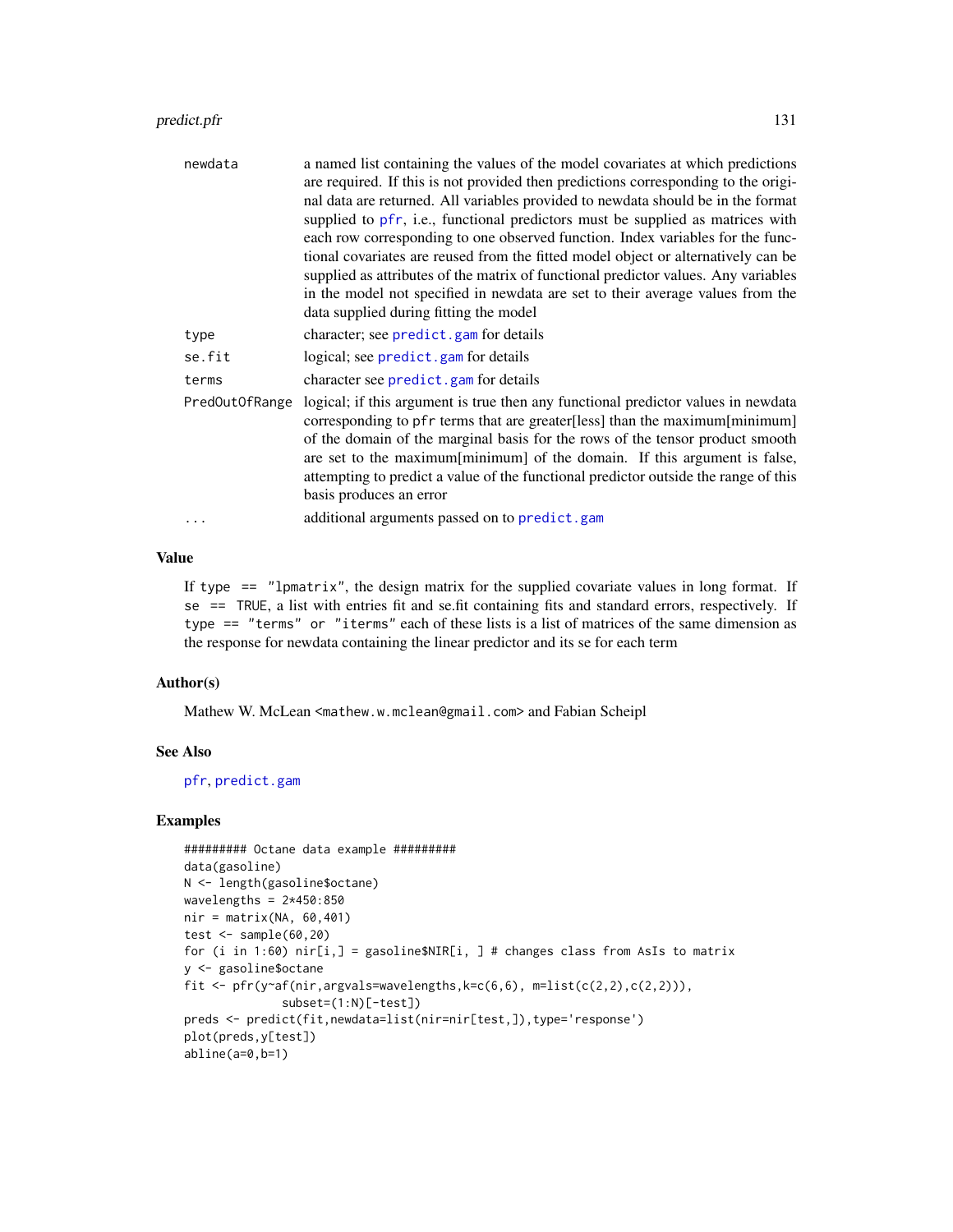print.summary.pffr *Print method for summary of a pffr fit*

#### Description

Pretty printing for a summary.pffr-object. See [print.summary.gam\(](#page-0-0)) for details.

## Usage

```
## S3 method for class 'summary.pffr'
print(x, \text{ digits} = max(3, \text{ getOption("digits")} - 3),signif.stars = getOption("show.signif.stars"), ...)
```
## Arguments

| $\mathsf{x}$ | a fitted pffr-object                                   |
|--------------|--------------------------------------------------------|
| digits       | controls number of digits printed in output.           |
| signif.stars | Should significance stars be printed alongside output? |
|              | not used                                               |

#### Value

A [summary.pffr](#page-152-0) object

## Author(s)

Fabian Scheipl, adapted from [print.summary.gam\(](#page-0-0)) by Simon Wood, Henric Nilsson

pwcv *Pointwise cross-validation for function-on-scalar regression*

## Description

Estimates prediction error for a function-on-scalar regression model by leave-one-function-out crossvalidation (CV), at each of a specified set of points.

## Usage

```
pwcv(fdobj, Z, L = NULL, lambda, eval.pts = seq(min(fdobj$basis$range),
  max(fdobj$basis$range), length.out = 201), scale = FALSE)
```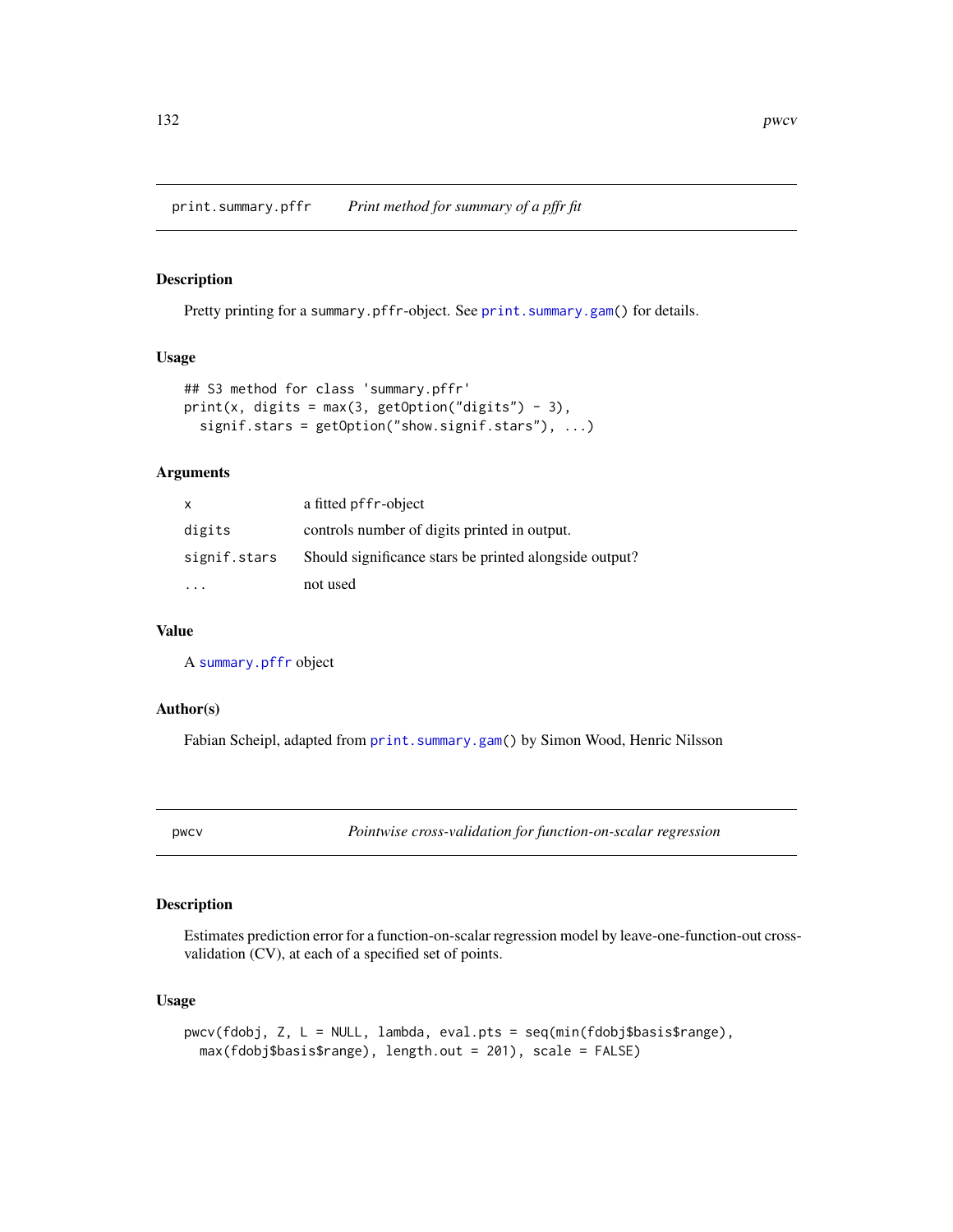#### pwcv and the set of the set of the set of the set of the set of the set of the set of the set of the set of the set of the set of the set of the set of the set of the set of the set of the set of the set of the set of the

#### Arguments

| fdobj    | a functional data object (class fd) giving the functional responses.                                                       |
|----------|----------------------------------------------------------------------------------------------------------------------------|
| Z        | the model matrix, whose columns represent scalar predictors.                                                               |
| L        | a row vector or matrix of linear contrasts of the coefficient functions, to be re-<br>stricted to equal zero.              |
| lambda   | smoothing parameter: either a nonnegative scalar or a vector, of length $ncol(2)$ ,<br>of nonnegative values.              |
| eval.pts | argument values at which the CV score is to be evaluated.                                                                  |
| scale    | logical value or vector determining scaling of the matrix Z (see scale, to which<br>the value of this argument is passed). |

## Details

Integrating the pointwise CV estimate over the function domain yields the *cross-validated integrated squared error*, the standard overall model fit score returned by [lofocv](#page-0-0).

It may be desirable to derive the value of lambda from an appropriate call to [fosr](#page-31-0), as in the example below.

## Value

A vector of the same length as eval.pts giving the CV scores.

#### Author(s)

Philip Reiss <phil.reiss@nyumc.org>

# References

Reiss, P. T., Huang, L., and Mennes, M. (2010). Fast function-on-scalar regression with penalized basis expansions. *International Journal of Biostatistics*, 6(1), article 28. Available at [http://](http://works.bepress.com/phil_reiss/16/) [works.bepress.com/phil\\_reiss/16/](http://works.bepress.com/phil_reiss/16/)

#### See Also

[fosr](#page-31-0), [lofocv](#page-0-0)

## Examples

```
require(fda)
# Canadian weather example from Reiss et al. (2010).
# The first two lines are taken from the fRegress.CV help file (package fda)
smallbasis <- create.fourier.basis(c(0, 365), 25)
tempfd <- smooth.basis(day.5,
         CanadianWeather$dailyAv[,,"Temperature.C"], smallbasis)$fd
# Model matrices for "latitude" and "region" models
Xreg = cbind(1, model.matrix(~factor(CanadianWeather$region)-1))
```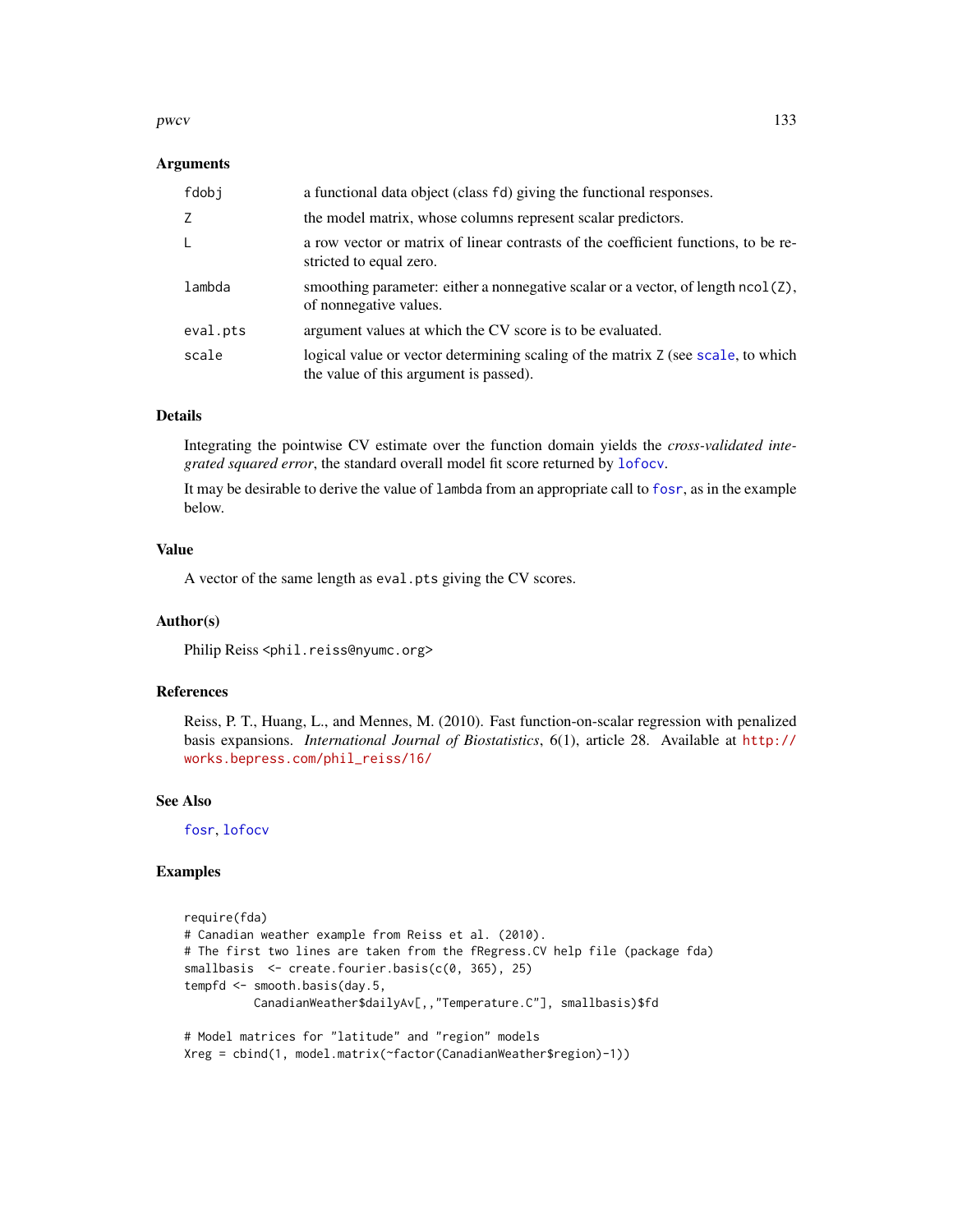```
Xlat = model.matrix(~CanadianWeather$coord[,1])
```

```
# Fit each model using fosr() to obtain lambda values for pwcv()
Lreg = matrix(c(\emptyset,1,1,1,1), 1) # constraint for region model
regionmod = fosr(fdobj=tempfd, X=Xreg, con=Lreg, method="OLS")
cv.region = pwcv(tempfd, Xreg, Lreg, regionmod$lambda)
latmod = fosr(fdobj=tempfd, X=Xlat, method="OLS")
cv.lat = pwcv(tempfd, Xlat, lambda=latmod$lambda)
# The following plots may require a wide graphics window to show up correctly
par(mfrow=1:2)
# Plot the functional data
plot(tempfd, col=1, lty=1, axes=list("axesIntervals"), xlab="", ylab="Mean temperature",
     main="Temperatures at 35 stations")
box()
# Plot the two models' pointwise CV
matplot(regionmod$argvals, cbind(cv.region, cv.lat), type='l', col=1, axes=FALSE,
        xlab="", ylab="MSE.CV", main="Pointwise CV for two models")
legend(250, 40, c('Region', 'Latitude'), lty=1:2)
box()
axis(2)
axisIntervals(1)
```
qq.pffr *QQ plots for pffr model residuals*

#### Description

This is simply a wrapper for cod[eqq.gam\(](#page-0-0)).

#### Usage

```
## S3 method for class 'pffr'
qq(object, rep = 0, level = 0.9, s.rep = 10,type = c("deviance", "pearson", "response"), pch = ".", r1.col = 2,
  rep.col = "gray80", \ldots)
```

| object | a fitted pffr-object                                                                                                                                                                                                              |
|--------|-----------------------------------------------------------------------------------------------------------------------------------------------------------------------------------------------------------------------------------|
| rep    | How many replicate datasets to generate to simulate quantiles of the residual dis-<br>tribution. 0 results in an efficient simulation free method for direct calculation,<br>if this is possible for the object family.           |
| level  | If simulation is used for the quantiles, then reference intervals can be provided<br>for the QQ-plot, this specifies the level. 0 or less for no intervals, 1 or more to<br>simply plot the QQ plot for each replicate generated. |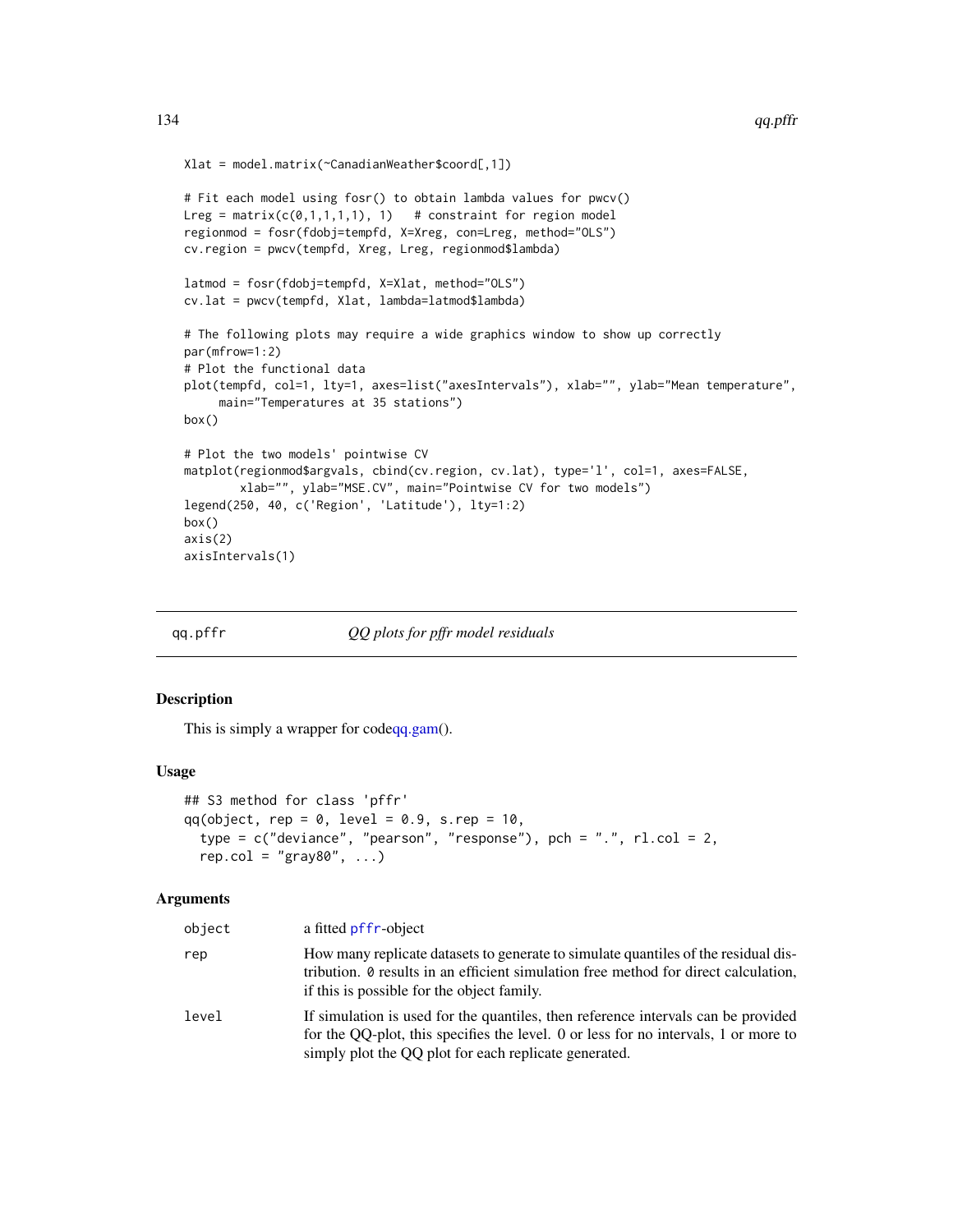# quadWeights 135

| s.rep   | how many times to randomize uniform quantiles to data under direct computa-<br>tion. |
|---------|--------------------------------------------------------------------------------------|
| type    | what sort of residuals should be plotted? See residuals.gam.                         |
| pch     | plot character to use. 19 is good.                                                   |
| rl.col  | color for the reference line on the plot.                                            |
| rep.col | color for reference bands or replicate reference plots.                              |
|         | extra graphics parameters to pass to plotting functions.                             |

quadWeights *Compute quadrature weights*

## Description

Utility function for numerical integration.

# Usage

```
quadWeights(argvals, method = "trapezoidal")
```
# Arguments

| argvals | function arguments.                                       |
|---------|-----------------------------------------------------------|
| method  | quadrature method. Can be either trapedoidal or midpoint. |

## Value

a vector of quadrature weights for the points supplied in argvals.

## Author(s)

Clara Happ, with modifications by Philip Reiss

re *Random effects constructor for fgam*

# Description

Sets up a random effect for the levels of x. Use the by-argument to request random slopes.

# Usage

 $re(x, \ldots)$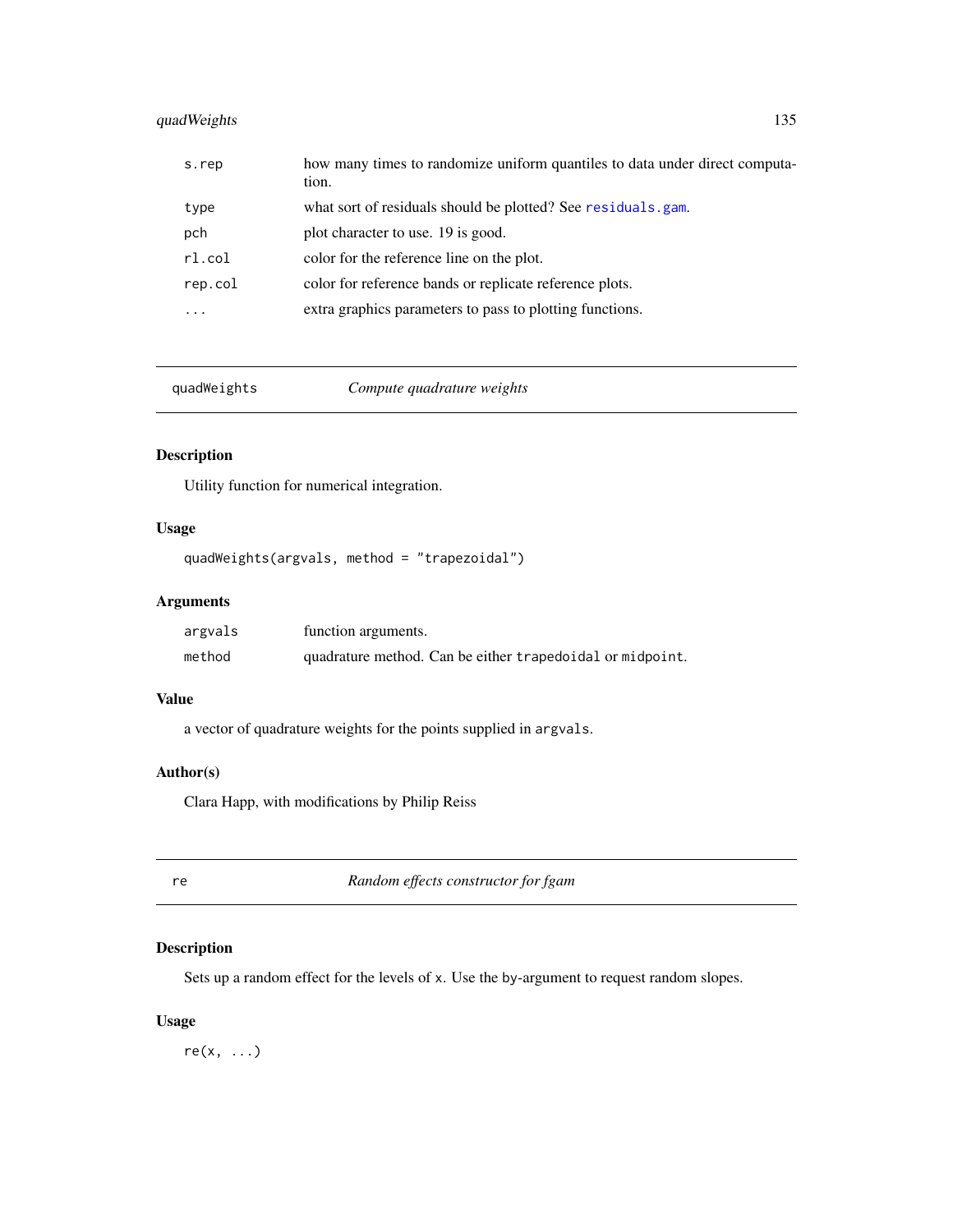## Arguments

|          | a grouping variable: must be a factor                   |
|----------|---------------------------------------------------------|
| $\cdots$ | further arguments handed over to s, see random, effects |

## Details

See [random.effects](#page-0-0) in mgcv.

# See Also

[random.effects](#page-0-0)

refund-internal *Internal functions for the refund package*

# Description

These functions are ordinarily not to be called by the user, but if you contact the package authors with any questions about them, we'll do our best to clarify matters.

residuals.pffr *Obtain residuals and fitted values for a pffr models*

#### Description

See [predict.pffr](#page-128-0) for alternative options to extract estimated values from a pffr object. "Fitted values" here refers to the estimated additive predictor values, these will not be on the scale of the response for models with link functions.

## Usage

```
## S3 method for class 'pffr'
residuals(object, reformat = TRUE, ...)
## S3 method for class 'pffr'
fitted(object, reformat = TRUE, ...)
```

| object   | a fitted pf f r-object                                                                                                                                                                                                                                                                    |
|----------|-------------------------------------------------------------------------------------------------------------------------------------------------------------------------------------------------------------------------------------------------------------------------------------------|
| reformat | logical, defaults to TRUE. Should residuals be returned in $\pi$ x yindex matrix<br>form (regular grid data) or, respectively, in the shape of the originally supplied<br>ydata argument (sparse/irregular data), or, if FALSE, simply as a long vector as<br>returned by $resid.gam()$ ? |
| $\cdots$ | other arguments, passed to residuals, gam.                                                                                                                                                                                                                                                |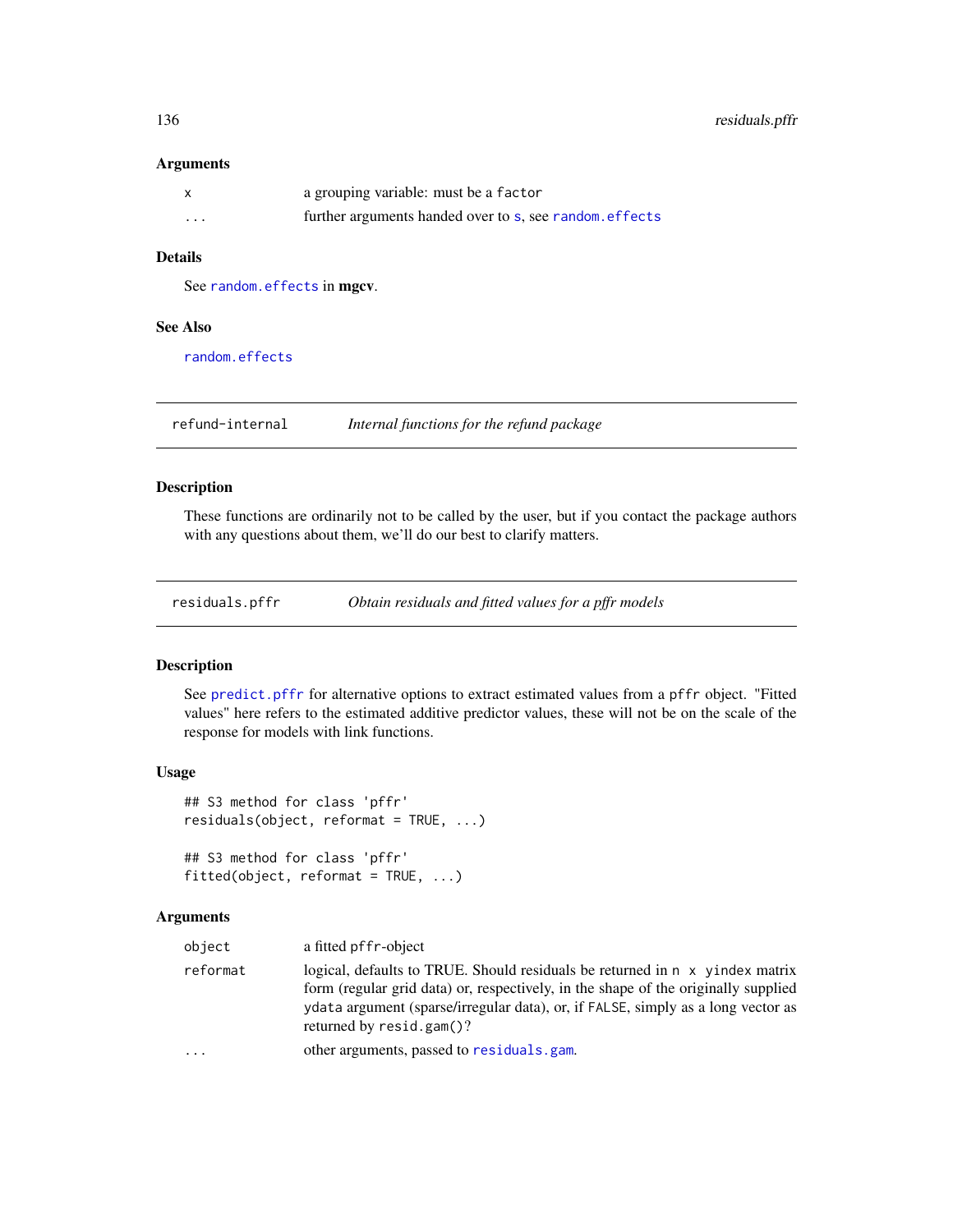#### rlrt.pfr 137

## Value

A matrix or ydata-like data.frame or a vector of residuals / fitted values (see reformat-argument)

#### Author(s)

Fabian Scheipl

<span id="page-136-0"></span>rlrt.pfr *Likelihood Ratio Test and Restricted Likelihood Ratio Test for inference of functional predictors*

## Description

NOTE: this function is designed to work with pfr\_old() rather than pfr(). Given a pfr object of family="gaussian", tests whether the function is identically equal to its mean (constancy), or whether the functional predictor significantly improves the model (inclusion). Based on zero-variancecomponent work of Crainiceanu et al. (2004), Scheipl et al. (2008), and Swihart et al. (2012).

#### Usage

 $rlrt.pfr(pfr.obj = pfr.obj, test = NULL, ...)$ 

#### Arguments

| pfr.obj  | an object returned by $pfr \text{ old}()$                                                                                                                                                                                                                                                                                                                                                                                         |
|----------|-----------------------------------------------------------------------------------------------------------------------------------------------------------------------------------------------------------------------------------------------------------------------------------------------------------------------------------------------------------------------------------------------------------------------------------|
| test     | "constancy" will test functional form of the coefficient function of the last func-<br>tion listed in funcs in pfr.obj against the null of a constant line: the average of<br>the functional predictor. "inclusion" will test functional form of the coefficient<br>function of the last function listed in funcs in pfr.obj against the null of 0: that<br>is, whether the functional predictor should be included in the model. |
| $\cdots$ | additional arguments                                                                                                                                                                                                                                                                                                                                                                                                              |

#### Details

A Penalized Functional Regression of family="gaussian" can be represented as a linear mixed model dependent on variance components. Testing whether certain variance components and (potentially) fixed effect coefficients are 0 correspond to tests of constancy and inclusion of functional predictors.

For rlrt.pfr, Restricted Likelihood Ratio Test is preferred for the constancy test as under the special B-splines implementation of pfr for the coefficient function basis the test involves only the variance component. Therefore, the constancy test is best for pfr objects with method="REML"; if the method was something else, a warning is printed and the model refit with "REML" and a test is then conducted.

For rlrt.pfr, the Likelihood Ratio Test is preferred for the inclusion test as under the special Bsplines implementation of pfr for the coefficient function basis the test involves both the variance component and a fixed effect coefficient in the linear mixed model representation. Therefore, the inclusion test is best for pfr objects with method="ML"; if the method was something else, a warning is printed and the model refit with "ML" and a test is then conducted.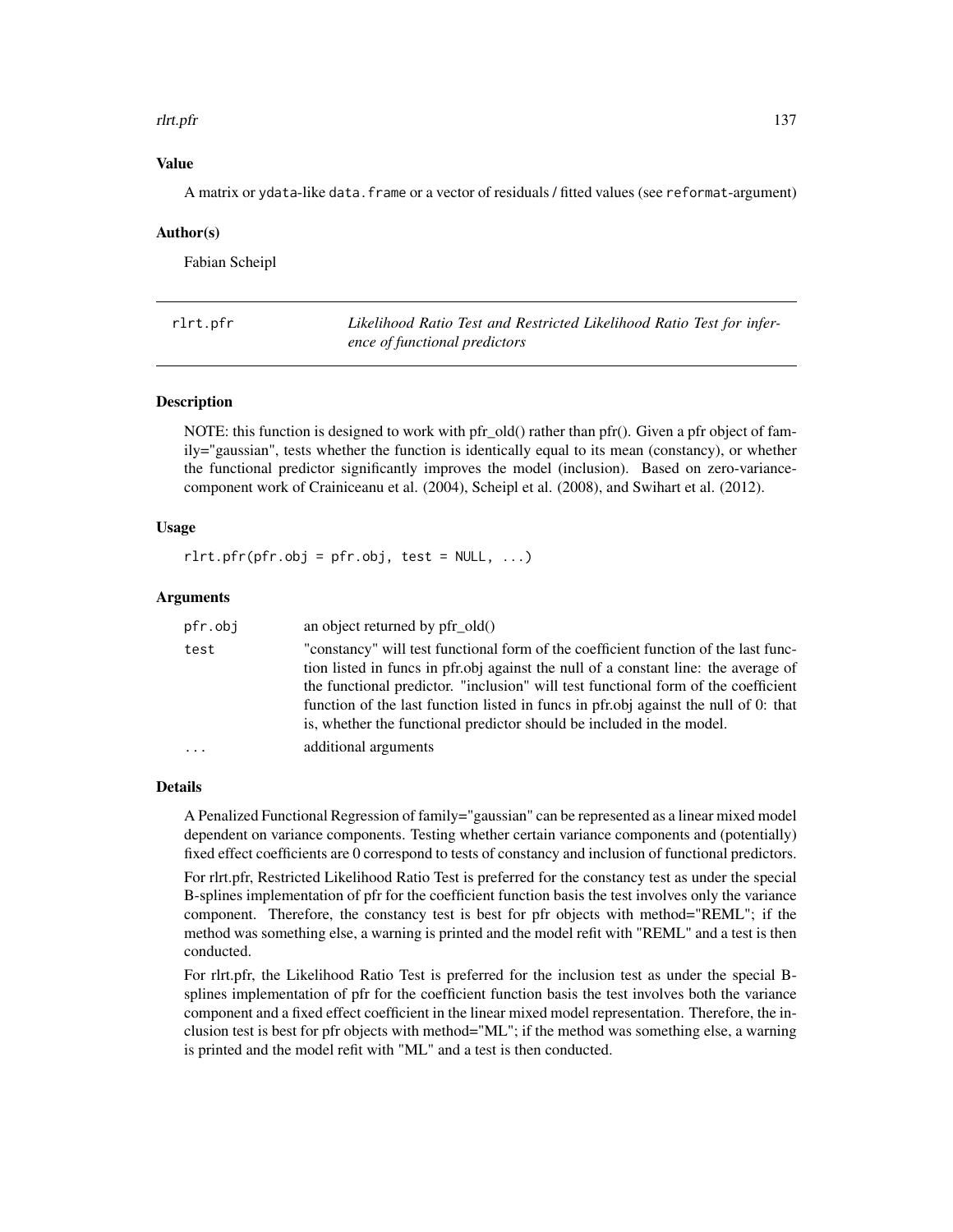#### Value

| p.val     | the p-value for the full model (alternative) against the null specified by the test |
|-----------|-------------------------------------------------------------------------------------|
| test.stat | the test statistic, see Scheipl et al. 2008 and Swihart et al 2012                  |
| ma        | the alternative model as fit with mgcv::gam                                         |
| mØ        | the null model as fit with mgcv::gam                                                |
| m         | the model containing only the parameters being tested as fit with mgcv::gam         |

#### Author(s)

Jeff Goldsmith <jeff.goldsmith@columbia.edu> and Bruce Swihart <bswihart@jhsph.edu>

## References

Goldsmith, J., Bobb, J., Crainiceanu, C., Caffo, B., and Reich, D. (2011). Penalized functional regression. *Journal of Computational and Graphical Statistics*, 20(4), 830–851.

Goldsmith, J., Crainiceanu, C., Caffo, B., and Reich, D. (2012). Longitudinal penalized functional regression for cognitive outcomes on neuronal tract measurements. *Journal of the Royal Statistical Society: Series C*, 61(3), 453–469.

Crainiceanu, C. and Ruppert, D. (2004) Likelihood ratio tests in linear mixed models with one variance component. *Journal of the Royal Statistical Society: Series B*, 66, 165–185.

Scheipl, F. (2007) Testing for nonparametric terms and random effects in structured additive regression. Diploma thesis.\ http://www.statistik.lmu.de/~scheipl/downloads/DIPLOM.zip.

Scheipl, F., Greven, S. and Kuechenhoff, H (2008) Size and power of tests for a zero random effect variance or polynomial regression in additive and linear mixed models. *Computational Statistics & Data Analysis*, 52(7), 3283–3299.

Swihart, Bruce J., Goldsmith, Jeff; and Crainiceanu, Ciprian M. (2012). Testing for functional effects. Johns Hopkins University Dept. of Biostatistics Working Paper 247. Available at [http:](http://biostats.bepress.com/jhubiostat/paper247) [//biostats.bepress.com/jhubiostat/paper247](http://biostats.bepress.com/jhubiostat/paper247)

#### See Also

[pfr](#page-105-0), [predict.pfr](#page-129-0), package RLRsim

#### Examples

```
## Not run:
##################################################################
######### DTI Data Example #########
##################################################################
##################################################################
# For more about this example, see Swihart et al. 2012
# Testing for Functional Effects
##################################################################
```
## load and reassign the data;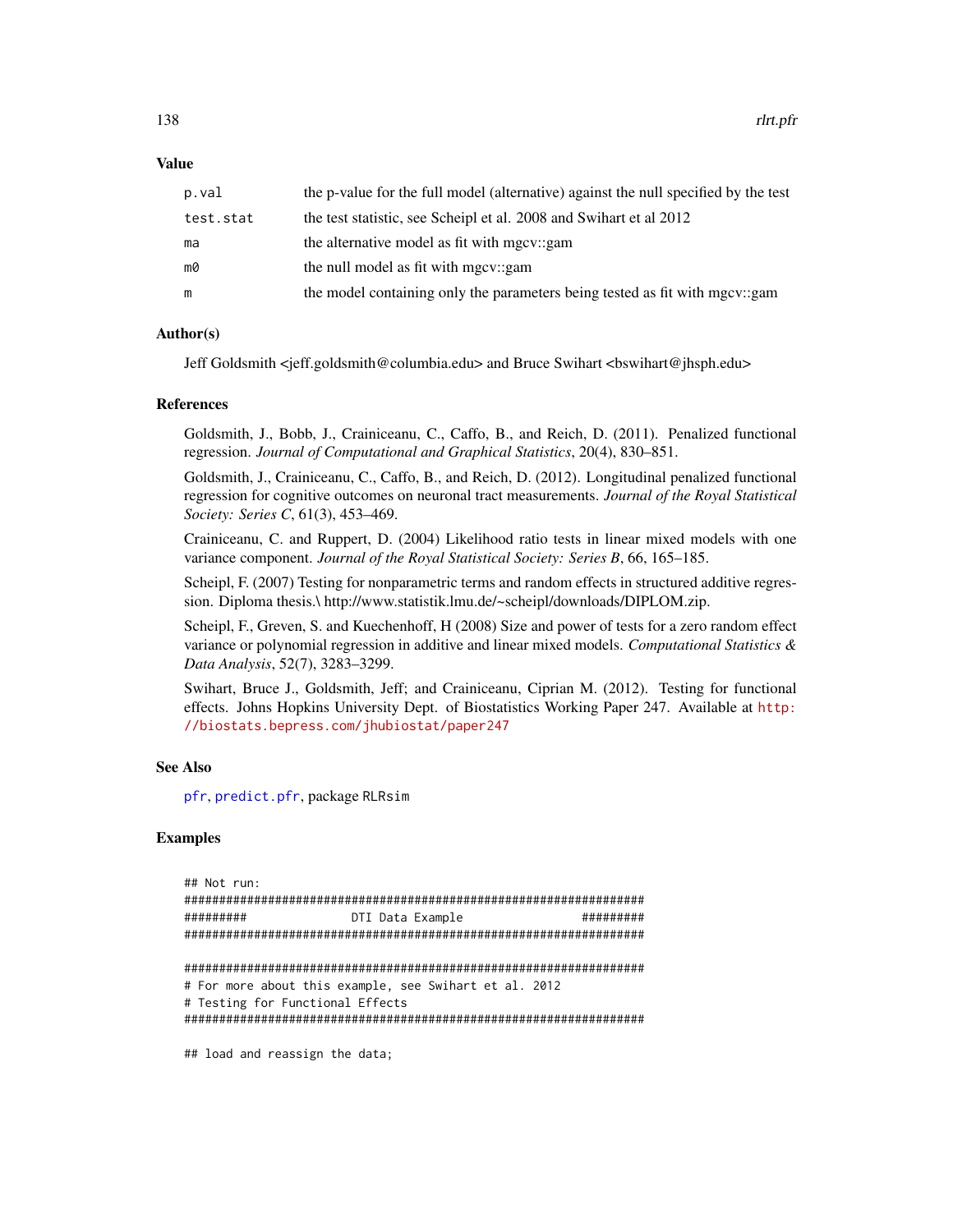#### rlrt.pfr 139

```
data(DTI2)
O <- DTI2$pasat ## PASAT outcome
id <- DTI2$id ## subject id
W1 <- DTI2$cca ## Corpus Callosum
W2 <- DTI2$rcst ## Right corticospinal
V <- DTI2$visit ## visit
## prep scalar covariate
visit.1.rest \leq matrix(as.numeric(V > 1), ncol=1)
covar.in <- visit.1.rest
## note there is missingness in the functional predictors
apply(is.na(W1), 2, mean)
apply(is.na(W2), 2, mean)
## fit two univariate models, then one model with both functional predictors
pfr.obj.t1 <- pfr_old(Y = 0, covariates=covar.in, funcs = list(W1), subj = id, kz = 10, kb = 50)
pfr.obj.t2 <- pfr_old(Y = 0, covariates=covar.in, funcs = list(W2), subj = id, kz = 10, kb = 50)
pfr.obj.t3 <- pfr_old(Y = 0, covariates=covar.in, funcs = list(W1, W2), subj = id, kz = 10, kb = 50)
## plot the coefficient function and bounds
dev.new()
par(mfrow=c(2,2))
ran <-c(-2, .5)matplot(cbind(pfr.obj.t1$BetaHat[[1]], pfr.obj.t1$Bounds[[1]]),
  type = '1', lty = c(1,2,2), col = c(1,2,2), ylab = "BetaHat",
  main = "CCA", xlab="Location", ylim=ran)
abline(h=0, col="blue")
matplot(cbind(pfr.obj.t2$BetaHat[[1]], pfr.obj.t2$Bounds[[1]]),
  type = '1', lty = c(1,2,2), col = c(1,2,2), ylab = "BetaHat",
  main = "RCST", xlab="Location", ylim=ran)
abline(h=0, col="blue")
matplot(cbind(pfr.obj.t3$BetaHat[[1]], pfr.obj.t3$Bounds[[1]]),
  type = '1', lty = c(1,2,2), col = c(1,2,2), ylab = "BetaHat",
  main = "CCA - mult.", xlab="Location", ylim=ran)
abline(h=0, col="blue")
matplot(cbind(pfr.obj.t3$BetaHat[[2]], pfr.obj.t3$Bounds[[2]]),
  type = '1', lty = c(1,2,2), col = c(1,2,2), ylab = "BetaHat",
  main = "RCST - mult.", xlab="Location", ylim=ran)
abline(h=0, col="blue")
## do some testing
t1 <- rlrt.pfr(pfr.obj.t1, "constancy")
t2 <- rlrt.pfr(pfr.obj.t2, "constancy")
t3 <- rlrt.pfr(pfr.obj.t3, "inclusion")
t1$test.stat
t1$p.val
t2$test.stat
t2$p.val
```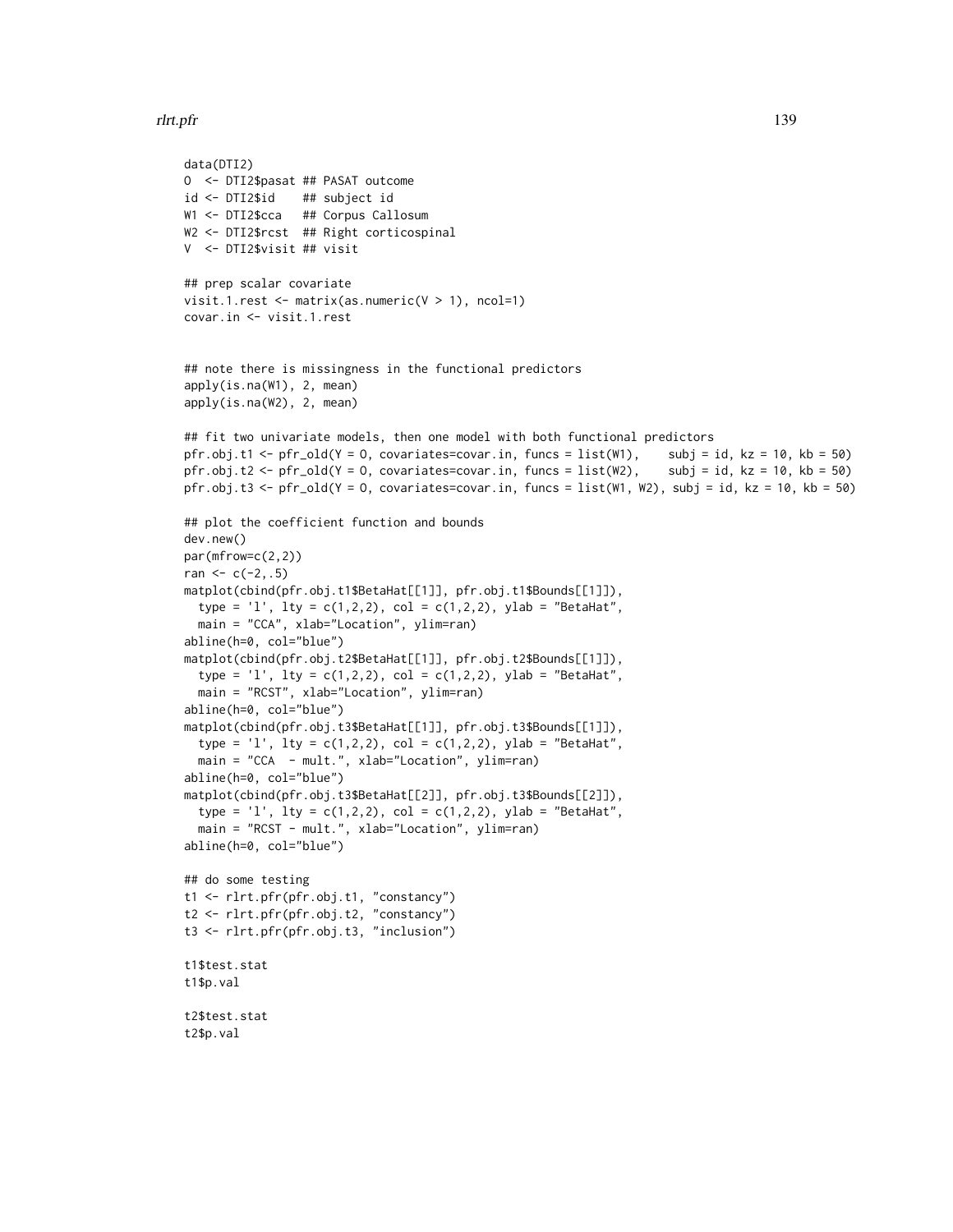```
t3$test.stat
t3$p.val
## do some testing with rlrt.pfr(); same as above but subj = NULL
pfr.obj.t1 <- pfr(Y = O, covariates=covar.in, funcs = list(W1), subj = NULL, kz = 10, kb = 50)
pfr.obj.t2 <- pfr(Y = 0, covariates=covar.in, funcs = list(W2), subj = NULL, kz = 10, kb = 50)
pfr.obj.t3 <- pfr(Y = 0, covariates=covar.in, funcs = list(W1, W2), subj = NULL, kz = 10, kb = 50)
t1 <- rlrt.pfr(pfr.obj.t1, "constancy")
t2 <- rlrt.pfr(pfr.obj.t2, "constancy")
t3 <- rlrt.pfr(pfr.obj.t3, "inclusion")
t1$test.stat
t1$p.val
t2$test.stat
t2$p.val
t3$test.stat
t3$p.val
## End(Not run)
```
sff *Construct a smooth function-on-function regression term*

#### **Description**

Defines a term  $\int_{s_{lo,i}}^{s_{hi,i}} f(X_i(s), s, t) ds$  for inclusion in an mgcv::gam-formula (or bam or gamm or gamm4:::gamm) as constructed by [pffr](#page-98-0). Defaults to a cubic tensor product B-spline with marginal second differences penalties for  $f(X_i(s), s, t)$  and integration over the entire range  $[s_{lo,i}, s_{hi,i}] =$  $[\min(s_i), \max(s_i)]$ . Can't deal with any missing  $X(s)$ , unequal lengths of  $X_i(s)$  not (yet?) possible. Unequal ranges for different  $X_i(s)$  should work.  $X_i(s)$  is assumed to be numeric. sff() IS AN EXPERIMENTAL FEATURE AND NOT WELL TESTED YET – USE AT YOUR OWN RISK.

#### Usage

```
sff(X, yind, xind = seq(0, 1, l = \text{ncol}(X)), basistype = c("te", "t2", "s"),
  integration = c("simpson", "trapezoidal"), L = NULL, limits = NULL,
  splinepars = list(bs = "ps", m = c(2, 2, 2)))
```

| X    | an n by ncol(xind) matrix of function evaluations $X_i(s_{i1}), \ldots, X_i(s_{iS}); i =$<br>$1, \ldots, n$ .                               |
|------|---------------------------------------------------------------------------------------------------------------------------------------------|
| vind | DEPRECATED matrix (or vector) of indices of evaluations of $Y_i(t)$ ; i.e. matrix<br>with rows $(t_{i1}, \ldots, t_{iT})$ ; no longer used. |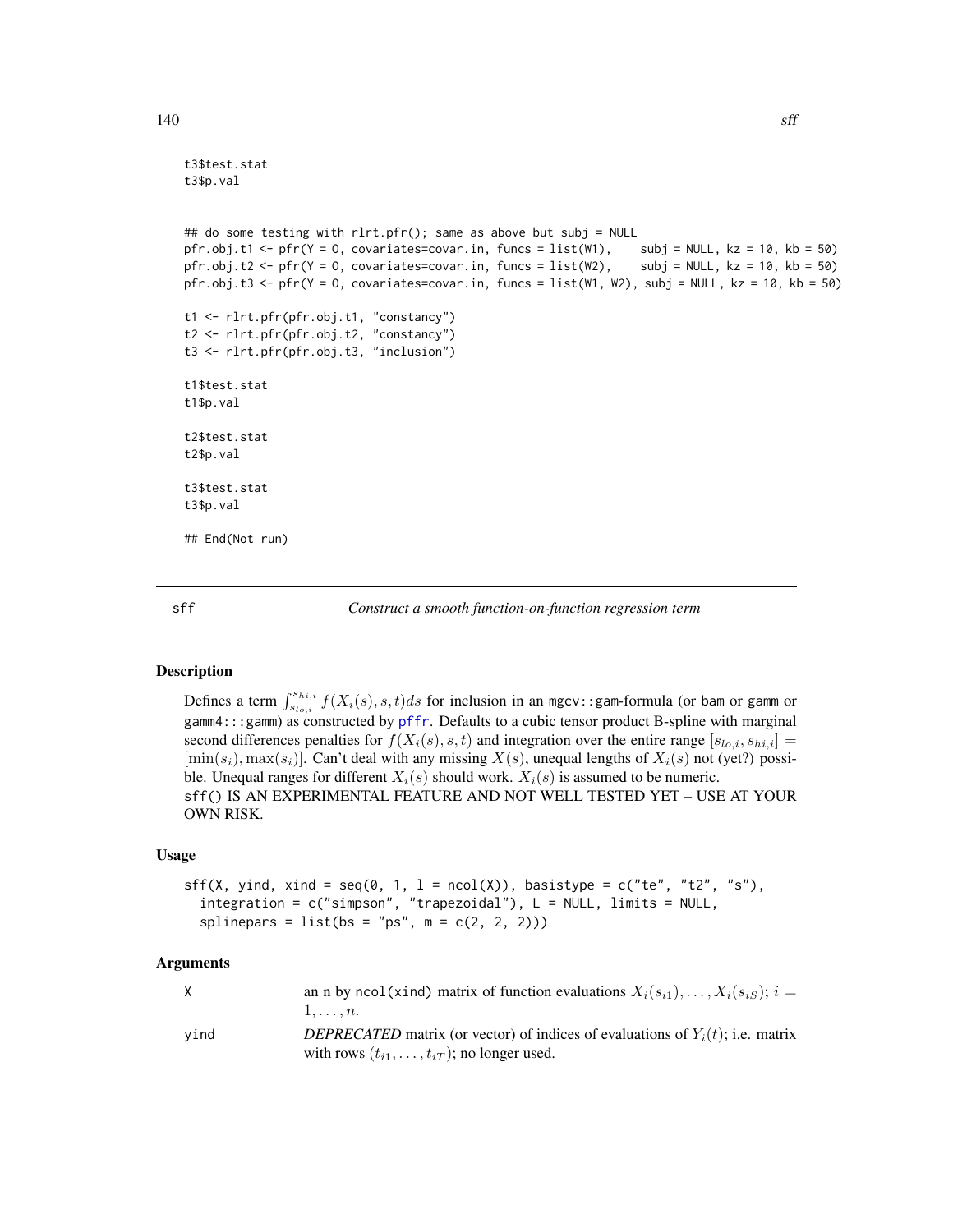| xind        | vector of indices of evaluations of $X_i(s)$ , i.e, $(s_1, \ldots, s_S)$                                                                                                                                                                                                                                                                                                                                                                                                                                                       |
|-------------|--------------------------------------------------------------------------------------------------------------------------------------------------------------------------------------------------------------------------------------------------------------------------------------------------------------------------------------------------------------------------------------------------------------------------------------------------------------------------------------------------------------------------------|
| basistype   | defaults to "te", i.e. a tensor product spline to represent $f(X_i(s), t)$ . Alterna-<br>tively, use "s" for bivariate basis functions (see s) or "t2" for an alternative<br>parameterization of tensor product splines (see $t2$ ).                                                                                                                                                                                                                                                                                           |
| integration | method used for numerical integration. Defaults to "simpson"'s rule. Alterna-<br>tively and for non-equidistant grids, "trapezoidal".                                                                                                                                                                                                                                                                                                                                                                                          |
| L           | optional: an n by ncol(xind) giving the weights for the numerical integration<br>over s.                                                                                                                                                                                                                                                                                                                                                                                                                                       |
| limits      | defaults to NULL for integration across the entire range of $X(s)$ , otherwise<br>specifies the integration limits $s_{hi,i}, s_{lo,i}$ : either one of "s <t" "s<='t"' for<br="" or=""><math>(s_{hi,i}, s_{lo,i}) = (0, t)</math> or a function that takes s as the first and t as the second<br/>argument and returns TRUE for combinations of values <math>(s, t)</math> if s falls into the<br/>integration range for the given t. This is an experimental feature and not well<br/>tested yet; use at your own risk.</t"> |
| splinepars  | optional arguments supplied to the basistype-term. Defaults to a cubic tensor<br>product B-spline with marginal second differences, i.e. $list(bs="ps", m=c(2,2,2)).$<br>See te or s for details                                                                                                                                                                                                                                                                                                                               |

# Value

a list containing

- call a "call" to [te](#page-0-0) (or [s](#page-0-0), [t2](#page-0-0)) using the appropriately constructed covariate and weight matrices (see [linear.functional.terms](#page-0-0))
- data a list containing the necessary covariate and weight matrices

## Author(s)

Fabian Scheipl, based on Sonja Greven's trick for fitting functional responses.

<span id="page-140-0"></span>smooth.construct.dt.smooth.spec

*Domain Transformation basis constructor*

# Description

The dt basis allows for any of the standard mgcv (or user-defined) bases to be aplied to a transformed version of the original terms. Smooths may be of any number of terms. Transformations are specified by supplying a function of any or all of the original terms. "by" variables are not transformed.

# Usage

```
## S3 method for class 'dt.smooth.spec'
smooth.construct(object, data, knots)
```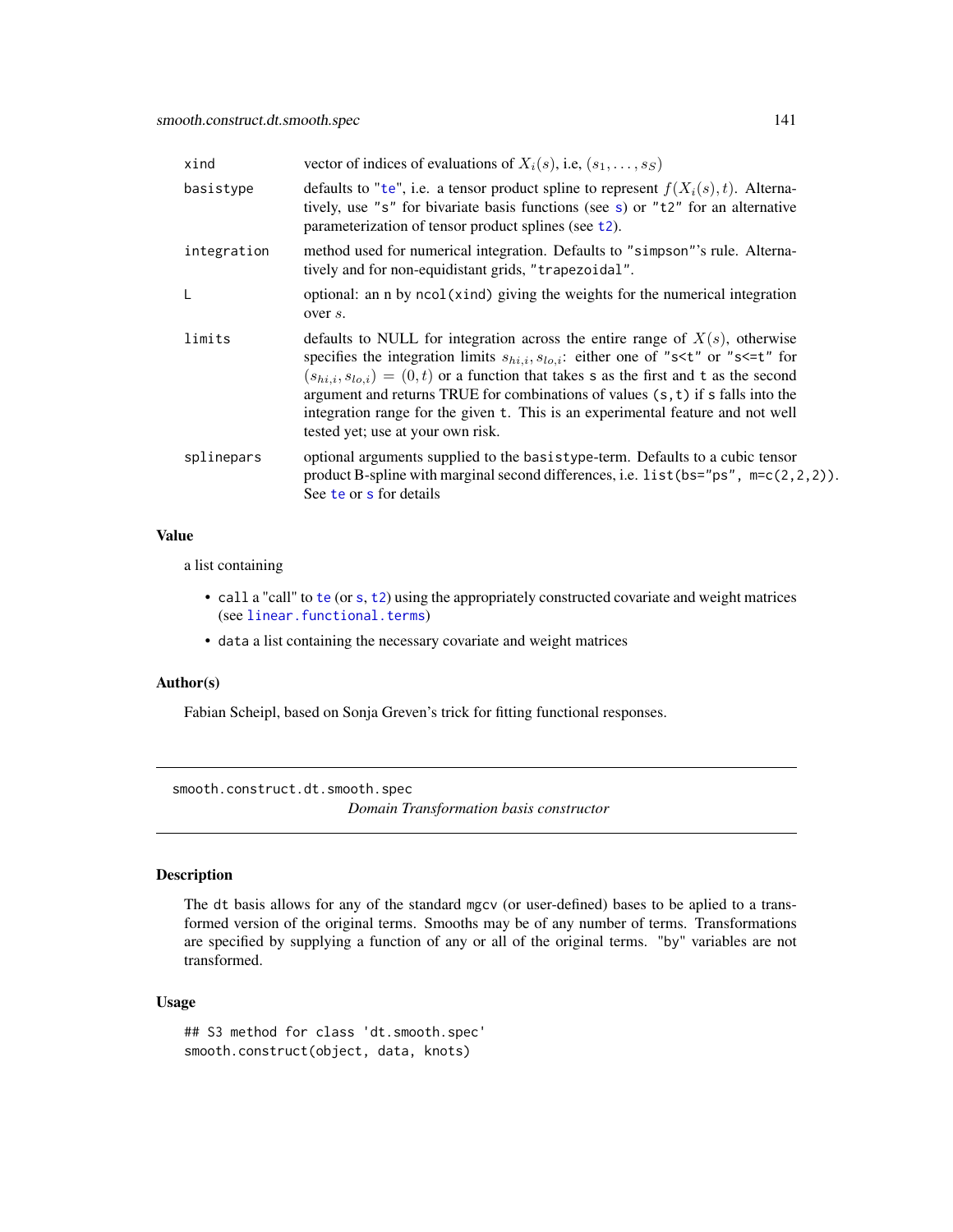#### Arguments

| object | a smooth specification object, generated by $s()$ , $te()$ , $ti()$ , or $t2()$ , with<br>$hs="right."$                                                                                    |
|--------|--------------------------------------------------------------------------------------------------------------------------------------------------------------------------------------------|
| data   | a list containing just the data (including any by variable) required by this term,<br>with names corresponding to object \$term (and object \$by). The by variable<br>is the last element. |
| knots  | a list containing any knots supplied for basis setup - in same order and with same<br>names as data. Can be NULL.                                                                          |

## Details

object should be creaated with an xt argument. For non-tensor-product smooths, this will be a list with the following elements:

- 1. tf (required): a function or character string (or list of functions and/or character strings) defining the coordinate transormations; see further details below.
- 2. bs (optional): character string indicating the bs for the basis applied to the transformed coordinates; if empty, the appropriate defaults are used.
- 3. basistype (optional): character string indicating type of bivariate basis used. Options include "s" (the default), "te", "ti", and "t2", which correspond to [s](#page-0-0), [te](#page-0-0), [ti](#page-0-0), and [t2](#page-0-0).
- 4. ... (optional): for tensor product smooths, additional arguments to the function specified by basistype that are not available in s() can be included here, e.g. d, np, etc.

For tensor product smooths, we recommend using s() to set up the basis, and specifying the tensor product using xt\$basistype as described above. If the basis is set up using te(), then the variables in object\$term will be split up, meaning all transformation functions would have to be univariate.

#### Value

An object of class "dt.smooth". This will contain all the elements associated with the [smooth.construct](#page-0-0) object from the inner smooth (defined by xt\$bs), in addition to an xt element used by the Predict.matrix method.

#### Transformation Functions

Let nterms = length(object\$term). The tf element can take one of the following forms:

- 1. a function of nargs arguments, where nargs <= nterms. If nterms > 1, it is assumed that this function will be applied to the first term of object\$term. If all argument names of the function are term names, then those arguments will correspond to those terms; otherwise, they will correspond to the first nargs terms in object\$term.
- 2. a character string corresponding to one of the built-in transformations (listed below).
- 3. A list of length ntfuncs, where ntfuncs<=nterms, containing either the functions or character strings described above. If this list is named with term names, then the transformation functions will be applied to those terms; otherwise, they will be applied to the first ntfuncs terms in object\$term.

The following character strings are recognized as built-in transformations: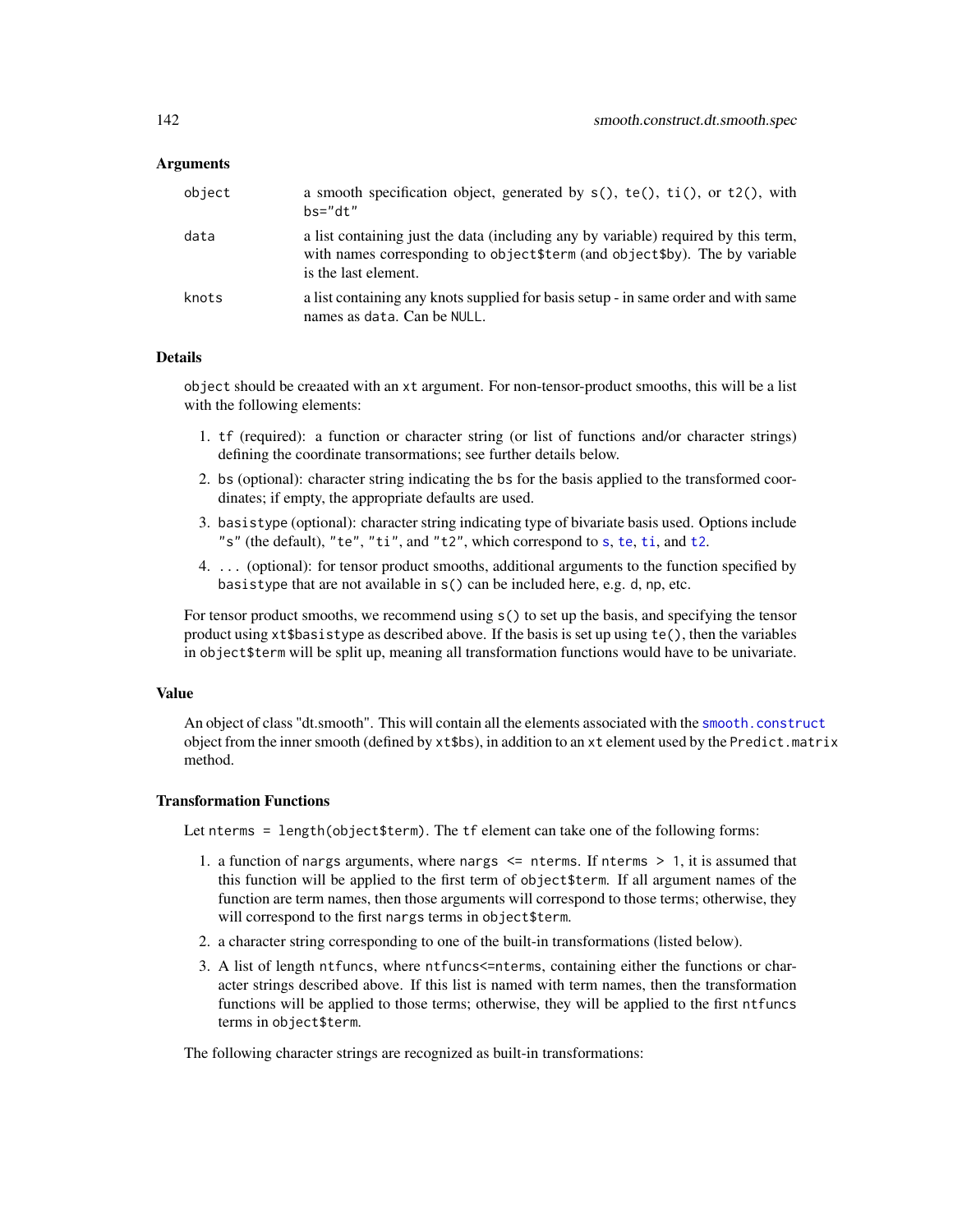- "log": log transformation (univariate)
- "ecdf": empirical cumulative distribution function (univariate)
- "linear01": linearly rescale from 0 to 1 (univariate)
- "s-t": first term ("s") minus the second term ("t") (bivariate)
- "s/t": first term ("s") divided by the second term ("t") (bivariate)
- "QTransform": performs a time-specific ecdf transformation for a bivariate smooth, where time is indicated by the first term, and x by the second term. Primarily for use with refund:  $a^2$ :

Some transformations rely on a fixed "pivot point" based on the data used to fit the model, e.g. quantiles (such as the min or max) of this data. When making predictions based on these transformaitons, the transformation function will need to know what the pivot points are, based on the original (not prediction) data. In order to accomplish this, we allow the user to specify that they want their transformation function to refer to the original data (as opposed to whatever the "current" data is). This is done by appending a zero ("0") to the argument name.

For example, suppose you want to scale the term linearly so that the data used to define the basis ranges from 0 to 1. The wrong way to define this transformation function: function(x)  $\{(x - \min(x)) / (\max(x) - \min(x))\}$ . This function will result in incorrect predictions if the range of data for which preditions are being made is not the same as the range of data that was used to define the basis. The proper way to define this function: function(x)  $\{(x - \min(x0))/(max(x0) - \min(x0))\}$ . By refering to x0 instead of x, you are indicating that you want to use the original data instead of the current data. This may seem strange to refer to a variable that is not one of the arguments, but the "dt" constructor explicity places these variables in the environment of the transformation function to make them available.

#### Author(s)

Jonathan Gellar

#### See Also

[smooth.construct](#page-0-0)

<span id="page-142-0"></span>smooth.construct.fpc.smooth.spec *Basis constructor for FPC terms*

## Description

Basis constructor for FPC terms

#### Usage

## S3 method for class 'fpc.smooth.spec' smooth.construct(object, data, knots)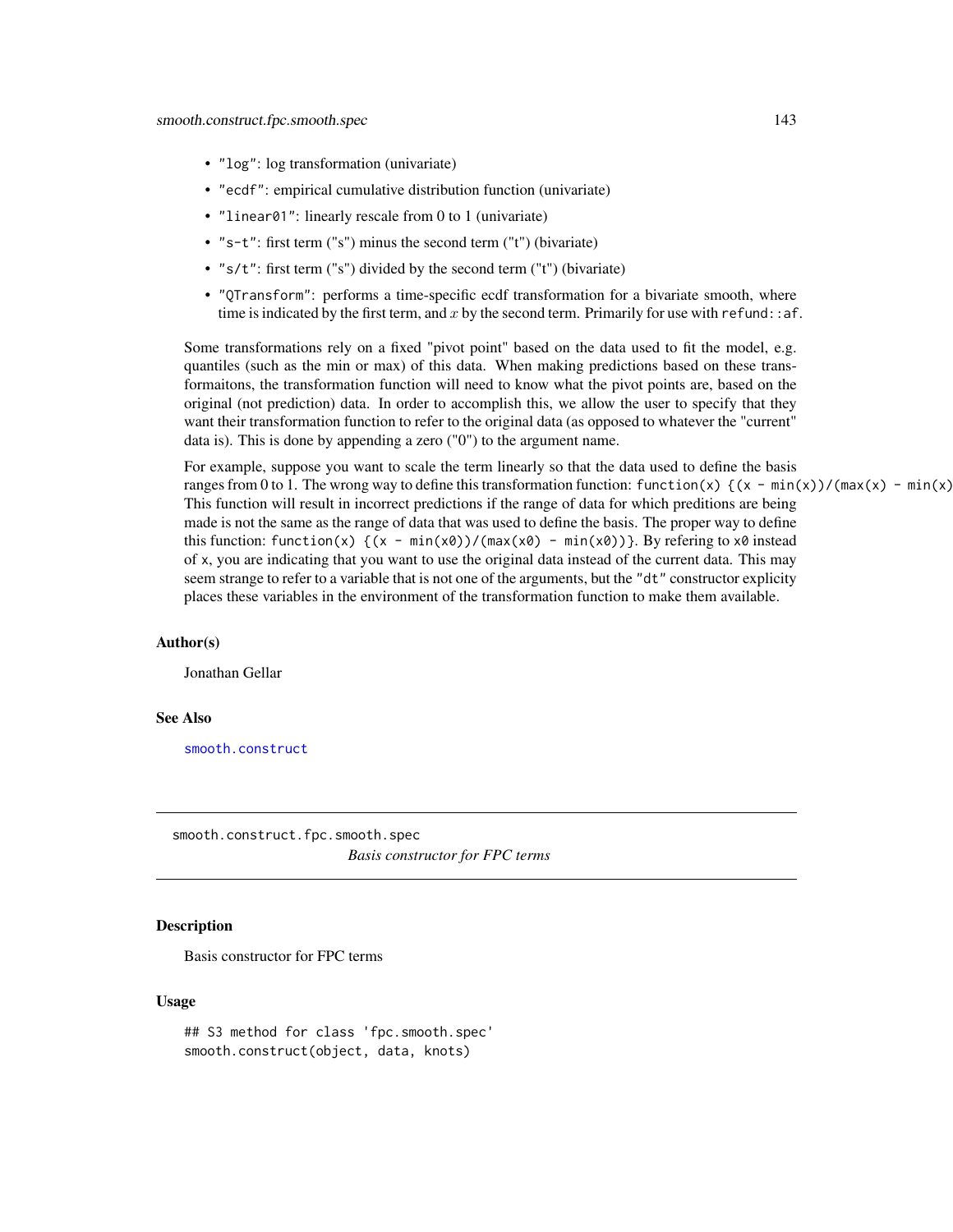#### Arguments

| object | a fpc. smooth. spec object, usually generated by a term $s(x, bs="fpc")$ ; see<br>Details.                                                                                                    |
|--------|-----------------------------------------------------------------------------------------------------------------------------------------------------------------------------------------------|
| data   | a list containing the data (including any by variable) required by this term, with<br>names corresponding to object \$term (and object \$by). Only the first element<br>of this list is used. |
| knots  | not used, but required by the generic smooth, construct.                                                                                                                                      |

#### Details

object must contain an xt element. This is a list that can contain the following elements:

X (required) matrix of functional predictors

- method (required) the method of finding principal components; options include "svd" (unconstrained), "fpca.sc", "fpca.face", or "fpca.ssvd"
- npc (optional) the number of PC's to retain

pve (only needed if npc not supplied) the percent variance explained used to determine npc

penalize (required) if FALSE, the smoothing parameter is set to 0

bs the basis class used to pre-smooth X; default is "ps"

Any additional options for the pre-smoothing basis (e.g. k, m, etc.) can be supplied in the corre[s](#page-0-0)ponding elements of object. See s for a full list of options.

#### Value

An object of class "fpc.smooth". In addtional to the elements listed in [smooth.construct](#page-0-0), the object will contain

| SM  | the smooth that is fit in order to generate the basis matrix over object \$term |
|-----|---------------------------------------------------------------------------------|
| V.A | the matrix of principal components                                              |

#### Author(s)

Jonathan Gellar <JGellar@mathematica-mpr.com>

#### References

Reiss, P. T., and Ogden, R. T. (2007). Functional principal component regression and functional partial least squares. *Journal of the American Statistical Association*, 102, 984-996.

#### See Also

[fpcr](#page-61-0)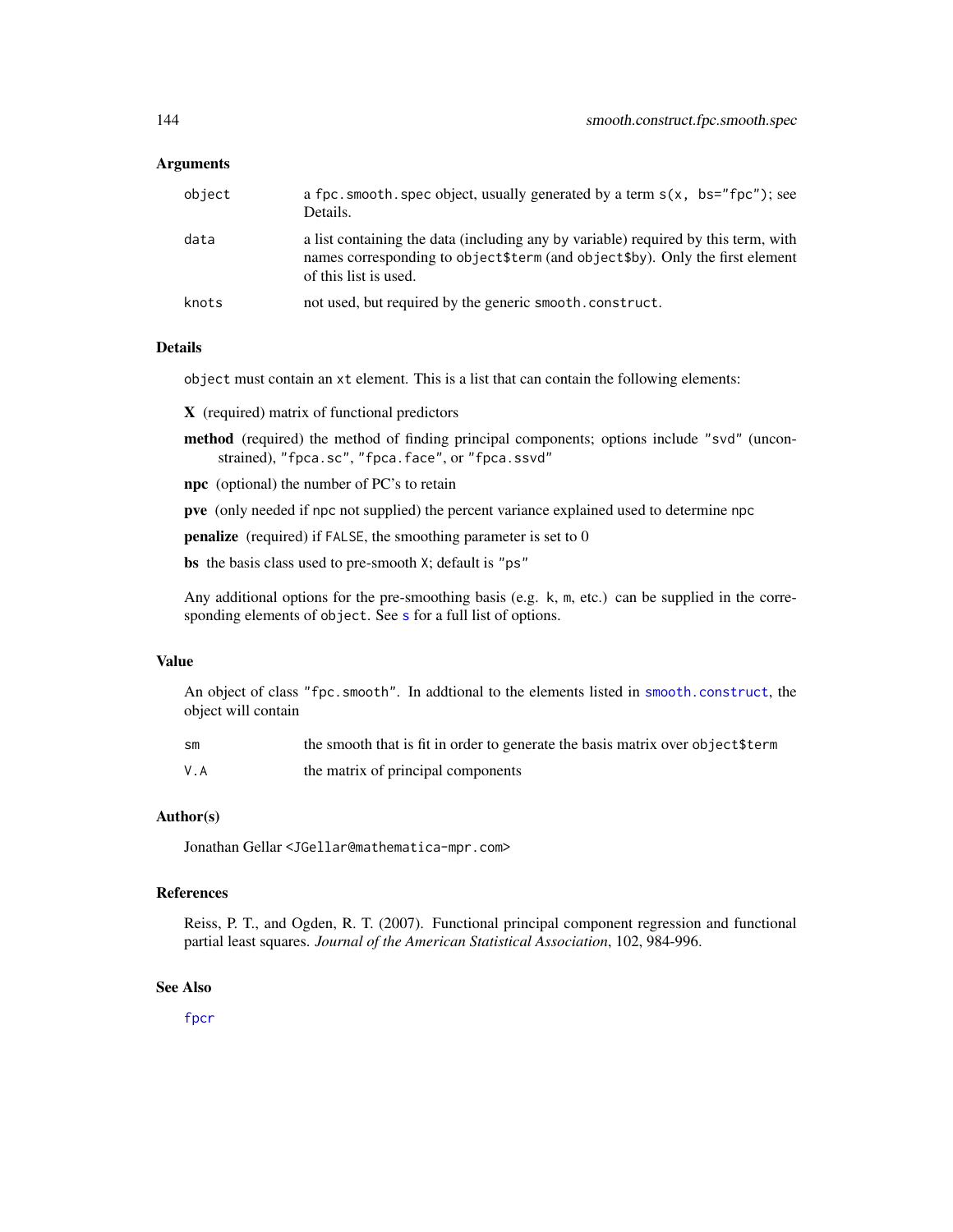<span id="page-144-0"></span>smooth.construct.pco.smooth.spec *Principal coordinate ridge regression*

#### **Description**

Smooth constructor function for principal coordinate ridge regression fitted by [gam](#page-0-0). When the principal coordinates are defined by a relevant distance among functional predictors, this is a form of nonparametric scalar-on-function regression. Reiss et al. (2016) describe the approach and apply it to dynamic time warping distances among functional predictors.

#### Usage

## S3 method for class 'pco.smooth.spec' smooth.construct(object, data, knots)

# Arguments

| object | a smooth specification object, usually generated by a term of the form s (dummy, bs="pco", k, xt);<br>see Details. |
|--------|--------------------------------------------------------------------------------------------------------------------|
| data   | a list containing just the data.                                                                                   |
| knots  | IGNORED!                                                                                                           |

# Value

An object of class pco.smooth. The resulting object has an xt element which contains details of the multidimensional scaling, which may be interesting.

#### Details

The constructor is not normally called directly, but is rather used internally by [gam](#page-0-0).

In a [gam](#page-0-0) term of the above form  $s$  (dummy, bs="pco", k, xt),

- dummy is an arbitrary vector (or name of a column in data) whose length is the number of observations. This is not actually used, but is required as part of the input to [s](#page-0-0). Note that if multiple pco terms are used in the model, there must be multiple unique term names (e.g., "dummy1", "dummy2", etc).
- k is the number of principal coordinates (e.g., k=9 will give a 9-dimensional projection of the data).
- xt is a list supplying the distance information, in one of two ways. (i) A matrix Dmat of distances can be supplied directly via xt=list(D=Dmat,...). (ii) Alternatively, one can use xt=list(realdata=..., dist\_fn=..., ...) to specify a data matrix realdata and distance function dist\_fn, whereupon a distance matrix dist\_fn(realdata) is created.

The list xt also has the following optional elements: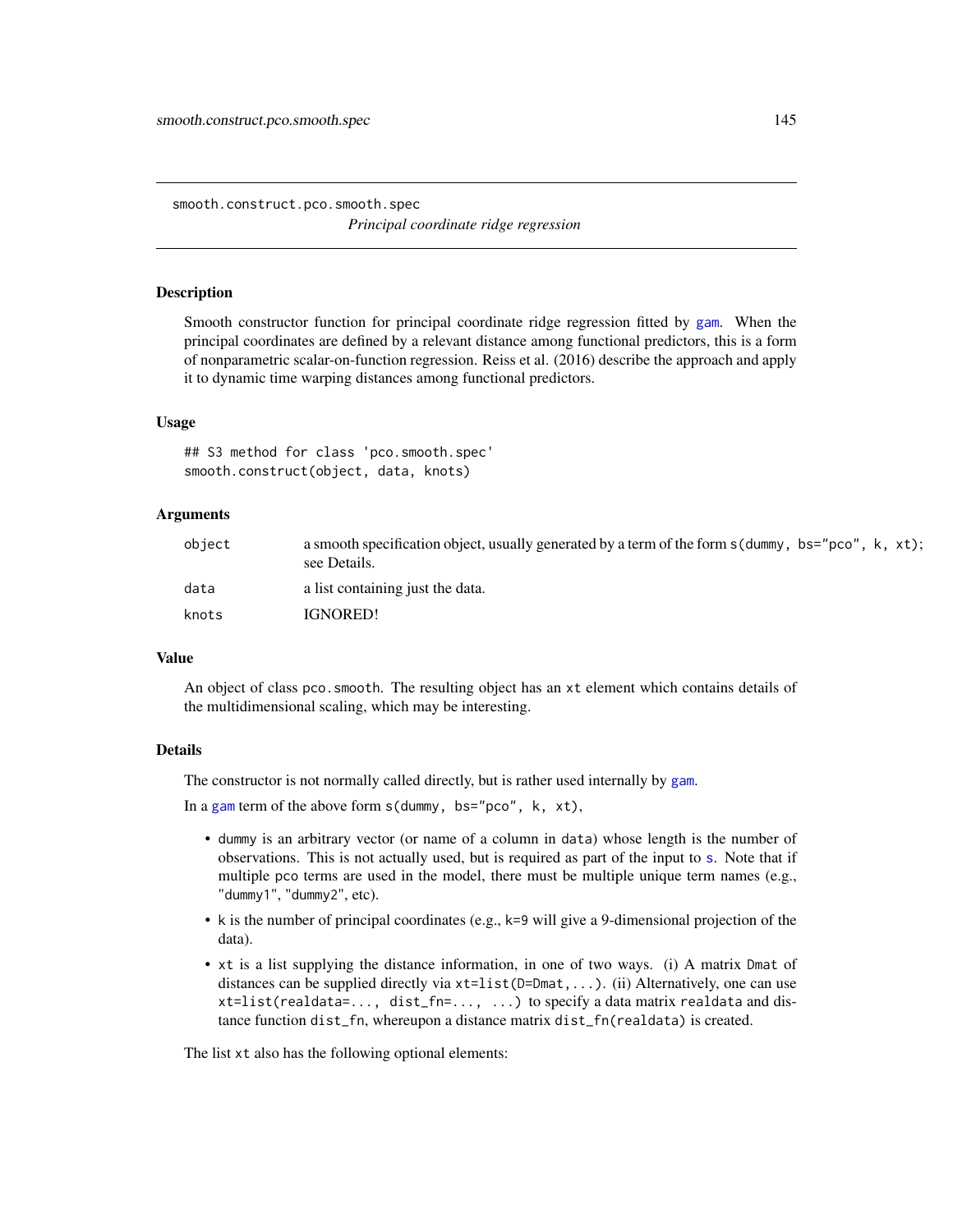- <span id="page-145-0"></span>• add: Passed to [cmdscale](#page-0-0) when performing multidimensional scaling; for details, see the help for that function. (Default FALSE.)
- fastcmd: if TRUE, multidimensional scaling is performed by [cmdscale\\_lanczos](#page-13-0), which uses Lanczos iteration to eigendecompose the distance matrix; if FALSE, MDS is carried out by [cmdscale](#page-0-0). Default is FALSE, to use cmdscale.

#### Author(s)

David L Miller, based on code from Lan Huo and Phil Reiss

#### References

Reiss, P. T., Miller, D. L., Wu, P.-S., and Wen-Yu Hua, W.-Y. Penalized nonparametric scalaron-function regression via principal coordinates. Under revision. Available at [https://works.](https://works.bepress.com/phil_reiss/42/) [bepress.com/phil\\_reiss/42/](https://works.bepress.com/phil_reiss/42/).

#### Examples

```
# a simulated example
library(refund)
library(mgcv)
require(dtw)
## First generate the data
Xnl <- matrix(0, 30, 101)
set.seed(813)
tt <- sort(sample(1:90, 30))
for(i in 1:30){
  Xnl[i, tt[i]:(tt[i]+4)] <- -1
  Xnl[i, (tt[i]+5):(tt[i]+9)] <- 1
}
X.toy <- Xnl + matrix(rnorm(30*101, ,0.05), 30)
y.toy <- tt + rnorm(30, 0.05)
y.rainbow \leq rainbow(30, end=0.9)[(y.toy-min(y.toy))/
                                   diff(range(y.toy))*29+1]
## Display the toy data
par(mfrow=c(2, 2))matplot((0:100)/100, t(Xnl[c(4, 25), ]), type="l", xlab="t", ylab="",
        ylim=range(X.toy), main="Noiseless functions")
matplot((0:100)/100, t(X.toy[c(4, 25), ]), type="l", xlab="t", ylab="",
        ylim=range(X.toy), main="Observed functions")
matplot((0:100)/100, t(X.toy), type="l", lty=1, col=y.rainbow, xlab="t",
        ylab="", main="Rainbow plot")
## Obtain DTW distances
D.dtw <- dist(X.toy, method="dtw", window.type="sakoechiba", window.size=5)
## Compare PC vs. PCo ridge regression
# matrix to store results
```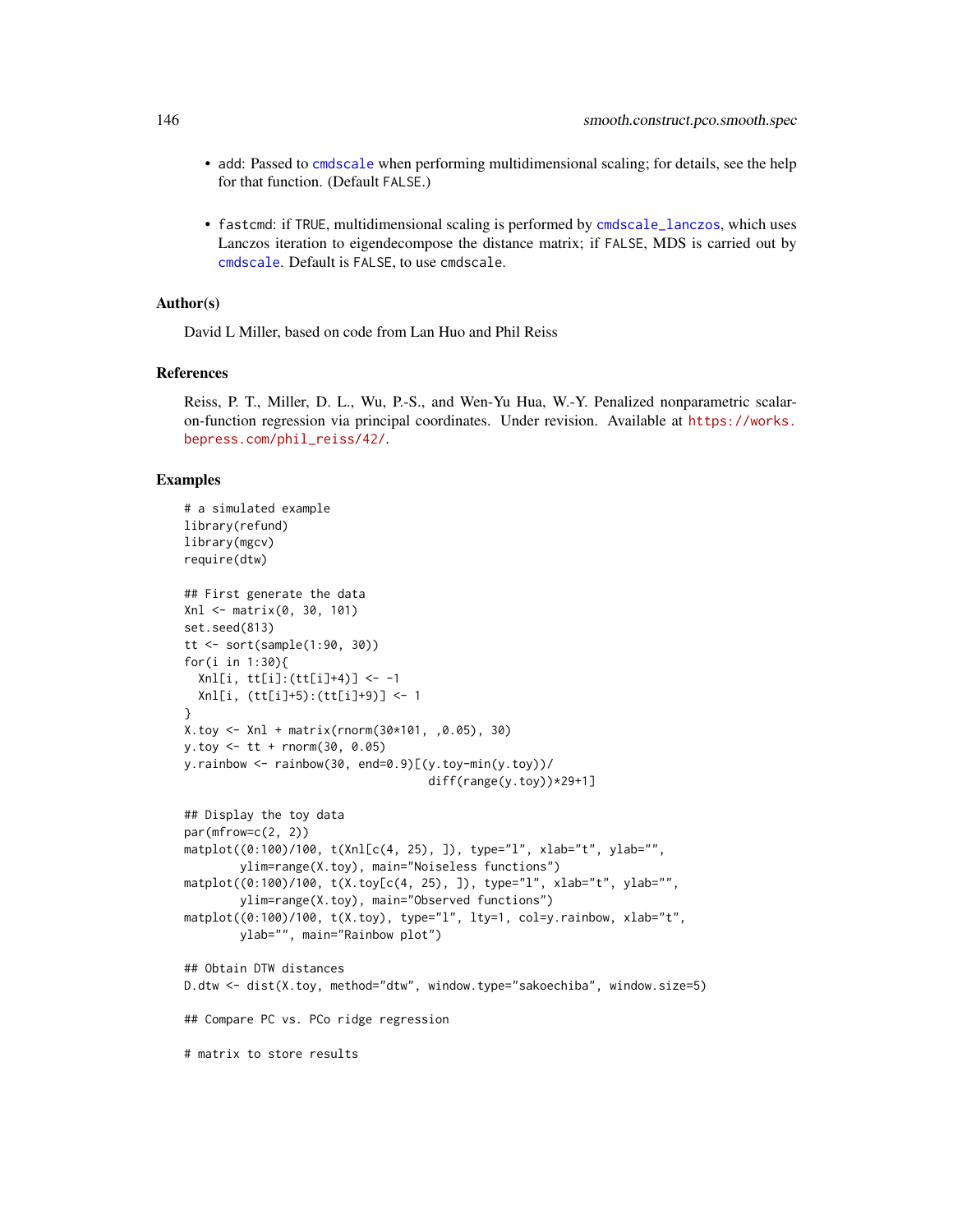```
GCVmat \leq matrix(NA, 15, 2)
# dummy response variable
dummy <- rep(1,30)
# loop over possible projection dimensions
for (k. in 1:15){
 # fit PC (m1) and PCo (m2) ridge regression
 m1 \leq -\text{gam}(y.\text{toy} \sim s(\text{dummy}, \text{bs='pco", k=k.},xt=list(realdata=X.toy, dist_fn=dist)), method="REML")
 m2 <- gam(y.toy ~ s(dummy, bs="pco", k=k., xt=list(D=D.dtw)), method="REML")
 # calculate and store GCV scores
 GCVmat[k., ] <- length(y.toy) * c(sum(m1$residuals^2)/m1$df.residual^2,
                   sum(m2$residuals^2)/m2$df.residual^2)
}
## plot the GCV scores per dimension for each model
matplot(GCVmat, lty=1:2, col=1, pch=16:17, type="o", ylab="GCV",
        xlab="Number of principal components / coordinates",
        main="GCV score")
legend("right", c("PC ridge regression", "DTW-based PCoRR"), lty=1:2, pch=16:17)
## example of making a prediction
# fit a model to the toy data
m <- gam(y.toy ~ s(dummy, bs="pco", k=2, xt=list(D=D.dtw)), method="REML")
# first build the distance matrix
# in this case we just subsample the original matrix
# see ?pco_predict_preprocess for more information on formatting this data
dist_list <- list(dummy = as.matrix(D.dtw)[, c(1:5,10:15)])
# preprocess the prediction data
pred_data <- pco_predict_preprocess(m, newdata=NULL, dist_list)
# make the prediction
p <- predict(m, pred_data)
# check that these are the same as the corresponding fitted values
print(cbind(fitted(m)[ c(1:5,10:15)],p))
```
smooth.construct.pcre.smooth.spec

*mgcv-style constructor for PC-basis functional random effects*

#### Description

Sets up design matrix for functional random effects based on the PC scores of the covariance operator of the random effect process. See [smooth.construct.re.smooth.spec](#page-0-0) for more details on mgcv-style smoother specification and [pcre](#page-91-0) for the corresponding pffr()-formula wrapper.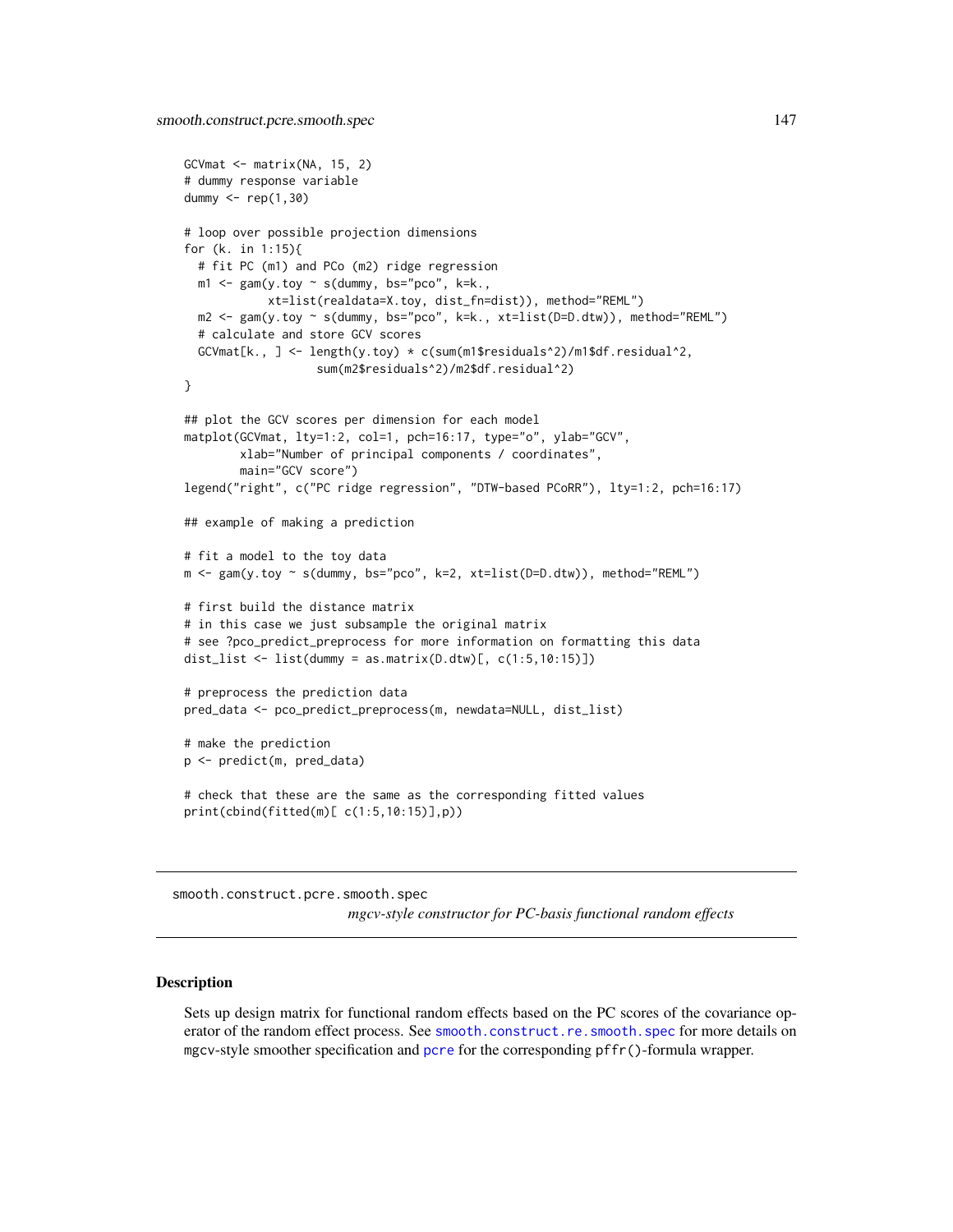# Usage

```
## S3 method for class 'pcre.smooth.spec'
smooth.construct(object, data, knots)
```
# Arguments

| object | a smooth specification object, see smooth.construct |
|--------|-----------------------------------------------------|
| data   | see smooth.construct                                |
| knots  | see smooth.construct                                |

# Value

An object of class "random.effect". See [smooth.construct](#page-0-0) for the elements that this object will contain.

# Author(s)

Fabian Scheipl; adapted from 're' constructor by S.N. Wood.

smooth.construct.peer.smooth.spec *Basis constructor for PEER terms*

# Description

Smooth basis constructor to define structured penalties (Randolph et al., 2012) for smooth terms.

# Usage

```
## S3 method for class 'peer.smooth.spec'
smooth.construct(object, data, knots)
```

| object | a peer. smooth. spec object, usually generated by a term $s(x, bs="peer")$ ;<br>see Details.                                                                                                  |
|--------|-----------------------------------------------------------------------------------------------------------------------------------------------------------------------------------------------|
| data   | a list containing the data (including any by variable) required by this term, with<br>names corresponding to object \$term (and object \$by). Only the first element<br>of this list is used. |
| knots  | not used, but required by the generic smooth, construct.                                                                                                                                      |

<span id="page-147-0"></span>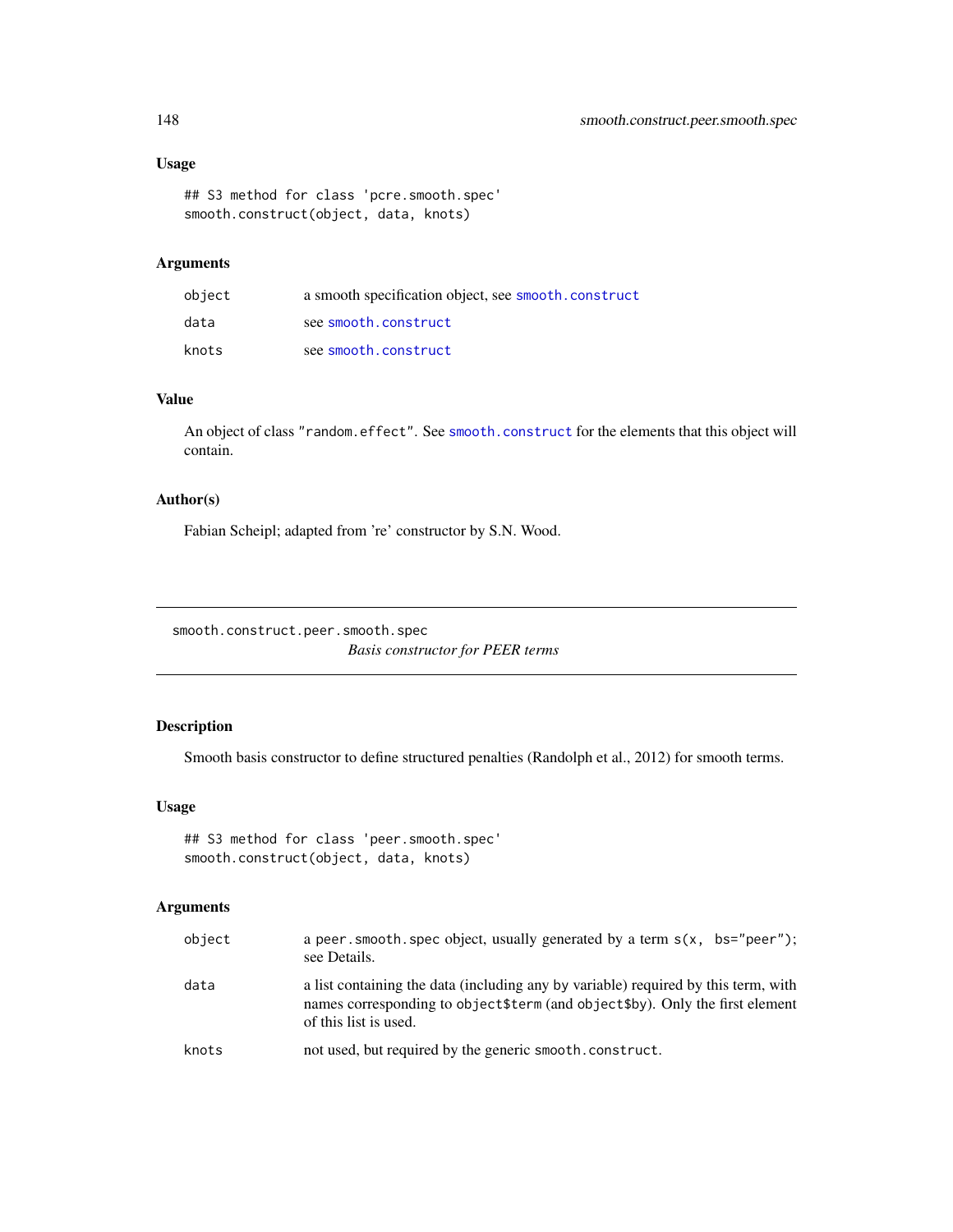#### <span id="page-148-0"></span>Details

The smooth specification object, defined using s(), should contain an xt element. xt will be a list that contains additional information needed to specify the penalty. The type of penalty is indicated by xt\$pentype. There are four types of penalties available:

- 1. xt\$pentype=="RIDGE" for a ridge penalty, the default
- 2. xt\$pentype=="D" for a difference penalty. The order of the difference penalty is specified by the  $m$  argument of  $s()$ .
- 3. xt\$pentype=="DECOMP" for a decomposition-based penalty,  $bP_Q + a(I P_Q)$ , where  $P_Q =$  $Q^t(QQ^t)^{-1}Q$ . The Q matrix must be specified by xt\$Q, and the scalar a by xt\$phia. The number of columns of  $Q$  must be equal to the length of the data. Each row represents a basis function where the functional predictor is expected to lie, according to prior belief.
- 4. xt\$pentype=="USER" for a user-specified penalty matrix  $L$ , supplied by xt\$L.

# Value

An object of class "peer.smooth". See [smooth.construct](#page-0-0) for the elements that this object will contain.

#### Author(s)

Madan Gopal Kundu <mgkundu@iupui.edu> and Jonathan Gellar

#### References

Randolph, T. W., Harezlak, J, and Feng, Z. (2012). Structured penalties for functional linear models - partially empirical eigenvectors for regression. *Electronic Journal of Statistics*, 6, 323-353.

# See Also

[peer](#page-92-0)

smooth.construct.pi.smooth.spec *Parametric Interaction basis constructor*

#### Description

The pi basis is appropriate for smooths of multiple variables. Its purpose is to parameterize the way in which the basis changes with one of those variables. For example, suppose the smooth is over three variables,  $x$ ,  $y$ , and  $t$ , and we want to parameterize the effect of  $t$ . Then the pi basis will assume  $f(x, y, t) = \sum_k g_k(t) * f_k(x, y)$ , where the  $g_k(t)$  functions are pre-specified and the  $f_k(x, y)$  functions are estimated using a bivariate basis. An example of a parametric interaction is a linear interaction, which would take the form  $f(x, y, t) = f_1(x, y) + t * f_2(x, y)$ .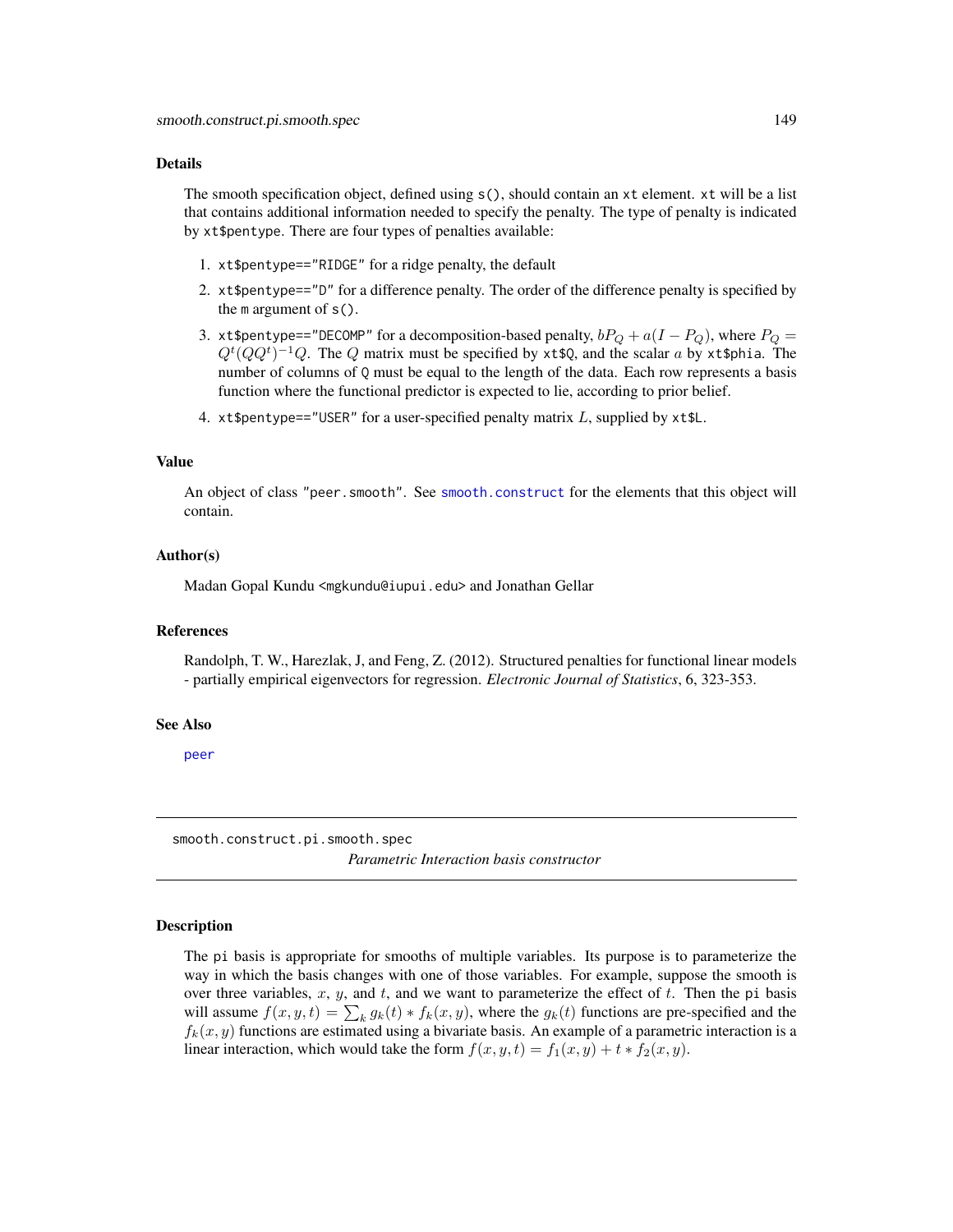# Usage

```
## S3 method for class 'pi.smooth.spec'
smooth.construct(object, data, knots)
```
#### Arguments

| object | a smooth specification object, generated by, e.g., $s(x, y, t, bs="pi', xt=list(g=list(g1, g2, g3))$<br>For transformation functions g1, g2, and g3, see Details below. |
|--------|-------------------------------------------------------------------------------------------------------------------------------------------------------------------------|
| data   | a list containing the variables of the smooth $(x, y,$ and t above), as well as any<br>by variable.                                                                     |
| knots  | a list containing any knots supplied for basis setup - in same order and with same<br>names as data. Can be NULL.                                                       |

# Details

All functions  $f_k()$  are defined using the same basis set. Accordingly, they are penalized using a single block-diagonal penalty matrix and one smoothing parameter. Future versions of this function may be able to relax this assumption.

object should be defined (using  $s()$ ) with an xt argument. This argument is a list that could contain any of the following elements:

- 1. g: the functions  $g_k(t)$ , specified as described below.
- 2. bs: the basis code used for the functions  $f_k()$ ; defaults to thin-plate regression splines, which is mgcv's default. The same basis will be used for all  $k$ .
- 3. idx: an integer index indicating which variable from object\$term is to be parameterized, i.e., the  $t$  variable; defaults to length(object\$term)
- 4. mp: flag to indicate whether multiple penalties should be estimated, one for each  $f_k()$ . Defaults to TRUE. If FALSE, the penalties for each  $k$  are combined into a single block-diagonal penalty matrix (with one smoothing parameter).
- 5. ...: further xt options to be passed onto the basis for  $f_k()$ .

xt\$g can be entered in one of the following forms:

- 1. a list of functions of length k, where each function is of one argument (assumed to be t)
- 2. one of the following recognized character strings: code"linear", indicating a linear interaction, i.e.  $f(x,t) = f_1(x) + t * f_2(x)$ ; "quadratic", indicating a quadratic interaction, i.e.  $f(x,t) =$  $f_1(x) + t * f_2(x) + t^2 * f_3(x)$ ; or "none", indicating no interaction with t, i.e.  $f(x, t) = f_1(x)$ .

The only one of the above elements that is required is xt. If default values for bs, idx, and mp are desired, xt may also be entered as the g element itself; i.e. xt=g, where g is either the list of functions or an acceptable character string.

Additional arguments for the lower-dimensional basis over f\_k may be entered using the corresponding arguments of  $s($ ), e.g. k, m, sp, etc. For example,  $s(x, t, bs="pi", k=15, xt=list(g="linear", bs="ps"))$ will define a linear interaction with t of a univariate p-spline basis of dimension 15 over x.

#### Value

An object of class "pi.smooth". See [smooth.construct](#page-0-0) for the elements it will contain.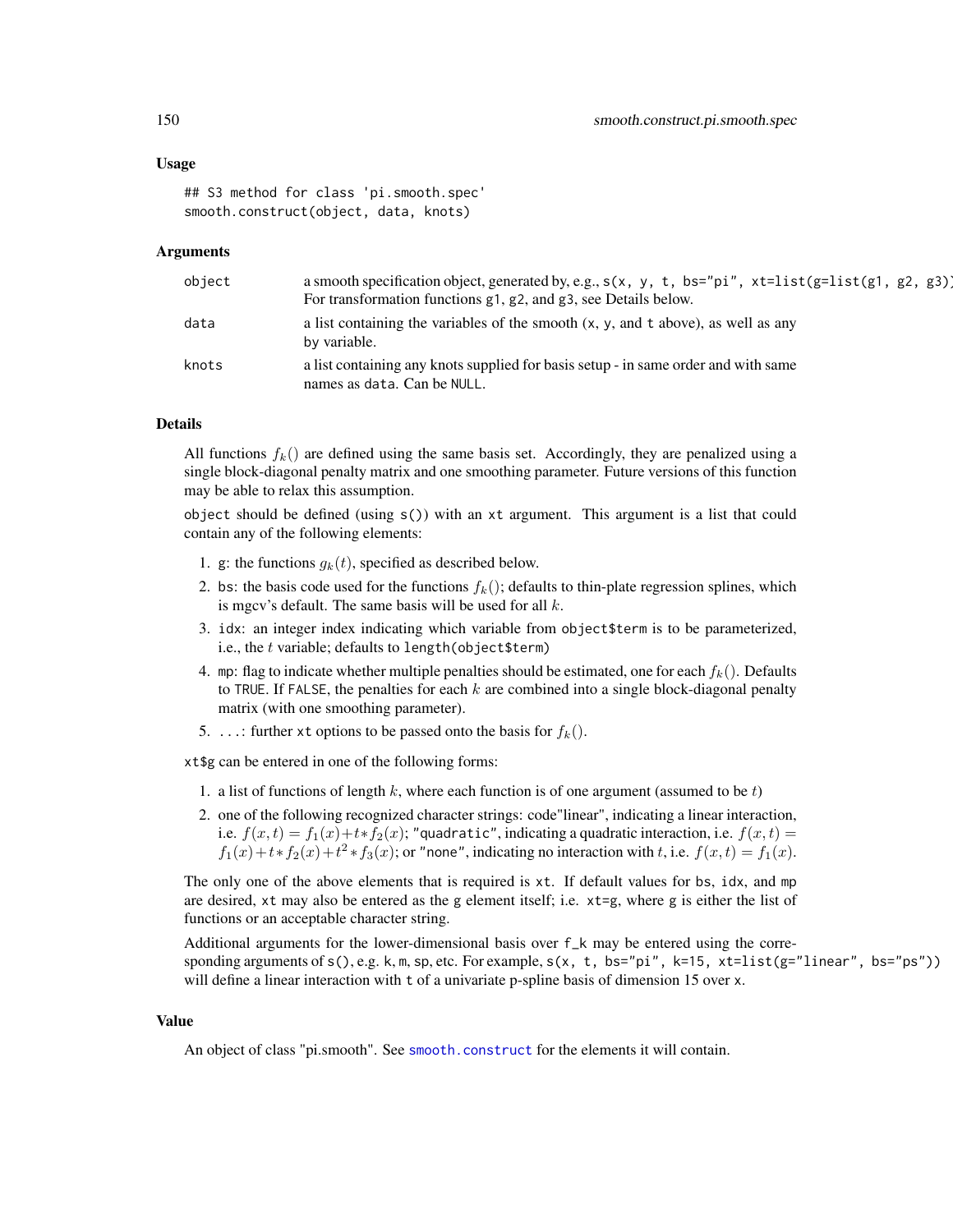# <span id="page-150-0"></span>Author(s)

Fabian Scheipl and Jonathan Gellar

smooth.construct.pss.smooth.spec *P-spline constructor with modified 'shrinkage' penalty*

#### Description

Construct a B-spline basis with a modified difference penalty of full rank (i.e., that also penalizes low-order polynomials).

#### Usage

## S3 method for class 'pss.smooth.spec' smooth.construct(object, data, knots)

#### Arguments

| object | see smooth.construct. The shrinkage factor can be speficied via object \$xt\$shrink |
|--------|-------------------------------------------------------------------------------------|
| data   | see smooth.construct.                                                               |
| knots  | see smooth.construct.                                                               |

#### Details

This penalty-basis combination is useful to avoid non-identifiability issues for [ff](#page-24-0) terms. See 'ts' or 'cs' in [smooth.terms](#page-0-0) for similar "shrinkage penalties" for thin plate and cubic regression splines. The basic idea is to replace the k-th zero eigenvalue of the original penalty by  $s^k \nu_m$ , where s is the shrinkage factor (defaults to 0.1) and  $\nu_m$  is the smallest non-zero eigenvalue. See reference for the original idea, implementation follows that in the 'ts' and 'cs' constructors (see [smooth.terms](#page-0-0)).

#### Author(s)

Fabian Scheipl; adapted from 'ts' and 'cs' constructors by S.N. Wood.

# References

Marra, G., & Wood, S. N. (2011). Practical variable selection for generalized additive models. *Computational Statistics & Data Analysis*, 55(7), 2372-2387.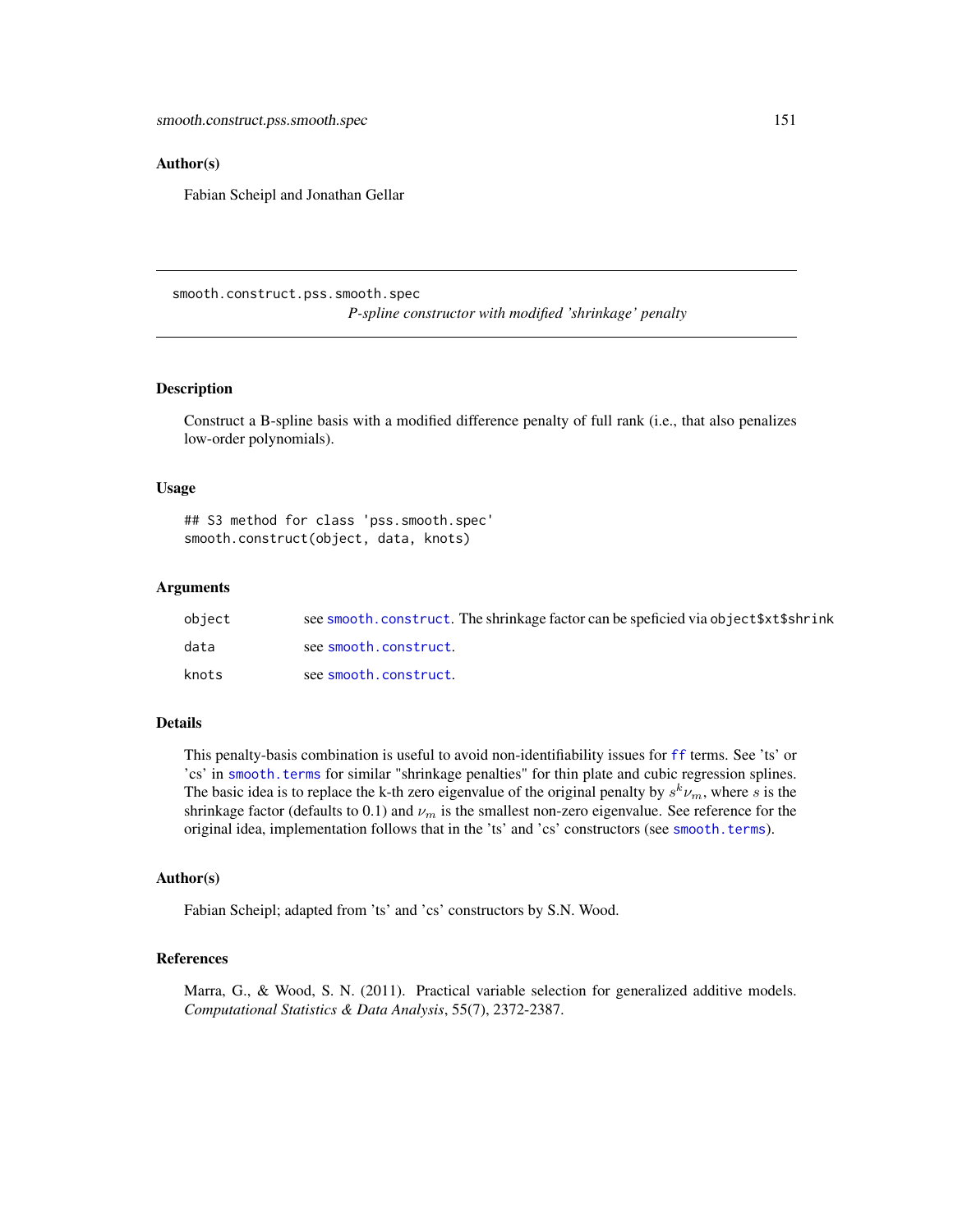#### <span id="page-151-0"></span>Description

A dataset containing the SOFA scores (Vincent et al, 1996). for 520 patients, hospitalized in the intensive care unit (ICU) with Acute Lung Inury. Daily measurements are available for as long as each one remains in the ICU. This is an example of variable-domain functional data, as described by Gellar et al. (2014).

# Usage

sofa

# Format

A data frame with 520 rows (subjects) and 7 variables:

death binary indicator that the subject died in the ICU

- SOFA 520 x 173 matrix in variable-domain format (a ragged array). Each column represents an ICU day. Each row contains the SOFA scores for a subject, one per day, for as long as the subject remained in the ICU. The remaining cells of each row are padded with NAs. SOFA scores range from 0 to 24, increasing with severity of organ failure. Missing values during one's ICU stay have been imputed using LOCF.
- SOFA\_raw Identical to the SOFA element, except that it contains some missing values during one's hospitalization. These missing values arise when a subject leaves the ICU temporarily, only to be re-admitted. SOFA scores are not monitored outside the ICU.
- los ICU length of stay, i.e., the number of days the patient remained in the ICU prior to death or final discharge.
- age Patient age
- male Binay indicator for male gender
- Charlson Charlson co-morbidity index, a measure of baseline health status (before hospitalization and ALI).

# Details

The data was collected as part of the Improving Care of ALI Patients (ICAP) study (Needham et al., 2006). If you use this dataset as an example in written work, please cite the study protocol.

#### References

Vincent, JL, Moreno, R, Takala, J, Willatts, S, De Mendonca, A, Bruining, H, Reinhart, CK, Suter, PM, Thijs, LG (1996). The SOFA ( Sepsis related Organ Failure Assessment) score to describe organ dysfunction/failure. Intensive Care Medicine, 22(7): 707-710.

Needham, D. M., Dennison, C. R., Dowdy, D. W., Mendez-Tellez, P. A., Ciesla, N., Desai, S. V., Sevransky, J., Shanholtz, C., Scharfstein, D., Herridge, M. S., and Pronovost, P. J. (2006). Study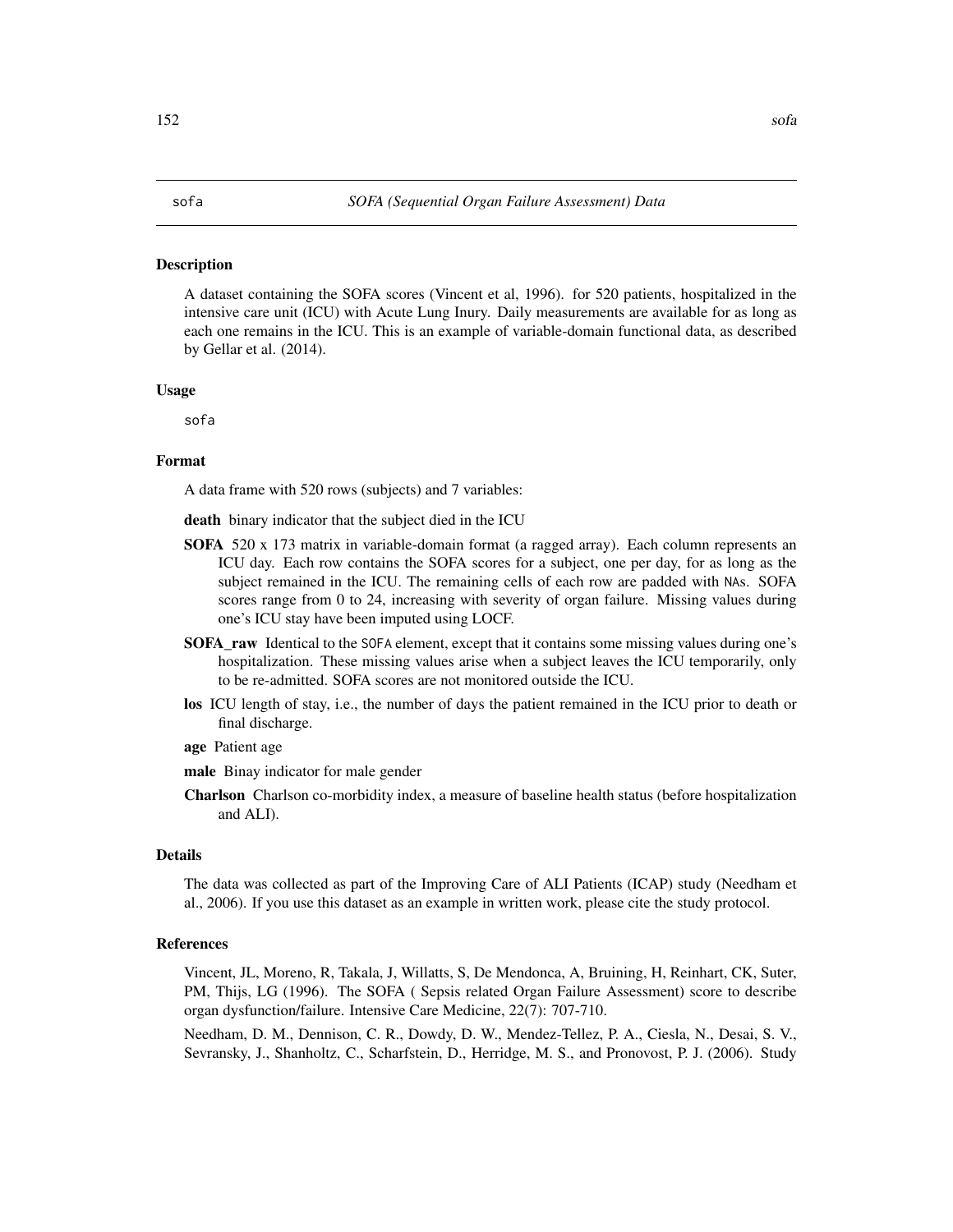# <span id="page-152-0"></span>summary.pffr 153

protocol: The Improving Care of Acute Lung Injury Patients (ICAP) study. Critical Care (London, England), 10(1), R9.

Gellar, Jonathan E., Elizabeth Colantuoni, Dale M. Needham, and Ciprian M. Crainiceanu. Variable-Domain Functional Regression for Modeling ICU Data. Journal of the American Statistical Association, 109(508):1425-1439, 2014.

summary.pffr *Summary for a pffr fit*

#### Description

Take a fitted pffr-object and produce summaries from it. See [summary.gam\(](#page-0-0)) for details.

# Usage

```
## S3 method for class 'pffr'
summary(object, ...)
```
# Arguments

| object   | a fitted pffr-object           |
|----------|--------------------------------|
| $\cdots$ | see summary.gam() for options. |

# Value

A list with summary information, see [summary.gam\(](#page-0-0))

# Author(s)

Fabian Scheipl, adapted from [summary.gam\(](#page-0-0)) by Simon Wood, Henric Nilsson

summary.pfr *Summary for a pfr fit*

# Description

Take a fitted pfr-object and produce summaries from it. See [summary.gam\(](#page-0-0)) for details.

# Usage

```
## S3 method for class 'pfr'
summary(object, ...)
```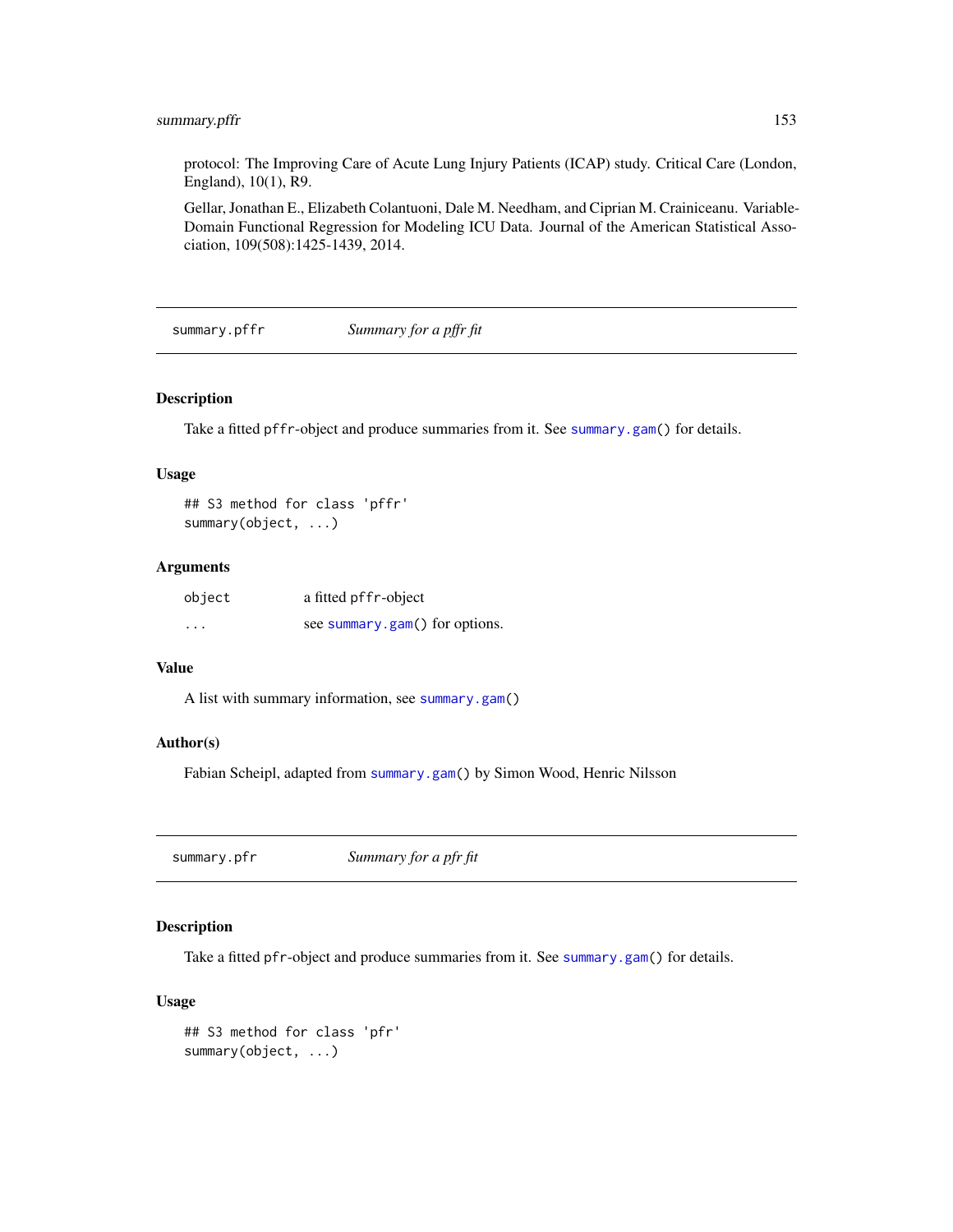# <span id="page-153-0"></span>Arguments

| object   | a fitted pfr-object            |
|----------|--------------------------------|
| $\cdots$ | see summary.gam() for options. |

# Details

This function currently simply strips the "pfr" class label and calls [summary.gam](#page-0-0).

#### Value

A list with summary information, see [summary.gam\(](#page-0-0))

#### Author(s)

Jonathan Gellar <JGellar@mathematica-mpr.com>, Fabian Scheipl

vb\_cs\_fpca *Cross-sectional FoSR using Variational Bayes and FPCA*

# Description

Fitting function for function-on-scalar regression for cross-sectional data. This function estimates model parameters using a VB and estimates the residual covariance surface using FPCA.

#### Usage

```
vb_cs_fpca(formula, data = NULL, verbose = TRUE, Kt = 5, Kp = 2,
  alpha = 0.1, Aw = NULL, Bw = NULL, Apsi = NULL, Bpsi = NULL,
  argvals = NULL)
```

| formula | a formula indicating the structure of the proposed model.                                                                                                                                                                         |
|---------|-----------------------------------------------------------------------------------------------------------------------------------------------------------------------------------------------------------------------------------|
| data    | an optional data frame, list or environment containing the variables in the model.<br>If not found in data, the variables are taken from environment (formula), typi-<br>cally the environment from which the function is called. |
| verbose | logical defaulting to TRUE – should updates on progress be printed?                                                                                                                                                               |
| Кt      | number of spline basis functions used to estimate coefficient functions                                                                                                                                                           |
| Кp      | number of FPCA basis functions to be estimated                                                                                                                                                                                    |
| alpha   | tuning parameter balancing second-derivative penalty and zeroth-derivative penalty<br>$\alpha$ (alpha = 0 is all second-derivative penalty)                                                                                       |
| Aw      | hyperparameter for inverse gamma controlling variance of spline terms for population-<br>level effects                                                                                                                            |
| Bw      | hyperparameter for inverse gamma controlling variance of spline terms for population-<br>level effects                                                                                                                            |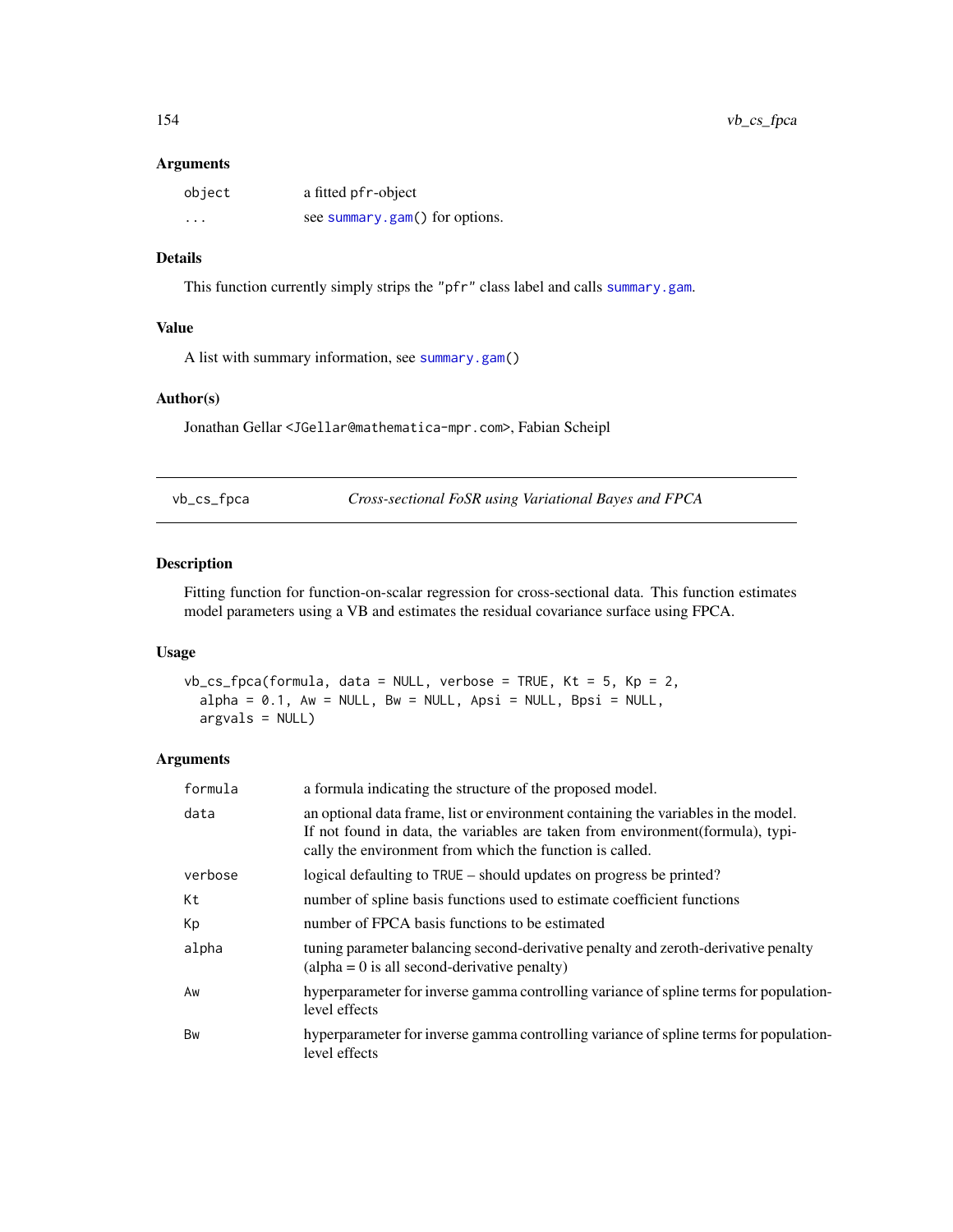<span id="page-154-0"></span>

| Apsi    | hyperparameter for inverse gamma controlling variance of spline terms for FPC<br>effects |
|---------|------------------------------------------------------------------------------------------|
| Bosi    | hyperparameter for inverse gamma controlling variance of spline terms for FPC<br>effects |
| argvals | not currently implemented                                                                |

# Author(s)

Jeff Goldsmith <ajg2202@cumc.columbia.edu>

# References

Goldsmith, J., Kitago, T. (2016). Assessing Systematic Effects of Stroke on Motor Control using Hierarchical Function-on-Scalar Regression. *Journal of the Royal Statistical Society: Series C*, 65 215-236.

vb\_cs\_wish *Cross-sectional FoSR using Variational Bayes and Wishart prior*

# Description

Fitting function for function-on-scalar regression for cross-sectional data. This function estimates model parameters using VB and estimates the residual covariance surface using a Wishart prior.

#### Usage

 $vb_c$ s\_wish(formula, data = NULL, verbose = TRUE, Kt = 5, alpha = 0.1, min.iter =  $10$ , max.iter =  $50$ , Aw = NULL, Bw = NULL,  $v =$  NULL)

| formula  | a formula indicating the structure of the proposed model.                                                                                                                                                                         |
|----------|-----------------------------------------------------------------------------------------------------------------------------------------------------------------------------------------------------------------------------------|
| data     | an optional data frame, list or environment containing the variables in the model.<br>If not found in data, the variables are taken from environment (formula), typi-<br>cally the environment from which the function is called. |
| verbose  | logical defaulting to TRUE – should updates on progress be printed?                                                                                                                                                               |
| Кt       | number of spline basis functions used to estimate coefficient functions                                                                                                                                                           |
| alpha    | tuning parameter balancing second-derivative penalty and zeroth-derivative penalty<br>$\alpha$ (alpha = 0 is all second-derivative penalty)                                                                                       |
| min.iter | minimum number of interations of VB algorithm                                                                                                                                                                                     |
| max.iter | maximum number of interations of VB algorithm                                                                                                                                                                                     |
| Aw       | hyperparameter for inverse gamma controlling variance of spline terms for population-<br>level effects; if NULL, defaults to Kt/2.                                                                                                |
| Bw       | hyperparameter for inverse gamma controlling variance of spline terms for population-<br>level effects; if NULL, defaults to 1/2 tr(mu.q.beta of the model                                                                        |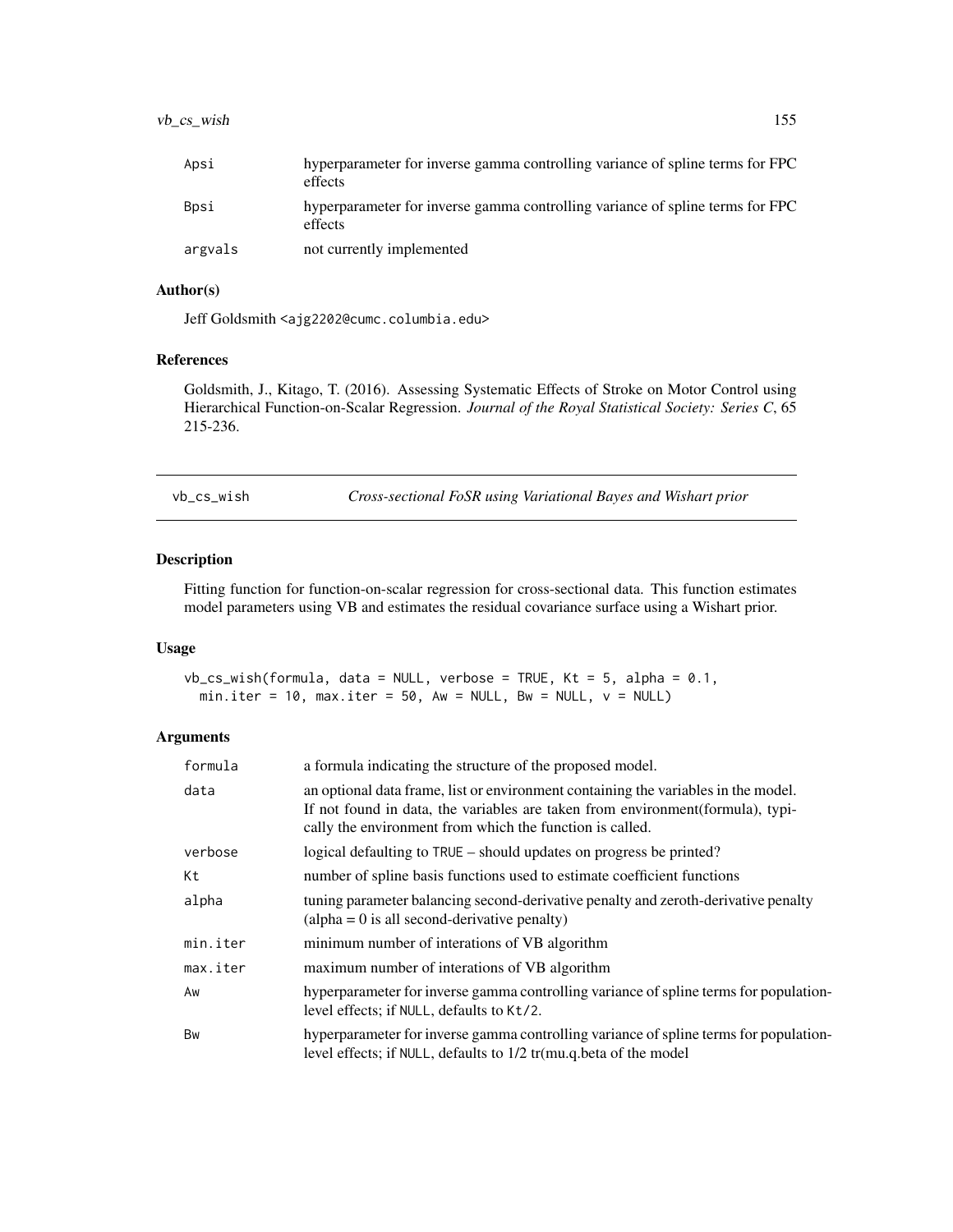<span id="page-155-0"></span>v hyperparameter for inverse Wishart prior on residual covariance; if NULL, Psi defaults to an FPCA decomposition of the residual covariance in which residuals are estimated based on an OLS fit of the model (note the "nugget effect" on this covariance is assumed to be constant over the time domain).

# Author(s)

Jeff Goldsmith <ajg2202@cumc.columbia.edu>

# References

Goldsmith, J., Kitago, T. (2016). Assessing Systematic Effects of Stroke on Motor Control using Hierarchical Function-on-Scalar Regression. *Journal of the Royal Statistical Society: Series C*, 65 215-236.

vb\_mult\_fpca *Multilevel FoSR using Variational Bayes and FPCA*

# Description

Fitting function for function-on-scalar regression for multilevel data. This function estimates model parameters using a VB and estimates the residual covariance surface using FPCA.

#### Usage

 $vb_mult_fpca(formula, data = NULL, verbose = TRUE, Kt = 5, Kp = 2,$  $alpha = 0.1$ , argvals = NULL)

# Arguments

| formula | a formula indicating the structure of the proposed model.                                                                                                                                                                         |
|---------|-----------------------------------------------------------------------------------------------------------------------------------------------------------------------------------------------------------------------------------|
| data    | an optional data frame, list or environment containing the variables in the model.<br>If not found in data, the variables are taken from environment (formula), typi-<br>cally the environment from which the function is called. |
| verbose | logical defaulting to TRUE – should updates on progress be printed?                                                                                                                                                               |
| Кt      | number of spline basis functions used to estimate coefficient functions                                                                                                                                                           |
| Кp      | number of FPCA basis functions to be estimated                                                                                                                                                                                    |
| alpha   | tuning parameter balancing second-derivative penalty and zeroth-derivative penalty<br>$\alpha$ (alpha = 0 is all second-derivative penalty)                                                                                       |
| argvals | not currently implemented                                                                                                                                                                                                         |

# Author(s)

Jeff Goldsmith <ajg2202@cumc.columbia.edu>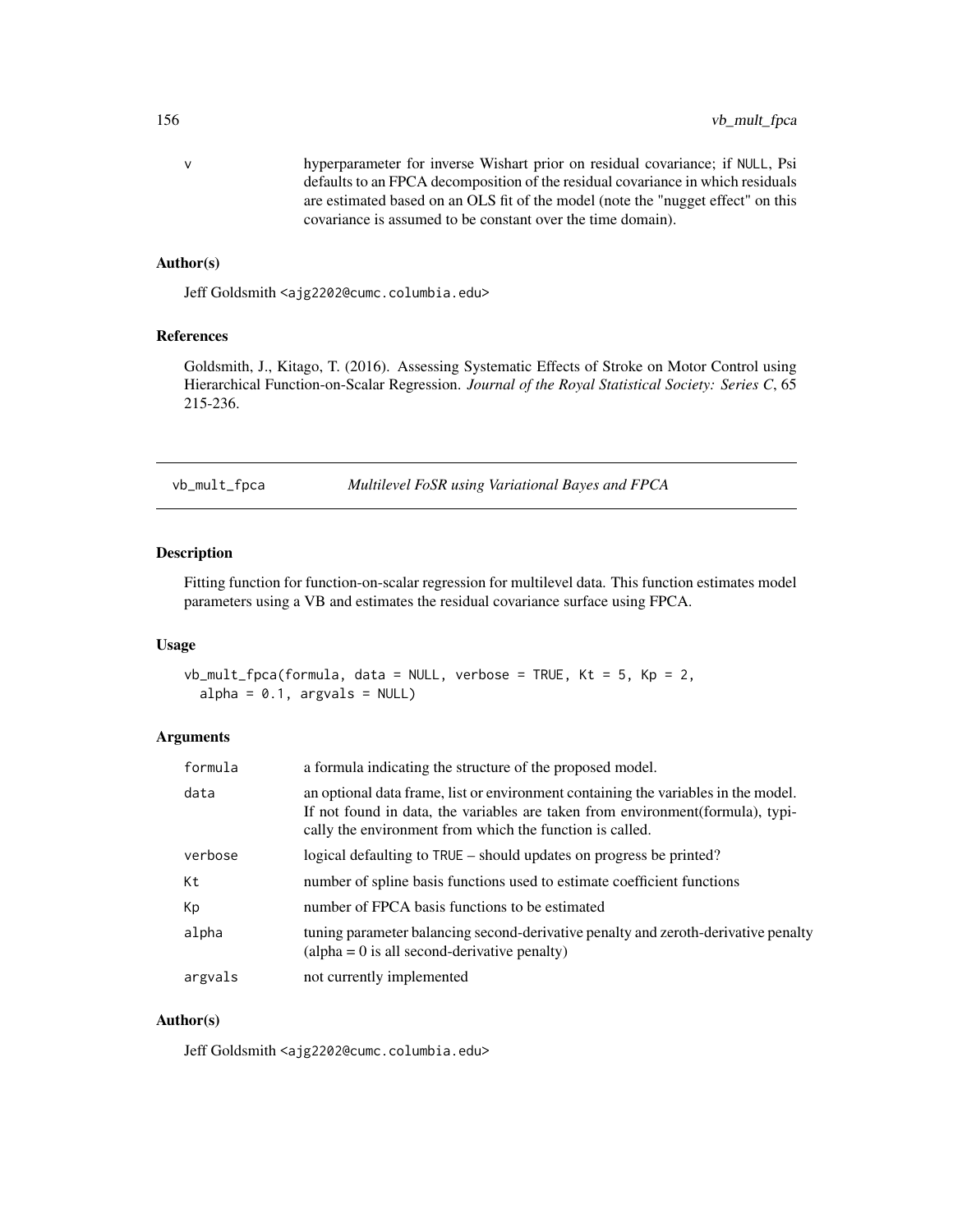# <span id="page-156-0"></span>vb\_mult\_wish 157

# References

Goldsmith, J., Kitago, T. (2016). Assessing Systematic Effects of Stroke on Motor Control using Hierarchical Function-on-Scalar Regression. *Journal of the Royal Statistical Society: Series C*, 65 215-236.

vb\_mult\_wish *Multilevel FoSR using Variational Bayes and Wishart prior*

# Description

Fitting function for function-on-scalar regression for cross-sectional data. This function estimates model parameters using VB and estimates the residual covariance surface using a Wishart prior. If prior hyperparameters are NULL they are estimated using the data.

# Usage

```
vb_mult_wish(formula, data = NULL, verbose = TRUE, Kt = 5, alpha = 0.1,min.iter = 10, max.iter = 50, Az = NULL, Bz = NULL, Aw = NULL,
 Bw = NULL, v = NULL)
```

| formula   | a formula indicating the structure of the proposed model.                                                                                                                                                                        |
|-----------|----------------------------------------------------------------------------------------------------------------------------------------------------------------------------------------------------------------------------------|
| data      | an optional data frame, list or environment containing the variables in the model.<br>If not found in data, the variables are taken from environment(formula), typi-<br>cally the environment from which the function is called. |
| verbose   | logical defaulting to TRUE – should updates on progress be printed?                                                                                                                                                              |
| Кt        | number of spline basis functions used to estimate coefficient functions                                                                                                                                                          |
| alpha     | tuning parameter balancing second-derivative penalty and zeroth-derivative penalty<br>$\alpha$ (alpha = 0 is all second-derivative penalty)                                                                                      |
| min.iter  | minimum number of interations of VB algorithm                                                                                                                                                                                    |
| max.iter  | maximum number of interations of VB algorithm                                                                                                                                                                                    |
| Az        | hyperparameter for inverse gamma controlling variance of spline terms for subject-<br>level effects                                                                                                                              |
| <b>Bz</b> | hyperparameter for inverse gamma controlling variance of spline terms for subject-<br>level effects                                                                                                                              |
| Aw        | hyperparameter for inverse gamma controlling variance of spline terms for population-<br>level effects                                                                                                                           |
| Bw        | hyperparameter for inverse gamma controlling variance of spline terms for population-<br>level effects                                                                                                                           |
| $\vee$    | hyperparameter for inverse Wishart prior on residual covariance                                                                                                                                                                  |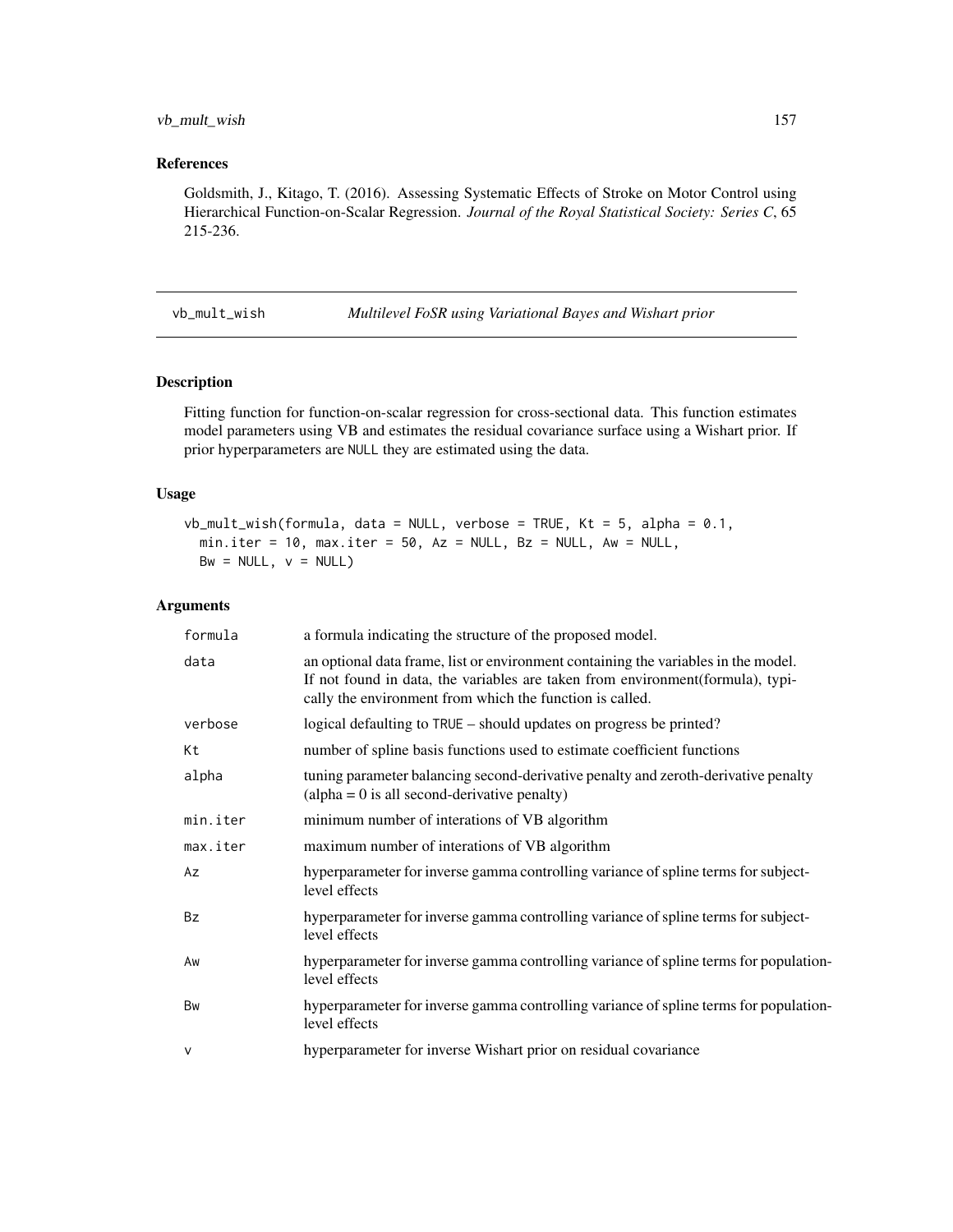# Author(s)

Jeff Goldsmith <ajg2202@cumc.columbia.edu>

# References

Goldsmith, J., Kitago, T. (2016). Assessing Systematic Effects of Stroke on Motor Control using Hierarchical Function-on-Scalar Regression. *Journal of the Royal Statistical Society: Series C*, 65 215-236.

vis.fgam *Visualization of FGAM objects*

# Description

Produces perspective or contour plot views of an estimated surface corresponding to [af](#page-4-0) terms fit using [fgam](#page-29-0) or plots "slices" of the estimated surface or estimated second derivative surface with one of its arguments fixed and corresponding twice-standard error "Bayesian" confidence bands constructed using the method in Marra and Wood (2012). See the details.

# Usage

vis.fgam(object, af.term, xval = NULL, tval = NULL, deriv2 = FALSE, theta =  $50$ , plot.type = "persp", ticktype = "detailed", ...)

| object    | an fgam object, produced by fgam                                                                                                                                                                        |
|-----------|---------------------------------------------------------------------------------------------------------------------------------------------------------------------------------------------------------|
| af.term   | character; the name of the functional predictor to be plotted. Only important if<br>multiple af terms are fit. Defaults to the first af term in object \$call                                           |
| xval      | a number in the range of functional predictor to be plotted. The surface will be<br>plotted with the first argument of the estimated surface fixed at this value                                        |
| tval      | a number in the domain of the functional predictor to be plotted. The surface<br>will be plotted with the second argument of the estimated surface fixed at this<br>value. Ignored if xval is specified |
| deriv2    | logical; if TRUE, plot the estimated second derivative surface along with Bayesian<br>confidence bands. Only implemented for the "slices" plot from either xval or<br>tval being specified              |
| theta     | numeric; viewing angle; see persp                                                                                                                                                                       |
| plot.type | one of "contour" (to use levelplot) or "persp" (to use persp). Ignored if<br>either xval or tval is specified                                                                                           |
| ticktype  | how to draw the tick marks if plot. type="persp". Defaults to "detailed"                                                                                                                                |
| $\ddotsc$ | other options to be passed to persp, levelplot, or plot                                                                                                                                                 |

<span id="page-157-0"></span>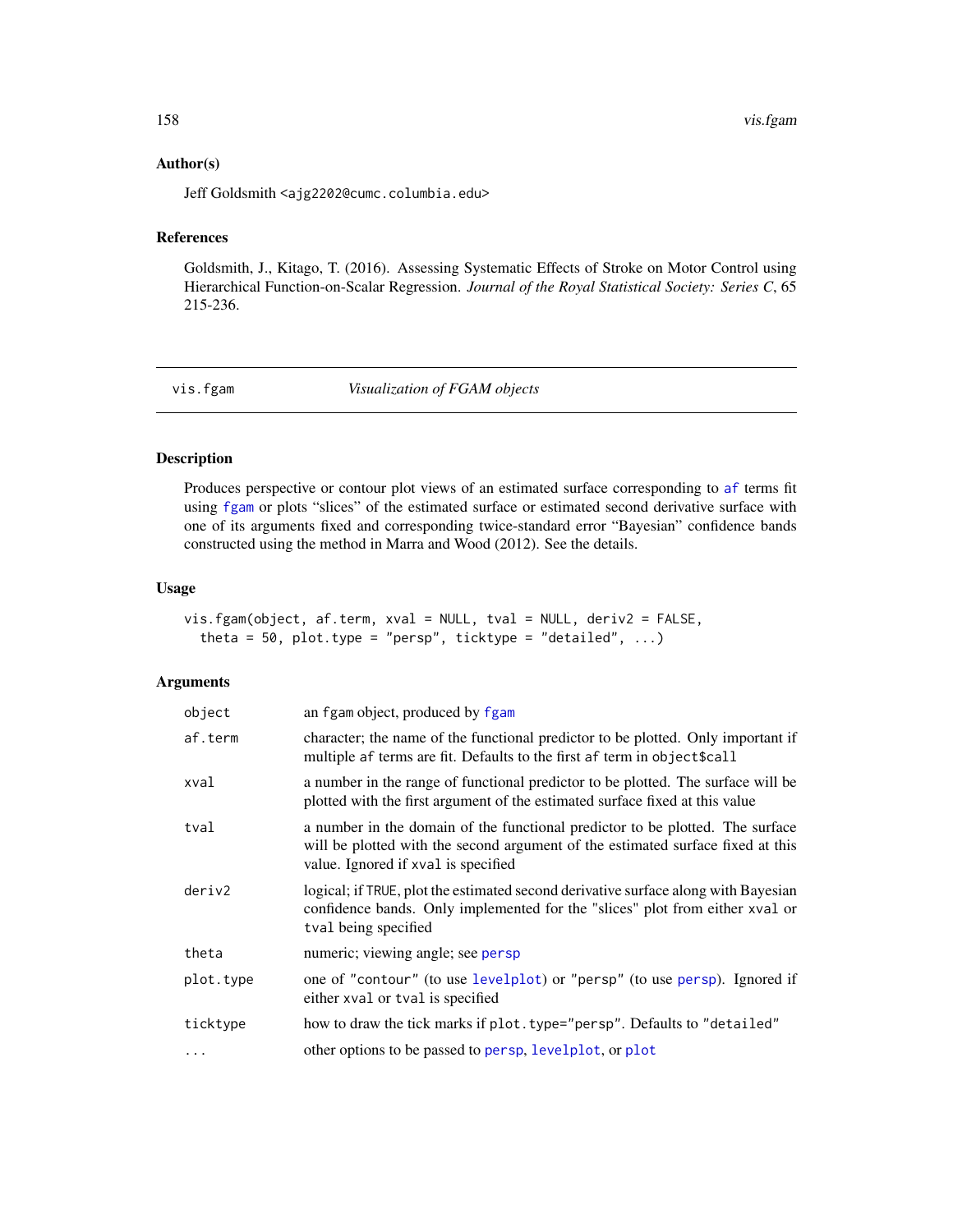#### <span id="page-158-0"></span>vis.fgam 159

# Details

The confidence bands used when plotting slices of the estimated surface or second derivative surface are the ones proposed in Marra and Wood (2012). These are a generalization of the "Bayesian" intevals of Wahba (1983) with an adjustment for the uncertainty about the model intercept. The estimated covariance matrix of the model parameters is obtained from assuming a particular Bayesian model on the parameters.

# Value

Simply produces a plot

# Author(s)

Mathew W. McLean <mathew.w.mclean@gmail.com>

# References

McLean, M. W., Hooker, G., Staicu, A.-M., Scheipl, F., and Ruppert, D. (2014). Functional generalized additive models. *Journal of Computational and Graphical Statistics*, 23(1), pp. 249-269. Available at <http://www.ncbi.nlm.nih.gov/pmc/articles/PMC3982924>.

Marra, G., and Wood, S. N. (2012) Coverage properties of confidence intervals for generalized additive model components. *Scandinavian Journal of Statistics*, 39(1), pp. 53–74.

Wabha, G. (1983) "Confidence intervals" for the cross-validated smoothing spline. *Journal of the Royal Statistical Society, Series B*, 45(1), pp. 133–150.

#### See Also

[vis.gam](#page-0-0), [plot.gam](#page-0-0), [fgam](#page-29-0), [persp](#page-0-0), [levelplot](#page-0-0)

# Examples

```
################# DTI Example #####################
data(DTI)
```

```
## only consider first visit and cases (since no PASAT scores for controls)
y <- DTI$pasat[DTI$visit==1 & DTI$case==1]
X <- DTI$cca[DTI$visit==1 & DTI$case==1,]
```
## remove samples containing missing data ind  $\leq$  rowSums(is.na(X))>0

```
y \leftarrow y[!ind]
X \leftarrow X[!ind,]
```

```
## fit the fgam using FA measurements along corpus
## callosum as functional predictor with PASAT as response
## using 8 cubic B-splines for each marginal bases with
## third order marginal difference penalties
## specifying gamma>1 enforces more smoothing when using GCV
## to choose smoothing parameters
```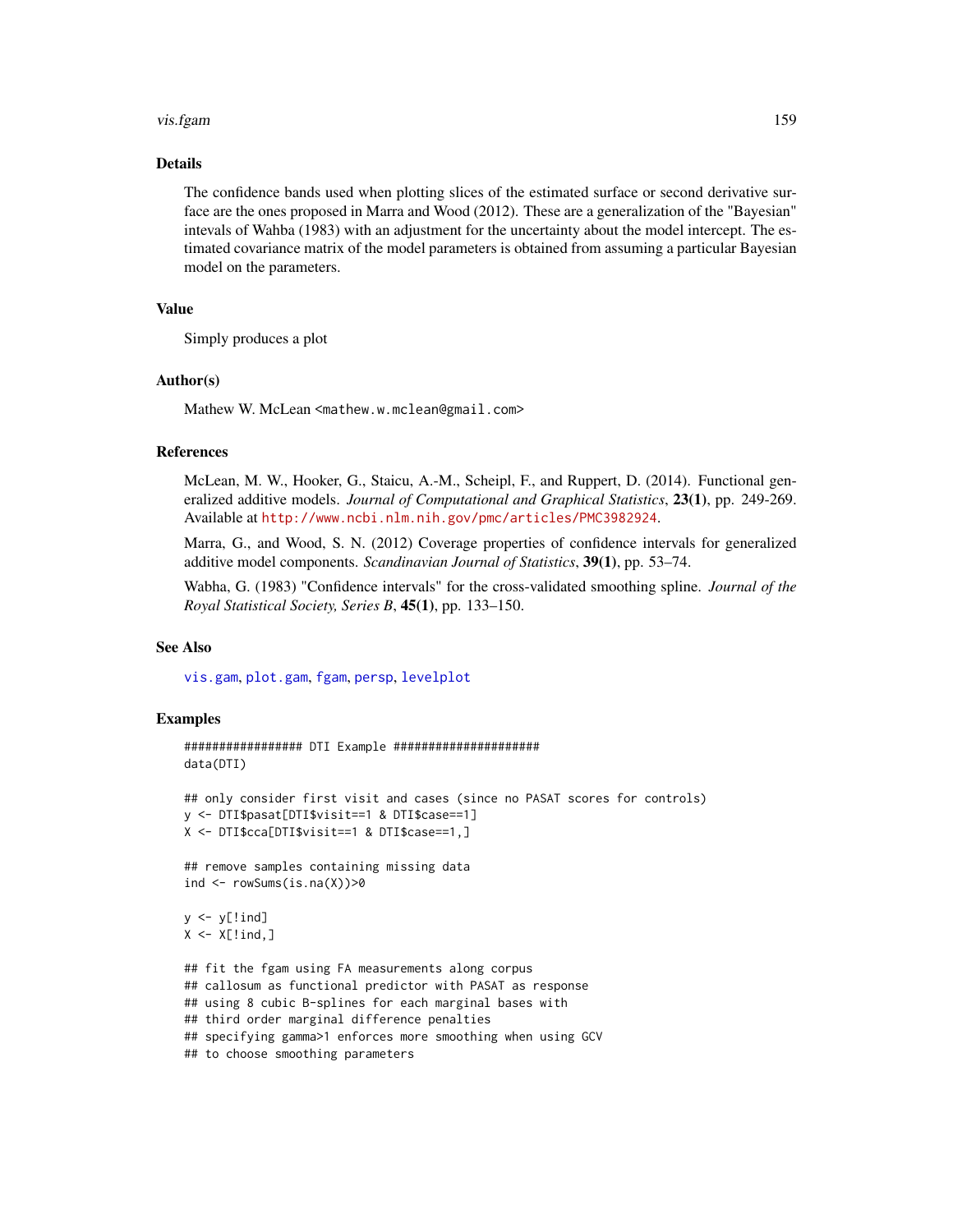```
fit \leq fgam(y\leqaf(X,splinepars=list(k=c(8,8),m=list(c(2,3),c(2,3)))),gamma=1.2)
## contour plot of the fitted surface
vis.fgam(fit,plot.type='contour')
## similar to Figure 5 from McLean et al.
## Bands seem too conservative in some cases
xval <- runif(1, min(fit$fgam$ft[[1]]$Xrange), max(fit$fgam$ft[[1]]$Xrange))
tval <- runif(1, min(fit$fgam$ft[[1]]$xind), max(fit$fgam$ft[[1]]$xind))
par(mfrow=c(4, 1))
vis.fgam(fit, af.term='X', deriv2=FALSE, xval=xval)
vis.fgam(fit, af.term='X', deriv2=FALSE, tval=tval)
vis.fgam(fit, af.term='X', deriv2=TRUE, xval=xval)
vis.fgam(fit, af.term='X', deriv2=TRUE, tval=tval)
```
vis.pfr *Visualization of PFR objects*

#### **Description**

Produces perspective or contour plot views of an estimated surface corresponding smooths over two or more dimensions. Alternatively plots "slices" of the estimated surface or estimated second derivative surface with one of its arguments fixed. Corresponding twice-standard error "Bayesian" confidence bands are constructed using the method in Marra and Wood (2012). See the details.

# Usage

vis.pfr(object, select = 1, xval = NULL, tval = NULL, deriv2 = FALSE, theta = 50, plot.type = "persp", ticktype = "detailed", ...)

| object    | an pfr object, produced by pfr                                                                                                                                                                           |
|-----------|----------------------------------------------------------------------------------------------------------------------------------------------------------------------------------------------------------|
| select    | index for the smooth term to be plotted, according to its position in the model<br>formula (and in object\$smooth). Not needed if only one multivariate term is<br>present.                              |
| xval      | a number in the range of functional predictor to be plotted. The surface will be<br>plotted with the first argument of the estimated surface fixed at this value                                         |
| tval      | a number in the domain of the functional predictor to be plotted. The surface<br>will be plotted with the second argument of the estimated surface fixed at this<br>value. Ignored if xval is specified. |
| deriv2    | logical; if TRUE, plot the estimated second derivative surface along with Bayesian<br>confidence bands. Only implemented for the "slices" plot from either xval or<br>tval being specified               |
| theta     | numeric; viewing angle; see persp                                                                                                                                                                        |
| plot.type | one of "contour" (to use levelplot) or "persp" (to use persp). Ignored if<br>either xval or tval is specified                                                                                            |

<span id="page-159-0"></span>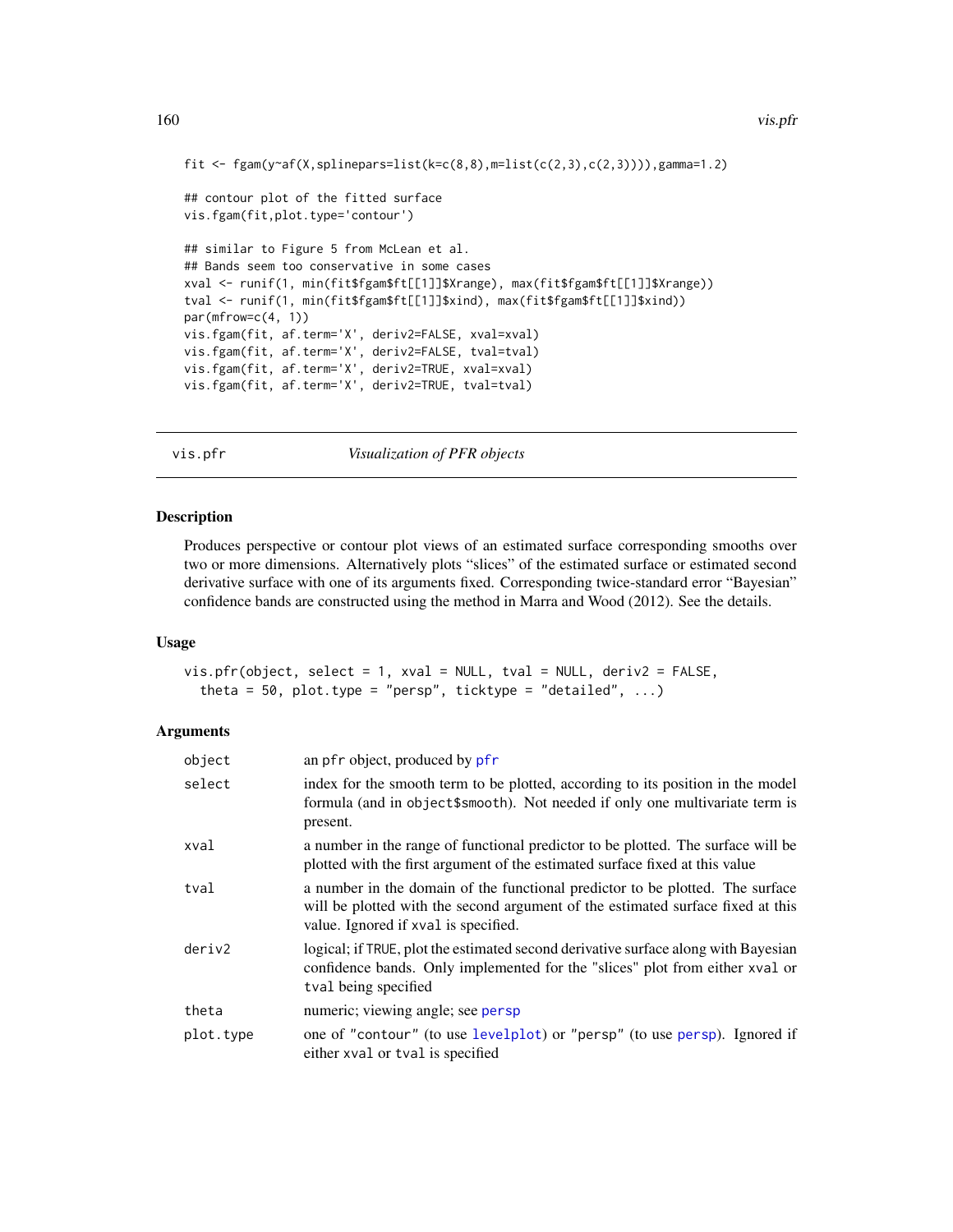#### <span id="page-160-0"></span>vis.pfr 161

| ticktype | how to draw the tick marks if plot. type="persp". Defaults to "detailed" |
|----------|--------------------------------------------------------------------------|
| $\cdot$  | other options to be passed to persp, levelplot, or plot                  |

# Details

The confidence bands used when plotting slices of the estimated surface or second derivative surface are the ones proposed in Marra and Wood (2012). These are a generalization of the "Bayesian" intevals of Wahba (1983) with an adjustment for the uncertainty about the model intercept. The estimated covariance matrix of the model parameters is obtained from assuming a particular Bayesian model on the parameters.

# Value

Simply produces a plot

# Author(s)

Mathew W. McLean <mathew.w.mclean@gmail.com>

# **References**

McLean, M. W., Hooker, G., Staicu, A.-M., Scheipl, F., and Ruppert, D. (2014). Functional generalized additive models. *Journal of Computational and Graphical Statistics*, 23(1), pp. 249-269. Available at <http://www.ncbi.nlm.nih.gov/pmc/articles/PMC3982924>.

Marra, G., and Wood, S. N. (2012) Coverage properties of confidence intervals for generalized additive model components. *Scandinavian Journal of Statistics*, 39(1), pp. 53–74.

Wabha, G. (1983) "Confidence intervals" for the cross-validated smoothing spline. *Journal of the Royal Statistical Society, Series B*, 45(1), pp. 133–150.

#### See Also

[vis.gam](#page-0-0), [plot.gam](#page-0-0), [pfr](#page-105-0), [persp](#page-0-0), [levelplot](#page-0-0)

#### Examples

```
################# DTI Example #####################
data(DTI)
## only consider first visit and cases (since no PASAT scores for controls),
## and remove missing data
DTI <- DTI[DTI$visit==1 & DTI$case==1 & complete.cases(DTI$cca),]
## Fit the PFR using FA measurements along corpus
## callosum as functional predictor with PASAT as response
## using 8 cubic B-splines for each marginal bases with
## third order marginal difference penalties.
## Specifying gamma>1 enforces more smoothing when using GCV
## to choose smoothing parameters
fit \leq pfr(pasat \sim af(cca, basistype="te", k=c(8,8), m=list(c(2,3),c(2,3)), bs="ps"),
          method="GCV.Cp", gamma=1.2, data=DTI)
```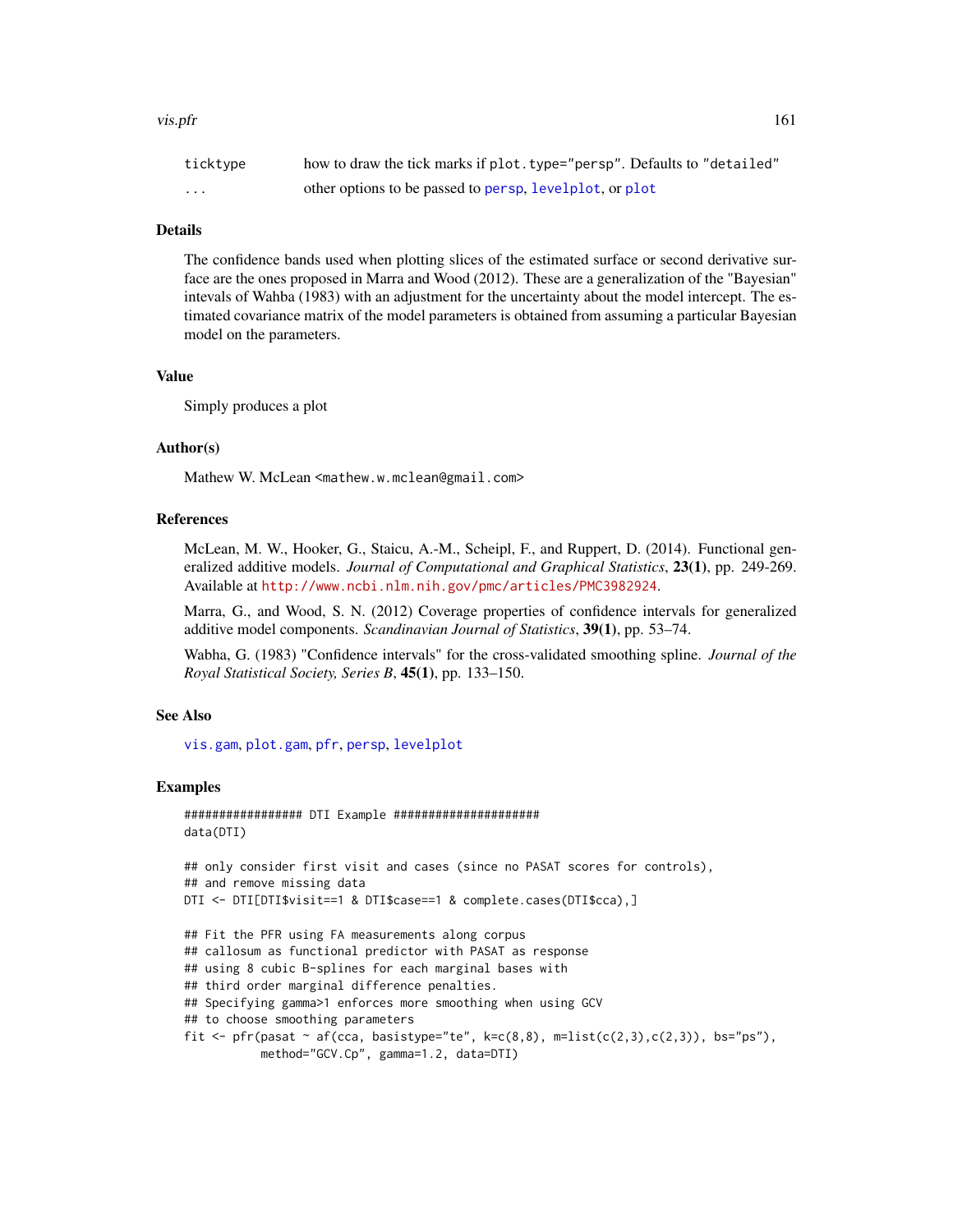```
## contour plot of the fitted surface
vis.pfr(fit, plot.type='contour')
## similar to Figure 5 from McLean et al.
## Bands seem too conservative in some cases
xval <- runif(1, min(fit$pfr$ft[[1]]$Xrange), max(fit$pfr$ft[[1]]$Xrange))
tval <- runif(1, min(fit$pfr$ft[[1]]$xind), max(fit$pfr$ft[[1]]$xind))
par(mfrow=c(2, 2))
vis.pfr(fit, deriv2=FALSE, xval=xval)
vis.pfr(fit, deriv2=FALSE, tval=tval)
vis.pfr(fit, deriv2=TRUE, xval=xval)
vis.pfr(fit, deriv2=TRUE, tval=tval)
```

```
Xt_siginv_X Internal computation function
```
# Description

Internal function used compute the products '(X otimes Theta)^t (I otimes Sigma^-1) (X otimes Theta)' and '(X otimes Theta)<sup> $\wedge$ </sup>t (I otimes Sigma $\wedge$ -1) (y)' in cross-sectional VB algorithm and Gibbs sampler

# Usage

Xt\_siginv\_X(tx, siginv, y = NULL)

# Arguments

| tx     | transpose of the X design matrix                                                                         |
|--------|----------------------------------------------------------------------------------------------------------|
| siginv | inverse variance matrix                                                                                  |
|        | outcome matrix. if NULL, function computes first product; if not, function com-<br>putes second product. |

# Author(s)

Jeff Goldsmith <ajg2202@cumc.columbia.edu>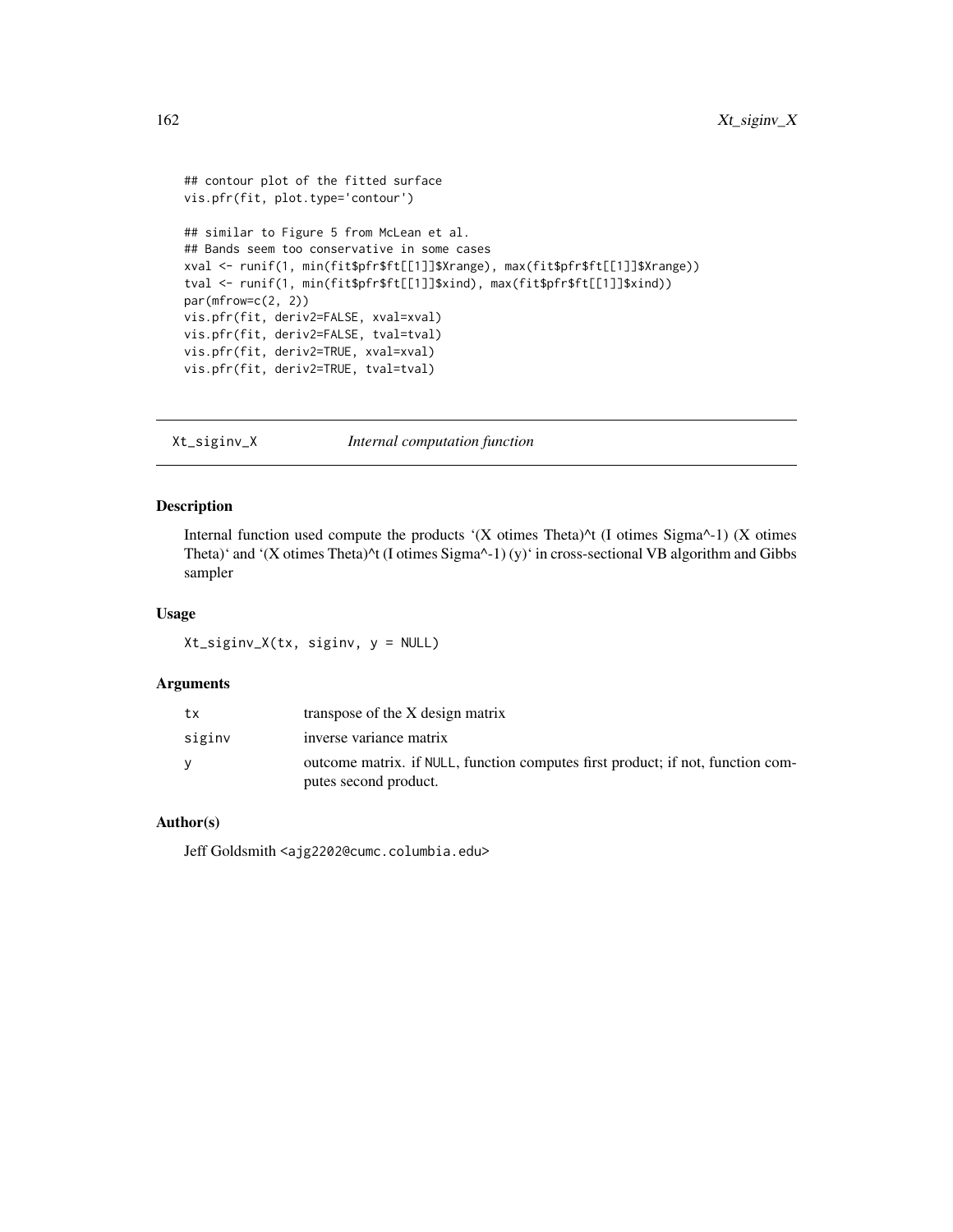# **Index**

∗Topic datasets cd4, [14](#page-13-1) DTI2, [21](#page-20-0) gasoline, [68](#page-67-0) sofa, [152](#page-151-0) ∗Topic package refund-package, [5](#page-4-1) af, [5,](#page-4-1) *[30,](#page-29-1) [31](#page-30-0)*, *[75](#page-74-0)*, *[80](#page-79-0)*, *[106,](#page-105-1) [107](#page-106-0)*, *[120](#page-119-0)*, *[158](#page-157-0)* af\_old, [8](#page-7-0) amc, *[34](#page-33-0)* bam, *[5](#page-4-1)*, *[8](#page-7-0)*, *[30](#page-29-1)*, *[42](#page-41-0)*, *[74](#page-73-0)*, *[76](#page-75-0)*, *[79](#page-78-0)*, *[100](#page-99-0)*, *[104](#page-103-0)*, *[106,](#page-105-1) [107](#page-106-0)* basisfd, *[41](#page-40-0)* bayes\_fosr, [10](#page-9-0) boot, *[17](#page-16-0)* boot.ci, *[18](#page-17-0)* call, *[23](#page-22-0)* ccb.fpc, [12](#page-11-0) cd4, [14](#page-13-1) checkError *(*refund-internal*)*, [136](#page-135-0) cmdscale, *[14,](#page-13-1) [15](#page-14-0)*, *[146](#page-145-0)* cmdscale\_lanczos, [14,](#page-13-1) *[146](#page-145-0)* coef.pffr, [15,](#page-14-0) *[17,](#page-16-0) [18](#page-17-0)*, *[100](#page-99-0)* coef.pfr *(*coefficients.pfr*)*, [18](#page-17-0) coefboot.pffr, [17](#page-16-0) coefficients.pfr, [18](#page-17-0) create.prep.func, *[6,](#page-5-0) [7](#page-6-0)*, [19,](#page-18-0) *[74,](#page-73-0) [75](#page-74-0)* data.frame, *[91](#page-90-0)* decorrelate *(*refund-internal*)*, [136](#page-135-0) dist, *[15](#page-14-0)* DTI, [20](#page-19-0) DTI2, [21](#page-20-0) ecdf, *[9](#page-8-0)*

f\_sum, [65](#page-64-0)

expand.call, [22](#page-21-0)

f\_sum2, [66](#page-65-0)

f\_sum4, [67](#page-66-0) f\_trace, [67](#page-66-0) family.mgcv, *[102](#page-101-0)* fbps, [23,](#page-22-0) *[121](#page-120-0)* fd, *[6](#page-5-0)*, *[9](#page-8-0)*, *[33,](#page-32-0) [34](#page-33-0)*, *[36](#page-35-0)*, *[41,](#page-40-0) [42](#page-41-0)*, *[62](#page-61-0)*, *[74](#page-73-0)*, *[80](#page-79-0)*, *[94](#page-93-0)* ff, [25,](#page-24-1) *[27](#page-26-0)*, *[99,](#page-98-0) [100](#page-99-0)*, *[104](#page-103-0)*, *[106](#page-105-1)*, *[151](#page-150-0)* ffpc, *[26](#page-25-0)*, [27,](#page-26-0) *[99,](#page-98-0) [100](#page-99-0)* ffpcplot, [29](#page-28-0) fgam, *[8](#page-7-0)*, *[10](#page-9-0)*, [30,](#page-29-1) *[79,](#page-78-0) [80](#page-79-0)*, *[123,](#page-122-0) [124](#page-123-0)*, *[158,](#page-157-0) [159](#page-158-0)* first.last\_test *(*refund-internal*)*, [136](#page-135-0) fitted.pffr, *[100](#page-99-0)* fitted.pffr *(*residuals.pffr*)*, [136](#page-135-0) formula, *[38,](#page-37-0) [39](#page-38-0)* fosr, *[5](#page-4-1)*, [32,](#page-31-0) *[36](#page-35-0)[–38](#page-37-0)*, *[41](#page-40-0)*, *[114](#page-113-0)*, *[133](#page-132-0)* fosr.perm, [36](#page-35-0) fosr.vs, [38,](#page-37-0) *[115](#page-114-0)*, *[124,](#page-123-0) [125](#page-124-0)* fosr2s, *[5](#page-4-1)*, [40](#page-39-0) fpc, [42,](#page-41-0) *[106,](#page-105-1) [107](#page-106-0)* fpca.face, *[20](#page-19-0)*, [45,](#page-44-0) *[59](#page-58-0)*, *[61](#page-60-0)* fpca.lfda, [48](#page-47-0) fpca.sc, *[20](#page-19-0)*, *[27](#page-26-0)*, *[34](#page-33-0)*, *[46](#page-45-0)*, [54,](#page-53-0) *[58](#page-57-0)[–61](#page-60-0)*, *[105](#page-104-0)* fpca.ssvd, *[20](#page-19-0)*, *[46](#page-45-0)*, [57,](#page-56-0) *[61](#page-60-0)* fpca2s, *[46](#page-45-0)*, *[59](#page-58-0)*, [60](#page-59-0) fpcr, *[5](#page-4-1)*, *[43](#page-42-0)*, [62,](#page-61-0) *[68](#page-67-0)*, *[116,](#page-115-0) [117](#page-116-0)*, *[144](#page-143-0)* fpcr.setup *(*refund-internal*)*, [136](#page-135-0) gam, *[30](#page-29-1)*, *[33,](#page-32-0) [34](#page-33-0)*, *[45](#page-44-0)*, *[54](#page-53-0)*, *[63](#page-62-0)*, *[76](#page-75-0)*, *[79](#page-78-0)*, *[85](#page-84-0)*, *[90,](#page-89-0) [91](#page-90-0)*, *[99,](#page-98-0) [100](#page-99-0)*, *[104](#page-103-0)*, *[106,](#page-105-1) [107](#page-106-0)*, *[109](#page-108-0)*, *[145](#page-144-0)* gam.check, *[103](#page-102-0)* gamm, *[5](#page-4-1)*, *[8](#page-7-0)*, *[30](#page-29-1)*, *[42](#page-41-0)*, *[74](#page-73-0)*, *[76](#page-75-0)*, *[79](#page-78-0)*, *[100](#page-99-0)*, *[104](#page-103-0)*, *[106](#page-105-1)* gamm4, *[30](#page-29-1)*, *[54](#page-53-0)*, *[79](#page-78-0)*, *[100](#page-99-0)*, *[104](#page-103-0)*, *[106](#page-105-1)* gamObject, *[16](#page-15-0)*, *[64](#page-63-0)* gasoline, [68](#page-67-0) getNPC.DonohoGavish *(*refund-internal*)*, [136](#page-135-0) getRsq *(*refund-internal*)*, [136](#page-135-0) getShrtlbls *(*refund-internal*)*, [136](#page-135-0) getSpandDist *(*refund-internal*)*, [136](#page-135-0) gibbs\_cs\_fpca, [68](#page-67-0)

gibbs\_cs\_wish, [69](#page-68-0)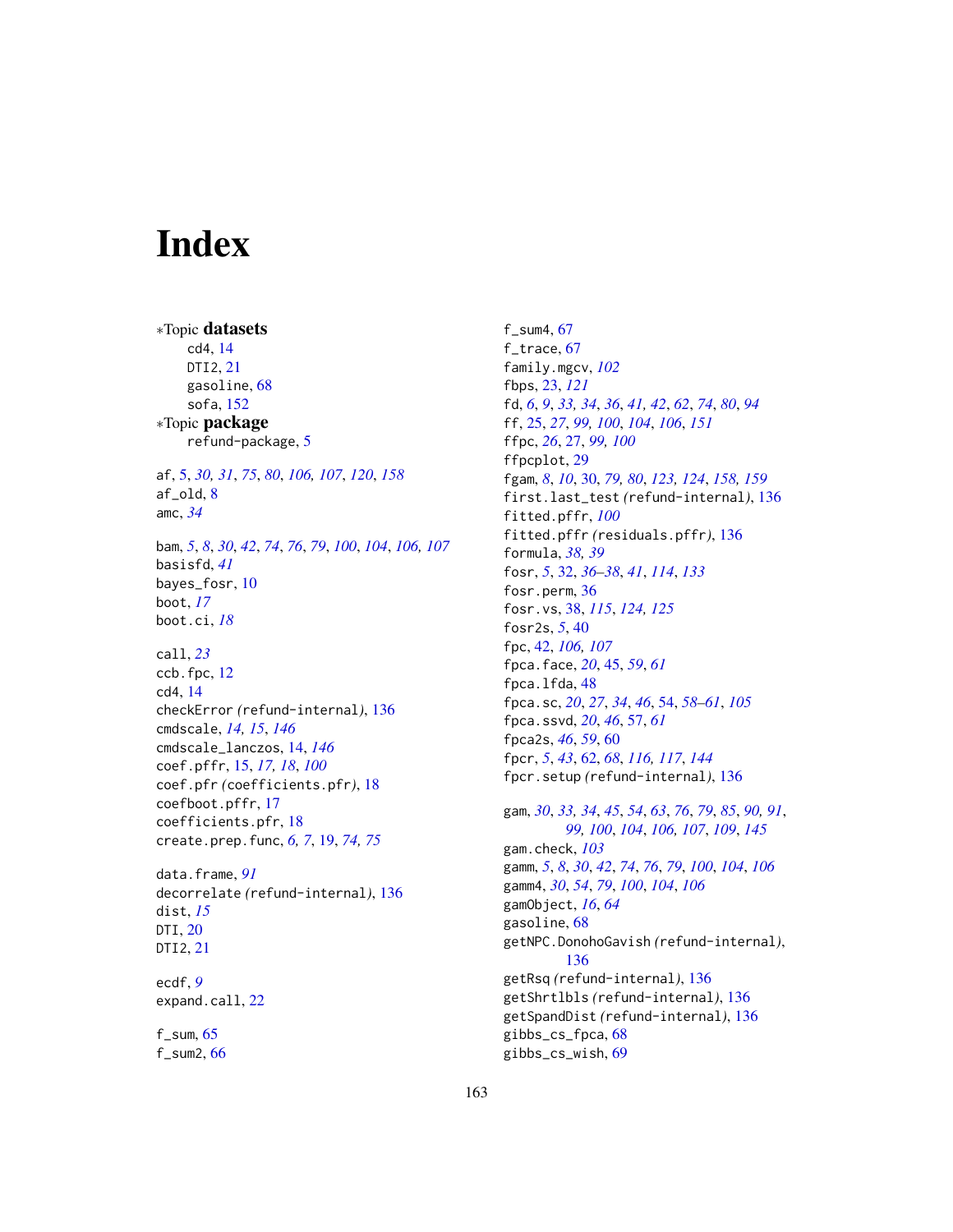# 164 INDEX

gibbs\_mult\_fpca, [71](#page-70-0) gibbs\_mult\_wish, [72](#page-71-0) gls\_cs, [73](#page-72-0) grpreg, *[39](#page-38-0)* imwd\_test *(*refund-internal*)*, [136](#page-135-0) irreg2mat *(*refund-internal*)*, [136](#page-135-0) jagam, *[100](#page-99-0)* levelplot, *[158](#page-157-0)[–161](#page-160-0)* lf, *[7](#page-6-0)*, *[10](#page-9-0)*, *[30,](#page-29-1) [31](#page-30-0)*, *[43,](#page-42-0) [44](#page-43-0)*, [74,](#page-73-0) *[77,](#page-76-0) [78](#page-77-0)*, *[94](#page-93-0)*, *[106,](#page-105-1) [107](#page-106-0)* lf.vd, [76,](#page-75-0) *[106,](#page-105-1) [107](#page-106-0)* lf\_old, [79](#page-78-0) linear.functional.terms, *[7](#page-6-0)*, *[10](#page-9-0)*, *[27](#page-26-0)*, *[75](#page-74-0)*, *[78](#page-77-0)*, *[80](#page-79-0)*, *[141](#page-140-0)* list2df *(*refund-internal*)*, [136](#page-135-0) lme, *[81](#page-80-0)*, *[97](#page-96-0)* lofocv, *[33](#page-32-0)*, *[133](#page-132-0)* lpeer, *[5](#page-4-1)*, [80,](#page-79-0) *[117](#page-116-0)* lpfr, [85](#page-84-0) lw.test *(*refund-internal*)*, [136](#page-135-0) match.call, *[22,](#page-21-0) [23](#page-22-0)* mfpca.sc, [87](#page-86-0) model.matrix.pffr, [89,](#page-88-0) *[100](#page-99-0)* mrf, *[101](#page-100-0)* nearPD, *[104](#page-103-0)* ols\_cs, [90](#page-89-0) Omegas *(*refund-internal*)*, [136](#page-135-0) optim, *[45,](#page-44-0) [46](#page-45-0)* optimize, *[58](#page-57-0)* osplinepen2d *(*refund-internal*)*, [136](#page-135-0) par, *[37](#page-36-0)*, *[114](#page-113-0)* parse.predict.pfr *(*refund-internal*)*, [136](#page-135-0) pca.fd, *[34](#page-33-0)* pco, *[90,](#page-89-0) [91](#page-90-0)* pco *(*smooth.construct.pco.smooth.spec*)*, [145](#page-144-0) pco\_predict\_preprocess, [90](#page-89-0) pcre, [92,](#page-91-1) *[99](#page-98-0)*, *[147](#page-146-0)* peer, *[5](#page-4-1)*, [93,](#page-92-1) *[106,](#page-105-1) [107](#page-106-0)*, *[118](#page-117-0)*, *[149](#page-148-0)* PEER.Sim, [95](#page-94-0) peer\_old, *[94](#page-93-0)*, [96](#page-95-0) persp, *[29](#page-28-0)*, *[158](#page-157-0)[–161](#page-160-0)*

pffr, *[5](#page-4-1)*, *[17](#page-16-0)*, *[25](#page-24-1)*, *[27,](#page-26-0) [28](#page-27-0)*, *[41](#page-40-0)*, [99,](#page-98-0) *[103](#page-102-0)[–105](#page-104-0)*, *[129](#page-128-0)*, *[134](#page-133-0)*, *[140](#page-139-0)* pffr.check, *[100](#page-99-0)*, [103](#page-102-0) pffrGLS, [104](#page-103-0) pffrSim, [105](#page-104-0) pfr, *[5](#page-4-1)*, *[7](#page-6-0)*, *[18](#page-17-0)*, *[20](#page-19-0)*, *[42](#page-41-0)*, *[74](#page-73-0)[–76](#page-75-0)*, *[78](#page-77-0)*, *[93](#page-92-1)*, *[95](#page-94-0)*, [106,](#page-105-1) *[120](#page-119-0)*, *[130,](#page-129-0) [131](#page-130-0)*, *[138](#page-137-0)*, *[160,](#page-159-0) [161](#page-160-0)* pfr\_old, [109](#page-108-0) plot, *[117,](#page-116-0) [118](#page-117-0)*, *[158](#page-157-0)*, *[161](#page-160-0)* plot.fosr, *[35](#page-34-0)*, [114](#page-113-0) plot.fosr.perm *(*fosr.perm*)*, [36](#page-35-0) plot.fosr.vs, [115](#page-114-0) plot.fpcr, [116](#page-115-0) plot.gam, *[17](#page-16-0)*, *[119,](#page-118-0) [120](#page-119-0)*, *[159](#page-158-0)*, *[161](#page-160-0)* plot.lpeer, [117](#page-116-0) plot.peer, [118](#page-117-0) plot.pffr, *[100](#page-99-0)*, [119](#page-118-0) plot.pfr, [120](#page-119-0) poridge *(*smooth.construct.pco.smooth.spec*)*, [145](#page-144-0) postprocess.pfr *(*refund-internal*)*, [136](#page-135-0) predict.fbps, [121](#page-120-0) predict.fgam, *[31](#page-30-0)*, [123](#page-122-0) predict.fosr.vs, [124](#page-123-0) predict.gam, *[16,](#page-15-0) [17](#page-16-0)*, *[89](#page-88-0)*, *[91](#page-90-0)*, *[123,](#page-122-0) [124](#page-123-0)*, *[129](#page-128-0)[–131](#page-130-0)* Predict.matrix.dt.smooth, [126](#page-125-0) Predict.matrix.fpc.smooth, [126](#page-125-0) Predict.matrix.pco.smooth *(*smooth.construct.pco.smooth.spec*)*, [145](#page-144-0) Predict.matrix.pcre.random.effect, [127](#page-126-0) Predict.matrix.peer.smooth, [128](#page-127-0) Predict.matrix.pi.smooth, [128](#page-127-0) Predict.matrix.pss.smooth *(*refund-internal*)*, [136](#page-135-0) predict.pffr, *[100](#page-99-0)*, [129,](#page-128-0) *[136](#page-135-0)* predict.pfr, *[20](#page-19-0)*, *[111](#page-110-0)*, [130,](#page-129-0) *[138](#page-137-0)* preprocess.pfr *(*refund-internal*)*, [136](#page-135-0) print.summary.gam, *[132](#page-131-0)* print.summary.pffr, [132](#page-131-0) pspline.setting *(*refund-internal*)*, [136](#page-135-0) pwcv, [132](#page-131-0) Q *(*PEER.Sim*)*, [95](#page-94-0) qq.gam, *[104](#page-103-0)*, *[134](#page-133-0)* qq.pffr, *[100](#page-99-0)*, [134](#page-133-0) quadWeights, [135](#page-134-0)